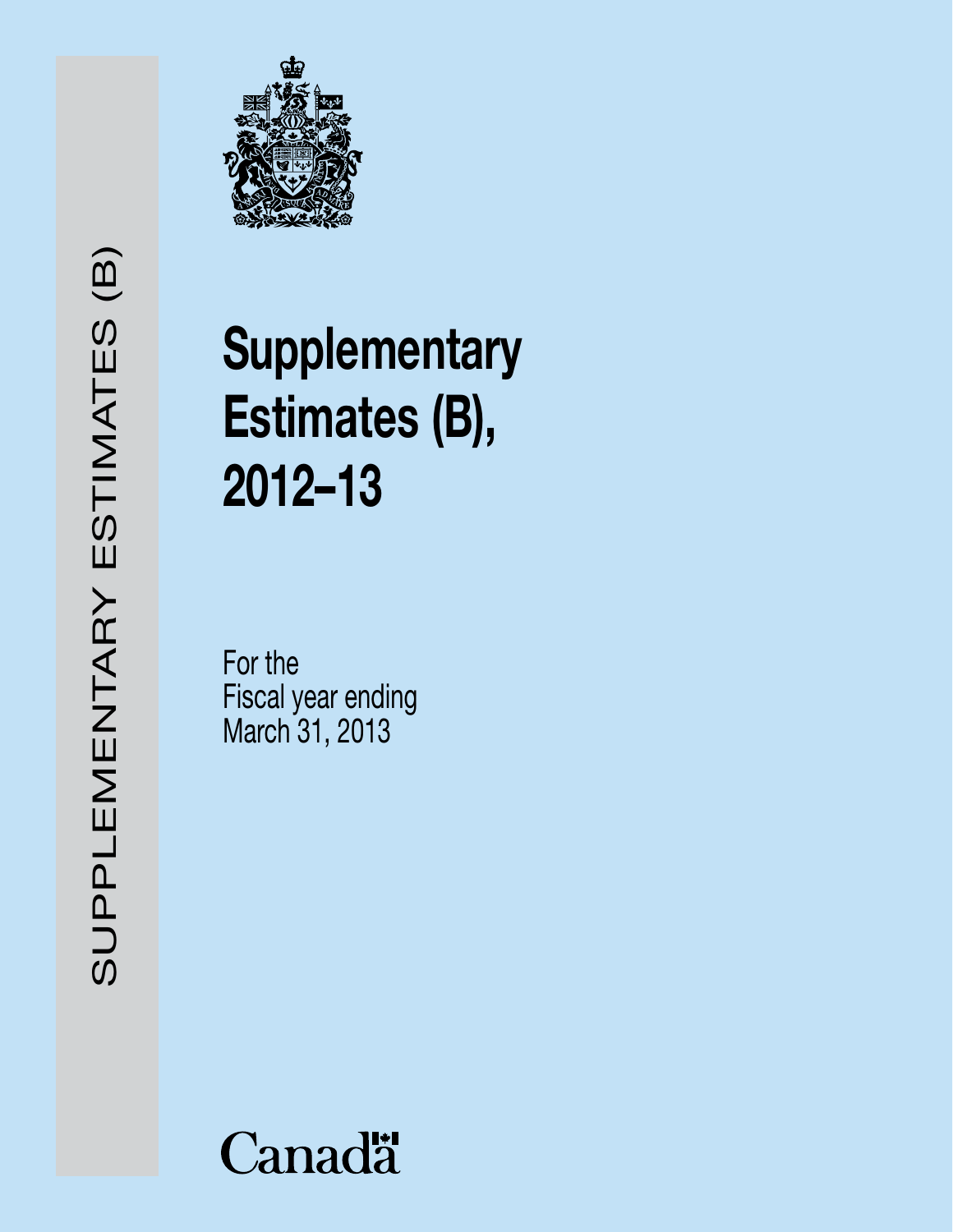#### **The Estimates Documents**

Each year, the government prepares Estimates in support of its request to Parliament for authority to spend public funds. This request is formalized through the introduction of appropriation bills in Parliament. The Estimates, which are tabled in the House of Commons by the President of the Treasury Board, consist of the following:

**Part I – The Government Expenditure Plan** provides an overview of federal spending and summarizes the key elements of the Main Estimates.

**Part II – The Main Estimates** directly support the Appropriation Act. The Main Estimates identify the spending authorities (Votes) and amounts to be included in subsequent appropriation bills. Parliament will be asked to approve these Votes to enable the government to proceed with its spending plans. Parts I and II of the Estimates are tabled on or before March 1.

**Part III – Departmental Expenditure Plans** are divided into two components:

- 1) **Reports on Plans and Priorities (RPP)** are individual expenditure plans for each department and agency (excluding Crown corporations). These reports provide increased levels of detail over a three-year period on an organization's main priorities by strategic outcome(s), program activity(ies) and planned/expected results, including links to related resource requirements. The RPPs also provide additional details on risk management, operational and management priorities, transformational projects and grants and contributions, etc. They are tabled in Parliament in the spring by the President of the Treasury Board on behalf of the ministers who preside over the appropriation-dependent departments and agencies identified in Schedules I, I.1 and II of the *Financial Administration Act*. These documents are referred to committees, which may then report to the House of Commons pursuant to Standing Order 81(7).
- 2) **Departmental Performance Reports (DPR)** are individual department and agency accounts of results achieved against planned performance expectations as set out in respective RPPs. These Performance Reports, which cover the most recently completed fiscal year, are tabled in Parliament in the fall by the President of the Treasury Board on behalf of the ministers who preside over the appropriation-dependent departments and agencies identified in Schedules I, I.1 and II of the *Financial Administration Act*.

**Supplementary Estimates** directly support an Appropriation Act. The Supplementary Estimates identify the spending authorities (Votes) and amounts to be included in the subsequent appropriation bill. Parliamentary approval is required to enable the government to proceed with its spending plans. Supplementary Estimates are normally tabled three times a year, the first document in May, the second in late October and the final in late February. Each Supplementary Estimates document is identified alphabetically A, B, C, etc. In special circumstances, more than three Supplementary Estimates documents can be published in any given year.

The Estimates, along with the Minister of Finance's Budget, reflect the government's annual budget planning and resource allocation priorities. In combination with the subsequent reporting of financial results in the Public Accounts and of accomplishments achieved in DPRs, this material helps Parliament hold the government to account for the allocation and management of public funds.

© Her Majesty the Queen in Right of Canada, represented by the Minister of Public Works and Government Services, 2012.

This document is available in multiple formats upon request.

This document is available on the TBS website at the following address: http://www.tbs-sct.gc.ca.

Available through your local bookseller or by mail from Publishing and Depository Services Public Works and Government Services Canada Ottawa ON KIA 0S5

Telephone: 613-941-5995 Orders Only: 1-800-635-7943 (Canada and U.S.A.) Fax: 613-954-5779 or 1-800-565-7757 (Canada and U.S.A.) Internet: http://publications.gc.ca

Catalogue No.: BT31-2/2-2013 ISBN: 978-0-660-67452-0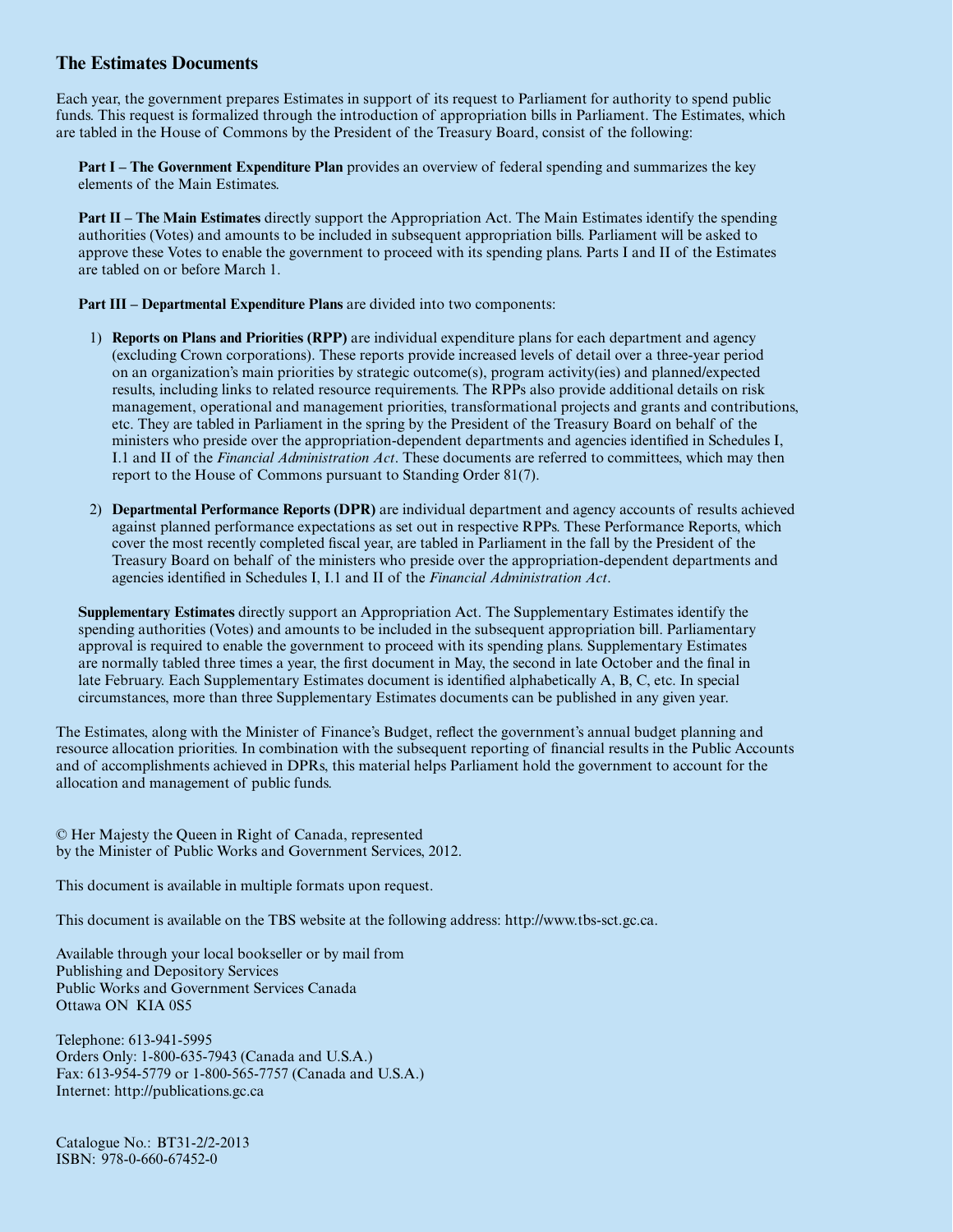# **Supplementary Estimates (B), 2012–13**

For the Fiscal year ending March 31, 2013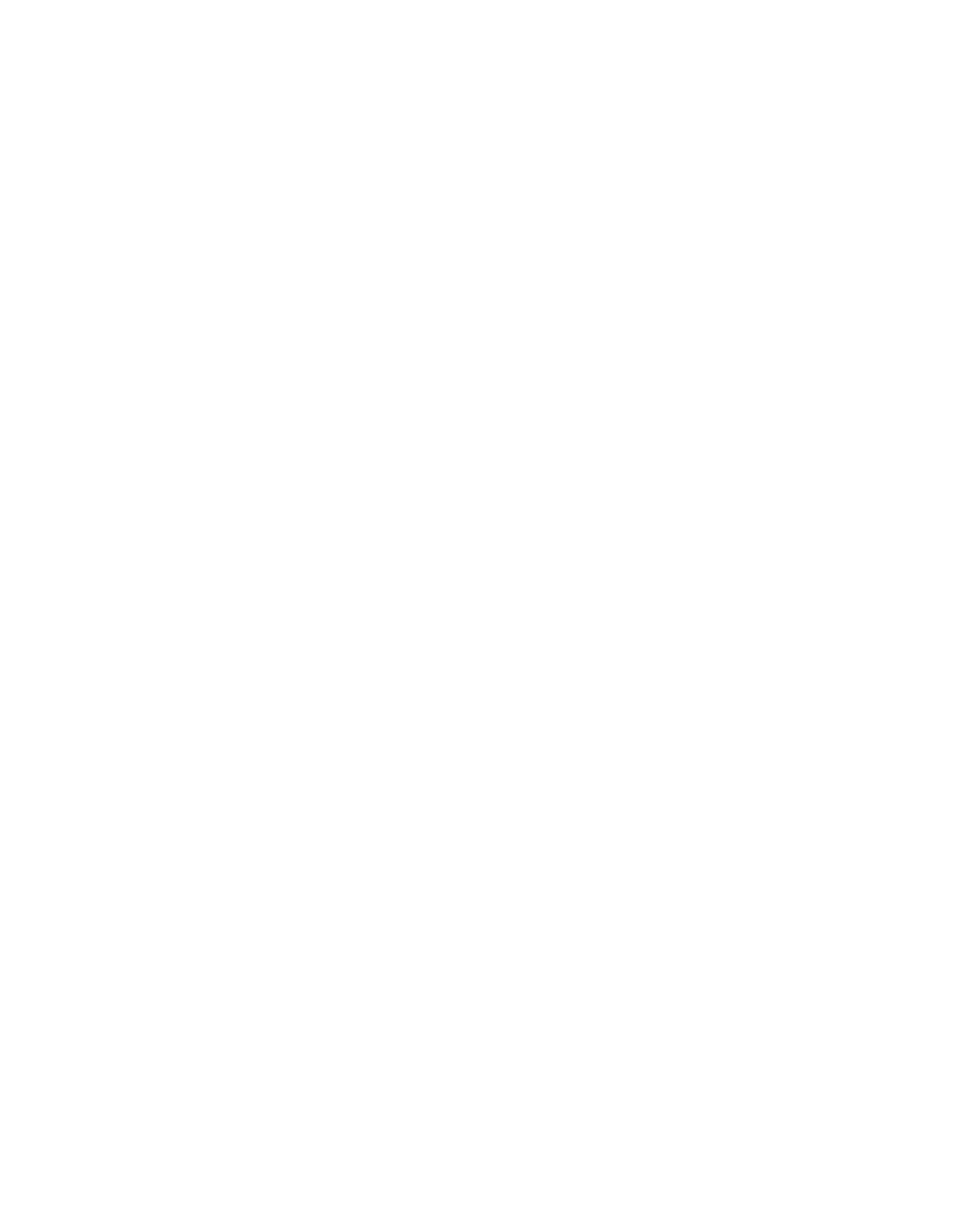# **Table of Contents**

|                                                            | Page |
|------------------------------------------------------------|------|
|                                                            |      |
|                                                            |      |
| <b>Summary Tables</b>                                      |      |
|                                                            |      |
|                                                            |      |
|                                                            |      |
| Details by Department, Agency and Crown Corporation        |      |
| <b>AGRICULTURE AND AGRI-FOOD</b>                           |      |
|                                                            |      |
|                                                            |      |
| ATLANTIC CANADA OPPORTUNITIES AGENCY<br>$Department 1: 37$ |      |
|                                                            |      |
| CANADIAN HERITAGE                                          |      |
|                                                            |      |
|                                                            |      |
|                                                            |      |
|                                                            |      |
|                                                            |      |
| CITIZENSHIP AND IMMIGRATION                                |      |
|                                                            |      |
|                                                            |      |
|                                                            |      |
| <b>ENVIRONMENT</b>                                         |      |
|                                                            |      |
| <b>FINANCE</b>                                             |      |
|                                                            |      |
|                                                            |      |
|                                                            |      |
| FOREIGN AFFAIRS AND INTERNATIONAL TRADE                    |      |
|                                                            |      |
|                                                            |      |
|                                                            |      |
| <b>HEALTH</b>                                              |      |
|                                                            |      |
|                                                            |      |
|                                                            |      |
| HUMAN RESOURCES AND SKILLS DEVELOPMENT                     |      |
|                                                            |      |
|                                                            |      |
| INDIAN AFFAIRS AND NORTHERN DEVELOPMENT                    |      |
|                                                            |      |
| <b>INDUSTRY</b>                                            |      |
|                                                            |      |
|                                                            |      |
|                                                            |      |
|                                                            |      |
|                                                            |      |
|                                                            |      |
| <b>JUSTICE</b>                                             |      |
|                                                            |      |
|                                                            |      |
| <b>NATIONAL DEFENCE</b>                                    |      |
|                                                            |      |
|                                                            |      |
|                                                            |      |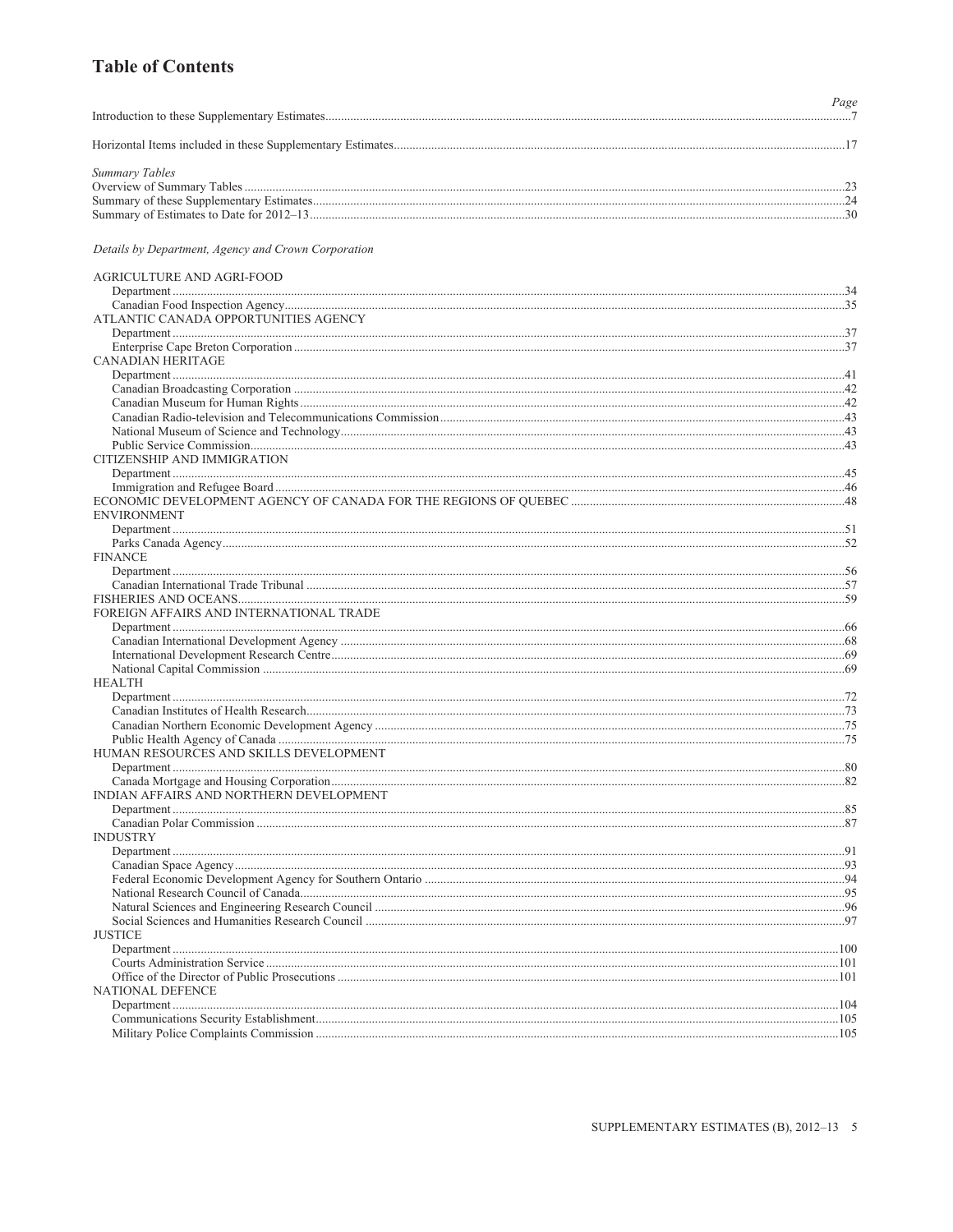## **Table of Contents**

Details by Department, Agency and Crown Corporation

Page

| <b>NATURAL RESOURCES</b>                 |  |
|------------------------------------------|--|
|                                          |  |
|                                          |  |
|                                          |  |
|                                          |  |
| <b>PARLIAMENT</b>                        |  |
|                                          |  |
|                                          |  |
| PRIVY COUNCIL                            |  |
|                                          |  |
|                                          |  |
| PUBLIC SAFETY AND EMERGENCY PREPAREDNESS |  |
|                                          |  |
|                                          |  |
|                                          |  |
|                                          |  |
| PUBLIC WORKS AND GOVERNMENT SERVICES     |  |
|                                          |  |
| <b>TRANSPORT</b>                         |  |
|                                          |  |
|                                          |  |
|                                          |  |
|                                          |  |
|                                          |  |
| <b>TREASURY BOARD</b>                    |  |
|                                          |  |
| <b>VETERANS AFFAIRS</b>                  |  |
|                                          |  |
|                                          |  |
| Annex                                    |  |
|                                          |  |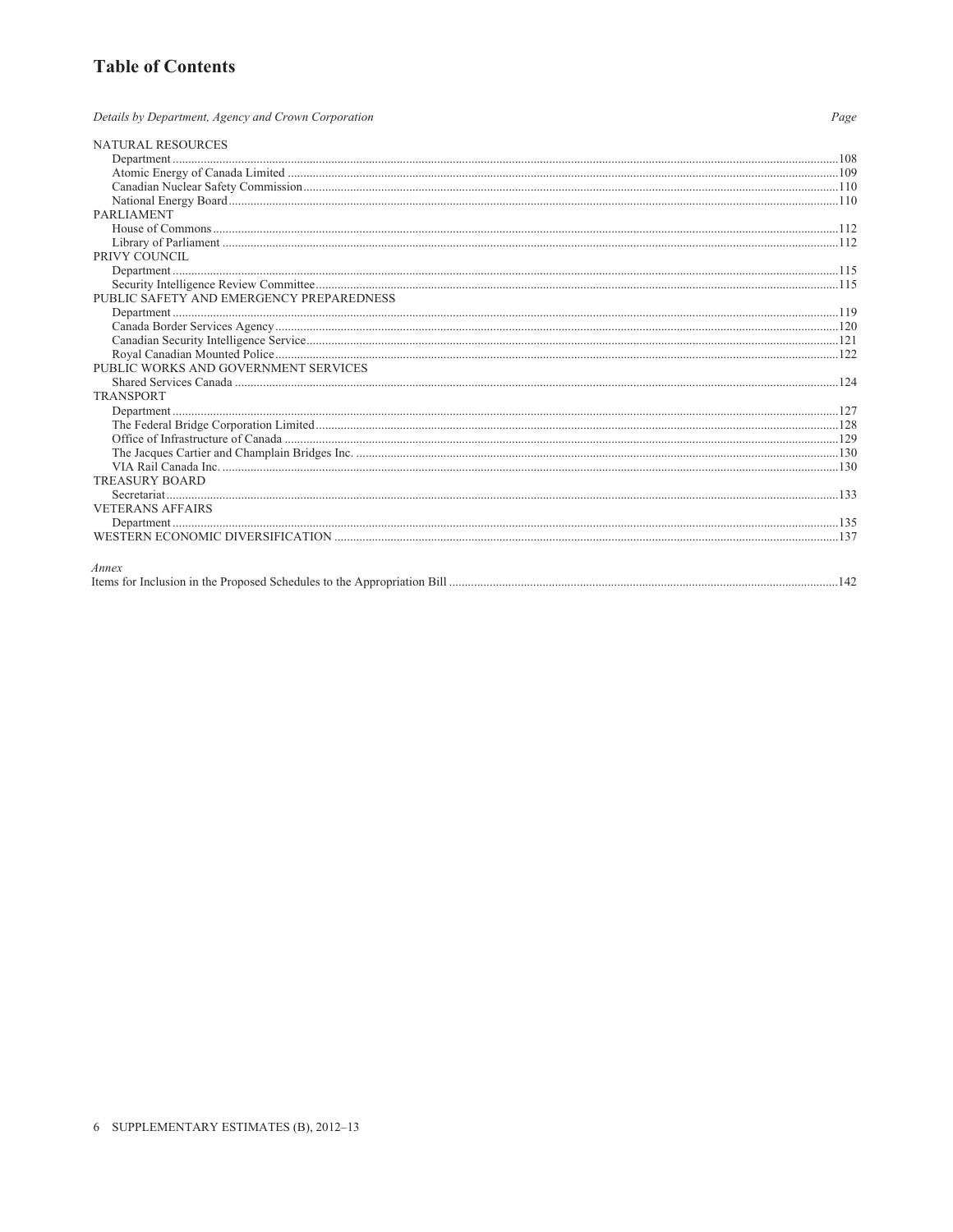#### *Structure of these Supplementary Estimates*

This Supplementary Estimates document is presented in four sections:

- 1. *Introduction to Supplementary Estimates*;
- 2. *Summary Tables*;
- 3. *Details by Department, Agency and Crown Corporation*; and
- 4. *Annex*.

<span id="page-6-0"></span>l

#### *Purpose and General Information*

Each year, the government prepares Estimates in support of its request to Parliament for authority to spend public funds. This request for spending authority is formalized through the introduction of appropriation bills in Parliament. The Main Estimates and Supplementary Estimates are tabled in the House of Commons by the President of the Treasury Board and support Parliament's consideration of the appropriation bills. As with other bills, appropriation bills become law after being approved by both the House of Commons and the Senate and receiving Royal Assent.

The purpose of Supplementary Estimates is to present to Parliament information on the Government of Canada's spending requirements which were either not sufficiently developed in time for inclusion in the Main Estimates, or have subsequently been refined to account for developments in particular programs and services.

Supplementary Estimates also provide updated information on changes to expenditure forecasts of major statutory items as well as on such items as: transfers of money between Votes; debt deletion; loan guarantees; new or increased grants; and changes to Vote wording.

Supplementary Estimates documents are tabled in Parliament in advance of the related Appropriation Act that provides the necessary authority for the Government of Canada to spend monies from the Consolidated Revenue Fund to carry out its programs and services. This is intended to provide the various Standing Committees of Parliament with sufficient time to review proposed spending before the introduction of the Appropriation Act.

It is the practice to table a Supplementary Estimate for each of the three Parliamentary Supply periods ending June 23, December 10, and March 26. These Supplementary Estimates (B) are the second of three Supplementary Estimates planned for this fiscal year.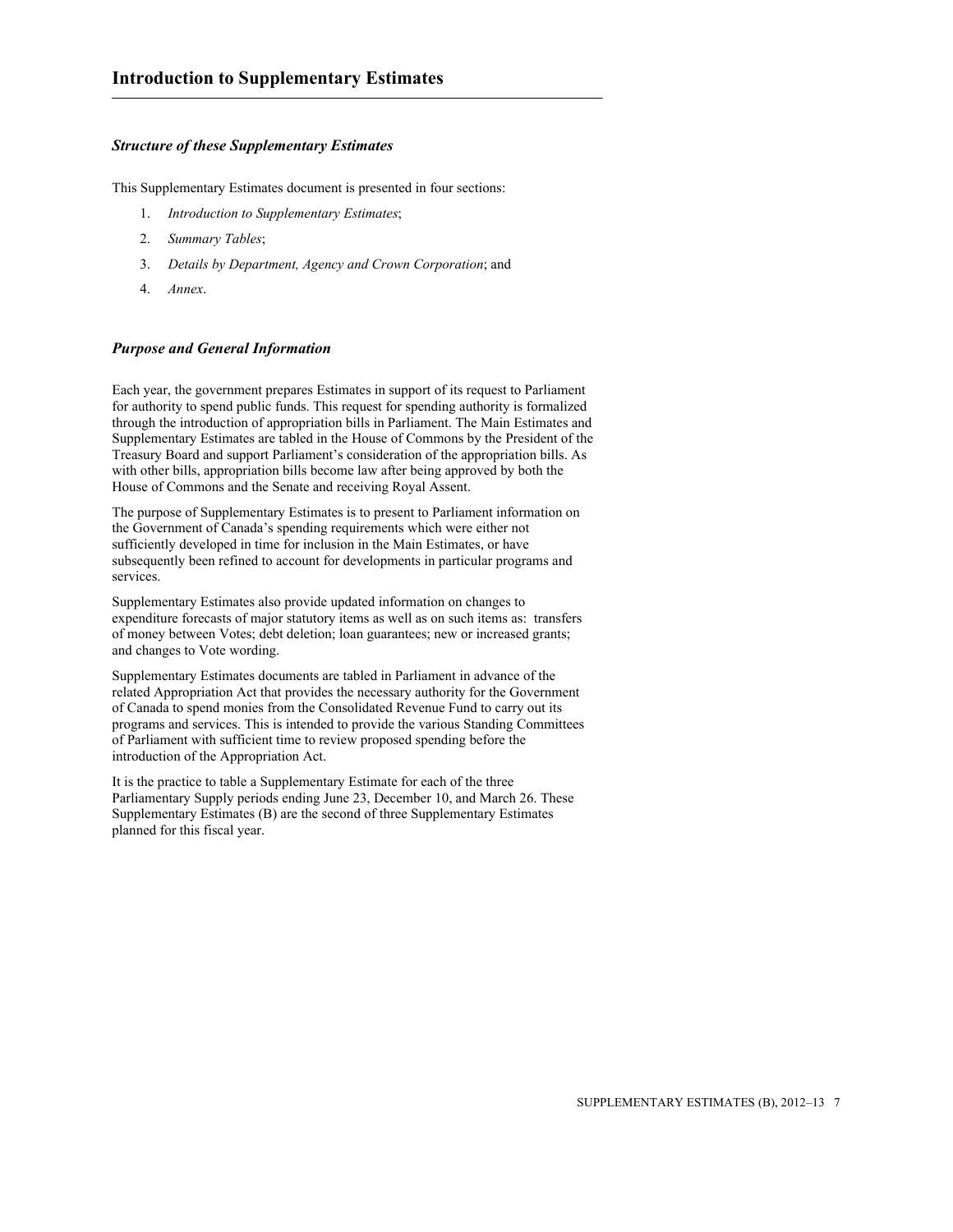#### *Summary of Estimates to Date – Fiscal Year ending March 31, 2013*

The 2012–13 Main Estimates were tabled on February 28, 2012, supporting the government's request to Parliament for authority through annual appropriations to spend \$91.9 billion in budgetary expenditures and \$0.1 billion in non-budgetary expenditures and presenting information on the statutory amounts of \$160.0 billion in budgetary expenditures and \$2.0 billion in net non-budgetary recoveries. Royal Assent for *Appropriation Act No. 1, 2012–13* was granted on March 29, 2012 and provided interim supply to departments, organizations and appropriation-dependent Crown Corporations until the end of June 2012. Royal Assent for *Appropriation Act No. 2, 2012–13* was granted on June 28, 2012 and provided supply for the remaining amounts presented in Main Estimates.

Supplementary Estimates (A) were tabled on May 17, 2012 and provided information in support Parliament's approval of \$2.1 billion in voted appropriations which represented an increase of 2.3% over Main Estimates. Also presented was information related to an increase of \$0.2 billion in forecast budgetary statutory expenditures. Royal Assent for *Appropriation Act No. 3, 2012–13* was granted on June 28, 2012.

The Supplementary Estimates (B), 2012–13 provide information in support Parliament's approval of \$2.46 billion in voted appropriations which represent an increase of 2.7% over Main Estimates.

#### **Table 1: Total 2012–13 Supplementary Estimates (B) (\$ billions)**

|                                     | Budgetary <sup>1</sup> | Non-Budgetary <sup>2</sup> |
|-------------------------------------|------------------------|----------------------------|
| Voted Appropriations <sup>3</sup>   | 2.5                    | 0 <sub>0</sub>             |
| Statutory Expenditures <sup>4</sup> | 03                     | 00                         |
| Total                               | 28                     | 00                         |

**Notes:** 

l

1. Budgetary expenditures include the cost of servicing the public debt; operating and capital expenditures; transfer payments to other levels of government, organizations or individuals; and payments to Crown corporations.

2. Non-Budgetary expenditures (loans, investments and advances) are outlays that represent changes in the composition of the financial assets of the Government of Canada.

3. Voted Appropriations are those for which parliamentary authority is sought through an Appropriation bill.

4. Statutory Expenditures are those authorized by Parliament through enabling legislation and for which forecasts are provided for information purposes.

**Main Estimates** 

**Supplementary Estimates (A)** 

**These Supplementary Estimates**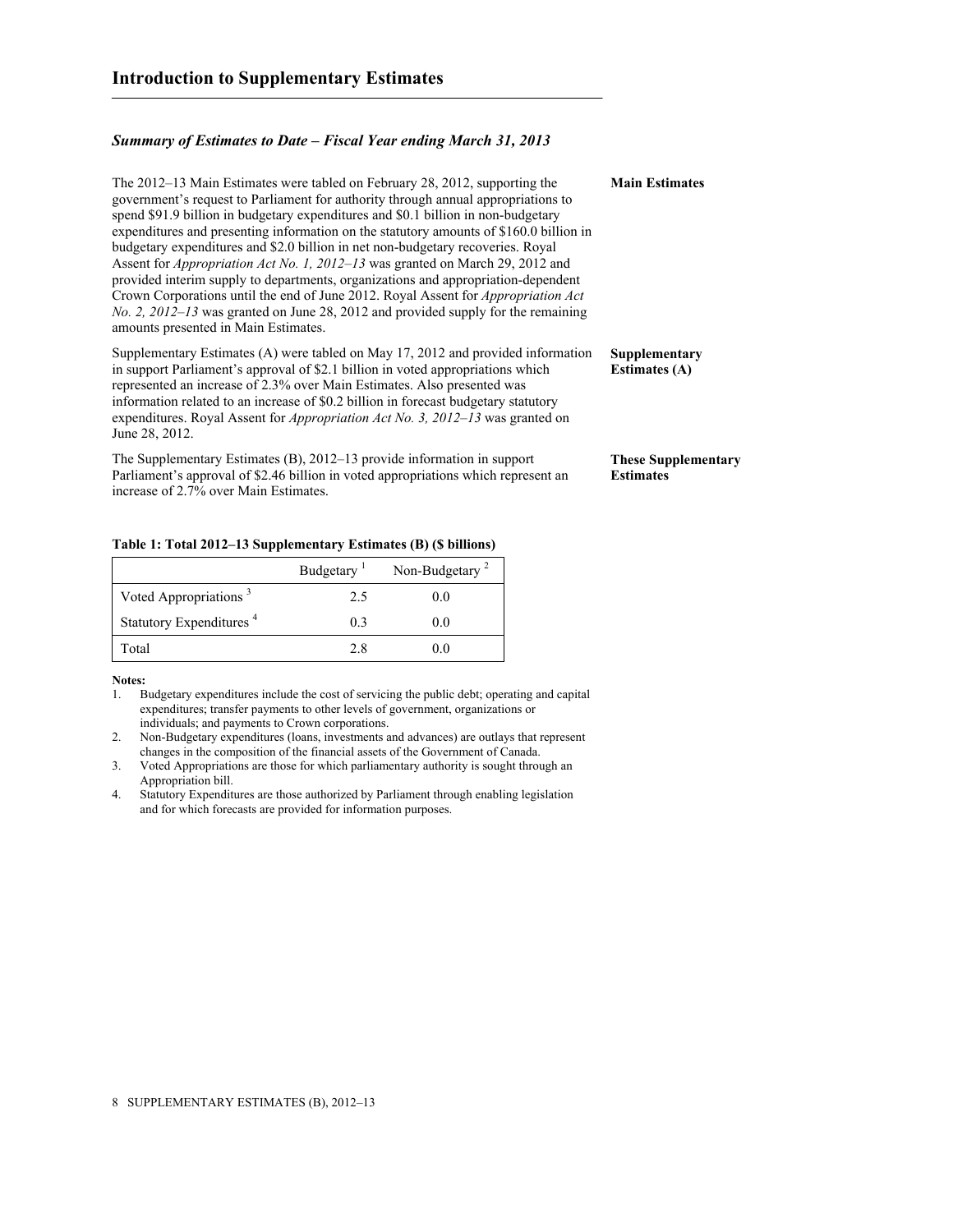#### *Major Items*

l

The following section provides an overview of major items included in these Supplementary Estimates.

#### *Major voted initiatives included in these Supplementary Estimates requiring Parliamentary approval:*

#### **Funding for the federal costs of Contract Policing services for all contract jurisdictions**

This funding will be used to support the federal government's share of costs under the new Police Services Agreements that came into force on April 1, 2012 for a period of up to 20 years. The agreements commit the federal government to provide Royal Canadian Mounted Police policing services, on a cost-recovery basis, to eight provinces, three territories and approximately 150 municipalities.

#### **To maintain the provision of supplementary health benefits to eligible First Nations and Inuit**

This funding will be used to sustain basic service levels in the Non-Insured Health Benefits (NIHB) program – a demand-driven insurance plan that funds benefit claims for a limited range of medically-necessary health-related goods and services for 896,000 eligible First Nations and Inuit. It includes funding to cover NIHB costs associated with existing clients, new clients resulting from the recent creation of the Qalipu Mi'kmaq First Nations band in Newfoundland and Labrador, and new clients arising from the *Gender Equity in Indian Registration Act*.

#### **Funding for the Canadian Forces Service Income Security Insurance Plan as a result of a Federal Court decision on the Manuge class-action lawsuit**

These funds are a payment to Manulife Financial to enable compliance with the May 2012 Federal Court decision on the Manuge class-action lawsuit regarding Canadian Forces Service Income Security Insurance Plan Long Term Disability benefits. Manulife Financial increased payments to active claimants in June 2012. The payment will reimburse Manulife for increasing payments over the remaining duration of recipient's claims. Negotiations continue with respect to retroactive payments.

*Voted items*

**Royal Canadian Mounted Police**  *\$242.4 million*

#### **Health**

*\$226.4 million* 

**National Defence**  *\$205.6 million*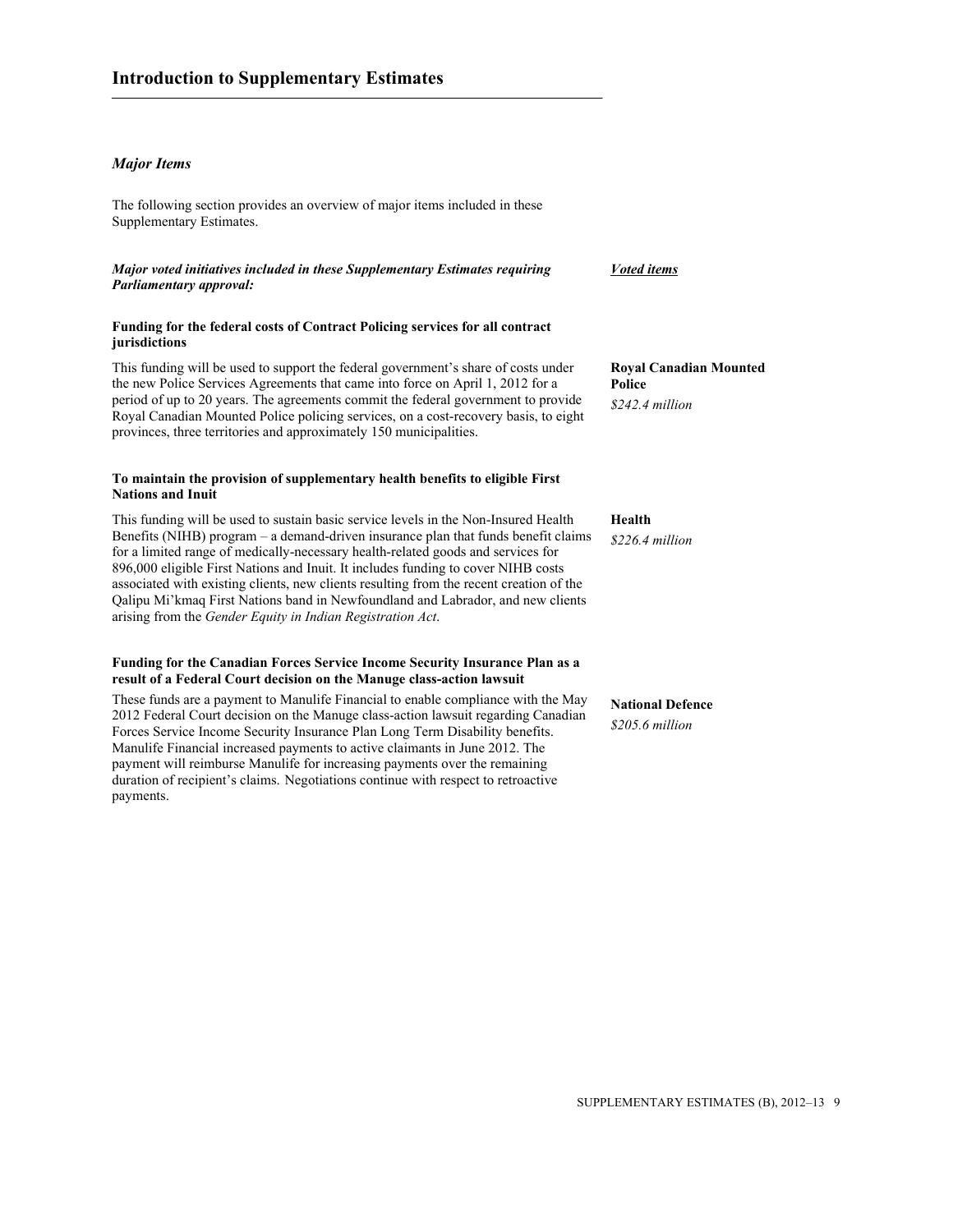#### **Funding for the Canadian Wheat Board's transition costs such as pension and post-employment benefits, severance, legacy costs, and penalties associated with contract changes as it becomes a voluntary grain marketing organization on August 1, 2012**

The Government of Canada will assist the Canadian Wheat Board with specific transition costs that result from the removal of the Canadian Wheat Board marketing monopoly on Western Canadian grain. The funds will be used by the Canadian Wheat Board to settle debts and liabilities from monopoly-era operations to ensure the viability of the Wheat Board through the transition period. These debts include pension and post-retirement benefit obligations, penalties related to changes to longterm contracts, and costs associated with the downsizing of the organization.

#### **Funding for mental health and emotional support services, and for the administration and research required to support the federal government's obligations under the Indian Residential Schools Settlement Agreement**

Budget 2012 provides funding for the continued implementation of the Indian Residential Schools Settlement Agreement. The agreement is an out-of-court settlement between the Government of Canada, former students as well as religious and Aboriginal organizations, intended to bring a fair and lasting resolution to the legacy of the Indian Residential Schools. Funds will address cost pressures resulting from higher than anticipated number of applications, the complexity of cases, and the court-ordered addition of claims from two additional schools.

#### **Funding for the Disaster Financial Assistance Arrangements**

In the event of a large-scale natural disaster, the Government of Canada provides financial assistance to provincial and territorial governments through the Disaster Financial Assistance Arrangements (DFAA). When response and recovery costs exceed what individual provinces or territories could reasonably be expected to bear on their own, the DFAA provide the Government of Canada with a fair and equitable means of assisting provincial and territorial governments.

#### **Funding to continue to support the implementation of the First Nations Water and Wastewater Action Plan**

These funds extend the First Nations Water and Wastewater Action Plan for the first of an additional two years, as announced in Budget 2012. Renewed funding will allow departments to continue working with First Nations communities on capital construction, operation and maintenance of water and wastewater systems, thus ensuring and preserving the integrity of those systems.

**Agriculture and Agri-Food**  *\$184.2 million* 

**Health**  *\$55.9 million* **Indian Affairs and Northern Development** *\$125.6 million*

**Public Safety and Emergency Preparedness**  *\$180.0 million*

**Health** 

*\$25.6 million* **Indian Affairs and Northern Development**  *\$136.5 million*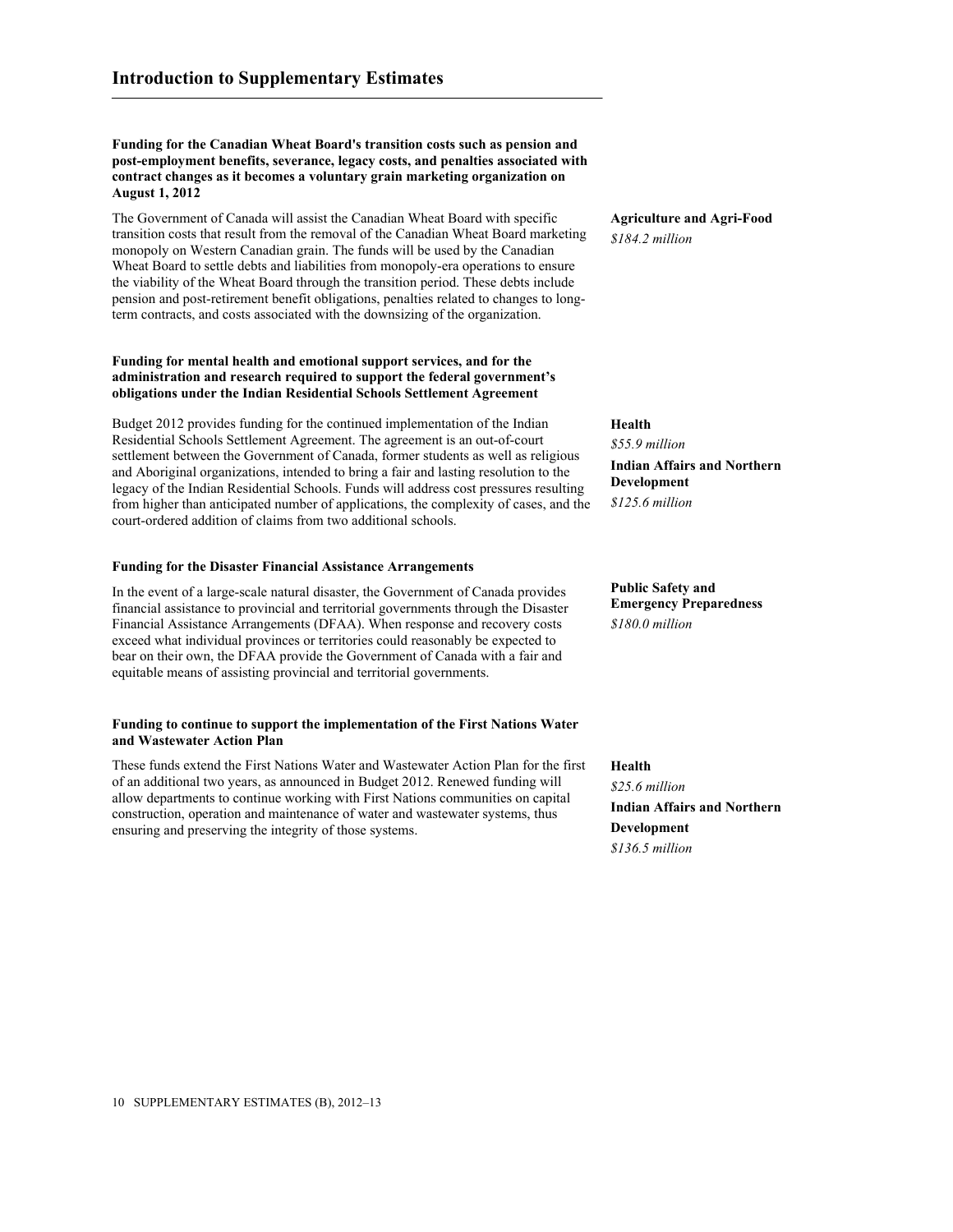#### **Funding for awards to claimants resulting from the Independent Assessment Process and Alternative Dispute Resolution related to the Indian Residential Schools Settlement Agreement**

In 2006, funds were set aside as part of the Indian Residential Settlement Agreement to pay awards under the Alternative Dispute Resolution process and the Independent Assessment process for serious and sexual abuse. This amount was equally distributed over the six years of the Agreement with the understanding that it might need to be adjusted to reflect the timing and amount of claims and awards to be processed. As both the number of abuse-related claims and the level of payment awards continue to run significantly above what was originally expected, an adjustment in funding is needed to continue to process these court-ordered payments.

#### **Funding to meet the government's commitments to the Gas Tax Fund to support environmentally sustainable municipal infrastructure projects that contribute to cleaner air, cleaner water and reduced greenhouse gas emissions**

The Gas Tax Fund provides predictable and long-term funding in support of environmentally sustainable municipal infrastructure, such as: public transit; drinking water; wastewater infrastructure; green energy; solid waste management; local roads and bridges.

#### **Funding to meet the government's commitments to the Provincial-Territorial Infrastructure Base Funding Program to help restore the fiscal balance while enhancing Canada's public infrastructure**

Under the Provincial-Territorial Base Funding Program, each province and territory receives funding to be used for construction or rehabilitation of infrastructure. Supported infrastructure projects will contribute to efficient movement of goods and people, a cleaner environment, and safe and liveable communities.

#### *Significant updates to statutory forecasts included in these Supplementary Estimates for information purposes:*

#### Payments to Provinces Regarding Sales Tax Harmonization (Part III.1 – *Federal Provincial Fiscal Arrangements Act***)**

On March 28, 2012, the Province of Quebec and the Government of Canada entered into a Comprehensive Integrated Tax Coordination Agreement whereby Quebec agrees to make a number of changes to the Quebec Sales Tax (QST) in order to harmonize it with the Goods and Services Tax (GST). The Government of Canada has committed to make payments totalling \$2.2 billion to Quebec: \$733 million upon implementation of the amended QST, on January 1, 2013, and \$1.467 billion one year later.

**Indian Affairs and Northern Development**  *\$124.0 million* 

**Office of Infrastructure of Canada**  *\$122.0 million*

**Office of Infrastructure of Canada**  *\$114.6 million*

*Statutory items*

#### **Finance**

*\$733.0 million*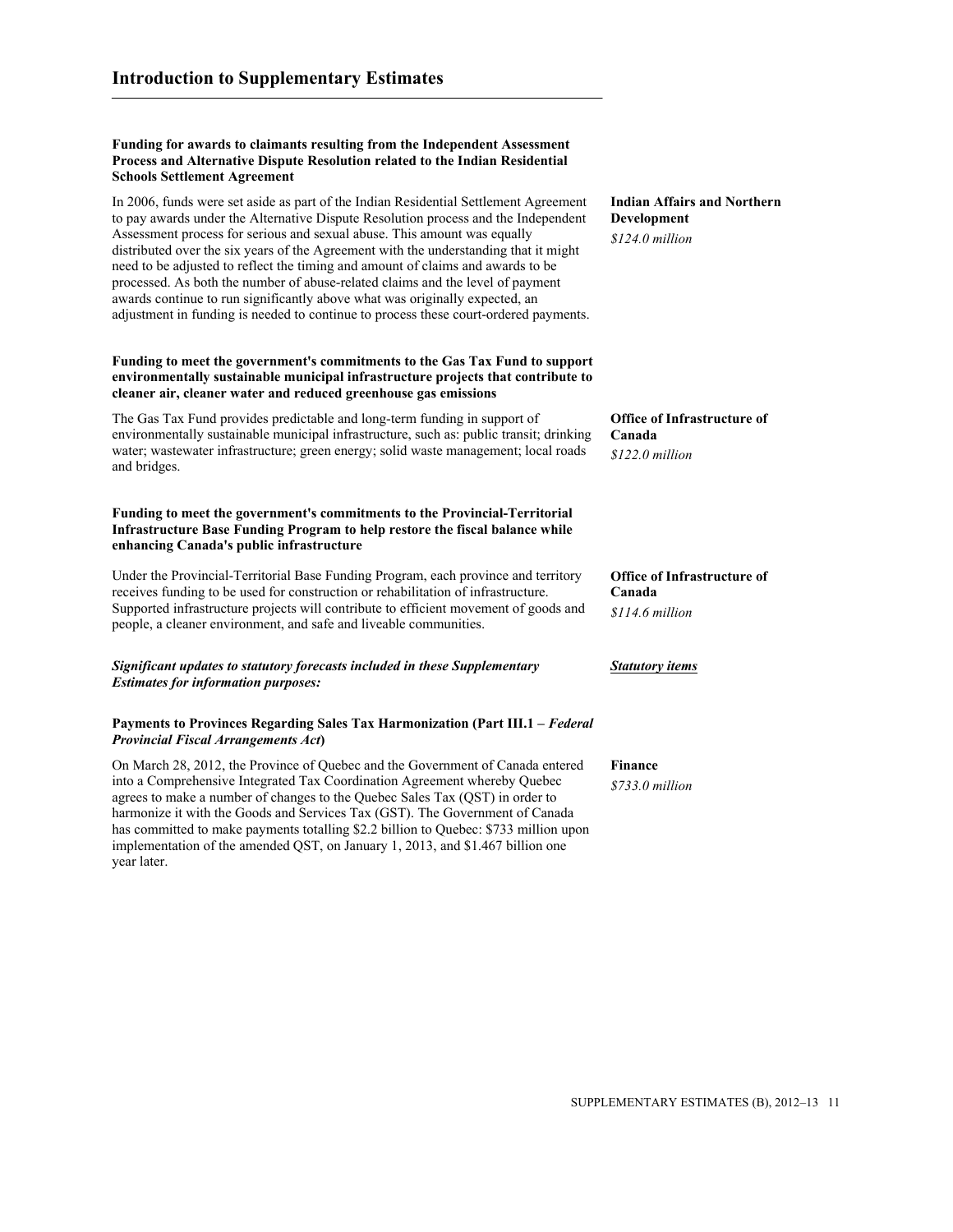#### **Additional Fiscal Equalization Payment – Total Transfer Protection (Part I –**  *Federal-Provincial Fiscal Arrangements Act***)**

The Total Transfer Protection payments are calculated to prevent declines in major transfers between 2011–12 and 2012–13. For those two years, a comparison is made of the sum of Equalization, the Canada Health Transfer, the Canada Social Transfer, as well as Total Transfer Protection payments made in 2011–12.

Additional Fiscal Equalization payments for the fiscal year beginning on April 1, 2012 equal to \$362.127 million for Quebec, \$13.471 million for Nova Scotia, \$102.767 million for New Brunswick and \$201.295 million for Manitoba. These payments were introduced in the *Jobs, Growth and Long-term Prosperity Act*, which received Royal Assent on June 29, 2012. The payments were made in July 2012.

#### **Revised forecast of interest on unmatured debt reflects revisions to forecasted interest rates by private sector economists**

The decrease in interest on unmatured debt reflects revisions of forecasted interest rates by private sector economists, consistent with Budget 2012.

**Finance** 

*\$679.7 million*

**Finance** 

*(\$1,166.0 million)*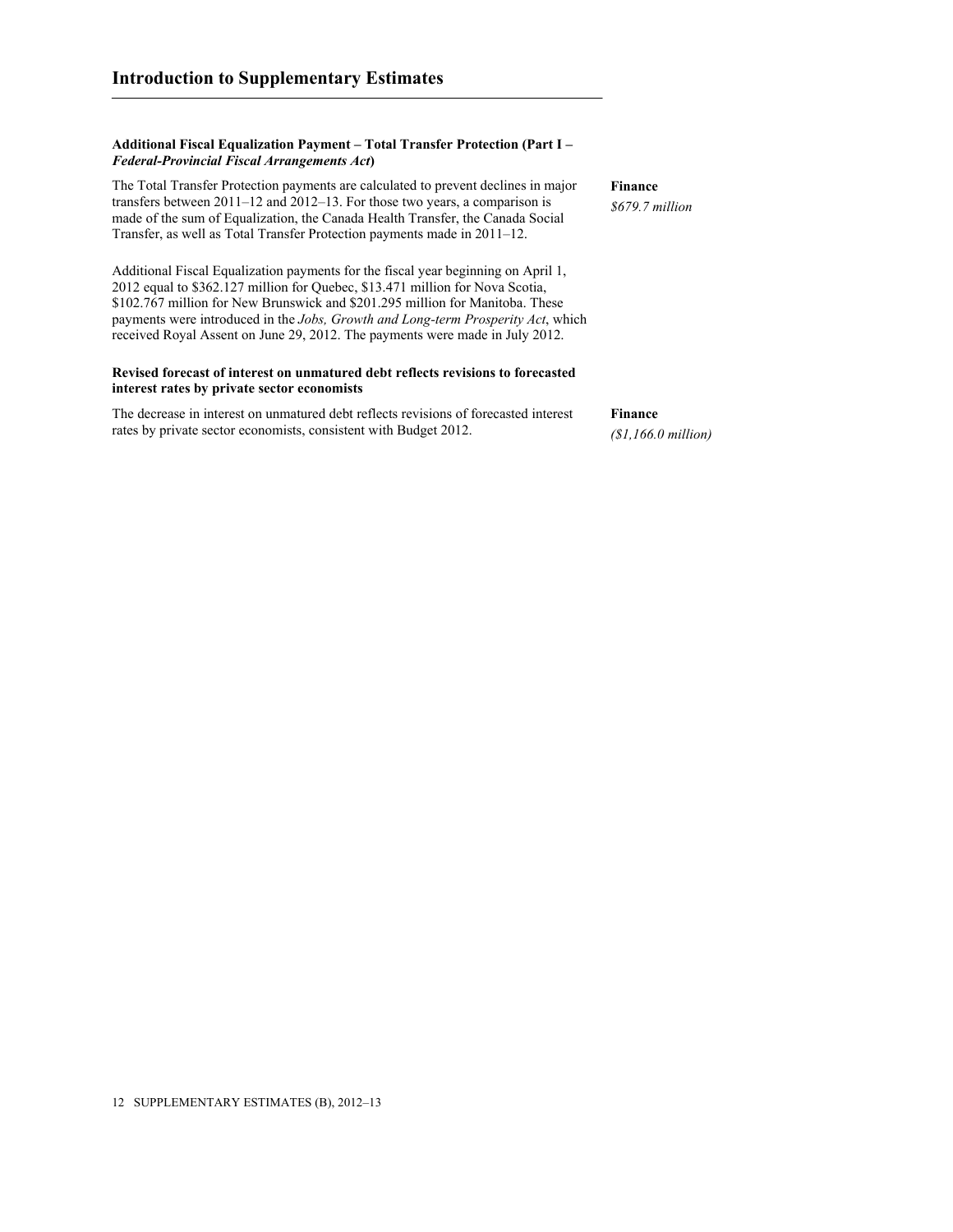#### *Major net changes to individual Votes in these Supplementary Estimates*

The amounts presented in these Supplementary Estimates are incremental to the Main Estimates. The net change in a Vote consists of transfers (amounts transferred in and out of the vote) and adjustments (the amount in the related Appropriation Act).

| <b>Voted Expenditures</b>                          |                                              |                      |                                                                        |                                                                                                                                                                     |
|----------------------------------------------------|----------------------------------------------|----------------------|------------------------------------------------------------------------|---------------------------------------------------------------------------------------------------------------------------------------------------------------------|
| Organization                                       | <b>Vote Number and</b><br><b>Description</b> | <b>Amount</b><br>(S) | Increase/ decrease as a<br>percentage of<br><b>Authorities to date</b> | <b>Rationale</b>                                                                                                                                                    |
| Indian Affairs and<br>Northern Development         | Vote $1b$ – Operating<br>expenditures        | 245,803,247          | 20.3%                                                                  | Administration and<br>awards related to the<br>Indian Residential<br>Schools Settlement<br>Agreement                                                                |
| Public Safety and<br><b>Emergency Preparedness</b> | Vote $5b -$ Grants and<br>contributions      | 227,501,000          | 90.3%                                                                  | Disaster assistance<br>and flood mitigation<br>investments                                                                                                          |
| Indian Affairs and<br>Northern Development         | Vote 10b - Grants and<br>contributions       | 223,072,170          | 3.4%                                                                   | Water, wastewater,<br>and education                                                                                                                                 |
| Agriculture and<br>Agri-Food                       | Vote $10b -$ Grants and<br>contributions     | 206,053,947          | 48.4%                                                                  | <b>Wheat Board</b><br>transition costs and<br>Growing Forward                                                                                                       |
| Royal Canadian Mounted<br>Police                   | Vote 45b - Operating<br>expenditures         | 172,354,257          | 9.1%                                                                   | <b>Contract Policing</b><br>services                                                                                                                                |
| Health                                             | Vote $1b$ – Operating<br>expenditures        | 162,549,219          | 8.6%                                                                   | First Nations and<br>Inuit health benefits.<br>support under the<br>Indian Residential<br>Schools Settlement<br>Agreement, First<br>Nations water and<br>wastewater |
| National Defence                                   | Vote $1b$ – Operating<br>expenditures        | 146,807,038          | 1.0%                                                                   | <b>Canadian Forces</b><br>Service Income<br>Security Insurance<br>Plan                                                                                              |
| Office of Infrastructure<br>of Canada              | Vote $45b -$<br>Contributions                | 108,366,300          | 2.1%                                                                   | Municipal<br>infrastructure<br>projects and<br>Provincial-Territorial<br><b>Infrastructure Base</b><br>Funding                                                      |
| Human Resources and<br>Skills Development          | Vote $5b -$ Grants and<br>contributions      | 92,232,118           | 5.2%                                                                   | Programs for seniors,<br>youth and older<br>workers                                                                                                                 |
| National Research<br>Council of Canada             | Vote $70b -$ Grants and<br>contributions     | 90,150,000           | 53.2%                                                                  | <b>Industrial Research</b><br>Assistance Program                                                                                                                    |

SUPPLEMENTARY ESTIMATES (B), 2012–13 13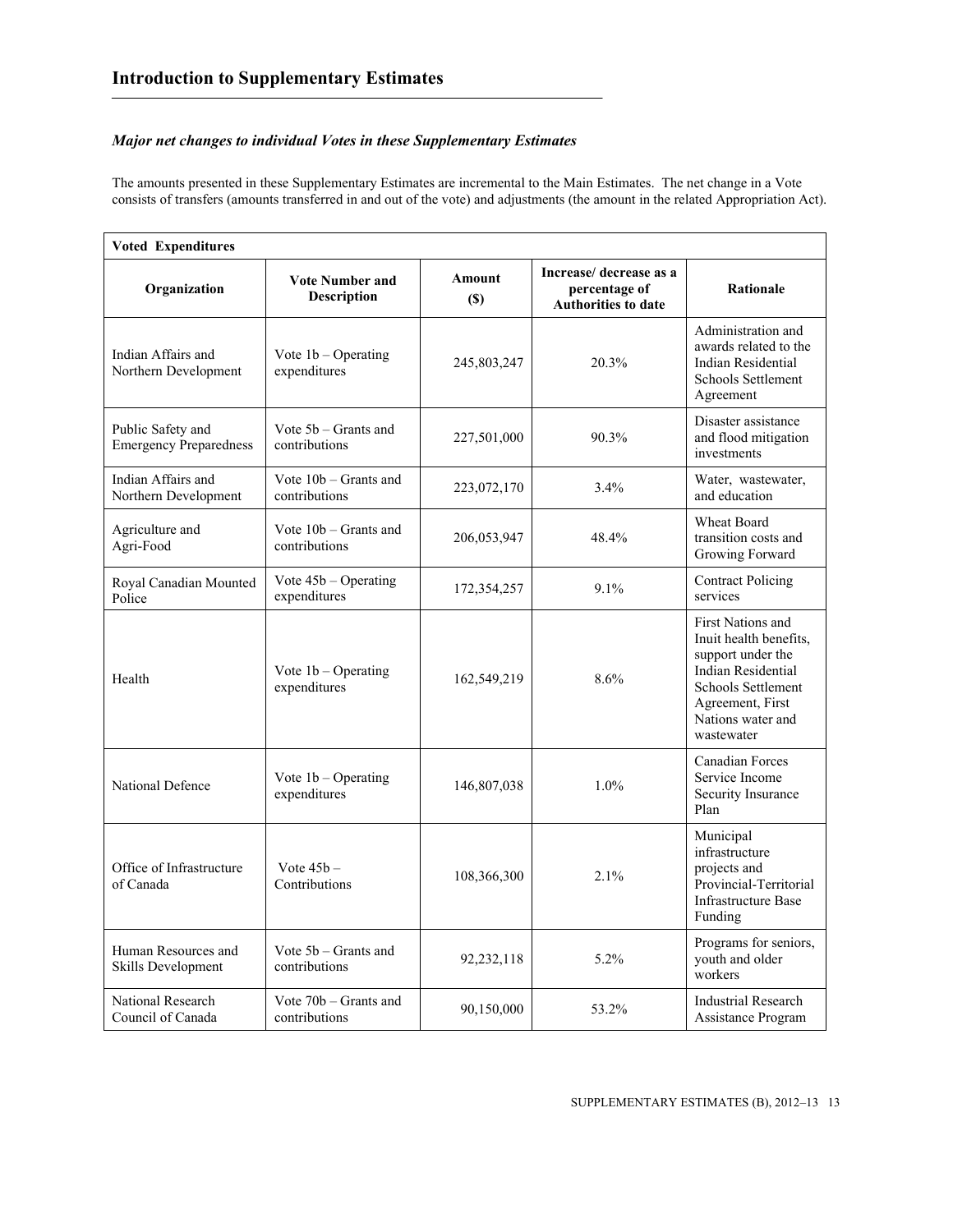#### *New Vote and Statutory Authorities Presented in these Supplementary Estimates*

#### **Changes to Government Structure and New Authorities Being Sought**

Section 31.1 of the *Financial Administration Act* provides expenditure authority for transfers of any power, duty or function or control or supervision of a portion of the federal public administration for Orders in Council made under section 2 of the *Public Service Rearrangement and Transfer of Duties Act*. Pursuant to section 31.1, unexpended money related to the transferred functions is deemed to have been appropriated to the department to which the functions have been transferred.

The deemed appropriations in the department(s) receiving the functions are established based on the nature of the appropriations of the department(s) from which the functions have been transferred. The deemed appropriations in the receiving department(s) may include operating expenditures, program expenditures, capital expenditures, grants and contributions or other Votes, as determined by the nature of the Votes of the department(s) from which the functions have been transferred.

The calculation of unexpended money depends on the nature of the functions transferred. If the final amounts of unexpended money have been determined in time for inclusion in a Supplementary Estimates, they will be reflected in adjustments to the amounts of previous authorities of the affected departments. Following the end of the fiscal year, the Public Accounts of Canada will reflect the availability and use of the deemed authorities.

# **Changes to the structure of Government reflected in these Supplementary Estimates include: Structure**

Public Health Agency of Canada – Order in Council P.C. 2012-950 transfers to the Public Health Agency of Canada the control and supervision of the portions of the federal public administration in the Department of Health known as the International Affairs Directorate and the Emergency Preparedness and Response Unit, effective June 30, 2012.

Health – Order in Council P.C. 2012-965 transfers to the Department of Health the control and supervision of the portions of the federal public administration in the Public Health Agency of Canada known as the Communications Directorate, the Human Resources Directorate, the Information Management and Information Technology Directorate, the Facilities and Safety Division, the Integrated Security Services Division, the Access to Information and Privacy Office, the Financial Policy, Systems and Operations Division, and the Assets and Material Management Division; and to the Public Health Agency of Canada the control and supervision of the portions of the federal public administration in the Department of Health known as the Audit and Accountability Bureau and the Departmental Performance Measurement and Evaluation Directorate, effective June 30, 2012.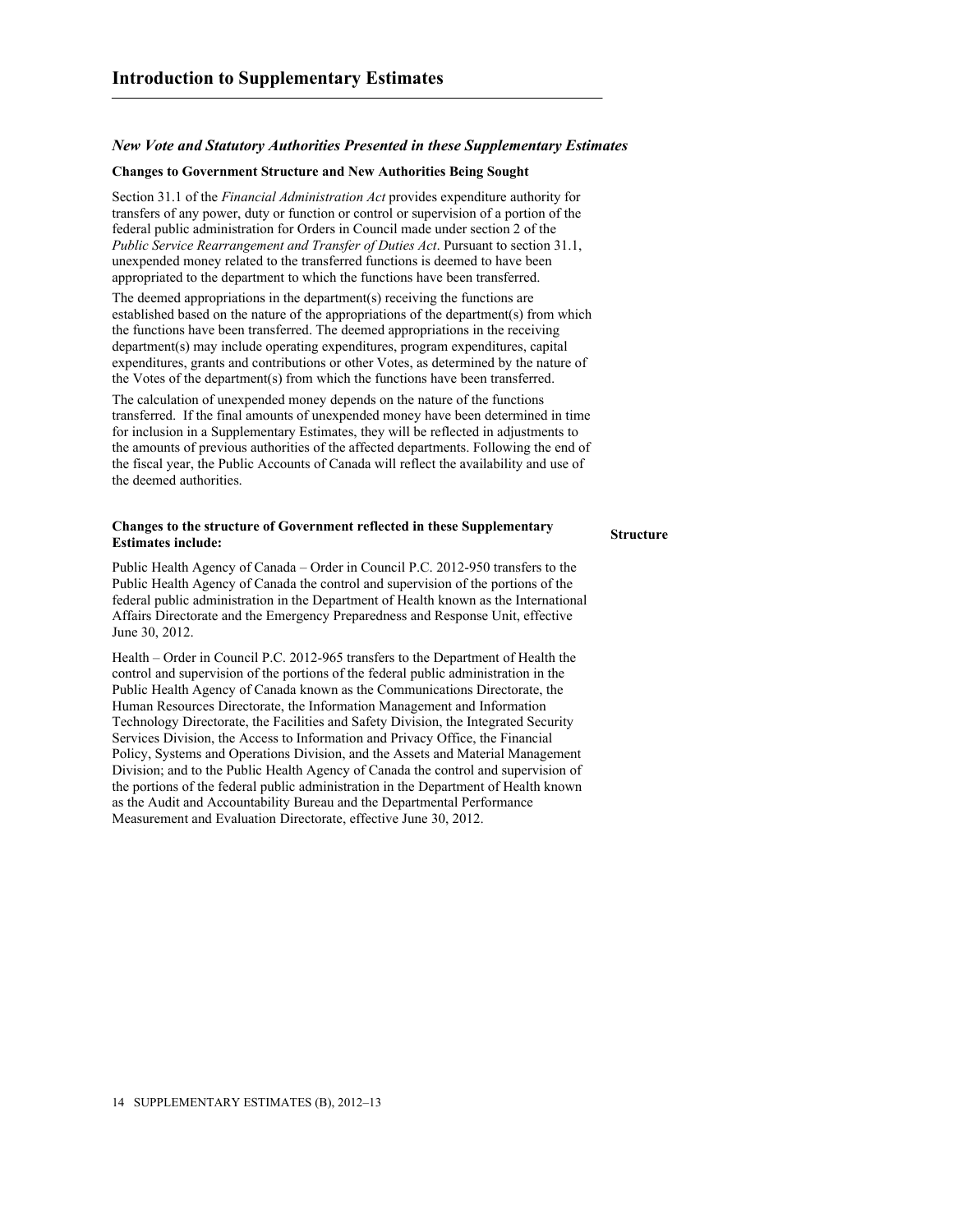Financial Institutions – Encashment of notes

l

#### **Changes to voted and statutory authorities being sought in these Supplementary Estimates include:**

New and changed authorities are listed in each Ministry Summary: underlined vote number or (S) for statutory items indicate new authorities and underlined wording are changed authorities.

New vote authorities are being sought by: **New Votes**  Citizenship and Immigration (Vote 7b) **Treasury Board Secretariat (Vote 15b)** Amendments to the wording of voted authorities are being sought by: **Amendments to Votes**  Canadian International Development Agency (Votes L35b and L40b) Canadian Polar Commission (Vote 25b) Health (Vote 10b) New statutory authorities included in these Supplementary Estimates are: **New statutory authorities**  Canadian International Development Agency – Pursuant to Section 144 of the *Budget and Economic Statement Implementation Act, 2007*, a payment to the World Bank for the Advance Market Commitment for Pneumococcal Vaccines in respect of the period commencing on April 1, 2012 and ending on March 31, 2013 in an amount not to exceed \$24,504,170 Finance – Payment to Provinces Regarding Sales Tax Harmonization (Part III.1 – *Federal Provincial Fiscal Arrangements Act*) Finance – Additional Fiscal Equalization Payment – Total Transfer Protection Part I – *Federal-Provincial Fiscal Arrangements Act*) Office of Infrastructure of Canada – Green Infrastructure Fund Amendments to statutory authorities included in these Estimates are: **Amendments to statutory Amendments** to **Amendments** to **Amendments** to **Amendments** to **Amendments** to **Amendments** to **Amendments** to **Amendments** to **authorities**  Canadian International Development Agency – Payments to International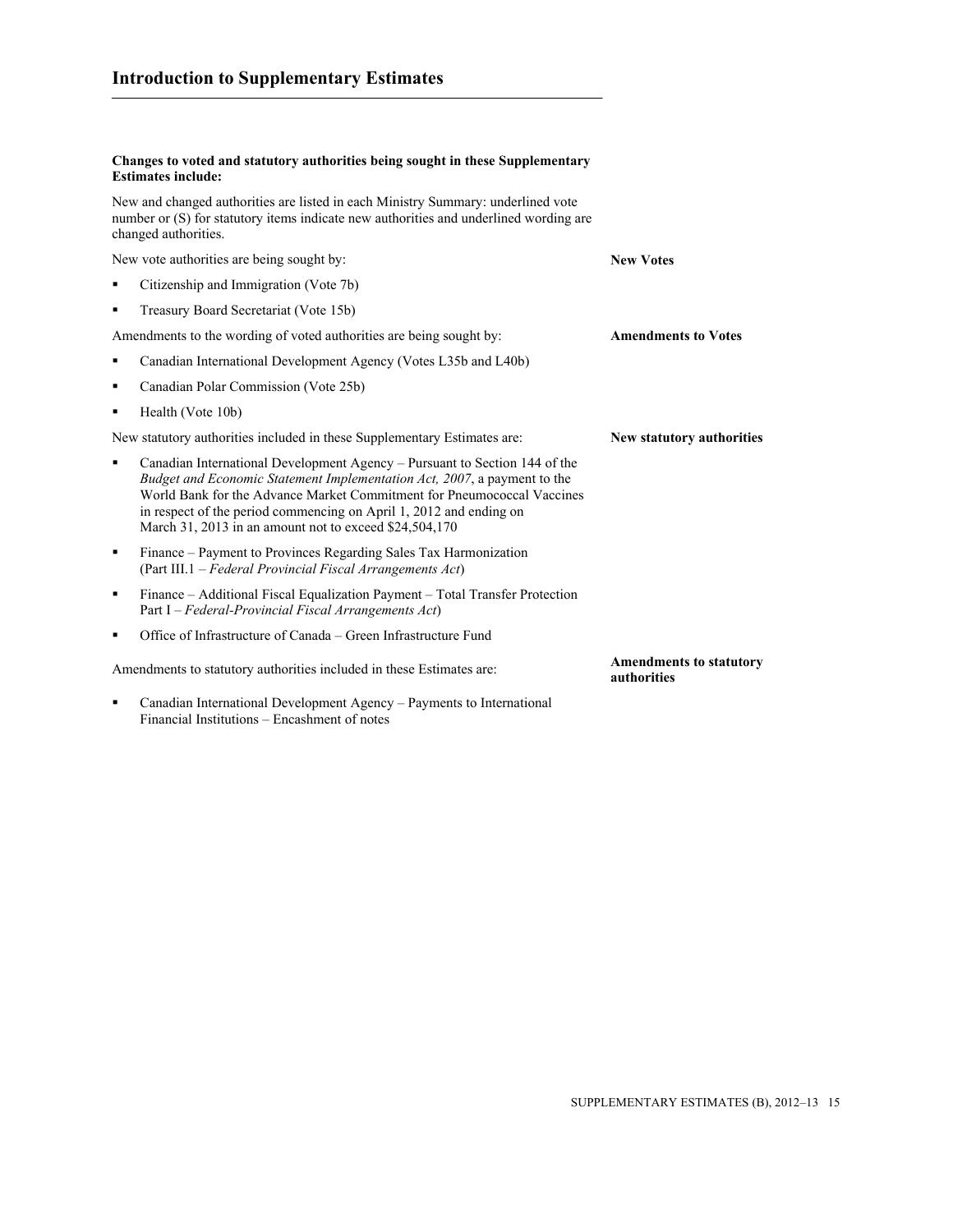16 SUPPLEMENTARY ESTIMATES (B), 2012–13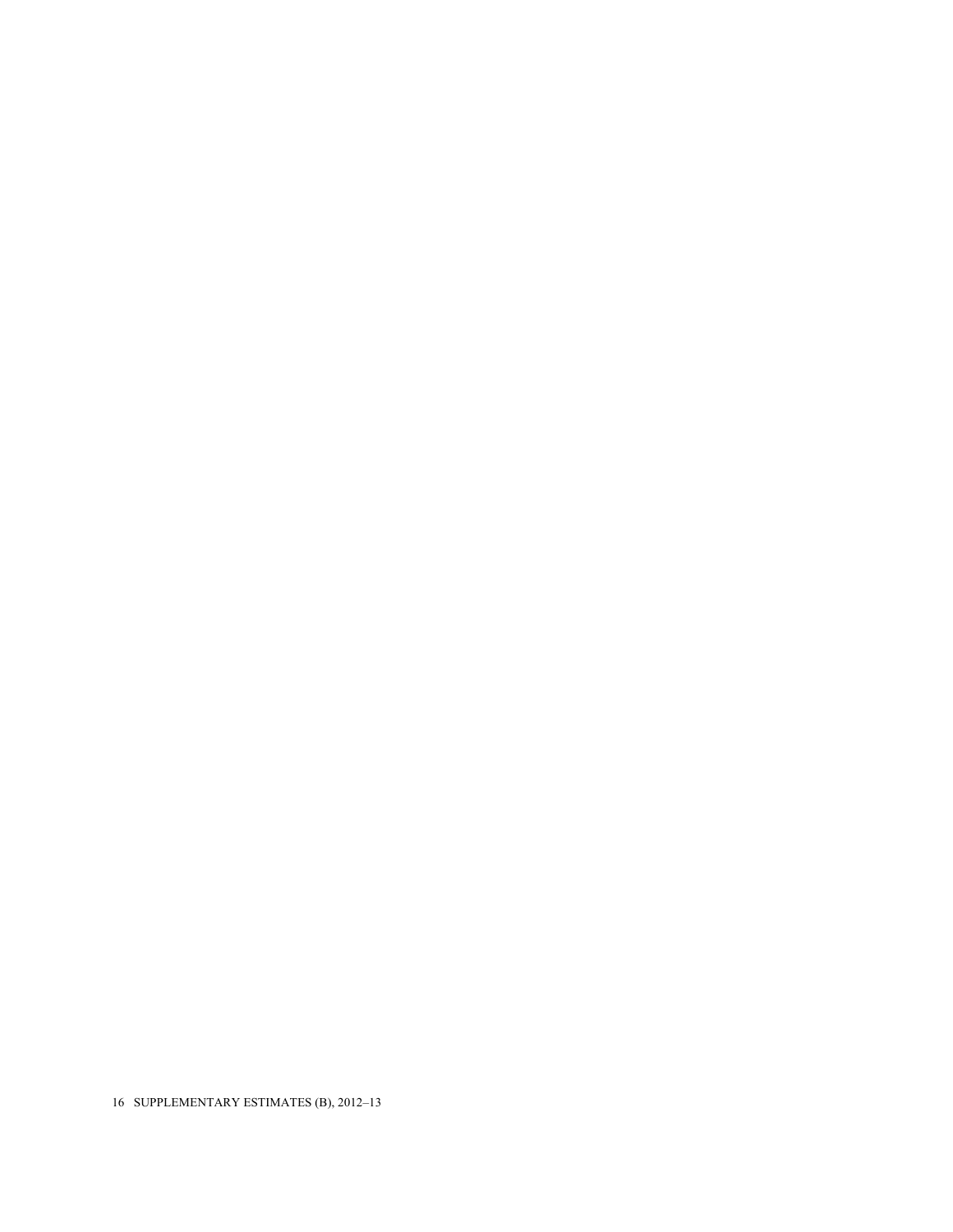<span id="page-16-0"></span>l

A horizontal initiative is an initiative in which partners from two or more organizations have established a formal agreement (e.g. Memorandum to Cabinet, Treasury Board submission, federal-provincial agreement) to work toward the achievement of shared outcomes.

This table provides a summary of those items for which funding is sought in Supplementary Estimates. It also provides an overview of initiatives related to Supplementary Estimates in then current fiscal year where two or more organizations are seeking incremental funding increases.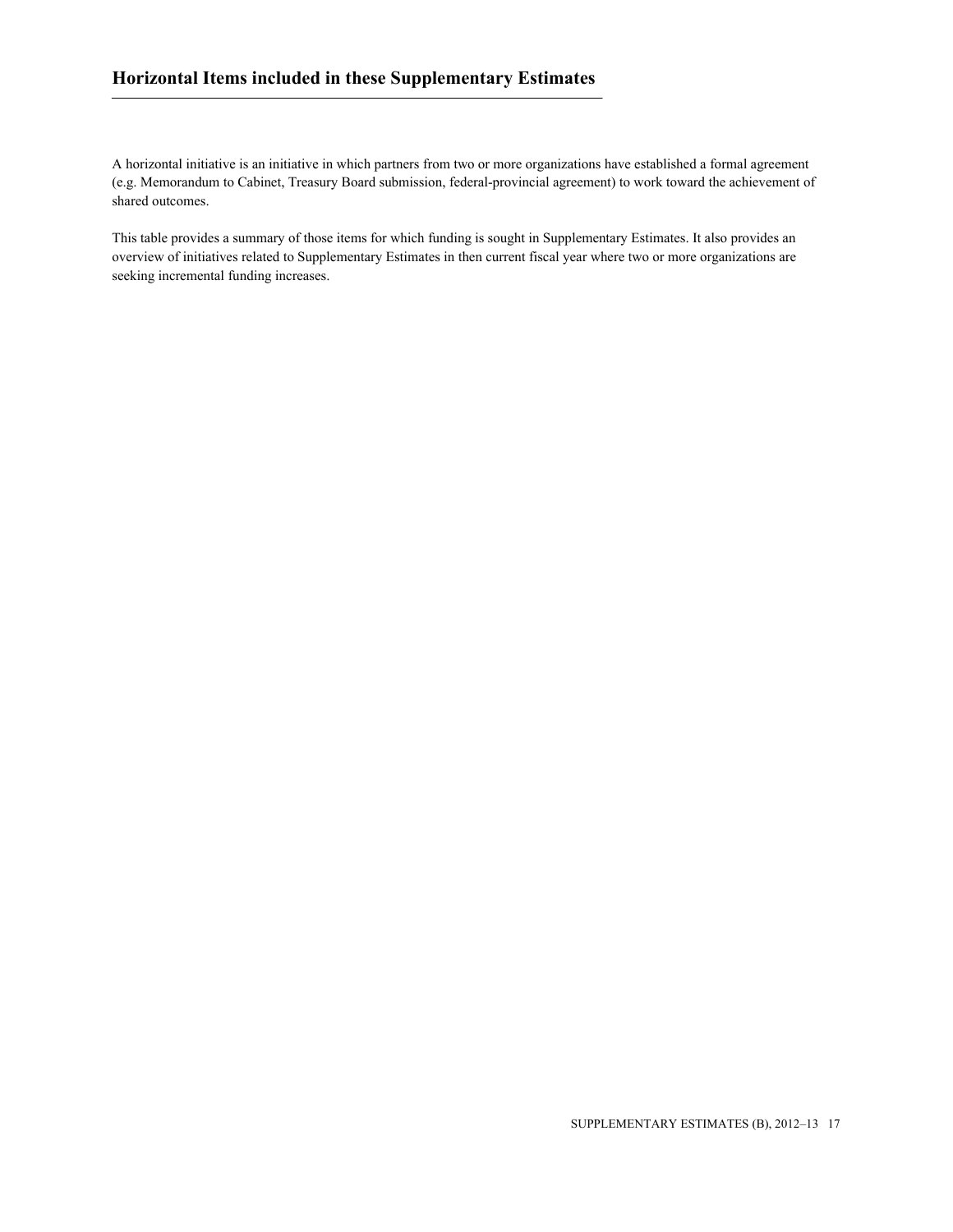Department, Agency or Crown Corporation \$000s

#### **Funding to continue to support the implementation of the First Nations Water and Wastewater Action Plan**

*These funds extend the First Nations Water and Wastewater Action Plan for the first of an additional two years, as announced in Budget 2012. Renewed funding will allow departments to continue working with First Nations communities on capital construction, operation and maintenance of water and wastewater systems, thus ensuring and preserving the integrity of those systems.*

| Health                                  | 25.563  |
|-----------------------------------------|---------|
| Indian Affairs and Northern Development | 136,469 |
| Total                                   | 162,032 |

#### **Funding for mental health and emotional support services, and for the administration and research required to support the federal government's obligations under the** *Indian Residential Schools Settlement Agreement*

*Budget 2012 provides funding for the continued implementation of the Indian Residential Schools Settlement Agreement. The agreement is an out-of-court settlement between the Government of Canada, former students as well as religious and Aboriginal organizations, intended to bring a fair and lasting resolution to the legacy of the Indian Residential Schools. Funds will address cost pressures resulting from higher than anticipated number of applications, the complexity of cases, and the court-ordered addition of new claims.*

| Health                                  | 55,900  |
|-----------------------------------------|---------|
| Indian Affairs and Northern Development | 125.555 |
| Total                                   | 181.455 |

#### **Funding to support the sharing of immigration information with the United States**

*Canada and the U.S. have committed to share information to improve immigration and refugee determinations, better establish the identity of foreign nationals and conduct screening at the earliest opportunity. This will be achieved by building systems to automate information sharing to the greatest extent possible, while ensuring a high level of privacy protection.*

| Canada Border Services Agency | 7.249  |
|-------------------------------|--------|
| Citizenship and Immigration   | 7.333  |
| Immigration and Refugee Board | 404    |
| Royal Canadian Mounted Police | 943    |
| Total                         | 15.929 |

#### **Funding to support the amendment to the** *Immigration and Refugee Protection Regulations* **that removes visa exemptions for citizens of five countries**

*Canada regularly reviews its visa requirements. The visa policy change announced on September 11, 2012 requires nationals from St. Lucia, St. Vincent, Namibia, Botswana and Swaziland to obtain a visitor visa before travelling to Canada. This funding will support the processing of visa applications and security screening.*

| Canada Border Services Agency | 216   |
|-------------------------------|-------|
| Citizenship and Immigration   | 795   |
| Total                         | 1.011 |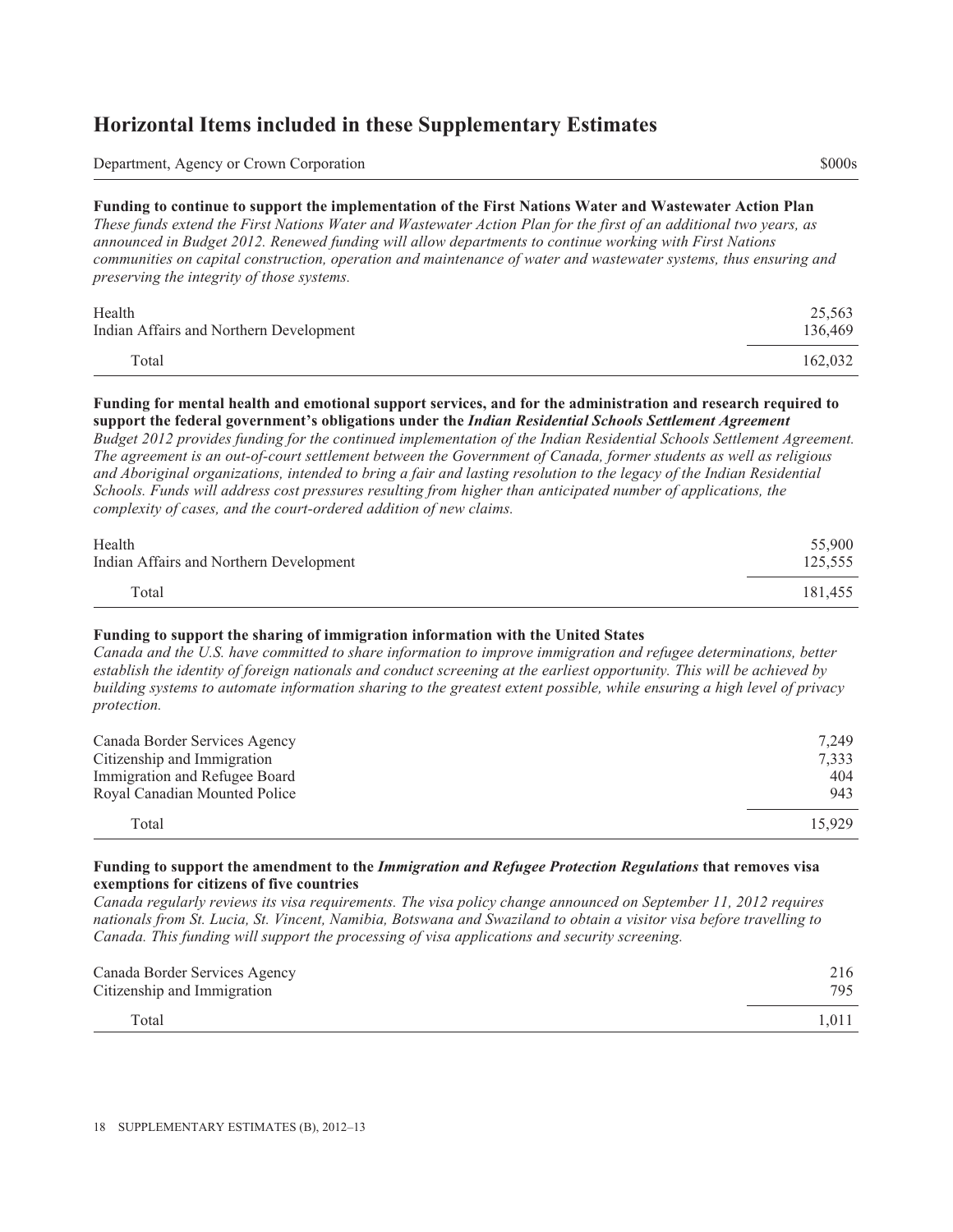Department, Agency or Crown Corporation \$000s

#### **Funding to enhance activities related to the cessation and vacation of refugee status pursuant to the** *Protecting Canada's Immigration System Act*

*Cessation of refugee protection can occur, for instance, when refugee claimants return to their country of origin, or if the reasons for which protection was sought no longer exist. Refugee status can also be vacated in cases of fraudulent claims. If a determination to cease or vacate refugee protection status is upheld by tribunals, the individual may be reported as inadmissible to Canada and a removal order may be issued. This funding will support further investigations of refugee claims and legal proceedings in support of cessation, vacation, and removal activities, in order to deter abuse of Canada's refugee protection system.*

| Canada Border Services Agency | 2,807 |
|-------------------------------|-------|
| Justice                       | 1,765 |
| Total                         | 4.572 |

#### **Funding to address challenges in the management of security inadmissibility cases, protect classified information in immigration proceedings, and obtain assurances against torture in exceptional removal cases**

*Section 34 of the Immigration and Refugee Protection Act sets out the reasons for which permanent residents or foreign nationals are inadmissible to Canada on security grounds. Division 9 of the Act allows for the protection and use of classified information in rendering decisions on the inadmissibility of foreign nationals and permanent residents, in mitigating the risks they may pose while in Canada and in pursuing their removal from Canada. Enhanced assurances are sought from another country in cases where the person faces a substantial risk of torture upon return to their country of origin. This funding will allow the government to pursue these activities to uphold the integrity of the immigration system and enhance public safety.*

| Canada Border Services Agency            | 3,692  |
|------------------------------------------|--------|
| Canadian Security Intelligence Service   | 4,711  |
| Citizenship and Immigration              | 2,339  |
| <b>Courts Administration Service</b>     | 3,432  |
| Foreign Affairs and International Trade  | 290    |
| Immigration and Refugee Board            | 1,486  |
| Justice                                  | 6.661  |
| Public Safety and Emergency Preparedness | 373    |
| Total                                    | 22.984 |

#### **Funding for the renewal of the National Counterfeit Enforcement Strategy**

*The National Counterfeit Enforcement Strategy provides dedicated resources for the enforcement, prosecution and prevention of currency counterfeiting. Three Integrated Counterfeit Enforcement Teams conduct major counterfeiting investigations in Toronto, Montreal and Vancouver.*

| Public Safety and Emergency Preparedness | 109   |
|------------------------------------------|-------|
| Royal Canadian Mounted Police            | 2.459 |
| Total                                    | 2.568 |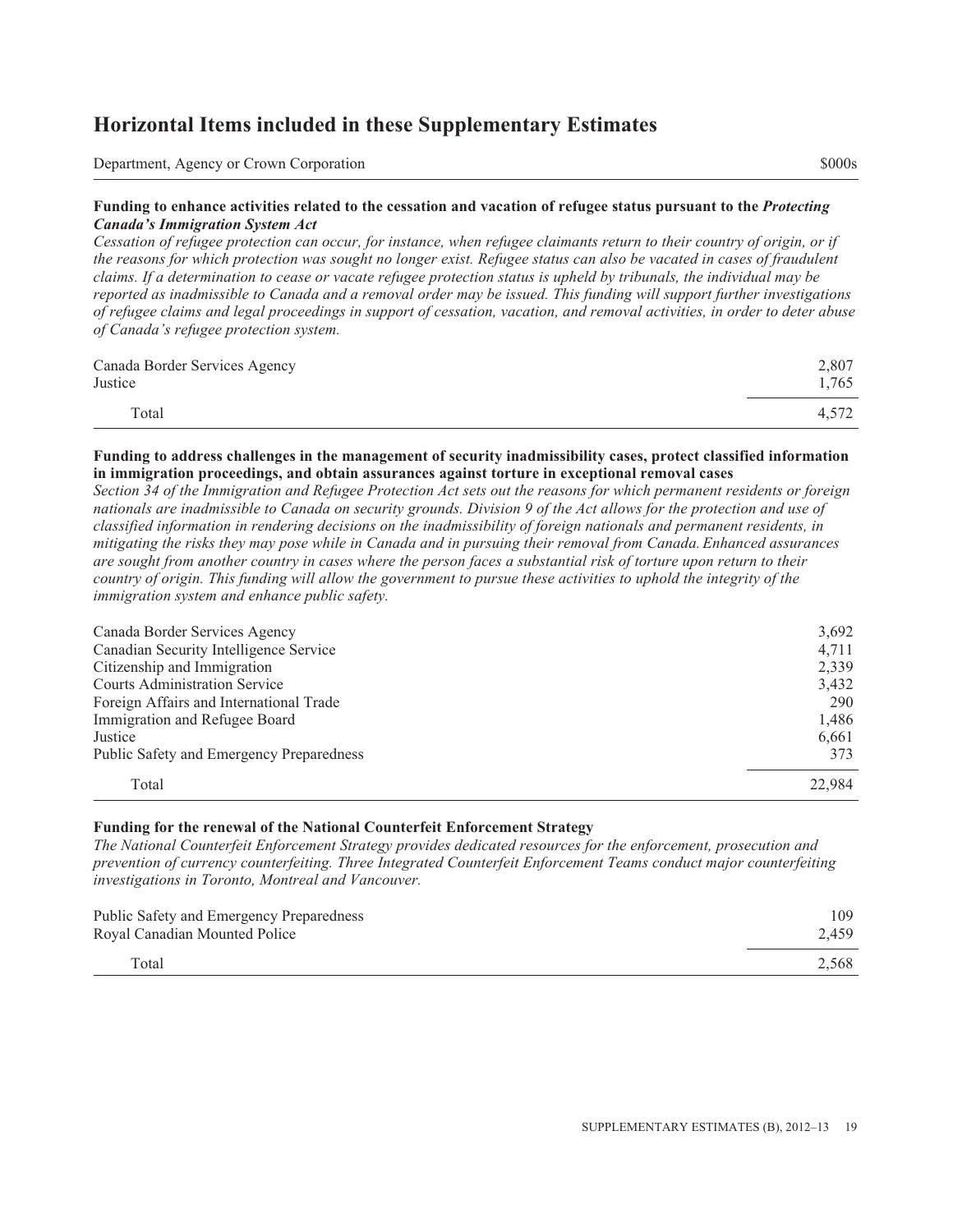Department, Agency or Crown Corporation \$000s

#### **Funding for the implementation of integrated cross-border law enforcement commitments under the Beyond the Border Action Plan**

*This funding will support the Shiprider program and the establishment of a bi-national communication system. Under the Shiprider program, vessels are jointly crewed by Canadian and U.S. law enforcement officers who are authorized to enforce the law on both sides of the international boundary line. An interoperable radio communications system will permit Canada and U.S. law enforcement agencies to coordinate effective bi-national investigations and timely responses to border incidents, while improving officer and public safety.*

| Office of the Director of Public Prosecutions | 230   |
|-----------------------------------------------|-------|
| Royal Canadian Mounted Police                 | 8.868 |
| Total                                         | 9.098 |

#### **Funding to protect wildlife species at risk**

*The Species at Risk Act is one of the Government's main conservation tools to protect wildlife species, maintain healthy ecosystems and preserve Canada's natural heritage. This funding will support assessment of wildlife species, recovery planning, implementation of protective measures, monitoring, evaluation and reporting.*

| Environment          | 11,795 |
|----------------------|--------|
| Fisheries and Oceans | 7.512  |
| Parks Canada Agency  | 3.711  |
| Total                | 23,018 |

#### **Funding to protect fragile marine environments, counter pollution and strengthen preventive measures (Health of the Oceans Initiative)**

*This funding will support activities which protect unique and vulnerable marine areas, facilitate collaborative oceans management and prevent or counter pollution of the oceans.*

| Environment<br><b>Fisheries and Oceans</b> | 1,205  |
|--------------------------------------------|--------|
|                                            | 3,969  |
| Indian Affairs and Northern Development    | 50     |
| Parks Canada Agency                        | 797    |
| Transport                                  | 4.692  |
| Total                                      | 10.713 |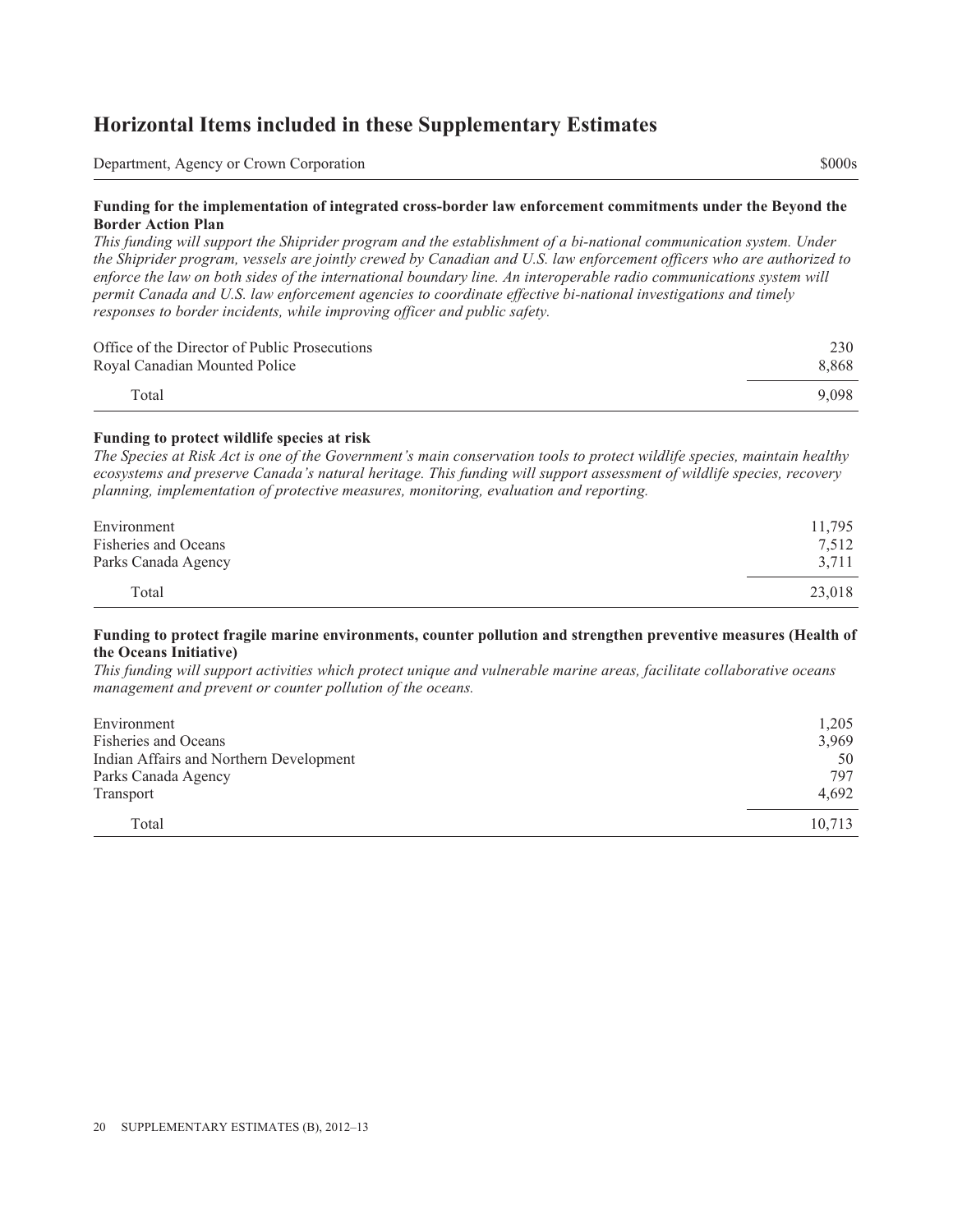Department, Agency or Crown Corporation \$000s

#### **Funding to support regulatory reviews and to modernize the regulatory system for major resource projects**

*This funding supports the Major Projects Management Office Initiative to enable efficient and effective regulatory reviews of major resource projects and advance government-wide efforts to modernize the regulatory system for major resource projects.*

| Supplementary Estimates (A), $2012-13$   |        |
|------------------------------------------|--------|
| Canadian Environmental Assessment Agency | 6,515  |
| <b>Fisheries and Oceans</b>              | 5,882  |
| Indian Affairs and Northern Development  | 1.409  |
| Natural Resources                        | 3,431  |
| Transport                                | 2,858  |
| Total                                    | 20,095 |
| Supplementary Estimates (B), $2012-13$   |        |
| Environment                              | 1.994  |
| Cumulative Total for 2012–13             | 22,089 |

#### **Funding which supports the rehabilitation and improvement of existing community infrastructure**

*The Community Infrastructure Improvement Fund will support repairs and improvements to existing facilities and infrastructure assets, and the program will be delivered by the regional development agencies. Projects will be cost-shared in partnership with municipalities, community organizations and not-for-profit entities.*

| Atlantic Canada Opportunities Agency                            | 8.300  |
|-----------------------------------------------------------------|--------|
| Canadian Northern Economic Development Agency                   | 3.200  |
| Economic Development Agency of Canada for the Regions of Quebec | 15,600 |
| Federal Economic Development Agency for Southern Ontario        | 24,800 |
| Western Economic Diversification                                | 23.100 |
| Total                                                           | 75,000 |

#### **Funding to support the Business-Led Networks of Centres of Excellence**

*This funding will support business-led research networks that bring together government, private-sector and academic experts from around the world to address private sector research needs and to support operation and commercialization activities of networks in the five priority areas identified in the 2007 Science and Technology Strategy.*

| Canadian Institutes of Health Research            | 1.737  |
|---------------------------------------------------|--------|
| Natural Sciences and Engineering Research Council | 9.206  |
| Social Sciences and Humanities Research Council   | 983    |
| Total                                             | 11.926 |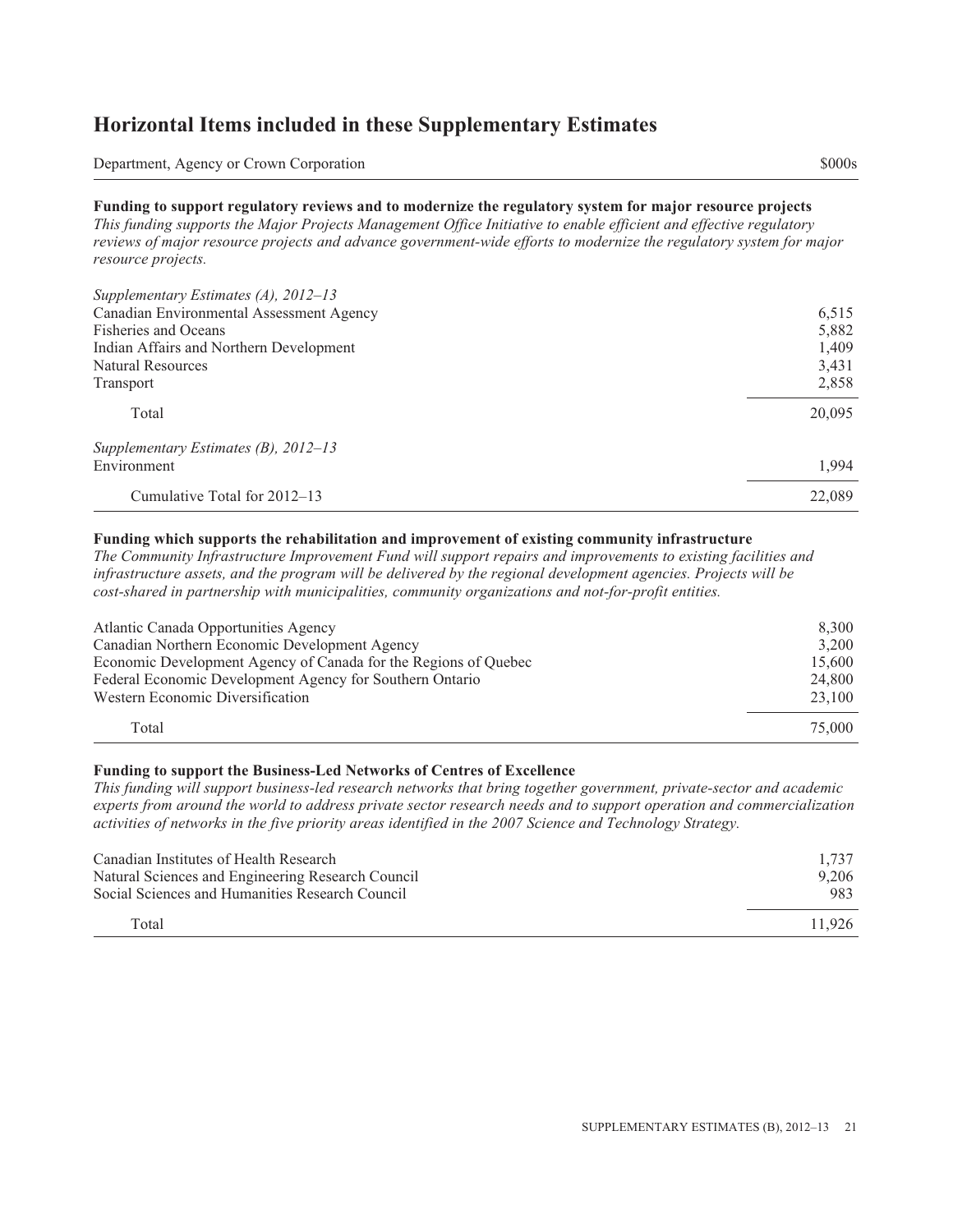Department, Agency or Crown Corporation  $$000s$ 

#### **Funding related to government advertising programs**

*Advertising funding supports advertising initiatives which provide information to Canadians on a variety of government programs and services. In Supplementary Estimates (B) 2012–13, new funding will support two campaigns entitled "Responsible Resource Development" and "Vignette to commemorate the War of 1812."*

| Supplementary Estimates (A), $2012-13$      |        |
|---------------------------------------------|--------|
| Canadian Heritage                           | 1,250  |
| Citizenship and Immigration                 | 5,500  |
| Finance                                     | 16,000 |
| Foreign Affairs and International Trade     | 5,000  |
| Health                                      | 5,000  |
| Human Resources and Skills Development      | 13,000 |
| <b>Natural Resources</b>                    | 5,000  |
| Office of the Co-ordinator, Status of Women | 250    |
| Total                                       | 51,000 |
| Supplementary Estimates (B), 2012-13        |        |
| Canadian Heritage                           | 200    |
| <b>Natural Resources</b>                    | 4,000  |
| Total                                       | 4,200  |
| Cumulative Total for 2012–13                | 55,200 |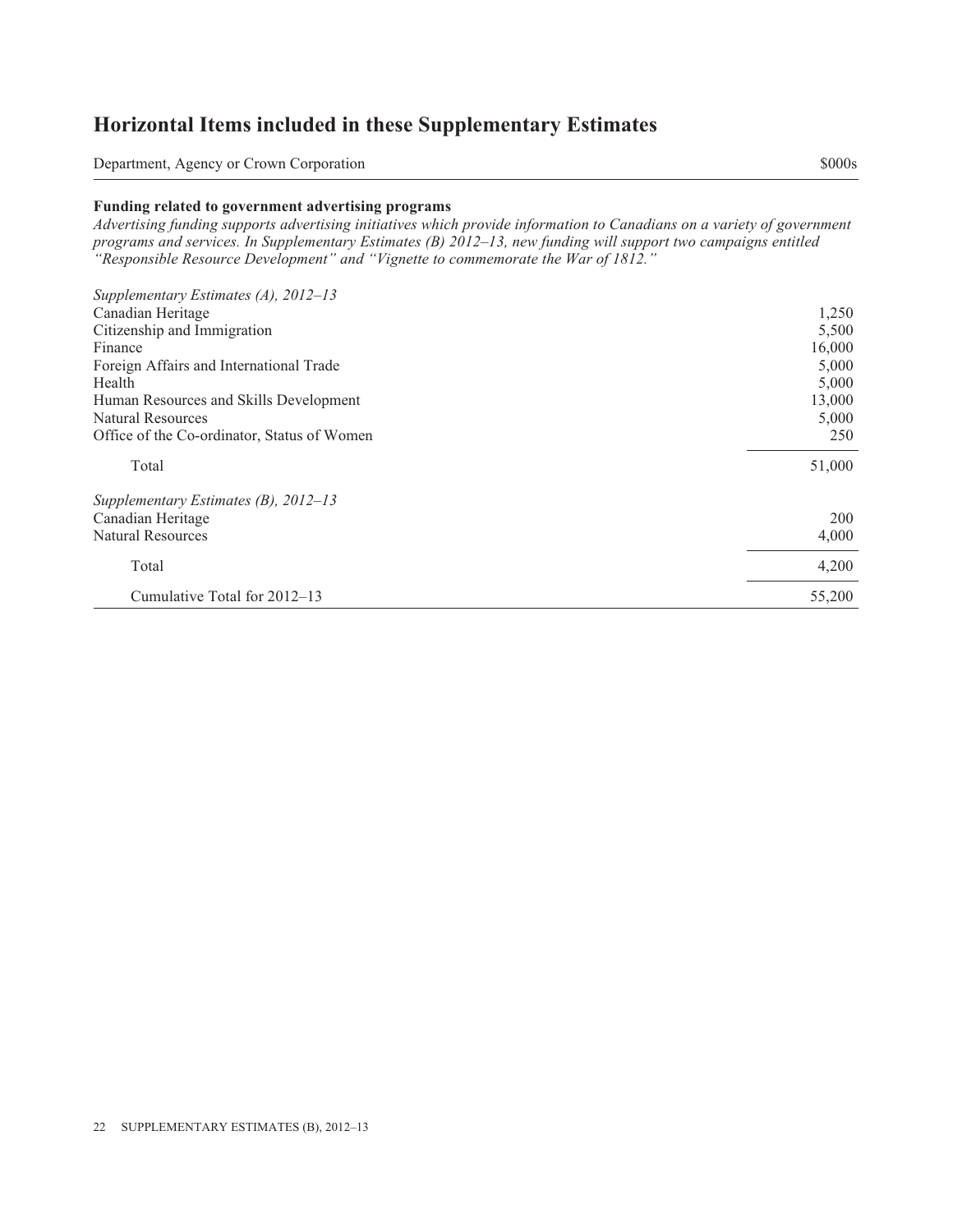#### <span id="page-22-0"></span>*Overview of Summary Tables*

This section provides an overview of the following summary tables:

#### **1. Summary of these Supplementary Estimates**

This table identifies Budgetary and Non-Budgetary Estimates by department, agency and Crown corporation; and by type of parliamentary authority (annual Votes and Statutory requirements).

#### **2. Summary of Estimates to Date for 2012–13**

This table displays previous Estimates publications and amounts being requested in these Supplementary Estimates. It also contains a breakdown of funding by Budgetary and Non-Budgetary/Voted and Statutory requirements.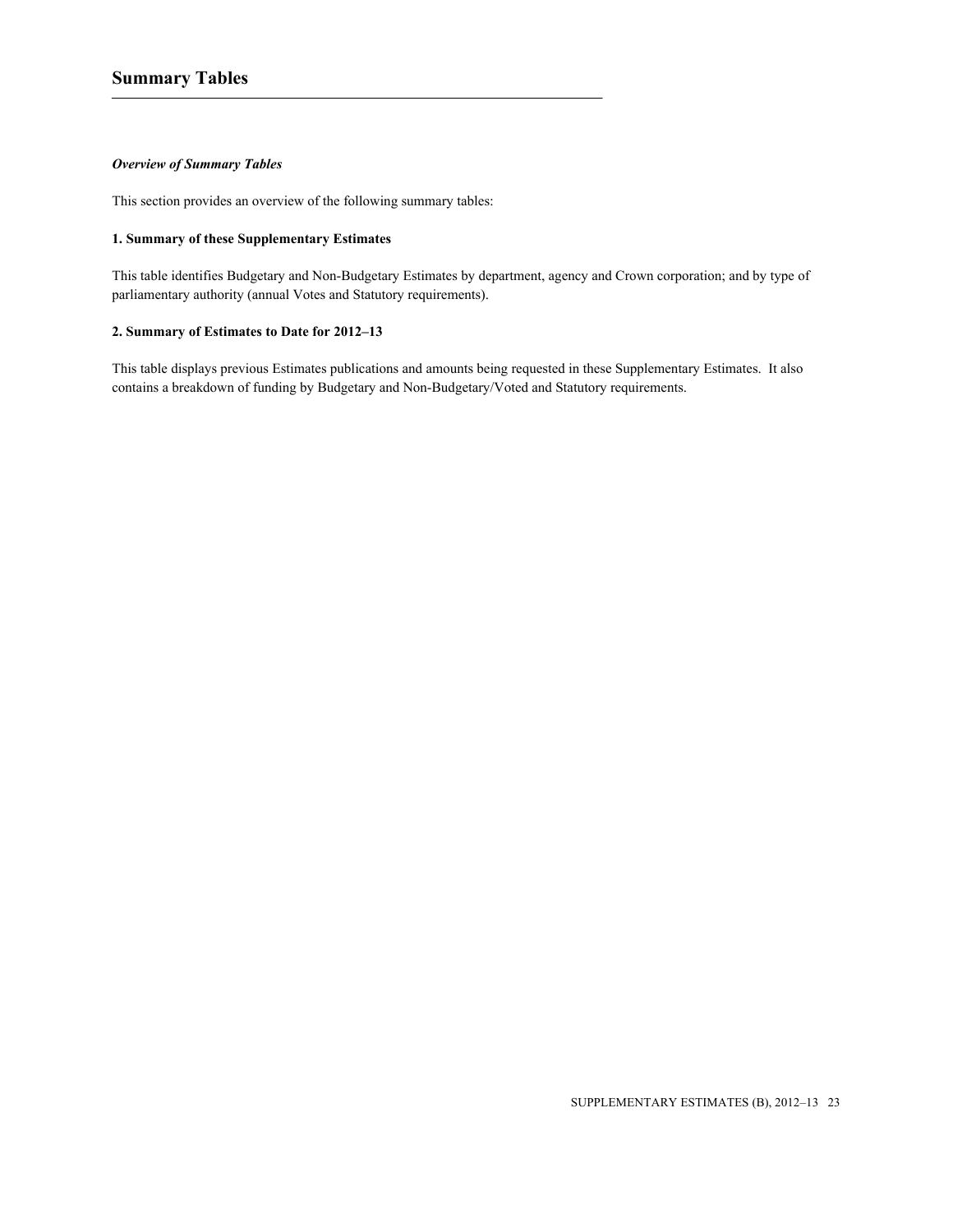# <span id="page-23-0"></span>**Summary of these Supplementary Estimates**

|                                               |                              | <b>Budgetary Expenditures</b>                                                           |                              |
|-----------------------------------------------|------------------------------|-----------------------------------------------------------------------------------------|------------------------------|
| Department, Agency or Crown corporation       | Previous                     | Permanent<br><b>Allocations</b><br>from TB                                              | Total<br>Authorities to      |
|                                               | Authorities                  | Central Votes                                                                           | Date                         |
|                                               | \$                           | S                                                                                       | \$                           |
| AGRICULTURE AND AGRI-FOOD                     |                              |                                                                                         |                              |
|                                               | 2,572,109,458                | 43,032,902                                                                              | 2,615,142,360                |
|                                               | 3,935,119                    |                                                                                         | 3,935,119                    |
|                                               | 708,078,471                  | 49,347,029                                                                              | 757,425,500                  |
|                                               | 32,248,237                   | $\mathcal{L} \rightarrow \mathcal{L} \rightarrow \mathcal{L}$                           | 32,248,237                   |
| ATLANTIC CANADA OPPORTUNITIES AGENCY          | 307,460,890                  | 4,676,374                                                                               | 312, 137, 264                |
|                                               | 57,268,000                   | $\alpha$ , $\alpha$ , $\alpha$                                                          | 57,268,000                   |
|                                               | 4,623,269,484                | $\ldots$                                                                                | 4,623,269,484                |
| <b>CANADIAN HERITAGE</b>                      |                              |                                                                                         |                              |
|                                               | 1,241,583,130                | 10,986,499                                                                              | 1,252,569,629                |
|                                               | 181,887,817                  | $\mathbb{Z}^2$ . $\mathbb{Z}^2$                                                         | 181,887,817                  |
|                                               | 1,074,319,060                | $\ldots$                                                                                | 1,074,319,060                |
|                                               | 10,000,000<br>62, 453, 730   | $\ldots$<br>$\ldots$                                                                    | 10,000,000<br>62,453,730     |
|                                               | 9,950,000                    | $\ldots$                                                                                | 9,950,000                    |
|                                               | 33,134,904                   | $\mathbf{1}$ , and $\mathbf{1}$                                                         | 33,134,904                   |
|                                               | 11,327,692                   | 2,365,232                                                                               | 13,692,924                   |
|                                               | 117,966,432                  | 1,438,721                                                                               | 119,405,153                  |
|                                               | 35,631,174                   | $\mathcal{L}^{\mathcal{A}}$ , $\mathcal{L}^{\mathcal{A}}$ , $\mathcal{L}^{\mathcal{A}}$ | 35,631,174                   |
|                                               | 9,244,466                    | 357,323                                                                                 | 9,601,789                    |
|                                               | 66,782,204<br>48,206,120     | 2,745,901                                                                               | 69,528,105<br>48,206,120     |
|                                               | 28,931,340                   | $\ldots$ .<br>$\ldots$ . $\ldots$                                                       | 28,931,340                   |
|                                               | 92,712,454                   | 6,112,366                                                                               | 98,824,820                   |
|                                               | 13,732,067                   | 620,938                                                                                 | 14,353,005                   |
|                                               | 5,426,302                    | 239,255                                                                                 | 5,665,557                    |
|                                               | 1,834,080                    | 82,200                                                                                  | 1,916,280                    |
|                                               | 105,667,144                  | $\mathbb{R}^n$ . In the $\mathbb{R}^n$                                                  | 105,667,144                  |
| CITIZENSHIP AND IMMIGRATION                   | 1,554,005,897                | 21,717,315                                                                              | 1,575,723,212                |
|                                               | 145, 363, 223                | 5,714,272                                                                               | 151,077,495                  |
| ECONOMIC DEVELOPMENT AGENCY OF CANADA FOR THE |                              |                                                                                         |                              |
|                                               | 300,751,431                  | 2,820,499                                                                               | 303,571,930                  |
| <b>ENVIRONMENT</b>                            |                              |                                                                                         |                              |
|                                               | 1,004,522,585                | 43,386,679                                                                              | 1,047,909,264                |
|                                               | 29,642,248                   | 1,546,024                                                                               | 31,188,272                   |
|                                               | 5,240,430<br>749,142,062     | 214,499                                                                                 | 5,454,929<br>749, 142, 062   |
| <b>FINANCE</b>                                |                              | $\alpha$ , $\alpha$ , $\alpha$ , $\alpha$                                               |                              |
|                                               | 85, 398, 404, 879            | 6,097,802                                                                               | 85,404,502,681               |
|                                               | 84, 323, 221                 | 3,758,443                                                                               | 88,081,664                   |
|                                               | 9,895,292                    | 499,794                                                                                 | 10,395,086                   |
|                                               | 54,043,613                   | 2,086,220                                                                               | 56,129,833                   |
|                                               | 909,369                      | .                                                                                       | 909,369                      |
|                                               | 287,700,000<br>1,671,778,877 | .<br>123,944,870                                                                        | 287,700,000<br>1,795,723,747 |
| FOREIGN AFFAIRS AND INTERNATIONAL TRADE       |                              |                                                                                         |                              |
|                                               | 2,626,509,748                | 102,947,101                                                                             | 2,729,456,849                |
|                                               | 15,481,540                   |                                                                                         | 15,481,540                   |
|                                               | 3,573,092,676                | 10,091,659                                                                              | 3,583,184,335                |
|                                               | 500,000                      | .                                                                                       | 500,000                      |
|                                               | 241, 432, 539                | .                                                                                       | 241,432,539                  |
|                                               | 6,675,802<br>125,555,835     | 383,717<br>977,482                                                                      | 7,059,519<br>126,533,317     |
|                                               | 19,783,369                   | 850,197                                                                                 | 20,633,566                   |
|                                               |                              |                                                                                         |                              |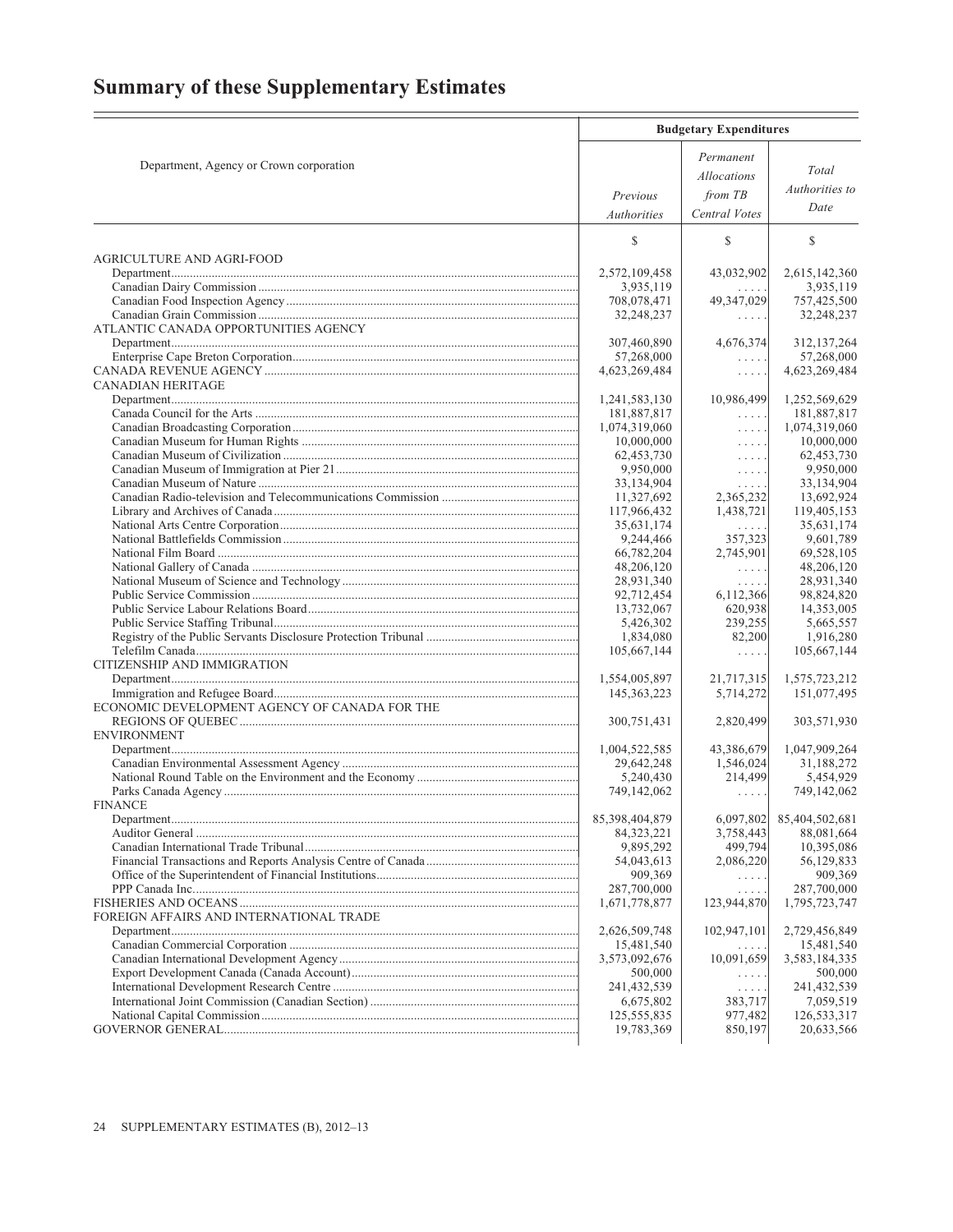|                                        | <b>Budgetary Expenditures</b>           |                                                                                 |                               | Non-Budgetary Authorities (Loans, Investments and Advances) |                                                                          |                                              |                                   |
|----------------------------------------|-----------------------------------------|---------------------------------------------------------------------------------|-------------------------------|-------------------------------------------------------------|--------------------------------------------------------------------------|----------------------------------------------|-----------------------------------|
| These Supplementary Estimates          |                                         |                                                                                 |                               |                                                             | These Supplementary Estimates                                            |                                              |                                   |
| Transfers                              | To be Voted                             | Statutory                                                                       | Total<br>Budgetary<br>to Date | Previous<br>Estimates                                       | To be<br>Voted                                                           | Statutory                                    | Total<br>Non-Budgetary<br>to Date |
| \$                                     | \$                                      | \$                                                                              | \$                            | \$                                                          | \$                                                                       | \$                                           | \$                                |
| 688,160                                | 214,644,567                             | (30,000)                                                                        | 2,830,445,087                 | $\ldots$                                                    | $\cdots$                                                                 | $\cdots$                                     | .                                 |
| $\ldots$                               | .                                       | $\ldots$                                                                        | 3,935,119                     | .                                                           | $\cdots$                                                                 | .                                            | .                                 |
| 24,000                                 | 1                                       | $\ldots \ldots$                                                                 | 757,449,501                   | .                                                           | $\cdots$                                                                 | .                                            | .                                 |
| $\alpha$ is a second .                 | .                                       | $\alpha$ , $\alpha$ , $\alpha$                                                  | 32,248,237                    | .                                                           | $\cdots$                                                                 | .                                            | .                                 |
| 1,095,000                              | 13,778,950                              | $\cdots$                                                                        | 327,011,214                   | $\cdots$                                                    | .                                                                        | .                                            | .                                 |
| $\dots$                                | 3,399,000                               | $\cdots$                                                                        | 60,667,000                    | $\cdots$                                                    | $\cdots\cdots\cdots$                                                     | .                                            | .                                 |
| $\ldots$                               | $\cdots$                                | $\ldots$                                                                        | 4,623,269,484                 | $\cdots\cdots\cdots$                                        | $\ldots$                                                                 | .                                            | .                                 |
|                                        |                                         |                                                                                 |                               |                                                             |                                                                          |                                              |                                   |
| 955,191<br>(520,000)                   | 7,545,520                               | $\ldots$                                                                        | 1,261,070,340<br>181,367,817  | $\cdots$                                                    | .                                                                        | .                                            | .                                 |
| $\alpha$ is a second .                 | .<br>32,200,000                         | $\sim$ $\sim$ $\sim$ $\sim$ $\sim$<br>$\alpha$ , $\alpha$ , $\alpha$ , $\alpha$ | 1,106,519,060                 | $\cdots$<br>$\cdots$                                        | $\cdots$<br>$\cdots$                                                     | .<br>.                                       | .<br>.                            |
| $\dots$                                | 46,700,000                              | $\ldots$                                                                        | 56,700,000                    | $\cdots$                                                    | $\cdots\cdots\cdots$                                                     | .                                            | .                                 |
| $\ldots$                               | $\ldots$                                | $\cdots$                                                                        | 62,453,730                    | $\cdots$                                                    | $\sim$ $\sim$ $\sim$ $\sim$ $\sim$                                       | .                                            | .                                 |
| $\ldots$                               | $\sim$ $\sim$ $\sim$ $\sim$             | $\cdots\cdots\cdots$                                                            | 9,950,000                     | $\cdots$                                                    | $\cdots\cdots\cdots$                                                     | $\ldots$                                     | .                                 |
| $\ldots$                               | .                                       | $\cdots$                                                                        | 33,134,904                    | $\cdots$                                                    | $\ldots$                                                                 | .                                            | .                                 |
| $\sim$ $\sim$ $\sim$ $\sim$ $\sim$     | 2,553,902                               | 1.1.1.1                                                                         | 16,246,826<br>119,405,153     | $\cdots$                                                    | $\cdots\cdots\cdots$                                                     | .                                            | .                                 |
| $\ldots$<br>$\cdots$                   | $\sim$ $\sim$ $\sim$ $\sim$<br>$\cdots$ | $\alpha$ , $\alpha$ , $\alpha$ , $\alpha$<br>$\cdots$                           | 35,631,174                    | $\cdots$<br>$\cdots$                                        | $\cdots\cdots\cdots$<br>$\cdots\cdots\cdots$                             | .<br>$\ldots$                                | .<br>.                            |
| $\ldots$                               | $\cdots$                                | $\cdots$                                                                        | 9,601,789                     | $\cdots$                                                    | $\cdots\cdots\cdots$                                                     | .                                            | .                                 |
| $\sim$ $\sim$ $\sim$ $\sim$ $\sim$     | $\cdots$                                | $\cdots$                                                                        | 69,528,105                    | $\cdots$                                                    | $\cdots\cdots\cdots$                                                     | .                                            | .                                 |
| $\ldots$                               | .                                       | $\cdots\cdots\cdots$                                                            | 48,206,120                    | $\cdots$                                                    | $\cdots\cdots\cdots$                                                     | .                                            | .                                 |
| 15,000                                 | 1<br>1                                  | 1.1.1.1                                                                         | 28,946,341                    | $\cdots$                                                    | $\cdots\cdots\cdots$                                                     | $\ldots$                                     | .                                 |
| 838,412<br>$\ldots$                    | .                                       | $\alpha$ , $\alpha$ , $\alpha$ , $\alpha$<br>.                                  | 99,663,233<br>14,353,005      | $\cdots$<br>$\cdots$                                        | $\ldots$<br>$\cdots$                                                     | .<br>.                                       | .<br>.                            |
| 1.1.1.1                                | $\cdots$                                | $\ldots$                                                                        | 5,665,557                     | $\cdots$                                                    | $\cdots$                                                                 | .                                            | .                                 |
| $\ldots$                               | $\cdots$                                | .                                                                               | 1,916,280                     | $\cdots$                                                    | $\cdots$                                                                 | $\ldots$                                     | .                                 |
| $\ldots$                               | $\alpha$ , $\alpha$ , $\alpha$          | $\cdots$                                                                        | 105,667,144                   | $\cdots$                                                    | $\ldots$                                                                 | .                                            | .                                 |
| 7,785,825                              | 1,662,441                               | $\cdots$                                                                        | 1,585,171,478                 | 1                                                           | .                                                                        | .                                            | -1                                |
| (84,000)                               | .                                       | $\alpha$ , $\alpha$ , $\alpha$ , $\alpha$                                       | 150,993,495                   | .                                                           | .                                                                        | .                                            | .                                 |
| (150,000)                              | 8,304,575                               | $\ldots$                                                                        | 311,726,505                   | .                                                           | $\cdots$                                                                 | $\ldots$                                     | .                                 |
| 629,818                                | 4,394,595                               | $\cdots$                                                                        | 1,052,933,677                 | .                                                           | $\cdots$                                                                 | .                                            | .                                 |
| $\mathbb{Z}^n$ . In the $\mathbb{Z}^n$ | $\cdots$                                | $\cdots$                                                                        | 31,188,272                    | $\cdots$                                                    | $\cdots$                                                                 | .                                            | .                                 |
| $\mathbb{R}^n$ . In the $\mathbb{R}^n$ | .                                       | .                                                                               | 5,454,929                     | $\cdots$                                                    | $\cdots$                                                                 | .                                            | .                                 |
| (12,074)                               | 1                                       | $\alpha$ , $\alpha$ , $\alpha$ , $\alpha$                                       | 749,129,989                   | $\cdots$                                                    | .                                                                        | .                                            | .                                 |
| $\dots$                                | 8,582,614                               | 230,399,000                                                                     | 85, 643, 484, 295             | 20,610,642                                                  | $\ldots$                                                                 | $\cdots\cdots$                               | 20,610,642                        |
| .                                      | .                                       | $\sim$ $\sim$ $\sim$ $\sim$ $\sim$                                              | 88,081,664                    | $\cdots$                                                    | $\sim$ $\sim$ $\sim$ $\sim$ $\sim$                                       | .                                            | .                                 |
| $\sim$ $\sim$ $\sim$ $\sim$ $\sim$     | 1,300,000                               | $\cdots$                                                                        | 11,695,086<br>56,129,833      | $\cdots\cdots\cdots$                                        | $\sim$ $\sim$ $\sim$ $\sim$ $\sim$                                       | $\cdots\cdots\cdots$                         | .                                 |
| $\ldots$<br>$\ldots$                   | .<br>$\cdots$                           | $\cdots$<br>$\cdots$                                                            | 909,369                       | .<br>$\cdots\cdots\cdots$                                   | $\sim$ $\sim$ $\sim$ $\sim$ $\sim$<br>$\sim$ $\sim$ $\sim$ $\sim$ $\sim$ | $\cdots\cdots\cdots$<br>$\cdots\cdots\cdots$ |                                   |
| $\ldots$                               | $\cdots$                                | $\cdots$                                                                        | 287,700,000                   | $\cdots$                                                    | $\cdots$                                                                 | $\cdots$                                     | .                                 |
| (1,635,045)                            | 84,316,770                              | $\alpha$ , $\alpha$ , $\alpha$                                                  | 1,878,405,472                 | $\cdots\cdots$                                              | $\ldots$                                                                 | $\ldots$                                     | .                                 |
| (14,309,851)                           | 4                                       | $\alpha$ , $\alpha$ , $\alpha$ , $\alpha$                                       | 2,715,147,002                 | $\cdots\cdots\cdots$                                        | $\sim$ $\sim$ $\sim$ $\sim$ $\sim$                                       | $\cdots\cdots\cdots$                         | $\cdots$                          |
| .                                      | $\cdots\cdots\cdots$<br>1               | $\ldots$<br>24,504,170                                                          | 15,481,540                    | .                                                           | $\sim$ $\sim$ $\sim$ $\sim$ $\sim$                                       | .                                            | .                                 |
| 6,620,660<br>$\alpha$ is a set         | $\cdots\cdots$                          | $\ldots$                                                                        | 3,614,309,166<br>500,000      | 83, 307, 439<br>(145,800,000)                               | 2<br>$\ldots$                                                            | .<br>$\ldots$                                | 83, 307, 441<br>(145,800,000)     |
| 213,554                                | 1                                       | $\alpha$ , $\alpha$ , $\alpha$ , $\alpha$                                       | 241,646,094                   | $\ldots$                                                    | .                                                                        | .                                            | $\ldots$                          |
| $\ldots$                               | $\cdots\cdots$                          | $\cdots$                                                                        | 7,059,519                     | $\alpha$ , $\alpha$ , $\alpha$                              | $\cdots\cdots\cdots$                                                     | $\cdots$                                     | $\ldots$                          |
| $\ldots$                               | 1                                       | $\cdots$                                                                        | 126,533,318                   | $\alpha$ , $\alpha$ , $\alpha$                              | $\sim$ $\sim$ $\sim$ $\sim$ $\sim$                                       | .                                            | .                                 |
| $\sim$ $\sim$ $\sim$ $\sim$ $\sim$     | $\cdots\cdots\cdots$                    | $\epsilon \rightarrow \epsilon + \epsilon$                                      | 20,633,566                    | $\sim$ $\sim$ $\sim$ $\sim$ $\sim$                          | $\sim$ $\sim$ $\sim$ $\sim$ $\sim$                                       | .                                            | .                                 |
|                                        |                                         |                                                                                 |                               |                                                             |                                                                          |                                              |                                   |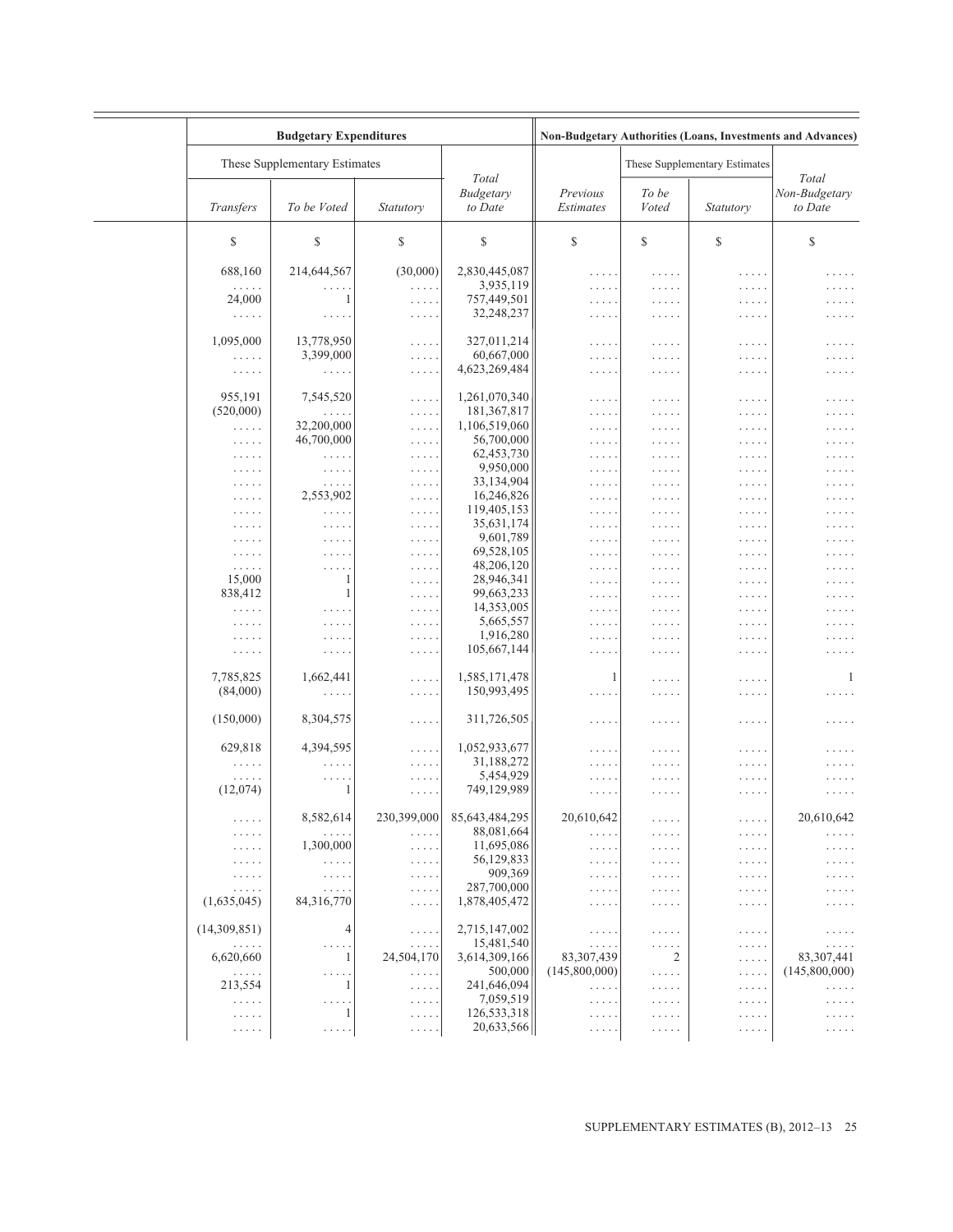# **Summary of these Supplementary Estimates**

|                                         | <b>Budgetary Expenditures</b> |                        |                           |  |
|-----------------------------------------|-------------------------------|------------------------|---------------------------|--|
|                                         |                               | Permanent              |                           |  |
| Department, Agency or Crown corporation |                               | <i>Allocations</i>     | Total                     |  |
|                                         |                               | from TB                | Authorities to            |  |
|                                         | Previous                      |                        | Date                      |  |
|                                         | Authorities                   | Central Votes          |                           |  |
|                                         | \$                            | \$                     | \$                        |  |
| <b>HEALTH</b>                           |                               |                        |                           |  |
|                                         | 3,407,506,165                 | 102,048,649            | 3,509,554,814             |  |
|                                         | 10,540,554                    | 496,298                | 11,036,852                |  |
|                                         | 978,553,366<br>51,135,363     | 3,935,227<br>651,523   | 982,488,593<br>51,786,886 |  |
|                                         | 4,522,751                     | 169,314                | 4,692,065                 |  |
|                                         | 11,832,395                    | 383,924                | 12,216,319                |  |
|                                         | 580,936,878                   | 13,148,091             | 594,084,969               |  |
| HUMAN RESOURCES AND SKILLS DEVELOPMENT  |                               |                        |                           |  |
|                                         | 47,661,473,656                | 18, 154, 432           | 47,679,628,088            |  |
|                                         | 12,993,896                    | 563,396                | 13,557,292                |  |
|                                         | 2,139,812,000                 | $\ldots$               | 2,139,812,000             |  |
|                                         | 2,059,543                     | 93,934                 | 2,153,477                 |  |
|                                         | 4,984,002                     | 142,463                | 5,126,465                 |  |
|                                         | 29,671,778                    | 463,489                | 30, 135, 267              |  |
| INDIAN AFFAIRS AND NORTHERN DEVELOPMENT |                               |                        |                           |  |
|                                         | 7,917,075,416                 | 39,555,545             | 7,956,630,961             |  |
|                                         | 1,254,544<br>5,000,000        | 38,529                 | 1,293,073<br>5,000,000    |  |
|                                         | 7,704,000                     | .<br>7,365,542         | 15,069,542                |  |
|                                         | 2,847,056                     | 132,242                | 2,979,298                 |  |
| <b>INDUSTRY</b>                         |                               |                        |                           |  |
|                                         | 1,441,102,315                 | 20,265,478             | 1,461,367,793             |  |
|                                         | 363, 375, 246                 | 19,159,983             | 382,535,229               |  |
|                                         | 72,032,802                    | .                      | 72,032,802<br>3,258,770   |  |
|                                         | 3,118,008<br>223,810,587      | 140,762<br>1,410,422   | 225, 221, 009             |  |
|                                         | 700,511,537                   | 8,054,082              | 708,565,619               |  |
|                                         | 1,056,635,717                 | 2,137,234              | 1,058,772,951             |  |
|                                         | 2,326,003                     | 107,992                | 2,433,995                 |  |
|                                         | 688, 677, 167                 | 921,402                | 689,598,569               |  |
|                                         | 9,729,000                     | .                      | 9,729,000                 |  |
|                                         | 454,681,353                   | 37,683,661             | 492,365,014               |  |
| <b>JUSTICE</b>                          |                               |                        |                           |  |
|                                         | 694,558,705                   | 27,300,763             | 721,859,468               |  |
|                                         | 23,086,498                    | 1,023,313              | 24, 109, 811              |  |
|                                         | 4,510,620                     | 199,011                | 4,709,631                 |  |
|                                         | 484,978,148                   | 419,504                | 485,397,652               |  |
|                                         | 64,829,782                    | 2,458,411              | 67,288,193                |  |
|                                         | 174,255,151<br>36,313,667     | 6,899,139<br>1,378,280 | 181,154,290<br>37,691,947 |  |
|                                         | 29,816,858                    | 933,257                | 30,750,115                |  |
| NATIONAL DEFENCE                        |                               |                        |                           |  |
|                                         | 19,785,243,836                | 286, 101, 040          | 20,071,344,876            |  |
|                                         | 6,672,105                     | 302,981                | 6,975,086                 |  |
|                                         | 403,406,501                   | 13,737,286             | 417, 143, 787             |  |
|                                         | 4,573,720                     | 160,447                | 4,734,167                 |  |
|                                         | 2,104,596                     | 98,526                 | 2,203,122                 |  |
| <b>NATURAL RESOURCES</b>                |                               |                        |                           |  |
|                                         | 2,820,552,025                 | 31,703,962             | 2,852,255,987             |  |
|                                         | 542,895,095                   |                        | 542,895,095               |  |
|                                         | 123,828,943                   | 1,748,403              | 125,577,346               |  |
|                                         | 59,087,083                    | 3,235,772              | 62,322,855                |  |
|                                         | 3,225,320                     | 60,150                 | 3,285,470                 |  |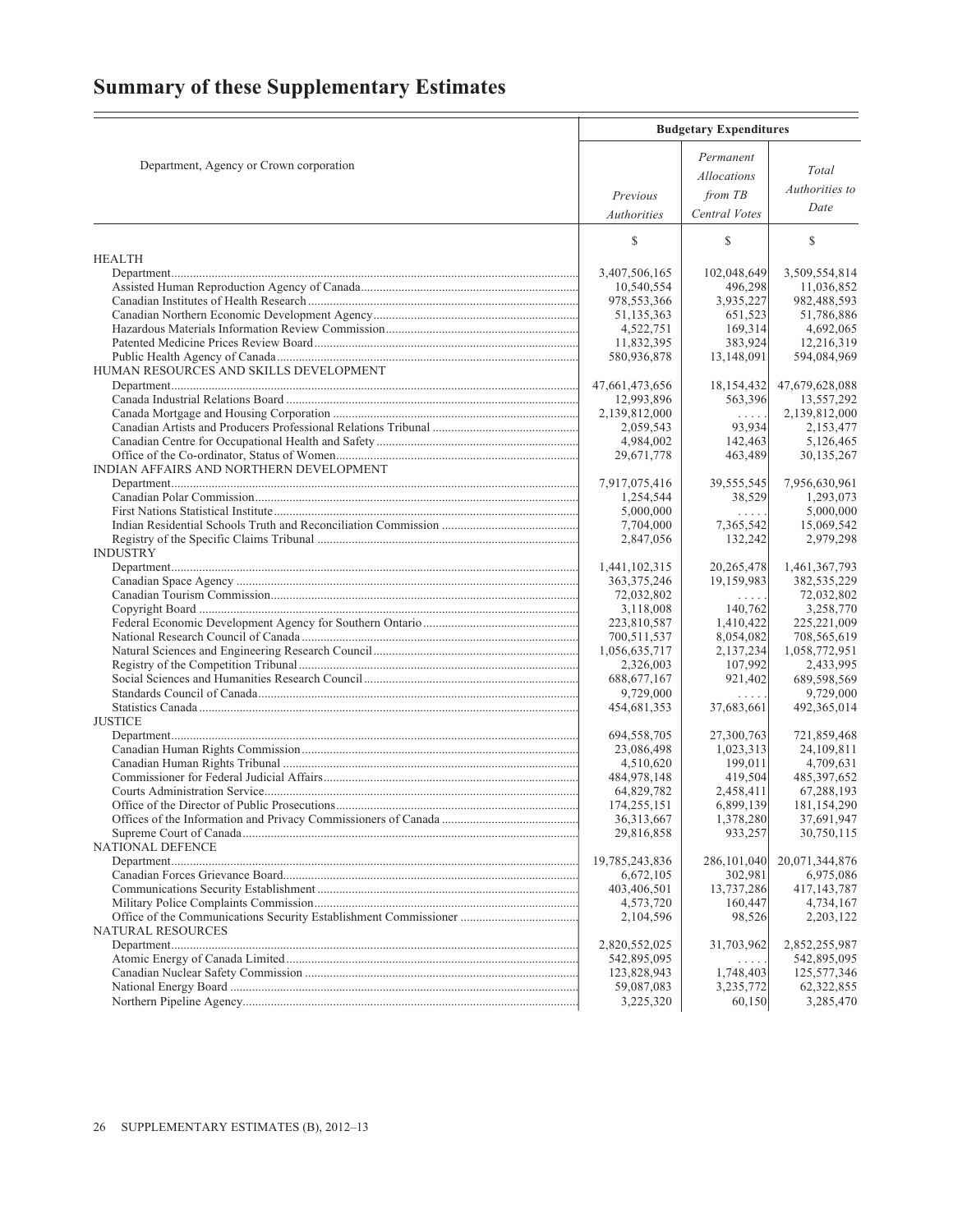|                                                         | <b>Budgetary Expenditures</b> |                                                                   |                               |                              |                                    |                                                    | Non-Budgetary Authorities (Loans, Investments and Advances) |
|---------------------------------------------------------|-------------------------------|-------------------------------------------------------------------|-------------------------------|------------------------------|------------------------------------|----------------------------------------------------|-------------------------------------------------------------|
| These Supplementary Estimates                           |                               |                                                                   |                               |                              | These Supplementary Estimates      |                                                    |                                                             |
| Transfers                                               | To be Voted                   | Statutory                                                         | Total<br>Budgetary<br>to Date | Previous<br><b>Estimates</b> | To be<br><b>V</b> oted             | Statutory                                          | Total<br>Non-Budgetary<br>to Date                           |
| \$                                                      | \$                            | \$                                                                | \$                            | \$                           | \$                                 | \$                                                 | \$                                                          |
| (39,033,277)                                            | 237,088,688                   | $\sim$ $\sim$ $\sim$ $\sim$                                       | 3,707,610,225                 | $\ldots$                     | $\ldots$                           | $\cdots$                                           | .                                                           |
| $\mathbb{Z}^2$ . The set of $\mathbb{Z}^2$<br>1,895,446 | $\cdots$<br>2,287,600         | .<br>.                                                            | 11,036,852<br>986,671,639     | .<br>.                       | $\ldots$<br>$\ldots$               | $\cdots$<br>$\cdots$                               |                                                             |
| $\alpha$ is a second<br>$\ldots$                        | 3,000,000<br>$\ldots$         | .<br>.                                                            | 54,786,886<br>4,692,065       | .<br>.                       | $\ldots$<br>$\cdots$               | $\cdots$<br>$\cdots$                               |                                                             |
| .                                                       | $\ldots$                      | .                                                                 | 12,216,319                    | .                            | .                                  | $\cdots$                                           | .                                                           |
| 37,704,077                                              | 3                             | .                                                                 | 631,789,049                   | .                            | .                                  | $\cdots$                                           | $\cdots$                                                    |
| $\ldots$                                                | 114,692,979                   | .                                                                 | 47,794,321,067                | 809,592,184                  | $\ldots$                           | $\ldots$                                           | 809,592,184                                                 |
| $\ldots$<br>$\ldots$                                    | $\ldots$<br>$\ldots$          | .<br>.                                                            | 13,557,292<br>2,139,812,000   | .<br>(2,769,596,000)         | $\cdots$<br>$\ldots$               | $\ldots$<br>$\ldots$                               | (2,769,596,000)                                             |
| $\mathbb{Z}^n$ . In the $\mathbb{Z}^n$                  | .                             | .                                                                 | 2,153,477                     | $\ldots$                     | $\ldots$                           | $\ldots$                                           |                                                             |
| $\ldots$                                                | .                             | .                                                                 | 5,126,465                     | $\ldots$                     | $\ldots$                           | $\ldots$                                           | .                                                           |
| $\ldots$                                                | .                             | .                                                                 | 30, 135, 267                  | $\ldots$                     | .                                  | $\cdots$                                           | $\cdots$                                                    |
| (1,921,253)                                             | 470,796,670                   | .                                                                 | 8,425,506,378                 | 78,603,000                   | .                                  | $\cdots$                                           | 78,603,000                                                  |
| 46,667<br>$\alpha$ is a second .                        | 1<br>.                        | .<br>.                                                            | 1,339,741<br>5,000,000        | $\ldots$<br>$\ldots$         | $\cdots$<br>$\ldots$               | $\cdots$<br>$\ldots$                               | .<br>.                                                      |
| $\ldots$                                                | $\ldots$                      | .                                                                 | 15,069,542                    | $\ldots$                     | $\ldots$                           | $\ldots$                                           | $\cdots$                                                    |
| $\ldots \ldots$                                         | .                             | .                                                                 | 2,979,298                     | $\ldots$                     | .                                  | $\ldots$                                           | $\ldots$                                                    |
| 22,100                                                  | 65,325,036                    | .                                                                 | 1,526,714,929                 | 800,000                      | .                                  | $\cdots$                                           | 800,000                                                     |
| $\alpha$ is a set                                       | 1                             | .                                                                 | 382,535,230                   | .                            | $\ldots$                           | $\cdots$                                           | .                                                           |
| $\mathbb{Z}^2$ . The set of $\mathbb{Z}^2$<br>.         | .<br>.                        | .<br>.                                                            | 72,032,802<br>3,258,770       | $\ldots$<br>.                | $\ldots$<br>$\ldots$               | $\ldots$<br>$\cdots$                               | .<br>$\mathbb{Z}^2$ . The set of $\mathbb{Z}^2$             |
| (548,009)                                               | 37,894,000                    | .                                                                 | 262,567,000                   | .                            | $\cdots$                           | $\cdots$                                           |                                                             |
| 198,000                                                 | 151, 151, 174                 | .                                                                 | 859,914,793                   | .                            | $\ldots$                           | $\cdots$                                           | .                                                           |
| 100,000<br>$\ldots$                                     | 16,315,305<br>.               | .<br>.                                                            | 1,075,188,256<br>2,433,995    | .<br>.                       | $\ldots$<br>$\cdots$               | $\cdots$<br>$\cdots$                               | .<br>.                                                      |
| 321,064                                                 | 1,063,600                     | .                                                                 | 690, 983, 233                 | .                            | $\cdots$                           | $\ldots$                                           | .                                                           |
| $\ldots$                                                | $\ldots$                      | .                                                                 | 9,729,000                     | .                            | $\ldots$                           | $\cdots$                                           | $\cdots$                                                    |
| $\ldots$                                                | $\ldots$                      | .                                                                 | 492, 365, 014                 | .                            | $\ldots$                           | $\cdots$                                           | .                                                           |
| (674, 295)                                              | 23,387,990                    | .                                                                 | 744,573,163                   | .                            | $\ldots$                           | $\cdots$                                           | .                                                           |
| $\ldots$                                                | $\ldots$                      | $\cdots$                                                          | 24,109,811<br>4,709,631       | .                            | $\ldots$                           | $\cdots$                                           | .                                                           |
| $\mathbb{Z}^n$ . In the $\mathbb{Z}^n$<br>$\ldots$      | $\ldots$<br>.                 | .<br>.                                                            | 485, 397, 652                 | .<br>.                       | $\ldots$<br>.                      | $\cdots$<br>$\cdots$                               | .                                                           |
| .                                                       | 3,028,012                     | .                                                                 | 70,316,205                    | .                            | .                                  | $\cdots$                                           | $\cdots$                                                    |
| 801,485                                                 | $\mathbf{1}$                  | $\ldots$                                                          | 181,955,776<br>37,691,947     | $\ldots$                     | $\ldots$                           | $\ldots$                                           | $\cdots$                                                    |
| $\ldots$<br>$\ldots$                                    | $\ldots$<br>$\cdots$          | $\ldots$<br>.                                                     | 30,750,115                    | .<br>$\cdots$                | $\ldots$<br>$\dots$                | $\ldots$<br>$\cdots$                               | $\epsilon$ is a set of<br>$\ldots$                          |
|                                                         |                               |                                                                   | 20,055,627,552                |                              |                                    |                                                    |                                                             |
| (15,717,326)<br>.                                       | 2<br>.                        | $\sim$ $\sim$ $\sim$ $\sim$ $\sim$<br>$\sim$ $\sim$ $\sim$ $\sim$ | 6,975,086                     | $\ldots$<br>.                | $\ldots$<br>$\ldots$               | $\mathbb{Z}^n$ . In the $\mathbb{Z}^n$<br>$\cdots$ | .<br>.                                                      |
| 10,300,000                                              | 1                             | $\cdots$                                                          | 427, 443, 788                 | .                            | $\ldots$                           | $\cdots$                                           | .                                                           |
| $\ldots$                                                | 4,015,226                     | $\cdots$                                                          | 8,749,393                     | .                            | $\ldots$                           | $\cdots$                                           | .                                                           |
| $\ldots$                                                | .                             | $\ldots$                                                          | 2,203,122                     | $\cdots$                     | $\cdots$                           | $\cdots$                                           | .                                                           |
| 1,170,000                                               | $\overline{2}$                | $\cdots$                                                          | 2,853,425,989                 | .                            | $\ldots$                           | $\cdots$                                           | .                                                           |
| 165,000<br>$\mathbb{Z}^2$ . The set of $\mathbb{Z}^2$   | 76,800,000<br>8,604,751       | $\cdots$<br>$\cdots$                                              | 619,860,095<br>134,182,097    | .<br>.                       | $\ldots$<br>$\ldots$               | $\cdots$<br>$\cdots$                               | .<br>.                                                      |
| $\ldots$                                                | 5,890,861                     | $\ldots$                                                          | 68,213,716                    | $\cdots\cdots$               | $\sim$ $\sim$ $\sim$ $\sim$ $\sim$ | $\cdots$                                           | .                                                           |
| $\ldots$                                                | $\ldots$                      | $\ldots$                                                          | 3,285,470                     | $\ldots$                     | $\ldots$                           | $\ldots$                                           | $\ldots$                                                    |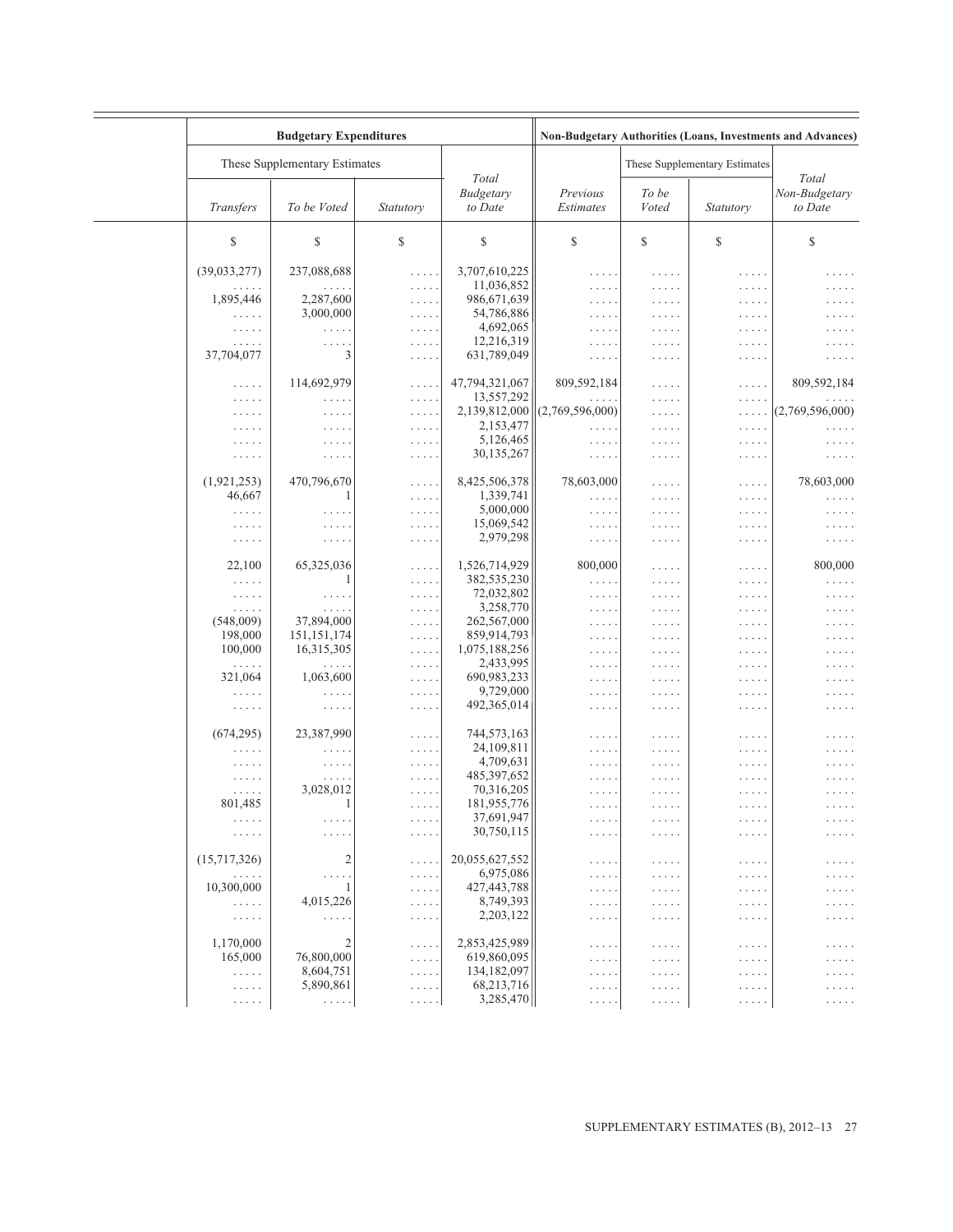# **Summary of these Supplementary Estimates**

|                                                                             | <b>Budgetary Expenditures</b> |                                            |                            |  |
|-----------------------------------------------------------------------------|-------------------------------|--------------------------------------------|----------------------------|--|
|                                                                             |                               | Permanent                                  |                            |  |
| Department, Agency or Crown corporation                                     |                               | Allocations                                | Total                      |  |
|                                                                             |                               |                                            | Authorities to             |  |
|                                                                             | Previous                      | from TB                                    | Date                       |  |
|                                                                             | <b>Authorities</b>            | Central Votes                              |                            |  |
|                                                                             | \$                            | $\mathcal{S}$                              | \$                         |  |
| PARLIAMENT                                                                  |                               |                                            |                            |  |
|                                                                             | 92,215,846                    | $\ldots$                                   | 92,215,846                 |  |
|                                                                             | 445,935,033                   | $\ldots$                                   | 445,935,033                |  |
|                                                                             | 42,631,056                    | $\ldots$                                   | 42,631,056                 |  |
|                                                                             | 7,132,288                     | $\ldots$                                   | 7,132,288                  |  |
|                                                                             | 807,297                       | $\ldots$                                   | 807,297                    |  |
| PRIVY COUNCIL                                                               |                               | 6,017,292                                  |                            |  |
|                                                                             | 128,087,499<br>6,614,729      | 378,943                                    | 134, 104, 791<br>6,993,672 |  |
|                                                                             | 30,053,968                    | 1,525,549                                  | 31,579,517                 |  |
|                                                                             | 136,222,633                   | 1,673,559                                  | 137,896,192                |  |
|                                                                             | 20,611,145                    | 987,076                                    | 21,598,221                 |  |
|                                                                             | 1,067,672                     | 47,250                                     | 1,114,922                  |  |
|                                                                             | 2,534,048                     | 135,421                                    | 2,669,469                  |  |
| PUBLIC SAFETY AND EMERGENCY PREPAREDNESS                                    |                               |                                            |                            |  |
|                                                                             | 394,957,713                   | 7,198,289                                  | 402,156,002                |  |
|                                                                             | 2,036,444,448                 | 11,451,321                                 | 2,047,895,769              |  |
|                                                                             | 520,590,511                   | 12,980,757                                 | 533,571,268                |  |
|                                                                             | 3,026,031,206                 | 156,813,713                                | 3,182,844,919              |  |
|                                                                             | 51,391,414                    | 2,153,679                                  | 53,545,093                 |  |
|                                                                             | 4,654,003                     | 96,017                                     | 4,750,020                  |  |
|                                                                             | 2,591,722,171                 | 170,392,545                                | 2,762,114,716              |  |
|                                                                             | 1,645,676                     | 64,395                                     | 1,710,071                  |  |
|                                                                             | 8,041,947                     | 241,127                                    | 8,283,074                  |  |
| PUBLIC WORKS AND GOVERNMENT SERVICES                                        |                               |                                            |                            |  |
|                                                                             | 2,601,407,487                 | 68,479,749                                 | 2,669,887,236              |  |
|                                                                             | 25,173,000                    |                                            | 25,173,000                 |  |
|                                                                             | 1,506,521,468                 | 50,439,652                                 | 1,556,961,120              |  |
| <b>TRANSPORT</b>                                                            |                               |                                            |                            |  |
|                                                                             | 2,088,961,912                 | 17,240,042                                 | 2,106,201,954              |  |
|                                                                             | 22,210,000<br>576,397,810     | $\ldots$                                   | 22,210,000<br>576,397,810  |  |
|                                                                             | 27,279,376                    | .<br>1,404,052                             | 28,683,428                 |  |
|                                                                             | 14,983,000                    |                                            | 14,983,000                 |  |
|                                                                             | 185,376,000                   | $\alpha$ , $\alpha$ , $\alpha$<br>$\ldots$ | 185,376,000                |  |
|                                                                             | 5,105,563,497                 | 3,085,757                                  | 5,108,649,254              |  |
|                                                                             | 142,458,000                   | $\ldots$                                   | 142,458,000                |  |
|                                                                             | 1,411,776                     | $\ldots$                                   | 1,411,776                  |  |
|                                                                             | 395,990,000                   | $\ldots$                                   | 395,990,000                |  |
| <b>TREASURY BOARD</b>                                                       |                               |                                            |                            |  |
|                                                                             | 6,547,659,276                 | (1,632,141,335)                            | 4,915,517,941              |  |
|                                                                             | 101,095,613                   | 509,163                                    | 101,604,776                |  |
|                                                                             | 4,628,368                     | 209,586                                    | 4,837,954                  |  |
|                                                                             | 5,656,072                     | 316,650                                    | 5,972,722                  |  |
| <b>VETERANS AFFAIRS</b>                                                     |                               |                                            |                            |  |
|                                                                             | 3,568,014,791                 | 11,783,201                                 | 3,579,797,992              |  |
|                                                                             | 11,501,429                    | 290,855                                    | 11,792,284                 |  |
|                                                                             | 176, 306, 756                 | 2,200,523                                  | 178,507,279                |  |
| All other departments, agencies or Crown corporations not included in these |                               |                                            |                            |  |
|                                                                             |                               | $\cdots$                                   |                            |  |
|                                                                             | 19,618,314,602                | $\cdots$                                   | 19,618,314,602             |  |
|                                                                             | 254,746,058,698               | $\ldots$                                   | 254,746,058,698            |  |
|                                                                             |                               |                                            |                            |  |

#### Notes:

The Previous Authorities to Date amounts includes funds for Canada Revenue Agency, Parks Canada Agency and Canada Border Services Agency that were appropriated in 2011–12 and will be spent in 2012–13.

The column "Permanent Allocations from TB Central Votes" does not include allocation from TB Vote 15 since they will only be allocated once Royal Assent of Supply has been received for these Supplementary Estimates. The list of allocations from TB Vote 15 is available on the Treasury Board website (http://www.tbs-sct.gc.ca/ems-sgd/index-eng.asp).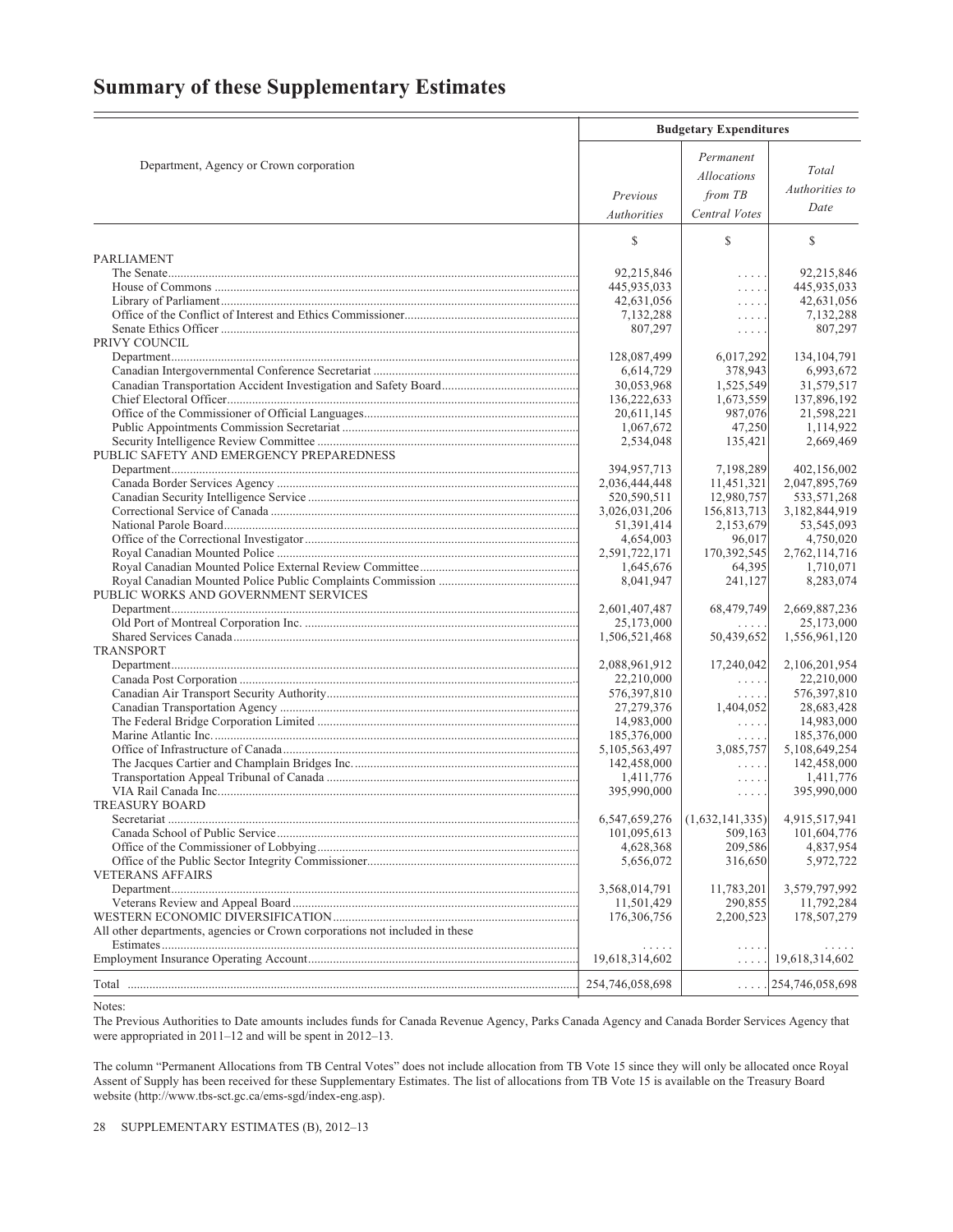|                                                  | Non-Budgetary Authorities (Loans, Investments and Advances)       |                                |                                             |                                    |                                                            |                                                                      |                                                        |
|--------------------------------------------------|-------------------------------------------------------------------|--------------------------------|---------------------------------------------|------------------------------------|------------------------------------------------------------|----------------------------------------------------------------------|--------------------------------------------------------|
| These Supplementary Estimates                    |                                                                   |                                |                                             |                                    | These Supplementary Estimates                              |                                                                      |                                                        |
| Transfers                                        | To be Voted                                                       | Statutory                      | Total<br>Budgetary<br>to Date               | Previous<br>Estimates              | To be<br>Voted                                             | <i>Statutory</i>                                                     | Total<br>Non-Budgetary<br>to Date                      |
| \$                                               | \$                                                                | \$                             | \$                                          | \$                                 | \$                                                         | \$                                                                   | \$                                                     |
| $\ldots$                                         | $\ldots$                                                          | $\cdots$                       | 92,215,846                                  | .                                  | $\ldots$                                                   | $\cdots\cdots$                                                       | $\cdots$                                               |
| $\cdots$                                         | 1,586,114                                                         | $\cdots$                       | 447,521,147                                 | .                                  | $\cdots$                                                   | $\ldots$                                                             |                                                        |
| $\ldots$                                         | 885,000                                                           | $\cdots$                       | 43,516,056                                  | .                                  | $\cdots$                                                   | $\cdots$                                                             | .                                                      |
| $\cdots$                                         | $\alpha$ , $\alpha$ , $\alpha$                                    | $\cdots$                       | 7,132,288                                   | .                                  | $\cdots$                                                   | $\ldots$                                                             | .                                                      |
| $\ldots$                                         | $\cdots$                                                          | $\ldots$                       | 807,297                                     | $\cdots$                           | $\mathbb{Z}^n$ . $\mathbb{Z}^n$ , $\mathbb{Z}^n$ ,         | $\cdots\cdots$                                                       | .                                                      |
| 2,205,228                                        | 2,574,327                                                         | $\ldots$                       | 138,884,346                                 | $\cdots$                           | .                                                          | $\cdots\cdots$                                                       | .                                                      |
| .                                                | $\alpha$ , $\alpha$ , $\alpha$                                    | $\cdots$                       | 6,993,672                                   | $\cdots$                           | $\cdots\cdots$                                             | $\ldots$                                                             | .                                                      |
| $\cdots$                                         | $\ldots$                                                          | $\cdots$                       | 31,579,517                                  | $\ldots$                           | $\cdots$                                                   | $\cdots$                                                             | .                                                      |
| $\ldots$                                         | $\ldots$                                                          | $\ldots$                       | 137,896,192                                 | $\cdots$                           | $\cdots$                                                   | $\ldots$                                                             |                                                        |
| $\sim$ $\sim$ $\sim$ $\sim$ $\sim$               | $\ldots$                                                          | $\cdots$                       | 21,598,221                                  | $\ldots$                           | $\cdots$                                                   | $\cdots$                                                             | .                                                      |
| $\ldots$<br>143,655                              | $\ldots$<br>1                                                     | $\cdots$                       | 1,114,922<br>2,813,125                      | .                                  | $\cdots$                                                   | $\alpha$ , $\alpha$ , $\alpha$                                       | .                                                      |
|                                                  |                                                                   | $\cdots$                       |                                             | $\ldots$                           | .                                                          | $\cdots$                                                             | .                                                      |
| (1,603,285)                                      | 229,248,864                                                       | $\ldots$                       | 629,801,581                                 | .                                  | .                                                          | $\cdots\cdots$                                                       | .                                                      |
| 1,253,550                                        | 1                                                                 | $\ldots$                       | 2,049,149,320                               | .                                  | $\mathbb{Z}^n$ . $\mathbb{Z}^n$ , $\mathbb{Z}^n$ ,         | $\mathbb{Z}^n$ . $\mathbb{Z}^n$ , $\mathbb{Z}^n$ ,                   | .                                                      |
| (2,121,250)                                      | $\cdots\cdots\cdots$                                              | $\cdots$                       | 531,450,018                                 | .                                  | $\cdots$                                                   | $\cdots$                                                             | .                                                      |
| $\ldots$                                         | .                                                                 | $\sim$ $\sim$ $\sim$ $\sim$    | 3,182,844,919                               | .                                  | $\mathbb{Z}^n$ . $\mathbb{Z}^n$ , $\mathbb{Z}^n$ ,         | $\ldots$                                                             |                                                        |
| $\ldots$                                         | $\cdots\cdots\cdots$                                              | $\cdots$                       | 53,545,093                                  | $\cdots$                           | $\mathbb{Z}^n$ . $\mathbb{Z}^n$ , $\mathbb{Z}^n$ ,         | $\cdots$                                                             | .                                                      |
| $\ldots$                                         | $\sim$ $\sim$ $\sim$ $\sim$ $\sim$                                | $\sim$ $\sim$ $\sim$ $\sim$    | 4,750,020                                   | .                                  | $\cdots$                                                   | $\cdots$                                                             | .                                                      |
| 3,476,270                                        | 217,678,209                                                       | $\sim$ $\sim$ $\sim$ $\sim$    | 2,983,269,195<br>1,710,071                  | $\cdots$                           | $\cdots$                                                   | $\cdots$                                                             | .                                                      |
| $\ldots$<br>$\ldots$                             | $\alpha$ , $\alpha$ , $\alpha$<br>$\ldots$                        | $\cdots$<br>$\ldots$           | 8,283,074                                   | .<br>$\ldots$                      | $\cdots$<br>$\cdots$                                       | $\ldots$<br>$\cdots$                                                 | .<br>.                                                 |
|                                                  |                                                                   |                                |                                             |                                    |                                                            |                                                                      |                                                        |
| $\sim$ $\sim$ $\sim$ $\sim$ $\sim$               | $\cdots$                                                          | $\ldots$ . $\ldots$            | 2,669,887,236                               | .                                  | $\cdots$                                                   | $\cdots\cdots$                                                       | .                                                      |
| .                                                | .                                                                 | $\ldots$                       | 25,173,000                                  | .                                  | .                                                          | $\ldots$                                                             |                                                        |
| 5,650,886                                        | 2                                                                 | $\ldots$                       | 1,562,612,008                               | .                                  | $\cdots$                                                   | $\cdots$                                                             | .                                                      |
| (173, 163)                                       | 2                                                                 | 200,701                        | 2,106,229,494                               | .                                  | $\dots$                                                    | $\cdots\cdots$                                                       | .                                                      |
| $\ldots$                                         | $\cdots$                                                          | $\alpha$ , $\alpha$ , $\alpha$ | 22,210,000                                  | .                                  | $\cdots$                                                   | $\ldots$                                                             |                                                        |
| $\cdots$                                         | $\ldots$                                                          | $\cdots$                       | 576,397,810                                 | .                                  | $\cdots$                                                   | $\cdots$                                                             | .                                                      |
| $\cdots$                                         | $\ldots$                                                          | $\cdots$                       | 28,683,428                                  | .                                  | $\cdots$                                                   | $\ldots$                                                             | .                                                      |
| $\mathbb{Z}^2$ . In the $\mathbb{Z}^2$           | 11,241,693                                                        | $\cdots\cdots$                 | 26,224,693<br>185,376,000                   | .                                  | $\cdots\cdots\cdots$                                       | $\ldots$                                                             |                                                        |
| $\alpha$ , $\alpha$ , $\alpha$<br>(4,267,080)    | $\mathbb{R}^n$ . $\mathbb{R}^n$ , $\mathbb{R}^n$ ,<br>108,366,300 | $\ldots$<br>99,418,105         | 5,312,166,579                               | .                                  | $\cdots$                                                   | $\cdots$                                                             | .<br>.                                                 |
| $\ldots$                                         | 40,475,000                                                        | $\alpha$ , $\alpha$ , $\alpha$ | 182,933,000                                 | $\cdots$<br>.                      | $\cdots$<br>$\cdots$                                       | $\cdots$<br>$\cdots$                                                 | .                                                      |
| .                                                | $\ldots$ .                                                        | $\cdots$                       | 1,411,776                                   | .                                  | .                                                          | $\cdots$                                                             | .                                                      |
| $\cdots$                                         | 79,661,000                                                        | $\cdots$                       | 475,651,000                                 | .                                  | $\dots$                                                    | $\ldots$                                                             | .                                                      |
| (1,499,140)                                      | 83,059,328                                                        |                                | 4,997,078,129                               |                                    |                                                            |                                                                      |                                                        |
| $\ldots$                                         | $\ldots$                                                          | $\ldots$ .<br>$\cdots$         | 101,604,776                                 | $\ldots$ .<br>$\cdots$             | $\ldots$<br>$\cdots\cdots\cdots$                           | $\dots$<br>$\alpha$ , $\alpha$ , $\alpha$                            | $\epsilon$ , $\epsilon$ , $\epsilon$ , $\epsilon$<br>. |
| $\ldots$                                         | $\alpha$ , $\alpha$ , $\alpha$                                    | $\ldots$                       | 4,837,954                                   | $\cdots\cdots$                     | $\cdots\cdots\cdots$                                       | $\cdots\cdots$                                                       |                                                        |
| $\sim$ $\sim$ $\sim$ $\sim$ $\sim$               | $\sim$ $\sim$ $\sim$ $\sim$ $\sim$                                | $\cdots$                       | 5,972,722                                   | $\sim$ $\sim$ $\sim$ $\sim$ $\sim$ | $\sim$ $\sim$ $\sim$ $\sim$ $\sim$                         | $\cdots\cdots\cdots$                                                 | .                                                      |
| 100,000                                          | 18,746,363                                                        |                                | 3,598,644,355                               |                                    |                                                            |                                                                      |                                                        |
| .                                                |                                                                   | $\ldots$                       | 11,792,284                                  | $\cdots\cdots$                     | $\cdots\cdots\cdots$                                       | $\cdots\cdots$                                                       | $\sim$ $\sim$ $\sim$ $\sim$ $\sim$<br>.                |
| (150,000)                                        | 18,253,361                                                        | $\ldots$<br>$\cdots$           | 196,610,640                                 | .<br>$\cdots$                      | $\cdots\cdots\cdots$<br>$\sim$ $\sim$ $\sim$ $\sim$ $\sim$ | $\alpha$ , $\alpha$ , $\alpha$<br>$\sim$ $\sim$ $\sim$ $\sim$ $\sim$ | .                                                      |
|                                                  |                                                                   |                                |                                             |                                    |                                                            |                                                                      |                                                        |
| $\ldots$                                         | $\sim$ $\sim$ $\sim$ $\sim$ $\sim$                                | $\alpha$ , $\alpha$ , $\alpha$ | $\cdots\cdots$                              | $\ldots$                           | $\cdots\cdots\cdots$                                       | $\alpha$ , $\alpha$ , $\alpha$                                       | .                                                      |
| $\sim$ $\sim$ $\sim$ $\sim$ $\sim$               | $\alpha$ , $\alpha$ , $\alpha$                                    | $\ldots$ .                     | 19,618,314,602                              | $\cdots$                           | $\sim$ $\sim$ $\sim$ $\sim$ $\sim$                         | $\alpha$ , $\alpha$ , $\alpha$                                       | $\sim$ $\sim$ $\sim$ $\sim$ $\sim$                     |
| $\mathbb{Z}^n$ . $\mathbb{Z}^n$ , $\mathbb{Z}^n$ | 2,462,500,413                                                     |                                | 354,491,976 257,563,051,087 (1,922,482,734) |                                    | 2                                                          | $\ldots$                                                             | (1,922,482,732)                                        |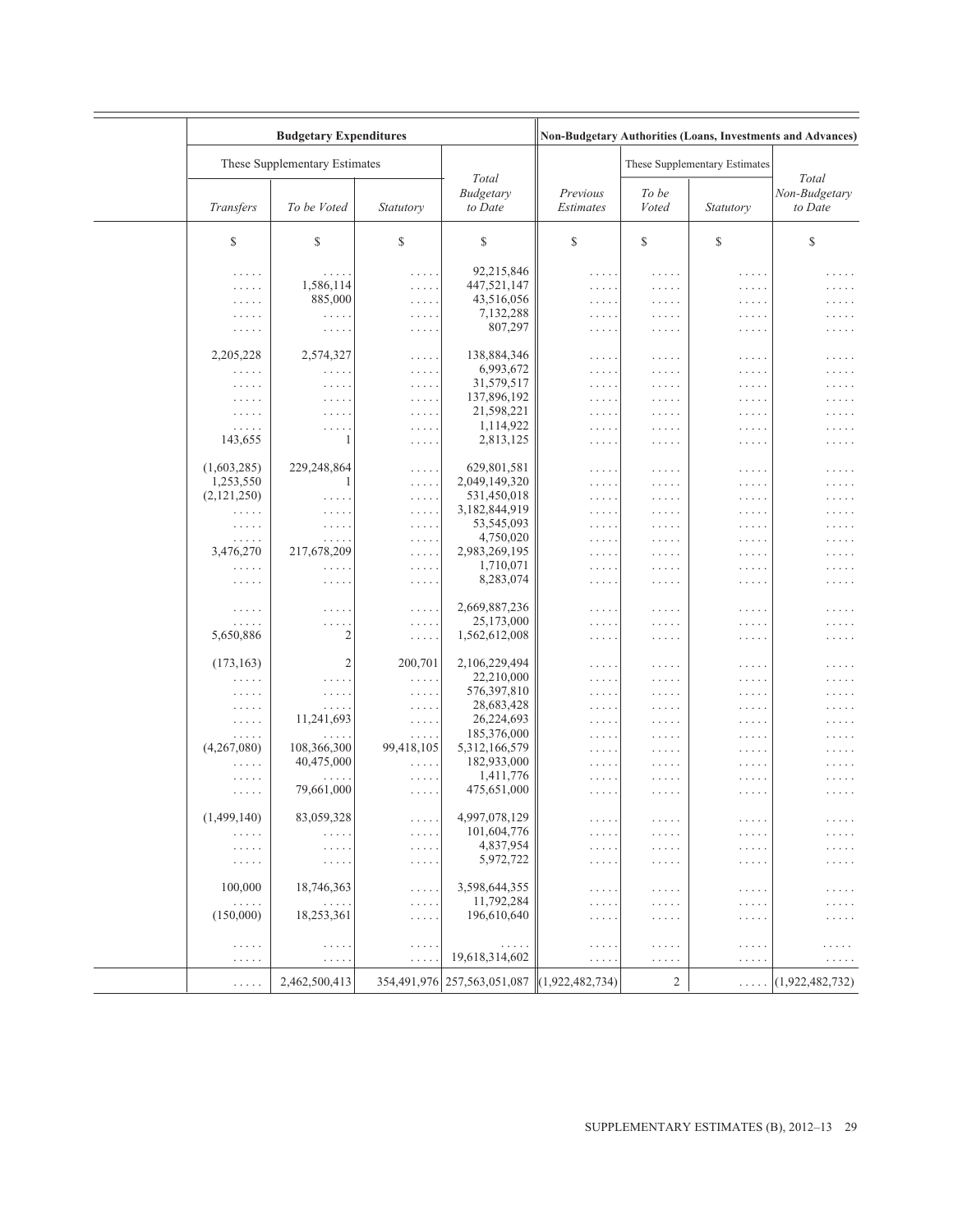# **Total Estimates to Date for 2012-13**

Previous Estimates: 

Note: The Main Estimates amount includes funds for Canada Revenue Agency, Parks Canada Agency and Canada Border Services Agency that were appropriated in 2011-12 and will be spent in 2012-13.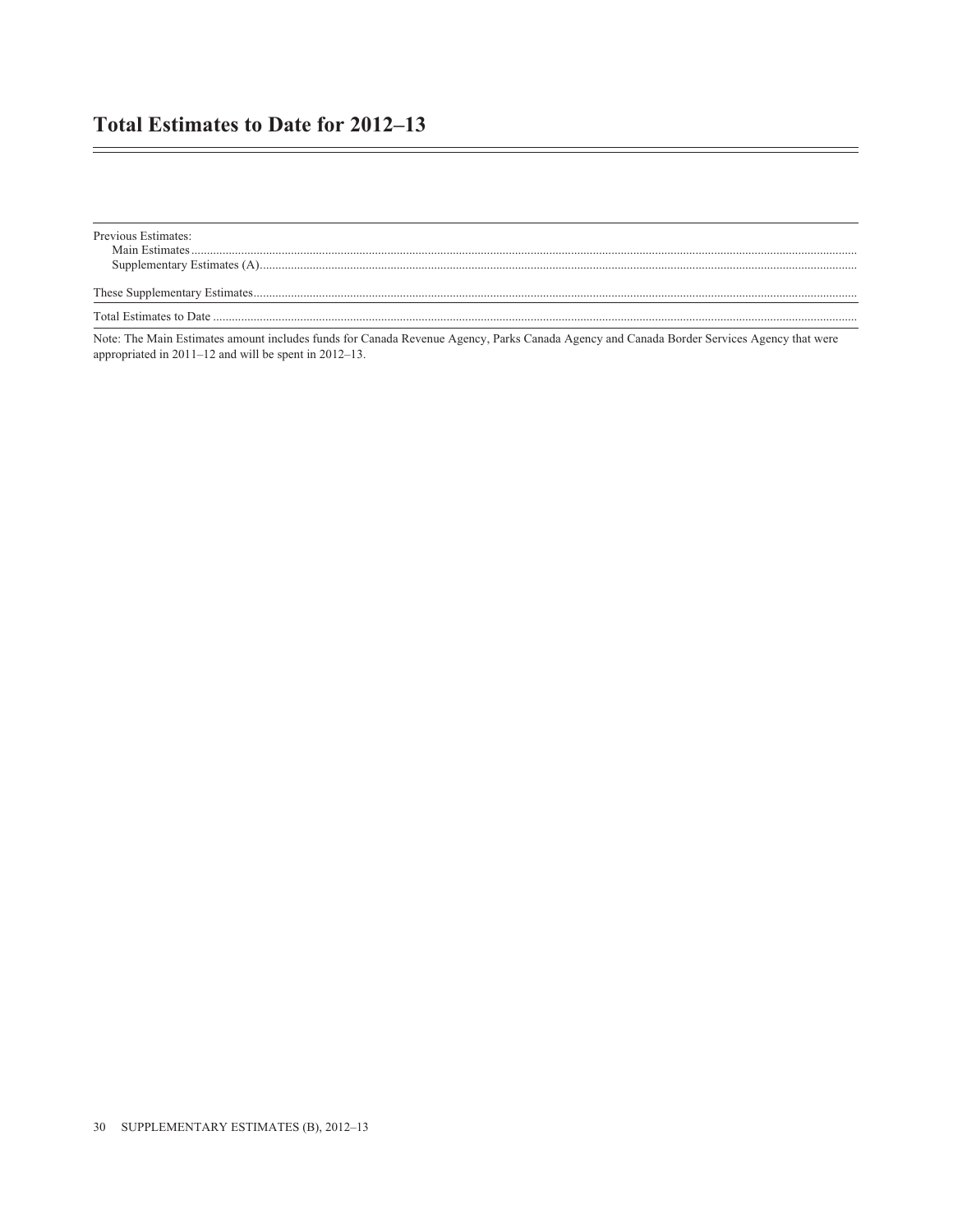| Budgetary                       |                                   |                                  | Non-Budgetary   |                      |                      |  |
|---------------------------------|-----------------------------------|----------------------------------|-----------------|----------------------|----------------------|--|
| To be Voted                     | Statutory                         | Total                            | To be Voted     | Statutory            | Total                |  |
| 92,537,280,416<br>2,105,359,835 | 159,948,094,483<br>155,323,964    | 252,485,374,899<br>2,260,683,799 | 79,403,004<br>. | (2,001,885,738)<br>. | (1,922,482,734)<br>. |  |
| 94,642,640,251<br>2,462,500,413 | 160, 103, 418, 447<br>354,491,976 | 254,746,058,698<br>2,816,992,389 | 79,403,004<br>2 | (2,001,885,738)<br>. | (1,922,482,734)      |  |
| 97, 105, 140, 664               | 160,457,910,423                   | 257, 563, 051, 087               | 79,403,006      | (2,001,885,738)      | (1,922,482,732)      |  |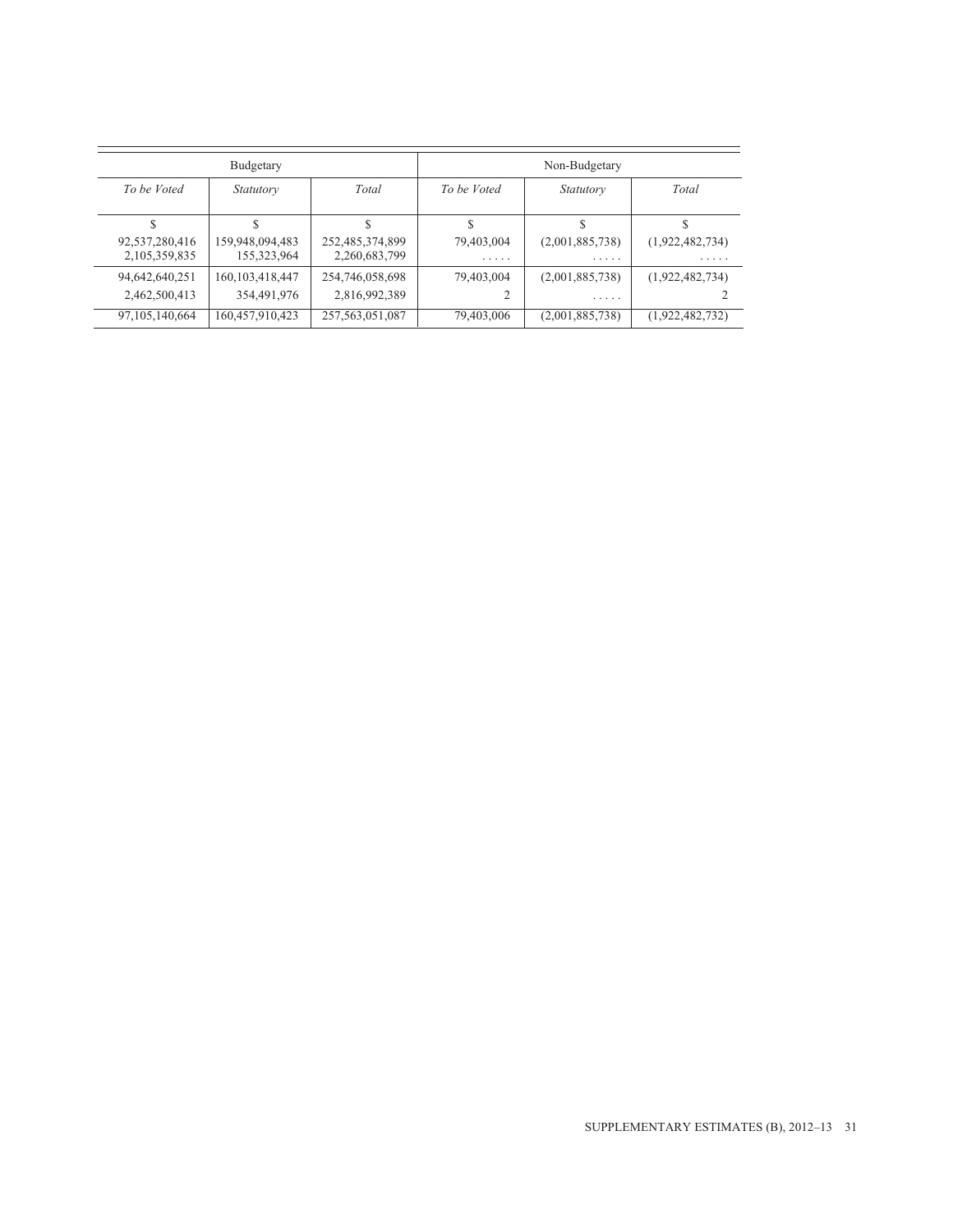|  | <b>Ministry Summary - Budgetary</b> |  |
|--|-------------------------------------|--|
|--|-------------------------------------|--|

|                |                                                                                                 |               | These Supplementary Estimates |                    |                        |
|----------------|-------------------------------------------------------------------------------------------------|---------------|-------------------------------|--------------------|------------------------|
|                |                                                                                                 | Authorities   |                               |                    | <b>Total Estimates</b> |
|                | Vote (dollars)                                                                                  | to date       | <b>Transfers</b>              | <b>Adjustments</b> | to date                |
|                |                                                                                                 |               |                               |                    |                        |
|                | Department                                                                                      |               |                               |                    |                        |
| 1 <sub>b</sub> | Operating expenditures and, pursuant to                                                         |               |                               |                    |                        |
|                | paragraph $29.1(2)(a)$ of the <i>Financial Administration</i>                                   |               |                               |                    |                        |
|                | Act, authority to expend revenues received from, and                                            |               |                               |                    |                        |
|                | to offset expenditures incurred in the fiscal year for,                                         |               |                               |                    |                        |
|                | collaborative research agreements and research                                                  |               |                               |                    |                        |
|                | services, the grazing and breeding activities of the                                            |               |                               |                    |                        |
|                | Community Pasture Program, the administration of                                                |               |                               |                    |                        |
|                | the AgriStability program, and the provision of                                                 |               |                               |                    |                        |
|                | internal support services to other organizations; and                                           |               |                               |                    |                        |
|                | the payment to each member of the Queen's Privy<br>Council for Canada who is a Minister without |               |                               |                    |                        |
|                | Portfolio or a Minister of State who does not preside                                           |               |                               |                    |                        |
|                | over a Ministry of State of a salary not to exceed the                                          |               |                               |                    |                        |
|                | salary paid to Ministers of State who preside over                                              |               |                               |                    |                        |
|                | Ministries of State under the Salaries Act, as adjusted                                         |               |                               |                    |                        |
|                | pursuant to the <i>Parliament of Canada Act</i> and pro rata                                    |               |                               |                    |                        |
|                | for any period of less than a year $-$ To authorize the                                         |               |                               |                    |                        |
|                | transfers of appropriations listed in these Estimates                                           |               |                               |                    |                        |
|                |                                                                                                 | 697,611,095   | 671,530                       | 8,590,619          | 706,873,244            |
| 5b             | Capital expenditures – To authorize the transfers of                                            |               |                               |                    |                        |
|                |                                                                                                 | 32,049,024    | 16,630                        | 1                  | 32,065,655             |
|                | 10b The grants listed in the Estimates and contributions                                        | 426,075,000   | .                             | 206,053,947        | 632,128,947            |
| (S)            |                                                                                                 | 75,462,212    | .                             | .                  | 75,462,212             |
| (S)            | Minister of Agriculture and Agri-Food and Minister                                              |               |                               |                    |                        |
|                | for the Canadian Wheat Board – Salary and motor car                                             |               |                               |                    |                        |
|                |                                                                                                 | 77,516        |                               |                    | 77,516                 |
| (S)            | Contribution payments for the AgriStability program                                             | 500,000,000   | .                             | .                  | 500,000,000            |
| (S)            | Contribution payments for the Agril nsurance program                                            | 410,000,000   | .                             |                    | 410,000,000            |
| (S)<br>(S)     |                                                                                                 | 131,400,000   | .                             | .                  | 131,400,000            |
|                | Contribution payments for the Agricultural Disaster                                             | 110,800,000   |                               | 70,000             | 110,870,000            |
| (S)            | Payments in connection with the <i>Agricultural</i>                                             |               | .                             |                    |                        |
|                | Marketing Programs Act (S.C., 1997, c. C-34)                                                    | 94,000,000    |                               |                    | 94,000,000             |
| (S)            | Grant payments for the AgriStability program                                                    | 90,000,000    | .                             |                    | 90,000,000             |
| (S)            | Contribution payments for the AgriInvest program                                                | 29,000,000    |                               |                    | 29,000,000             |
| (S)            | Loan guarantees under the Canadian Agricultural                                                 |               |                               |                    |                        |
|                |                                                                                                 | 13, 111, 013  |                               | .                  | 13, 111, 013           |
| (S)            | Canadian Cattlemen's Association Legacy Fund                                                    | 5,000,000     |                               |                    | 5,000,000              |
| (S)            | Contributions in support of the Assistance to the Pork                                          |               |                               |                    |                        |
|                |                                                                                                 | 404,500       | .                             | .                  | 404,500                |
| (S)            | Grants to agencies established under the Farm                                                   |               |                               |                    |                        |
|                | Products Agencies Act (R.S.C., 1985, c. F-4)                                                    | 200,000       |                               | (100,000)          | 100,000                |
| (S)            | Canadian Pari-Mutuel Agency Revolving Fund                                                      | (48,000)      | .                             | .                  | (48,000)               |
|                |                                                                                                 | 2,615,142,360 | 688,160                       | 214,614,567        | 2,830,445,087          |
|                | <b>Canadian Dairy Commission</b>                                                                |               |                               |                    |                        |
| 15             |                                                                                                 | 3,935,119     | .                             |                    | 3,935,119              |
|                |                                                                                                 | 3,935,119     | .                             | .                  | 3,935,119              |
|                |                                                                                                 |               |                               |                    |                        |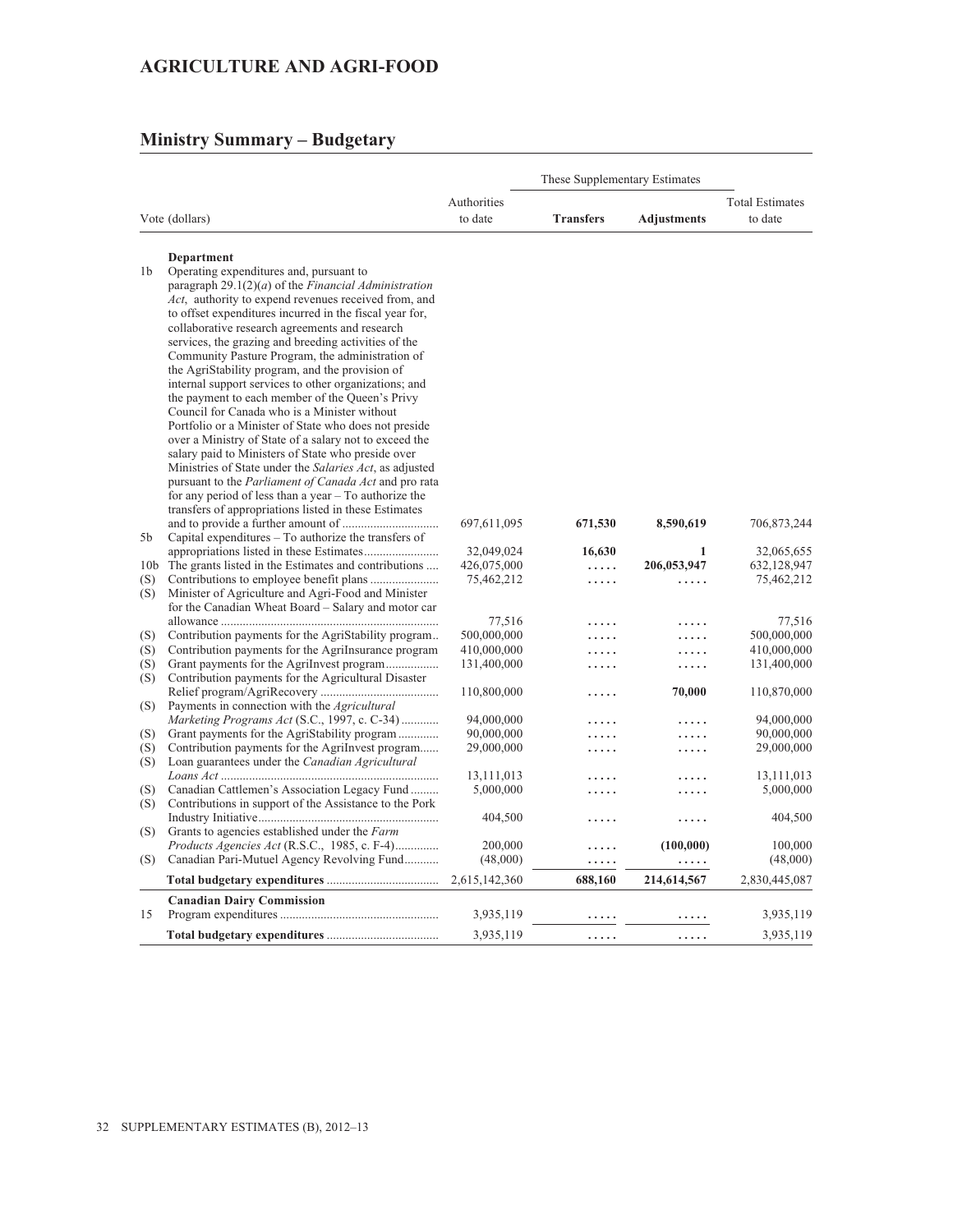## **AGRICULTURE AND AGRI-FOOD**

# **Ministry Summary – Budgetary**

|                                     |                                                                                                                                                                                                      |                        | These Supplementary Estimates          |   |                                   |
|-------------------------------------|------------------------------------------------------------------------------------------------------------------------------------------------------------------------------------------------------|------------------------|----------------------------------------|---|-----------------------------------|
| Vote (dollars)                      |                                                                                                                                                                                                      | Authorities<br>to date | <b>Transfers</b><br><b>Adjustments</b> |   | <b>Total Estimates</b><br>to date |
|                                     | <b>Canadian Food Inspection Agency</b>                                                                                                                                                               |                        |                                        |   |                                   |
| 20 <sub>b</sub><br>2.5 <sub>b</sub> | Capital expenditures – To authorize the transfers of                                                                                                                                                 | 581,756,887            | (252,000)                              |   | 581,504,887                       |
|                                     |                                                                                                                                                                                                      | 41,583,106             | 276,000                                | 1 | 41,859,107                        |
| (S)<br>(S)                          | Spending of Revenues pursuant to Section 30 of the                                                                                                                                                   | 79,424,507             |                                        |   | 79,424,507                        |
| (S)                                 | Compensation payments in accordance with<br>requirements established by Regulations under the<br>Health of Animals Act and the Plant Protection Act,<br>and authorized pursuant to the Canadian Food | 53,161,000             |                                        |   | 53,161,000                        |
|                                     |                                                                                                                                                                                                      | 1,500,000              | .                                      |   | 1,500,000                         |
|                                     |                                                                                                                                                                                                      | 757,425,500            | 24,000                                 | 1 | 757,449,501                       |
|                                     | <b>Canadian Grain Commission</b>                                                                                                                                                                     |                        |                                        |   |                                   |
| 30a                                 |                                                                                                                                                                                                      | 31,626,015             |                                        |   | 31,626,015                        |
| (S)                                 |                                                                                                                                                                                                      | 622,222                |                                        |   | 622,222                           |
| (S)                                 | Canadian Grain Commission Revolving Fund                                                                                                                                                             | .                      | .                                      |   | .                                 |
|                                     |                                                                                                                                                                                                      | 32,248,237             | .                                      | . | 32,248,237                        |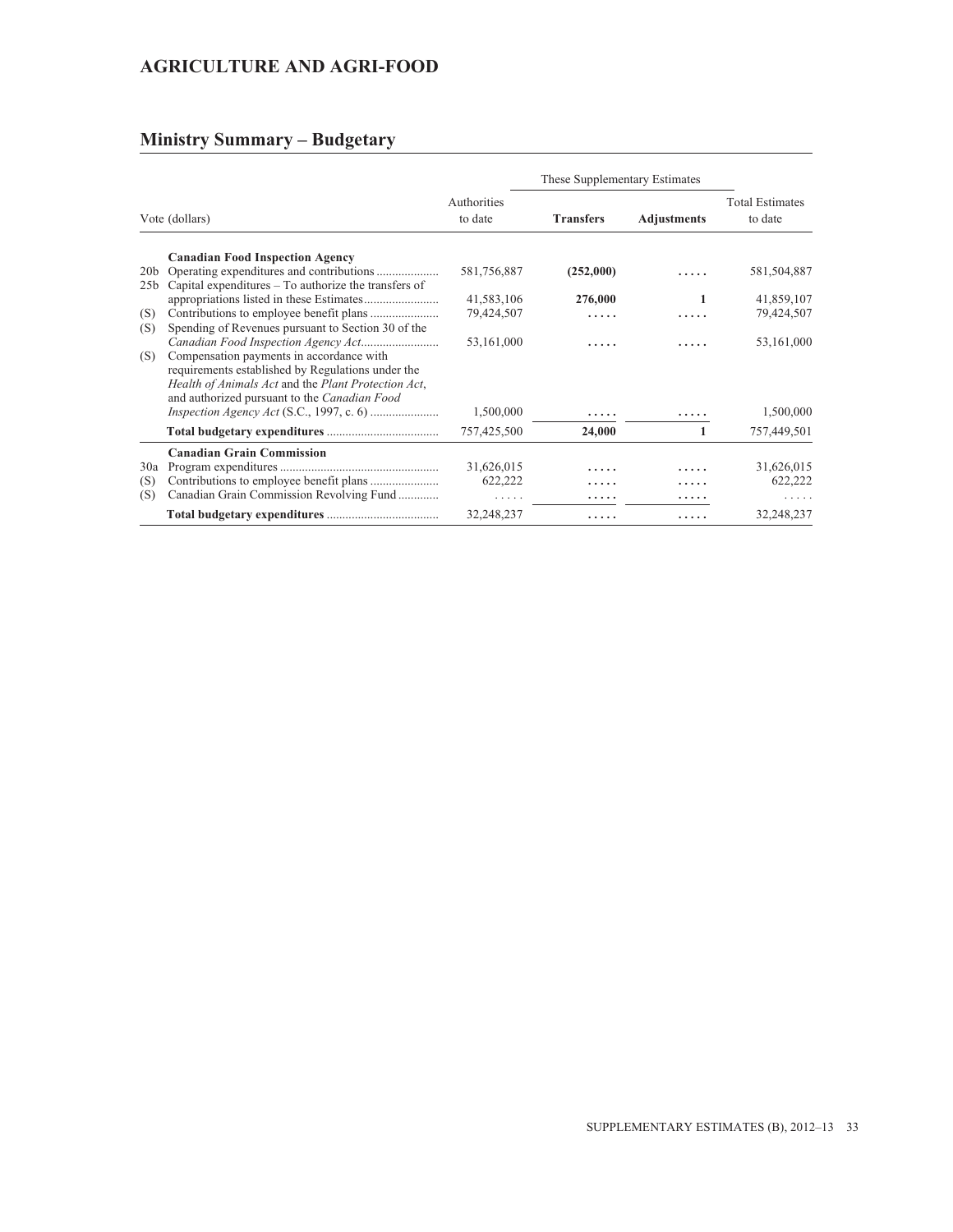# <span id="page-33-0"></span>**AGRICULTURE AND AGRI-FOOD Department**

**Explanation of Requirements – Budgetary (thousands of dollars)**

| <b>Voted Appropriations</b>                                                                                                                                                                                                                                                                                                                                                                             | Vote 1          | Vote 5 | Vote 10       | <b>Total</b>      |
|---------------------------------------------------------------------------------------------------------------------------------------------------------------------------------------------------------------------------------------------------------------------------------------------------------------------------------------------------------------------------------------------------------|-----------------|--------|---------------|-------------------|
| Funding for the Canadian Wheat Board's transition costs such as<br>pension and post-employment benefits, severance, legacy costs,<br>and penalties associated with contract changes as it becomes a<br>voluntary grain marketing organization on August 1, 2012<br>Funding to support a profitable and innovative agriculture and an<br>agri-food and agri-based products industry to respond to market |                 |        | 184,200       | 184,200           |
| demands and contributes to the health and well-being of<br>Funding for biosecurity, research, and long-term risk management<br>solutions that will contribute to the prosperity and stability of the                                                                                                                                                                                                    | 1,868           |        | 25,944        | 27,812            |
| sector (Initiative for the Control of Diseases in the Hog Industry).<br>Reinvestment of royalties from intellectual property<br>Funding to support Canada's participation in international<br>organizations in the areas of agriculture, agri-food, agri-based                                                                                                                                          | .<br>6,021      |        | 6,172<br>.    | 6,172<br>6,021    |
| Reinvestment of revenues from the sale or transfer of real property<br>Reinvestment of revenues from sales and services related to                                                                                                                                                                                                                                                                      | .<br>578<br>124 | .      | 600<br>.<br>. | 600<br>578<br>124 |
| Gross Voted Appropriations                                                                                                                                                                                                                                                                                                                                                                              | 8,591           | .      | 216,916       | 225,507           |
| <b>Funds Available</b>                                                                                                                                                                                                                                                                                                                                                                                  |                 |        |               |                   |
|                                                                                                                                                                                                                                                                                                                                                                                                         |                 | .      | 10,862        | 10,862            |
| <b>Total Voted Appropriations</b>                                                                                                                                                                                                                                                                                                                                                                       | 8,591           | .      | 206,054       | 214,645           |
| <b>Statutory Appropriations</b>                                                                                                                                                                                                                                                                                                                                                                         |                 |        |               |                   |
| Funding for the Agricultural Disaster Relief program to provide<br>targeted financial assistance to help producers to return their<br>farms to operation and/or to contain the impacts after a natural<br>Reduction to the grants to agencies established under the Farm<br>Products Agencies Act due to savings identified as part of the                                                              |                 |        |               | 70<br>(100)       |
| <b>Total Statutory Appropriations</b>                                                                                                                                                                                                                                                                                                                                                                   |                 |        |               | (30)              |
| <b>Total Adjustments to Appropriations</b>                                                                                                                                                                                                                                                                                                                                                              |                 |        |               | 214,615           |
| <b>Transfers</b>                                                                                                                                                                                                                                                                                                                                                                                        |                 |        |               |                   |
| Transfer of \$671,530 from Foreign Affairs and International Trade<br>(Vote 1) and \$16,630 from Foreign Affairs and International<br>Trade (Vote $5$ ) – Adjustment to funding previously provided for                                                                                                                                                                                                 | 672             | 17     |               | 689               |
| <b>These Supplementary Estimates</b>                                                                                                                                                                                                                                                                                                                                                                    | 9,263           | 17     | 206,054       | 215,304           |

#### **Explanation of Funds Available (dollars)**

Vote 10: \$10,862,000 in total authorities is available within the Vote due to savings identified as part of the Budget 2012 Spending Review (\$10,192,000); a reallocation of contributions to provide grants to foreign recipients for participation in international organizations supporting agriculture (\$600,000); and a reduction to contributions to fund a statutory payment to a livestock producer in British Columbia affected by the discovery of a case of bovine tuberculosis in the province (\$70,000).

Note: Figures in the "Explanation of Requirements" may not agree with the "Ministry Summary" due to rounding.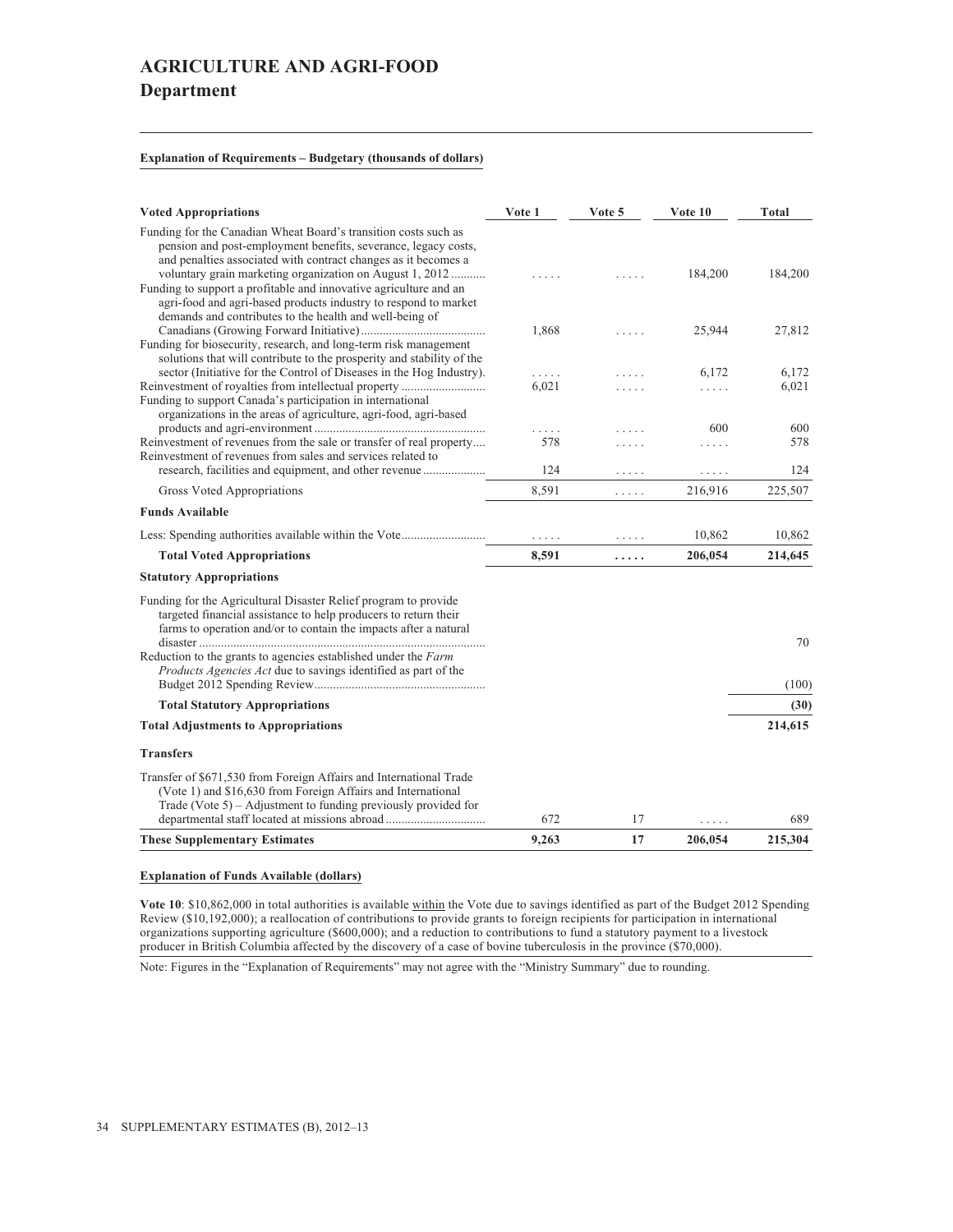# <span id="page-34-0"></span>**AGRICULTURE AND AGRI-FOOD Department**

| <b>Transfer Payments (dollars)</b>                                                       | <b>Voted</b> | <b>Statutory</b> |
|------------------------------------------------------------------------------------------|--------------|------------------|
| <b>Grants</b>                                                                            |              |                  |
| Grant payments for the Canadian Wheat Board Transition Costs program                     | 182,700,000  |                  |
| Grants to foreign recipients for participation in international organizations supporting | 600,000      |                  |
| (S) Grants to agencies established under the Farm Products Agencies Act (R.S.C., 1985,   |              |                  |
|                                                                                          | .            | (100,000)        |
| <b>Total Gross Grants</b>                                                                | 183,300,000  | (100,000)        |
| <b>Contributions</b>                                                                     |              |                  |
|                                                                                          | 10,406,708   |                  |
|                                                                                          | 7,481,292    |                  |
| Contribution payments for the control of diseases in the hog industry – Phase 2          | 6,172,142    |                  |
| Contributions to accelerate the pace of innovation and facilitate the adoption of new    |              |                  |
|                                                                                          | 5,067,181    |                  |
|                                                                                          | 2,117,959    |                  |
| Contribution payments for the Canadian Wheat Board Transition Costs program              | 1,500,000    |                  |
|                                                                                          | 596,071      |                  |
| Contributions to transform Canada's strengths into domestic and global success           | 274,594      | .                |
| (S) Contribution payments for the Agricultural Disaster Relief program/AgriRecovery      | .            | 70,000           |
| <b>Total Gross Contributions</b>                                                         | 33,615,947   | 70,000           |
| <b>Total Gross Transfer Payments</b>                                                     | 216,915,947  | (30,000)         |
|                                                                                          | 10,862,000   | .                |
| <b>Net Transfer Payments</b>                                                             | 206,053,947  | (30,000)         |

### **Canadian Food Inspection Agency**

#### **Explanation of Requirements – Budgetary (thousands of dollars)**

| <b>Transfers</b>                                                                                                                                                                                                                                 | Vote 20 | Vote 25 | Total |
|--------------------------------------------------------------------------------------------------------------------------------------------------------------------------------------------------------------------------------------------------|---------|---------|-------|
| Transfer of \$276,000 from National Defence (Vote 5) – For the Canadian Safety and<br>Security Program created as a result of the renewal and harmonization of the<br>Public Safety and Security Science and Technology programs, which provides |         |         |       |
| science and technology solutions, support and advice for responding to the<br>Transfer to the Public Service Commission – For the Public Service Resourcing<br>System, the national recruitment system behind the federal government's primary   |         | 276     | 276.  |
|                                                                                                                                                                                                                                                  | (252)   | .       | (252) |
| <b>These Supplementary Estimates</b>                                                                                                                                                                                                             | (252)   | 276     | 24    |

Note: Figures in the "Explanation of Requirements" may not agree with the "Ministry Summary" due to rounding.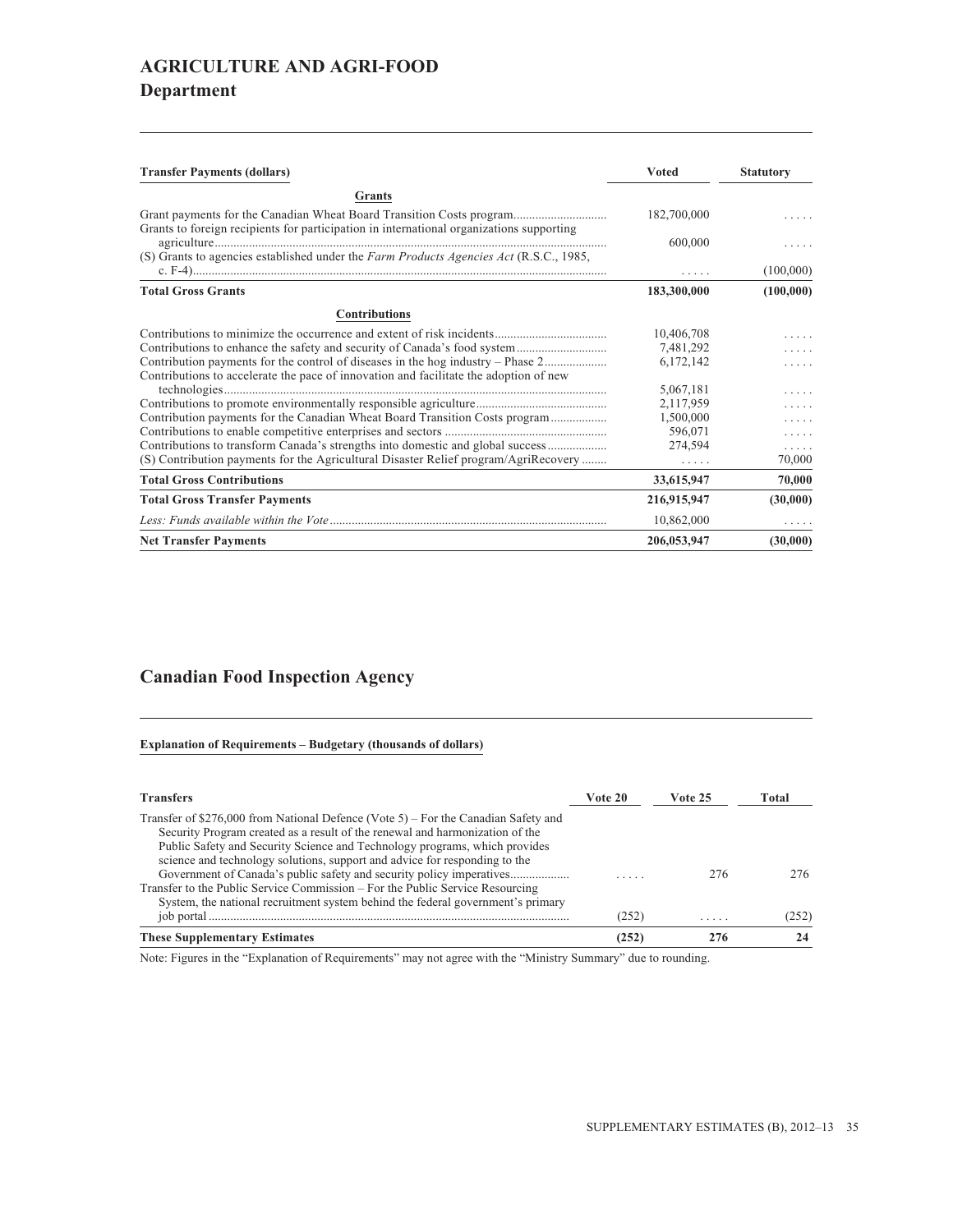# **ATLANTIC CANADA OPPORTUNITIES AGENCY**

|                |                                                                                                                                                                                                                                                                                                                                                                                                                                                          |                                     | These Supplementary Estimates |                    |                                   |
|----------------|----------------------------------------------------------------------------------------------------------------------------------------------------------------------------------------------------------------------------------------------------------------------------------------------------------------------------------------------------------------------------------------------------------------------------------------------------------|-------------------------------------|-------------------------------|--------------------|-----------------------------------|
| Vote (dollars) |                                                                                                                                                                                                                                                                                                                                                                                                                                                          | Authorities<br>to date              | <b>Transfers</b>              | <b>Adjustments</b> | <b>Total Estimates</b><br>to date |
|                | Department                                                                                                                                                                                                                                                                                                                                                                                                                                               |                                     |                               |                    |                                   |
| 1 <sub>b</sub> | Operating expenditures and the payment to each<br>member of the Queen's Privy Council for Canada<br>who is a Minister without Portfolio or a Minister of<br>State who does not preside over a Ministry of State of<br>a salary not to exceed the salary paid to Ministers of<br>State who preside over Ministries of State under the<br>Salaries Act, as adjusted pursuant to the Parliament of<br>Canada Act and pro rata for any period of less than a |                                     |                               |                    |                                   |
| 5b             | The grants listed in the Estimates and contributions –<br>To authorize the transfers of appropriations listed in                                                                                                                                                                                                                                                                                                                                         | 79,013,725                          | (663,000)                     |                    | 78,350,725                        |
| (S)<br>(S)     | these Estimates and to provide a further amount of<br>Associate Minister of National Defence and Minister<br>of State (Atlantic Canada Opportunities Agency)                                                                                                                                                                                                                                                                                             | 225, 214, 293<br>7,907,246<br>2,000 | 1,758,000                     | 13,778,950         | 240,751,243<br>7,907,246<br>2,000 |
|                |                                                                                                                                                                                                                                                                                                                                                                                                                                                          | 312, 137, 264                       | 1.095.000                     | 13,778,950         | 327,011,214                       |
|                | <b>Enterprise Cape Breton Corporation</b><br>10b Payments to the Enterprise Cape Breton Corporation<br>pursuant to the Enterprise Cape Breton Corporation                                                                                                                                                                                                                                                                                                | 57,268,000                          |                               | 3,399,000          | 60,667,000                        |
|                |                                                                                                                                                                                                                                                                                                                                                                                                                                                          | 57,268,000                          | .<br>.                        | 3,399,000          | 60,667,000                        |

# **Ministry Summary – Budgetary**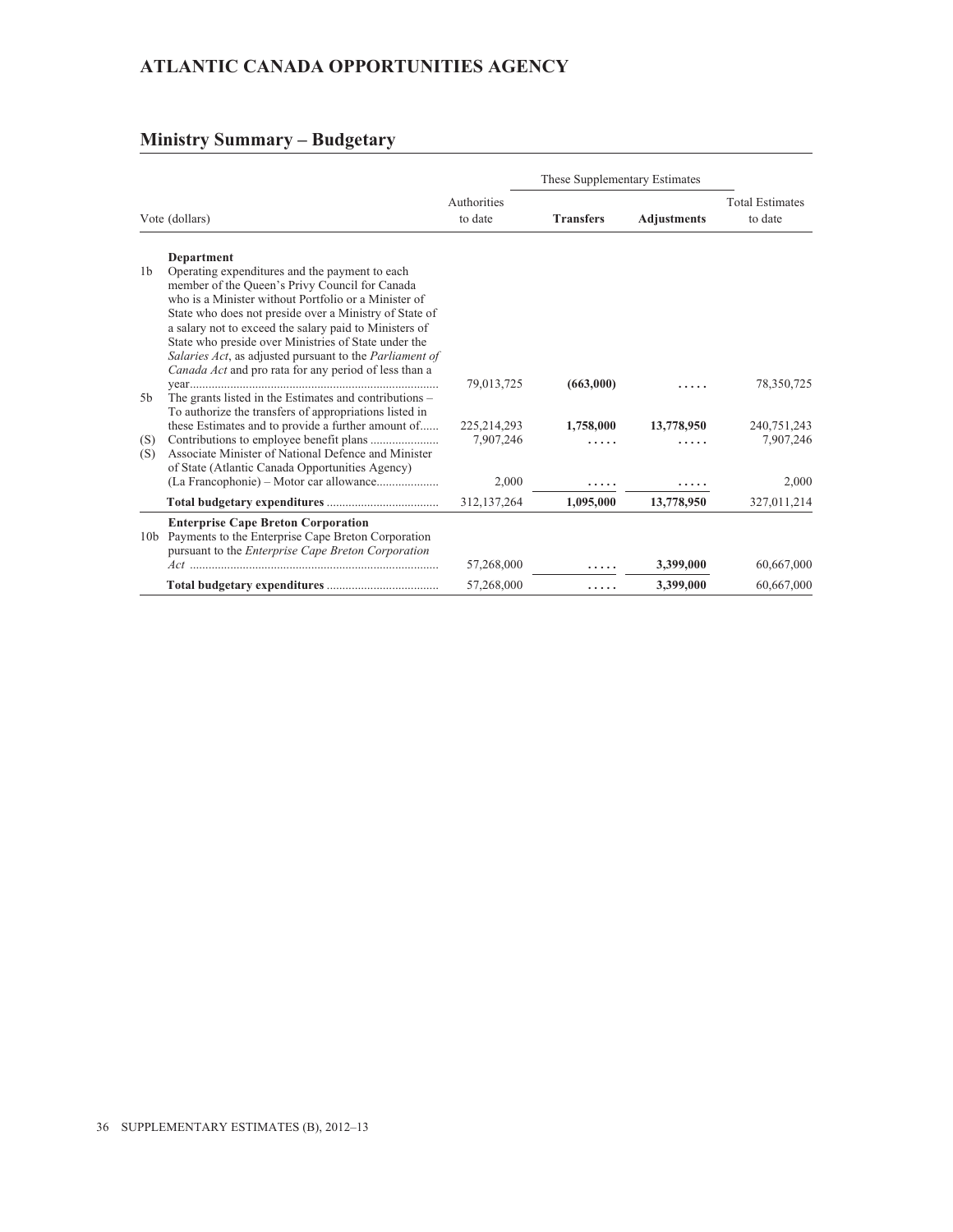## **ATLANTIC CANADA OPPORTUNITIES AGENCY Department**

#### **Explanation of Requirements – Budgetary (thousands of dollars)**

| <b>Voted Appropriations</b>                                                                                                                                                                                                                                    | Vote 1 | Vote 5       | Total        |
|----------------------------------------------------------------------------------------------------------------------------------------------------------------------------------------------------------------------------------------------------------------|--------|--------------|--------------|
| Funding which supports the rehabilitation and improvement of existing community<br>Reinvestment of receipts from repayable contributions to support activities related to<br>fostering the development of institutions and enterprises, with emphasis on those |        | 8,300        | 8,300        |
|                                                                                                                                                                                                                                                                |        | 7,081        | 7,081        |
| Gross Voted Appropriations                                                                                                                                                                                                                                     | .      | 15,381       | 15,381       |
| <b>Funds Available</b>                                                                                                                                                                                                                                         |        |              |              |
|                                                                                                                                                                                                                                                                | .      | 1,089<br>513 | 1.089<br>513 |
| Total Funds Available                                                                                                                                                                                                                                          | .      | 1,602        | 1,602        |
| <b>Total Voted Appropriations</b>                                                                                                                                                                                                                              | .      | 13,779       | 13,779       |
| <b>Transfers</b>                                                                                                                                                                                                                                               |        |              |              |
| Transfer of \$1,245,000 from National Defence (Vote $1$ ) – To assist in the<br>organization and delivery of the Halifax International Security Forum<br>Internal reallocation of resources of $$513,000 - To$ reduce the amount of new                        |        | 1,245        | 1,245        |
|                                                                                                                                                                                                                                                                | (513)  | 513          | .            |
| Transfer to the Treasury Board Secretariat - For the provision of horizontal and core                                                                                                                                                                          | (150)  | .            | (150)        |
| <b>Total Transfers</b>                                                                                                                                                                                                                                         | (663)  | 1,758        | 1,095        |
| <b>These Supplementary Estimates</b>                                                                                                                                                                                                                           | (663)  | 15,537       | 14,874       |

#### **Explanation of Funds Available (dollars)**

**Vote 5**: \$1,602,000 in total authorities is available: \$1,089,000 is available within the Vote and \$513,000 is available from Vote 1 due to savings identified as part of the Budget 2012 Spending Review.

| <b>Transfer Payments (dollars)</b> | Voted                  | <b>Statutory</b> |
|------------------------------------|------------------------|------------------|
| <b>Contributions</b>               |                        |                  |
|                                    | 8.325.950<br>8,300,000 | .<br>.           |
| <b>Total Gross Contributions</b>   | 16.625,950             | .                |
|                                    | 1.089.000              | .                |
| <b>Net Transfer Payments</b>       | 15,536,950             | .                |

Note: Figures in the "Explanation of Requirements" may not agree with the "Ministry Summary" due to rounding.

### **Enterprise Cape Breton Corporation**

#### **Explanation of Requirements – Budgetary (thousands of dollars)**

| <b>Voted Appropriations</b>                                                                                      | Vote 10 |
|------------------------------------------------------------------------------------------------------------------|---------|
| Funding for the environmental remediation and human resource obligations related to former mine sites and former |         |
|                                                                                                                  | 3.399   |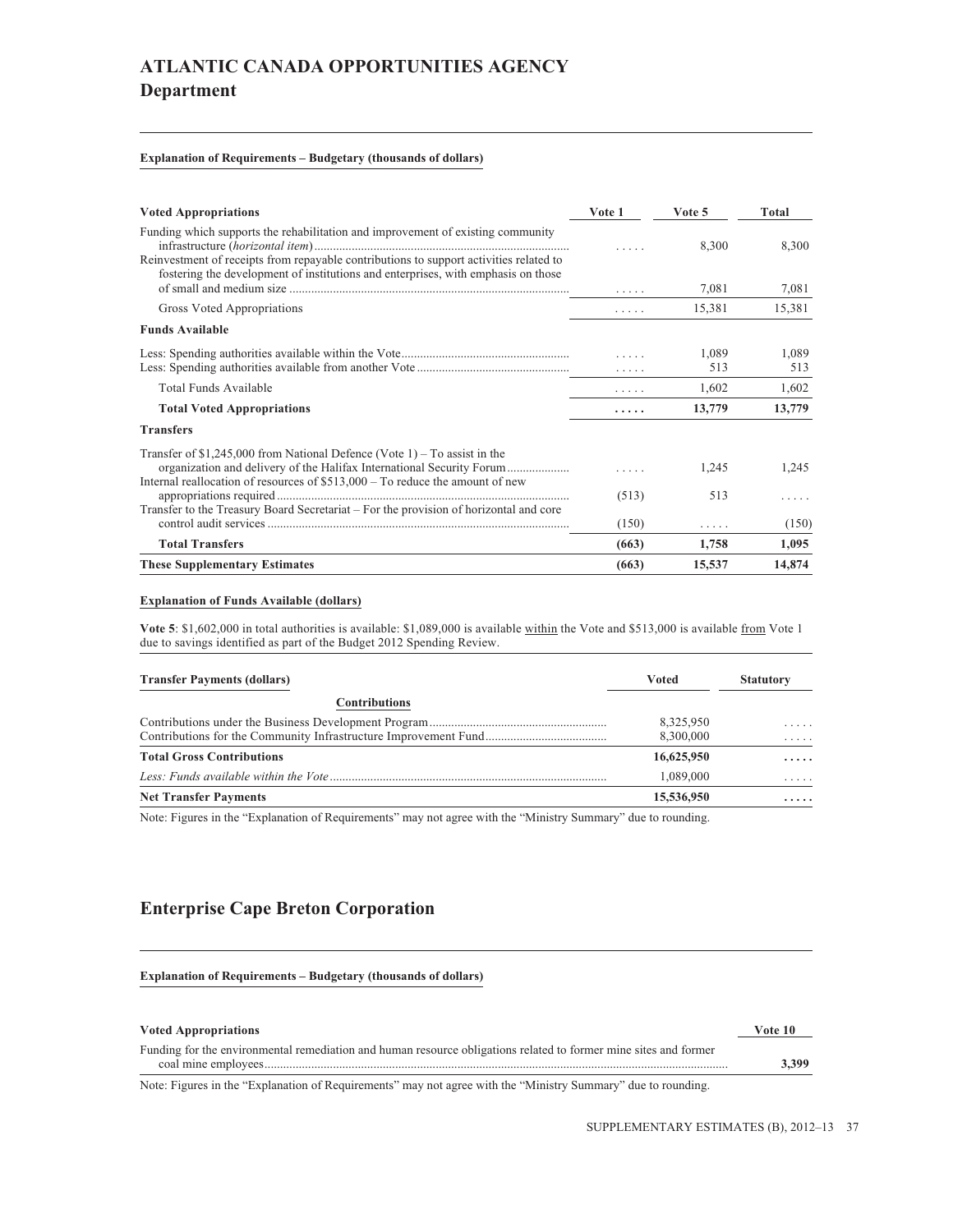|  | <b>Ministry Summary - Budgetary</b> |  |
|--|-------------------------------------|--|
|--|-------------------------------------|--|

|            |                                                                                                                        |                        | These Supplementary Estimates |                    |                                   |
|------------|------------------------------------------------------------------------------------------------------------------------|------------------------|-------------------------------|--------------------|-----------------------------------|
|            | Vote (dollars)                                                                                                         | Authorities<br>to date | <b>Transfers</b>              | <b>Adjustments</b> | <b>Total Estimates</b><br>to date |
|            | Department                                                                                                             |                        |                               |                    |                                   |
| 1b         | Operating expenditures and, pursuant to                                                                                |                        |                               |                    |                                   |
|            | paragraph $29.1(2)(a)$ of the <i>Financial Administration</i><br>Act, authority to expend revenues received during the |                        |                               |                    |                                   |
|            | fiscal year by the Canadian Conservation Institute, the                                                                |                        |                               |                    |                                   |
|            | Canadian Heritage Information Network and the                                                                          |                        |                               |                    |                                   |
|            | Canadian Audio-visual Certification Office, and from                                                                   |                        |                               |                    |                                   |
|            | the provision of internal support services to other<br>organizations, and the payment to each member of the            |                        |                               |                    |                                   |
|            | Queen's Privy Council for Canada who is a Minister                                                                     |                        |                               |                    |                                   |
|            | without Portfolio or a Minister of State who does not                                                                  |                        |                               |                    |                                   |
|            | preside over a Ministry of State of a salary not to                                                                    |                        |                               |                    |                                   |
|            | exceed the salary paid to Ministers of State who                                                                       |                        |                               |                    |                                   |
|            | preside over Ministries of State under the Salaries<br>Act, as adjusted pursuant to the Parliament of Canada           |                        |                               |                    |                                   |
|            | <i>Act</i> and pro rata for any period of less than a year –                                                           |                        |                               |                    |                                   |
|            | To authorize the transfers of appropriations listed in                                                                 |                        |                               |                    |                                   |
|            |                                                                                                                        | 191,246,612            | (9,567,545)                   | $\mathbf{1}$       | 181,679,068                       |
| 5b         | The grants listed in the Estimates and contributions -<br>To authorize the transfers of appropriations listed in       |                        |                               |                    |                                   |
|            | these Estimates and to provide a further amount of                                                                     | 1,037,755,300          | 10,522,736                    | 7,545,519          | 1,055,823,555                     |
| (S)        |                                                                                                                        | 21,473,201             |                               |                    | 21,473,201                        |
| (S)        | Minister of Canadian Heritage and Official                                                                             |                        |                               |                    |                                   |
|            | Languages – Salary and motor car allowance                                                                             | 77,516                 |                               |                    | 77,516                            |
| (S)<br>(S) | Minister of State (Sport) – Motor car allowance                                                                        | 2,000<br>1,196,000     |                               |                    | 2,000<br>1,196,000                |
| (S)        | Payments under the Lieutenant Governors                                                                                |                        |                               |                    |                                   |
|            |                                                                                                                        | 637,000                | .                             | .                  | 637,000                           |
| (S)        | Supplementary Retirement Benefits - Former                                                                             |                        |                               |                    |                                   |
|            |                                                                                                                        | 182,000                | .                             | .                  | 182,000                           |
|            |                                                                                                                        | 1,252,569,629          | 955,191                       | 7,545,520          | 1,261,070,340                     |
|            | <b>Canada Council for the Arts</b>                                                                                     |                        |                               |                    |                                   |
|            | 10b Payments to the Canada Council for the Arts under<br>section 18 of the Canada Council for the Arts Act, to         |                        |                               |                    |                                   |
|            | be used for the furtherance of the objects set out in                                                                  |                        |                               |                    |                                   |
|            |                                                                                                                        | 181,887,817            | (520,000)                     | .                  | 181,367,817                       |
|            |                                                                                                                        | 181,887,817            | (520,000)                     | .                  | 181, 367, 817                     |
|            | <b>Canadian Broadcasting Corporation</b>                                                                               |                        |                               |                    |                                   |
|            | 15b Payments to the Canadian Broadcasting Corporation                                                                  |                        |                               |                    |                                   |
|            |                                                                                                                        | 967,284,060            |                               | 32,200,000         | 999,484,060                       |
| 20         | Payments to the Canadian Broadcasting Corporation                                                                      | 4,000,000              |                               |                    | 4,000,000                         |
| 25         | Payments to the Canadian Broadcasting Corporation                                                                      |                        |                               |                    |                                   |
|            |                                                                                                                        | 103,035,000            |                               | .                  | 103,035,000                       |
|            |                                                                                                                        | 1,074,319,060          | .                             | 32,200,000         | 1,106,519,060                     |
|            | <b>Canadian Museum for Human Rights</b>                                                                                |                        |                               |                    |                                   |
|            | 30b Payments to the Canadian Museum for Human Rights                                                                   |                        |                               |                    |                                   |
|            |                                                                                                                        | 10,000,000             | .                             | 46,700,000         | 56,700,000                        |
|            |                                                                                                                        | 10,000,000             | .                             | 46,700,000         | 56,700,000                        |
|            | <b>Canadian Museum of Civilization</b>                                                                                 |                        |                               |                    |                                   |
| 35         | Payments to the Canadian Museum of Civilization for                                                                    | 62,453,730             |                               |                    | 62,453,730                        |
|            |                                                                                                                        |                        |                               |                    |                                   |
|            |                                                                                                                        | 62,453,730             | .                             | .                  | 62,453,730                        |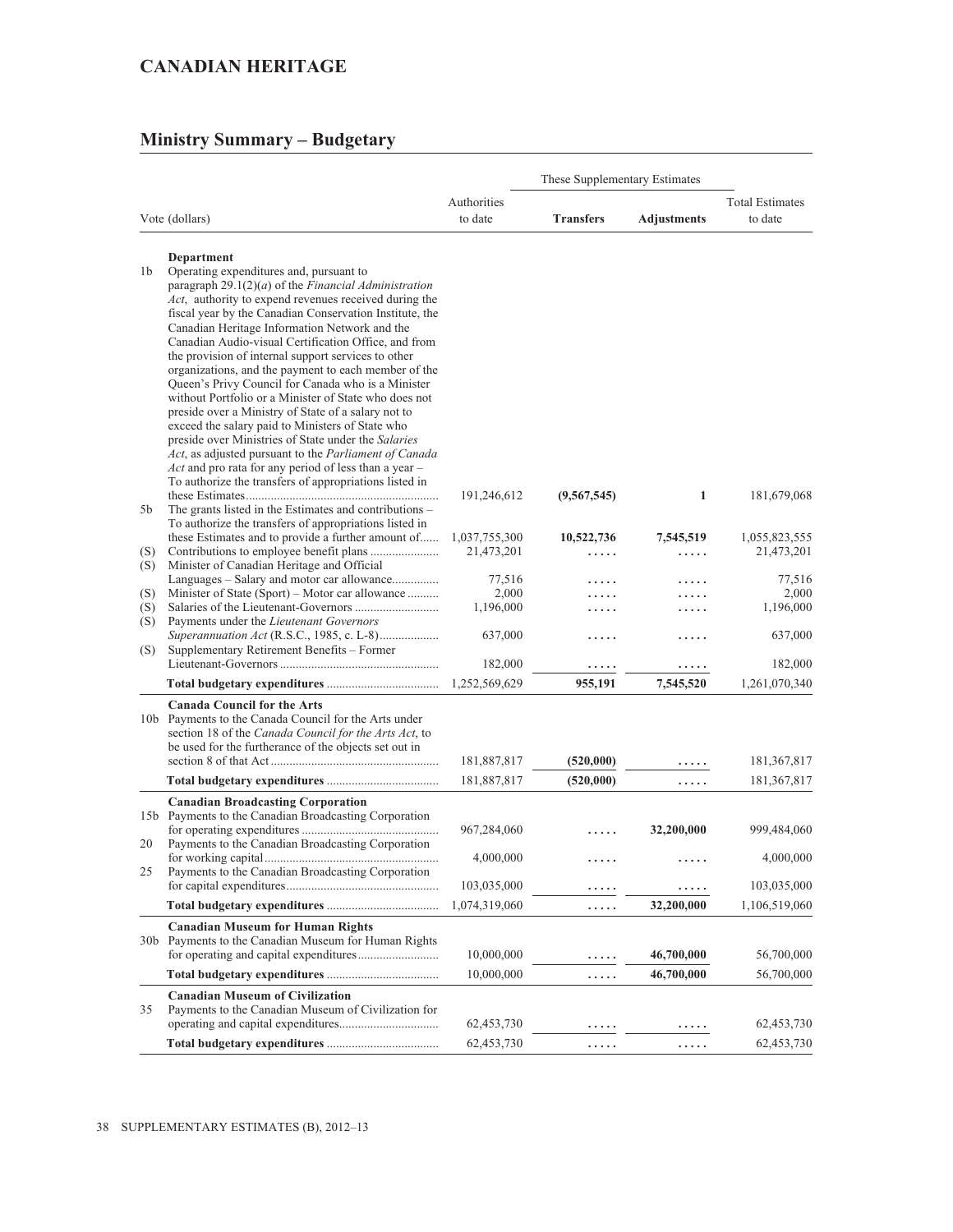### **Ministry Summary – Budgetary**

|                  |                                                                                                                                                                                                                                                                                                                                                                                                                                                                      |                                        | These Supplementary Estimates |                    |                                        |
|------------------|----------------------------------------------------------------------------------------------------------------------------------------------------------------------------------------------------------------------------------------------------------------------------------------------------------------------------------------------------------------------------------------------------------------------------------------------------------------------|----------------------------------------|-------------------------------|--------------------|----------------------------------------|
|                  | Vote (dollars)                                                                                                                                                                                                                                                                                                                                                                                                                                                       | Authorities<br>to date                 | <b>Transfers</b>              | <b>Adjustments</b> | <b>Total Estimates</b><br>to date      |
| 40               | <b>Canadian Museum of Immigration at Pier 21</b><br>Payments to the Canadian Museum of Immigration at<br>Pier 21 for operating and capital expenditures                                                                                                                                                                                                                                                                                                              | 9,950,000                              | .                             |                    | 9,950,000                              |
|                  |                                                                                                                                                                                                                                                                                                                                                                                                                                                                      | 9,950,000                              | .                             | .                  | 9,950,000                              |
| 45               | <b>Canadian Museum of Nature</b><br>Payments to the Canadian Museum of Nature for                                                                                                                                                                                                                                                                                                                                                                                    | 33,134,904                             |                               |                    | 33,134,904                             |
|                  |                                                                                                                                                                                                                                                                                                                                                                                                                                                                      | 33,134,904                             | .                             | .                  | 33,134,904                             |
| (S)              | <b>Canadian Radio-television and</b><br><b>Telecommunications Commission</b><br>50b Program expenditures and, pursuant to paragraph<br>$29.1(2)(a)$ of the Financial Administration Act,<br>authority to expend revenues received during the<br>fiscal year pursuant to the Telecommunications Fees<br>Regulations, 2010, Broadcasting Licence Fee<br>Regulations, 1997, and other activities related to the<br>conduct of its operations, up to amounts approved by | 7,381,895<br>6,311,029                 | .                             | 2,553,902<br>.     | 9,935,797<br>6,311,029                 |
|                  |                                                                                                                                                                                                                                                                                                                                                                                                                                                                      | 13,692,924                             | .                             | 2,553,902          | 16,246,826                             |
| 60<br>(S)        | 55a Operating expenditures, the grants listed in the<br>Estimates and contributions and, pursuant to<br>paragraph $29.1(2)(a)$ of the <i>Financial Administration</i><br>Act, authority to expend revenues received to offset<br>related expenditures incurred in the fiscal year arising<br>from access to and reproduction of materials from the                                                                                                                   | 88,777,080<br>19,352,500<br>11,275,573 | .<br>.                        | .<br>.             | 88,777,080<br>19,352,500<br>11,275,573 |
|                  |                                                                                                                                                                                                                                                                                                                                                                                                                                                                      | 119,405,153                            | .                             | .                  | 119,405,153                            |
| 65               | <b>National Arts Centre Corporation</b><br>Payments to the National Arts Centre Corporation for                                                                                                                                                                                                                                                                                                                                                                      | 35,631,174<br>35,631,174               | .<br>.                        | .<br>.             | 35,631,174<br>35,631,174               |
| 70<br>(S)<br>(S) | <b>National Battlefields Commission</b><br>Expenditures pursuant to paragraph $29.1(1)$ of the                                                                                                                                                                                                                                                                                                                                                                       | 7,503,774<br>398,015<br>1,700,000      | .                             | .                  | 7,503,774<br>398,015<br>1,700,000      |
|                  |                                                                                                                                                                                                                                                                                                                                                                                                                                                                      | 9,601,789                              | .                             | .                  | 9,601,789                              |
| 75<br>(S)        | <b>National Film Board</b><br>Program expenditures, the grants listed in the                                                                                                                                                                                                                                                                                                                                                                                         | 69,528,105<br>.                        | .<br>.                        | .<br>.             | 69,528,105                             |
|                  |                                                                                                                                                                                                                                                                                                                                                                                                                                                                      | 69,528,105                             | .                             | .                  | 69,528,105                             |
| 80<br>85         | <b>National Gallery of Canada</b><br>Payments to the National Gallery of Canada for<br>Payment to the National Gallery of Canada for the<br>acquisition of objects for the Collection and other                                                                                                                                                                                                                                                                      | 40,206,120<br>8,000,000                |                               |                    | 40,206,120<br>8,000,000                |
|                  |                                                                                                                                                                                                                                                                                                                                                                                                                                                                      |                                        | .                             | .                  |                                        |
|                  |                                                                                                                                                                                                                                                                                                                                                                                                                                                                      | 48,206,120                             | .                             | .                  | 48,206,120                             |

SUPPLEMENTARY ESTIMATES (B), 2012–13 39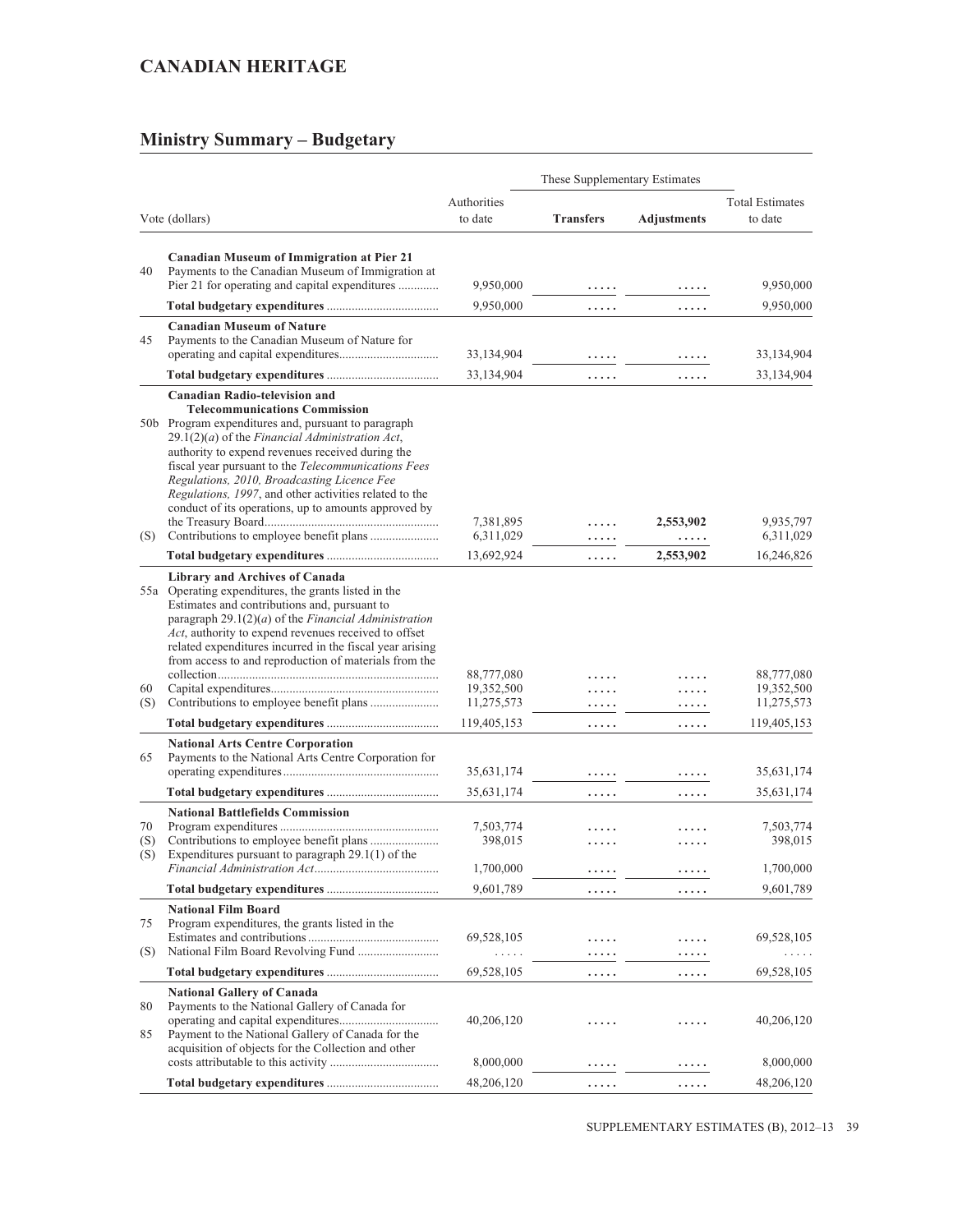### **Ministry Summary – Budgetary**

|     |                                                                                                                                                                                                                                                                                                                                                                                                                                                                                                 |                                   | These Supplementary Estimates |                    |                                   |
|-----|-------------------------------------------------------------------------------------------------------------------------------------------------------------------------------------------------------------------------------------------------------------------------------------------------------------------------------------------------------------------------------------------------------------------------------------------------------------------------------------------------|-----------------------------------|-------------------------------|--------------------|-----------------------------------|
|     | Vote (dollars)                                                                                                                                                                                                                                                                                                                                                                                                                                                                                  | Authorities<br>to date            | <b>Transfers</b>              | <b>Adjustments</b> | <b>Total Estimates</b><br>to date |
|     | <b>National Museum of Science and Technology</b><br>90b Payments to the National Museum of Science and<br>Technology for operating and capital expenditures –<br>To authorize the transfers of appropriations listed in                                                                                                                                                                                                                                                                         | 28,931,340                        | 15,000                        | 1                  | 28,946,341                        |
|     |                                                                                                                                                                                                                                                                                                                                                                                                                                                                                                 | 28,931,340                        | 15,000                        | $\mathbf{1}$       | 28,946,341                        |
| (S) | <b>Public Service Commission</b><br>95b Program expenditures and, pursuant to<br>paragraph $29.1(2)(a)$ of the Financial Administration<br>Act, authority to expend revenues received in a fiscal<br>year to offset expenditures incurred in that fiscal year<br>arising from the provision of assessment and<br>counselling services and products and the provision of<br>internal support services to other organizations $-$ To<br>authorize the transfers of appropriations listed in these | 85,204,708<br>13,620,112          | 838,412<br>.                  | $\mathbf{1}$<br>.  | 86,043,121<br>13,620,112          |
|     |                                                                                                                                                                                                                                                                                                                                                                                                                                                                                                 | 98,824,820                        | 838,412                       | $\mathbf{1}$       | 99,663,233                        |
| (S) | <b>Public Service Labour Relations Board</b><br>100 Program expenditures and, pursuant to paragraph<br>$29.1(2)(a)$ of the Financial Administration Act,<br>authority to expend revenues received in a fiscal year<br>through the provision of internal support services to<br>other organizations to offset associated expenditures                                                                                                                                                            | 13,042,248<br>1,310,757           | .                             |                    | 13,042,248<br>1,310,757           |
|     |                                                                                                                                                                                                                                                                                                                                                                                                                                                                                                 | 14,353,005                        | .                             | .                  | 14,353,005                        |
| (S) | <b>Public Service Staffing Tribunal</b>                                                                                                                                                                                                                                                                                                                                                                                                                                                         | 5,051,150<br>614,407<br>5,665,557 | .<br>.                        | .<br>.             | 5,051,150<br>614,407<br>5,665,557 |
|     | <b>Registry of the Public Servants Disclosure</b>                                                                                                                                                                                                                                                                                                                                                                                                                                               |                                   |                               |                    |                                   |
| (S) | <b>Protection Tribunal</b>                                                                                                                                                                                                                                                                                                                                                                                                                                                                      | 1,726,200<br>190,080              | .                             | .                  | 1,726,200<br>190,080              |
|     |                                                                                                                                                                                                                                                                                                                                                                                                                                                                                                 | 1,916,280                         | .                             | .                  | 1,916,280                         |
|     | Telefilm Canada<br>115 Payments to Telefilm Canada to be used for the<br>purposes set out in the Telefilm Canada Act                                                                                                                                                                                                                                                                                                                                                                            | 105,667,144                       |                               |                    | 105,667,144                       |
|     |                                                                                                                                                                                                                                                                                                                                                                                                                                                                                                 | 105,667,144                       | .                             | .                  | 105,667,144                       |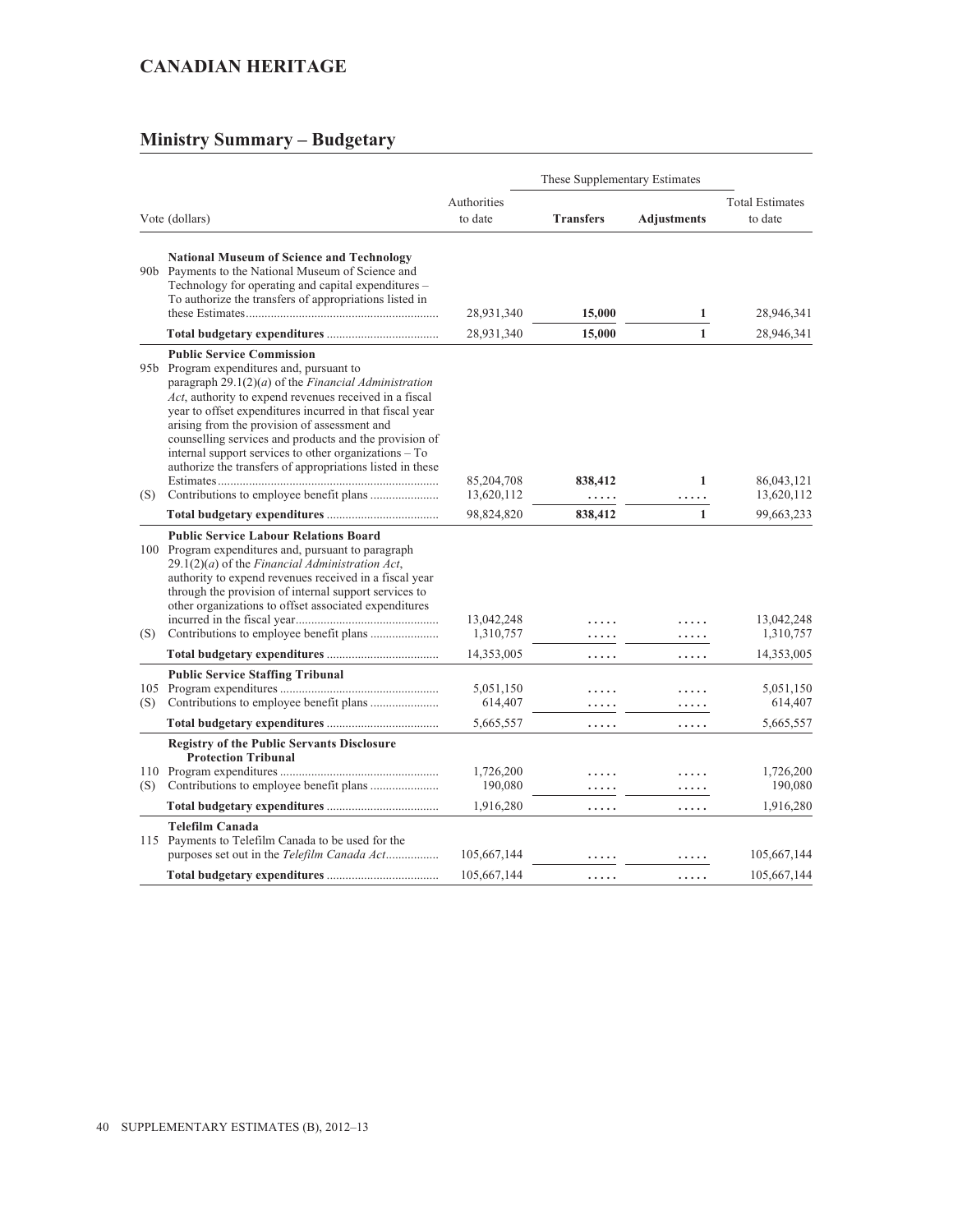### **Department**

#### **Explanation of Requirements – Budgetary (thousands of dollars)**

| <b>Voted Appropriations</b>                                                                                                                                                | Vote 1    | Vote 5   | Total  |
|----------------------------------------------------------------------------------------------------------------------------------------------------------------------------|-----------|----------|--------|
| Funding for the capital budget of the Toronto 2015 Pan American and Parapan<br>Funding for the Celebration and Commemoration Program to support the 100 <sup>th</sup> Grey | .         | 14,386   | 14,386 |
| Funding for the Sport Support Program to support ParticipACTION and Le Grand<br>défi Pierre Lavoie to promote more active lifestyles and healthier stronger                |           | 5,000    | 5,000  |
| communities across Canada, with a particular emphasis on children and youth<br>Funding for a grant payment to the Hnatyshyn Foundation to celebrate excellence in          | .         | 3,000    | 3,000  |
|                                                                                                                                                                            | .         | 2,500    | 2,500  |
|                                                                                                                                                                            | .         | 1,000    | 1,000  |
| Funding related to government advertising programs ( <i>horizontal item</i> )                                                                                              | 200       | $\ldots$ | 200    |
| Gross Voted Appropriations                                                                                                                                                 | 200       | 25,886   | 26,086 |
| <b>Funds Available</b>                                                                                                                                                     |           |          |        |
|                                                                                                                                                                            | 200       | 8,232    | 8,432  |
|                                                                                                                                                                            | .         | 10,109   | 10,109 |
| <b>Total Funds Available</b>                                                                                                                                               | 200       | 18,341   | 18,541 |
| <b>Total Voted Appropriations</b>                                                                                                                                          | .         | 7,545    | 7,545  |
| <b>Transfers</b>                                                                                                                                                           |           |          |        |
| Transfer of \$605,255 from Shared Services Canada (Vote 20) - To adjust amounts as                                                                                         |           |          |        |
|                                                                                                                                                                            | 605       |          | 605    |
| Transfer of \$500,000 from Canada Council for the Arts (Vote $10$ ) – For the return of<br>funding provided for the National Translation Program for Book Publishing       |           | 500      | 500    |
| Transfer of \$310,000 from Indian Affairs and Northern Development (Vote $1$ ) – To<br>promote public awareness and community participation in National Aboriginal         |           |          |        |
| Transfer of \$20,000 from Canada Council for the Arts (Vote $10$ ) – To jointly support                                                                                    | .         | 310      | 310    |
|                                                                                                                                                                            | 20        | .        | 20     |
| Internal reallocation of ressources of $$10,108,800$ - To reduce the amount of new                                                                                         |           |          |        |
|                                                                                                                                                                            | (10, 109) | 10,109   |        |
| Transfer to Public Service Commission – For the Public Service Resourcing System,                                                                                          |           |          |        |
| the national recruitment system behind the federal government's primary job                                                                                                |           |          |        |
| Transfer to Veterans Affairs – To support the Historica-Dominion Institute's Memory                                                                                        | (84)      | .        | (84)   |
| Project and help educate Canadian youth about the importance of remembrance                                                                                                | .         | (100)    | (100)  |
| Transfer to Social Sciences and Humanities Research Council – For research to                                                                                              |           |          |        |
|                                                                                                                                                                            | .         | (296)    | (296)  |
| <b>Total Transfers</b>                                                                                                                                                     | (9,568)   | 10,523   | 955    |
| <b>These Supplementary Estimates</b>                                                                                                                                       | (9, 568)  | 18,068   | 8,500  |

#### **Explanation of Funds Available (dollars)**

**Vote 1**: \$200,000 in total authorities is available within the Vote due to savings identified as part of the Budget 2012 Spending Review.

**Vote 5**: \$18,340,800 in total authorities is available: \$8,232,000 in total authorities is available within the Vote due to savings identified as part of the Budget 2012 Spending Review (\$7,232,000) and from the contribution to the Sport Support Program (\$1,000,000) ; \$10,108,800 is available from Vote 1 due to savings identified as part of the Budget 2012 Spending Review.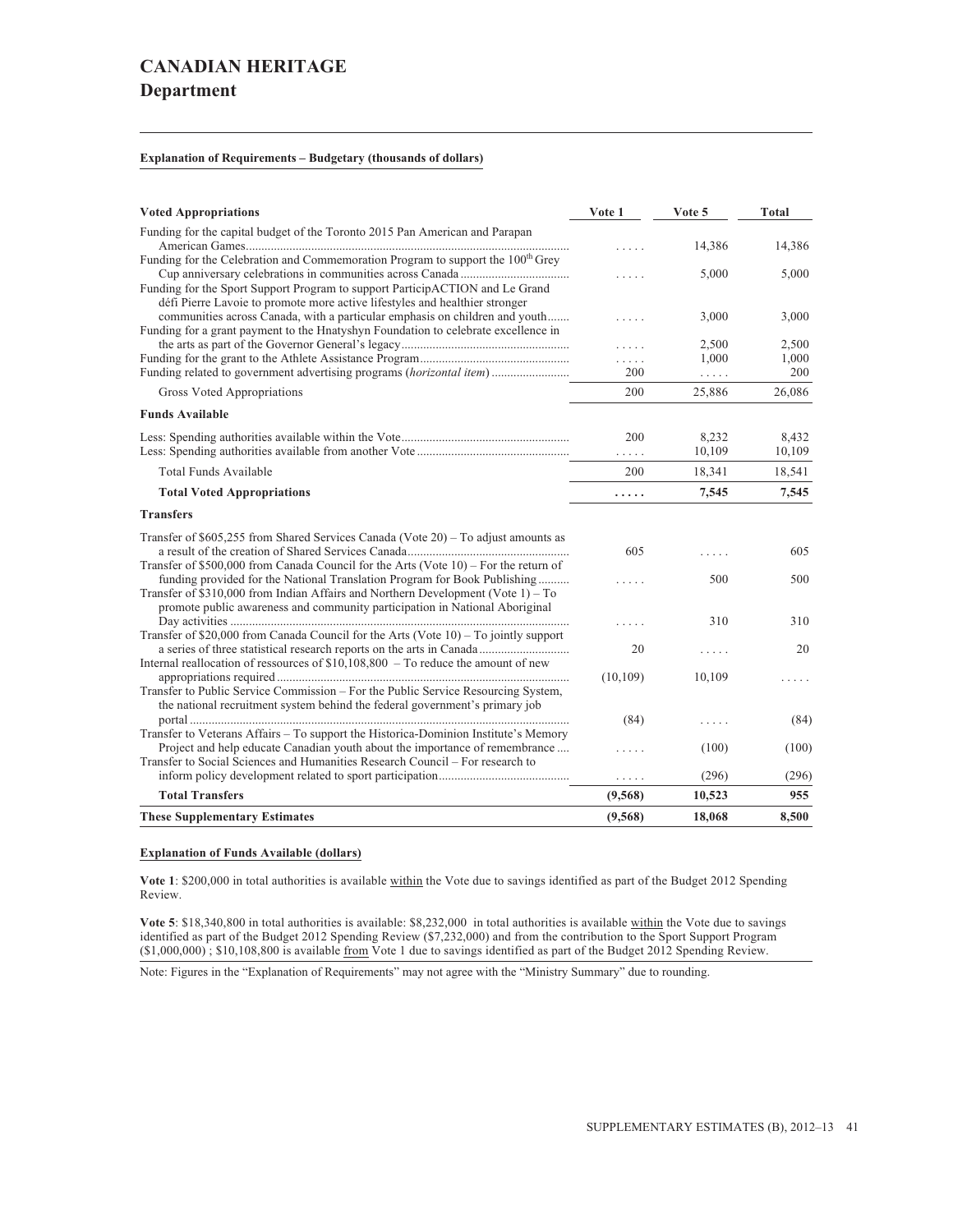### **CANADIAN HERITAGE Department**

| <b>Transfer Payments (dollars)</b>                                    | <b>Voted</b> | <b>Statutory</b> |
|-----------------------------------------------------------------------|--------------|------------------|
| Grants                                                                |              |                  |
|                                                                       | 2,500,000    |                  |
|                                                                       | 1,000,000    | .                |
| <b>Total Gross Grants</b>                                             | 3,500,000    |                  |
| <b>Contributions</b>                                                  |              |                  |
|                                                                       | 14,386,319   |                  |
| Contributions in support of the Celebration and Commemoration Program | 5,310,000    |                  |
|                                                                       | 3,000,000    | .                |
|                                                                       | 500,000      | .                |
| <b>Total Gross Contributions</b>                                      | 23,196,319   | .                |
| <b>Total Gross Transfer Payments</b>                                  | 26,696,319   | .                |
|                                                                       | 8,232,000    | .                |
|                                                                       | 396,064      |                  |
| <b>Net Transfer Payments</b>                                          | 18,068,255   | .                |

### **Canadian Broadcasting Corporation**

#### **Explanation of Requirements – Budgetary (thousands of dollars)**

| <b>Voted Appropriations</b>                                                                                   | Vote 15 |
|---------------------------------------------------------------------------------------------------------------|---------|
|                                                                                                               | 32,200  |
| Note: Figures in the "Explanation of Requirements" may not agree with the "Ministry Summary" due to rounding. |         |

### **Canadian Museum for Human Rights**

#### **Explanation of Requirements – Budgetary (thousands of dollars)**

| <b>Voted Appropriations</b> | Vote 30 |
|-----------------------------|---------|
|                             | 46,700  |

Note: Figures in the "Explanation of Requirements" may not agree with the "Ministry Summary" due to rounding.

\* An amount of \$38,000,000 was provided from the Treasury Board Contingencies Vote to pay for a portion of this item.A summary of temporary allocations from the Treasury Board Contingencies Vote can be found on the Treasury Board Secretariat website (www.tbs-sct.gc.ca/ems-sgd/index-eng.asp).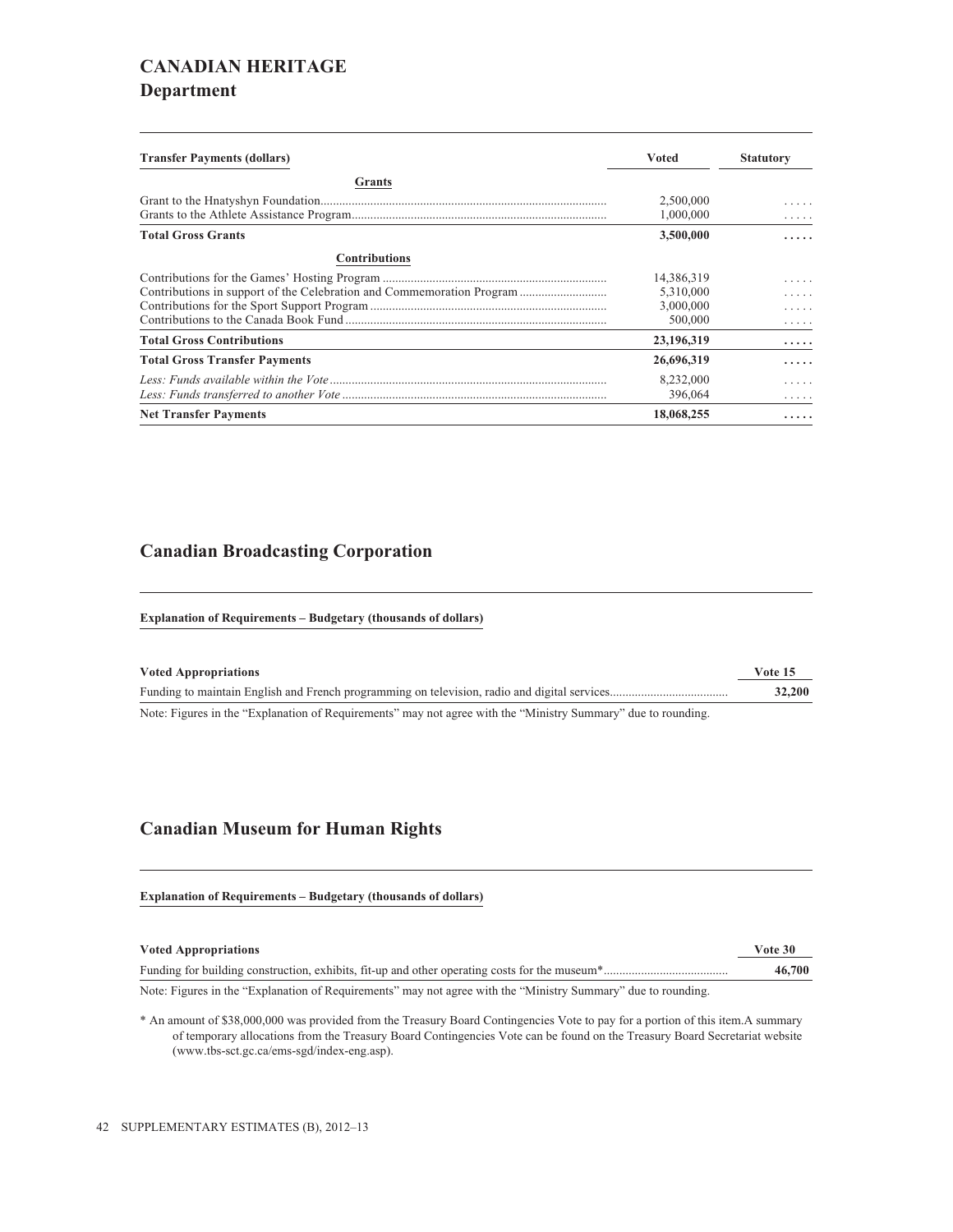### **CANADIAN HERITAGE Canadian Radio-television and Telecommunications Commission**

#### **Explanation of Requirements – Budgetary (thousands of dollars)**

| 2.554 |
|-------|
|       |

Note: Figures in the "Explanation of Requirements" may not agree with the "Ministry Summary" due to rounding.

### **National Museum of Science and Technology**

#### **Explanation of Requirements – Budgetary (thousands of dollars)**

| <b>Transfers</b>                                                                                              | Vote 90 |
|---------------------------------------------------------------------------------------------------------------|---------|
|                                                                                                               | 15      |
| Note: Figures in the "Explanation of Requirements" may not agree with the "Ministry Summary" due to rounding. |         |

### **Public Service Commission**

#### **Explanation of Requirements – Budgetary (thousands of dollars)**

| <b>Transfers</b>                                                                                                                                                                                                                                                                                                                  | Vote 95     |
|-----------------------------------------------------------------------------------------------------------------------------------------------------------------------------------------------------------------------------------------------------------------------------------------------------------------------------------|-------------|
| Transfer of \$252,000 from Parks Canada Agency (Vote 25), \$252,000 from Canadian Food Inspection Agency<br>(Vote 20), \$84,000 from Canadian Heritage (Vote 1) and \$84,000 from Immigration and Refugee Board<br>$($ Vote $10$ ) – For the Public Service Resourcing System, the national recruitment system behind the federal | 672.        |
| Transfer of \$180,000 from Shared Services Canada (Vote 20) – To adjust amounts as a result of the creation of                                                                                                                                                                                                                    | 180<br>(14) |
| <b>These Supplementary Estimates</b>                                                                                                                                                                                                                                                                                              | 838         |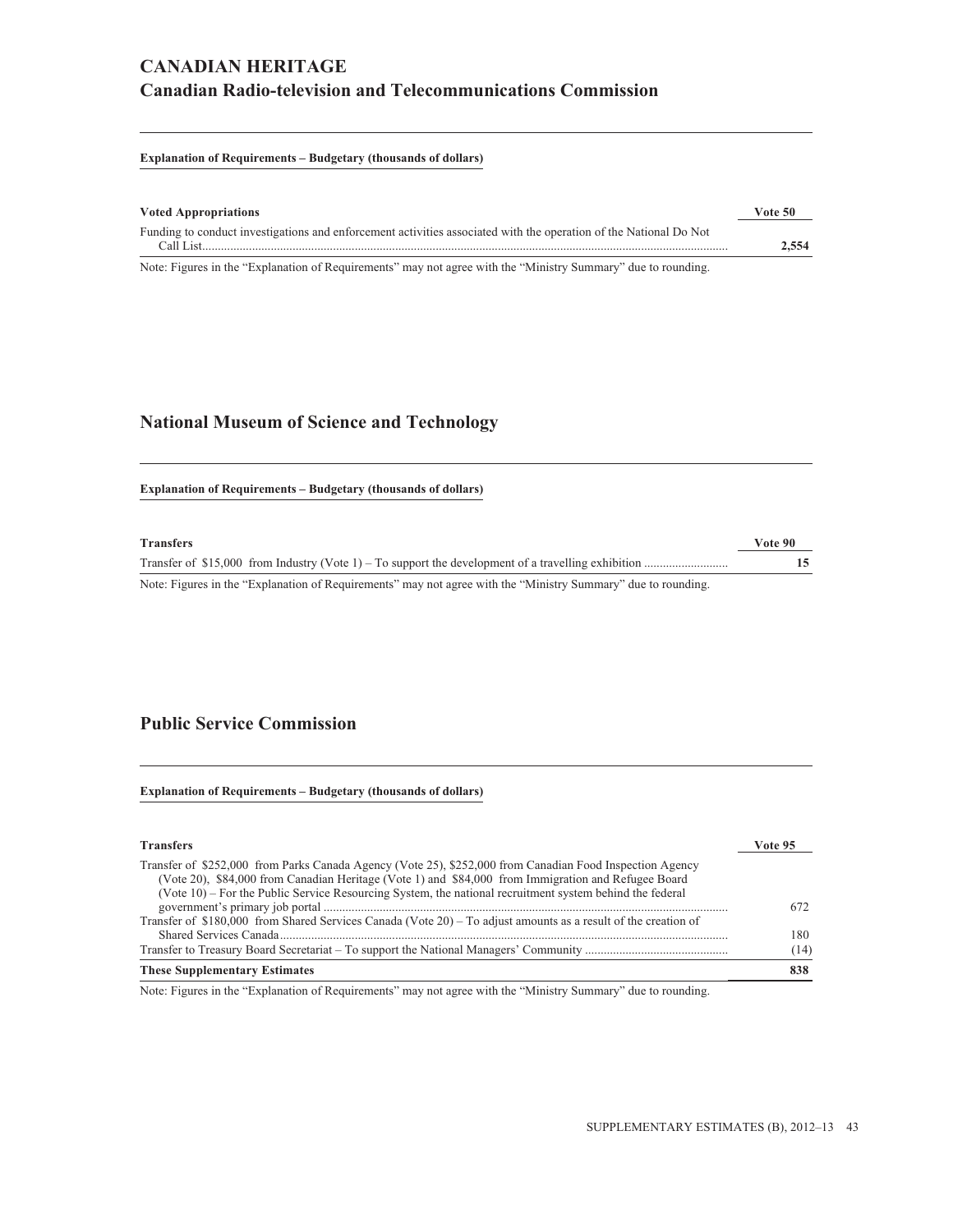### **CITIZENSHIP AND IMMIGRATION**

|  |  | <b>Ministry Summary – Budgetary</b> |  |
|--|--|-------------------------------------|--|
|--|--|-------------------------------------|--|

|                 |                                                                                                                                                                                                                                                                                                                                                                                                                                                                                                                                                                         |                        | These Supplementary Estimates |                    |                                   |
|-----------------|-------------------------------------------------------------------------------------------------------------------------------------------------------------------------------------------------------------------------------------------------------------------------------------------------------------------------------------------------------------------------------------------------------------------------------------------------------------------------------------------------------------------------------------------------------------------------|------------------------|-------------------------------|--------------------|-----------------------------------|
|                 | Vote (dollars)                                                                                                                                                                                                                                                                                                                                                                                                                                                                                                                                                          | Authorities<br>to date | <b>Transfers</b>              | <b>Adjustments</b> | <b>Total Estimates</b><br>to date |
|                 | Department                                                                                                                                                                                                                                                                                                                                                                                                                                                                                                                                                              |                        |                               |                    |                                   |
| 1 <sub>b</sub>  | Operating expenditures and the payment to each<br>member of the Queen's Privy Council for Canada<br>who is a Minister without Portfolio or a Minister of<br>State who does not preside over a Ministry of State of<br>a salary not to exceed the salary paid to Ministers of<br>State who preside over Ministries of State under the<br>Salaries Act, as adjusted pursuant to the Parliament of<br>Canada Act and pro rata for any period of less than a<br>$year - To$ authorize the transfers of appropriations<br>listed in these Estimates and to provide a further | 554,878,055            | 10,110,825                    | 1,220,428          | 566,209,308                       |
| 5b<br>7b        | The grants listed in the Estimates and contributions<br>Pursuant to section 25(2) of the <i>Financial</i><br>Administration Act, to write-off from the Accounts of<br>Canada 2,031 debts due to Her Majesty in right of                                                                                                                                                                                                                                                                                                                                                 | 963,928,536            | (2,325,000)                   |                    | 961,603,536                       |
|                 |                                                                                                                                                                                                                                                                                                                                                                                                                                                                                                                                                                         | 1.1.1.1                |                               | 442,013            | 442,013                           |
| (S)<br>(S)      | Minister of Citizenship, Immigration and                                                                                                                                                                                                                                                                                                                                                                                                                                                                                                                                | 56,839,105             |                               |                    | 56,839,105                        |
|                 | Multiculturalism – Salary and motor car allowance                                                                                                                                                                                                                                                                                                                                                                                                                                                                                                                       | 77,516                 | .                             |                    | 77,516                            |
|                 |                                                                                                                                                                                                                                                                                                                                                                                                                                                                                                                                                                         | 1,575,723,212          | 7,785,825                     | 1,662,441          | 1,585,171,478                     |
|                 | <b>Immigration and Refugee Board</b>                                                                                                                                                                                                                                                                                                                                                                                                                                                                                                                                    |                        |                               |                    |                                   |
| 10 <sub>b</sub> |                                                                                                                                                                                                                                                                                                                                                                                                                                                                                                                                                                         | 134,610,624            | (84,000)                      |                    | 134,526,624                       |
| (S)             |                                                                                                                                                                                                                                                                                                                                                                                                                                                                                                                                                                         | 16,466,871             | .                             |                    | 16,466,871                        |
|                 |                                                                                                                                                                                                                                                                                                                                                                                                                                                                                                                                                                         | 151,077,495            | (84,000)                      | .                  | 150,993,495                       |

## **Ministry Summary – Non-Budgetary Authorities**

|     |                                                                                                                                                                  |  | These Supplementary Estimates |   |                    |                                   |
|-----|------------------------------------------------------------------------------------------------------------------------------------------------------------------|--|-------------------------------|---|--------------------|-----------------------------------|
|     | Vote (dollars)                                                                                                                                                   |  | <b>Transfers</b>              |   | <b>Adjustments</b> | <b>Total Estimates</b><br>to date |
| (S) | Department<br>Loans to immigrants and refugees to facilitate the<br>arrival of newcomers pursuant to section 88 of<br>the Immigration and Refugee Protection Act |  |                               |   |                    |                                   |
|     |                                                                                                                                                                  |  |                               | . | .                  |                                   |
|     |                                                                                                                                                                  |  |                               | . | .                  |                                   |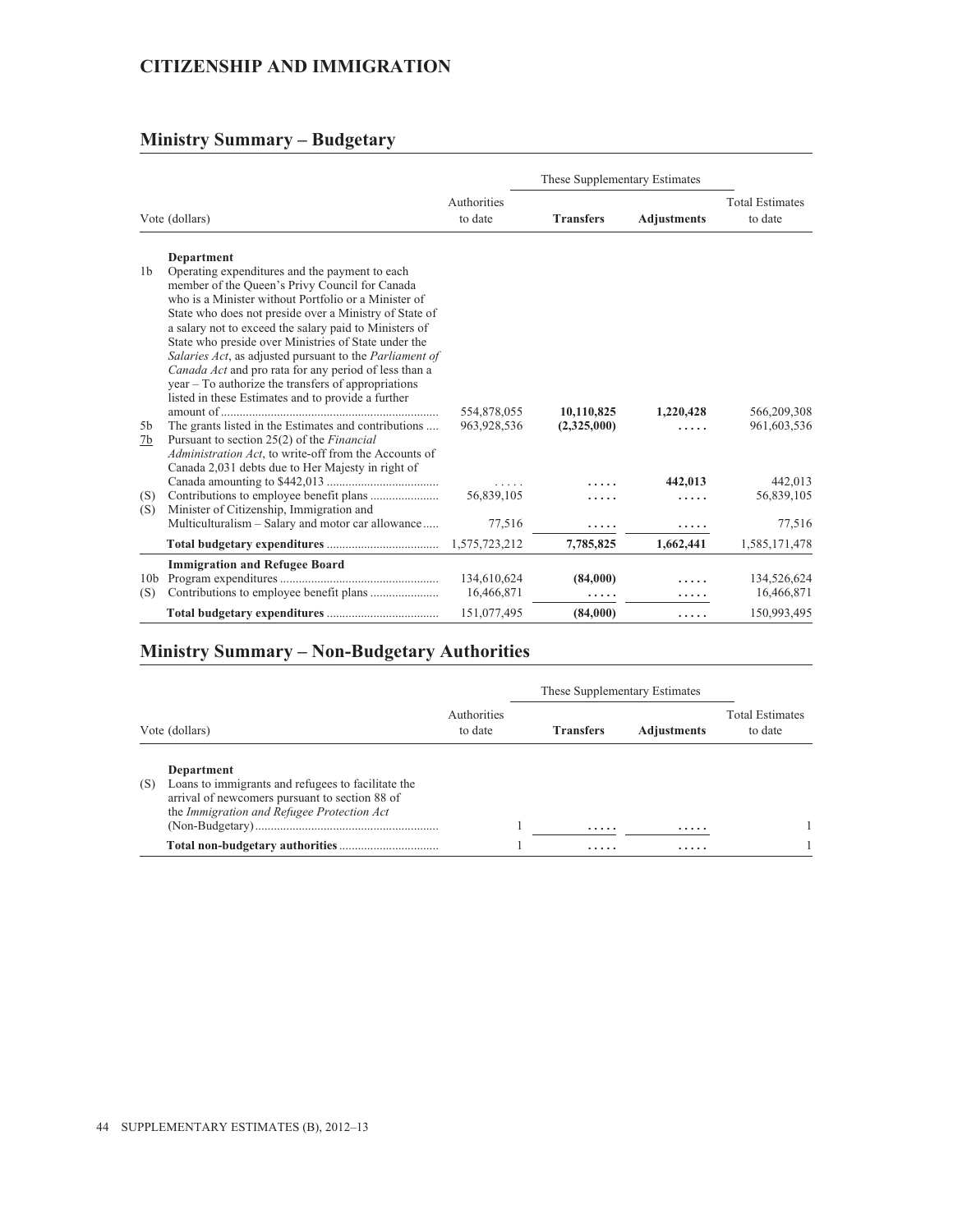## **CITIZENSHIP AND IMMIGRATION Department**

#### **Explanation of Requirements – Budgetary (thousands of dollars)**

| <b>Voted Appropriations</b>                                                                                                                                                                                | Vote 1          | Vote 5  | Vote 7 | <b>Total</b>    |
|------------------------------------------------------------------------------------------------------------------------------------------------------------------------------------------------------------|-----------------|---------|--------|-----------------|
| Funding to support the sharing of immigration information with the                                                                                                                                         | 7,333           | .       |        | 7,333           |
| Additional funding to support the Interim Federal Health program<br>which provides temporary health care for refugees<br>Funding to address challenges in the management of security                       | 5,200           | .       |        | 5,200           |
| inadmissibility cases, protect classified information in<br>immigration proceedings, and obtain assurances against torture                                                                                 |                 |         |        |                 |
| Funding to eliminate the backlog of certain Federal Skilled Worker                                                                                                                                         | 2,339           | .       | .      | 2,339           |
| Funding to support the amendment to the Immigration and Refugee<br>Protection Regulations that removes visa exemptions for citizens                                                                        | 1,120           | .       |        | 1,120           |
|                                                                                                                                                                                                            | 795             | .       | .      | 795             |
|                                                                                                                                                                                                            |                 |         | 442    | 442             |
| Gross Voted Appropriations                                                                                                                                                                                 | 16,787          | .       | 442    | 17,229          |
| <b>Funds Available</b>                                                                                                                                                                                     |                 |         |        |                 |
|                                                                                                                                                                                                            | 13,241<br>2,325 | .<br>.  | .<br>. | 13,241<br>2,325 |
| <b>Total Funds Available</b>                                                                                                                                                                               | 15,566          | .       | .      | 15,566          |
| <b>Total Voted Appropriations</b>                                                                                                                                                                          | 1,221           | .       | 442    | 1,663           |
| <b>Transfers</b>                                                                                                                                                                                           |                 |         |        |                 |
| Transfer of \$7,260,639 from Foreign Affairs and International Trade<br>(Vote 1) and \$525,186 from Foreign Affairs and International<br>Trade (Vote $5$ ) – Adjustment to funding previously provided for |                 |         |        |                 |
| Internal reallocation of resources of $$2,325,000 - To$ reduce the                                                                                                                                         | 7,786           | .       | .      | 7,786           |
|                                                                                                                                                                                                            | 2,325           | (2,325) |        | .               |
| <b>Total Transfers</b>                                                                                                                                                                                     | 10,111          | (2,325) | .      | 7,786           |
| <b>These Supplementary Estimates</b>                                                                                                                                                                       | 11,332          | (2,325) | 442    | 9,449           |

#### **Explanation of Funds Available (dollars)**

**Vote 1**: \$15,566,395 in total authorities is available: \$13,241,395 in total authorities is available within the Vote due to the reprofiling of funds for the Temporary Resident Biometrics Project (\$13,047,621), accommodation costs offset (\$108,024) and due to the remission of foregone revenue for the Right of Permanent Residence Fees (\$85,750); and \$2,325,000 is available from Vote 5 due to savings identified as part of the Budget 2012 Spending Review.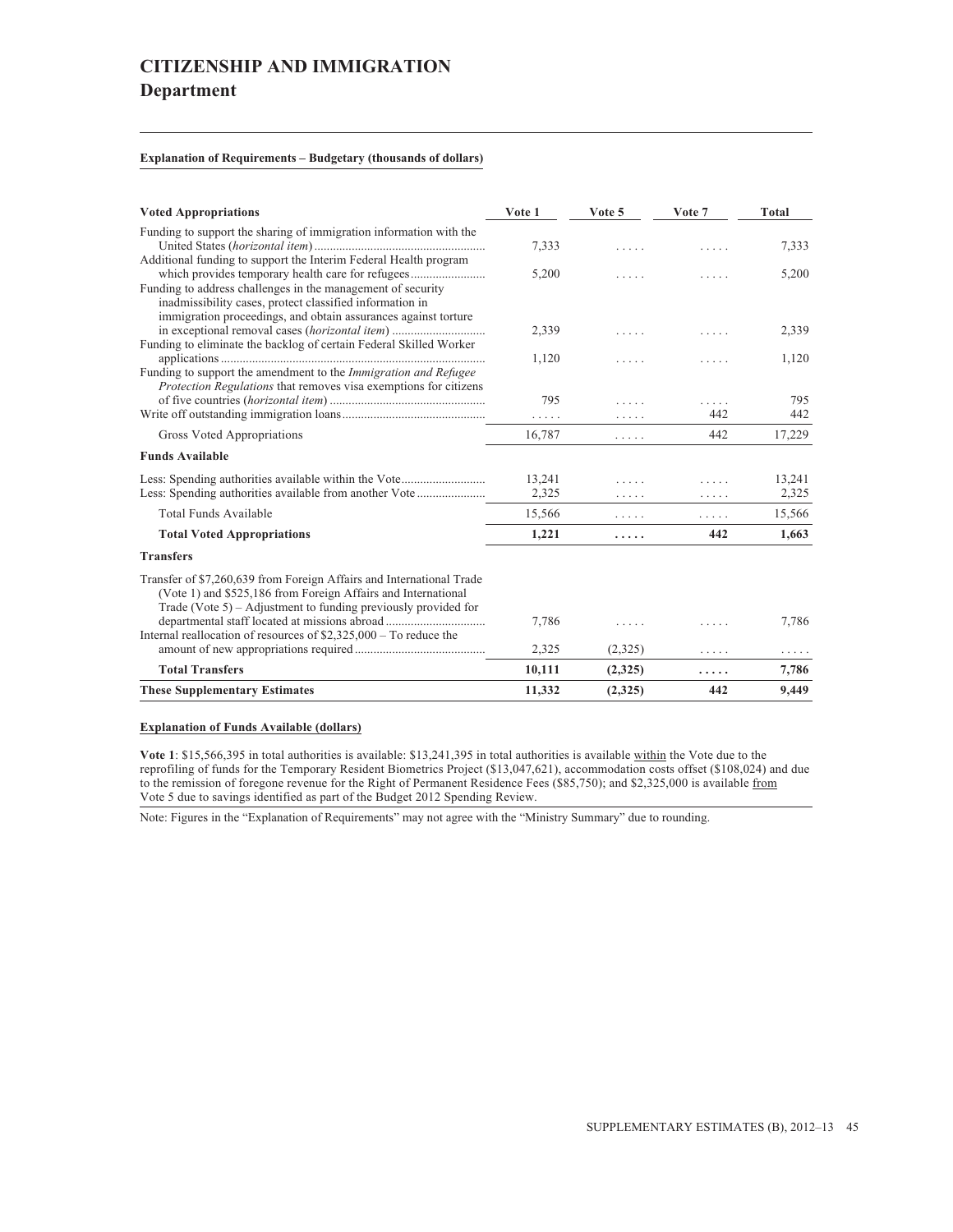### **CITIZENSHIP AND IMMIGRATION Immigration and Refugee Board**

#### **Explanation of Requirements – Budgetary (thousands of dollars)**

| <b>Voted Appropriations</b>                                                                                                                                                                                                           | Vote 10      |
|---------------------------------------------------------------------------------------------------------------------------------------------------------------------------------------------------------------------------------------|--------------|
| Funding to address challenges in the management of security inadmissibility cases, protect classified information in<br>immigration proceedings, and obtain assurances against torture in exceptional removal cases (horizontal item) | 1.486<br>404 |
| Gross Voted Appropriations                                                                                                                                                                                                            | 1.890        |
| <b>Funds Available</b>                                                                                                                                                                                                                |              |
|                                                                                                                                                                                                                                       | 1.890        |
| <b>Total Voted Appropriations</b>                                                                                                                                                                                                     | .            |
| <b>Transfers</b>                                                                                                                                                                                                                      |              |
| Transfer to Public Service Commission – For the Public Service Resourcing System, the national recruitment system                                                                                                                     | (84)         |
| <b>These Supplementary Estimates</b>                                                                                                                                                                                                  | (84)         |

### **Explanation of Funds Available (dollars)**

**Vote 10**: \$1,889,575 in total authorities is available within the Vote due to savings identified as part of the Budget 2012 Spending Review.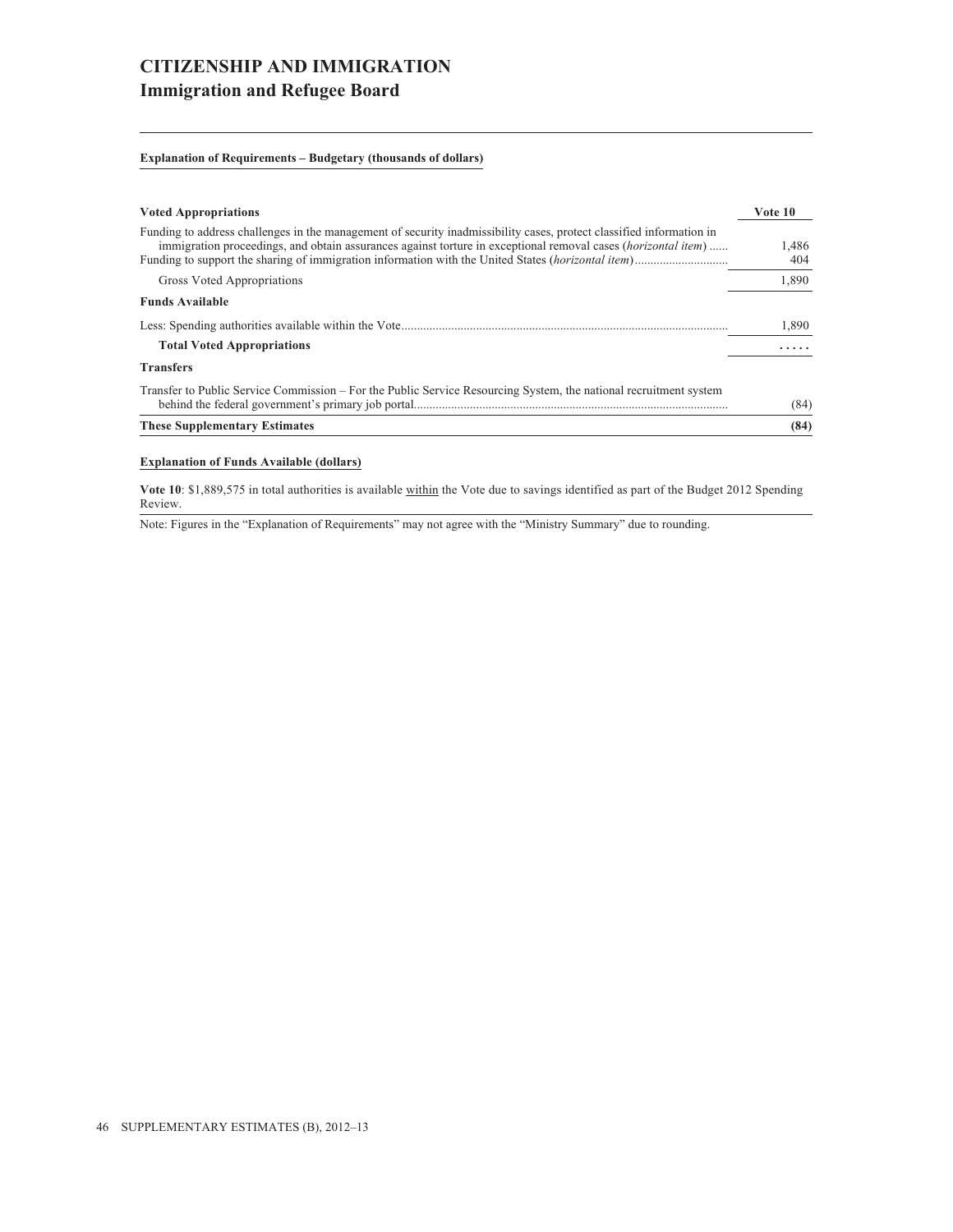## **ECONOMIC DEVELOPMENT AGENCY OF CANADA FOR THE REGIONS OF QUEBEC**

### **Ministry Summary – Budgetary**

|                |                                                                                                                                                                                                                                                                                                                                                                                                                                                                                |                        | These Supplementary Estimates |                    |                                   |
|----------------|--------------------------------------------------------------------------------------------------------------------------------------------------------------------------------------------------------------------------------------------------------------------------------------------------------------------------------------------------------------------------------------------------------------------------------------------------------------------------------|------------------------|-------------------------------|--------------------|-----------------------------------|
|                | Vote (dollars)                                                                                                                                                                                                                                                                                                                                                                                                                                                                 | Authorities<br>to date | <b>Transfers</b>              | <b>Adjustments</b> | <b>Total Estimates</b><br>to date |
| 1 <sub>b</sub> | Operating expenditures and the payment to each<br>member of the Queen's Privy Council for Canada<br>who is a Minister without Portfolio or a Minister of<br>State who does not preside over a Ministry of State of<br>a salary not to exceed the salary paid to Ministers of<br>State who preside over Ministries of State under the<br><i>Salaries Act</i> , as adjusted pursuant to the <i>Parliament of</i><br><i>Canada Act</i> and pro rata for any period of less than a |                        |                               |                    |                                   |
| 5b             | The grants listed in the Estimates and contributions –<br>To authorize the transfers of appropriations listed in                                                                                                                                                                                                                                                                                                                                                               | 45,989,201             | (1,429,500)                   |                    | 44,559,701                        |
|                | these Estimates and to provide a further amount of                                                                                                                                                                                                                                                                                                                                                                                                                             | 252,053,467            | 1,279,500                     | 8,304,575          | 261, 637, 542                     |
| (S)            |                                                                                                                                                                                                                                                                                                                                                                                                                                                                                | 5,529,262              | .                             | .                  | 5,529,262                         |
|                |                                                                                                                                                                                                                                                                                                                                                                                                                                                                                | 303,571,930            | (150,000)                     | 8,304,575          | 311,726,505                       |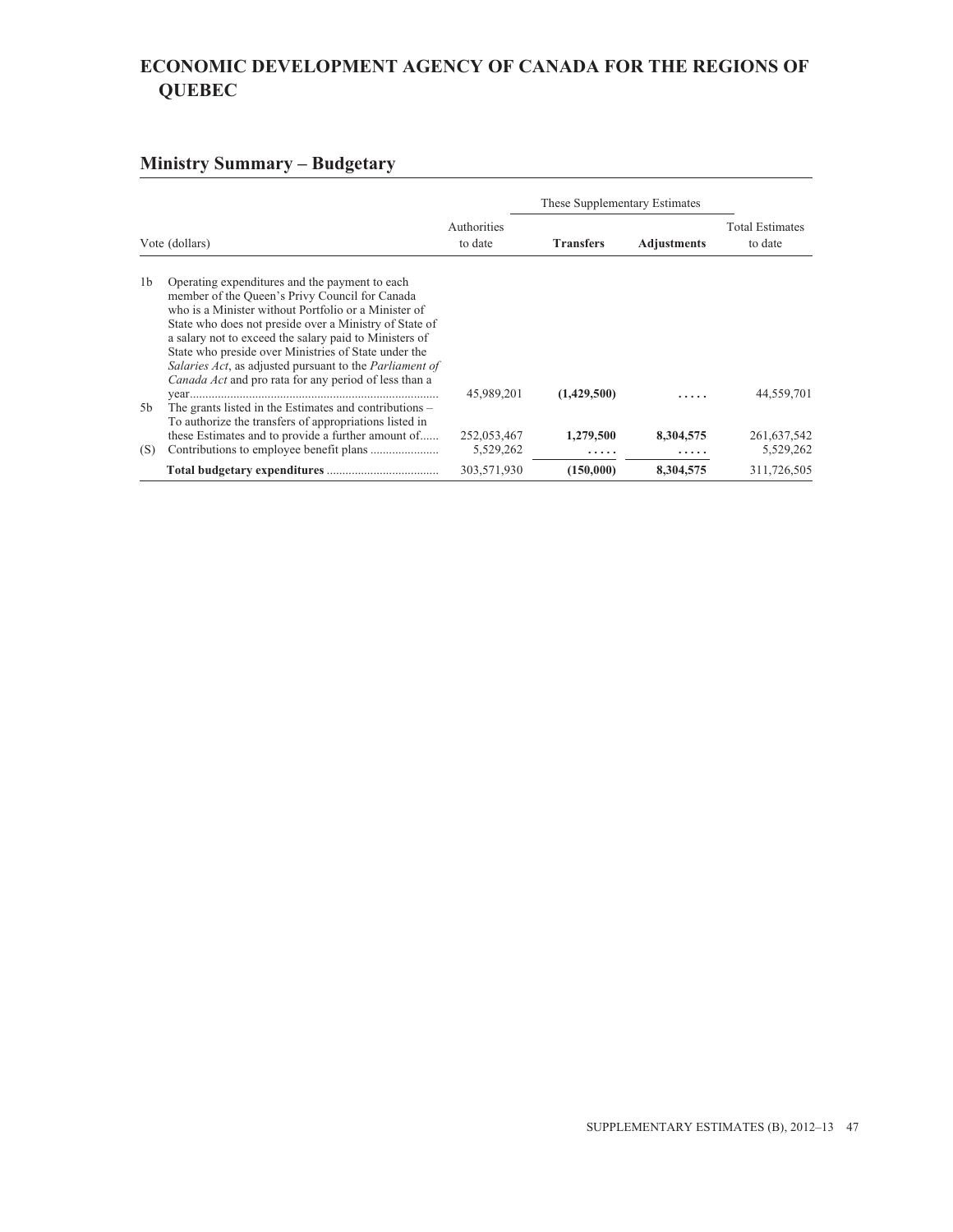### **ECONOMIC DEVELOPMENT AGENCY OF CANADA FOR THE REGIONS OF QUEBEC**

#### **Explanation of Requirements – Budgetary (thousands of dollars)**

| <b>Voted Appropriations</b>                                                                                                                                           | Vote 1   | Vote 5         | Total          |
|-----------------------------------------------------------------------------------------------------------------------------------------------------------------------|----------|----------------|----------------|
| Funding which supports the rehabilitation and improvement of existing community                                                                                       | 150      | 15.450         | 15,600         |
| <b>Funds Available</b>                                                                                                                                                |          |                |                |
|                                                                                                                                                                       | 150<br>. | 5,866<br>1,280 | 6.016<br>1,280 |
| Total Funds Available                                                                                                                                                 | 150      | 7,146          | 7,296          |
| <b>Total Voted Appropriations</b>                                                                                                                                     | .        | 8,304          | 8,304          |
| <b>Transfers</b>                                                                                                                                                      |          |                |                |
| Internal reallocation of resources of $$1,279,500 - To$ reduce the amount of new<br>Transfer to Treasury Board Secretariat - For the provision of horizontal and core | (1,280)  | 1,280          |                |
|                                                                                                                                                                       | (150)    | .              | (150)          |
| <b>Total Transfers</b>                                                                                                                                                | (1, 430) | 1.280          | (150)          |
| <b>These Supplementary Estimates</b>                                                                                                                                  | (1,430)  | 9,584          | 8,154          |

#### **Explanation of Funds Available (dollars)**

**Vote 1**: \$150,000 in total authorities is available within the Vote due to savings identified as part of the Budget 2012 Spending Review.

Vote 5: \$7,146,000 in total authorities is available: \$5,866,000 is available within the Vote and \$1,280,000 is available from Vote 1 due to savings identified as part of the Budget 2012 Spending Review.

| <b>Transfer Payments (dollars)</b> | Voted      | <b>Statutory</b> |
|------------------------------------|------------|------------------|
| <b>Contributions</b>               |            |                  |
|                                    | 15,450,000 | .                |
|                                    | 5,865,925  | .                |
| <b>Net Transfer Payments</b>       | 9,584,075  | .                |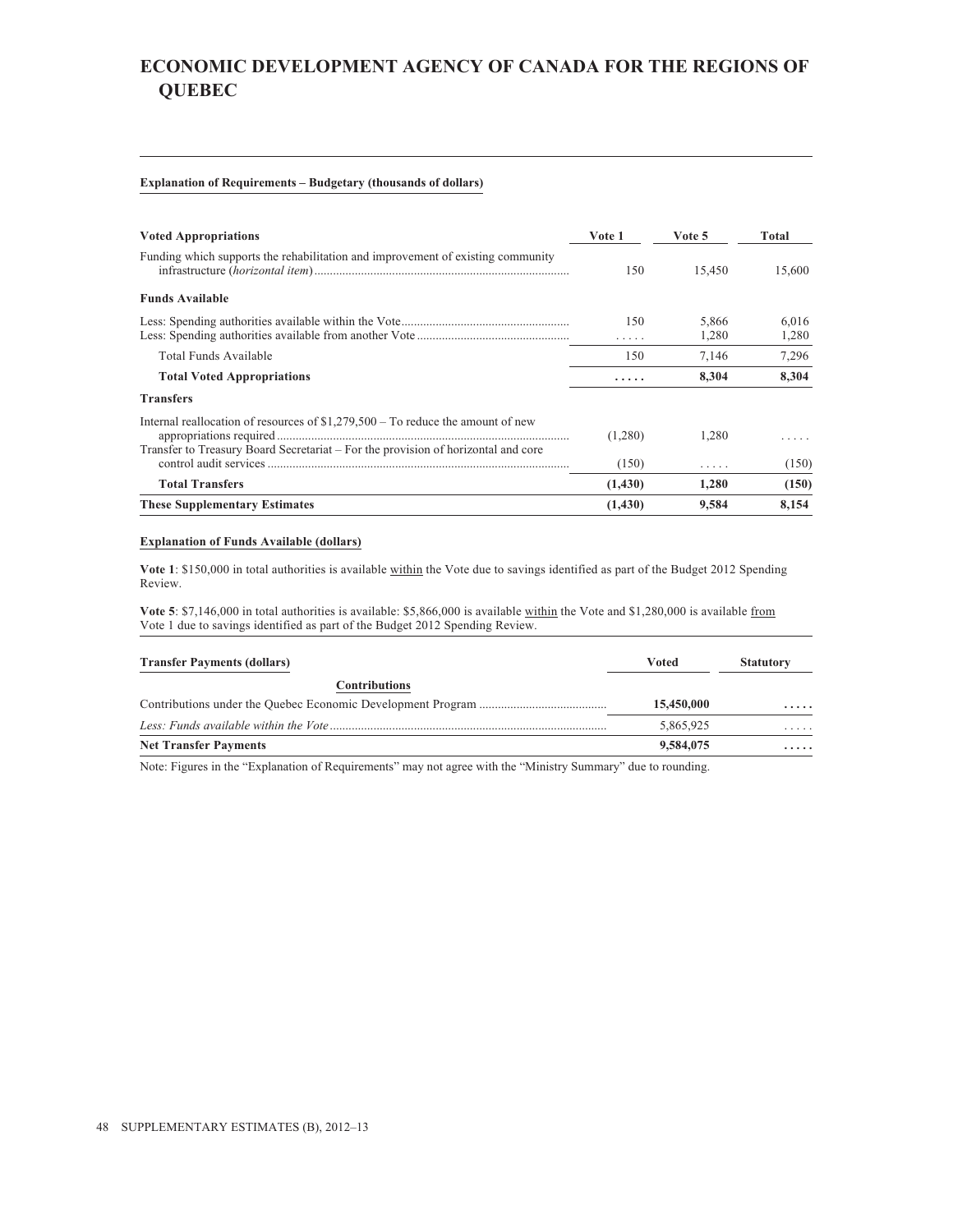### **Ministry Summary – Budgetary**

|            |                                                                                                                                                                                                                                                                                                                                                                                                                                                                                                                                                                                                                                                                                                                                                                                                                                                                                                                                                                                                                                                                                                                                                                                                                                                                                                                                                                                                                                                                                                                                                                                                                                                                      |                           | These Supplementary Estimates |                    |                                   |
|------------|----------------------------------------------------------------------------------------------------------------------------------------------------------------------------------------------------------------------------------------------------------------------------------------------------------------------------------------------------------------------------------------------------------------------------------------------------------------------------------------------------------------------------------------------------------------------------------------------------------------------------------------------------------------------------------------------------------------------------------------------------------------------------------------------------------------------------------------------------------------------------------------------------------------------------------------------------------------------------------------------------------------------------------------------------------------------------------------------------------------------------------------------------------------------------------------------------------------------------------------------------------------------------------------------------------------------------------------------------------------------------------------------------------------------------------------------------------------------------------------------------------------------------------------------------------------------------------------------------------------------------------------------------------------------|---------------------------|-------------------------------|--------------------|-----------------------------------|
|            | Vote (dollars)                                                                                                                                                                                                                                                                                                                                                                                                                                                                                                                                                                                                                                                                                                                                                                                                                                                                                                                                                                                                                                                                                                                                                                                                                                                                                                                                                                                                                                                                                                                                                                                                                                                       | Authorities<br>to date    | <b>Transfers</b>              | <b>Adjustments</b> | <b>Total Estimates</b><br>to date |
| 1b         | Department<br>Operating expenditures and<br>(a) recoverable expenditures incurred in respect of the<br>Prairie Provinces Water Board, the Qu'Appelle Basin<br>Study Board and the St. John River Basin Study<br>Board:<br>$(b)$ authority for the Minister of the Environment to<br>engage such consultants as may be required by the<br>Boards identified in paragraph $(a)$ , at such<br>remuneration as those Boards may determine;<br>$(c)$ recoverable expenditures incurred in respect of<br>Regional Water Resources Planning Investigations<br>and Water Resources Inventories;<br>$(d)$ authority to make recoverable advances not<br>exceeding the aggregate of the amount of the shares<br>of the Provinces of Manitoba and Ontario of the cost<br>of regulating the levels of Lake of the Woods and Lac<br>Seul:<br>(e) authority to make recoverable advances not<br>exceeding the aggregate of the amount of the shares<br>of provincial and outside agencies of the cost of<br>hydrometric surveys;<br>( <i>f</i> ) pursuant to paragraph 29.1(2)( <i>a</i> ) of the <i>Financial</i><br>Administration Act, authority to expend in the current<br>fiscal year revenues received during the fiscal year<br>arising from the operations of the department funded<br>from this Vote and for the provision of internal<br>support services to other organizations; and<br>$(g)$ the payment to each member of the Queen's Privy<br>Council for Canada who is a Minister without<br>Portfolio or a Minister of State who does not preside<br>over a Ministry of State of a salary not to exceed the<br>salary paid to Ministers of State who preside over |                           |                               |                    |                                   |
| 5b         | Ministries of State under the Salaries Act, as adjusted<br>pursuant to the <i>Parliament of Canada Act</i> and pro rata<br>for any period of less than a year $-$ To authorize the<br>transfers of appropriations listed in these Estimates<br>Capital expenditures and authority to make payments<br>to provinces or municipalities as contributions<br>towards construction done by those bodies and                                                                                                                                                                                                                                                                                                                                                                                                                                                                                                                                                                                                                                                                                                                                                                                                                                                                                                                                                                                                                                                                                                                                                                                                                                                               | 753,942,907               | (3,218,084)                   | 1,207,095          | 751,931,918                       |
|            | authority to make recoverable advances not exceeding<br>the amount of the shares of provincial and outside<br>agencies of the cost of joint projects including<br>expenditures on other than federal property $-$ To<br>authorize the transfers of appropriations listed in these<br>Estimates and to provide a further amount of<br>10b The grants listed in the Estimates and contributions,<br>and contributions to developing countries in<br>accordance with the Multilateral Fund for the<br>Implementation of the Montreal Protocol taking the<br>form of monetary payments or the provision of goods,                                                                                                                                                                                                                                                                                                                                                                                                                                                                                                                                                                                                                                                                                                                                                                                                                                                                                                                                                                                                                                                        | 60,067,112                | 535,000                       | 192,500            | 60,794,612                        |
| (S)<br>(S) | equipment or services – To authorize the transfers of<br>appropriations listed in these Estimates and to provide<br>Minister of the Environment - Salary and motor car                                                                                                                                                                                                                                                                                                                                                                                                                                                                                                                                                                                                                                                                                                                                                                                                                                                                                                                                                                                                                                                                                                                                                                                                                                                                                                                                                                                                                                                                                               | 145,222,353<br>88,599,376 | 3,312,902                     | 2,995,000          | 151,530,255<br>88,599,376         |
|            |                                                                                                                                                                                                                                                                                                                                                                                                                                                                                                                                                                                                                                                                                                                                                                                                                                                                                                                                                                                                                                                                                                                                                                                                                                                                                                                                                                                                                                                                                                                                                                                                                                                                      | 77,516                    | .                             |                    | 77,516                            |
|            |                                                                                                                                                                                                                                                                                                                                                                                                                                                                                                                                                                                                                                                                                                                                                                                                                                                                                                                                                                                                                                                                                                                                                                                                                                                                                                                                                                                                                                                                                                                                                                                                                                                                      | 1,047,909,264             | 629,818                       | 4,394,595          | 1,052,933,677                     |

SUPPLEMENTARY ESTIMATES (B), 2012–13 49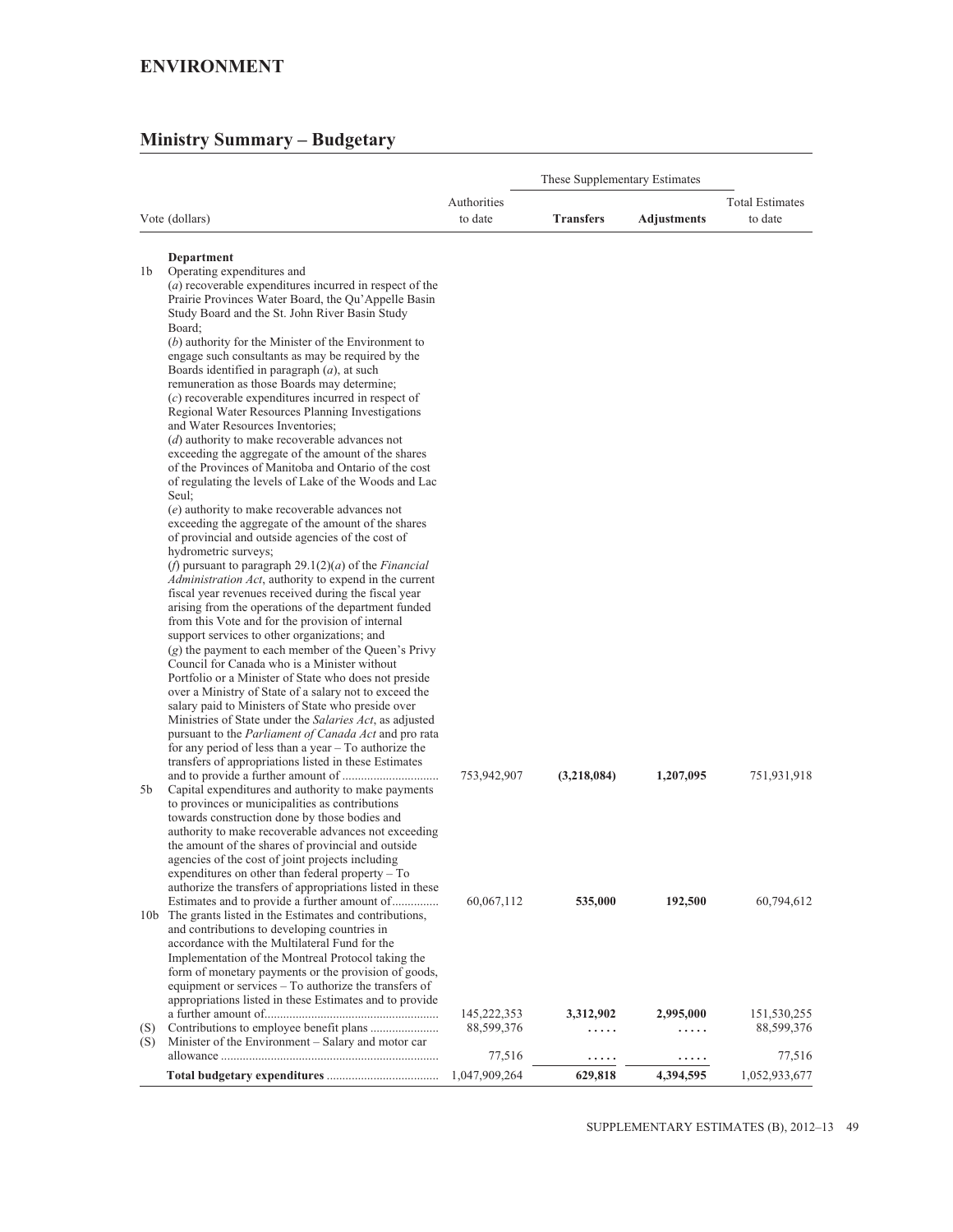### **ENVIRONMENT**

### **Ministry Summary – Budgetary**

|                |                                                                                                                                                                                                                                                                                                                                                                                                                                                                                                                                                                                                |                           | These Supplementary Estimates | <b>Total Estimates</b><br>to date |                           |
|----------------|------------------------------------------------------------------------------------------------------------------------------------------------------------------------------------------------------------------------------------------------------------------------------------------------------------------------------------------------------------------------------------------------------------------------------------------------------------------------------------------------------------------------------------------------------------------------------------------------|---------------------------|-------------------------------|-----------------------------------|---------------------------|
| Vote (dollars) |                                                                                                                                                                                                                                                                                                                                                                                                                                                                                                                                                                                                | Authorities<br>to date    | <b>Transfers</b>              |                                   | <b>Adjustments</b>        |
|                | <b>Canadian Environmental Assessment Agency</b><br>15a Program expenditures, contributions and, pursuant to<br>paragraph $29.1(2)(a)$ of the <i>Financial Administration</i><br>Act, authority to expend revenues received during the<br>fiscal year arising from the provision of<br>environmental assessment services including the<br>conduct of panel reviews, comprehensive studies,<br>mediations, training and information publications by<br>the Canadian Environmental Assessment Agency                                                                                              | 29,411,331<br>1,776,941   |                               |                                   | 29,411,331<br>1,776,941   |
| (S)            |                                                                                                                                                                                                                                                                                                                                                                                                                                                                                                                                                                                                | 31,188,272                |                               |                                   | 31,188,272                |
| 20<br>(S)      | <b>National Round Table on the Environment and</b><br>the Economy                                                                                                                                                                                                                                                                                                                                                                                                                                                                                                                              | 5,025,341<br>429,588      | .<br>.                        | .<br>.                            | 5,025,341<br>429,588      |
|                |                                                                                                                                                                                                                                                                                                                                                                                                                                                                                                                                                                                                | 5,454,929                 | .                             | .                                 | 5,454,929                 |
| 30             | Parks Canada Agency<br>25b Program expenditures, including capital expenditures,<br>the grants listed in the Estimates and contributions,<br>including expenditures on other than federal property,<br>and payments to provinces and municipalities as<br>contributions towards the cost of undertakings carried<br>out by those bodies – To authorize the transfers of<br>Payments to the New Parks and Historic Sites<br>Account for the purposes of establishing new national<br>parks, national historic sites and related heritage<br>areas, as set out in section 21 of the Parks Canada | 585,878,858<br>500,000    | (12,074)                      | 1                                 | 585,866,785<br>500,000    |
| (S)<br>(S)     | Expenditures equivalent to revenues resulting from<br>the conduct of operations pursuant to section 20 of the                                                                                                                                                                                                                                                                                                                                                                                                                                                                                  | 51,763,204<br>111,000,000 |                               |                                   | 51,763,204<br>111,000,000 |
|                |                                                                                                                                                                                                                                                                                                                                                                                                                                                                                                                                                                                                | 749.142.062               | (12,074)                      | 1                                 | 749.129.989               |

Note: The "Authorities to date" amount for Parks Canada Agency includes \$99,413,865 in Vote 25 which was appropriated in 2011–12 and will be spent in 2012–13.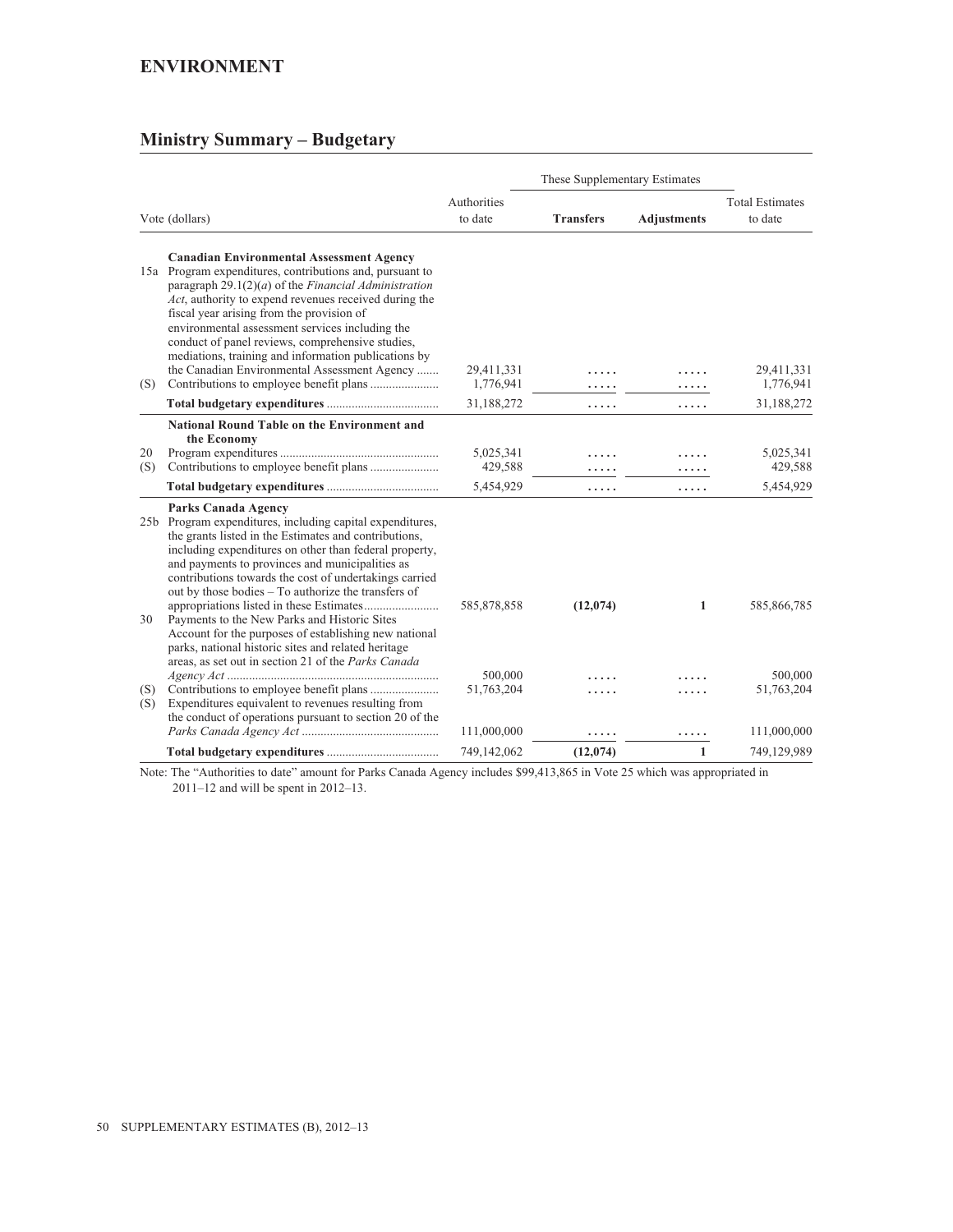## **ENVIRONMENT**

### **Department**

#### **Explanation of Requirements – Budgetary (thousands of dollars)**

| <b>Voted Appropriations</b>                                                                                                   | Vote 1  | Vote 5 | Vote 10 | <b>Total</b> |
|-------------------------------------------------------------------------------------------------------------------------------|---------|--------|---------|--------------|
| Funding to protect wildlife species at risk ( <i>horizontal item</i> )                                                        | 7,795   | .      | 4,000   | 11,795       |
| Funding to address excess nutrient problems in Lake Winnipeg                                                                  | 1,671   | 193    | 275     | 2,139        |
| Funding to support regulatory reviews and to modernize the                                                                    |         |        |         |              |
| regulatory system for major resource projects (horizontal item)                                                               | 1,994   | .      | .       | 1,994        |
| Funding to protect fragile marine environments, counter pollution<br>and strengthen preventive measures (Health of the Oceans |         |        |         |              |
|                                                                                                                               | 975     | .      | 230     | 1,205        |
| Reinvestment of royalties from intellectual property                                                                          | 78      | .      | .       | 78           |
| Gross Voted Appropriations                                                                                                    | 12,513  | 193    | 4,505   | 17,211       |
| <b>Funds Available</b>                                                                                                        |         |        |         |              |
|                                                                                                                               | 11,306  | .      | 1,510   | 12,816       |
| <b>Total Voted Appropriations</b>                                                                                             | 1,207   | 193    | 2,995   | 4,395        |
| <b>Transfers</b>                                                                                                              |         |        |         |              |
| Transfer of $$784,216$ from National Defence (Vote 5) – For                                                                   |         |        |         |              |
| investments in search and rescue prevention and coordination                                                                  |         |        |         |              |
|                                                                                                                               | 784     |        |         | 784          |
| Transfer of $$535,000$ from National Defence (Vote 5) – For the                                                               |         |        |         |              |
| Canadian Safety and Security Program created as a result of the                                                               |         |        |         |              |
| renewal and harmonization of the Public Safety and Security                                                                   |         |        |         |              |
| Science and Technology programs, which provides science and                                                                   |         |        |         |              |
| technology solutions, support and advice for responding to the<br>Government of Canada's public safety and security policy    |         |        |         |              |
|                                                                                                                               |         | 535    |         | 535          |
| Transfer of \$137,902 from Fisheries and Oceans (Vote $10$ ) – To                                                             |         |        |         |              |
| support Aboriginal involvement in activities intended to protect                                                              |         |        |         |              |
| terrestrial species at risk under the Species at Risk Act                                                                     |         |        | 138     | 138          |
| Transfer of $$75,000$ from Transport (Vote 10) – For the World                                                                |         |        |         |              |
| Maritime University to support climate change and clean air                                                                   |         |        |         |              |
|                                                                                                                               |         | .      | 75      | 75           |
| Internal reallocation of resources of $$3,100,000 - For membership in$                                                        |         |        |         |              |
| the United Nations Environment Programme to support climate                                                                   | (3,100) |        | 3,100   |              |
| Transfer to Fisheries and Oceans – To continue the environmental                                                              |         |        |         |              |
| restoration of key aquatic areas of concern identified under                                                                  |         |        |         |              |
|                                                                                                                               | (902)   | .      | .       | (902)        |
| <b>Total Transfers</b>                                                                                                        | (3,218) | 535    | 3,313   | 630          |
| <b>These Supplementary Estimates</b>                                                                                          | (2,011) | 728    | 6,308   | 5,025        |

#### **Explanation of Funds Available (dollars)**

**Vote 1**: \$11,305,900 in total authorities is available within the Vote due to savings identified as part of the Budget 2012 Spending Review.

**Vote 10**: \$1,510,000 in total authorities is available within the Vote due to savings identified as part of the Budget 2012 Spending Review.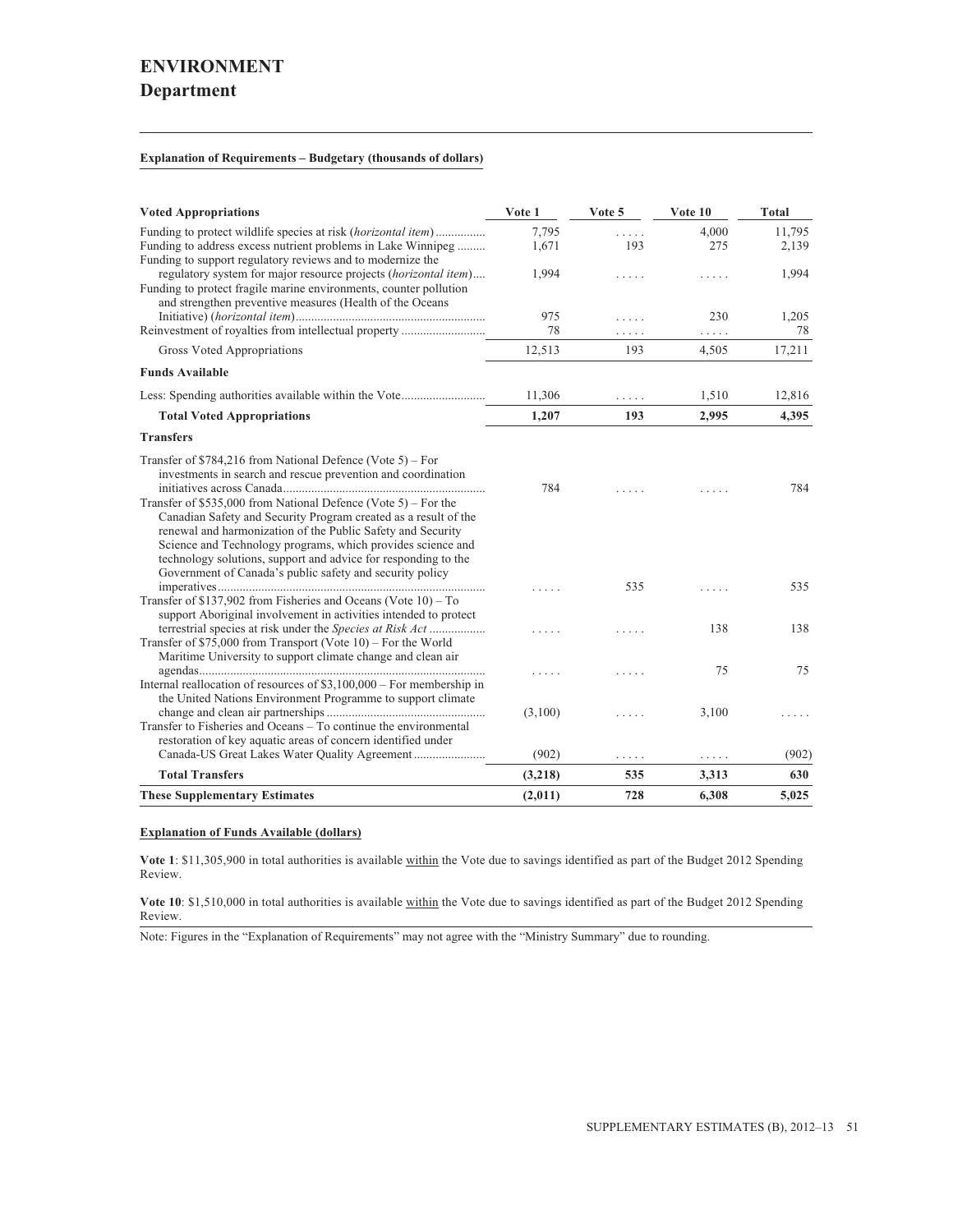# **ENVIRONMENT**

### **Department**

| <b>Transfer Payments (dollars)</b> | Voted     | <b>Statutory</b> |
|------------------------------------|-----------|------------------|
| <b>Contributions</b>               |           |                  |
|                                    | 4,000,000 | .                |
|                                    | 3,175,000 | .                |
|                                    | 295,000   | .                |
|                                    | 210,000   | .                |
|                                    | 137,902   | .                |
| <b>Total Gross Contributions</b>   | 7,817,902 | .                |
|                                    | 1.510.000 | .                |
| <b>Net Transfer Payments</b>       | 6.307.902 | .                |

### **Parks Canada Agency**

#### **Explanation of Requirements – Budgetary (thousands of dollars)**

| <b>Voted Appropriations</b>                                                                                         | Vote 25 |
|---------------------------------------------------------------------------------------------------------------------|---------|
|                                                                                                                     | 3,711   |
| Funding to protect fragile marine environments, counter pollution and strengthen preventive measures (Health of the | 797     |
| Gross Voted Appropriations                                                                                          | 4,508   |
| <b>Funds Available</b>                                                                                              |         |
|                                                                                                                     | 4.508   |
| <b>Total Voted Appropriations</b>                                                                                   |         |
| <b>Transfers</b>                                                                                                    |         |
| Transfer of \$130,000 from National Defence (Vote $1$ ) – For investments in search and rescue prevention and       | 130     |
| Transfer of \$109,926 from Shared Services Canada (Vote 20) - To adjust amounts as a result of the creation of      | 110     |
| Transfer to the Public Service Commission – For the Public Service Resourcing System, the national recruitment      | (252)   |
| <b>Total Transfers</b>                                                                                              | (12)    |
| <b>These Supplementary Estimates</b>                                                                                | (12)    |

#### **Explanation of Funds Available (dollars)**

**Vote 25**: \$4,507,815 in total authorities is available within the Vote due to savings identified as part of the Budget 2012 Spending Review.

| <b>Transfer Payments (dollars)</b>                                                            | Voted   | <b>Statutory</b> |
|-----------------------------------------------------------------------------------------------|---------|------------------|
| <b>Contributions</b>                                                                          |         |                  |
| Contributions in support of activities or projects related to national parks, national marine |         |                  |
|                                                                                               | 130,000 | .                |
| nter talken ist om te militaries of the militar                                               |         |                  |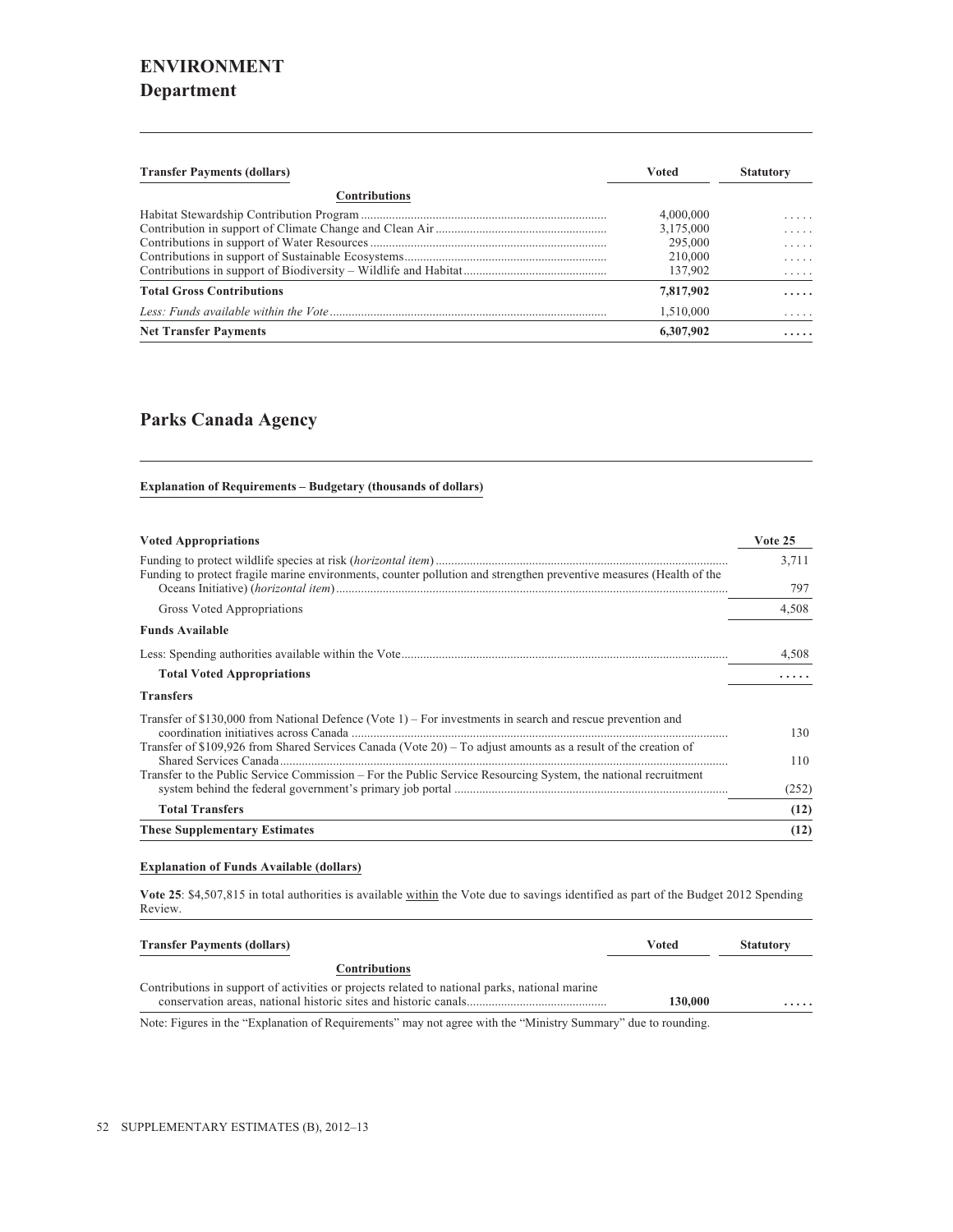### **Ministry Summary – Budgetary**

|     |                                                                                                              |                        | These Supplementary Estimates |                    |                                   |  |
|-----|--------------------------------------------------------------------------------------------------------------|------------------------|-------------------------------|--------------------|-----------------------------------|--|
|     | Vote (dollars)                                                                                               | Authorities<br>to date | <b>Transfers</b>              | <b>Adjustments</b> | <b>Total Estimates</b><br>to date |  |
|     |                                                                                                              |                        |                               |                    |                                   |  |
|     | Department<br>Operating expenditures and the payment to each                                                 |                        |                               |                    |                                   |  |
| 1b  |                                                                                                              |                        |                               |                    |                                   |  |
|     | member of the Queen's Privy Council for Canada<br>who is a Minister without Portfolio or a Minister of       |                        |                               |                    |                                   |  |
|     | State who does not preside over a Ministry of State of                                                       |                        |                               |                    |                                   |  |
|     | a salary not to exceed the salary paid to Ministers of                                                       |                        |                               |                    |                                   |  |
|     | State who preside over Ministries of State under the                                                         |                        |                               |                    |                                   |  |
|     | Salaries Act, as adjusted pursuant to the Parliament of                                                      |                        |                               |                    |                                   |  |
|     | Canada Act and pro rata for any period of less than a                                                        |                        |                               |                    |                                   |  |
|     | year and, pursuant to paragraph $29.1(2)(a)$ of the                                                          |                        |                               |                    |                                   |  |
|     | Financial Administration Act, authority to expend                                                            |                        |                               |                    |                                   |  |
|     | revenues received in a fiscal year to offset                                                                 |                        |                               |                    |                                   |  |
|     | expenditures incurred in that fiscal year from the                                                           |                        |                               |                    |                                   |  |
|     | provision of internal services to other organizations                                                        | 120,688,406            | (1,404,394)                   |                    | 119,284,012                       |  |
| 5b  | The grants listed in the Estimates and contributions -                                                       |                        |                               |                    |                                   |  |
|     | To authorize the transfers of appropriations listed in<br>these Estimates and to provide a further amount of | 215,000,000            | 1,404,394                     | 8,582,614          | 224,987,008                       |  |
| (S) |                                                                                                              | 13, 143, 191           | .                             |                    | 13, 143, 191                      |  |
| (S) | Minister of Finance - Salary and motor car allowance                                                         | 77,516                 | .                             | .                  | 77,516                            |  |
| (S) | Canada Health Transfer (Part V.1 -                                                                           |                        |                               |                    |                                   |  |
|     | Federal-Provincial Fiscal Arrangements Act)  28,568,975,000                                                  |                        | .                             | .                  | 28,568,975,000                    |  |
| (S) |                                                                                                              |                        | .                             | (1,166,000,000)    | 18,537,000,000                    |  |
| (S) | Fiscal Equalization (Part I - Federal-Provincial                                                             |                        |                               |                    |                                   |  |
|     |                                                                                                              |                        | .                             |                    | 15,422,503,000                    |  |
| (S) | Canada Social Transfer (Part V.1 -                                                                           |                        |                               |                    |                                   |  |
| (S) | Federal-Provincial Fiscal Arrangements Act)  11,859,486,000                                                  | 9,159,000,000          | .<br>.                        | .<br>(28,000,000)  | 11,859,486,000<br>9,131,000,000   |  |
| (S) | Territorial Financing (Part I.1 - Federal-Provincial                                                         |                        |                               |                    |                                   |  |
|     |                                                                                                              | 3,110,679,940          |                               |                    | 3,110,679,940                     |  |
| (S) | Payments to International Development Association                                                            | 441,620,000            | .                             |                    | 441,620,000                       |  |
| (S) | Additional Fiscal Equalization to Nova Scotia                                                                |                        |                               |                    |                                   |  |
|     | (Part I - Federal-Provincial Fiscal Arrangements                                                             |                        |                               |                    |                                   |  |
|     |                                                                                                              | 325,779,000            | .                             | (13, 471, 000)     | 312,308,000                       |  |
| (S) | Wait Times Reduction Transfer (Part $V.1$ ) –                                                                |                        |                               |                    |                                   |  |
|     | Federal-Provincial Fiscal Arrangements Act)                                                                  | 250,000,000            |                               |                    | 250,000,000                       |  |
| (S) | Additional Fiscal Equalization Offset Payment to<br>Nova Scotia (Nova Scotia and Newfoundland and            |                        |                               |                    |                                   |  |
|     | Labrador Additional Fiscal Equalization Offshore                                                             |                        |                               |                    |                                   |  |
|     |                                                                                                              | 146,059,000            |                               |                    | 146,059,000                       |  |
| (S) |                                                                                                              | 120,000,000            |                               |                    | 120,000,000                       |  |
| (S) | Debt payments on behalf of poor countries to                                                                 |                        |                               |                    |                                   |  |
|     | International Organizations pursuant to section 18(1)                                                        |                        |                               |                    |                                   |  |
|     |                                                                                                              | 51,200,000             | .                             | .                  | 51,200,000                        |  |
| (S) | Statutory Subsidies (Constitution Acts, 1867-1982,                                                           |                        |                               |                    |                                   |  |
| (S) | Youth Allowances Recovery (Federal-Provincial                                                                | 32,148,628             |                               | .                  | 32,148,628                        |  |
|     |                                                                                                              | (746, 180, 000)        |                               | 2,948,000          | (743, 232, 000)                   |  |
| (S) | Alternative Payments for Standing Programs (Part VI                                                          |                        |                               |                    |                                   |  |
|     | - Federal-Provincial Fiscal Arrangements Act)  (3,388,677,000)                                               |                        | $\cdots$                      | 22,262,000         | (3,366,415,000)                   |  |
|     | (S) Payments to Provinces Regarding Sales Tax                                                                |                        |                               |                    |                                   |  |
|     | Harmonization (Part III.1 - Federal-Provincial Fiscal                                                        |                        |                               |                    |                                   |  |
|     |                                                                                                              | .                      | $\cdots$                      | 733,000,000        | 733,000,000                       |  |
| (S) | Additional Fiscal Equalization Payment - Total                                                               |                        |                               |                    |                                   |  |
|     | Transfer Protection (Part I – Federal-Provincial                                                             |                        |                               | 679,660,000        | 679,660,000                       |  |
|     |                                                                                                              |                        | .                             |                    |                                   |  |
|     |                                                                                                              |                        | .                             | 238,981,614        | 85,643,484,295                    |  |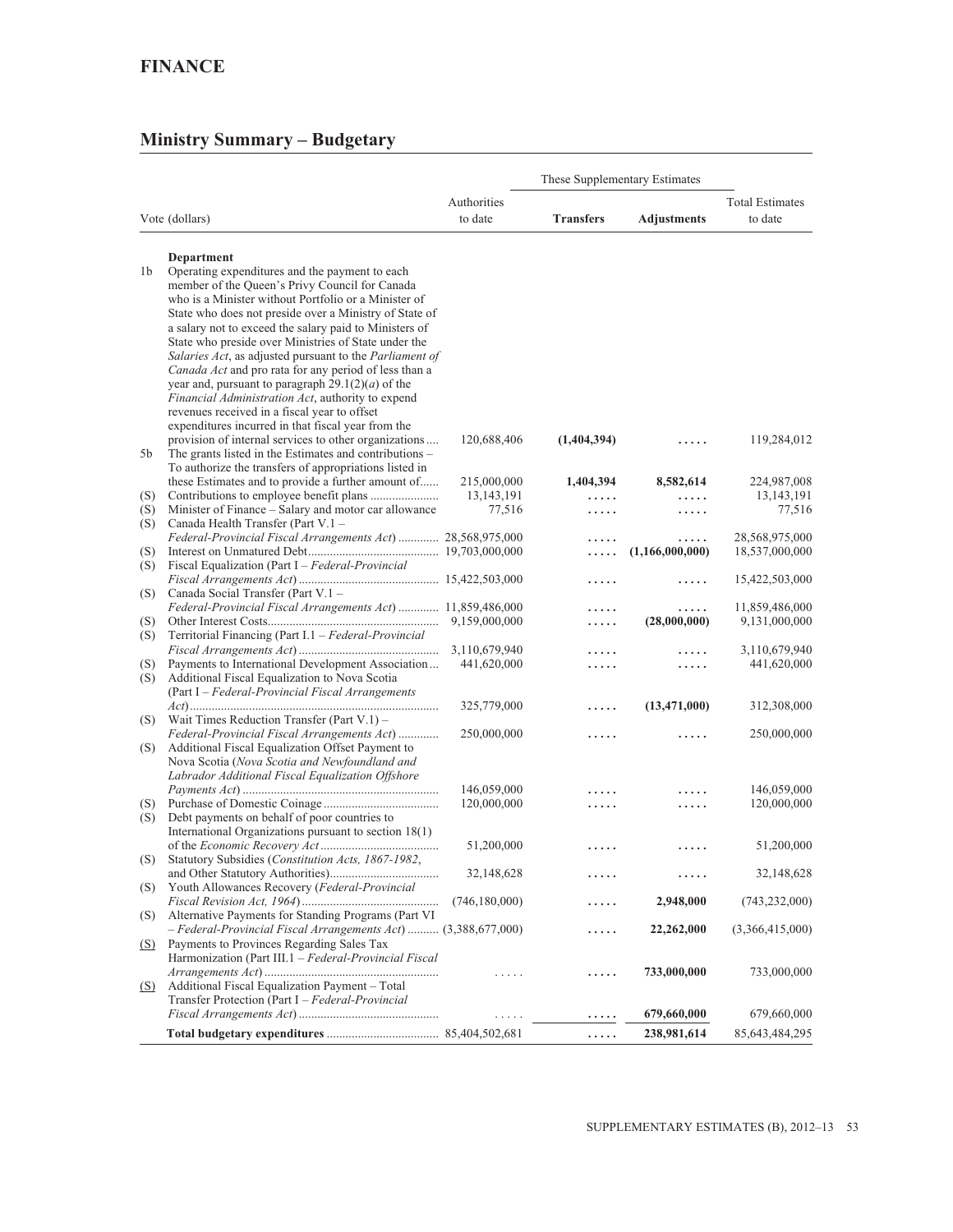### **Ministry Summary – Budgetary**

|            |                                                                                                                                                                                                                                                                                                                                                                                                                                                                                 |                                      | These Supplementary Estimates |                             |                                       |
|------------|---------------------------------------------------------------------------------------------------------------------------------------------------------------------------------------------------------------------------------------------------------------------------------------------------------------------------------------------------------------------------------------------------------------------------------------------------------------------------------|--------------------------------------|-------------------------------|-----------------------------|---------------------------------------|
|            | Vote (dollars)                                                                                                                                                                                                                                                                                                                                                                                                                                                                  | Authorities<br>to date               | <b>Transfers</b>              | <b>Adjustments</b>          | <b>Total Estimates</b><br>to date     |
| 20<br>(S)  | <b>Auditor General</b><br>Program expenditures and, pursuant to paragraph<br>$29.1(2)(a)$ of the <i>Financial Administration Act</i> ,<br>authority to expend revenues received to offset related<br>expenditures incurred in the fiscal year arising from<br>audit professional services provided to members of<br>the Canadian Council of Legislative Auditors<br>(CCOLA) and the annual financial and performance<br>audits and of contribution audits for the International | 77,750,311<br>10,331,353             | .                             |                             | 77,750,311<br>10,331,353              |
|            |                                                                                                                                                                                                                                                                                                                                                                                                                                                                                 | 88,081,664                           | .                             | .                           | 88,081,664                            |
| (S)        | <b>Canadian International Trade Tribunal</b>                                                                                                                                                                                                                                                                                                                                                                                                                                    | 9,154,661<br>1,240,425<br>10,395,086 | .<br>.                        | 1,300,000<br>.<br>1,300,000 | 10,454,661<br>1,240,425<br>11,695,086 |
|            | <b>Financial Transactions and Reports Analysis</b>                                                                                                                                                                                                                                                                                                                                                                                                                              |                                      |                               |                             |                                       |
| 30a<br>(S) | <b>Centre of Canada</b>                                                                                                                                                                                                                                                                                                                                                                                                                                                         | 50,431,894<br>5,697,939              |                               |                             | 50,431,894<br>5,697,939               |
|            |                                                                                                                                                                                                                                                                                                                                                                                                                                                                                 | 56,129,833                           | .                             | .                           | 56,129,833                            |
| 35         | Office of the Superintendent of Financial<br><b>Institutions</b>                                                                                                                                                                                                                                                                                                                                                                                                                | 909,369<br>909,369                   | .                             | .                           | 909,369<br>909,369                    |
| 40<br>45   | PPP Canada Inc.<br>Payments to PPP Canada Inc. for operations and<br>Payments to PPP Canada Inc. for P3 Canada Fund                                                                                                                                                                                                                                                                                                                                                             | 12,700,000<br>275,000,000            |                               |                             | 12,700,000<br>275,000,000             |
|            |                                                                                                                                                                                                                                                                                                                                                                                                                                                                                 | 287,700,000                          | .                             | .                           | 287,700,000                           |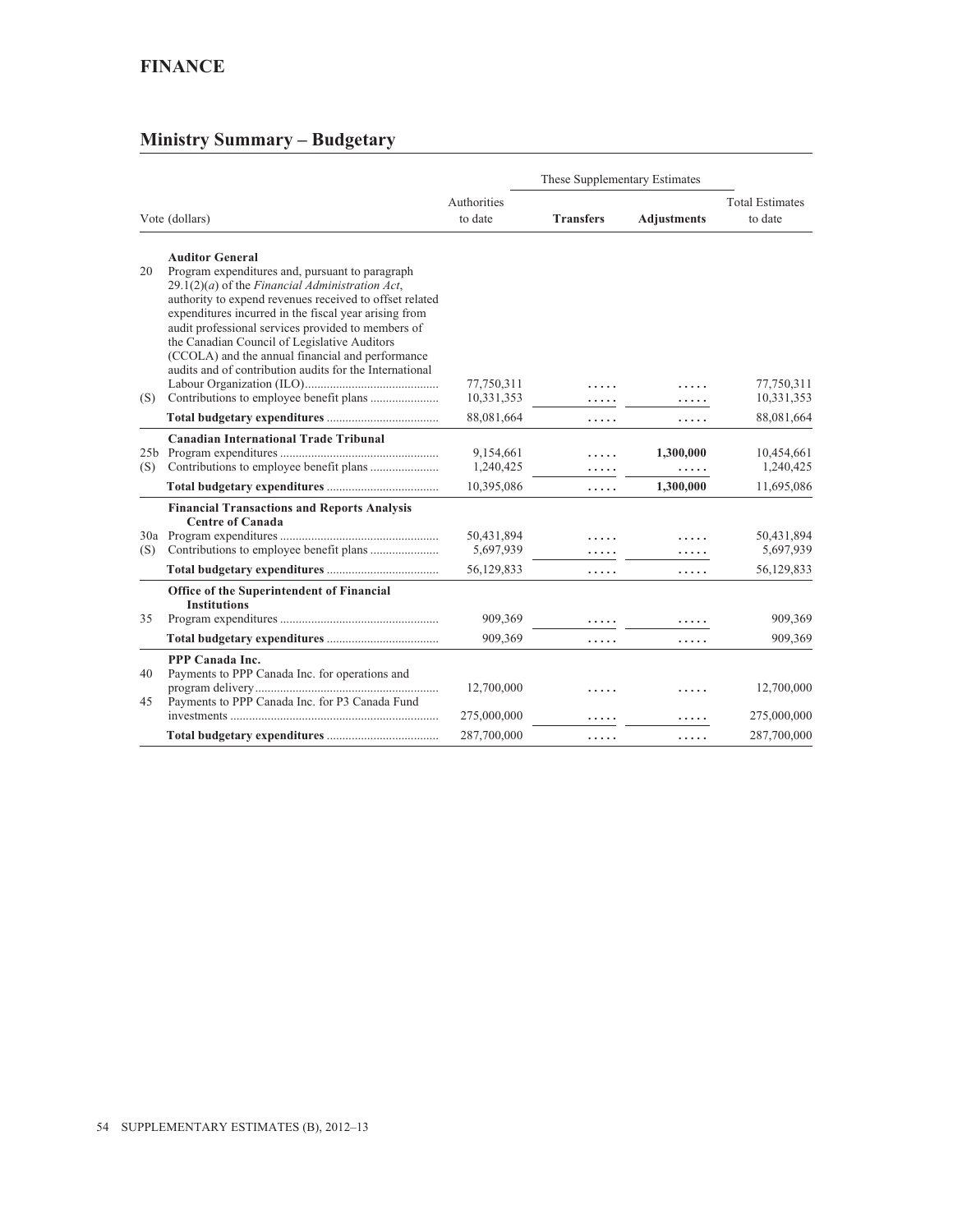| Vote (dollars) |                                                                                                                                                                                                                                                                                                                                                                                                                                                                              |                        | These Supplementary Estimates |                    |                                   |
|----------------|------------------------------------------------------------------------------------------------------------------------------------------------------------------------------------------------------------------------------------------------------------------------------------------------------------------------------------------------------------------------------------------------------------------------------------------------------------------------------|------------------------|-------------------------------|--------------------|-----------------------------------|
|                |                                                                                                                                                                                                                                                                                                                                                                                                                                                                              | Authorities<br>to date | <b>Transfers</b>              | <b>Adjustments</b> | <b>Total Estimates</b><br>to date |
|                | Department                                                                                                                                                                                                                                                                                                                                                                                                                                                                   |                        |                               |                    |                                   |
|                | L10 Pursuant to subsection 8(2) of the <i>Bretton Woods and</i><br><i>Related Agreements Act</i> , the amount of financial<br>assistance provided by the Minister of Finance for the<br>purchase of shares of the International Bank for<br>Reconstruction and Development shall not exceed an<br>amount of \$98,141,398 in United States dollars over<br>L15 In accordance with the <i>Bretton Woods and Related</i><br><i>Agreements Act</i> , the issuance and payment of | 1                      |                               |                    |                                   |
| (S)            | non-interest bearing, non-negotiable demand notes in<br>an amount not to exceed \$441,610,000 to the<br>Payment to International Bank for Reconstruction and                                                                                                                                                                                                                                                                                                                 |                        |                               |                    |                                   |
|                |                                                                                                                                                                                                                                                                                                                                                                                                                                                                              | 20,610,640             | .                             |                    | 20,610,640                        |
|                |                                                                                                                                                                                                                                                                                                                                                                                                                                                                              | 20,610,642             | .                             | .                  | 20,610,642                        |

### **Ministry Summary – Non-Budgetary Authorities**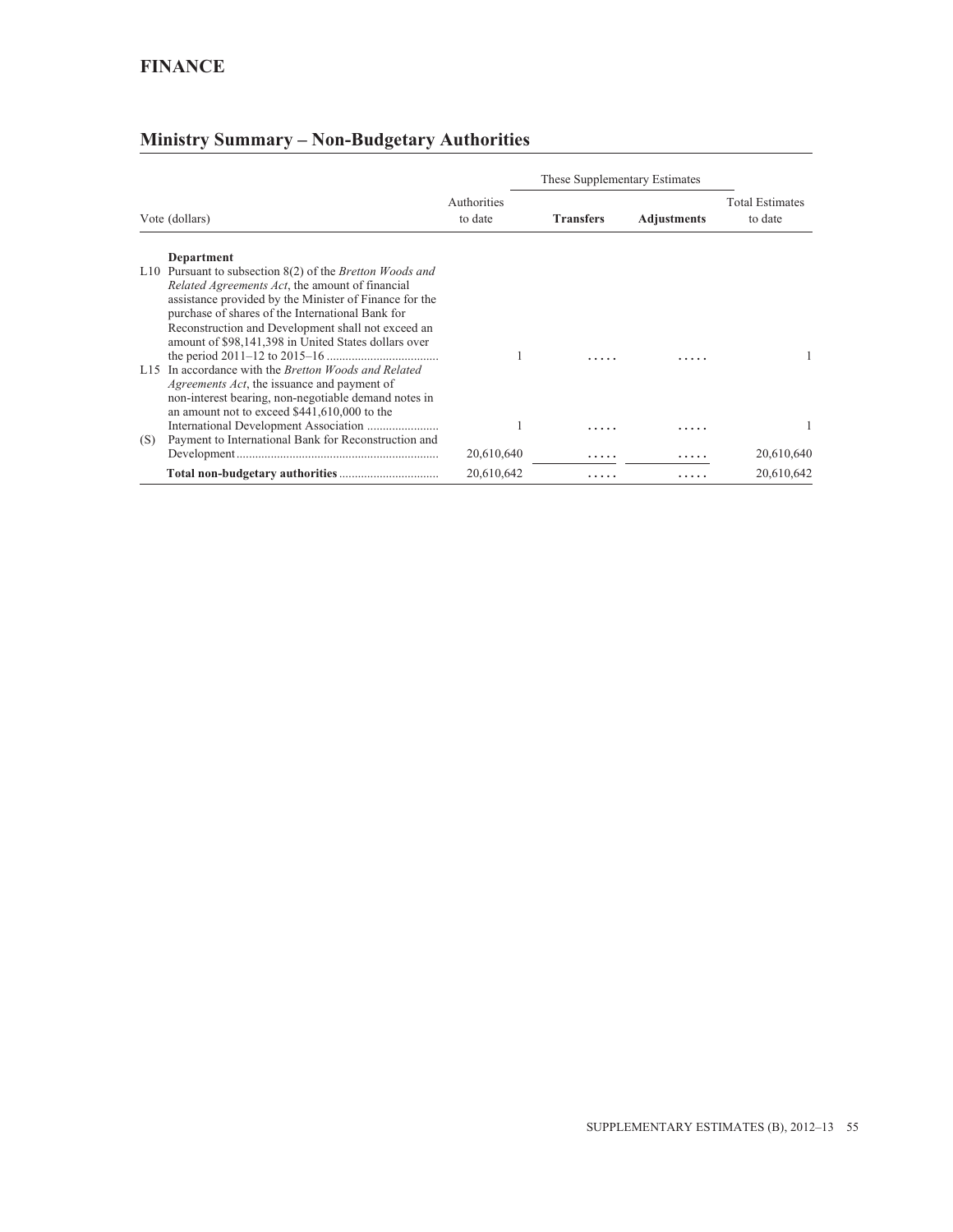#### **Explanation of Requirements – Budgetary (thousands of dollars)**

| <b>Voted Appropriations</b>                                                                                                                           | Vote 1     | Vote 5     | Total           |
|-------------------------------------------------------------------------------------------------------------------------------------------------------|------------|------------|-----------------|
| Funding for Proceeds of Crime (Money Laundering) and Terrorist Financing Act                                                                          | 169<br>588 | 9,987<br>. | 10,156<br>588   |
|                                                                                                                                                       | 200<br>179 | .<br>.     | 200<br>179      |
| Gross Voted Appropriations                                                                                                                            | 1,136      | 9,987      | 11,123          |
| <b>Funds Available</b>                                                                                                                                |            |            |                 |
|                                                                                                                                                       | 1,136<br>. | .<br>1,404 | 1,136<br>1,404  |
| <b>Total Funds Available</b>                                                                                                                          | 1.136      | 1,404      | 2,540           |
| <b>Total Voted Appropriations</b>                                                                                                                     | .          | 8,583      | 8,583           |
| <b>Statutory Appropriations</b>                                                                                                                       |            |            |                 |
| Payments to Provinces Regarding Sales Tax Harmonization (Part III.1 –<br>Additional Fiscal Equalization Payment – Total Transfer Protection (Part I – |            |            | 733,000         |
| Revised forecast for Alternative Payments for Standing Programs (Part VI –                                                                            |            |            | 679,660         |
| Revised forecast for Youth Allowances Recovery (Federal-Provincial Fiscal                                                                             |            |            | 22,262<br>2,948 |
| Additional Fiscal Equalization to Nova Scotia (Part I - Federal-Provincial Fiscal                                                                     |            |            |                 |
| Revised forecast of other interest costs reflects revisions to forecasted long-term bond                                                              |            |            | (13, 471)       |
|                                                                                                                                                       |            |            | (28,000)        |
| Revised forecast of interest on unmatured debt reflects revisions to forecasted interest                                                              |            |            | (1,166,000)     |
| <b>Total Statutory Appropriations</b>                                                                                                                 |            |            | 230,399         |
| <b>Total Adjustments to Appropriations</b>                                                                                                            |            |            | 238,982         |
| <b>Transfers</b>                                                                                                                                      |            |            |                 |
| Internal reallocation of resources of $$1,404,394 - To$ reduce the amount of new                                                                      | (1,404)    | 1,404      | .               |
| <b>These Supplementary Estimates</b>                                                                                                                  | (1, 404)   | 9,987      | 238,982         |

#### **Explanation of Funds Available (dollars)**

**Vote 1**: \$1,135,989 in total authorities is available within the Vote due to savings identified as part of the Budget 2012 Spending Review.

**Vote 5**: \$1,404,394 in total authorities is available from Vote 1 due to savings identified as part of the Budget 2012 Spending Review (\$191,981) and reprofiling of funds for the GST Technical Issues for GST/HST financial services review (\$1,212,413).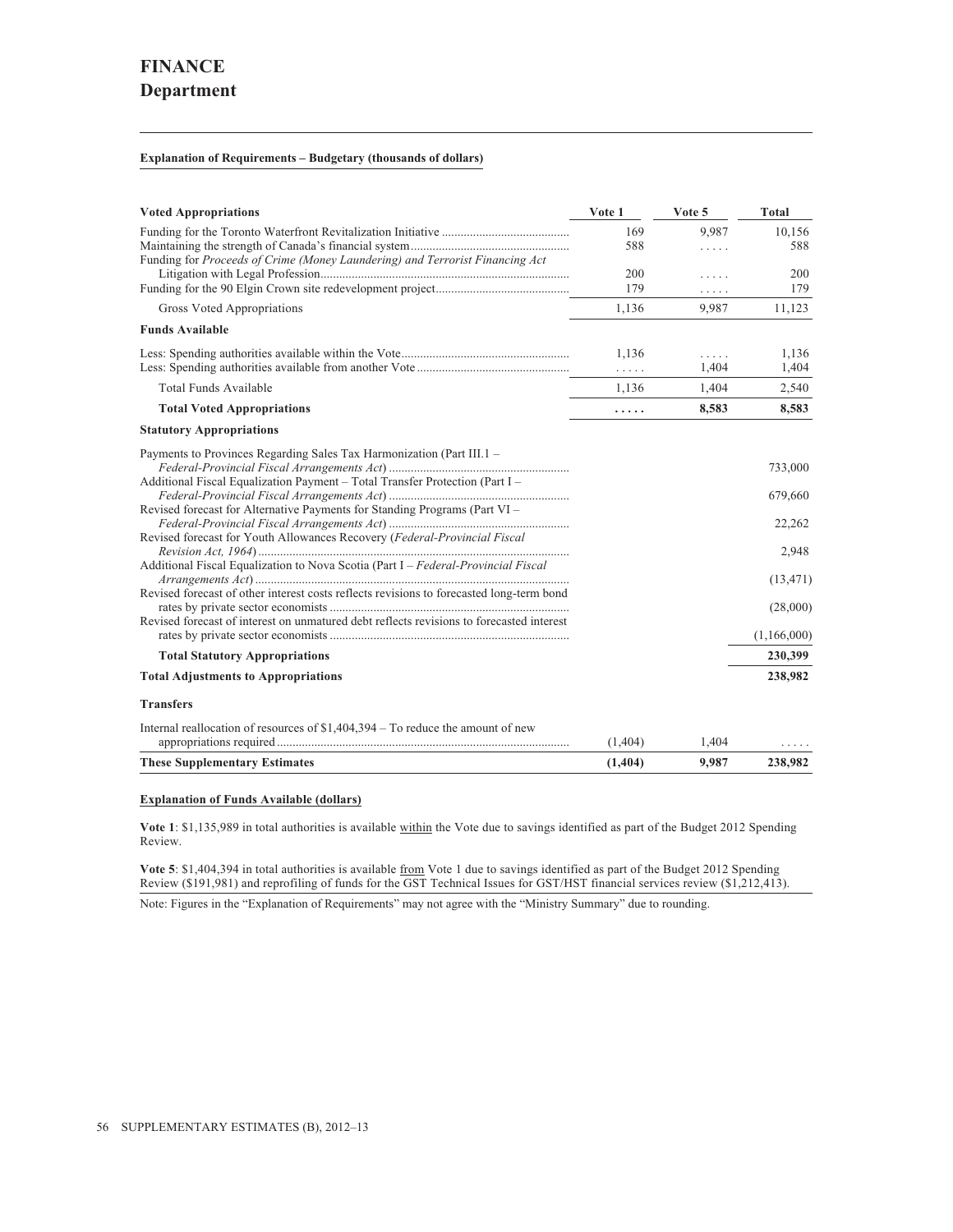## **FINANCE Department**

| <b>Transfer Payments (dollars)</b>                                                                                                                                     | Voted     | <b>Statutory</b> |
|------------------------------------------------------------------------------------------------------------------------------------------------------------------------|-----------|------------------|
| <b>Contributions</b>                                                                                                                                                   |           |                  |
|                                                                                                                                                                        | 9,987,008 |                  |
| <b>Other Transfer Payments</b>                                                                                                                                         |           |                  |
| Payments to Provinces Regarding Sales Tax Harmonization (Part III.1 –                                                                                                  |           | 733,000,000      |
| Additional Fiscal Equalization Payment – Total Transfer Protection (Part I –                                                                                           | .         | 679,660,000      |
| Alternative Payments for Standing Programs (Part VI – Federal-Provincial Fiscal                                                                                        | .         | 22,262,000       |
| Youth Allowances Recovery ( <i>Federal-Provincial Fiscal Revision Act. 1964</i> )<br>Additional Fiscal Equalization to Nova Scotia (Part I – Federal-Provincial Fiscal | .         | 2.948,000        |
|                                                                                                                                                                        | .         | (13, 471, 000)   |
| <b>Total Transfer Payments</b>                                                                                                                                         | 9,987,008 | 1,424,399,000    |

### **Canadian International Trade Tribunal**

### **Explanation of Requirements – Budgetary (thousands of dollars)**

| <b>Voted Appropriations</b> | Vote 25 |
|-----------------------------|---------|
|                             | 1.300   |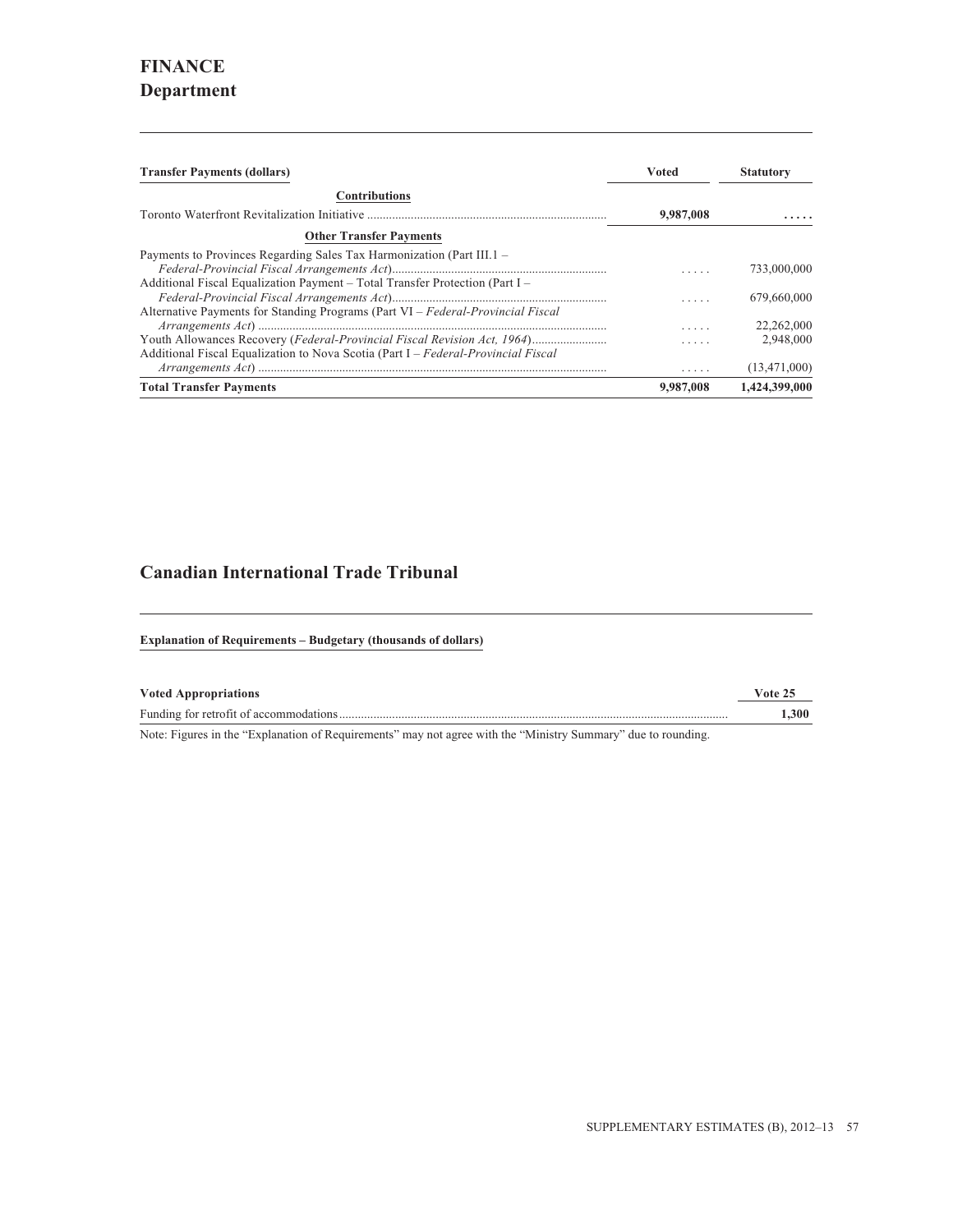### **FISHERIES AND OCEANS**

### **Ministry Summary – Budgetary**

|            |                                                                                                                                                                                                                                                                                                                                                                                                                                                                                                                                                                                                                                                                                                                                                                                                                                                                                                                                                                                                                                                                                                                                                                                                                                                                                                                                                                                                                                 | These Supplementary Estimates |                  |                    |                           |
|------------|---------------------------------------------------------------------------------------------------------------------------------------------------------------------------------------------------------------------------------------------------------------------------------------------------------------------------------------------------------------------------------------------------------------------------------------------------------------------------------------------------------------------------------------------------------------------------------------------------------------------------------------------------------------------------------------------------------------------------------------------------------------------------------------------------------------------------------------------------------------------------------------------------------------------------------------------------------------------------------------------------------------------------------------------------------------------------------------------------------------------------------------------------------------------------------------------------------------------------------------------------------------------------------------------------------------------------------------------------------------------------------------------------------------------------------|-------------------------------|------------------|--------------------|---------------------------|
|            |                                                                                                                                                                                                                                                                                                                                                                                                                                                                                                                                                                                                                                                                                                                                                                                                                                                                                                                                                                                                                                                                                                                                                                                                                                                                                                                                                                                                                                 | Authorities                   |                  |                    | <b>Total Estimates</b>    |
|            | Vote (dollars)                                                                                                                                                                                                                                                                                                                                                                                                                                                                                                                                                                                                                                                                                                                                                                                                                                                                                                                                                                                                                                                                                                                                                                                                                                                                                                                                                                                                                  | to date                       | <b>Transfers</b> | <b>Adjustments</b> | to date                   |
| 1b         | Operating expenditures and<br>$(a)$ Canada's share of expenses of the International<br>Fisheries Commissions, authority to provide free<br>accommodation for the International Fisheries<br>Commissions and authority to make recoverable<br>advances in the amounts of the shares of the<br>International Fisheries Commissions of joint cost<br>projects:<br>$(b)$ authority to make recoverable advances for<br>transportation, stevedoring and other shipping<br>services performed on behalf of individuals, outside<br>agencies and other governments in the course of, or<br>arising out of, the exercise of jurisdiction in<br>navigation, including aids to navigation and shipping;<br>(c) pursuant to paragraph $29.1(2)(a)$ of the <i>Financial</i><br>Administration Act, authority to expend revenue<br>received during the fiscal year in the course of, or<br>arising from, the activities of the Canadian Coast<br>Guard and for the provision of internal support<br>services to other organizations; and<br>(d) the payment to each member of the Queen's Privy<br>Council for Canada who is a Minister without<br>Portfolio or a Minister of State who does not preside<br>over a Ministry of State of a salary not to exceed the<br>salary paid to Ministers of State who preside over<br>Ministries of State under the Salaries Act, as adjusted<br>pursuant to the Parliament of Canada Act and pro rata |                               |                  |                    |                           |
| 5b         | for any period of less than a year $-$ To authorize the<br>transfers of appropriations listed in these Estimates<br>Capital expenditures and authority to make payments<br>to provinces, municipalities and local or private<br>authorities as contributions towards construction done                                                                                                                                                                                                                                                                                                                                                                                                                                                                                                                                                                                                                                                                                                                                                                                                                                                                                                                                                                                                                                                                                                                                          | 1,224,136,178                 | (880, 343)       | 32,901,259         | 1,256,157,094             |
|            | by those bodies and authority for the purchase and<br>10b The grants listed in the Estimates and contributions –                                                                                                                                                                                                                                                                                                                                                                                                                                                                                                                                                                                                                                                                                                                                                                                                                                                                                                                                                                                                                                                                                                                                                                                                                                                                                                                | 376,967,492                   | (1,400,000)      | 25,025,637         | 400,593,129               |
| (S)<br>(S) | To authorize the transfers of appropriations listed in<br>these Estimates and to provide a further amount of<br>Minister of Fisheries and Oceans - Salary and motor                                                                                                                                                                                                                                                                                                                                                                                                                                                                                                                                                                                                                                                                                                                                                                                                                                                                                                                                                                                                                                                                                                                                                                                                                                                             | 61,952,908<br>132,589,653     | 645,298<br>.     | 26,389,874         | 88,988,080<br>132,589,653 |
|            |                                                                                                                                                                                                                                                                                                                                                                                                                                                                                                                                                                                                                                                                                                                                                                                                                                                                                                                                                                                                                                                                                                                                                                                                                                                                                                                                                                                                                                 | 77,516                        | .                | .                  | 77,516                    |
|            |                                                                                                                                                                                                                                                                                                                                                                                                                                                                                                                                                                                                                                                                                                                                                                                                                                                                                                                                                                                                                                                                                                                                                                                                                                                                                                                                                                                                                                 | 1,795,723,747                 | (1,635,045)      | 84,316,770         | 1,878,405,472             |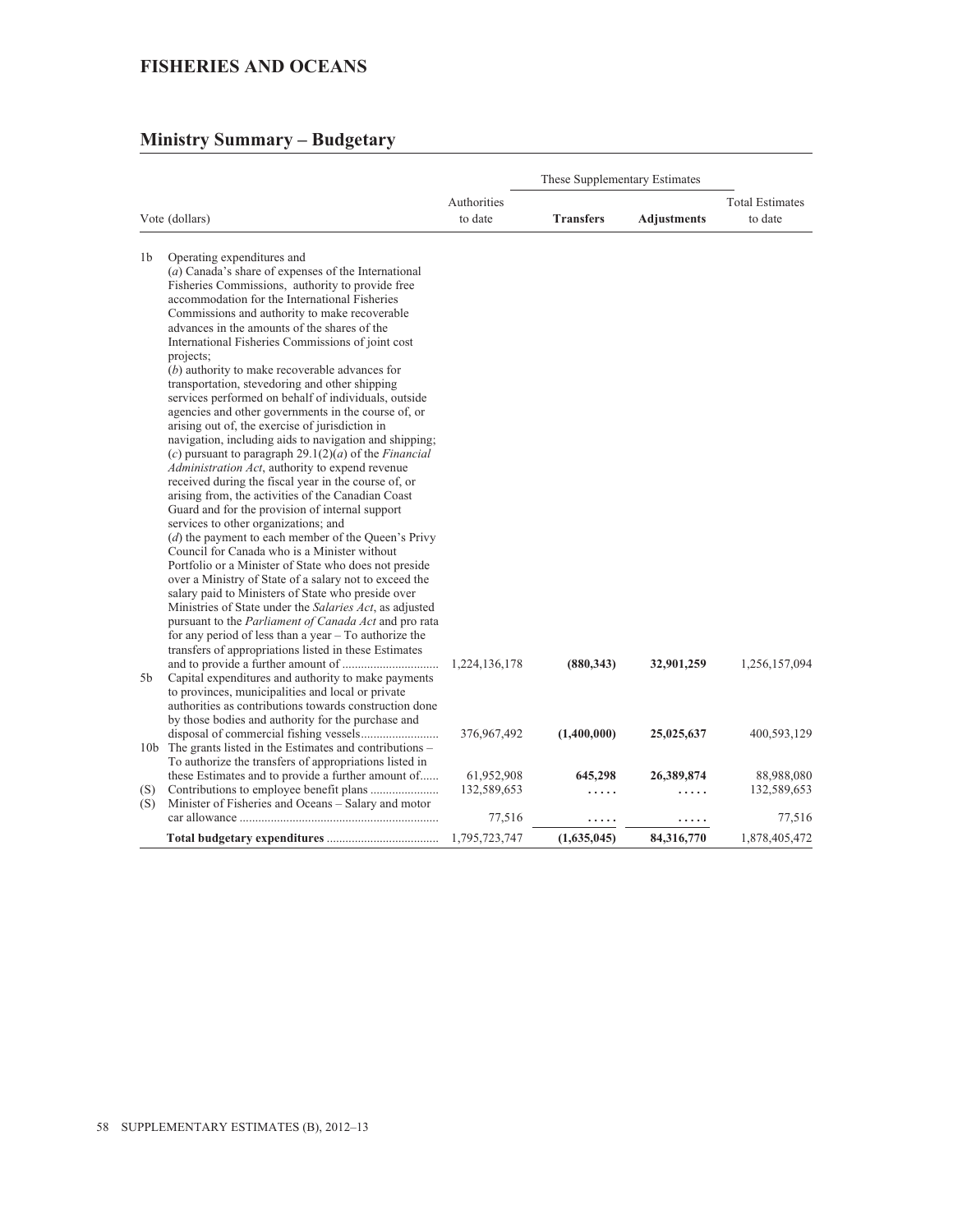### **FISHERIES AND OCEANS**

#### **Explanation of Requirements – Budgetary (thousands of dollars)**

| <b>Voted Appropriations</b>                                                                                                            | Vote 1  | Vote 5   | Vote 10  | <b>Total</b> |
|----------------------------------------------------------------------------------------------------------------------------------------|---------|----------|----------|--------------|
| Funding for the renewal of the Pacific Integrated Commercial                                                                           |         |          |          |              |
|                                                                                                                                        | 7,044   | .        | 14,650   | 21,694       |
| Funding for the acquisition of offshore fisheries science vessels and                                                                  |         |          |          |              |
|                                                                                                                                        | 4,781   | 13,189   | .        | 17,970       |
| Funding for Canadian Coast Guard vessel life extensions and                                                                            |         | 11,837   |          | 11,837       |
| Funding for the renewal of the Atlantic Integrated Commercial                                                                          | .       |          | .        |              |
|                                                                                                                                        | 1,545   | .        | 9,307    | 10,852       |
| Funding to support science and sustainable fisheries in order to                                                                       |         |          |          |              |
| strengthen fisheries management and resource conservation                                                                              | 10,026  | .        | .        | 10,026       |
| Funding to protect wildlife species at risk (horizontal item)                                                                          | 7,512   | .        | $\cdots$ | 7,512        |
| Funding to protect fragile marine environments, counter pollution                                                                      |         |          |          |              |
| and strengthen preventive measures (Health of the Oceans                                                                               | 3,936   |          | 33       | 3,969        |
| Funding to support the Digby Harbour Port Association for repairs at                                                                   |         | .        |          |              |
|                                                                                                                                        | .       | .        | 2,400    | 2,400        |
| Reinvestment of royalties from intellectual property                                                                                   | 1,558   | .        | .        | 1,558        |
| Reinvestment of revenue received from polluters or the Ship-Source                                                                     |         |          |          |              |
| Oil Pollution Fund for clean up costs associated with oil spills                                                                       | 67      | .        | .        | 67           |
| Reinvestment of revenues from the sale or transfer of real property                                                                    | 32      | .        | .        | 32           |
| Gross Voted Appropriations                                                                                                             | 36,501  | 25,026   | 26,390   | 87,917       |
| <b>Funds Available</b>                                                                                                                 |         |          |          |              |
| Less: Spending authorities available within the Vote                                                                                   | 3,600   | .        | .        | 3,600        |
| <b>Total Voted Appropriations</b>                                                                                                      | 32,901  | 25,026   | 26,390   | 84,317       |
| <b>Transfers</b>                                                                                                                       |         |          |          |              |
| Transfer of \$902,300 from Environment (Vote $1$ ) – To continue the                                                                   |         |          |          |              |
| environmental restoration of key aquatic areas of concern                                                                              |         |          |          |              |
| identified under the Canada-US Great Lakes Water Quality                                                                               |         |          |          |              |
|                                                                                                                                        | 902     |          | 1.1.1    | 902          |
| Transfers of \$207,609 from National Defence (Vote 5) and \$70,000                                                                     |         |          |          |              |
| from National Defence (Vote $1$ ) – For investments in search and                                                                      |         |          |          |              |
| rescue prevention and coordination initiatives across Canada                                                                           | 208     | .        | 70       | 278          |
| Internal reallocation of resources of $$624,750 - To support fisheries$<br>and conservation enforcement capacity (Aboriginal Aquatic   |         |          |          |              |
|                                                                                                                                        | (625)   | $\cdots$ | 625      |              |
| Internal reallocation of resources of $$135,200 - To support projects$                                                                 |         |          |          |              |
|                                                                                                                                        | (135)   | .        | 135      |              |
| Internal reallocation of resources of $$134,500 - To support$                                                                          |         |          |          |              |
| organizations that research, develop, manage and promote                                                                               |         |          |          |              |
|                                                                                                                                        | (134)   | .        | 134      |              |
| Internal reallocation of resources of \$48,750 - To support academic                                                                   |         |          |          |              |
| research and development related to science priorities (Academic                                                                       |         |          |          |              |
|                                                                                                                                        | (49)    | .        | 49       |              |
| Transfer to Environment - To support Aboriginal involvement in<br>activities intended to protect terrestrial species at risk under the |         |          |          |              |
|                                                                                                                                        | .       |          | (138)    | (138)        |
| Transfer to Indian Affairs and Northern Development – To support                                                                       |         |          |          |              |
| fisheries management in the Labrador Inuit Settlement Area,                                                                            |         |          |          |              |
| specifically for the Guardian Program and English River project                                                                        | .       | .        | (230)    | (230)        |
| Transfer to Shared Services Canada – To adjust amounts as a result                                                                     |         |          |          |              |
|                                                                                                                                        | (1,047) | .        | .        | (1,047)      |
| Transfer to National Defence - For renovations to the Joint Rescue                                                                     |         |          |          | (1,400)      |
|                                                                                                                                        | .       | (1,400)  | .        |              |
| <b>Total Transfers</b>                                                                                                                 | (880)   | (1,400)  | 645      | (1,635)      |
| <b>These Supplementary Estimates</b>                                                                                                   | 32,021  | 23,626   | 27,035   | 82,682       |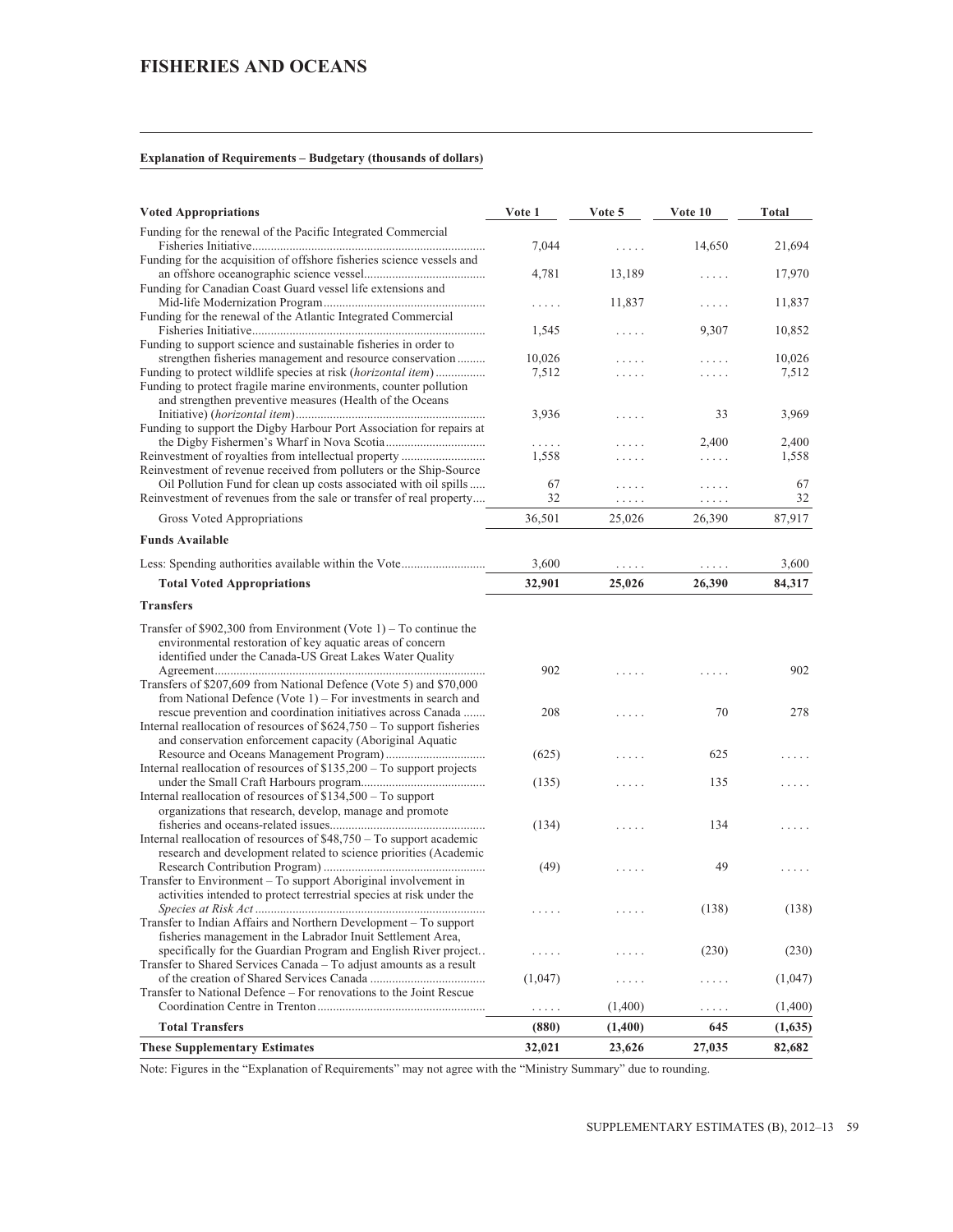#### **Explanation of Funds Available (dollars)**

**Vote 1**: \$3,600,000 in total authorities is available within the Vote due to savings identified as part of the Budget 2012 Spending Review.

| <b>Transfer Payments (dollars)</b>                                                                                                                                                                                                                   | <b>Voted</b> | <b>Statutory</b> |
|------------------------------------------------------------------------------------------------------------------------------------------------------------------------------------------------------------------------------------------------------|--------------|------------------|
| <b>Grants</b>                                                                                                                                                                                                                                        |              |                  |
| Grants to support organizations associated with research, development, management, and                                                                                                                                                               | 147,000      |                  |
| <b>Total Gross Grants</b>                                                                                                                                                                                                                            | 147,000      |                  |
| <b>Contributions</b>                                                                                                                                                                                                                                 |              |                  |
| Contributions to support increased Native participation in commercial fisheries,<br>cooperative fisheries management arrangements and consultations respecting                                                                                       |              |                  |
|                                                                                                                                                                                                                                                      | 21,757,374   |                  |
| Contributions under the Aboriginal Aquatic Resource and Oceans Management Program                                                                                                                                                                    | 2,824,750    |                  |
| Contributions to support the Small Craft Harbours Class Contribution Program<br>Contribution agreements to permit the Canadian Coast Guard Auxiliary (CCGA)<br>Associations to carry out authorized activities related to maritime Search and Rescue | 2,535,200    |                  |
| Contribution to support the Academic Research Contribution Program for the support of                                                                                                                                                                | 70,000       |                  |
| Contributions to support organizations associated with research, development,                                                                                                                                                                        | 48,750       |                  |
|                                                                                                                                                                                                                                                      | 20,000       |                  |
| <b>Total Gross Contributions</b>                                                                                                                                                                                                                     | 27,256,074   |                  |
| <b>Total Gross Transfer Payments</b>                                                                                                                                                                                                                 | 27,403,074   |                  |
|                                                                                                                                                                                                                                                      | 367,902      |                  |
| <b>Net Transfer Payments</b>                                                                                                                                                                                                                         | 27,035,172   |                  |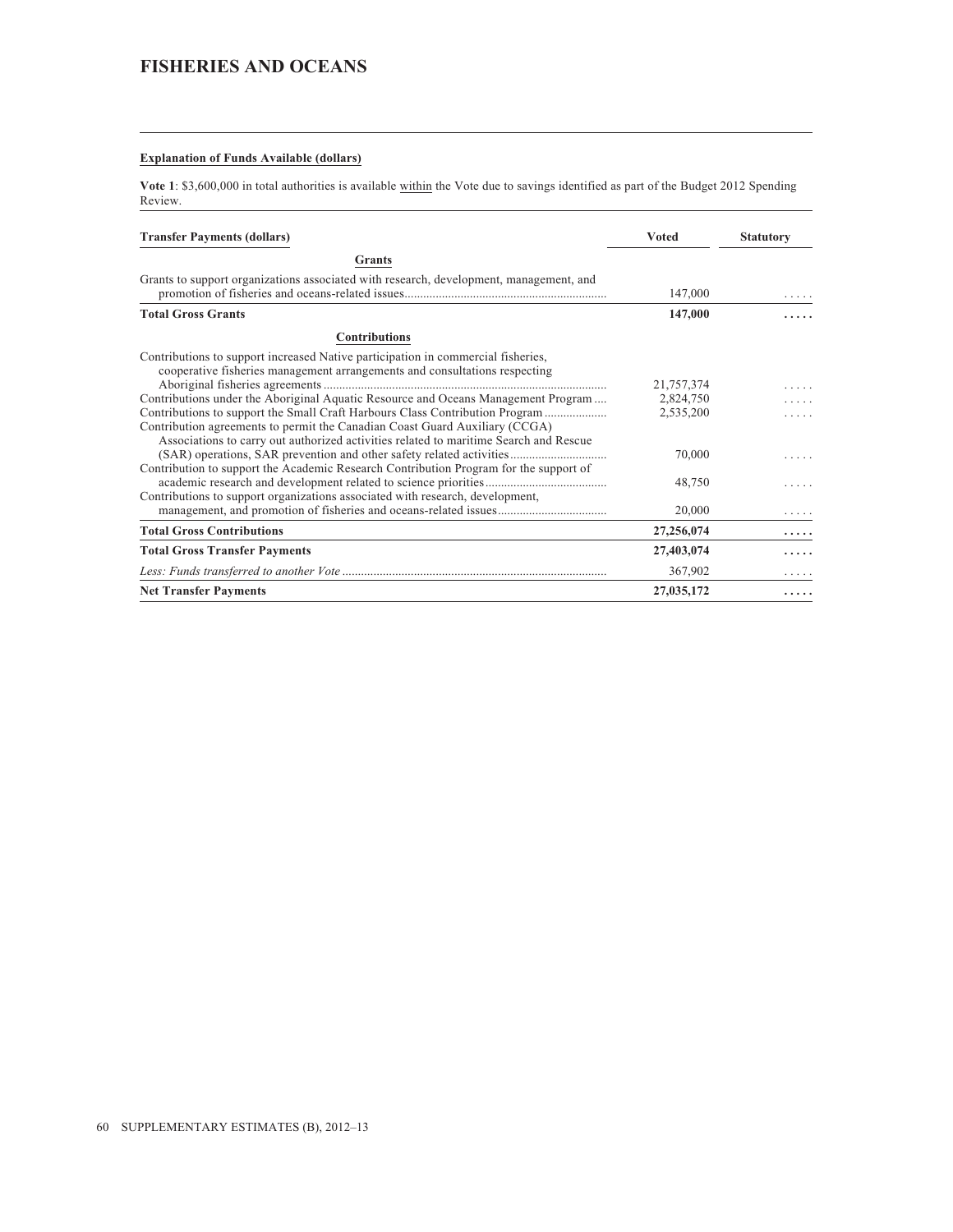| <b>Ministry Summary – Budgetary</b> |
|-------------------------------------|
|-------------------------------------|

|                |                                                                                                                                                                                                                                                                                                                                                                                                                                                                                                                                                                                                                                                                                                                                                                                                                                                                                                                                                                                                                                                                                                                                                                                                                                                                                                                                                                                                                                                                                                                                                                                                                                                                                                                                                                                                                                                                                                                                                                                                                                                                                                                                                                                                                                                                       | These Supplementary Estimates |                  |                    |                        |
|----------------|-----------------------------------------------------------------------------------------------------------------------------------------------------------------------------------------------------------------------------------------------------------------------------------------------------------------------------------------------------------------------------------------------------------------------------------------------------------------------------------------------------------------------------------------------------------------------------------------------------------------------------------------------------------------------------------------------------------------------------------------------------------------------------------------------------------------------------------------------------------------------------------------------------------------------------------------------------------------------------------------------------------------------------------------------------------------------------------------------------------------------------------------------------------------------------------------------------------------------------------------------------------------------------------------------------------------------------------------------------------------------------------------------------------------------------------------------------------------------------------------------------------------------------------------------------------------------------------------------------------------------------------------------------------------------------------------------------------------------------------------------------------------------------------------------------------------------------------------------------------------------------------------------------------------------------------------------------------------------------------------------------------------------------------------------------------------------------------------------------------------------------------------------------------------------------------------------------------------------------------------------------------------------|-------------------------------|------------------|--------------------|------------------------|
|                |                                                                                                                                                                                                                                                                                                                                                                                                                                                                                                                                                                                                                                                                                                                                                                                                                                                                                                                                                                                                                                                                                                                                                                                                                                                                                                                                                                                                                                                                                                                                                                                                                                                                                                                                                                                                                                                                                                                                                                                                                                                                                                                                                                                                                                                                       | Authorities                   |                  |                    | <b>Total Estimates</b> |
|                | Vote (dollars)                                                                                                                                                                                                                                                                                                                                                                                                                                                                                                                                                                                                                                                                                                                                                                                                                                                                                                                                                                                                                                                                                                                                                                                                                                                                                                                                                                                                                                                                                                                                                                                                                                                                                                                                                                                                                                                                                                                                                                                                                                                                                                                                                                                                                                                        | to date                       | <b>Transfers</b> | <b>Adjustments</b> | to date                |
|                |                                                                                                                                                                                                                                                                                                                                                                                                                                                                                                                                                                                                                                                                                                                                                                                                                                                                                                                                                                                                                                                                                                                                                                                                                                                                                                                                                                                                                                                                                                                                                                                                                                                                                                                                                                                                                                                                                                                                                                                                                                                                                                                                                                                                                                                                       |                               |                  |                    |                        |
| 1 <sub>b</sub> | Department<br>Operating expenditures, including the payment of<br>remuneration and other expenditures subject to the<br>approval of the Governor in Council in connection<br>with the assignment by the Canadian Government of<br>Canadians to the staffs of international organizations<br>and authority to make recoverable advances in<br>amounts not exceeding the amounts of the shares of<br>such organizations of such expenses; authority for the<br>appointment and fixing of salaries by the Governor in<br>Council of High Commissioners, Ambassadors,<br>Ministers Plenipotentiary, Consuls, Representatives<br>on International Commissions, the staff of such<br>officials and other persons to represent Canada in<br>another country; expenditures in respect of the<br>provision of office accommodation for the<br>International Civil Aviation Organization;<br>recoverable expenditures for assistance to and<br>repatriation of distressed Canadian citizens and<br>Canadian residents living abroad, including their<br>dependants; cultural relations and academic exchange<br>programs with other countries; and, pursuant to<br>paragraph $29.1(2)(a)$ of the Financial Administration<br>Act, authority to expend revenues received in a fiscal<br>year from, and to offset related expenditures incurred<br>in the fiscal year arising from the provision of<br>services related to: training services provided by the<br>Canadian Foreign Service Institute; trade fairs,<br>missions and other international business<br>development services; investment development<br>services; international telecommunication services;<br>departmental publications; other services provided<br>abroad to other government departments, agencies,<br>Crown corporations and other non-federal<br>organizations; specialized consular services; and<br>international youth employment exchange programs;<br>and the payment to each member of the Queen's<br>Privy Council for Canada who is a Minister without<br>Portfolio or a Minister of State who does not preside<br>over a Ministry of State of a salary not to exceed the<br>salary paid to Ministers of State who preside over<br>Ministries of State under the Salaries Act, as adjusted |                               |                  |                    |                        |
|                | pursuant to the <i>Parliament of Canada Act</i> and pro rata                                                                                                                                                                                                                                                                                                                                                                                                                                                                                                                                                                                                                                                                                                                                                                                                                                                                                                                                                                                                                                                                                                                                                                                                                                                                                                                                                                                                                                                                                                                                                                                                                                                                                                                                                                                                                                                                                                                                                                                                                                                                                                                                                                                                          |                               |                  |                    |                        |
| 5b             | for any period of less than a year $-$ To authorize the<br>transfers of appropriations listed in these Estimates<br>Capital expenditures – To authorize the transfers of                                                                                                                                                                                                                                                                                                                                                                                                                                                                                                                                                                                                                                                                                                                                                                                                                                                                                                                                                                                                                                                                                                                                                                                                                                                                                                                                                                                                                                                                                                                                                                                                                                                                                                                                                                                                                                                                                                                                                                                                                                                                                              | 1,431,109,355                 | (30,752,395)     | $\mathbf{1}$       | 1,400,356,961          |
|                |                                                                                                                                                                                                                                                                                                                                                                                                                                                                                                                                                                                                                                                                                                                                                                                                                                                                                                                                                                                                                                                                                                                                                                                                                                                                                                                                                                                                                                                                                                                                                                                                                                                                                                                                                                                                                                                                                                                                                                                                                                                                                                                                                                                                                                                                       | 236,940,903                   | (1,946,456)      | 1                  | 234,994,448            |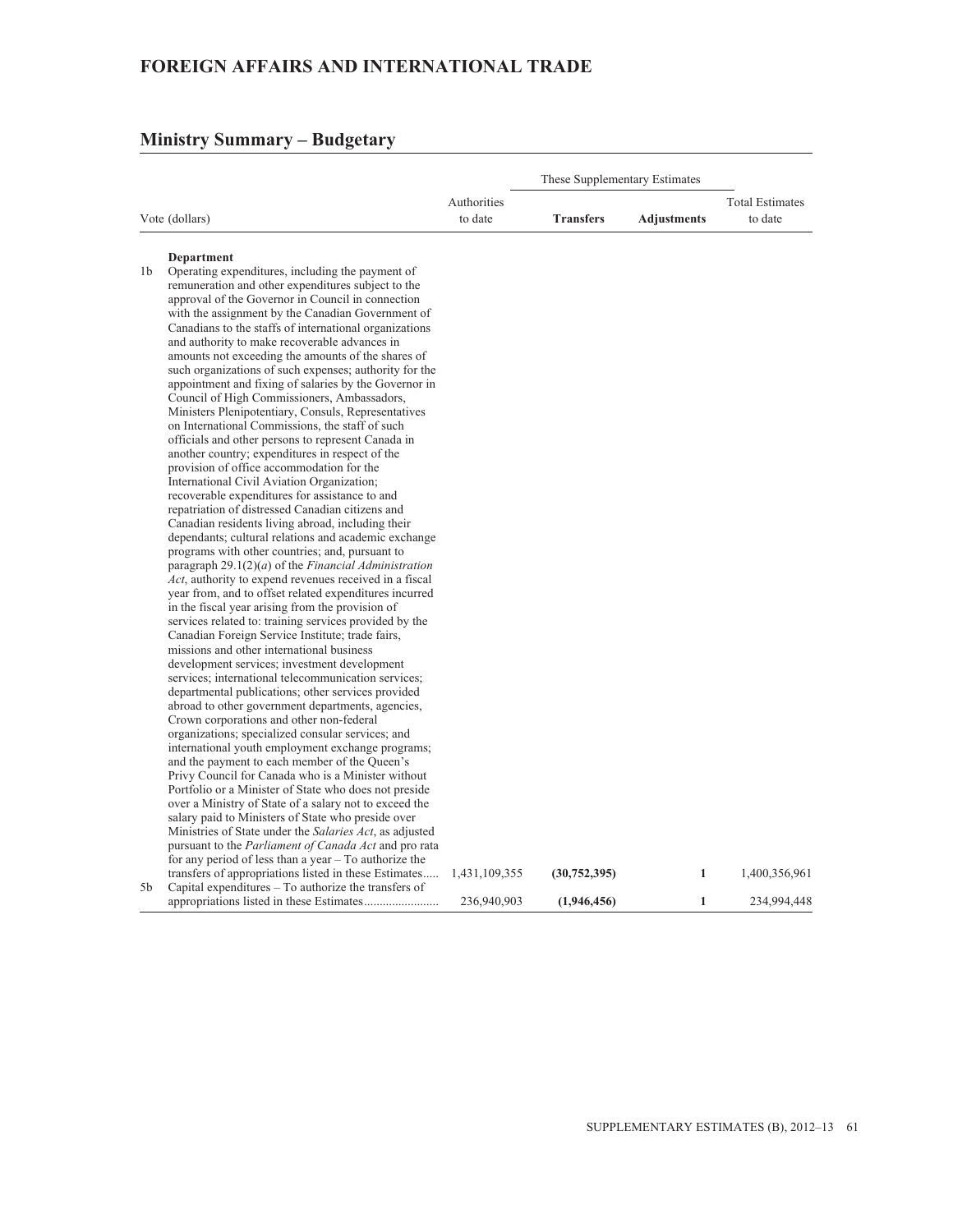|     |                                                                                                                                                                                                                                                                                                                                                                                                                                                                                                                                                                                                                                                                                                                                                                                                                                                                                                                                                                                               |                          | These Supplementary Estimates |                         |                          |
|-----|-----------------------------------------------------------------------------------------------------------------------------------------------------------------------------------------------------------------------------------------------------------------------------------------------------------------------------------------------------------------------------------------------------------------------------------------------------------------------------------------------------------------------------------------------------------------------------------------------------------------------------------------------------------------------------------------------------------------------------------------------------------------------------------------------------------------------------------------------------------------------------------------------------------------------------------------------------------------------------------------------|--------------------------|-------------------------------|-------------------------|--------------------------|
|     |                                                                                                                                                                                                                                                                                                                                                                                                                                                                                                                                                                                                                                                                                                                                                                                                                                                                                                                                                                                               | Authorities              |                               |                         | <b>Total Estimates</b>   |
|     | Vote (dollars)                                                                                                                                                                                                                                                                                                                                                                                                                                                                                                                                                                                                                                                                                                                                                                                                                                                                                                                                                                                | to date                  | <b>Transfers</b>              | <b>Adjustments</b>      | to date                  |
|     | 10b The grants listed in the Estimates and contributions,<br>which may include: with respect to Canada's Global<br>Partnership Program (under the G8 Global<br>Partnership), Canada's Counter-Terrorism Capacity<br>Building Program, the Anti-Crime Capacity Building<br>Program, the Afghanistan Counter-Narcotics<br>Program, the Global Peace and Security Program,<br>Global Peace Operations Program and Glyn Berry<br>Program, in the form of monetary payments or the<br>provision of goods or services; authority to make<br>commitments for the current fiscal year not exceeding<br>\$30,000,000, in respect of contributions to persons,<br>groups of persons, councils and associations to<br>promote the development of Canadian export sales;<br>and authority to pay assessments in the amounts and<br>in the currencies in which they are levied as well as<br>the authority to pay other amounts specified in the<br>currencies of the countries indicated, notwithstanding |                          |                               |                         |                          |
|     | that the total of such payments may exceed the<br>equivalent in Canadian dollars, estimated as of<br>15b Payments, in respect of pension, insurance and social<br>security programs or other arrangements for<br>employees locally engaged outside of Canada, or in<br>respect of the administration of such programs or<br>arrangements, including premiums, contributions,<br>benefit payments, fees and other expenditures made<br>in respect of employees locally engaged outside<br>Canada and for such other persons, as Treasury Board                                                                                                                                                                                                                                                                                                                                                                                                                                                 | 858,976,509              | (3,500,000)                   | $\mathbf{1}$            | 855,476,510              |
|     | determines - To authorize the transfers of                                                                                                                                                                                                                                                                                                                                                                                                                                                                                                                                                                                                                                                                                                                                                                                                                                                                                                                                                    |                          |                               |                         |                          |
| (S) |                                                                                                                                                                                                                                                                                                                                                                                                                                                                                                                                                                                                                                                                                                                                                                                                                                                                                                                                                                                               | 50,779,000<br>83,590,495 | 21,889,000                    | $\mathbf{1}$            | 72,668,001<br>83,590,495 |
| (S) | Minister of Foreign Affairs – Salary and motor car                                                                                                                                                                                                                                                                                                                                                                                                                                                                                                                                                                                                                                                                                                                                                                                                                                                                                                                                            |                          |                               |                         |                          |
| (S) | Minister of International Trade and Minister for the<br>Asia-Pacific Gateway - Salary and motor car                                                                                                                                                                                                                                                                                                                                                                                                                                                                                                                                                                                                                                                                                                                                                                                                                                                                                           | 77,516                   | .                             | .                       | 77,516                   |
|     |                                                                                                                                                                                                                                                                                                                                                                                                                                                                                                                                                                                                                                                                                                                                                                                                                                                                                                                                                                                               | 77,516                   |                               |                         | 77,516                   |
| (S) | Minister of State of Foreign Affairs (Americas and                                                                                                                                                                                                                                                                                                                                                                                                                                                                                                                                                                                                                                                                                                                                                                                                                                                                                                                                            | 2,000                    | .                             |                         | 2,000                    |
| (S) | Passport Office Revolving Fund (Revolving Funds)                                                                                                                                                                                                                                                                                                                                                                                                                                                                                                                                                                                                                                                                                                                                                                                                                                                                                                                                              |                          |                               |                         |                          |
| (S) | Payments under the Diplomatic Service (Special)                                                                                                                                                                                                                                                                                                                                                                                                                                                                                                                                                                                                                                                                                                                                                                                                                                                                                                                                               | 67, 653, 555             | .                             |                         | 67, 653, 555             |
|     | Superannuation Act (R.S.C., 1985, c. D-2)                                                                                                                                                                                                                                                                                                                                                                                                                                                                                                                                                                                                                                                                                                                                                                                                                                                                                                                                                     | 250,000                  |                               | .                       | 250,000                  |
|     |                                                                                                                                                                                                                                                                                                                                                                                                                                                                                                                                                                                                                                                                                                                                                                                                                                                                                                                                                                                               | 2,729,456,849            | (14,309,851)                  | $\overline{\mathbf{4}}$ | 2,715,147,002            |
|     | <b>Canadian Commercial Corporation</b>                                                                                                                                                                                                                                                                                                                                                                                                                                                                                                                                                                                                                                                                                                                                                                                                                                                                                                                                                        |                          |                               |                         |                          |
| 20  | Payments to the Canadian Commercial Corporation                                                                                                                                                                                                                                                                                                                                                                                                                                                                                                                                                                                                                                                                                                                                                                                                                                                                                                                                               | 15,481,540               | .                             | .                       | 15,481,540               |
|     |                                                                                                                                                                                                                                                                                                                                                                                                                                                                                                                                                                                                                                                                                                                                                                                                                                                                                                                                                                                               | 15,481,540               | .                             | .                       | 15,481,540               |

### **Ministry Summary – Budgetary**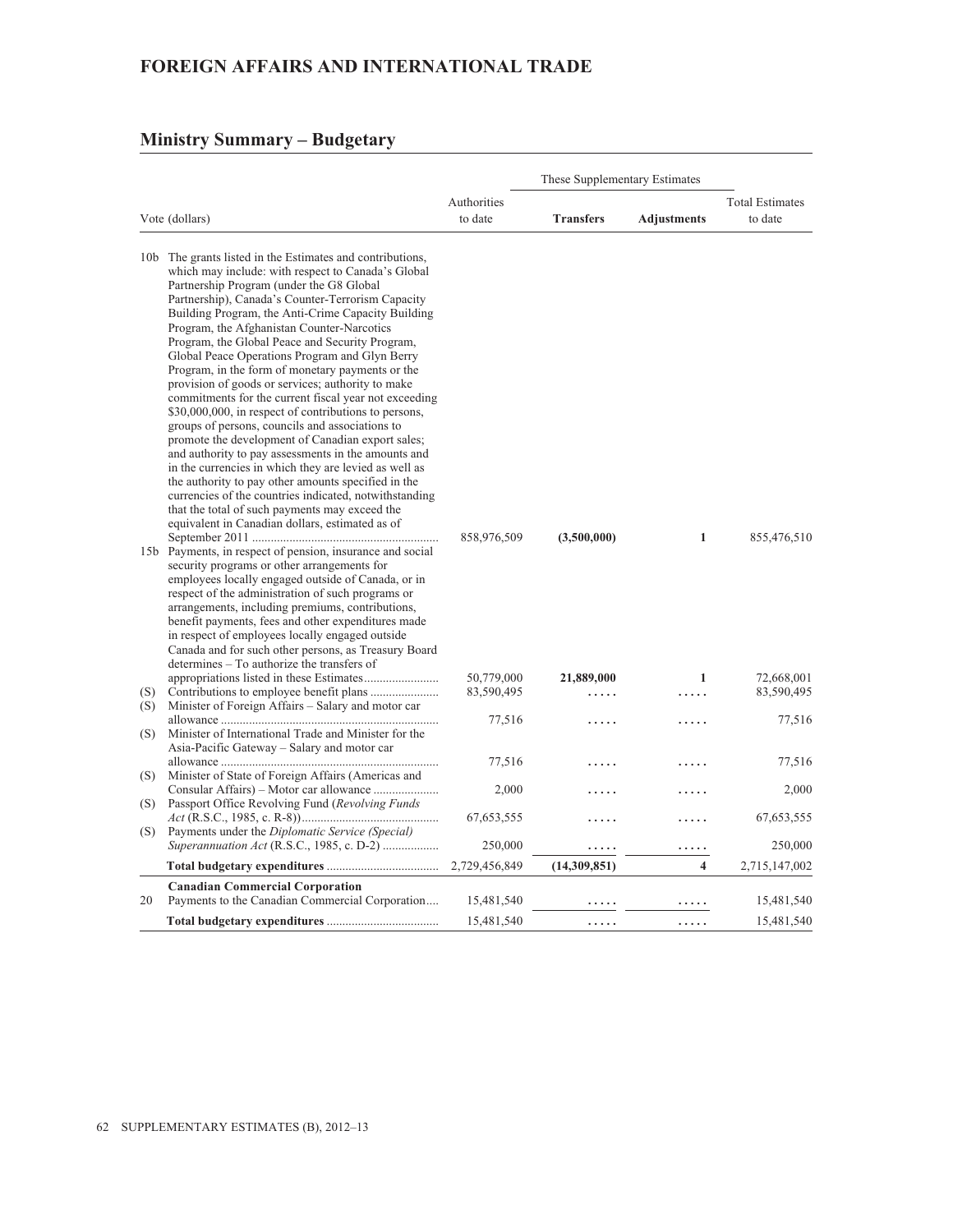|            |                                                                                                                                                                                                                                                                                                |                        | These Supplementary Estimates |                    |                                   |
|------------|------------------------------------------------------------------------------------------------------------------------------------------------------------------------------------------------------------------------------------------------------------------------------------------------|------------------------|-------------------------------|--------------------|-----------------------------------|
|            | Vote (dollars)                                                                                                                                                                                                                                                                                 | Authorities<br>to date | <b>Transfers</b>              | <b>Adjustments</b> | <b>Total Estimates</b><br>to date |
|            | <b>Canadian International Development Agency</b><br>25a Operating expenditures and authority to                                                                                                                                                                                                |                        |                               |                    |                                   |
|            | $(a)$ engage persons for service in developing countries<br>and in countries in transition; and                                                                                                                                                                                                |                        |                               |                    |                                   |
|            | $(b)$ provide education or training for persons from<br>developing countries and from countries in transition,<br>in accordance with the Technical Assistance                                                                                                                                  |                        |                               |                    |                                   |
|            | Regulations, made by Order in Council<br>P.C. 1986-993 of April 24, 1986 (and registered as                                                                                                                                                                                                    |                        |                               |                    |                                   |
|            | SOR/86-475), as may be amended, or any other<br>regulations that may be made by the Governor in<br>Council with respect to                                                                                                                                                                     |                        |                               |                    |                                   |
|            | (i) the remuneration payable to persons for service in<br>developing countries and in countries in transition,<br>and the payment of their expenses or of allowances                                                                                                                           |                        |                               |                    |                                   |
|            | with respect thereto,<br>(ii) the maintenance of persons from developing                                                                                                                                                                                                                       |                        |                               |                    |                                   |
|            | countries and from countries in transition who are<br>undergoing education or training, and the payment of<br>their expenses or of allowances with respect thereto,                                                                                                                            |                        |                               |                    |                                   |
|            | and<br>(iii) the payment of special expenses directly or                                                                                                                                                                                                                                       |                        |                               |                    |                                   |
|            | indirectly related to the service of persons in<br>developing countries and in countries in transition or<br>the education or training of persons from developing                                                                                                                              |                        |                               |                    |                                   |
|            | 30b The grants listed in the Estimates and contributions                                                                                                                                                                                                                                       | 194,253,964            |                               |                    | 194,253,964                       |
|            | for international development assistance, international<br>humanitarian assistance and other specified purposes,<br>in the form of monetary payments or the provision of                                                                                                                       |                        |                               |                    |                                   |
|            | goods or services – To authorize the transfers of                                                                                                                                                                                                                                              | 3,115,236,219          | 6,620,660                     | 1                  | 3,121,856,880                     |
| (S)<br>(S) | Minister of International Cooperation - Salary and                                                                                                                                                                                                                                             | 24,962,636             | .                             | .                  | 24,962,636                        |
| (S)        | Payments to International Financial Institutions -                                                                                                                                                                                                                                             | 77,516<br>248,654,000  | .                             | .                  | 77,516<br>248,654,000             |
|            | (S) Pursuant to Section 144 of the Budget and Economic<br><i>Statement Implementation Act, 2007</i> , a payment to the<br>World Bank for the Advance Market Commitment for<br>Pneumococcal Vaccines in respect of the period<br>commencing on April 1, 2012 and ending on                      |                        |                               |                    |                                   |
|            | March 31, 2013 in an amount not to exceed                                                                                                                                                                                                                                                      | $\cdots\cdots\cdots$   | .                             | 24,504,170         | 24,504,170                        |
|            |                                                                                                                                                                                                                                                                                                | 3,583,184,335          | 6,620,660                     | 24,504,171         | 3,614,309,166                     |
| (S)        | Export Development Canada (Canada Account)<br>Payments to Export Development Canada to<br>discharge obligations incurred pursuant to Section 23<br>of the Export Development Act(Canada Account) for<br>the purpose of facilitating and developing trade<br>between Canada and other countries |                        |                               |                    |                                   |
|            |                                                                                                                                                                                                                                                                                                | 500,000                |                               |                    | 500,000                           |
|            |                                                                                                                                                                                                                                                                                                | 500,000                | .                             | .                  | 500,000                           |

### **Ministry Summary – Budgetary**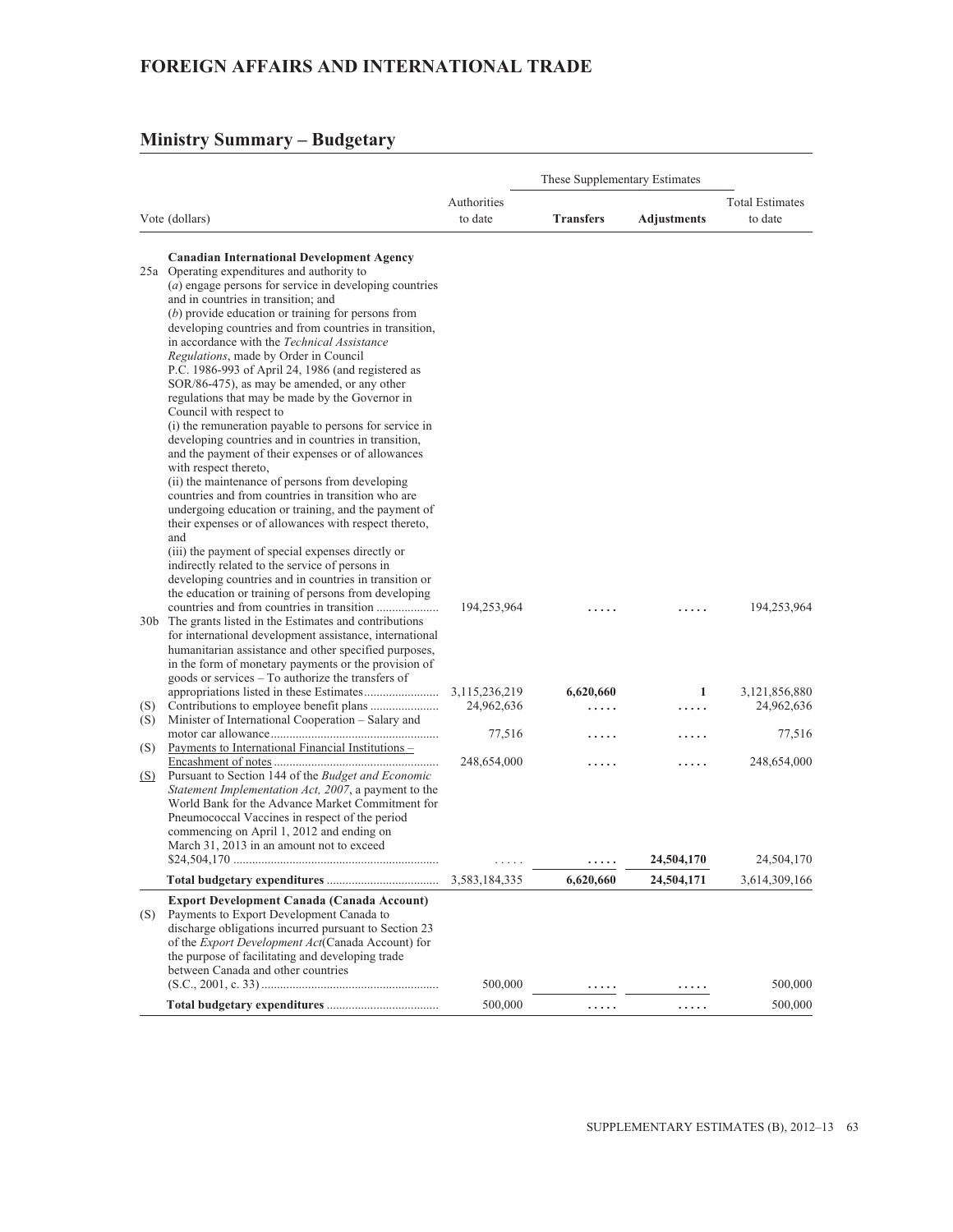|           |                                                                                                                                                                                                                                                                                                                                           |                          | These Supplementary Estimates |                    |                                   |
|-----------|-------------------------------------------------------------------------------------------------------------------------------------------------------------------------------------------------------------------------------------------------------------------------------------------------------------------------------------------|--------------------------|-------------------------------|--------------------|-----------------------------------|
|           | Vote (dollars)                                                                                                                                                                                                                                                                                                                            | Authorities<br>to date   | <b>Transfers</b>              | <b>Adjustments</b> | <b>Total Estimates</b><br>to date |
|           | <b>International Development Research Centre</b><br>45b Payments to the International Development Research<br>Centre $-$ To authorize the transfers of appropriations                                                                                                                                                                     | 241, 432, 539            | 213,554                       | 1                  | 241,646,094                       |
|           |                                                                                                                                                                                                                                                                                                                                           | 241,432,539              | 213,554                       | 1                  | 241,646,094                       |
| 50<br>(S) | <b>International Joint Commission (Canadian</b><br>Section)<br>Program expenditures – Salaries and expenses of the<br>Canadian Section, expenses of studies, surveys and<br>investigations by the Commission under International<br>References and expenses of the Commission under<br>the Canada/United States Great Lakes Water Quality | 6,427,834<br>631,685     |                               |                    | 6,427,834<br>631,685              |
|           |                                                                                                                                                                                                                                                                                                                                           | 7,059,519                | .                             | .                  | 7,059,519                         |
| 55b       | <b>National Capital Commission</b><br>Payments to the National Capital Commission for<br>60b Payments to the National Capital Commission for<br>capital expenditures – To authorize the transfers of                                                                                                                                      | 93,993,317<br>32,540,000 | (12,750,000)<br>12,750,000    | 1                  | 81,243,317<br>45,290,001          |
|           |                                                                                                                                                                                                                                                                                                                                           | 126,533,317              | .                             | 1                  | 126,533,318                       |

### **Ministry Summary – Budgetary**

### **Ministry Summary – Non-Budgetary Authorities**

|                                                                                                           |                        | These Supplementary Estimates |                    |                                   |
|-----------------------------------------------------------------------------------------------------------|------------------------|-------------------------------|--------------------|-----------------------------------|
| Vote (dollars)                                                                                            | Authorities<br>to date | <b>Transfers</b>              | <b>Adjustments</b> | <b>Total Estimates</b><br>to date |
| <b>Canadian International Development Agency</b>                                                          |                        |                               |                    |                                   |
| L35b Canadian International Development Agency,<br>Vote L35, <i>Appropriation Act No. 2, 2012–13</i> , is |                        |                               |                    |                                   |
| replaced by the following: Pursuant to                                                                    |                        |                               |                    |                                   |
| subsection 12(2) of the <i>International Development</i>                                                  |                        |                               |                    |                                   |
| (Financial Institutions) Assistance Act, the amount of                                                    |                        |                               |                    |                                   |
| financial assistance provided by the Minister of                                                          |                        |                               |                    |                                   |
| Foreign Affairs, in consultation with the Minister of                                                     |                        |                               |                    |                                   |
| Finance, for the issuance and payment of non-interest                                                     |                        |                               |                    |                                   |
| bearing, non-negotiable demand notes may not                                                              |                        |                               |                    |                                   |
| exceed \$246,114,000 for the purpose of contributions                                                     |                        |                               |                    |                                   |
| to the international financial institutions over a period                                                 |                        |                               |                    |                                   |
| commencing on April 1, 2012 and ending on                                                                 |                        |                               |                    |                                   |
|                                                                                                           |                        | .                             |                    |                                   |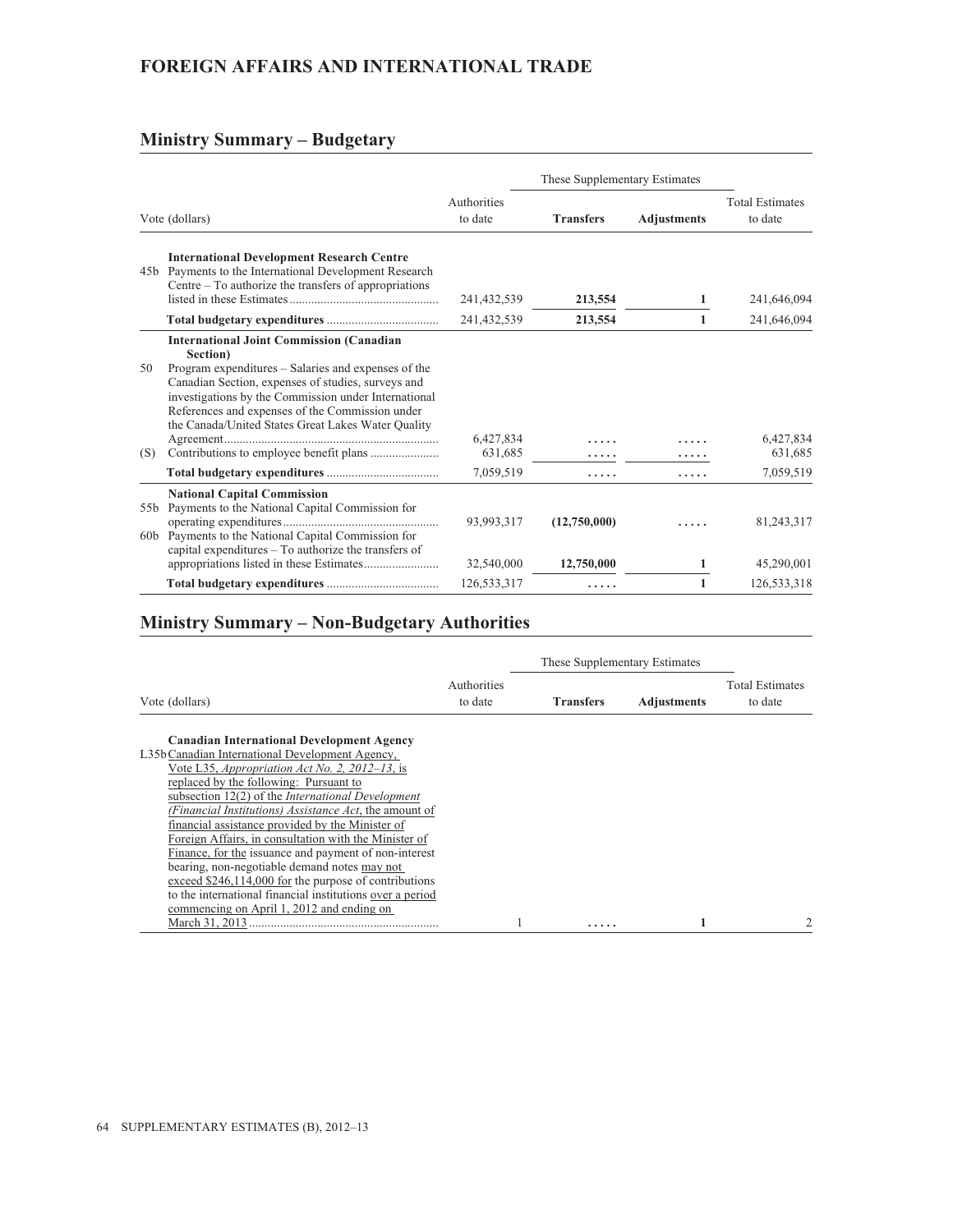|                                                                                                                                                                                                                                                                                                                                                                                                                                                                                                                                                                                                                                                                                                                                |                                 | These Supplementary Estimates |                    |                                            |
|--------------------------------------------------------------------------------------------------------------------------------------------------------------------------------------------------------------------------------------------------------------------------------------------------------------------------------------------------------------------------------------------------------------------------------------------------------------------------------------------------------------------------------------------------------------------------------------------------------------------------------------------------------------------------------------------------------------------------------|---------------------------------|-------------------------------|--------------------|--------------------------------------------|
| Vote (dollars)                                                                                                                                                                                                                                                                                                                                                                                                                                                                                                                                                                                                                                                                                                                 | Authorities<br>to date          | <b>Transfers</b>              | <b>Adjustments</b> | <b>Total Estimates</b><br>to date          |
| L40b Canadian International Development Agency,<br>Vote L40, <i>Appropriation Act No. 2, 2012–13</i> , is<br>replaced by the following: Pursuant to subsection<br>12(2) of the International Development (Financial<br><i>Institutions</i> ) <i>Assistance Act</i> , the amount of financial<br>assistance provided by the Minister of Foreign<br>Affairs, in consultation with the Minister of Finance,<br>for the purchase of shares of international financial<br>institutions, may not exceed an amount of<br>\$82,176,248 in United States dollars over a period<br>commencing on April 1, 2012 and ending on<br>March 31, 2013 which amount is estimated in<br>Payments to International Financial Institutions -<br>(S) | 1<br>83, 307, 437<br>83,307,439 | .                             | 1<br>$\mathbf{2}$  | $\overline{2}$<br>83,307,437<br>83,307,441 |
| <b>Export Development Canada (Canada Account)</b><br>Payments to Export Development Canada to<br>(S)<br>discharge obligations incurred pursuant to Section 23<br>of the <i>Export Development Act</i> (Canada Account) for<br>the purpose of facilitating and developing trade<br>between Canada and other countries                                                                                                                                                                                                                                                                                                                                                                                                           | (145,800,000)<br>(145,800,000)  | .<br>.                        | .                  | (145,800,000)<br>(145,800,000)             |

### **Ministry Summary – Non-Budgetary Authorities**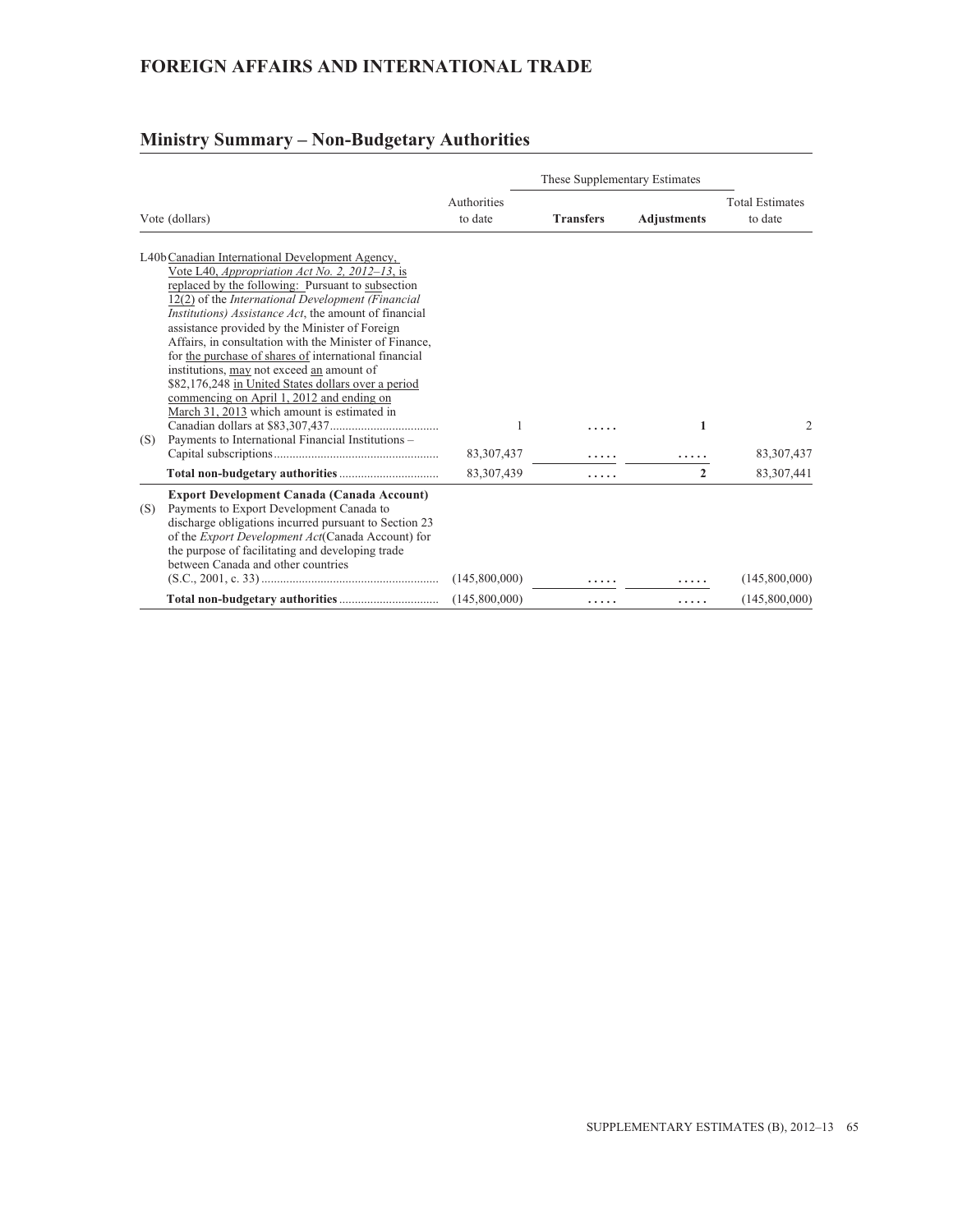## **FOREIGN AFFAIRS AND INTERNATIONAL TRADE Department**

**Explanation of Requirements – Budgetary (thousands of dollars)**

| <b>Voted Appropriations</b>                                                                                                                                                                                                                                                                                                                                                                                                                                                | Vote 1                      | Vote 5   | Vote 10 | Vote 15  | <b>Total</b> |
|----------------------------------------------------------------------------------------------------------------------------------------------------------------------------------------------------------------------------------------------------------------------------------------------------------------------------------------------------------------------------------------------------------------------------------------------------------------------------|-----------------------------|----------|---------|----------|--------------|
| Funding for the provision of pensions, insurance<br>and social security for locally engaged staff<br>Funding to establish the Office of Religious<br>Freedom within Foreign Affairs and funding<br>to support the protection of religious                                                                                                                                                                                                                                  |                             |          | .       | 21,889   | 21,889       |
| minorities and the right to freedom of religion<br>Funding for the continuation of Edu-Canada, an                                                                                                                                                                                                                                                                                                                                                                          | 564                         |          | 4,250   |          | 4,814        |
| international education campaign to attract<br>Funding to address challenges in the management<br>of security inadmissibility cases, protect<br>classified information in immigration<br>proceedings, and obtain assurances against<br>torture in exceptional removal cases                                                                                                                                                                                                | 907                         | .        | .       | $\cdots$ | 907          |
|                                                                                                                                                                                                                                                                                                                                                                                                                                                                            | 290                         | .        | .       | .        | 290          |
| Gross Voted Appropriations                                                                                                                                                                                                                                                                                                                                                                                                                                                 | 1,761                       | .        | 4,250   | 21,889   | 27,900       |
| <b>Funds Available</b>                                                                                                                                                                                                                                                                                                                                                                                                                                                     |                             |          |         |          |              |
| Less: Spending authorities available within the<br>Less: Spending authorities available from another                                                                                                                                                                                                                                                                                                                                                                       | 1,761                       | .        | 4,250   | .        | 6,011        |
|                                                                                                                                                                                                                                                                                                                                                                                                                                                                            | $\epsilon$ , and $\epsilon$ | .        | .       | 21,889   | 21,889       |
| Total Funds Available                                                                                                                                                                                                                                                                                                                                                                                                                                                      | 1,761                       | $\cdots$ | 4,250   | 21,889   | 27,900       |
| <b>Total Voted Appropriations</b>                                                                                                                                                                                                                                                                                                                                                                                                                                          | .                           | .        | .       | .        | .            |
| <b>Transfers</b>                                                                                                                                                                                                                                                                                                                                                                                                                                                           |                             |          |         |          |              |
| Transfer of \$2,121,250 from Canadian Security<br>Intelligence Service (Vote 20), \$1,623,650<br>from Royal Canadian Mounted Police<br>(Vote 50), \$1,224,460 from Canadian Border<br>Services Agency (Vote 15), \$567,880 from<br>Canadian Border Services Agency (Vote 10),<br>\$42,080 from Royal Canadian Mounted Police<br>(Vote 45), \$15,000 from National Defence<br>(Vote 5) and \$12,900 from Industry (Vote $1$ ) –<br>To provide support to departmental staff |                             |          |         |          |              |
| Transfer of \$1,120,184 from Shared Services<br>Canada (Vote $20$ ) – To adjust amounts as a<br>result of the creation of Shared Services                                                                                                                                                                                                                                                                                                                                  | 1,638                       | 3,969    | .       |          | 5,607        |
| Internal reallocation of resources of \$21,889,000<br>- To reduce the amount of new appropriations                                                                                                                                                                                                                                                                                                                                                                         | 1,120                       |          |         |          | 1,120        |
|                                                                                                                                                                                                                                                                                                                                                                                                                                                                            | (21, 889)                   | .        | .       | 21,889   | .            |
| Transfer to Industry - For the federal coordination<br>Transfer to Canadian International Development<br>Agency – For the bilateral election                                                                                                                                                                                                                                                                                                                               | (30)                        | .        | .       | .        | (30)         |
| Transfer to Shared Services Canada - To adjust<br>amounts as a result of the creation of Shared                                                                                                                                                                                                                                                                                                                                                                            |                             | .        | (3,500) | .        | (3,500)      |
|                                                                                                                                                                                                                                                                                                                                                                                                                                                                            | .                           | (5,000)  | .       | .        | (5,000)      |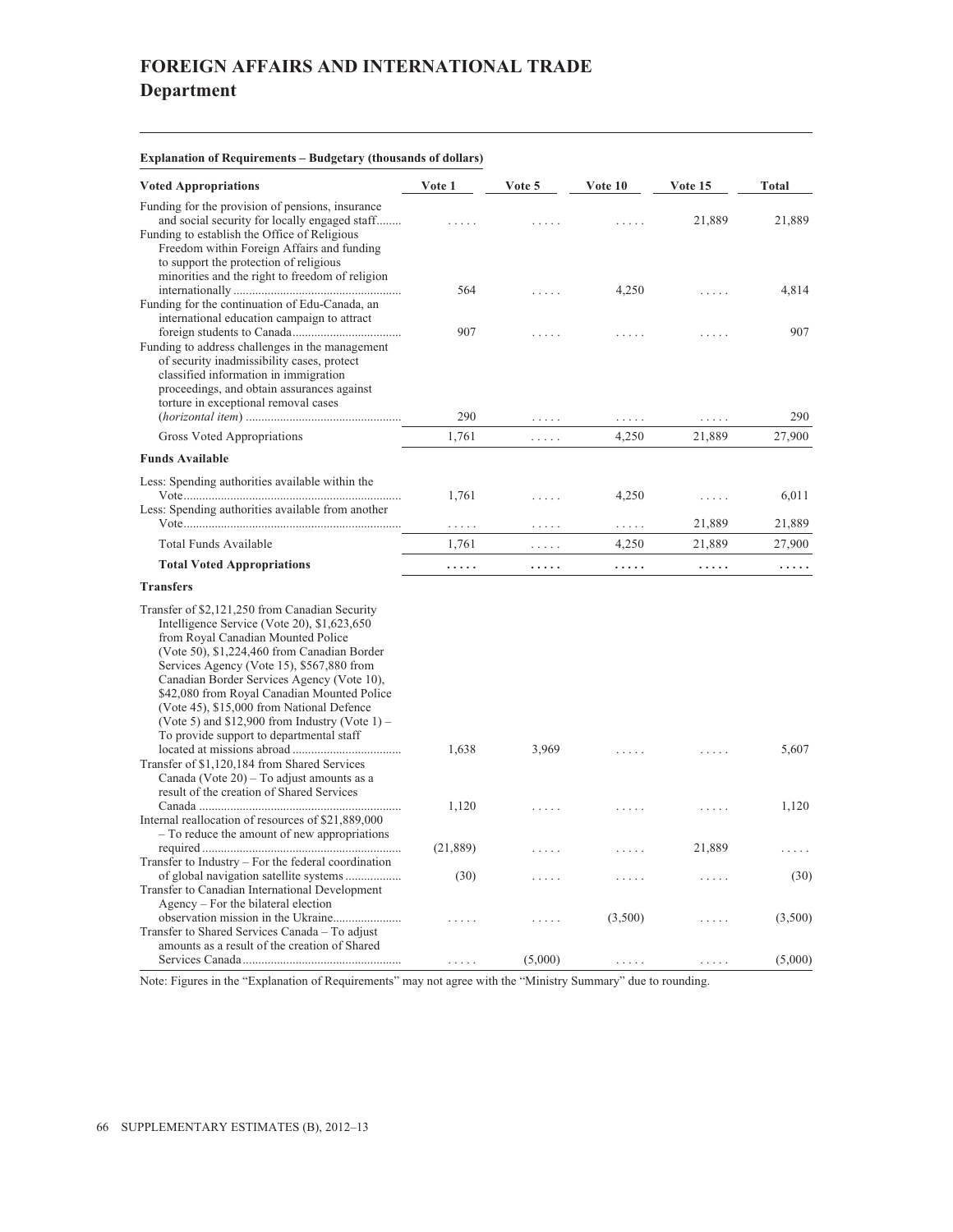### **FOREIGN AFFAIRS AND INTERNATIONAL TRADE Department**

#### **Explanation of Requirements – Budgetary (thousands of dollars)**

| <b>Transfers</b>                                                                                                                                                                                                                                                        | Vote 1    | Vote 5   | Vote 10 | Vote 15 | Total     |
|-------------------------------------------------------------------------------------------------------------------------------------------------------------------------------------------------------------------------------------------------------------------------|-----------|----------|---------|---------|-----------|
| Transfer to Privy Council, National Defence,<br>Public Safety and Emergency Preparedness,<br>Agriculture and Agri-Food, Canadian<br>International Development Agency and<br>Citizenship and Immigration – Adjustment to<br>funding previously provided for departmental | (11, 592) | (916)    | .       | .       | (12, 508) |
| <b>Total Transfers</b>                                                                                                                                                                                                                                                  | (30, 753) | (1,947)  | (3,500) | 21,889  | (14,311)  |
| <b>These Supplementary Estimates</b>                                                                                                                                                                                                                                    | (30, 753) | (1, 947) | (3,500) | 21,889  | (14,311)  |

#### **Explanation of Funds Available (dollars)**

**Vote 1**: \$1,760,946 in total authorities is available within the Vote due to savings identified as part of the Budget 2012 Spending Review.

**Vote 10**: \$4,250,000 in total authorities is available within the Vote due to savings identified as part of the Budget 2012 Spending Review.

**Vote 15**: \$21,889,000 in total authorities is available from Vote 1 due to savings identified as part of the Budget 2012 Spending Review.

| <b>Transfer Payments (dollars)</b>   | <b>Voted</b> | <b>Statutory</b> |
|--------------------------------------|--------------|------------------|
| Grants                               |              |                  |
|                                      | 500,000      | .                |
| <b>Contributions</b>                 |              |                  |
|                                      | 3,750,000    | .                |
| <b>Total Gross Transfer Payments</b> | 4,250,000    | .                |
|                                      | 4.250,000    | .                |
|                                      | 3.500,000    | .                |
| <b>Net Transfer Payments</b>         | (3,500,000)  | .                |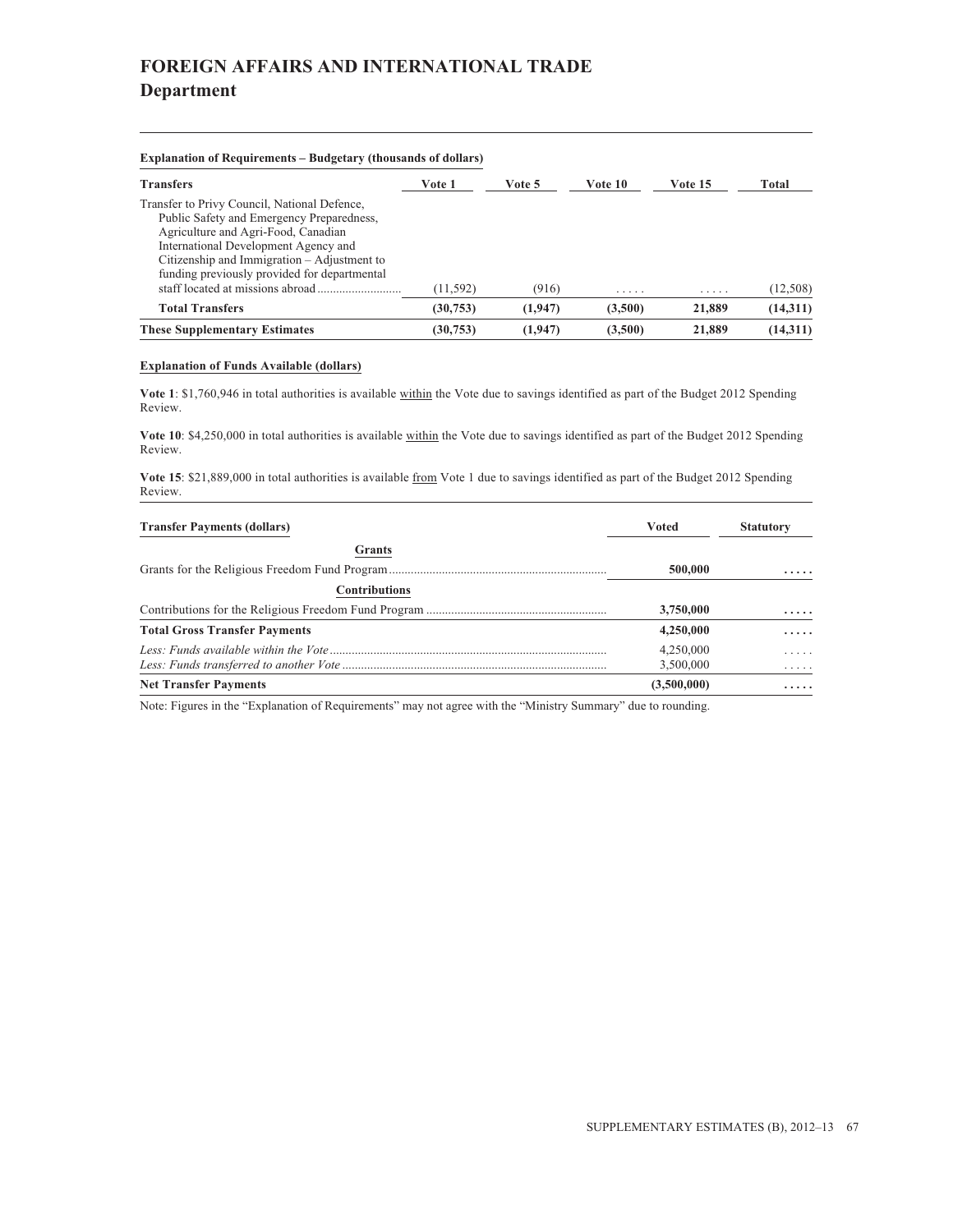## **FOREIGN AFFAIRS AND INTERNATIONAL TRADE Canadian International Development Agency**

#### **Explanation of Requirements – Budgetary (thousands of dollars)**

| <b>Voted Appropriations</b>                                                                                                                                                                                                           | Vote 30                    |
|---------------------------------------------------------------------------------------------------------------------------------------------------------------------------------------------------------------------------------------|----------------------------|
| Funding for additional grants to international organizations for development assistance, food aid and education                                                                                                                       | 55,000<br>50,000<br>15,000 |
| Gross Voted Appropriations                                                                                                                                                                                                            | 120,000                    |
| <b>Funds Available</b>                                                                                                                                                                                                                |                            |
|                                                                                                                                                                                                                                       | 120,000                    |
| <b>Total Voted Appropriations</b>                                                                                                                                                                                                     |                            |
| <b>Statutory Appropriations</b>                                                                                                                                                                                                       |                            |
| Payments to the World Bank for the Advance Market Commitment for Pneumococcal Vaccines in accordance with                                                                                                                             | 24,504                     |
| <b>Total Adjustments to Appropriations</b>                                                                                                                                                                                            | 24,504                     |
| <b>Transfers</b>                                                                                                                                                                                                                      |                            |
| Transfer of \$3,500,000 from Foreign Affairs and International Trade (Vote $10$ ) – For the bilateral election                                                                                                                        | 3,500                      |
| Transfer of \$2,746,940 from Foreign Affairs and International Trade (Vote 1) and \$373,720 from Foreign Affairs and<br>International Trade (Vote $5$ ) – Adjustment to funding previously provided for departmental staff located at |                            |
|                                                                                                                                                                                                                                       | 3,121                      |
| <b>Total Transfers</b>                                                                                                                                                                                                                | 6,621                      |
| <b>These Supplementary Estimates</b>                                                                                                                                                                                                  | 31,125                     |

#### **Explanation of Requirements – Non-budgetary (thousands of dollars)**

| <b>Voted Appropriations</b>                                                                                                                                                                                                                                                                                                                                                                                                                                                                                                                                                                                                                                                                                                                                                                                                                                                                                                                                                                                                                                                                                                                                                                           | <b>Vote L35</b> | Vote L40 | Total |
|-------------------------------------------------------------------------------------------------------------------------------------------------------------------------------------------------------------------------------------------------------------------------------------------------------------------------------------------------------------------------------------------------------------------------------------------------------------------------------------------------------------------------------------------------------------------------------------------------------------------------------------------------------------------------------------------------------------------------------------------------------------------------------------------------------------------------------------------------------------------------------------------------------------------------------------------------------------------------------------------------------------------------------------------------------------------------------------------------------------------------------------------------------------------------------------------------------|-----------------|----------|-------|
| Canadian International Development Agency, Vote L35, Appropriation Act No. 2,<br>$2012-13$ , is replaced by the following: Pursuant to subsection 12(2) of the<br>International Development (Financial Institutions) Assistance Act, the amount of<br>financial assistance provided by the Minister of Foreign Affairs, in consultation<br>with the Minister of Finance, for the issuance and payment of non-interest<br>bearing, non-negotiable demand notes may not exceed \$246,114,000 for the<br>purpose of contributions to the international financial institutions over a period<br>Canadian International Development Agency, Vote L40, <i>Appropriation Act No. 2</i> ,<br>$2012-13$ , is replaced by the following: Pursuant to subsection 12(2) of the<br>International Development (Financial Institutions) Assistance Act, the amount of<br>financial assistance provided by the Minister of Foreign Affairs, in consultation<br>with the Minister of Finance, for the purchase of shares of international financial<br>institutions, may not exceed an amount of \$82,176,248 in United States dollars<br>over a period commencing on April 1, 2012 and ending on March 31, 2013 which |                 |          |       |
| <b>These Supplementary Estimates</b>                                                                                                                                                                                                                                                                                                                                                                                                                                                                                                                                                                                                                                                                                                                                                                                                                                                                                                                                                                                                                                                                                                                                                                  |                 |          |       |

#### **Explanation of Funds Available (dollars)**

**Vote 30**: \$120,000,000 in total authorities is available within the vote due to the conversion from contributions to grants related to international assistance.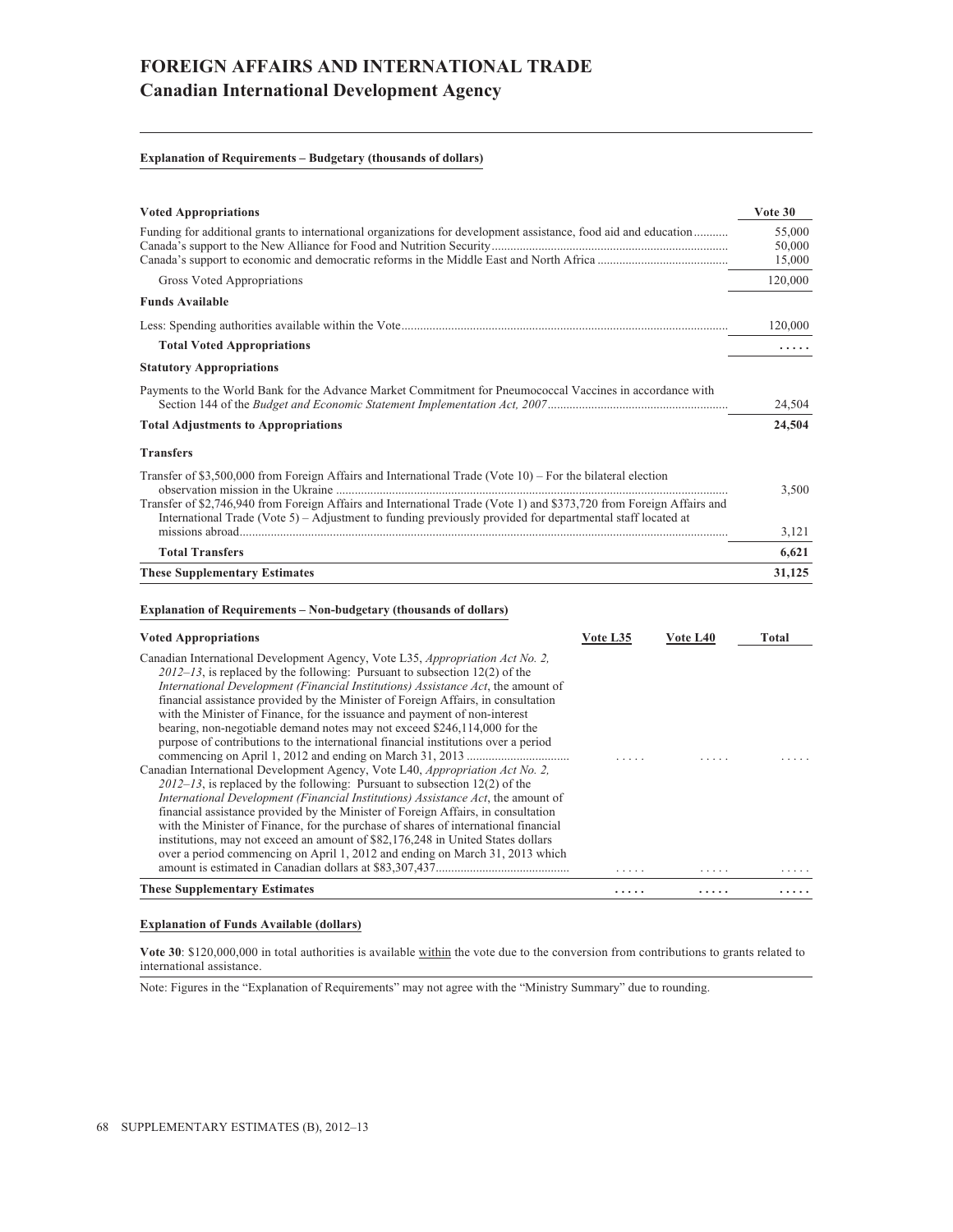## **FOREIGN AFFAIRS AND INTERNATIONAL TRADE Canadian International Development Agency**

| <b>Transfer Payments (dollars)</b>                                                                                                                                                                                                                                                                                                                            | <b>Voted</b> | <b>Statutory</b> |
|---------------------------------------------------------------------------------------------------------------------------------------------------------------------------------------------------------------------------------------------------------------------------------------------------------------------------------------------------------------|--------------|------------------|
| Grants                                                                                                                                                                                                                                                                                                                                                        |              |                  |
| Grants for Multilateral Programming: Grants in support of development assistance,<br>humanitarian assistance or disaster preparedness, for global operations, programs,<br>projects, activities and appeals for the benefit of developing countries or territories or                                                                                         | 120,000,000  |                  |
| <b>Contributions</b>                                                                                                                                                                                                                                                                                                                                          |              |                  |
| Contributions for Bilateral Programming: Contributions in support of development<br>assistance, contributions for cooperation with countries in transition and contributions<br>in support of regional or country specific development assistance programs, projects<br>and activities for the benefit of developing countries or territories or countries in | 6,620,660    |                  |
| <b>Other Transfer Payments</b>                                                                                                                                                                                                                                                                                                                                |              |                  |
| (S) Payments to the World Bank for the Advance Market Commitment for Pneumococcal<br>Vaccines in accordance with Section 144 of the Budget and Economic Statement                                                                                                                                                                                             | .            | 24,504,170       |
| <b>Total Gross Transfer Payments</b>                                                                                                                                                                                                                                                                                                                          | 126,620,660  | 24,504,170       |
|                                                                                                                                                                                                                                                                                                                                                               | 120,000,000  |                  |
| <b>Net Transfer Payments</b>                                                                                                                                                                                                                                                                                                                                  | 6,620,660    | 24,504,170       |

### **International Development Research Centre**

#### **Explanation of Requirements – Budgetary (thousands of dollars)**

| <b>Transfers</b>                                                                                                    | Vote 45 |
|---------------------------------------------------------------------------------------------------------------------|---------|
| Transfer of \$213,554 from Canadian Institutes of Health Research (Vote $25$ ) – To support the continuation of the |         |
|                                                                                                                     | 214     |
|                                                                                                                     |         |

Note: Figures in the "Explanation of Requirements" may not agree with the "Ministry Summary" due to rounding.

### **National Capital Commission**

#### **Explanation of Requirements – Budgetary (thousands of dollars)**

| <b>Transfers</b>                                                                 | Vote 55  | Vote 60 | Total |
|----------------------------------------------------------------------------------|----------|---------|-------|
| Internal reallocation of resources of $$12,750,000 -$ Related to the assessment, |          |         |       |
| management and remediation of federal contaminated sites at LeBreton Flats       | (12.750) | 12.750  | .     |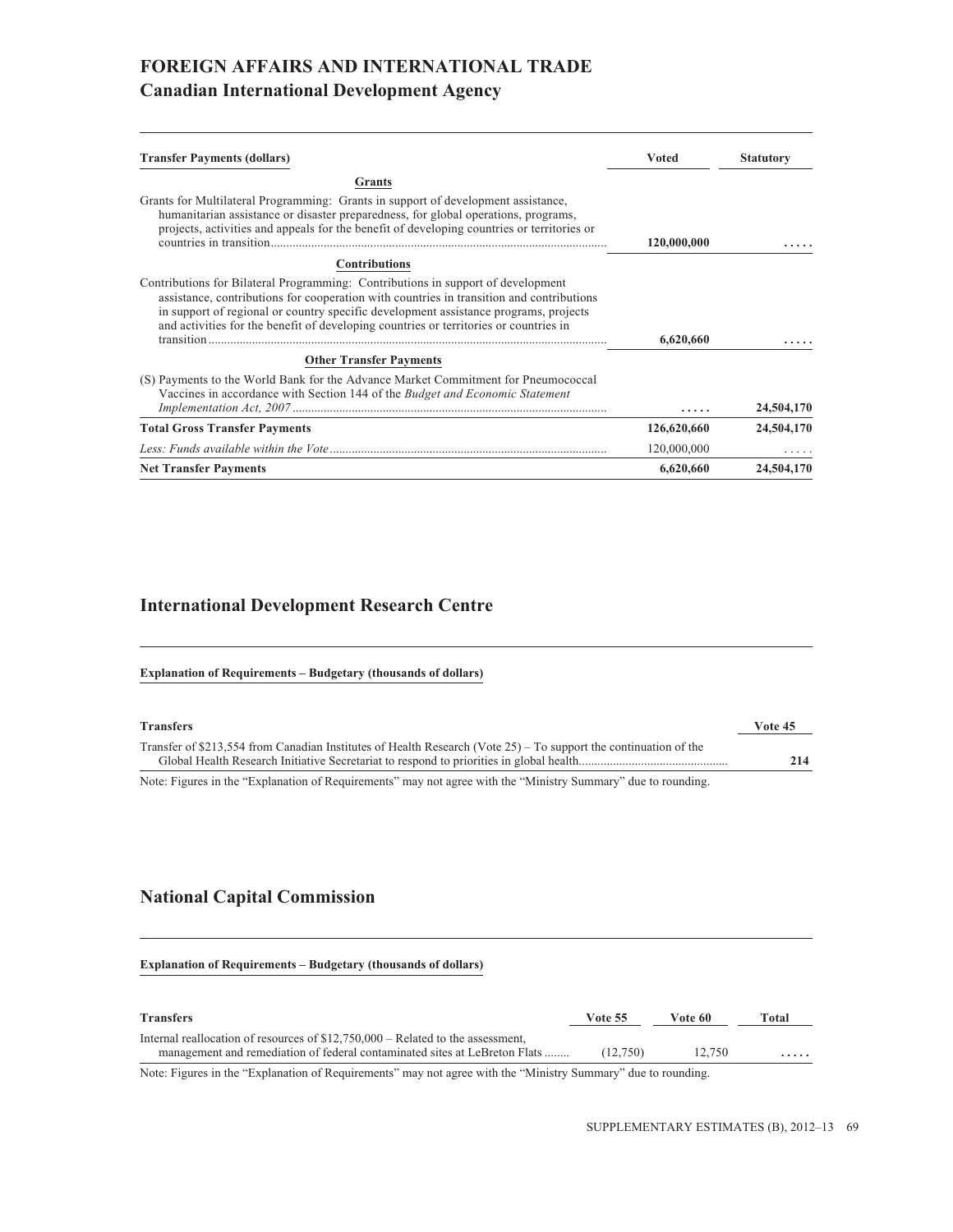|  | <b>Ministry Summary - Budgetary</b> |  |
|--|-------------------------------------|--|
|--|-------------------------------------|--|

| Vote (dollars)  |                                                                                                                                                                                                                                                                                                                                                                                                                                                                                                                                                                                                                                                                                                                                                                                                                                                                                                                     |                              | These Supplementary Estimates |                    |                                   |
|-----------------|---------------------------------------------------------------------------------------------------------------------------------------------------------------------------------------------------------------------------------------------------------------------------------------------------------------------------------------------------------------------------------------------------------------------------------------------------------------------------------------------------------------------------------------------------------------------------------------------------------------------------------------------------------------------------------------------------------------------------------------------------------------------------------------------------------------------------------------------------------------------------------------------------------------------|------------------------------|-------------------------------|--------------------|-----------------------------------|
|                 |                                                                                                                                                                                                                                                                                                                                                                                                                                                                                                                                                                                                                                                                                                                                                                                                                                                                                                                     | Authorities<br>to date       | <b>Transfers</b>              | <b>Adjustments</b> | <b>Total Estimates</b><br>to date |
| 1 <sub>b</sub>  | Department<br>Operating expenditures and, pursuant to<br>paragraph $29.1(2)(a)$ of the Financial Administration<br>Act, authority to spend revenues to offset<br>expenditures incurred in the fiscal year arising from<br>the provision of services or the sale of products<br>related to health protection, regulatory activities and<br>medical services, and the provision of internal support<br>services to other organizations, and the payment to<br>each member of the Queen's Privy Council for<br>Canada who is a Minister without Portfolio or a<br>Minister of State who does not preside over a<br>Ministry of State of a salary not to exceed the salary<br>paid to Ministers of State who preside over Ministries<br>of State under the Salaries Act, as adjusted pursuant<br>to the <i>Parliament of Canada Act</i> and pro rata for any<br>period of less than a year – To authorize the transfers |                              |                               |                    |                                   |
|                 | of appropriations listed in these Estimates and to                                                                                                                                                                                                                                                                                                                                                                                                                                                                                                                                                                                                                                                                                                                                                                                                                                                                  | 1,894,642,672                | (32, 389, 277)                | 194,938,496        | 2,057,191,891                     |
| 5b              | Capital expenditures – To authorize the transfers of<br>10b The grants listed in the Estimates and contributions,<br>in the form of monetary payments or the provision of<br>goods or services – To authorize the transfers of<br>appropriations listed in these Estimates and to provide                                                                                                                                                                                                                                                                                                                                                                                                                                                                                                                                                                                                                           | 30, 313, 444                 | 465,000                       | 1                  | 30,778,445                        |
| (S)<br>(S)      | Minister of Health and Minister of the Canadian<br>Northern Economic Development Agency - Salary                                                                                                                                                                                                                                                                                                                                                                                                                                                                                                                                                                                                                                                                                                                                                                                                                    | 1,449,573,237<br>134,947,945 | (7,109,000)<br>.              | 42,150,191<br>.    | 1,484,614,428<br>134,947,945      |
|                 |                                                                                                                                                                                                                                                                                                                                                                                                                                                                                                                                                                                                                                                                                                                                                                                                                                                                                                                     | 77,516                       |                               |                    | 77,516                            |
|                 |                                                                                                                                                                                                                                                                                                                                                                                                                                                                                                                                                                                                                                                                                                                                                                                                                                                                                                                     | 3,509,554,814                | (39, 033, 277)                | 237,088,688        | 3,707,610,225                     |
| 15<br>(S)       | <b>Assisted Human Reproduction Agency of Canada</b>                                                                                                                                                                                                                                                                                                                                                                                                                                                                                                                                                                                                                                                                                                                                                                                                                                                                 | 10,422,266<br>614,586        | .                             | .                  | 10,422,266<br>614,586             |
|                 |                                                                                                                                                                                                                                                                                                                                                                                                                                                                                                                                                                                                                                                                                                                                                                                                                                                                                                                     | 11,036,852                   | .                             | .                  | 11,036,852                        |
| 20 <sub>b</sub> | <b>Canadian Institutes of Health Research</b><br>25b The grants listed in the Estimates - To authorize the<br>transfers of appropriations listed in these Estimates                                                                                                                                                                                                                                                                                                                                                                                                                                                                                                                                                                                                                                                                                                                                                 | 52,992,444                   | (1, 135, 400)                 | .                  | 51,857,044                        |
|                 |                                                                                                                                                                                                                                                                                                                                                                                                                                                                                                                                                                                                                                                                                                                                                                                                                                                                                                                     | 922,878,549                  | 3,030,846                     | 2,287,600          | 928,196,995                       |
| (S)             |                                                                                                                                                                                                                                                                                                                                                                                                                                                                                                                                                                                                                                                                                                                                                                                                                                                                                                                     | 6,617,600<br>982,488,593     | 1,895,446                     | 2,287,600          | 6,617,600<br>986,671,639          |

Note: Pursuant to s. 31.1 of the *Financial Administration Act* and Order in Council P.C 2012-965 effective June 30, \$49,943,849 is deemed to have been appropriated from Public Health Agency of Canada Vote 50, which results in an increase in the same amount in Health Vote 1, *Appropriation Act No. 1,* 2012–13.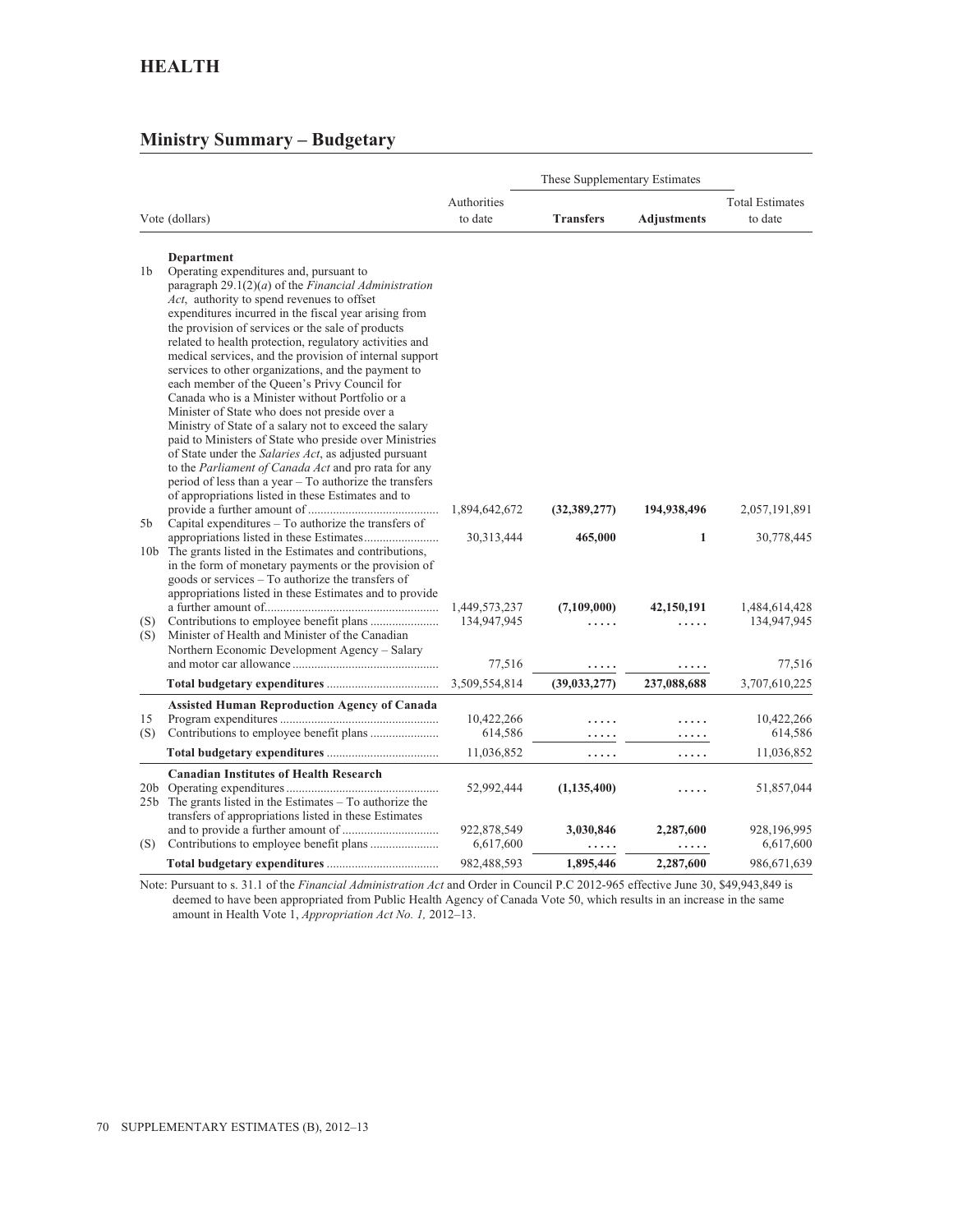### **Ministry Summary – Budgetary**

|           |                                                                                                                                                                                                                                                                                                                                                                                                                                                                                                                                                                              |                                                        | These Supplementary Estimates           |                    |                                                        |
|-----------|------------------------------------------------------------------------------------------------------------------------------------------------------------------------------------------------------------------------------------------------------------------------------------------------------------------------------------------------------------------------------------------------------------------------------------------------------------------------------------------------------------------------------------------------------------------------------|--------------------------------------------------------|-----------------------------------------|--------------------|--------------------------------------------------------|
|           | Vote (dollars)                                                                                                                                                                                                                                                                                                                                                                                                                                                                                                                                                               | Authorities<br>to date                                 | <b>Transfers</b>                        | <b>Adjustments</b> | <b>Total Estimates</b><br>to date                      |
|           | <b>Canadian Northern Economic Development</b><br>Agency<br>35b Contributions – To authorize the transfers of<br>appropriations listed in these Estimates and to provide                                                                                                                                                                                                                                                                                                                                                                                                      | 13,953,130                                             | (200,000)                               |                    | 13,753,130                                             |
| (S)       |                                                                                                                                                                                                                                                                                                                                                                                                                                                                                                                                                                              | 36,661,803<br>1,171,953                                | 200,000                                 | 3,000,000          | 39,861,803<br>1,171,953                                |
|           |                                                                                                                                                                                                                                                                                                                                                                                                                                                                                                                                                                              | 51,786,886                                             | .<br>.                                  | .<br>3,000,000     | 54,786,886                                             |
| 40<br>(S) | <b>Hazardous Materials Information Review</b><br>Commission                                                                                                                                                                                                                                                                                                                                                                                                                                                                                                                  | 4,095,469<br>596,596                                   |                                         |                    | 4,095,469<br>596,596                                   |
|           |                                                                                                                                                                                                                                                                                                                                                                                                                                                                                                                                                                              | 4,692,065                                              | .                                       | .                  | 4,692,065                                              |
| 45<br>(S) | <b>Patented Medicine Prices Review Board</b><br>Contributions to employee benefit plans                                                                                                                                                                                                                                                                                                                                                                                                                                                                                      | 11,163,552<br>1,052,767<br>12,216,319                  | .                                       | .                  | 11,163,552<br>1,052,767<br>12,216,319                  |
| (S)       | <b>Public Health Agency of Canada</b><br>50b Operating expenditures and, pursuant to paragraph<br>$29.1(2)(a)$ of the Financial Administration Act,<br>authority to spend revenues to offset expenditures<br>incurred in the fiscal year arising from the sale of<br>products and the provision of internal support services<br>to other organizations - To authorize the transfers of<br>55b Capital expenditures – To authorize the transfers of<br>60b The grants listed in the Estimates and contributions $-$<br>To authorize the transfers of appropriations listed in | 340,233,122<br>18,445,449<br>202,568,477<br>32,837,921 | 37,528,277<br>309,800<br>(134,000)<br>. | 1<br>1<br>1<br>.   | 377,761,400<br>18,755,250<br>202,434,478<br>32,837,921 |
|           |                                                                                                                                                                                                                                                                                                                                                                                                                                                                                                                                                                              | 594,084,969                                            | 37,704,077                              | 3                  | 631,789,049                                            |

Note: Pursuant to s. 31.1 of the *Financial Administration Act* and Order in Council P.C. 2012-950 effective June 30, \$14,399,154 is deemed to have been appropriated from Health Votes 1 (\$12,390,248) and 10 (\$2,008,906), which results in an increase in the same amounts in Public Health Agency Votes 50 and 60, *Appropriation Act No. 1*, 2012–13.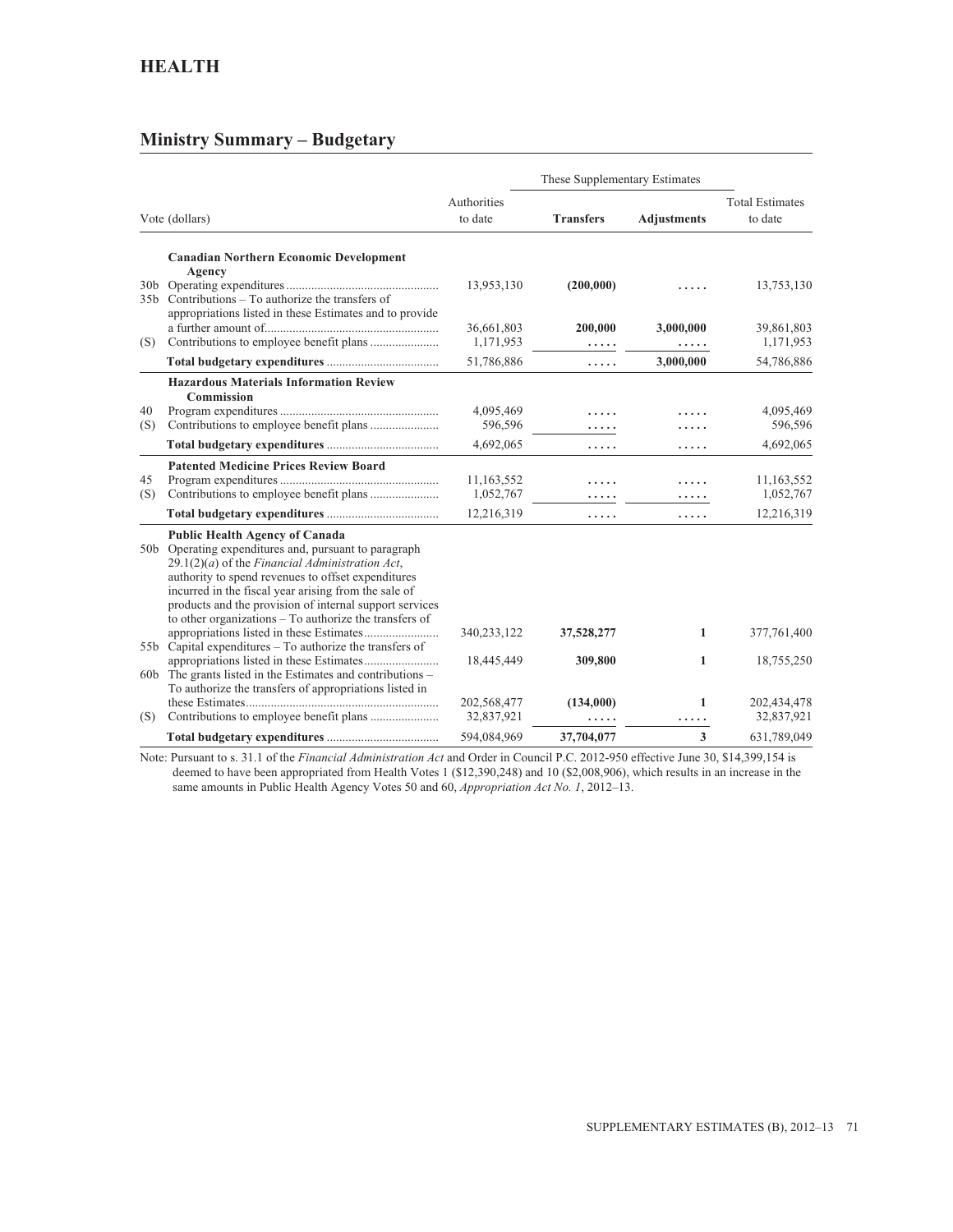## **HEALTH Department**

#### **Explanation of Requirements – Budgetary (thousands of dollars)**

| <b>Voted Appropriations</b>                                                                                                                                                                                                                                                                                                                                                                  | Vote 1    | Vote 5   | Vote 10  | <b>Total</b> |
|----------------------------------------------------------------------------------------------------------------------------------------------------------------------------------------------------------------------------------------------------------------------------------------------------------------------------------------------------------------------------------------------|-----------|----------|----------|--------------|
| To maintain the provision of supplementary health benefits to<br>Funding for mental health and emotional support services, and for<br>the administration and research required to support the federal<br>government's obligations under the Indian Residential Schools                                                                                                                       | 192,997   | .        | 33,382   | 226,379      |
| Funding to continue to support the implementation of the First                                                                                                                                                                                                                                                                                                                               | 17,911    | .        | 37,989   | 55,900       |
| Nations Water and Wastewater Action Plan (horizontal item)<br>Funding to help support the development of new                                                                                                                                                                                                                                                                                 | 16,503    | .        | 9,060    | 25,563       |
|                                                                                                                                                                                                                                                                                                                                                                                              | $\ldots$  | .        | 1,000    | 1,000        |
| Gross Voted Appropriations                                                                                                                                                                                                                                                                                                                                                                   | 227,411   | .        | 81,431   | 308,842      |
| <b>Funds Available</b>                                                                                                                                                                                                                                                                                                                                                                       |           |          |          |              |
| Less: Spending authorities available within the Vote                                                                                                                                                                                                                                                                                                                                         | 32,473    | .        | 39,281   | 71,754       |
| <b>Total Voted Appropriations</b>                                                                                                                                                                                                                                                                                                                                                            | 194,938   | .        | 42,150   | 237,088      |
| <b>Transfers</b>                                                                                                                                                                                                                                                                                                                                                                             |           |          |          |              |
| Transfer of \$12,390,248 from Public Health Agency of Canada<br>(Vote 50) – For the Shared Services Partnership between the<br>Public Health Agency of Canada and Health for audit,<br>evaluation, emergency management and international affairs                                                                                                                                            | 12,390    |          |          | 12,390       |
| Transfer of \$465,000 from National Defence (Vote 5) –For the<br>Canadian Safety and Security Program created as a result of the<br>renewal and harmonization of the Public Safety and Security<br>Science and Technology programs, which provides science and<br>technology solutions, support and advice for responding to the<br>Government of Canada's public safety and security policy |           |          |          |              |
|                                                                                                                                                                                                                                                                                                                                                                                              |           | 465      |          | 465          |
| Transfer of \$369,046 from Public Health Agency of Canada<br>$($ Vote 50 $)$ – For the reassignment of existing personnel<br>following the transfer of corporate functions from Public Health<br>Transfer of \$150,000 from Public Health Agency of Canada<br>(Vote 60) – To support the Canadian Aboriginal AIDS Network                                                                    | 369       | .        | $\cdots$ | 369          |
| and to coordinate the work of the International Indigenous<br>working group on HIV/AIDS at the AIDS 2012 conference                                                                                                                                                                                                                                                                          | .         | .        | 150      | 150          |
| Internal reallocation of resources of $$5,159,000 - To contribute to$                                                                                                                                                                                                                                                                                                                        |           |          |          |              |
| Transfer to Industry – For the development of a global consumer                                                                                                                                                                                                                                                                                                                              | 5,159     | .        | (5,159)  | .            |
| Transfer to Public Health Agency of Canada – To support the<br>Organization for Economic Co-operation and Development's                                                                                                                                                                                                                                                                      | (20)      | .        |          | (20)         |
|                                                                                                                                                                                                                                                                                                                                                                                              | .         | .        | (100)    | (100)        |
| Transfer to Public Health Agency of Canada - For the Office of the                                                                                                                                                                                                                                                                                                                           | (344)     | .        | .        | (344)        |
| Transfer to Public Health Agency of Canada - To support tobacco<br>related lung health measures as part of the renewed Federal                                                                                                                                                                                                                                                               |           |          |          |              |
| Transfer to Public Health Agency of Canada – For the Shared<br>Services Partnership between the Public Health Agency of                                                                                                                                                                                                                                                                      |           |          | (2,000)  | (2,000)      |
|                                                                                                                                                                                                                                                                                                                                                                                              | (49, 944) | $\cdots$ | $\ldots$ | (49, 944)    |
| <b>Total Transfers</b>                                                                                                                                                                                                                                                                                                                                                                       | (32,390)  | 465      | (7,109)  | (39, 034)    |
| <b>These Supplementary Estimates</b>                                                                                                                                                                                                                                                                                                                                                         | 162,548   | 465      | 35,041   | 198,054      |
|                                                                                                                                                                                                                                                                                                                                                                                              |           |          |          |              |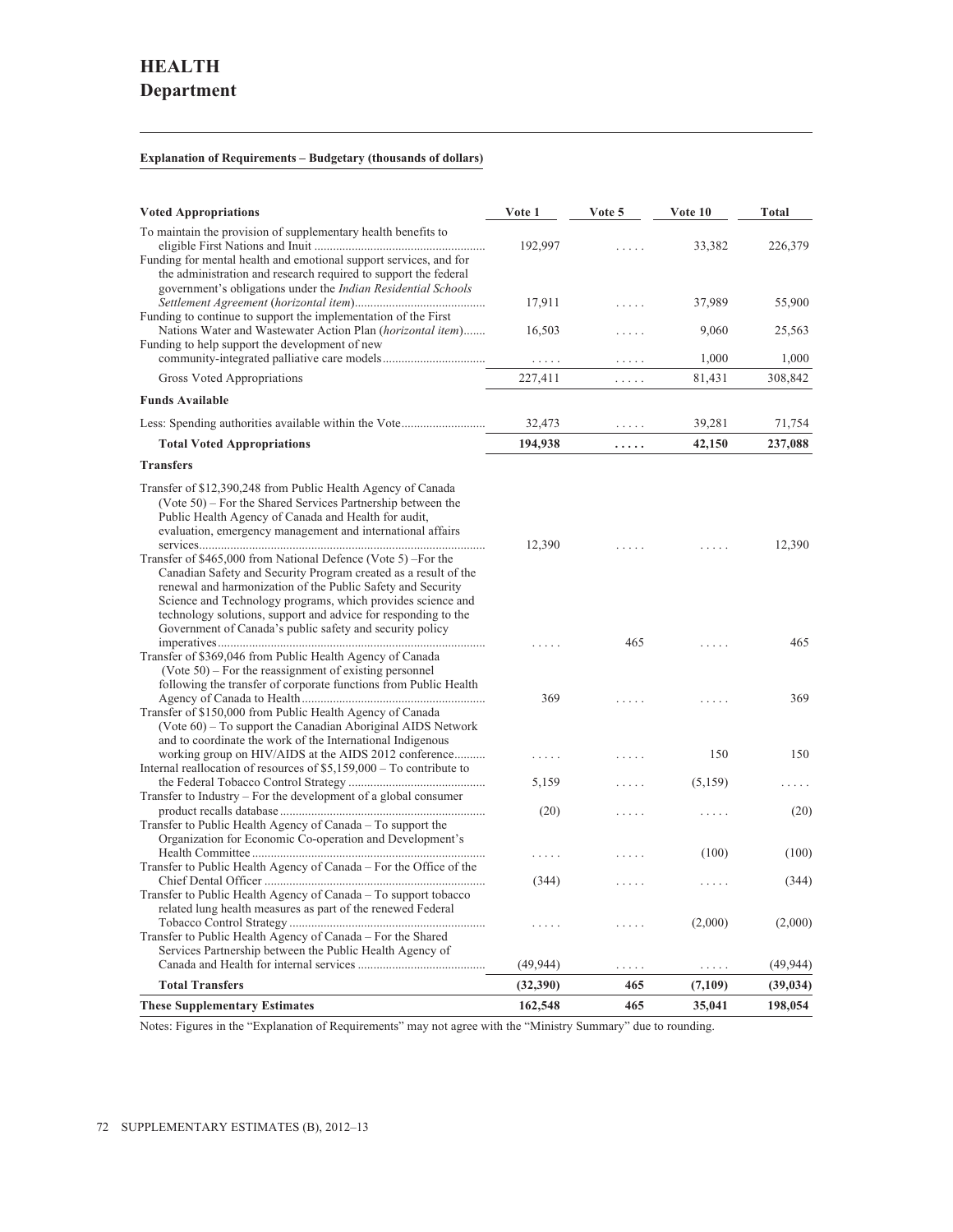### **Explanation of Funds Available (dollars)**

**Vote 1**: \$32,472,600 in total authorities is available within the Vote due to savings identified as part of the Budget 2012 Spending Review.

**Vote 10**: \$39,280,893 in total authorities is available within the Vote due to savings identified as part of the Budget 2012 Spending Review.

#### **Explanation of Requirements – Budgetary (thousands of dollars)**

| <b>Transfer Payments (dollars)</b> | Voted        | <b>Statutory</b> |
|------------------------------------|--------------|------------------|
| <b>Contributions</b>               |              |                  |
|                                    | 1,000,000    | .                |
|                                    | 47,199,564   | .                |
|                                    | 33, 381, 520 | .                |
| <b>Total Gross Contributions</b>   | 81,581,084   | .                |
|                                    | 39,280,893   | .                |
|                                    | 7.259,000    | .                |
| <b>Net Transfer Payments</b>       | 35,041,191   | .                |

### **Canadian Institutes of Health Research**

### **Explanation of Requirements – Budgetary (thousands of dollars)**

| <b>Voted Appropriations</b>                                                                                                                                   | Vote 20 | Vote 25 | Total  |
|---------------------------------------------------------------------------------------------------------------------------------------------------------------|---------|---------|--------|
| Funding for patient-oriented research to improve health outcomes through<br>Funding to support the Business-Led Networks of Centres of Excellence (horizontal | 1.008   | 13.936  | 14.944 |
|                                                                                                                                                               | .       | 1.737   | 1,737  |
| Gross Voted Appropriations                                                                                                                                    | 1.008   | 15.673  | 16,681 |
| <b>Funds Available</b>                                                                                                                                        |         |         |        |
|                                                                                                                                                               | 1.008   | 12.250  | 13.258 |
|                                                                                                                                                               | .       | 1.135   | 1.135  |
| Total Funds Available                                                                                                                                         | 1.008   | 13.385  | 14,393 |
| <b>Total Voted Appropriations</b>                                                                                                                             | .       | 2.288   | 2.288  |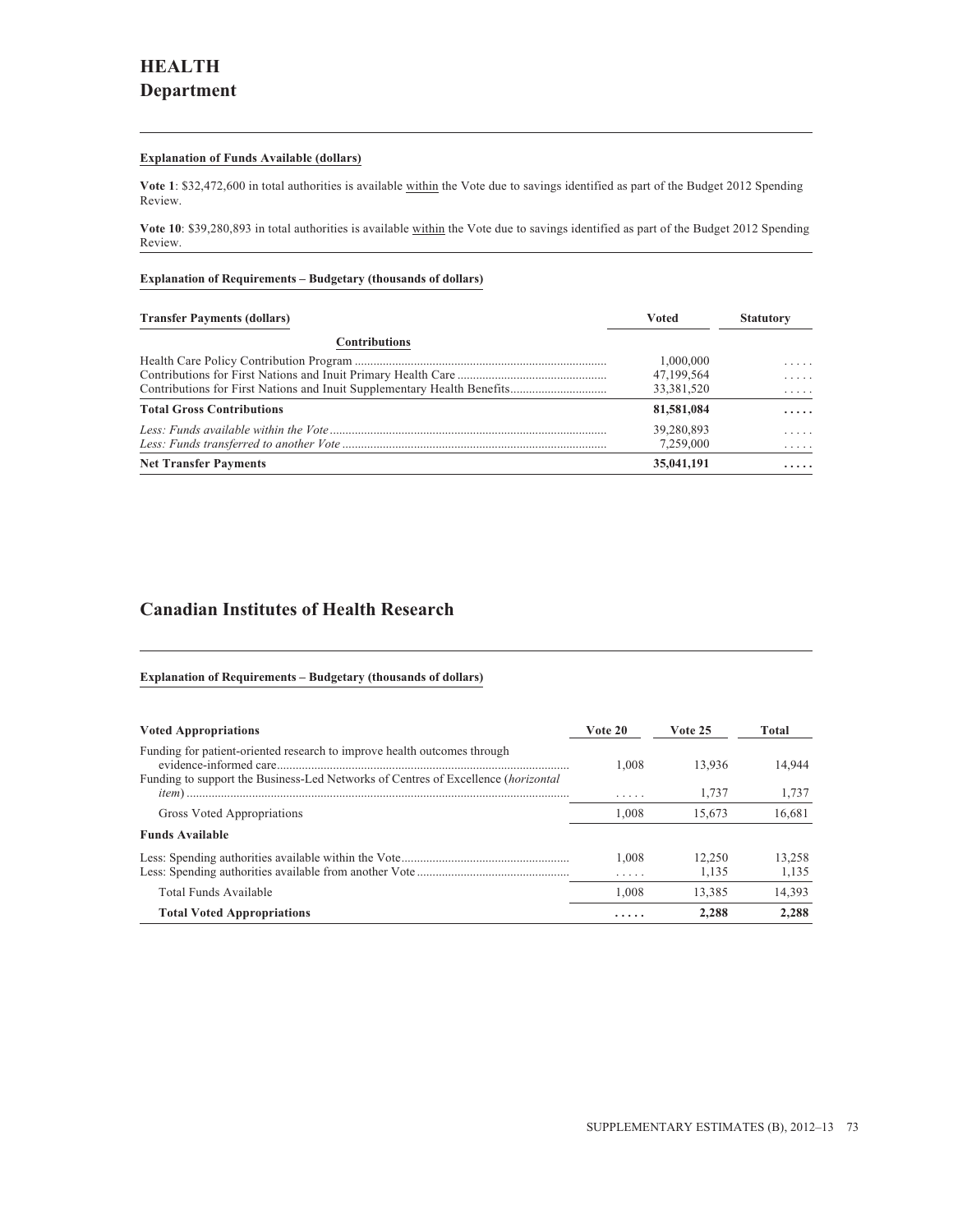### **HEALTH Canadian Institutes of Health Research**

### **Explanation of Requirements – Budgetary (thousands of dollars)**

| <b>Transfers</b>                                                                                                                                                   | Vote 20  | Vote 25 | Total |
|--------------------------------------------------------------------------------------------------------------------------------------------------------------------|----------|---------|-------|
| Transfer of \$1,484,000 from Public Health Agency of Canada (Vote $60$ ) – To renew<br>funding for the Influenza Research Network to strengthen Canadian influenza |          |         |       |
| Transfer of $$600,000$ from Public Health Agency of Canada (Vote $60$ ) – To support                                                                               |          | 1.484   | 1.484 |
| research in population health interventions, particularly in the areas of health                                                                                   |          |         |       |
|                                                                                                                                                                    |          | 600     | 600   |
| Transfer of \$25,000 from Natural Sciences and Engineering Research Council                                                                                        |          |         |       |
| (Vote 80) – To support partnerships between Canadian colleges, universities and                                                                                    |          |         |       |
| local companies which will increase innovation at the community and/or regional                                                                                    |          |         |       |
|                                                                                                                                                                    |          | 25      | 25    |
| Internal reallocation of resources of $$1,135,400 - To$ reduce the amount of new                                                                                   |          |         |       |
| Transfer to International Development Research Centre $-$ To support the continuation                                                                              | (1, 135) | 1.135   |       |
| of the Global Health Research Initiative Secretariat to respond to priorities in                                                                                   |          |         |       |
|                                                                                                                                                                    |          | (214)   | (214) |
|                                                                                                                                                                    |          |         |       |
| <b>Total Transfers</b>                                                                                                                                             | (1, 135) | 3,030   | 1,895 |
| <b>These Supplementary Estimates</b>                                                                                                                               | (1, 135) | 5,318   | 4.183 |

#### **Explanation of Funds Available (dollars)**

**Vote 20**: \$1,007,900 in total authorities is available within the Vote due to savings identified as part of the Budget 2012 Spending Review.

**Vote 25**: \$13,385,400 in total authorities is available: \$12,250,000 is available within the Vote due to savings identified as part of the Budget 2012 Spending Review and \$1,135,400 is available from Vote 20 due to savings identified as part of the Budget 2012 Spending Review.

| <b>Transfer Payments (dollars)</b>   | Voted      | <b>Statutory</b> |
|--------------------------------------|------------|------------------|
| <b>Grants</b>                        |            |                  |
|                                      | 16,020,000 | .                |
|                                      | 1,737,000  | .                |
|                                      | 25,000     | .                |
| <b>Total Gross Transfer Payments</b> | 17,782,000 | .                |
|                                      | 12.250,000 | .                |
|                                      | 213.554    | .                |
| <b>Net Transfer Payments</b>         | 5,318,446  | .                |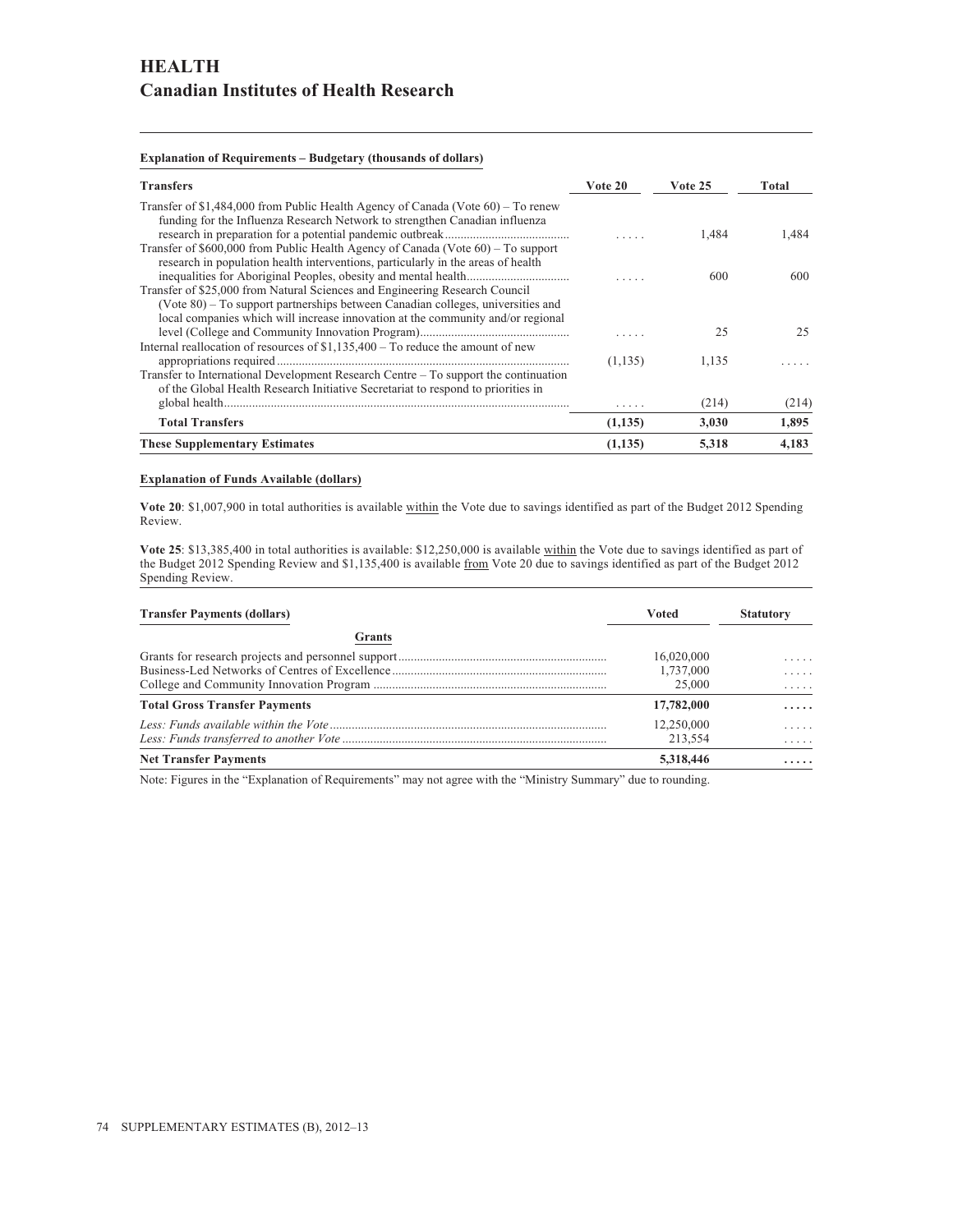## **HEALTH Canadian Northern Economic Development Agency**

### **Explanation of Requirements – Budgetary (thousands of dollars)**

| <b>Voted Appropriations</b>                                                     | Vote 30 | Vote 35 | Total |
|---------------------------------------------------------------------------------|---------|---------|-------|
| Funding which supports the rehabilitation and improvement of existing community | .       | 3.200   | 3.200 |
| <b>Funds Available</b>                                                          |         |         |       |
|                                                                                 | .       | 200     | 200   |
| <b>Total Voted Appropriations</b>                                               | .       | 3.000   | 3,000 |
| <b>Transfers</b>                                                                |         |         |       |
| Internal reallocation of resources of $$200,000 - To$ reduce the amount of new  | (200)   | 200     | .     |
| <b>These Supplementary Estimates</b>                                            | (200)   | 3.200   | 3.000 |

### **Explanation of Funds Available (dollars)**

Vote 35: \$200,000 in total authorities is available from Vote 30 due to savings identified as part of the Budget 2012 Spending Review.

| <b>Transfer Payments (dollars)</b> | Voted     | <b>Statutory</b> |
|------------------------------------|-----------|------------------|
| <b>Contributions</b>               |           |                  |
|                                    | 3,200,000 | .                |
|                                    |           |                  |

Note: Figures in the "Explanation of Requirements" may not agree with the "Ministry Summary" due to rounding.

### **Public Health Agency of Canada**

#### **Explanation of Requirements – Budgetary (thousands of dollars)**

| <b>Voted Appropriations</b>       | Vote 50 | Vote 55 | Vote 60 | Total |
|-----------------------------------|---------|---------|---------|-------|
|                                   | 20      | .       | .       | 20    |
| Gross Voted Appropriations        | 20      | .       | .       | 20    |
| <b>Funds Available</b>            |         |         |         |       |
|                                   | 20      | .       | .       | 20    |
| <b>Total Voted Appropriations</b> | .       | .       | .       | .     |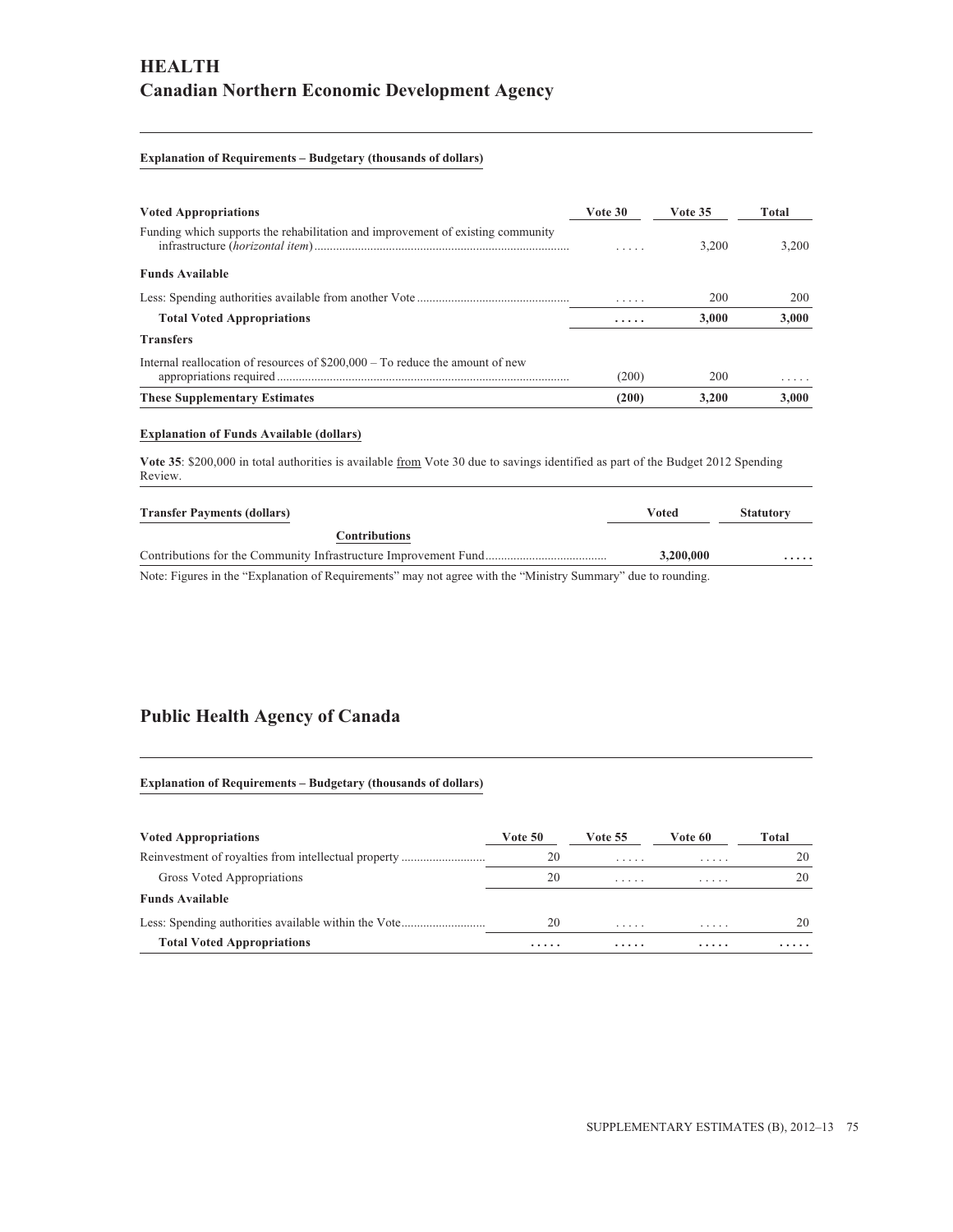## **HEALTH Public Health Agency of Canada**

### **Explanation of Requirements – Budgetary (thousands of dollars)**

| <b>Transfers</b>                                                                                                                                                                                                                                                                                                                                                                                 | Vote 50  | Vote 55 | Vote 60 | Total    |
|--------------------------------------------------------------------------------------------------------------------------------------------------------------------------------------------------------------------------------------------------------------------------------------------------------------------------------------------------------------------------------------------------|----------|---------|---------|----------|
| Transfer of \$49,943,849 from Health (Vote $1$ ) – For the Shared<br>Services Partnership between the Public Health Agency of                                                                                                                                                                                                                                                                    | 49.944   |         |         | 49,944   |
| Transfer of \$2,000,000 from Health (Vote $10$ ) – To support tobacco<br>related lung health measures as part of the renewed Federal                                                                                                                                                                                                                                                             |          |         | 2,000   | 2,000    |
| Transfer of \$343,722 from Health (Vote $1$ ) – For the Office of the                                                                                                                                                                                                                                                                                                                            |          | .       |         |          |
|                                                                                                                                                                                                                                                                                                                                                                                                  | 344      |         |         | 344      |
| Transfer of \$309,800 from National Defence (Vote $5$ ) – For the<br>Canadian Safety and Security Program created as a result of the<br>renewal and harmonization of the Public Safety and Security<br>Science and Technology programs, which provides science and<br>technology solutions, support and advice for responding to the<br>Government of Canada's public safety and security policy |          |         |         |          |
|                                                                                                                                                                                                                                                                                                                                                                                                  |          | 310     | .       | 310      |
| Transfer of \$100,000 from Health (Vote 10) - To support the<br>Organization for Economic Co-operation and Development's                                                                                                                                                                                                                                                                         |          |         | 100     | 100      |
| Transfer to Health – To support the Canadian Aboriginal AIDS<br>Network and to coordinate the work of the International<br>Indigenous working group on HIV/AIDS at the AIDS 2012                                                                                                                                                                                                                 |          |         |         |          |
| Transfer to Health – For the reassignment of existing personnel<br>following the transfer of corporate functions from Public Health                                                                                                                                                                                                                                                              |          |         | (150)   | (150)    |
|                                                                                                                                                                                                                                                                                                                                                                                                  |          |         | (369)   | (369)    |
| Transfer to Canadian Institutes of Health Research – To support<br>research in population health interventions, particularly in the<br>areas of health inequalities for Aboriginal Peoples, obesity and                                                                                                                                                                                          |          |         |         |          |
|                                                                                                                                                                                                                                                                                                                                                                                                  |          |         | (600)   | (600)    |
| Transfer to Canadian Institutes of Health Research – To renew<br>funding for the Influenza Research Network to strengthen<br>Canadian influenza research in preparation for a potential                                                                                                                                                                                                          |          |         |         |          |
| Transfer to Health – For the Shared Services Partnership between the<br>Public Health Agency of Canada and Health for audit,<br>evaluation, emergency management and international affairs                                                                                                                                                                                                       |          |         | (1,484) | (1,484)  |
|                                                                                                                                                                                                                                                                                                                                                                                                  | (12,390) | .       | .       | (12,390) |
| <b>Total Transfers</b>                                                                                                                                                                                                                                                                                                                                                                           | 37,529   | 310     | (134)   | 37,705   |
| <b>These Supplementary Estimates</b>                                                                                                                                                                                                                                                                                                                                                             | 37,529   | 310     | (134)   | 37,705   |

### **Explanation of Funds Available (dollars)**

**Vote 50**: \$19,533 in total authorities is available within the Vote due to savings identified as part of the Budget 2012 Spending Review.

| <b>Transfer Payments (dollars)</b>                                                                                                                                        | <b>Voted</b> | <b>Statutory</b> |
|---------------------------------------------------------------------------------------------------------------------------------------------------------------------------|--------------|------------------|
| Grants                                                                                                                                                                    |              |                  |
| Grant to eligible non-profit international organizations in support of their projects or                                                                                  | 100,000      |                  |
| <b>Contributions</b>                                                                                                                                                      |              |                  |
| Contributions to individuals and organizations to support health promotion projects in the<br>areas of building community capacity, stimulating knowledge development and |              |                  |
|                                                                                                                                                                           | 2,000,000    | .                |
| <b>Total Gross Transfer Payments</b>                                                                                                                                      | 2,100,000    | .                |
|                                                                                                                                                                           | 2.234,000    | .                |
| <b>Net Transfer Payments</b>                                                                                                                                              | (134,000)    |                  |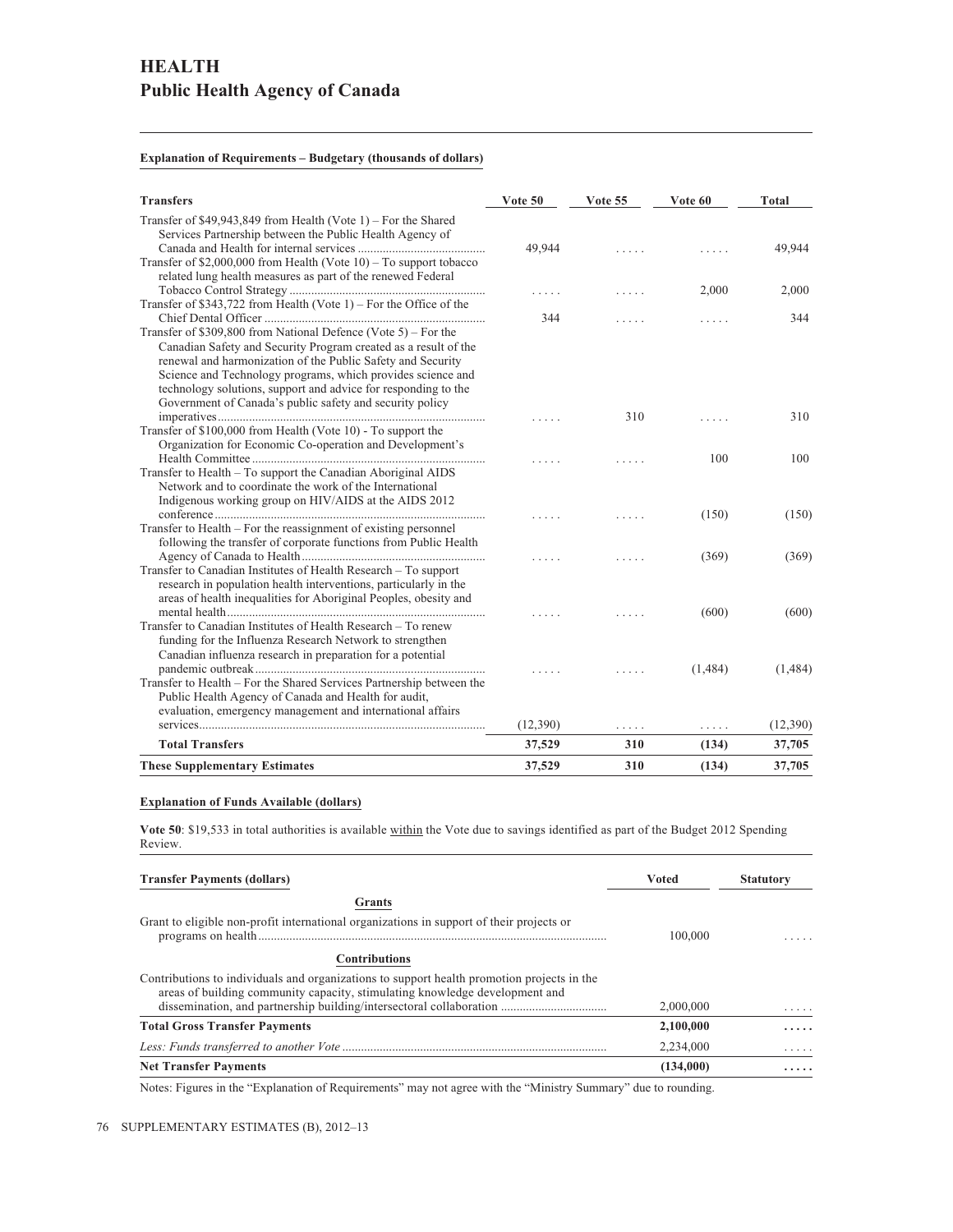### **HUMAN RESOURCES AND SKILLS DEVELOPMENT**

|  | <b>Ministry Summary - Budgetary</b> |  |
|--|-------------------------------------|--|
|--|-------------------------------------|--|

|                |                                                                                                             | These Supplementary Estimates |                  |                    |                        |  |
|----------------|-------------------------------------------------------------------------------------------------------------|-------------------------------|------------------|--------------------|------------------------|--|
|                |                                                                                                             | Authorities                   |                  |                    | <b>Total Estimates</b> |  |
|                | Vote (dollars)                                                                                              | to date                       | <b>Transfers</b> | <b>Adjustments</b> | to date                |  |
|                |                                                                                                             |                               |                  |                    |                        |  |
| 1 <sub>b</sub> | Department<br>Operating expenditures and                                                                    |                               |                  |                    |                        |  |
|                |                                                                                                             |                               |                  |                    |                        |  |
|                | $(a)$ authority to make recoverable expenditures on                                                         |                               |                  |                    |                        |  |
|                | behalf of the Canada Pension Plan, the Employment                                                           |                               |                  |                    |                        |  |
|                | Insurance Operating Account and the Specified<br>Purpose Account for the administration of the              |                               |                  |                    |                        |  |
|                | Millennium Excellence Awards;                                                                               |                               |                  |                    |                        |  |
|                | (b) pursuant to paragraph $29.1(2)(a)$ of the <i>Financial</i>                                              |                               |                  |                    |                        |  |
|                | Administration Act, authority to spend, to offset                                                           |                               |                  |                    |                        |  |
|                | related expenditures incurred in the fiscal year,                                                           |                               |                  |                    |                        |  |
|                | revenues received in the fiscal year arising from                                                           |                               |                  |                    |                        |  |
|                | (i) the provision of Public Access Programs Sector                                                          |                               |                  |                    |                        |  |
|                | services.                                                                                                   |                               |                  |                    |                        |  |
|                | (ii) services to assist provinces in the administration                                                     |                               |                  |                    |                        |  |
|                | of provincial programs funded under Labour Market                                                           |                               |                  |                    |                        |  |
|                | Development Agreements,                                                                                     |                               |                  |                    |                        |  |
|                | (iii) services offered on behalf of other federal                                                           |                               |                  |                    |                        |  |
|                | government departments and/or federal government                                                            |                               |                  |                    |                        |  |
|                | departmental corporations,                                                                                  |                               |                  |                    |                        |  |
|                | (iv) the amount charged to any Crown Corporation                                                            |                               |                  |                    |                        |  |
|                | under paragraph $14(b)$ of the <i>Government Employees</i>                                                  |                               |                  |                    |                        |  |
|                | Compensation Act in relation to the litigation costs for                                                    |                               |                  |                    |                        |  |
|                | subrogated claims for Crown Corporations, and                                                               |                               |                  |                    |                        |  |
|                | (v) the portion of the Government Employees                                                                 |                               |                  |                    |                        |  |
|                | Compensation Act departmental or agency subrogated                                                          |                               |                  |                    |                        |  |
|                | claim settlements related to litigation costs; and<br>$(c)$ the payment to each member of the Queen's Privy |                               |                  |                    |                        |  |
|                | Council for Canada who is a Minister without                                                                |                               |                  |                    |                        |  |
|                | Portfolio or a Minister of State who does not preside                                                       |                               |                  |                    |                        |  |
|                | over a Ministry of State of a salary not to exceed the                                                      |                               |                  |                    |                        |  |
|                | salary paid to Ministers of State who preside over                                                          |                               |                  |                    |                        |  |
|                | Ministries of State under the Salaries Act, as adjusted                                                     |                               |                  |                    |                        |  |
|                | pursuant to the Parliament of Canada Act and pro rata                                                       |                               |                  |                    |                        |  |
|                |                                                                                                             | 648,804,728                   |                  | 22,460,861         | 671,265,589            |  |
| 5b             | The grants listed in the Estimates and contributions                                                        | 1,761,513,783                 |                  | 92,232,118         | 1,853,745,901          |  |
| (S)            |                                                                                                             | 243,910,464                   |                  | .                  | 243,910,464            |  |
| (S)            | Minister of Human Resources and Skills                                                                      |                               |                  |                    |                        |  |
|                | Development – Salary and motor car allowance                                                                | 77,516                        |                  |                    | 77,516                 |  |
| (S)            | Minister of Labour - Salary and motor car allowance.                                                        | 77,516                        |                  |                    | 77,516                 |  |
| (S)            | Minister of State (Seniors) – Motor car allowance                                                           | 2.000                         |                  |                    | 2,000                  |  |
| (S)            | Old Age Security Payments (R.S.C., 1985, c. O-9) 30,574,304,025                                             |                               | .                | .                  | 30,574,304,025         |  |
| (S)            | Guaranteed Income Supplement Payments                                                                       |                               |                  |                    |                        |  |
|                |                                                                                                             |                               | .                | .                  | 9,003,579,796          |  |
|                |                                                                                                             |                               |                  |                    | 2,747,000,000          |  |
| (S)            | Canada Education Savings grant payments to                                                                  |                               |                  |                    |                        |  |
|                | Registered Education Savings Plan (RESP) trustees                                                           |                               |                  |                    |                        |  |
|                | on behalf of RESP beneficiaries to encourage<br>Canadians to save for post-secondary education for          |                               |                  |                    |                        |  |
|                |                                                                                                             | 730,000,000                   |                  |                    | 730,000,000            |  |
| (S)            | Canada Student Grants to qualifying full and                                                                |                               |                  |                    |                        |  |
|                | part-time students pursuant to the Canada Student                                                           |                               |                  |                    |                        |  |
|                |                                                                                                             | 591,273,970                   |                  |                    | 591,273,970            |  |
| (S)            | Allowance Payments (R.S.C., 1985, c. O-9)                                                                   | 563,029,953                   |                  | .                  | 563,029,953            |  |
| (S)            | Payments related to the direct financing arrangement                                                        |                               |                  |                    |                        |  |
|                | under the Canada Student Financial Assistance Act                                                           | 509,078,862                   | .                | .                  | 509,078,862            |  |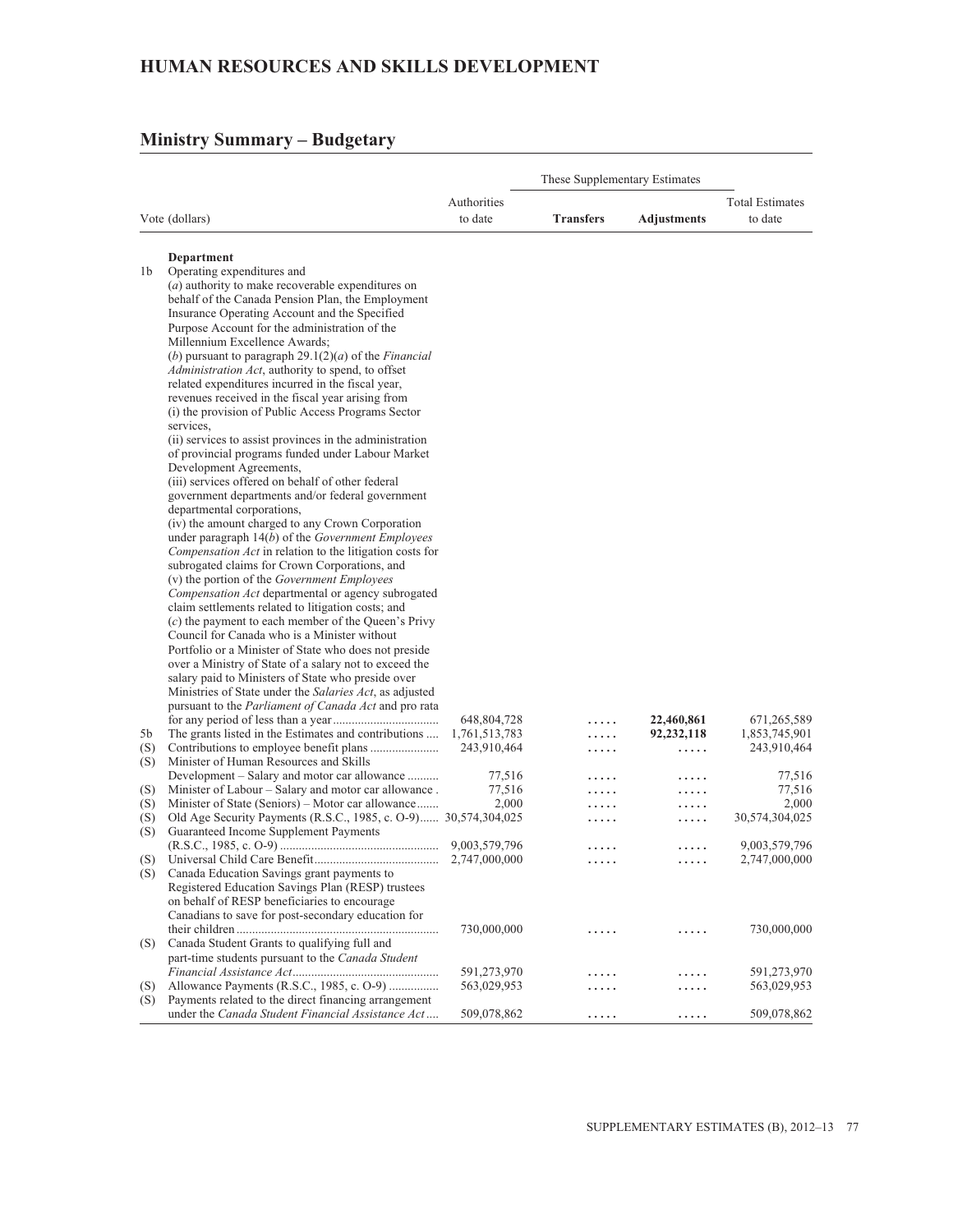## **HUMAN RESOURCES AND SKILLS DEVELOPMENT**

|            |                                                                                                                                                                                                                                                                        |                | These Supplementary Estimates |                    |                        |
|------------|------------------------------------------------------------------------------------------------------------------------------------------------------------------------------------------------------------------------------------------------------------------------|----------------|-------------------------------|--------------------|------------------------|
|            |                                                                                                                                                                                                                                                                        | Authorities    |                               |                    | <b>Total Estimates</b> |
|            | Vote (dollars)                                                                                                                                                                                                                                                         | to date        | <b>Transfers</b>              | <b>Adjustments</b> | to date                |
|            |                                                                                                                                                                                                                                                                        |                |                               |                    |                        |
| (S)        | Canada Learning Bond payments to Registered<br>Education Savings Plan (RESP) trustees on behalf of<br>RESP beneficiaries to support access to<br>post-secondary education for children from                                                                            | 91,000,000     |                               |                    | 91,000,000             |
| (S)        | Canada Disability Savings Grant payments to<br>Registered Disability Savings Plan (RDSP) issuers on<br>behalf of RDSP beneficiaries to encourage long-term<br>financial security of eligible individuals with                                                          |                |                               |                    |                        |
| (S)        | Wage Earner Protection Program payments to eligible<br>applicants owed wages and vacation pay, severance<br>pay and termination pay from employers who are<br>either bankrupt or in receivership as well as payments<br>to trustees and receivers who will provide the | 63,800,000     |                               |                    | 63,800,000             |
| (S)        | necessary information to determine eligibility<br>Canada Disability Savings Bond payments to<br>Registered Disability Savings Plan (RDSP) issuers on<br>behalf of RDSP beneficiaries to encourage long-term<br>financial security of eligible individuals with         | 54,200,000     |                               |                    | 54,200,000             |
| (S)        | Payments of compensation respecting government<br>employees (R.S.C., 1985, c. G-5) and merchant                                                                                                                                                                        | 51,600,000     |                               |                    | 51,600,000             |
| (S)        | The provision of funds for interest and other<br>payments to lending institutions and liabilities under                                                                                                                                                                | 42,000,000     |                               |                    | 42,000,000             |
| (S)        | the Canada Student Financial Assistance Act<br>Pathways to Education Canada upfront multi-year<br>funding to support their community-based early<br>intervention programs which will help disadvantaged                                                                | 11,330,079     |                               |                    | 11,330,079             |
|            | youth access post-secondary education in Canada                                                                                                                                                                                                                        | 6,000,000      |                               |                    | 6,000,000              |
| (S)<br>(S) | Civil Service Insurance actuarial liability adjustments.<br>Supplementary Retirement Benefits - Annuities                                                                                                                                                              | 145,000        |                               |                    | 145,000                |
| (S)        | The provision of funds for interest payments to<br>lending institutions under the Canada Student Loans                                                                                                                                                                 | 35,000         |                               |                    | 35,000                 |
| (S)        | The provision of funds for liabilities including<br>liabilities in the form of guaranteed loans under the                                                                                                                                                              | 3,824          | .                             |                    | 3,824                  |
|            |                                                                                                                                                                                                                                                                        | (13, 138, 428) | .                             |                    | (13, 138, 428)         |
|            |                                                                                                                                                                                                                                                                        |                | .                             | 114,692,979        | 47,794,321,067         |
|            | <b>Canada Industrial Relations Board</b>                                                                                                                                                                                                                               |                |                               |                    |                        |
| 10         |                                                                                                                                                                                                                                                                        | 11,987,675     |                               |                    | 11,987,675             |
| (S)        |                                                                                                                                                                                                                                                                        | 1,569,617      | .                             | .                  | 1,569,617              |
|            |                                                                                                                                                                                                                                                                        | 13,557,292     | .                             | .                  | 13,557,292             |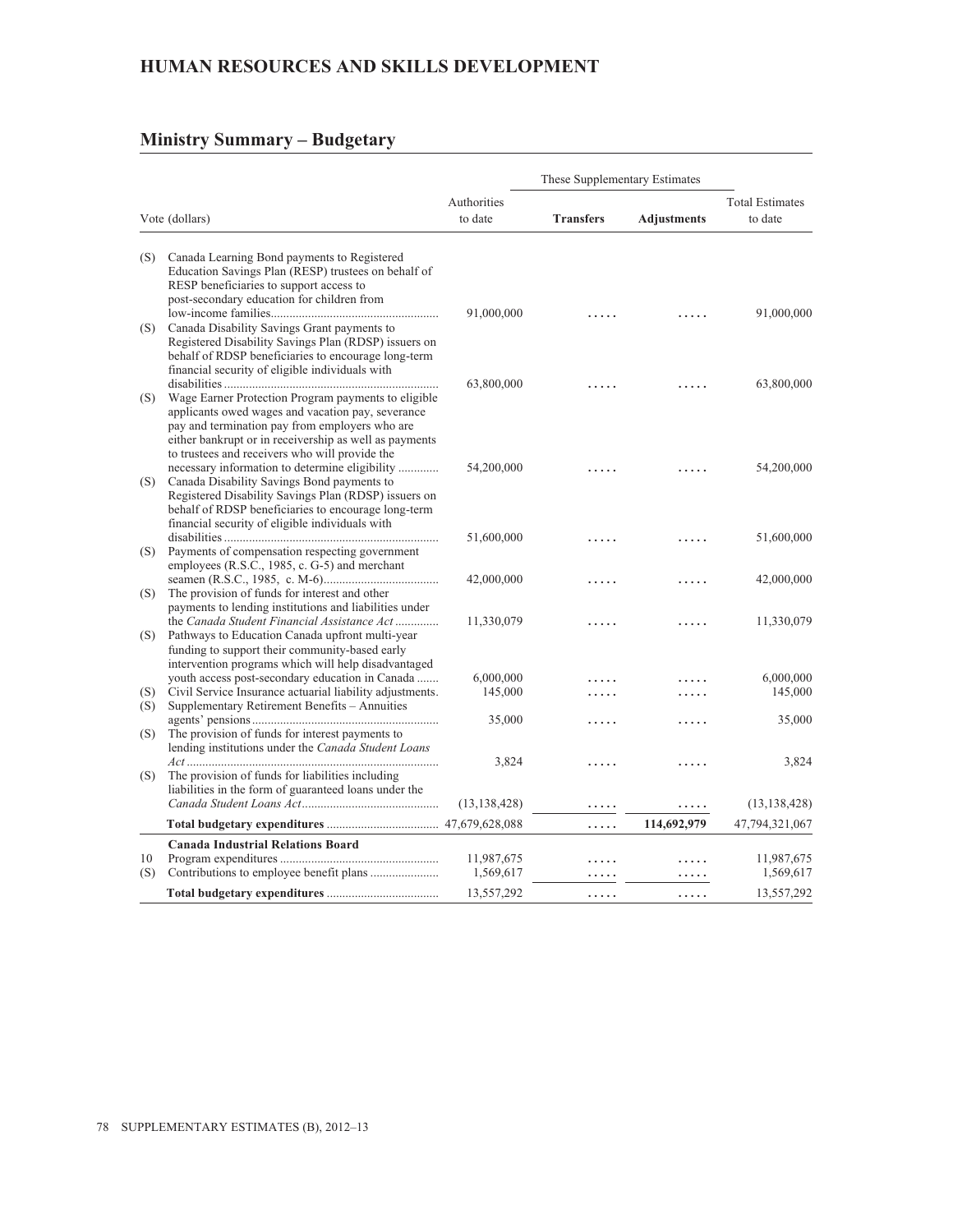### **HUMAN RESOURCES AND SKILLS DEVELOPMENT**

|           |                                                                                                                                                                                                                                                                                                                                                                                                                                                                                                                                                                                                           |                                      | These Supplementary Estimates          |   | <b>Total Estimates</b><br>to date    |
|-----------|-----------------------------------------------------------------------------------------------------------------------------------------------------------------------------------------------------------------------------------------------------------------------------------------------------------------------------------------------------------------------------------------------------------------------------------------------------------------------------------------------------------------------------------------------------------------------------------------------------------|--------------------------------------|----------------------------------------|---|--------------------------------------|
|           | Vote (dollars)                                                                                                                                                                                                                                                                                                                                                                                                                                                                                                                                                                                            | Authorities<br>to date               | <b>Transfers</b><br><b>Adjustments</b> |   |                                      |
|           | <b>Canada Mortgage and Housing Corporation</b><br>15b To reimburse Canada Mortgage and Housing<br>Corporation for the amounts of loans forgiven, grants,<br>contributions and expenditures made, and losses,<br>costs and expenses incurred under the provisions of<br>the National Housing Act or in respect of the exercise<br>of powers or the carrying out of duties or functions<br>conferred on the Corporation pursuant to the authority<br>of any Act of Parliament of Canada other than the<br>National Housing Act, in accordance with the<br>Corporation's authority under the Canada Mortgage | 2,139,812,000<br>2,139,812,000       |                                        | . | 2,139,812,000<br>2,139,812,000       |
|           | <b>Canadian Artists and Producers Professional</b>                                                                                                                                                                                                                                                                                                                                                                                                                                                                                                                                                        |                                      | .                                      | . |                                      |
| 20<br>(S) | <b>Relations Tribunal</b>                                                                                                                                                                                                                                                                                                                                                                                                                                                                                                                                                                                 | 1,972,607<br>180,870<br>2,153,477    | .                                      | . | 1,972,607<br>180,870<br>2,153,477    |
|           | <b>Canadian Centre for Occupational Health and</b>                                                                                                                                                                                                                                                                                                                                                                                                                                                                                                                                                        |                                      |                                        |   |                                      |
| 25<br>(S) | <b>Safety</b><br>Contributions to employee benefit plans                                                                                                                                                                                                                                                                                                                                                                                                                                                                                                                                                  | 3,995,635<br>1,130,830<br>5,126,465  | .                                      | . | 3,995,635<br>1,130,830<br>5,126,465  |
|           | Office of the Co-ordinator, Status of Women<br>30a Operating expenditures and the payment to each<br>member of the Queen's Privy Council for Canada<br>who is a Minister without Portfolio or a Minister of<br>State who does not preside over a Ministry of State of<br>a salary not to exceed the salary paid to Ministers of<br>State who preside over Ministries of State under the<br>Salaries Act, as adjusted pursuant to the Parliament of<br>Canada Act and pro rata for any period less than a                                                                                                  |                                      |                                        |   |                                      |
| 35<br>(S) | The grants listed in the Estimates and contributions                                                                                                                                                                                                                                                                                                                                                                                                                                                                                                                                                      | 9,959,553<br>18,950,000<br>1,225,714 |                                        | . | 9,959,553<br>18,950,000<br>1,225,714 |
|           |                                                                                                                                                                                                                                                                                                                                                                                                                                                                                                                                                                                                           | 30,135,267                           | .                                      | . | 30,135,267                           |

### **Ministry Summary – Budgetary**

## **Ministry Summary – Non-Budgetary Authorities**

|     |                                                                                           |                        | These Supplementary Estimates |                    |                                   |
|-----|-------------------------------------------------------------------------------------------|------------------------|-------------------------------|--------------------|-----------------------------------|
|     | Vote (dollars)                                                                            | Authorities<br>to date | <b>Transfers</b>              | <b>Adjustments</b> | <b>Total Estimates</b><br>to date |
| (S) | Department<br>Loans disbursed under the Canada Student Financial                          | 809,592,184            | .                             | .                  | 809,592,184                       |
|     |                                                                                           | 809,592,184            | .                             | .                  | 809,592,184                       |
| (S) | <b>Canada Mortgage and Housing Corporation</b><br>Advances under the National Housing Act |                        | .                             | .                  | (2,769,596,000)                   |
|     |                                                                                           |                        | .                             | .                  | (2,769,596,000)                   |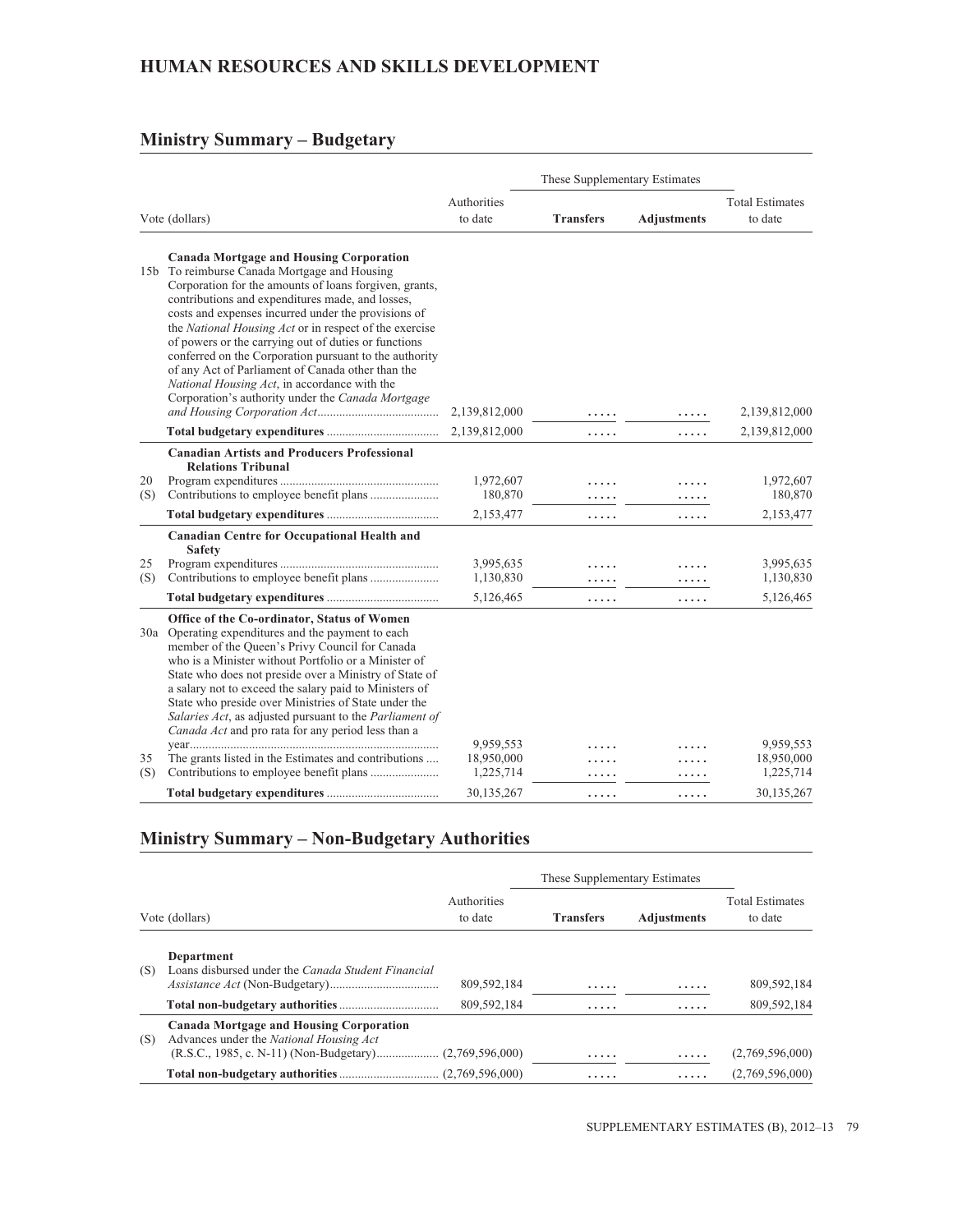## **HUMAN RESOURCES AND SKILLS DEVELOPMENT Department**

### **Explanation of Requirements – Budgetary (thousands of dollars)**

| <b>Voted Appropriations</b>                                                                                                                                                                                                                  | Vote 1 | Vote 5     | <b>Total</b> |
|----------------------------------------------------------------------------------------------------------------------------------------------------------------------------------------------------------------------------------------------|--------|------------|--------------|
| Funding for the New Horizons for Seniors Program to provide funding to<br>organizations that help ensure seniors can benefit from, and contribute to, the<br>quality of life in their communities through active living and participation in |        |            |              |
|                                                                                                                                                                                                                                              |        | 34,958     | 34,958       |
| Funding for the Youth Employment Strategy for the Skills Link and Career Focus                                                                                                                                                               |        |            |              |
|                                                                                                                                                                                                                                              | 1,715  | 23,000     | 24,715       |
| Funding for the Targeted Initiative for Older Workers which is a<br>federal-provincial-territorial employment program that provides a range of<br>employment activities for unemployed older workers in vulnerable communities               |        |            |              |
| with populations of less than 250,000 to help them stay in the workforce                                                                                                                                                                     | .      | 17,086     | 17,086       |
| Funding for Old Age Security / Guaranteed Income Supplement Service                                                                                                                                                                          |        |            |              |
| Improvement Strategy to improve service to Canadians and generate                                                                                                                                                                            |        |            |              |
|                                                                                                                                                                                                                                              | 11,106 |            | 11,106       |
| Funding to support the demographically-driven increase in Old Age Security                                                                                                                                                                   |        |            |              |
|                                                                                                                                                                                                                                              | 5,750  | .          | 5,750        |
| Funding to support grants and contributions for retrofits, renovations or new                                                                                                                                                                |        |            |              |
| construction of facilities within Canada that help organizations better serve people                                                                                                                                                         |        |            |              |
|                                                                                                                                                                                                                                              | .      | 5,742      | 5,742        |
| Funding for the Enhanced Benefits for Parents of Murdered or Missing Children                                                                                                                                                                | 2.030  | 3,000      | 5,030        |
| Funding to improve labour market opportunities for Canadians with disabilities                                                                                                                                                               | 426    | 4,504      | 4,930        |
| Funding to inform Canadians regarding the increase to the age of eligibility for Old                                                                                                                                                         |        |            |              |
|                                                                                                                                                                                                                                              | 4,473  | .          | 4,473        |
| Funding for the Homelessness Partnering Strategy in order to promote strategic                                                                                                                                                               |        |            |              |
| partnerships and structures, housing solutions and stable supports; and to assist                                                                                                                                                            |        |            |              |
|                                                                                                                                                                                                                                              | .      | 3,542      | 3,542        |
| Funding for not-for-profit, for-profit, and aboriginal organizations, municipal,                                                                                                                                                             |        |            |              |
| provincial and territorial governments for adult learning, literacy and essential                                                                                                                                                            |        | 3,209      | 3,209        |
| Funding to fulfill the commitment made by the Government of Canada for the timely                                                                                                                                                            | .      |            |              |
|                                                                                                                                                                                                                                              | 1,223  |            | 1,223        |
|                                                                                                                                                                                                                                              |        | .<br>1,000 | 1,000        |
|                                                                                                                                                                                                                                              | .      |            |              |
| Gross Voted Appropriations                                                                                                                                                                                                                   | 26,723 | 96,041     | 122,764      |
| <b>Funds Available</b>                                                                                                                                                                                                                       |        |            |              |
|                                                                                                                                                                                                                                              | 4,262  | 3,809      | 8,071        |
| <b>These Supplementary Estimates</b>                                                                                                                                                                                                         | 22,461 | 92,232     | 114,693      |

#### **Explanation of Funds Available (dollars)**

Vote 1: \$4,262,000 in total authorities is available within the Vote due to a \$3,100,000 reduction to government advertising programs, a \$862,000 reduction in funding related to the processing of documentation for Canada Student Loans Program and \$300,000 of funds frozen by Treasury Board to offset foregone revenue in relation to the Service Improvement Strategy.

Vote 5: \$3,809,000 in total authorities is available within the Vote related to \$3,209,000 of authority available to offset the expansion of the Adult Learning, Literacy and Essential Skills program grants and \$600,000 due to savings identified as part of the Budget 2012 Spending Review.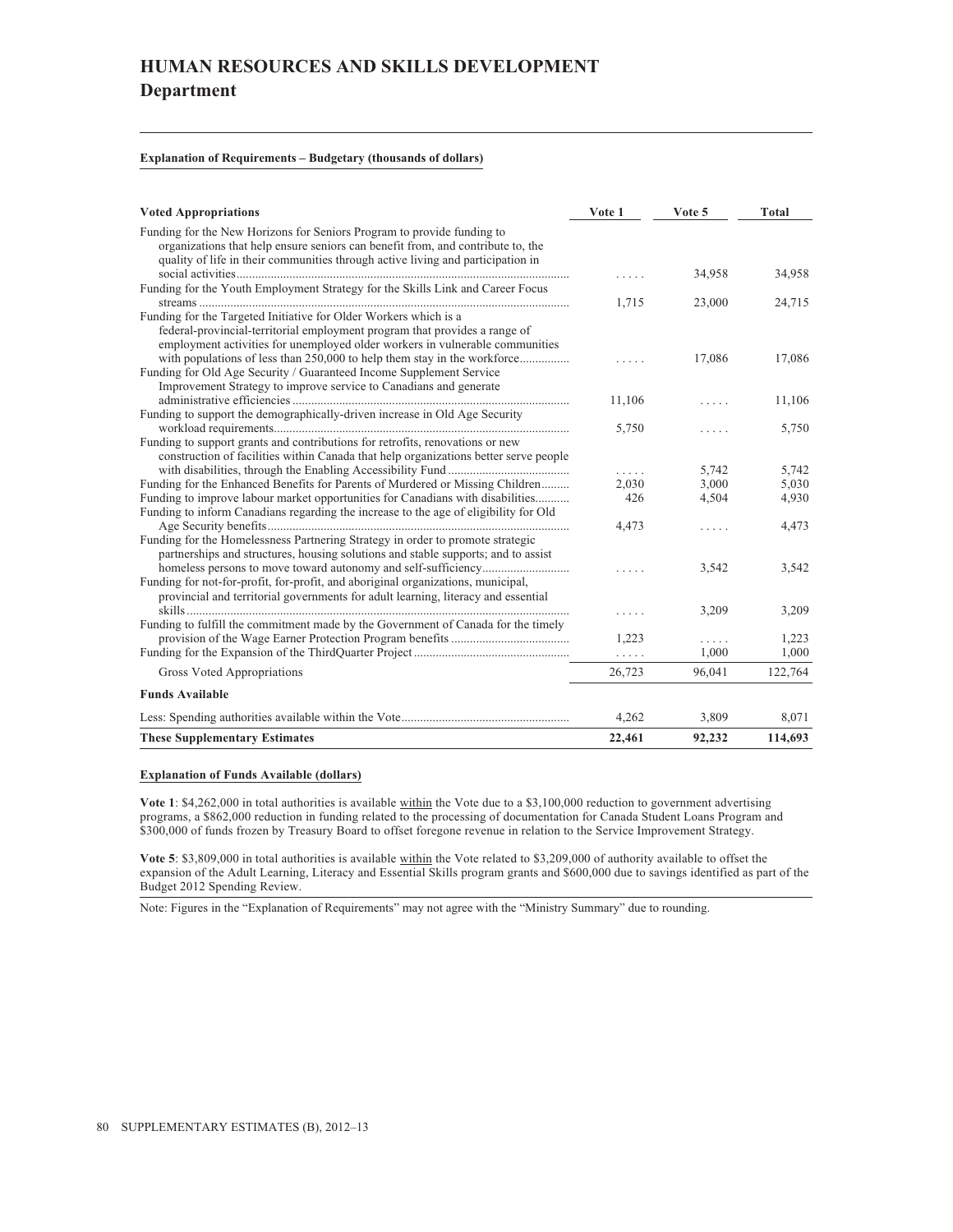## **HUMAN RESOURCES AND SKILLS DEVELOPMENT Department**

| <b>Transfer Payments (dollars)</b>                                                                                                                                                                                                                                                                                                                                                                                                                | <b>Voted</b>           | <b>Statutory</b> |
|---------------------------------------------------------------------------------------------------------------------------------------------------------------------------------------------------------------------------------------------------------------------------------------------------------------------------------------------------------------------------------------------------------------------------------------------------|------------------------|------------------|
| <b>Grants</b>                                                                                                                                                                                                                                                                                                                                                                                                                                     |                        |                  |
|                                                                                                                                                                                                                                                                                                                                                                                                                                                   | 34,958,284             |                  |
| Grants to not for profit, for-profit, and aboriginal organizations, municipal, provincial and                                                                                                                                                                                                                                                                                                                                                     | 5,422,000              |                  |
|                                                                                                                                                                                                                                                                                                                                                                                                                                                   | 3,209,000<br>3,000,000 |                  |
| Grants to not-for-profit organizations, individuals, municipal governments, Band/tribal<br>councils and other Aboriginal organizations, public health and educational institutions,<br>Régies régionales, for-profit enterprises, research organizations and research institutes<br>to carry out research on homelessness to help communities better understand and more                                                                          |                        |                  |
|                                                                                                                                                                                                                                                                                                                                                                                                                                                   | 538,336                |                  |
| <b>Total Gross Grants</b>                                                                                                                                                                                                                                                                                                                                                                                                                         | 47,127,620             |                  |
| <b>Contributions</b>                                                                                                                                                                                                                                                                                                                                                                                                                              |                        |                  |
| Payments to provinces, territories, municipalities, other public bodies, organizations,<br>groups, communities, employers and individuals for the provision of training and/or<br>work experience, the mobilization of community resources, and human resource<br>planning and adjustment measures necessary for the efficient functioning of the                                                                                                 |                        |                  |
| Contributions to assist unemployed older workers in communities with ongoing high                                                                                                                                                                                                                                                                                                                                                                 | 27,503,600             |                  |
| Contributions to not-for-profit organizations, individuals, municipal governments,<br>Band/tribal councils and other Aboriginal organizations, public health and educational<br>institutions, Régies régionales, for-profit enterprises, research organizations and<br>research institutes to support activities to help alleviate and prevent homelessness<br>across Canada and to carry out research on homelessness to help communities better | 17,086,551             |                  |
| Contributions to not for profit, for-profit, and aboriginal organizations, municipal,                                                                                                                                                                                                                                                                                                                                                             | 3,003,347              |                  |
| provincial and territorial governments for adult learning, literacy and essential skills<br>Contributions to fund retrofits, renovations or new construction of facilities within Canada<br>that help organizations better serve people with disabilities through the Enabling                                                                                                                                                                    | 1,000,000              |                  |
|                                                                                                                                                                                                                                                                                                                                                                                                                                                   | 320,000                |                  |
| <b>Total Gross Contributions</b>                                                                                                                                                                                                                                                                                                                                                                                                                  | 48,913,498             |                  |
| <b>Total Gross Transfer Payments</b>                                                                                                                                                                                                                                                                                                                                                                                                              | 96,041,118             |                  |
|                                                                                                                                                                                                                                                                                                                                                                                                                                                   | 3,809,000              |                  |
| <b>Net Transfer Payments</b>                                                                                                                                                                                                                                                                                                                                                                                                                      | 92,232,118             | .                |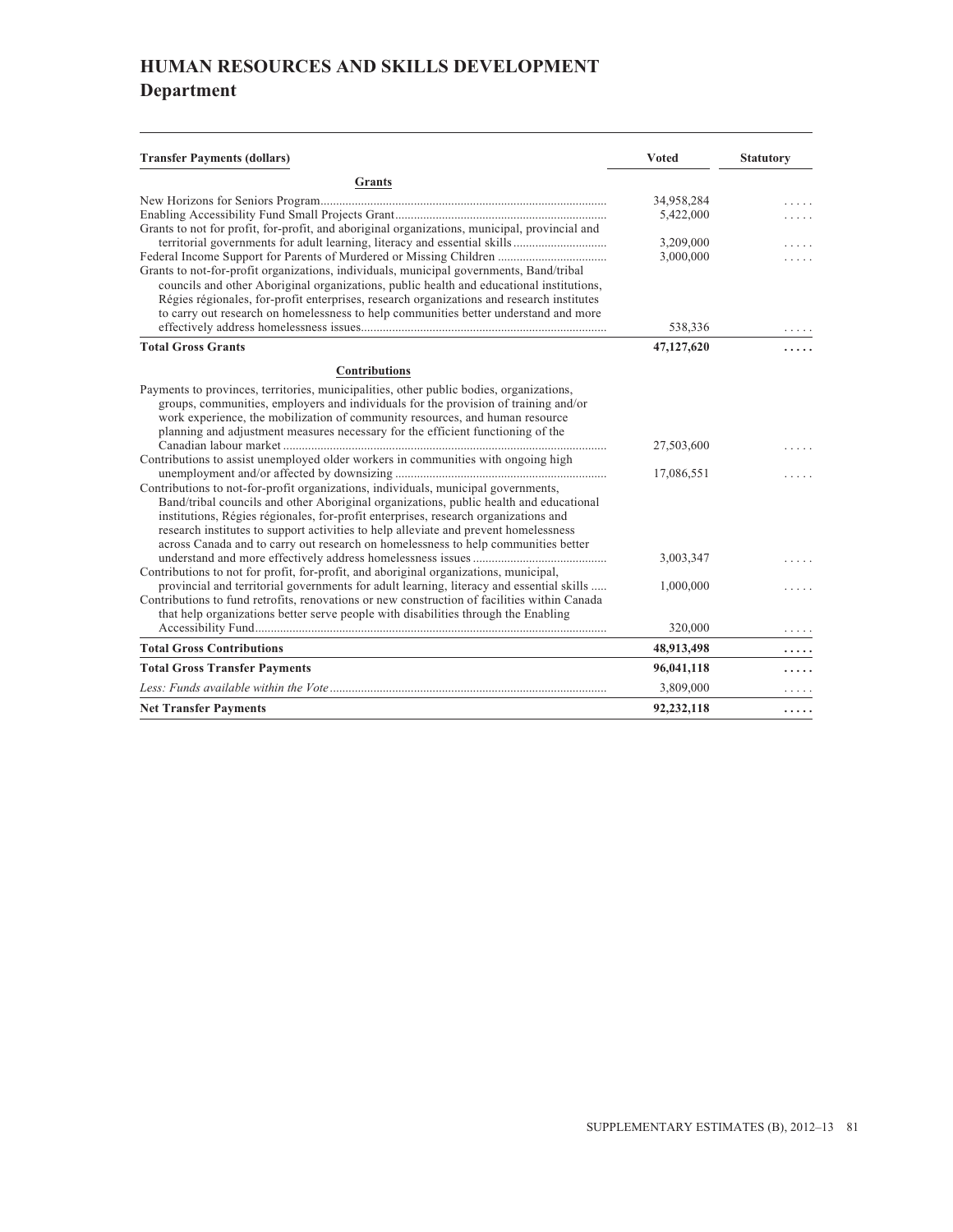## **HUMAN RESOURCES AND SKILLS DEVELOPMENT Canada Mortgage and Housing Corporation**

### **Explanation of Requirements – Budgetary (thousands of dollars)**

| <b>Voted Appropriations</b>                                                                                                                                                                                                                                                                                                                                                                                                                        | Vote 15        |
|----------------------------------------------------------------------------------------------------------------------------------------------------------------------------------------------------------------------------------------------------------------------------------------------------------------------------------------------------------------------------------------------------------------------------------------------------|----------------|
| Funding to preserve and improve the quality of affordable housing for low-income Canadians including seniors,<br>persons with disabilities, victims of family violence, and Aboriginal people under the Housing Repair and<br>Funding to increase the supply, preserve and improve the quality of affordable housing for low-income Canadians<br>under the Investment in Affordable Housing 2011-2014, and Housing Repair and Improvement Programs | 2.000<br>1.071 |
| Gross Voted Appropriations                                                                                                                                                                                                                                                                                                                                                                                                                         | 3,071          |
| <b>Funds Available</b>                                                                                                                                                                                                                                                                                                                                                                                                                             |                |
|                                                                                                                                                                                                                                                                                                                                                                                                                                                    | 3.071          |
| <b>These Supplementary Estimates</b>                                                                                                                                                                                                                                                                                                                                                                                                               |                |

### **Explanation of Funds Available (dollars)**

**Vote 15**: \$3,071,000 in total authorities is available within the Vote due to savings identified as part of the Budget 2012 Spending Review.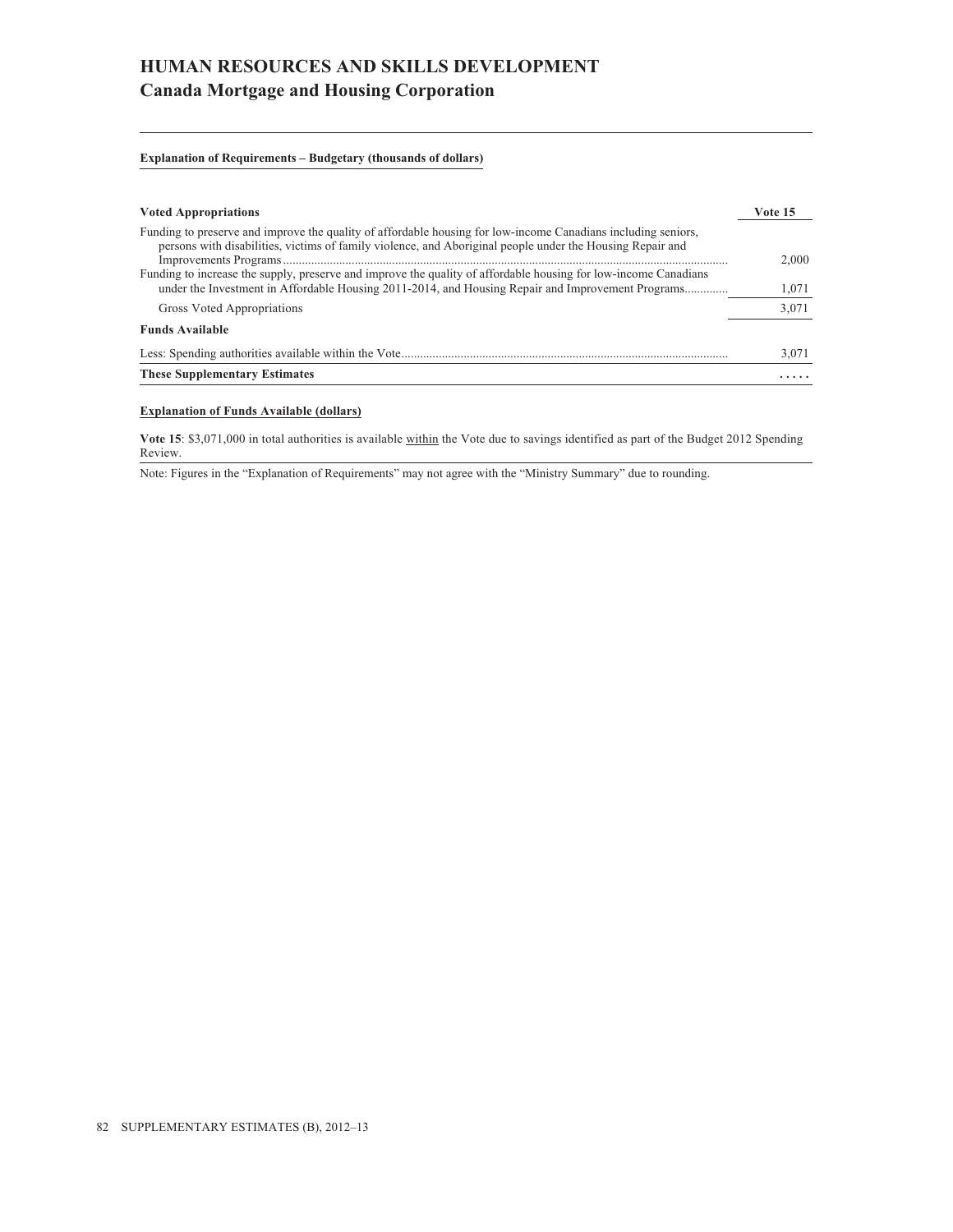### **INDIAN AFFAIRS AND NORTHERN DEVELOPMENT**

|                |                                                                                                                                                                                                                                                                                                                                                                                                                                                                                                                                                                                                                                                                                                                                                                                                                                                                                                                                                                                                                                                                                                                                                                                                                                                                                                                                                                                                                            |                             | These Supplementary Estimates |                    |                                   |
|----------------|----------------------------------------------------------------------------------------------------------------------------------------------------------------------------------------------------------------------------------------------------------------------------------------------------------------------------------------------------------------------------------------------------------------------------------------------------------------------------------------------------------------------------------------------------------------------------------------------------------------------------------------------------------------------------------------------------------------------------------------------------------------------------------------------------------------------------------------------------------------------------------------------------------------------------------------------------------------------------------------------------------------------------------------------------------------------------------------------------------------------------------------------------------------------------------------------------------------------------------------------------------------------------------------------------------------------------------------------------------------------------------------------------------------------------|-----------------------------|-------------------------------|--------------------|-----------------------------------|
|                | Vote (dollars)                                                                                                                                                                                                                                                                                                                                                                                                                                                                                                                                                                                                                                                                                                                                                                                                                                                                                                                                                                                                                                                                                                                                                                                                                                                                                                                                                                                                             | Authorities<br>to date      | <b>Transfers</b>              | <b>Adjustments</b> | <b>Total Estimates</b><br>to date |
| 1 <sub>b</sub> | Department<br>Operating expenditures and                                                                                                                                                                                                                                                                                                                                                                                                                                                                                                                                                                                                                                                                                                                                                                                                                                                                                                                                                                                                                                                                                                                                                                                                                                                                                                                                                                                   |                             |                               |                    |                                   |
|                | (a) pursuant to paragraph $29.1(2)(a)$ of the <i>Financial</i><br>Administration Act, authority to expend revenues<br>received in a fiscal year through the provision of<br>internal support services to other organizations to<br>offset associated expenditures incurred in the fiscal<br>year;<br>$(b)$ expenditures on works, buildings and equipment<br>and expenditures and recoverable expenditures in<br>respect of services provided and work performed on<br>other than federal property;<br>$(c)$ authority to provide, in respect of Indian and Inuit<br>economic development activities, for the capacity<br>development for Indian and Inuit and the furnishing<br>of materials and equipment;<br>(d) authority to sell electric power to private<br>consumers in remote locations when alternative local<br>sources of supply are not available, in accordance<br>with terms and conditions approved by the Governor<br>in Council; and<br>(e) the payment to each member of the Queen's Privy<br>Council for Canada who is a Minister without<br>Portfolio or a Minister of State who does not preside<br>over a Ministry of State of a salary not to exceed the<br>salary paid to Ministers of State who preside over<br>Ministries of State under the Salaries Act, as adjusted<br>pursuant to the <i>Parliament of Canada Act</i> and pro rata<br>for any period of less than a year - To authorize the |                             |                               |                    |                                   |
| 5a             | transfers of appropriations listed in these Estimates<br>Capital expenditures and                                                                                                                                                                                                                                                                                                                                                                                                                                                                                                                                                                                                                                                                                                                                                                                                                                                                                                                                                                                                                                                                                                                                                                                                                                                                                                                                          | 1,208,367,143               | (2,641,253)                   | 248,444,500        | 1,454,170,390                     |
|                | $(a)$ expenditures on buildings, works, land and<br>equipment, the operation, control and ownership of<br>which may be transferred to provincial governments<br>on terms and conditions approved by the Governor in<br>Council, or to Indian bands, groups of Indians or<br>individual Indians at the discretion of the Minister of<br>Aboriginal Affairs and Northern Development, and<br>such expenditures on other than federal property; and<br>$(b)$ authority to make recoverable expenditures in<br>amounts not exceeding the shares of provincial<br>governments of expenditures on roads and related                                                                                                                                                                                                                                                                                                                                                                                                                                                                                                                                                                                                                                                                                                                                                                                                              |                             |                               |                    |                                   |
|                | 10b The grants listed in the Estimates and contributions –<br>To authorize the transfers of appropriations listed in                                                                                                                                                                                                                                                                                                                                                                                                                                                                                                                                                                                                                                                                                                                                                                                                                                                                                                                                                                                                                                                                                                                                                                                                                                                                                                       | 22,973,226                  |                               |                    | 22,973,226                        |
| (S)            | these Estimates and to provide a further amount of                                                                                                                                                                                                                                                                                                                                                                                                                                                                                                                                                                                                                                                                                                                                                                                                                                                                                                                                                                                                                                                                                                                                                                                                                                                                                                                                                                         | 6,560,595,460<br>65,048,793 | 720,000<br>.                  | 222, 352, 170      | 6,783,667,630<br>65,048,793       |
| (S)<br>(S)     | Minister of Aboriginal Affairs and Northern<br>Development - Salary and motor car allowance<br>Grants to Aboriginal organizations designated to                                                                                                                                                                                                                                                                                                                                                                                                                                                                                                                                                                                                                                                                                                                                                                                                                                                                                                                                                                                                                                                                                                                                                                                                                                                                            | 77,516                      | .                             | .                  | 77,516                            |

Comprehensive Land Claim Settlement Acts............... 75,576,322 **..... .....** 75,576,322

*Claims Agreement Act*................................................... 17,987,000 **..... .....** 17,987,000

### **Ministry Summary – Budgetary**

receive claim settlement payments pursuant to

implementation of the Labrador Inuit Land Claims Agreement pursuant to the *Labrador Inuit Land*

(S) Grant to the Nunatsiavut Government for the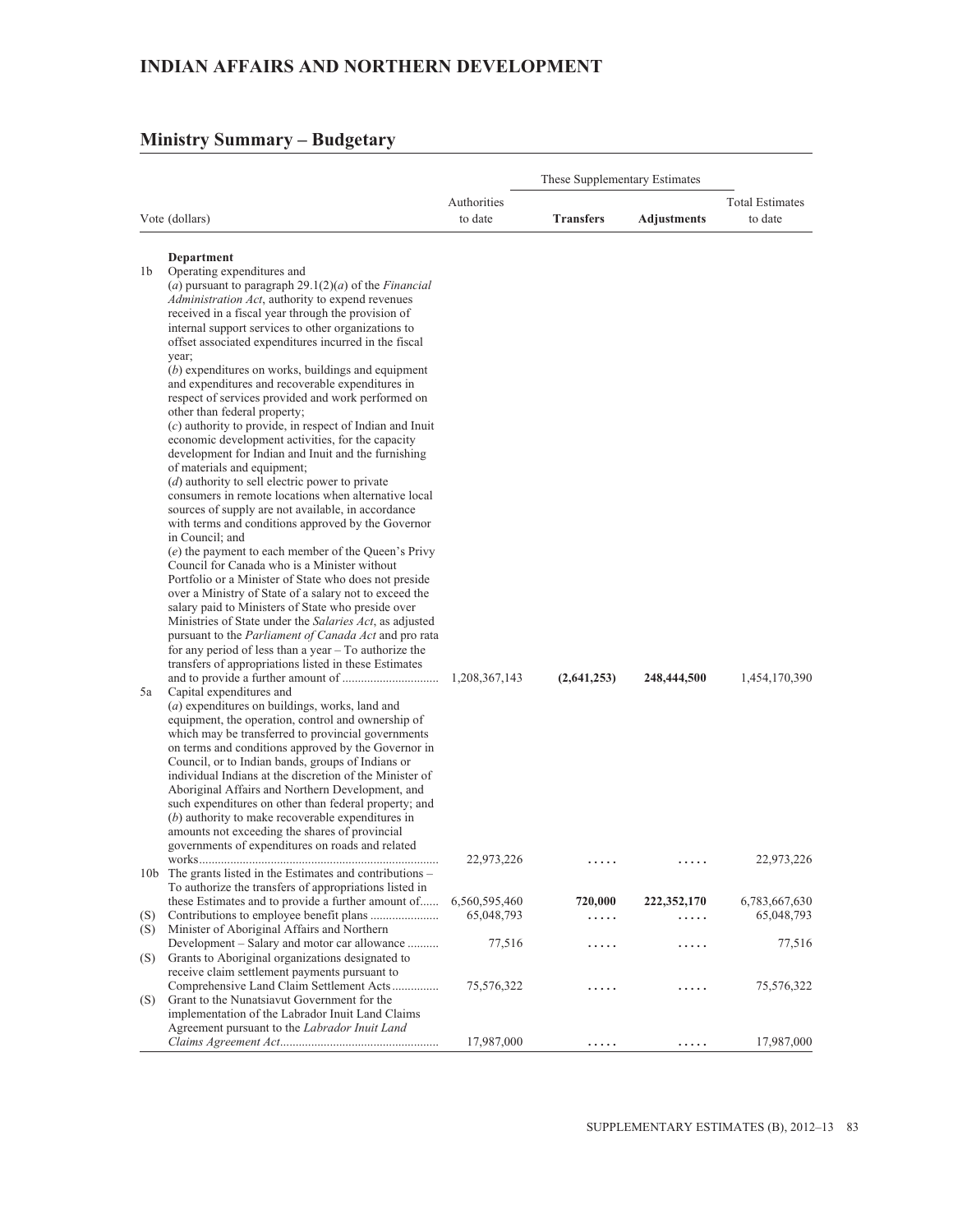### **INDIAN AFFAIRS AND NORTHERN DEVELOPMENT**

### **Ministry Summary – Budgetary**

|                 | These Supplementary Estimates                                                   |                        |                  |                    |                                   |
|-----------------|---------------------------------------------------------------------------------|------------------------|------------------|--------------------|-----------------------------------|
|                 | Vote (dollars)                                                                  | Authorities<br>to date | <b>Transfers</b> | <b>Adjustments</b> | <b>Total Estimates</b><br>to date |
|                 |                                                                                 |                        |                  |                    |                                   |
| (S)             | Payments to comprehensive claim beneficiaries in                                |                        |                  |                    |                                   |
|                 |                                                                                 | 2,590,501              |                  |                    | 2,590,501                         |
| (S)             | Liabilities in respect of loan guarantees made to                               |                        |                  |                    |                                   |
|                 | Indians for Housing and Economic Development                                    | 2,000,000              |                  |                    | 2,000,000                         |
| (S)             |                                                                                 | 1,400,000              |                  |                    | 1,400,000                         |
| (S)             | Grassy Narrows and Islington Bands Mercury                                      |                        |                  |                    |                                   |
|                 |                                                                                 | 15,000                 |                  |                    | 15,000                            |
|                 |                                                                                 | 7,956,630,961          | (1,921,253)      | 470,796,670        | 8,425,506,378                     |
|                 | <b>Canadian Polar Commission</b>                                                |                        |                  |                    |                                   |
| 25 <sub>b</sub> | Program expenditures, the grants listed in the                                  |                        |                  |                    |                                   |
|                 | Estimates and contributions – To authorize the                                  |                        |                  |                    |                                   |
|                 | transfers of appropriations listed in these Estimates                           | 1,216,276              | 46,667           | 1                  | 1,262,944                         |
| (S)             |                                                                                 | 76,797                 | .                |                    | 76,797                            |
|                 |                                                                                 | 1,293,073              | 46,667           | 1                  | 1,339,741                         |
|                 | <b>First Nations Statistical Institute</b>                                      |                        |                  |                    |                                   |
| 30              | Payments to the First Nations Statistical Institute for                         |                        |                  |                    |                                   |
|                 |                                                                                 | 5,000,000              |                  |                    | 5,000,000                         |
|                 |                                                                                 | 5,000,000              |                  |                    | 5,000,000                         |
|                 |                                                                                 |                        | .                | .                  |                                   |
|                 | <b>Indian Residential Schools Truth and</b><br><b>Reconciliation Commission</b> |                        |                  |                    |                                   |
| 35              |                                                                                 | 14,805,542             |                  |                    | 14,805,542                        |
| (S)             | Contributions to employee benefit plans                                         | 264,000                |                  |                    | 264,000                           |
|                 |                                                                                 | 15,069,542             | .                | .                  | 15,069,542                        |
|                 | <b>Registry of the Specific Claims Tribunal</b>                                 |                        |                  |                    |                                   |
| 40              |                                                                                 | 2,777,072              |                  |                    | 2,777,072                         |
| (S)             | Contributions to employee benefit plans                                         | 202,226                |                  |                    | 202,226                           |
|                 |                                                                                 | 2,979,298              | .                | .                  | 2,979,298                         |

## **Ministry Summary – Non-Budgetary Authorities**

| Vote (dollars) |                                                                                                                                                                                     | Authorities<br>to date | <b>Transfers</b> | <b>Adjustments</b> | <b>Total Estimates</b><br>to date |
|----------------|-------------------------------------------------------------------------------------------------------------------------------------------------------------------------------------|------------------------|------------------|--------------------|-----------------------------------|
|                | Department                                                                                                                                                                          |                        |                  |                    |                                   |
|                | L <sub>15</sub> Loans to native claimants in accordance with terms<br>and conditions approved by the Governor in Council<br>for the purpose of defraying costs related to research, |                        |                  |                    |                                   |
|                | L <sub>20</sub> Loans to First Nations in British Columbia for the<br>purpose of supporting their participation in the British                                                      | 47,403,000             | .                | .                  | 47,403,000                        |
|                |                                                                                                                                                                                     | 31,200,000             | .                | .                  | 31,200,000                        |
|                |                                                                                                                                                                                     | 78,603,000             | .                | .                  | 78,603,000                        |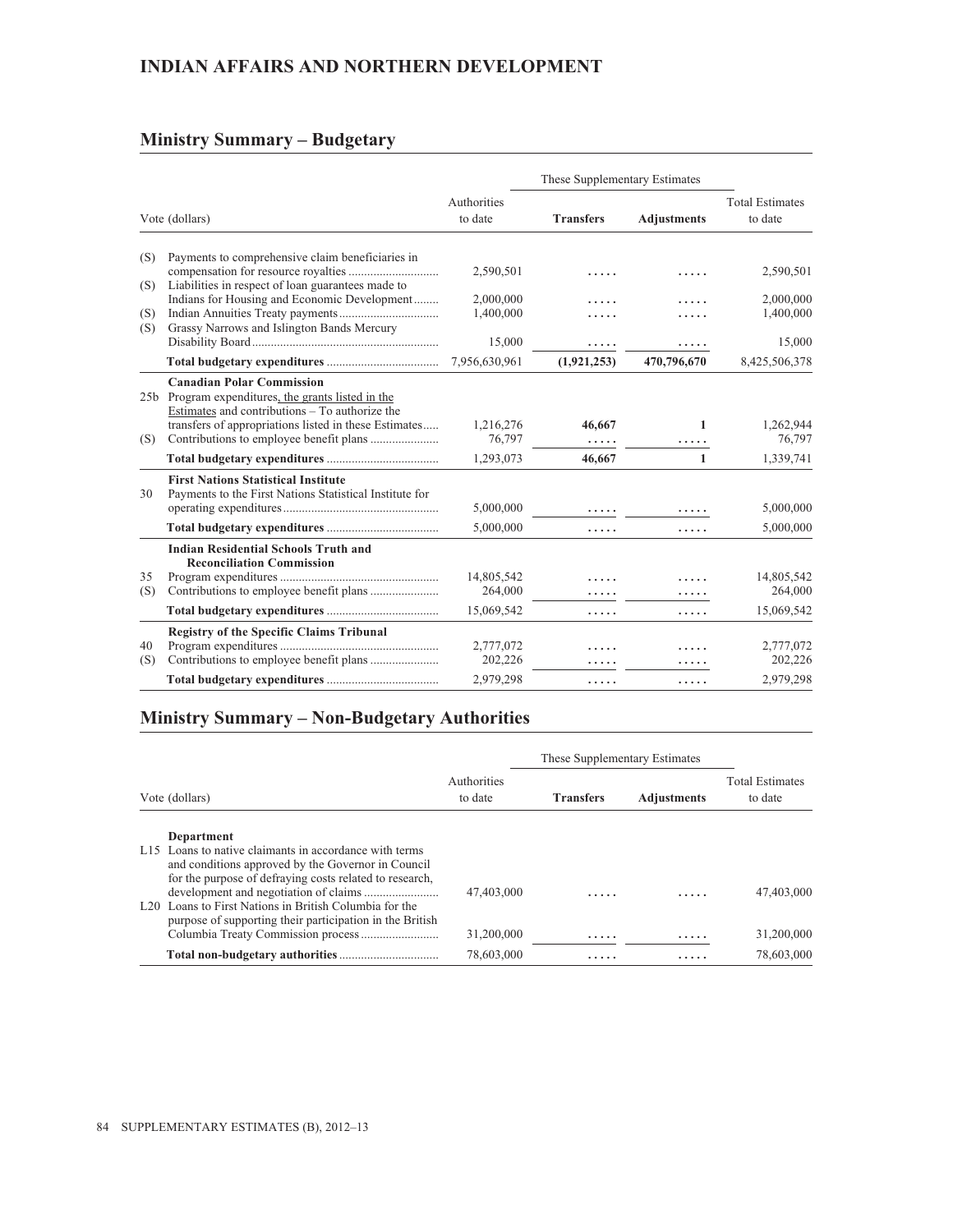## **INDIAN AFFAIRS AND NORTHERN DEVELOPMENT Department**

### **Explanation of Requirements – Budgetary (thousands of dollars)**

| <b>Voted Appropriations</b>                                                                                                                                            | Vote 1                      | Vote 10          | <b>Total</b>     |
|------------------------------------------------------------------------------------------------------------------------------------------------------------------------|-----------------------------|------------------|------------------|
| Funding to continue to support the implementation of the First Nations Water and                                                                                       | 9,354                       | 127,115          | 136,469          |
| Funding for mental health and emotional support services, and for the administration                                                                                   |                             |                  |                  |
| and research required to support the federal government's obligations under the<br>Indian Residential Schools Settlement Agreement (horizontal item)                   | 125,555                     |                  | 125,555          |
| Funding for awards to claimants resulting from the Independent Assessment Process                                                                                      |                             |                  |                  |
| and Alternative Dispute Resolution related to the Indian Residential Schools                                                                                           |                             |                  |                  |
|                                                                                                                                                                        | 124,000                     |                  | 124,000          |
| Funding for the development of systems and supports to ensure readiness for First<br>Nation education legislation and to support the construction and/or renovation of |                             |                  |                  |
|                                                                                                                                                                        | .                           | 45,000<br>17,422 | 45,000<br>17,422 |
|                                                                                                                                                                        | .<br>800                    | 11,100           | 11,900           |
| Funding to support the Commemoration Initiative under the Indian Residential                                                                                           |                             |                  |                  |
| Schools Settlement Agreement which honours, educates, memorializes and/or                                                                                              |                             |                  |                  |
| pays tribute to former Indian Residential School students, their families and their                                                                                    |                             |                  |                  |
|                                                                                                                                                                        | .                           | 7,447            | 7,447            |
| Funding for the construction and renovation of schools for Mi'kmaw Kina'matnewey                                                                                       |                             | 6,962            | 6,962            |
| Funding to address the increased pressures for volume driven development activities,                                                                                   |                             |                  |                  |
| such as public hearings and environmental impact reviews, required for public                                                                                          |                             |                  |                  |
| government institutions created under comprehensive land claim agreements                                                                                              | .                           | 6,000            | 6,000            |
| Funding for diamond valuations and mining royalty assessment activities in the                                                                                         |                             |                  |                  |
|                                                                                                                                                                        | 5,916                       | .                | 5,916            |
| Funding for the settlement and implementation of the Manitoba Northern Flood                                                                                           | 1,422                       | 2,000            | 3,422            |
| Funding to support the operation of the Nutrition North Canada program                                                                                                 | .                           | 2,500            | 2,500            |
|                                                                                                                                                                        | .                           | 2,367            | 2,367            |
| Funding to process the registration of applicants for Indian status as a result of Bill                                                                                |                             |                  |                  |
|                                                                                                                                                                        | 872                         | .                | 872              |
| Funding to meet the Government of Canada's obligation under the                                                                                                        |                             |                  |                  |
| Agreement-in-Principle for Northwest Territories land and resources devolution<br>Funding to protect fragile marine environments, counter pollution and strengthen     | .                           | 777              | 777              |
| preventive measures (Health of the Oceans Initiative) (horizontal item)                                                                                                | 1                           | 49               | 50               |
| Gross Voted Appropriations                                                                                                                                             | 267,920                     | 228,739          | 496,659          |
| <b>Funds Available</b>                                                                                                                                                 |                             |                  |                  |
|                                                                                                                                                                        | 19,476                      | 6,387            | 25,863           |
| <b>Total Voted Appropriations</b>                                                                                                                                      | 248,444                     | 222,352          | 470,796          |
| <b>Transfers</b>                                                                                                                                                       |                             |                  |                  |
| Transfer of \$587,414 from National Defence (Vote $1$ ) – To pay the costs required for                                                                                |                             |                  |                  |
| the clearance, remediation and transfer of the former Camp Ipperwash to the                                                                                            |                             |                  |                  |
|                                                                                                                                                                        | 87                          | 500              | 587              |
| Transfer of $$230,000$ from Fisheries and Oceans (Vote 10) – To support fisheries<br>management in the Labrador Inuit Settlement Area, specifically for the Guardian   |                             |                  |                  |
|                                                                                                                                                                        |                             | 230              | 230              |
| Transfer to Canadian Polar Commission – For the transfer of the management of the                                                                                      | $\epsilon$ , and $\epsilon$ |                  |                  |
|                                                                                                                                                                        | (37)                        | (10)             | (47)             |
| Transfer to Canadian Heritage - To promote public awareness and community                                                                                              |                             |                  |                  |
|                                                                                                                                                                        | (310)                       | .                | (310)            |
| Transfer to Royal Canadian Mounted Police – For document disclosure to the Truth                                                                                       | (2,382)                     |                  | (2,382)          |
| <b>Total Transfers</b>                                                                                                                                                 | (2,642)                     | .<br>720         | (1,922)          |
| <b>These Supplementary Estimates</b>                                                                                                                                   | 245,802                     | 223,072          | 468,874          |
|                                                                                                                                                                        |                             |                  |                  |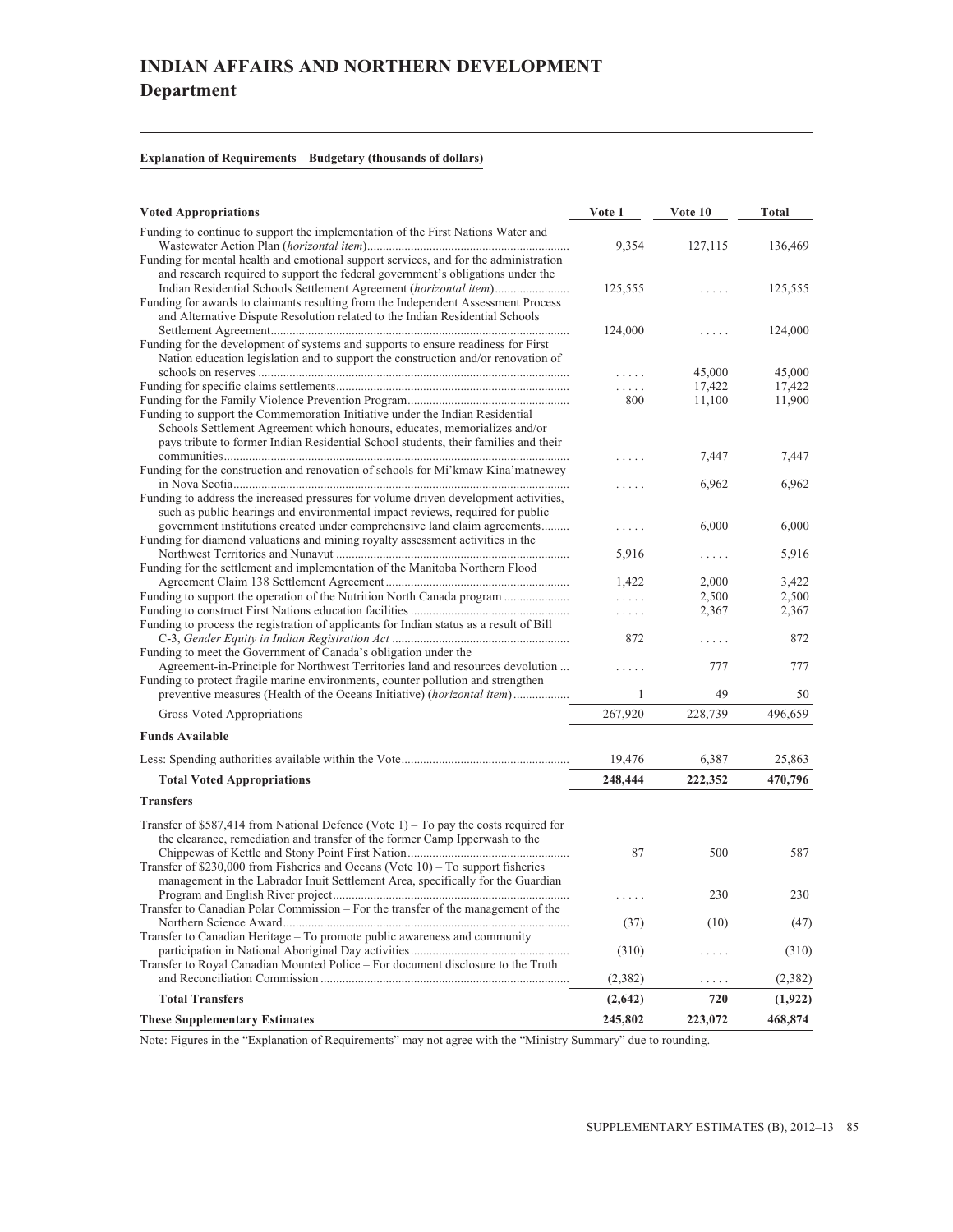## **INDIAN AFFAIRS AND NORTHERN DEVELOPMENT Department**

### **Explanation of Funds Available (dollars)**

**Vote 1**: \$19,475,770 in total authorities is available within the Vote due to savings identified as part of the Budget 2012 Spending Review.

**Vote 10**: \$6,387,000 in total authorities is available within the Vote due to savings identified as part of the Budget 2012 Spending Review (\$4,387,000) and due to a realignment from contributions to grants related to Claim 138 Settlement Agreement  $($2,000,000)$ .

| <b>Transfer Payments (dollars)</b>                                                                                                                                                                                                                                                                                                                        | <b>Voted</b>        | <b>Statutory</b> |
|-----------------------------------------------------------------------------------------------------------------------------------------------------------------------------------------------------------------------------------------------------------------------------------------------------------------------------------------------------------|---------------------|------------------|
| <b>Grants</b>                                                                                                                                                                                                                                                                                                                                             |                     |                  |
| Grants to First Nations to settle specific claims negotiated by Canada and/or awarded by                                                                                                                                                                                                                                                                  | 17,421,435          |                  |
|                                                                                                                                                                                                                                                                                                                                                           | 6,962,328           |                  |
| Grants to the five First Nations who are signatory to the Manitoba Northern Flood                                                                                                                                                                                                                                                                         | 2,000,000           |                  |
| Grants for the Political Evolution of the Territories, particularly as it pertains to                                                                                                                                                                                                                                                                     | 777,388             |                  |
| Payments to self-governing Aboriginal organizations, pursuant to comprehensive land                                                                                                                                                                                                                                                                       |                     |                  |
|                                                                                                                                                                                                                                                                                                                                                           | 230,000             |                  |
| <b>Total Gross Grants</b>                                                                                                                                                                                                                                                                                                                                 | 27,391,151          |                  |
| <b>Contributions</b>                                                                                                                                                                                                                                                                                                                                      |                     |                  |
| Payments to support Indians, Inuit and Innu for the purpose of supplying public services in                                                                                                                                                                                                                                                               | 154,481,950         |                  |
| Payments to support Indians, Inuit and Innu for the purpose of supplying public services in                                                                                                                                                                                                                                                               | 20,000,000          |                  |
| Payments to support Indians, Inuit and Innu for the purpose of supplying public services in                                                                                                                                                                                                                                                               | 11,100,000          |                  |
| Contributions for former students, their families, communities and groups of individuals<br>for the purpose of facilitating regional or national Commemoration projects that<br>address the Indian Residential Schools experience and provide the opportunity to share<br>Contributions to beneficiaries and various implementing bodies for implementing | 7,446,856           |                  |
|                                                                                                                                                                                                                                                                                                                                                           | 6,000,000           |                  |
| Contributions to support access to healthy foods in isolated northern communities<br>Contributions to support the negotiation process for comprehensive, specific, and special                                                                                                                                                                            | 2,500,000           |                  |
| Contributions for promoting the safe use, development, conservation and protection of the                                                                                                                                                                                                                                                                 | 500,000             |                  |
|                                                                                                                                                                                                                                                                                                                                                           | 49,213              |                  |
| <b>Total Gross Contributions</b>                                                                                                                                                                                                                                                                                                                          | 202,078,019         |                  |
| <b>Total Gross Transfer Payments</b>                                                                                                                                                                                                                                                                                                                      | 229,469,170         |                  |
|                                                                                                                                                                                                                                                                                                                                                           | 6,387,000<br>10,000 | .                |
| <b>Net Transfer Payments</b>                                                                                                                                                                                                                                                                                                                              | 223,072,170         | .                |
|                                                                                                                                                                                                                                                                                                                                                           |                     |                  |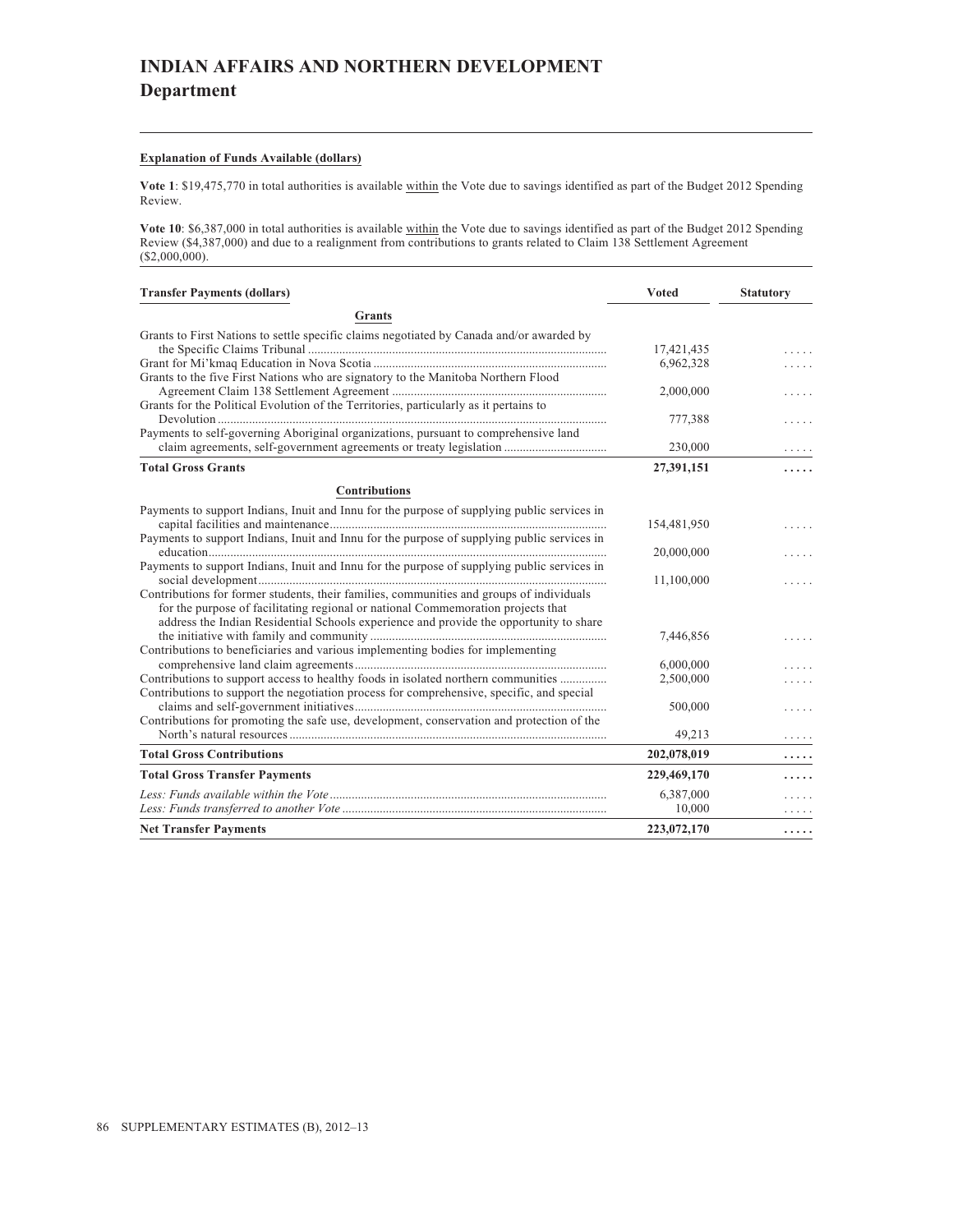## **INDIAN AFFAIRS AND NORTHERN DEVELOPMENT Canadian Polar Commission**

### **Explanation of Requirements – Budgetary (thousands of dollars)**

| Transfers                                                                                                                                                                                                             |        | <b>Vote 25</b>   |
|-----------------------------------------------------------------------------------------------------------------------------------------------------------------------------------------------------------------------|--------|------------------|
| Transfers of \$36,667 from Indian Affairs and Northern Development (Vote 1) and \$10,000 from Indian Affairs and<br>Northern Development (Vote 10) – For the transfer of the management of the Northern Science Award |        |                  |
| <b>Transfer Payments (dollars)</b>                                                                                                                                                                                    | Voted  | <b>Statutory</b> |
| <b>Grants</b>                                                                                                                                                                                                         |        |                  |
| Grants to individuals, organizations, associations and institutions to support research and                                                                                                                           | 10,000 | .                |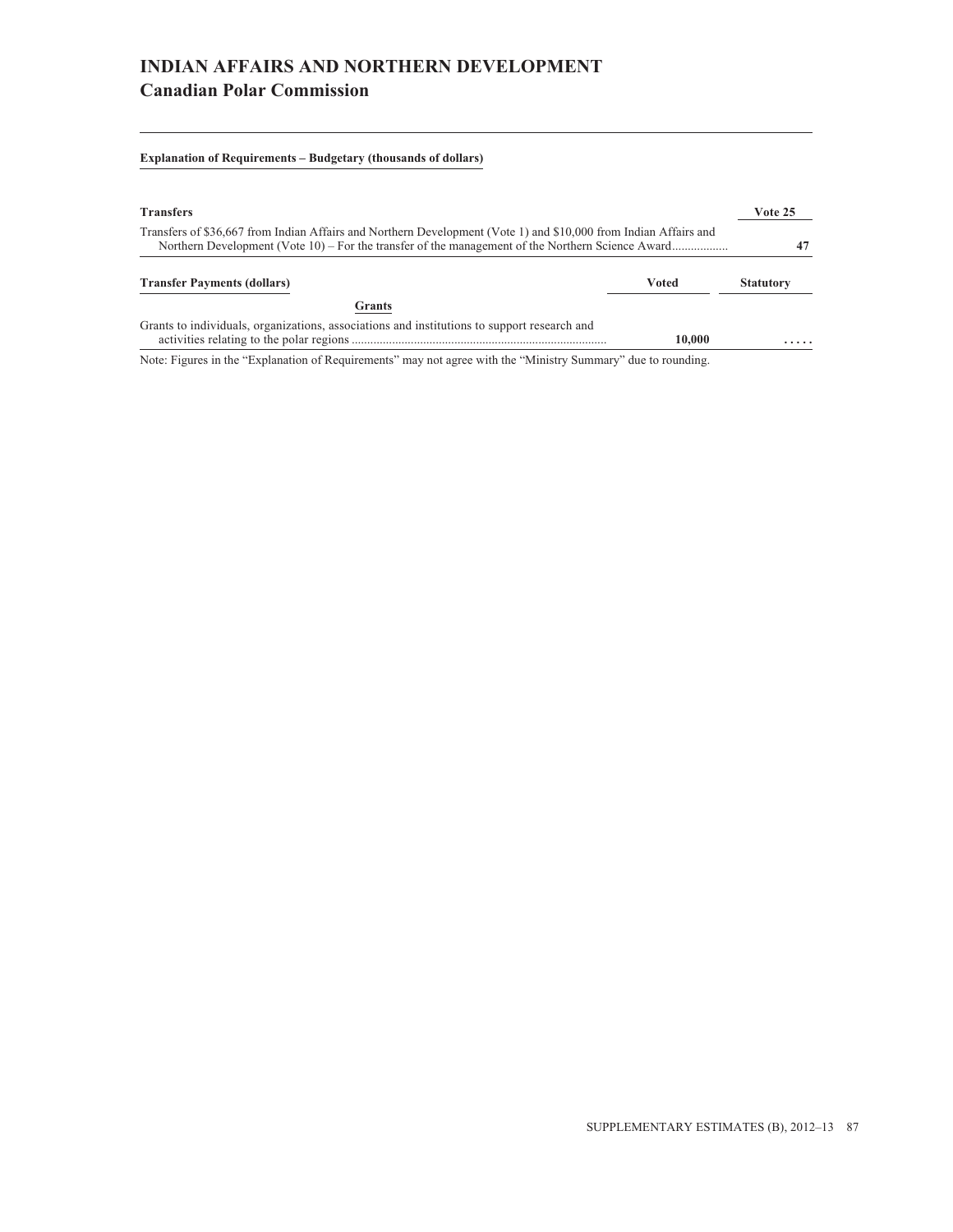|  | <b>Ministry Summary - Budgetary</b> |  |
|--|-------------------------------------|--|
|--|-------------------------------------|--|

|                 |                                                                                                                  |                          | These Supplementary Estimates |                    |                                   |
|-----------------|------------------------------------------------------------------------------------------------------------------|--------------------------|-------------------------------|--------------------|-----------------------------------|
|                 | Vote (dollars)                                                                                                   | Authorities<br>to date   | <b>Transfers</b>              | <b>Adjustments</b> | <b>Total Estimates</b><br>to date |
|                 | Department                                                                                                       |                          |                               |                    |                                   |
| 1b              | Operating expenditures and, pursuant to                                                                          |                          |                               |                    |                                   |
|                 | paragraph $29.1(2)(a)$ of the <i>Financial Administration</i>                                                    |                          |                               |                    |                                   |
|                 | Act, authority to expend revenue received during the                                                             |                          |                               |                    |                                   |
|                 | fiscal year, to offset expenditures incurred in the                                                              |                          |                               |                    |                                   |
|                 | fiscal year, arising from the provision of internal<br>support services to other organizations,                  |                          |                               |                    |                                   |
|                 | communications research, bankruptcy and                                                                          |                          |                               |                    |                                   |
|                 | corporations and from services and regulatory                                                                    |                          |                               |                    |                                   |
|                 | processes, specifically pre-merger notification filings,                                                         |                          |                               |                    |                                   |
|                 | advance ruling certificates, advisory opinions and                                                               |                          |                               |                    |                                   |
|                 | photocopies, provided under the Competition Act, and                                                             |                          |                               |                    |                                   |
|                 | the payment to each member of the Queen's Privy                                                                  |                          |                               |                    |                                   |
|                 | Council for Canada who is a Minister without                                                                     |                          |                               |                    |                                   |
|                 | Portfolio or a Minister of State who does not preside                                                            |                          |                               |                    |                                   |
|                 | over a Ministry of State of a salary not to exceed the                                                           |                          |                               |                    |                                   |
|                 | salary paid to Ministers of State who preside over                                                               |                          |                               |                    |                                   |
|                 | Ministries of State under the <i>Salaries Act</i> , as adjusted                                                  |                          |                               |                    |                                   |
|                 | pursuant to the Parliament of Canada Act and pro rata                                                            |                          |                               |                    |                                   |
|                 | for any period of less than a year $-$ To authorize the<br>transfers of appropriations listed in these Estimates |                          |                               |                    |                                   |
|                 |                                                                                                                  | 374, 103, 873            | (8,670,327)                   | 44,383,035         | 409,816,581                       |
| 5b              | Capital expenditures - To authorize the transfers of                                                             |                          |                               |                    |                                   |
|                 |                                                                                                                  | 7,727,689                | 8,672,427                     | 1                  | 16,400,117                        |
|                 | 10b The grants listed in the Estimates and contributions –                                                       |                          |                               |                    |                                   |
|                 | To authorize the transfers of appropriations listed in                                                           |                          |                               |                    |                                   |
|                 | these Estimates and to provide a further amount of                                                               | 773,984,571              | 20,000                        | 20,942,000         | 794,946,571                       |
| (S)             |                                                                                                                  | 54,081,266               | .                             | .                  | 54,081,266                        |
| (S)             | Minister of Industry - Salary and motor car allowance                                                            | 77,516                   | .                             | .                  | 77,516                            |
| (S)             | Minister of State (Science and Technology) (Federal                                                              |                          |                               |                    |                                   |
|                 | Economic Development Agency for Southern                                                                         |                          |                               |                    |                                   |
|                 |                                                                                                                  | 2,000                    |                               |                    | 2,000                             |
| (S)             | Minister of State (Small Business and Tourism) –                                                                 |                          |                               |                    |                                   |
|                 |                                                                                                                  | 2,000                    |                               |                    | 2,000                             |
| (S)             | Liabilities under the Canada Small Business                                                                      | 103,467,000              |                               |                    | 103,467,000                       |
| (S)             | Contributions under the Knowledge Infrastructure                                                                 |                          |                               | .                  |                                   |
|                 |                                                                                                                  | 52,459,600               |                               |                    | 52,459,600                        |
| (S)             |                                                                                                                  | 49,500,000               |                               |                    | 49,500,000                        |
| (S)             |                                                                                                                  | 25,100,000               |                               |                    | 25,100,000                        |
| (S)             | Canadian Intellectual Property Office Revolving Fund                                                             | 10,862,278               | .                             |                    | 10,862,278                        |
| (S)             | Contributions to the Canadian Youth Business                                                                     |                          |                               |                    |                                   |
|                 |                                                                                                                  | 10,000,000               | .                             | .                  | 10,000,000                        |
|                 |                                                                                                                  | 1,461,367,793            | 22,100                        | 65,325,036         | 1,526,714,929                     |
|                 | <b>Canadian Space Agency</b>                                                                                     |                          |                               |                    |                                   |
| 25 <sub>b</sub> |                                                                                                                  | 171,675,430              | .                             |                    | 171,675,430                       |
| 30 <sub>b</sub> |                                                                                                                  | 163,229,848              | (1,002,168)                   |                    | 162,227,680                       |
|                 | 35b The grants listed in the Estimates and contributions –                                                       |                          |                               |                    |                                   |
|                 | To authorize the transfers of appropriations listed in                                                           |                          |                               |                    |                                   |
|                 |                                                                                                                  | 36,597,000<br>11,032,951 | 1,002,168                     | 1                  | 37,599,169                        |
| (S)             |                                                                                                                  |                          | .                             | .                  | 11,032,951                        |
|                 |                                                                                                                  | 382,535,229              | .                             | 1                  | 382,535,230                       |
|                 | <b>Canadian Tourism Commission</b>                                                                               |                          |                               |                    |                                   |
| 40              | Payments to the Canadian Tourism Commission                                                                      | 72,032,802               | .                             | .                  | 72,032,802                        |
|                 |                                                                                                                  | 72,032,802               | .                             | .                  | 72,032,802                        |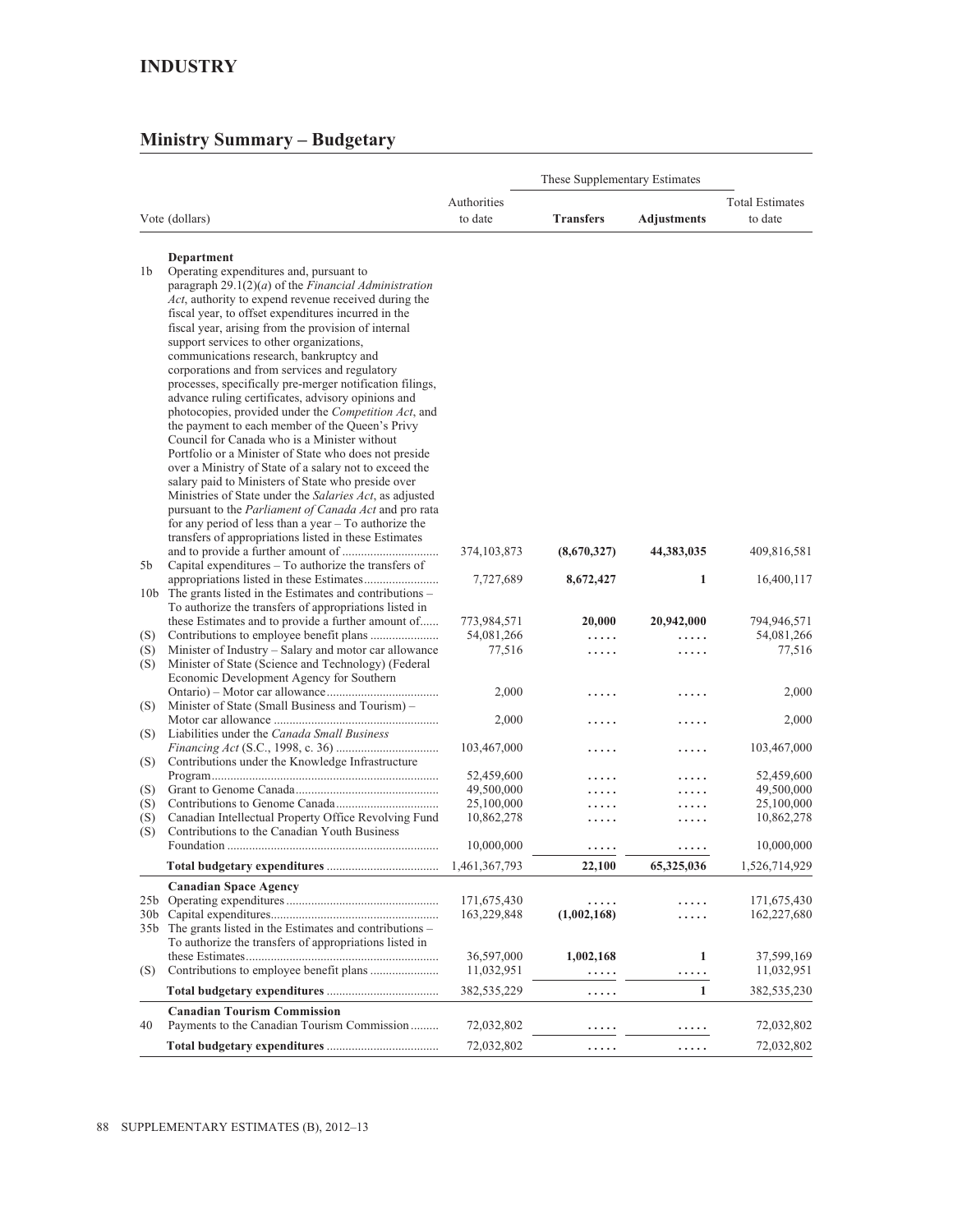|            |                                                                                                                                             |                            | These Supplementary Estimates |                    |                                   |
|------------|---------------------------------------------------------------------------------------------------------------------------------------------|----------------------------|-------------------------------|--------------------|-----------------------------------|
|            | Vote (dollars)                                                                                                                              | Authorities<br>to date     | <b>Transfers</b>              | <b>Adjustments</b> | <b>Total Estimates</b><br>to date |
| 45<br>(S)  | <b>Copyright Board</b>                                                                                                                      | 2,956,007<br>302,763       | .                             | .                  | 2,956,007<br>302,763              |
|            |                                                                                                                                             | 3,258,770                  | .                             | .                  | 3,258,770                         |
|            | <b>Federal Economic Development Agency for</b><br><b>Southern Ontario</b><br>55b The grants listed in the Estimates and contributions –     | 27,998,496                 | (668,009)                     |                    | 27,330,487                        |
| (S)        | To authorize the transfers of appropriations listed in<br>these Estimates and to provide a further amount of                                | 193,933,760<br>3,288,753   | 120,000<br>.                  | 37,894,000<br>.    | 231,947,760<br>3,288,753          |
|            |                                                                                                                                             | 225, 221, 009              | (548,009)                     | 37,894,000         | 262,567,000                       |
|            | <b>National Research Council of Canada</b><br>65b Capital expenditures – To authorize the transfers of                                      | 324,745,157                | (150,000)                     | 61, 151, 173       | 385,746,330                       |
|            | 70b The grants listed in the Estimates and contributions –<br>To authorize the transfers of appropriations listed in                        | 41,891,219                 | 198,000                       | 1                  | 42,089,220                        |
| (S)<br>(S) | these Estimates and to provide a further amount of<br>Spending of revenues pursuant to paragraph $5(1)(e)$ of                               | 169,415,500<br>40,513,743  | 150,000<br>.                  | 90,000,000<br>.    | 259,565,500<br>40,513,743         |
|            | the National Research Council Act                                                                                                           | 132,000,000                |                               |                    | 132,000,000                       |
|            |                                                                                                                                             | 708,565,619                | 198,000                       | 151, 151, 174      | 859,914,793                       |
|            | <b>Natural Sciences and Engineering Research</b>                                                                                            |                            |                               |                    |                                   |
|            | Council<br>80b The grants listed in the Estimates – To authorize the<br>transfers of appropriations listed in these Estimates               | 46, 191, 715               | (72,000)                      |                    | 46,119,715                        |
| (S)        |                                                                                                                                             | 1,007,251,076<br>5,330,160 | 172,000<br>.                  | 16,315,305<br>.    | 1,023,738,381<br>5,330,160        |
|            |                                                                                                                                             | 1,058,772,951              | 100,000                       | 16,315,305         | 1,075,188,256                     |
| 85<br>(S)  | <b>Registry of the Competition Tribunal</b>                                                                                                 | 2,268,770<br>165,225       | .<br>.                        | .<br>.             | 2,268,770<br>165,225              |
|            |                                                                                                                                             | 2,433,995                  | .                             | .                  | 2,433,995                         |
|            | <b>Social Sciences and Humanities Research Council</b><br>95b The grants listed in the Estimates – To authorize the                         | 24,444,907                 | (601,000)                     |                    | 23,843,907                        |
| (S)        | transfers of appropriations listed in these Estimates                                                                                       | 662, 353, 397<br>2,800,265 | 922,064<br>.                  | 1,063,600<br>.     | 664,339,061<br>2,800,265          |
|            |                                                                                                                                             | 689,598,569                | 321,064                       | 1,063,600          | 690, 983, 233                     |
|            | <b>Standards Council of Canada</b><br>100a Payments to the Standards Council of Canada<br>pursuant to section 5 of the Standards Council of | 9,729,000                  |                               |                    | 9,729,000                         |
|            |                                                                                                                                             | 9,729,000                  | .                             | .                  | 9,729,000                         |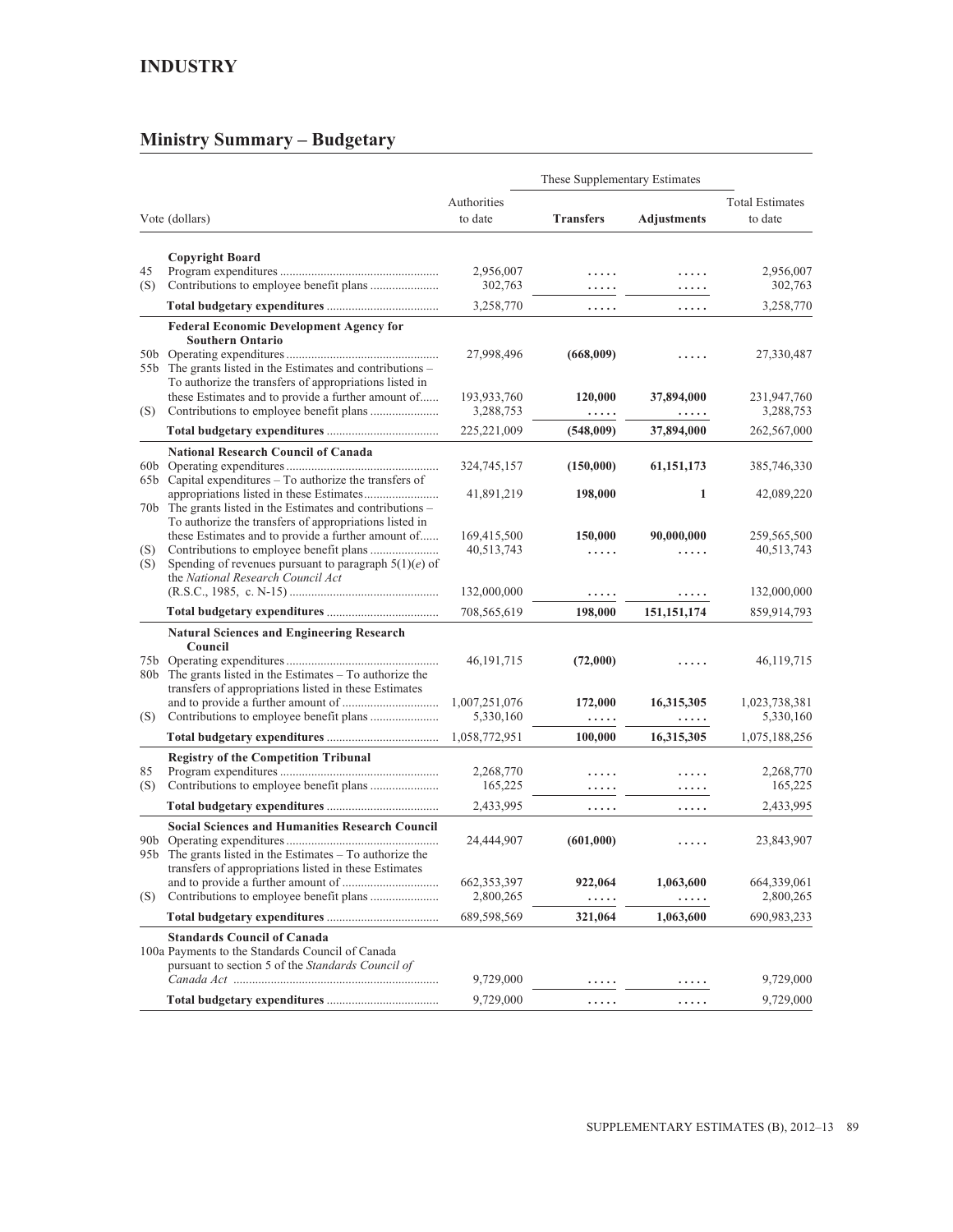## **Ministry Summary – Budgetary**

|     |                                                                                                                                                                                                        |                                            | These Supplementary Estimates | <b>Total Estimates</b><br>to date |                           |
|-----|--------------------------------------------------------------------------------------------------------------------------------------------------------------------------------------------------------|--------------------------------------------|-------------------------------|-----------------------------------|---------------------------|
|     | Vote (dollars)                                                                                                                                                                                         | Authorities<br>to date<br><b>Transfers</b> |                               |                                   | <b>Adjustments</b>        |
|     | <b>Statistics Canada</b><br>105 Program expenditures, contributions and, pursuant to<br>paragraph $29.1(2)(a)$ of the Financial Administration<br>Act, authority to expend revenue received during the |                                            |                               |                                   |                           |
| (S) |                                                                                                                                                                                                        | 423,206,792<br>69,158,222                  | .<br>.                        | .<br>.                            | 423,206,792<br>69,158,222 |
|     |                                                                                                                                                                                                        | 492, 365, 014                              | .                             | .                                 | 492,365,014               |

## **Ministry Summary – Non-Budgetary Authorities**

|                |                                                    |                        | These Supplementary Estimates | <b>Total Estimates</b><br>to date |                    |
|----------------|----------------------------------------------------|------------------------|-------------------------------|-----------------------------------|--------------------|
| Vote (dollars) |                                                    | Authorities<br>to date | <b>Transfers</b>              |                                   | <b>Adjustments</b> |
|                | Department                                         |                        |                               |                                   |                    |
|                | L15 Payments pursuant to subsection $14(2)$ of the | 300,000                | .                             | .                                 | 300,000            |
|                | L20 Loans pursuant to paragraph $14(1)(a)$ of the  | 500,000                | .                             | .                                 | 500,000            |
|                |                                                    | 800,000                | .                             | .                                 | 800,000            |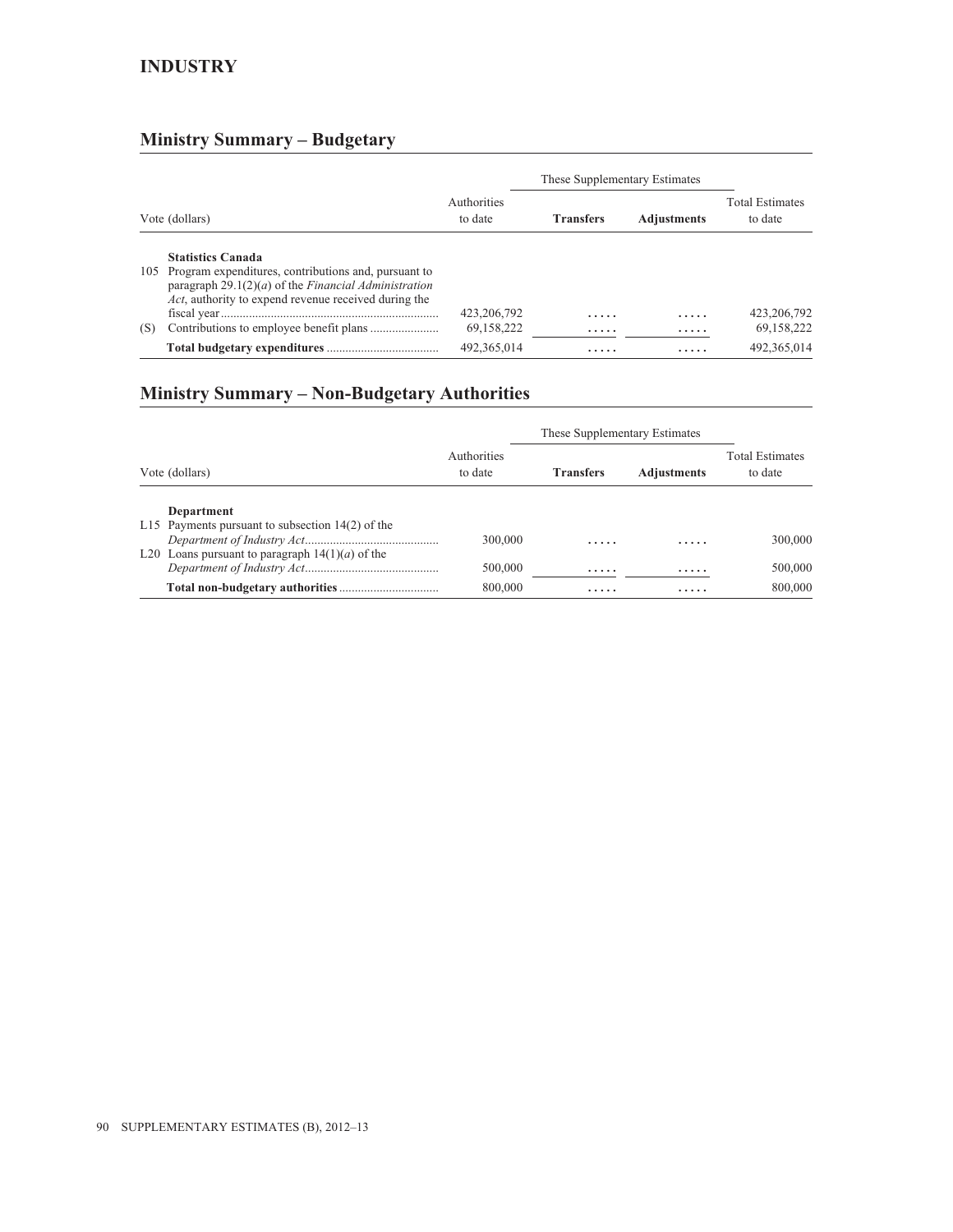## **INDUSTRY Department**

### **Explanation of Requirements – Budgetary (thousands of dollars)**

| <b>Voted Appropriations</b>                                                                                                                                                                          | Vote 1  | Vote 5 | Vote 10 | <b>Total</b> |
|------------------------------------------------------------------------------------------------------------------------------------------------------------------------------------------------------|---------|--------|---------|--------------|
|                                                                                                                                                                                                      | 29,000  | .      | .       | 29,000       |
| Reinvestment of receipts from repayable contributions to support                                                                                                                                     | 14,185  | .      | .       | 14,185       |
| Funding to operate and develop the CANARIE network, Canada's<br>only high speed research and education network                                                                                       | .       | .      | 12,600  | 12,600       |
| Funding to support the Canadian Institute for Advanced Research<br>which links Canadian researchers to global research networks<br>Funding for Genome Canada to sustain genomics laboratory services |         | .      | 5,000   | 5,000        |
| Funding to support strategic investments in innovation under the                                                                                                                                     |         | .      | 3,800   | 3,800        |
| Technology Partnerships Canada Program and the Strategic                                                                                                                                             |         | .      | 3,742   | 3,742        |
| Funding to support a review of aerospace and space programs and                                                                                                                                      | 981     |        | .       | 981          |
| Reinvestment of royalties from intellectual property                                                                                                                                                 | 217     | .      | .       | 217          |
| Gross Voted Appropriations                                                                                                                                                                           | 44,383  | .      | 25,142  | 69,525       |
| <b>Funds Available</b>                                                                                                                                                                               |         |        |         |              |
|                                                                                                                                                                                                      | .       | .      | 4,200   | 4,200        |
| <b>Total Voted Appropriations</b>                                                                                                                                                                    | 44,383  | .      | 20,942  | 65,325       |
| <b>Transfers</b>                                                                                                                                                                                     |         |        |         |              |
| Transfer of \$30,000 from Foreign Affairs and International Trade<br>$(Note 1)$ – For the federal coordination of global navigation                                                                  |         |        |         |              |
| Transfer of \$20,000 from Health (Vote $1$ ) – For the development of a                                                                                                                              | 30      |        |         | 30           |
| Internal reallocation of resources of $$8,672,427 - To support$                                                                                                                                      |         |        | 20      | 20           |
| investments in various capital projects including the acquisition                                                                                                                                    | (8,672) | 8,672  |         |              |
| Transfer to Foreign Affairs and International Trade – To provide                                                                                                                                     |         |        | .       |              |
| support to departmental staff located at missions abroad<br>Transfer to the National Museum of Science and Technology – To                                                                           | (13)    | .      | .       | (13)         |
|                                                                                                                                                                                                      | (15)    | .      | .       | (15)         |
| <b>Total Transfers</b>                                                                                                                                                                               | (8,670) | 8,672  | 20      | 22           |
| <b>These Supplementary Estimates</b>                                                                                                                                                                 | 35,713  | 8,672  | 20,962  | 65,347       |

### **Explanation of Funds Available (dollars)**

**Vote 10**: \$4,200,000 in total authorities is available within the Vote due to savings identified as part of the Budget 2012 Spending Review (\$2,500,000) and the reprofiling of funds for the Structured Financing Facility Program (\$1,700,000).

Note: Figures in the "Explanation of Requirements" may not agree with the "Ministry Summary" due to rounding.

\* Funds were provided from the Treasury Board Contingencies Vote to pay for this item. A summary of temporary allocations from the Treasury Board Contingencies Vote can be found on the Treasury Board Secretariat website (www.tbs-sct.gc.ca/ems-sgd/index-eng.asp).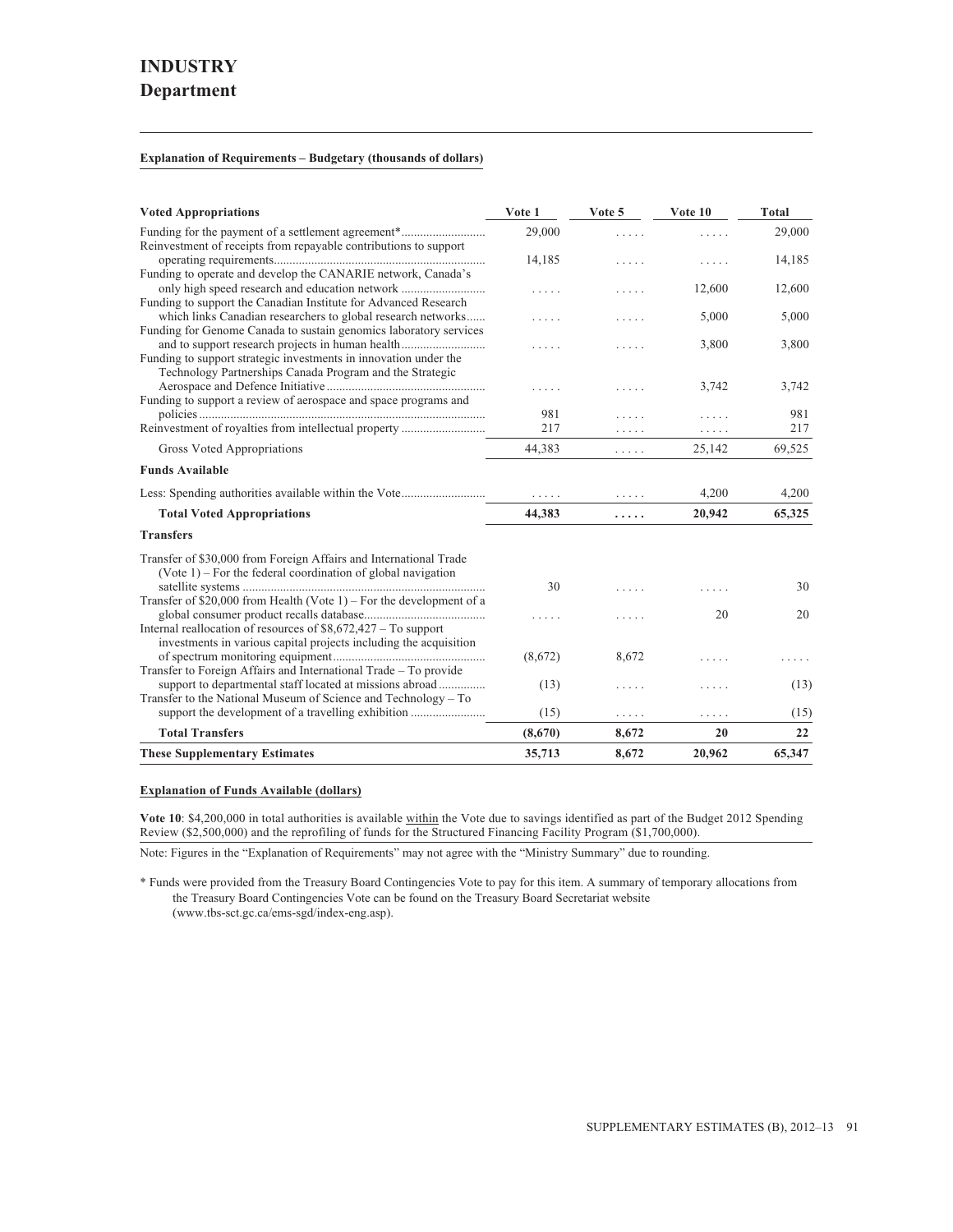## **INDUSTRY Department**

| <b>Transfer Payments (dollars)</b>   | <b>Voted</b> | <b>Statutory</b> |
|--------------------------------------|--------------|------------------|
| Grants                               |              |                  |
|                                      | 20,000       | .                |
| <b>Total Gross Grants</b>            | 20,000       |                  |
| <b>Contributions</b>                 |              |                  |
|                                      | 12,600,000   | .                |
|                                      | 5,000,000    | .                |
|                                      | 3,800,000    | .                |
|                                      | 3.742,000    | .                |
| <b>Total Gross Contributions</b>     | 25,142,000   | .                |
| <b>Total Gross Transfer Payments</b> | 25,162,000   | .                |
|                                      | 4,200,000    | .                |
| <b>Net Transfer Payments</b>         | 20,962,000   | .                |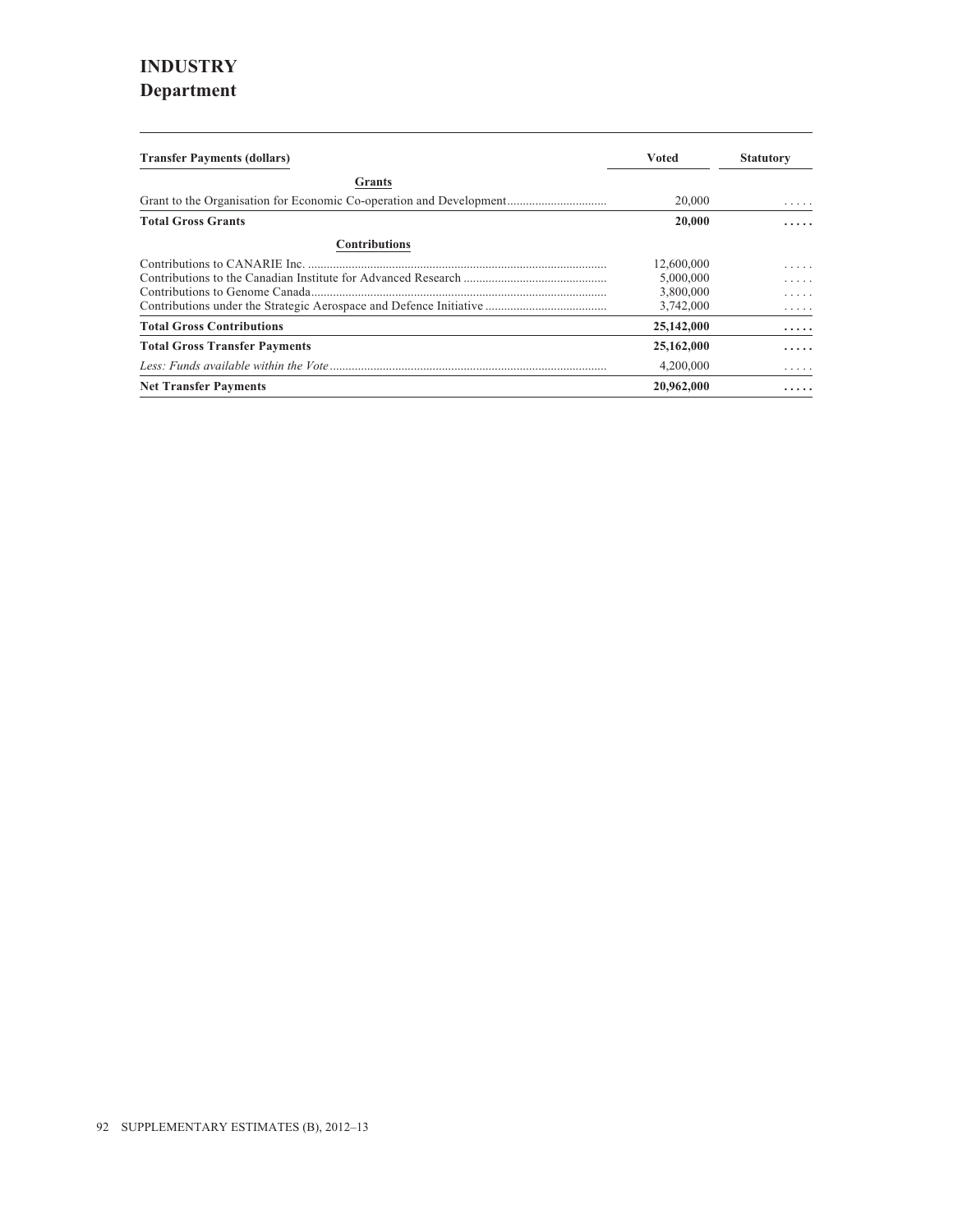## **INDUSTRY Canadian Space Agency**

### **Explanation of Requirements – Budgetary (thousands of dollars)**

| <b>Voted Appropriations</b>                                                                                                                                                                          | Vote 25 | Vote 30 | Vote 35 | Total |
|------------------------------------------------------------------------------------------------------------------------------------------------------------------------------------------------------|---------|---------|---------|-------|
| Reinvestment of royalties from the sale of RADARSAT-1 data                                                                                                                                           | 304     | .       | .       | 304   |
| Funding for the development of nanosatellities for the study of<br>luminous stars (BRight Target Explorer Constellation Mission)<br>Funding for a suite of space environment sensors on the CASSIOPE |         |         | 300     | 300   |
|                                                                                                                                                                                                      |         | .       | 150     | 150   |
|                                                                                                                                                                                                      | 52      | .       | .       | 52    |
| Gross Voted Appropriations                                                                                                                                                                           | 356     | .       | 450     | 806   |
| <b>Funds Available</b>                                                                                                                                                                               |         |         |         |       |
|                                                                                                                                                                                                      | 356     | .       | 450     | 806   |
| <b>Total Voted Appropriations</b>                                                                                                                                                                    | .       | .       | .       | .     |
| <b>Transfers</b>                                                                                                                                                                                     |         |         |         |       |
| Internal reallocation of resources of $$1,002,168$ – To support<br>research, awareness and learning in space science and technology                                                                  | .       | (1,002) | 1,002   | .     |
| <b>These Supplementary Estimates</b>                                                                                                                                                                 | .       | (1,002) | 1,002   | .     |

### **Explanation of Funds Available (dollars)**

**Vote 25**: \$356,406 in total authorities is available within the Vote due to savings identified as part of the Budget 2012 Spending Review.

**Vote 35**: \$450,000 in total authorities is available within the Vote due to savings identified as part of the Budget 2012 Spending Review.

| <b>Transfer Payments (dollars)</b>                                                                                                                                    | Voted     | <b>Statutory</b> |
|-----------------------------------------------------------------------------------------------------------------------------------------------------------------------|-----------|------------------|
| Grants                                                                                                                                                                |           |                  |
| Class Grant Program to Support Research, Awareness, and Learning in Space Science and                                                                                 | 870,000   |                  |
| <b>Total Gross Grants</b>                                                                                                                                             | 870,000   |                  |
| <b>Contributions</b>                                                                                                                                                  |           |                  |
| Class Contribution Program to Support Research, Awareness, and Learning in Space<br>Contribution to the Cascade Technology Demonstration/Enhanced-Polar Outflow Probe | 432.168   |                  |
|                                                                                                                                                                       | 150,000   |                  |
| <b>Total Gross Contributions</b>                                                                                                                                      | 582,168   |                  |
| <b>Total Gross Transfer Payments</b>                                                                                                                                  | 1,452,168 |                  |
|                                                                                                                                                                       | 450,000   | .                |
| <b>Net Transfer Payments</b>                                                                                                                                          | 1,002,168 | .                |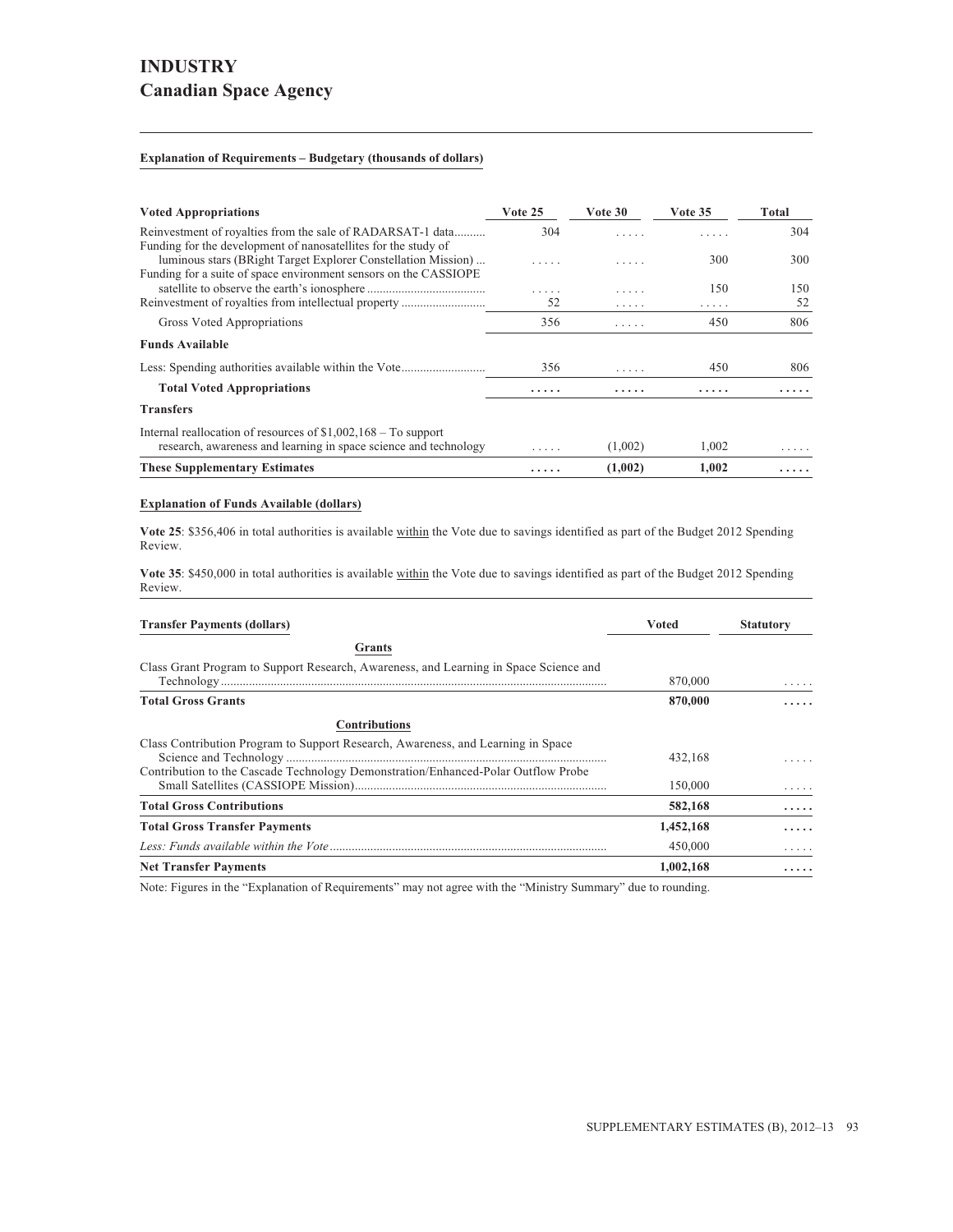## **INDUSTRY Federal Economic Development Agency for Southern Ontario**

### **Explanation of Requirements – Budgetary (thousands of dollars)**

| <b>Voted Appropriations</b>                                                                                                                                    | Vote 50 | Vote 55       | Total         |
|----------------------------------------------------------------------------------------------------------------------------------------------------------------|---------|---------------|---------------|
| Funding which supports the rehabilitation and improvement of existing community                                                                                | .       | 24,800        | 24,800        |
| Funding to support economic and community development, innovation, and<br>Funding to support activities related to residential and commercial redevelopment in | .       | 23,000        | 23,000        |
|                                                                                                                                                                | .       | 494           | 494           |
| Gross Voted Appropriations                                                                                                                                     | .       | 48,294        | 48,294        |
| <b>Funds Available</b>                                                                                                                                         |         |               |               |
|                                                                                                                                                                | 1.1.1.1 | 10.280<br>120 | 10,280<br>120 |
| Total Funds Available                                                                                                                                          | .       | 10,400        | 10,400        |
| <b>Total Voted Appropriations</b>                                                                                                                              | .       | 37,894        | 37,894        |
| <b>Transfers</b>                                                                                                                                               |         |               |               |
| Internal reallocation of resources of \$120,000 - To reduce the amount of new                                                                                  | (120)   | 120           |               |
| Transfer to the Treasury Board Secretariat – For the provision of horizontal and core                                                                          | (150)   | .             | (150)         |
| Transfer to Shared Services Canada – To adjust amounts as a result of the creation of                                                                          | (398)   | .             | (398)         |
| <b>Total Transfers</b>                                                                                                                                         | (668)   | 120           | (548)         |
| <b>These Supplementary Estimates</b>                                                                                                                           | (668)   | 38,014        | 37,346        |

#### **Explanation of Funds Available (dollars)**

**Vote 55**: \$10,400,000 in total authorities is available: \$10,280,000 is available within the Vote and \$120,000 is available from Vote 50 due to savings identified as part of the Budget 2012 Spending Review.

| <b>Transfer Payments (dollars)</b>   | <b>Voted</b>             | <b>Statutory</b> |
|--------------------------------------|--------------------------|------------------|
| Grants                               |                          |                  |
|                                      | 494,000                  | .                |
| <b>Total Gross Grants</b>            | 494,000                  |                  |
| <b>Contributions</b>                 |                          |                  |
|                                      | 24,800,000<br>23,000,000 | .<br>.           |
| <b>Total Gross Contributions</b>     | 47,800,000               | .                |
| <b>Total Gross Transfer Payments</b> | 48,294,000               | .                |
|                                      | 10.280,000               | .                |
| <b>Net Transfer Payments</b>         | 38,014,000               | .                |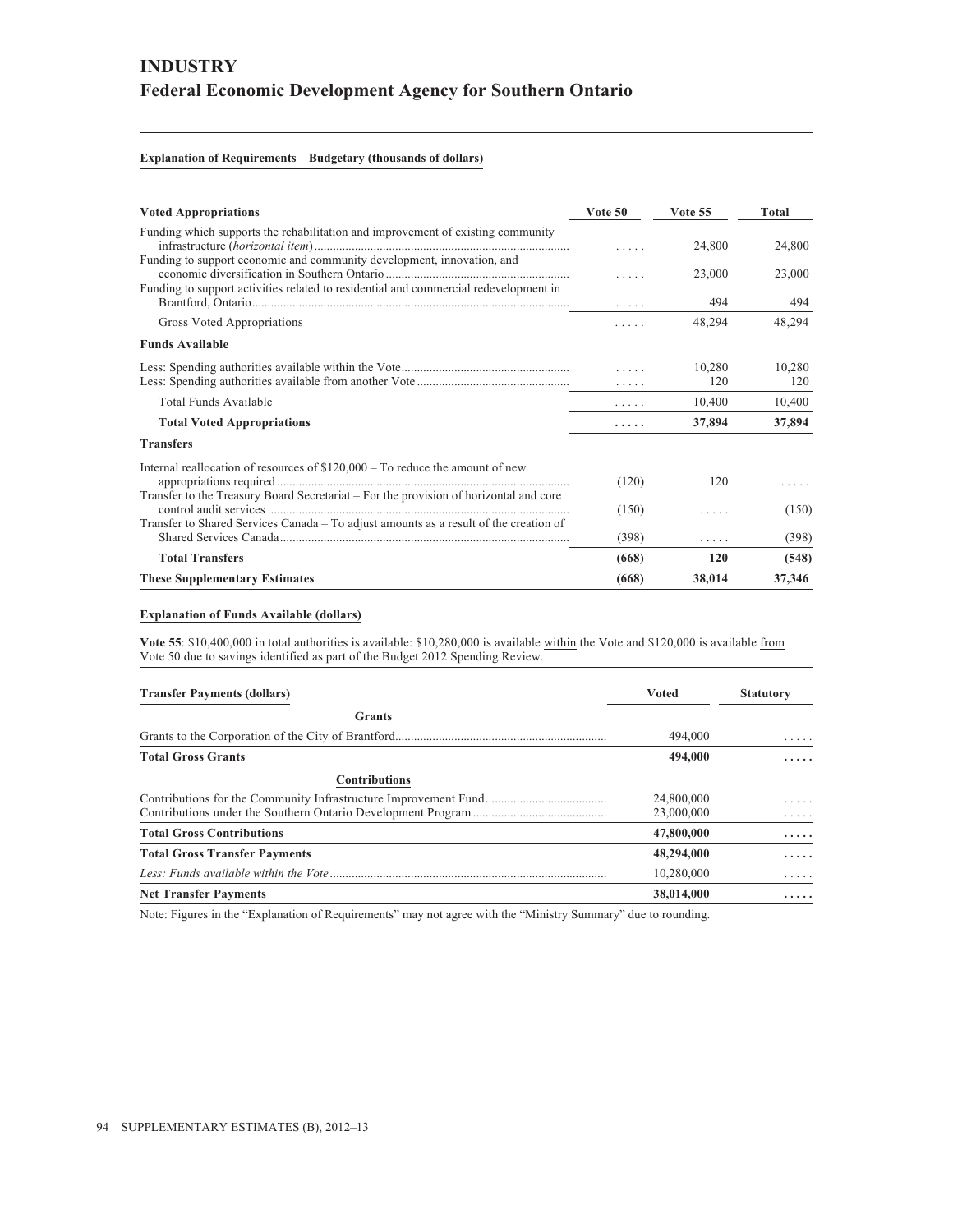## **INDUSTRY National Research Council of Canada**

### **Explanation of Requirements – Budgetary (thousands of dollars)**

| <b>Voted Appropriations</b>                                                                                                                                                                                                                                                                                                                                                                                                                                                                                                        | Vote 60 | Vote 65  | Vote 70  | Total    |
|------------------------------------------------------------------------------------------------------------------------------------------------------------------------------------------------------------------------------------------------------------------------------------------------------------------------------------------------------------------------------------------------------------------------------------------------------------------------------------------------------------------------------------|---------|----------|----------|----------|
| Funding for the Industrial Research Assistance Program which<br>supports research and development by small and medium sized                                                                                                                                                                                                                                                                                                                                                                                                        | 1,393   |          | 90,000   | 91,393   |
| Funding to support a refocus on business-led, industry-relevant                                                                                                                                                                                                                                                                                                                                                                                                                                                                    | 61,053  | .        | .        | 61,053   |
| Gross Voted Appropriations                                                                                                                                                                                                                                                                                                                                                                                                                                                                                                         | 62,446  | .        | 90,000   | 152,446  |
| <b>Funds Available</b>                                                                                                                                                                                                                                                                                                                                                                                                                                                                                                             |         |          |          |          |
|                                                                                                                                                                                                                                                                                                                                                                                                                                                                                                                                    | 1,295   | .        | .        | 1,295    |
| <b>Total Voted Appropriations</b>                                                                                                                                                                                                                                                                                                                                                                                                                                                                                                  | 61,151  | .        | 90,000   | 151,151  |
| <b>Transfers</b>                                                                                                                                                                                                                                                                                                                                                                                                                                                                                                                   |         |          |          |          |
| Transfer of $$198,000$ from National Defence (Vote 5) – For the<br>Canadian Safety and Security Program created as a result of the<br>renewal and harmonization of the Public Safety and Security<br>Science and Technology programs, which provides science and<br>technology solutions, support and advice for responding to the<br>Government of Canada's public safety and security policy<br>Internal reallocation of resources of $$150,000 - To support Canadian$<br>participation in international scientific affiliations | (150)   | 198<br>. | .<br>150 | 198<br>. |
| <b>Total Transfers</b>                                                                                                                                                                                                                                                                                                                                                                                                                                                                                                             | (150)   | 198      | 150      | 198      |
| <b>These Supplementary Estimates</b>                                                                                                                                                                                                                                                                                                                                                                                                                                                                                               | 61,001  | 198      | 90,150   | 151,349  |

### **Explanation of Funds Available (dollars)**

Vote 60: \$1,295,000 in total authorities is available within the Vote due to savings identified as part of the Budget 2012 Spending Review.

| <b>Transfer Payments (dollars)</b> | Voted                   | <b>Statutory</b> |
|------------------------------------|-------------------------|------------------|
| <b>Grants</b>                      |                         |                  |
| International Affiliations         | 150,000                 | .                |
| <b>Total Grants</b>                | 150,000                 | .                |
| <b>Contributions</b>               |                         |                  |
|                                    | 85,500,000<br>4,500,000 | .<br>.           |
| <b>Total Contributions</b>         | 90,000,000              | .                |
| <b>Total Transfer Payments</b>     | 90,150,000              | .                |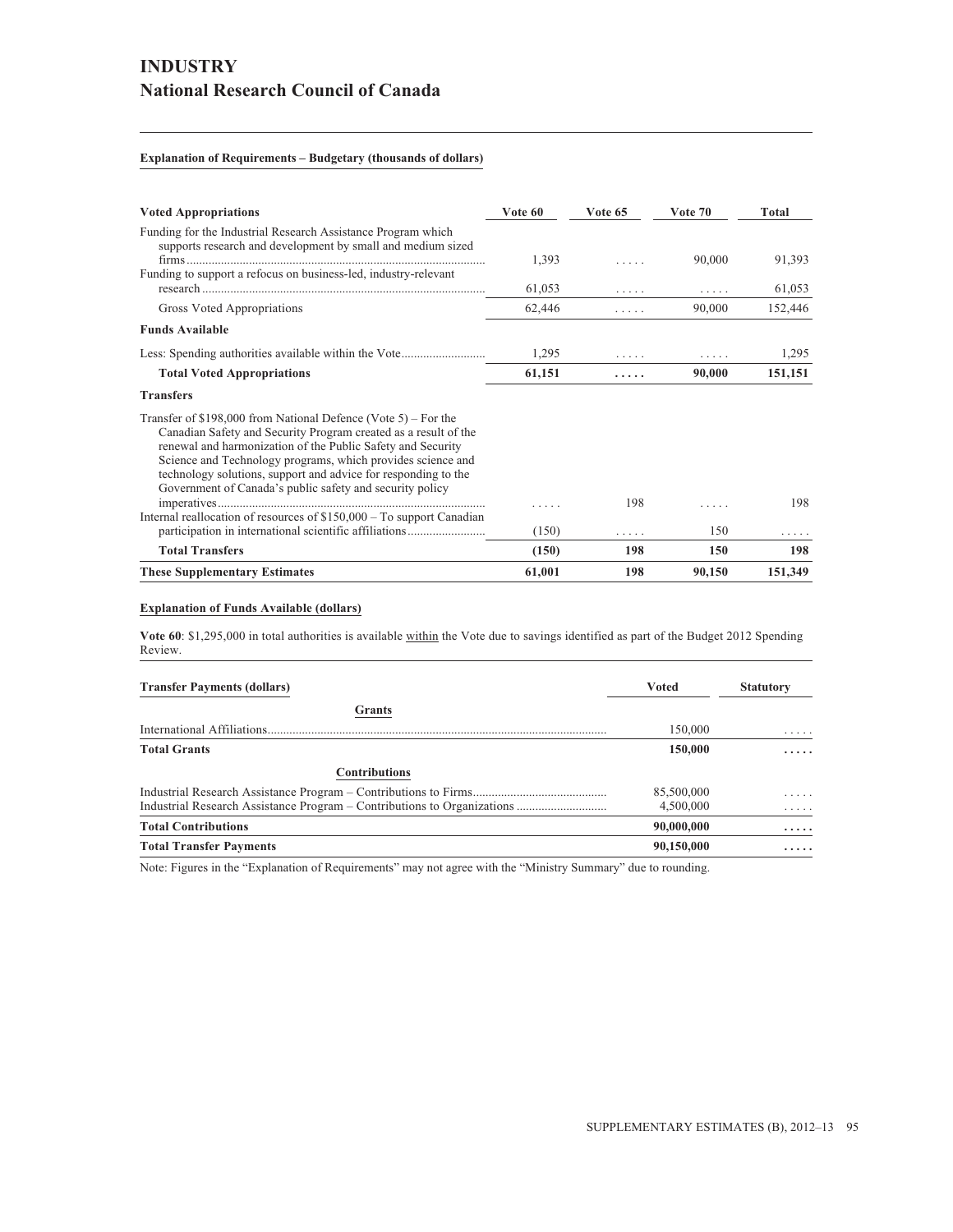## **INDUSTRY Natural Sciences and Engineering Research Council**

### **Explanation of Requirements – Budgetary (thousands of dollars)**

| <b>Voted Appropriations</b>                                                                                                                                                                                                                         | Vote 75 | Vote 80 | Total  |
|-----------------------------------------------------------------------------------------------------------------------------------------------------------------------------------------------------------------------------------------------------|---------|---------|--------|
| Funding to support advanced research and foster closer research collaborations<br>Funding to support the Business-Led Networks of Centres of Excellence (horizontal                                                                                 | 1.095   | 13,747  | 14,842 |
|                                                                                                                                                                                                                                                     | 791     | 8,415   | 9,206  |
| Funding to support the Industrial Research and Development Internships program                                                                                                                                                                      | 107     | 6.880   | 6,987  |
| Gross Voted Appropriations                                                                                                                                                                                                                          | 1,993   | 29,042  | 31,035 |
| <b>Funds Available</b>                                                                                                                                                                                                                              |         |         |        |
|                                                                                                                                                                                                                                                     | 1.993   | 12,655  | 14,648 |
|                                                                                                                                                                                                                                                     | .       | 72      | 72     |
| Total Funds Available                                                                                                                                                                                                                               | 1,993   | 12,727  | 14,720 |
| <b>Total Voted Appropriations</b>                                                                                                                                                                                                                   | .       | 16,315  | 16,315 |
| <b>Transfers</b>                                                                                                                                                                                                                                    |         |         |        |
| Transfer of \$150,000 from Transport (Vote 1) - For the Canadian Aquatic Invasive<br>Internal reallocation of resources of $$72,000 - To$ reduce the amount of new                                                                                  |         | 150     | 150    |
| Transfer to the Social Sciences and Humanities Research Council and to the Canadian<br>Institutes of Health Research – To support partnerships between Canadian<br>colleges, universities and local companies which will increase innovation at the | (72)    | 72      |        |
| community and/or regional level (College and Community Innovation Program)                                                                                                                                                                          | .       | (50)    | (50)   |
| <b>Total Transfers</b>                                                                                                                                                                                                                              | (72)    | 172     | 100    |
| <b>These Supplementary Estimates</b>                                                                                                                                                                                                                | (72)    | 16,487  | 16,415 |

### **Explanation of Funds Available (dollars)**

**Vote 75**: \$1,993,000 in total authorities is available within the Vote due to savings identified as part of the Budget 2012 Spending Review.

**Vote 80**: \$12,727,000 in total authorities is available: \$12,655,000 is available within the Vote and \$72,000 is available from Vote 75 due to savings identified as part of the Budget 2012 Spending Review.

| <b>Transfer Payments (dollars)</b>   | Voted      | <b>Statutory</b> |
|--------------------------------------|------------|------------------|
| Grants                               |            |                  |
|                                      | 13,897,430 | .                |
|                                      | 8,414,750  | .                |
|                                      | 6.880.125  | .                |
| <b>Total Gross Transfer Payments</b> | 29,192,305 | $\cdots$         |
|                                      | 12,655,000 | .                |
|                                      | 50,000     | .                |
| <b>Net Transfer Payments</b>         | 16,487,305 | .                |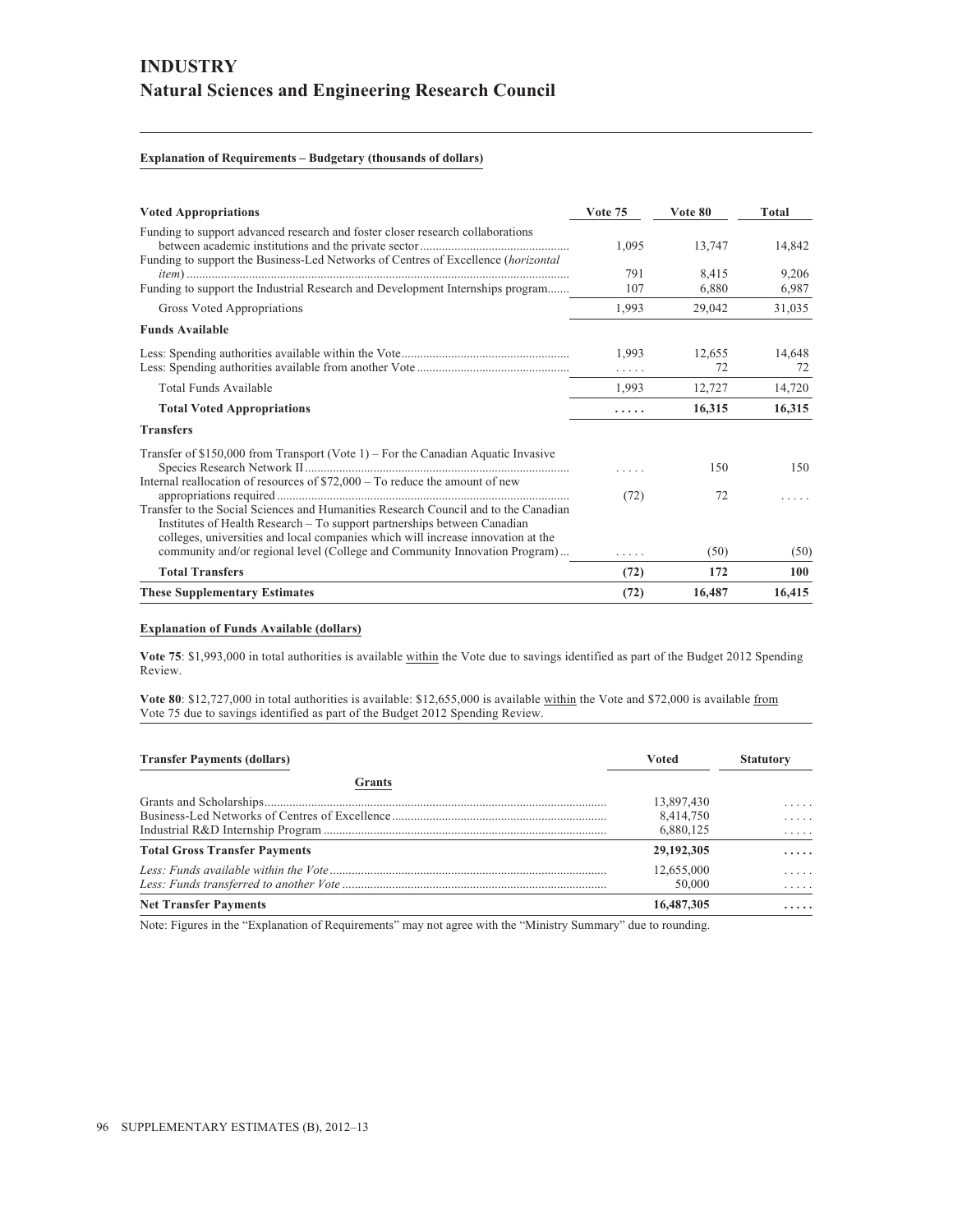### **INDUSTRY Social Sciences and Humanities Research Council**

### **Explanation of Requirements – Budgetary (thousands of dollars)**

| <b>Voted Appropriations</b>                                                                                                                                                     | Vote 90 | Vote 95 | Total    |
|---------------------------------------------------------------------------------------------------------------------------------------------------------------------------------|---------|---------|----------|
| Funding to support industry-academic partnership initiatives for advanced research<br>Funding to support the Business-Led Networks of Centres of Excellence ( <i>horizontal</i> | 494     | 6,447   | 6,941    |
|                                                                                                                                                                                 |         | 983     | 983      |
| Gross Voted Appropriations                                                                                                                                                      | 494     | 7,430   | 7,924    |
| <b>Funds Available</b>                                                                                                                                                          |         |         |          |
|                                                                                                                                                                                 | 494     | 5.765   | 6,259    |
|                                                                                                                                                                                 | .       | 601     | 601      |
| Total Funds Available                                                                                                                                                           | 494     | 6,366   | 6,860    |
| <b>Total Voted Appropriations</b>                                                                                                                                               | .       | 1,064   | 1,064    |
| <b>Transfers</b>                                                                                                                                                                |         |         |          |
| Transfer of \$296,064 from Canadian Heritage (Vote 5) – For research to inform<br>Transfer of \$25,000 from the Natural Sciences and Engineering Research Council               |         | 296     | 296      |
| (Vote 80) – To support partnerships between Canadian colleges, universities and<br>local companies which will increase innovation at the community and/or regional              |         | 25      | 25       |
| Internal reallocation of resources of $$601,000 - To$ reduce the amount of new                                                                                                  | (601)   | 601     |          |
| <b>Total Transfers</b>                                                                                                                                                          | (601)   | 922     | .<br>321 |
| <b>These Supplementary Estimates</b>                                                                                                                                            | (601)   | 1,986   | 1,385    |

### **Explanation of Funds Available (dollars)**

**Vote 90**: \$494,000 in total authorities is available within the Vote due to savings identified as part of the Budget 2012 Spending Review.

**Vote 95**: \$6,366,000 in total authorities is available: \$5,765,000 is available within the Vote and \$601,000 is available from Vote 90 due to the savings identified as part of the Budget 2012 Spending Review.

| <b>Transfer Payments (dollars)</b>   | Voted                | <b>Statutory</b> |
|--------------------------------------|----------------------|------------------|
| <b>Grants</b>                        |                      |                  |
|                                      | 6,767,664<br>983.000 | .<br>.           |
| <b>Total Gross Transfer Payments</b> | 7,750,664            | .                |
|                                      | 5.765,000            | .                |
| <b>Net Transfer Payments</b>         | 1.985,664            | .                |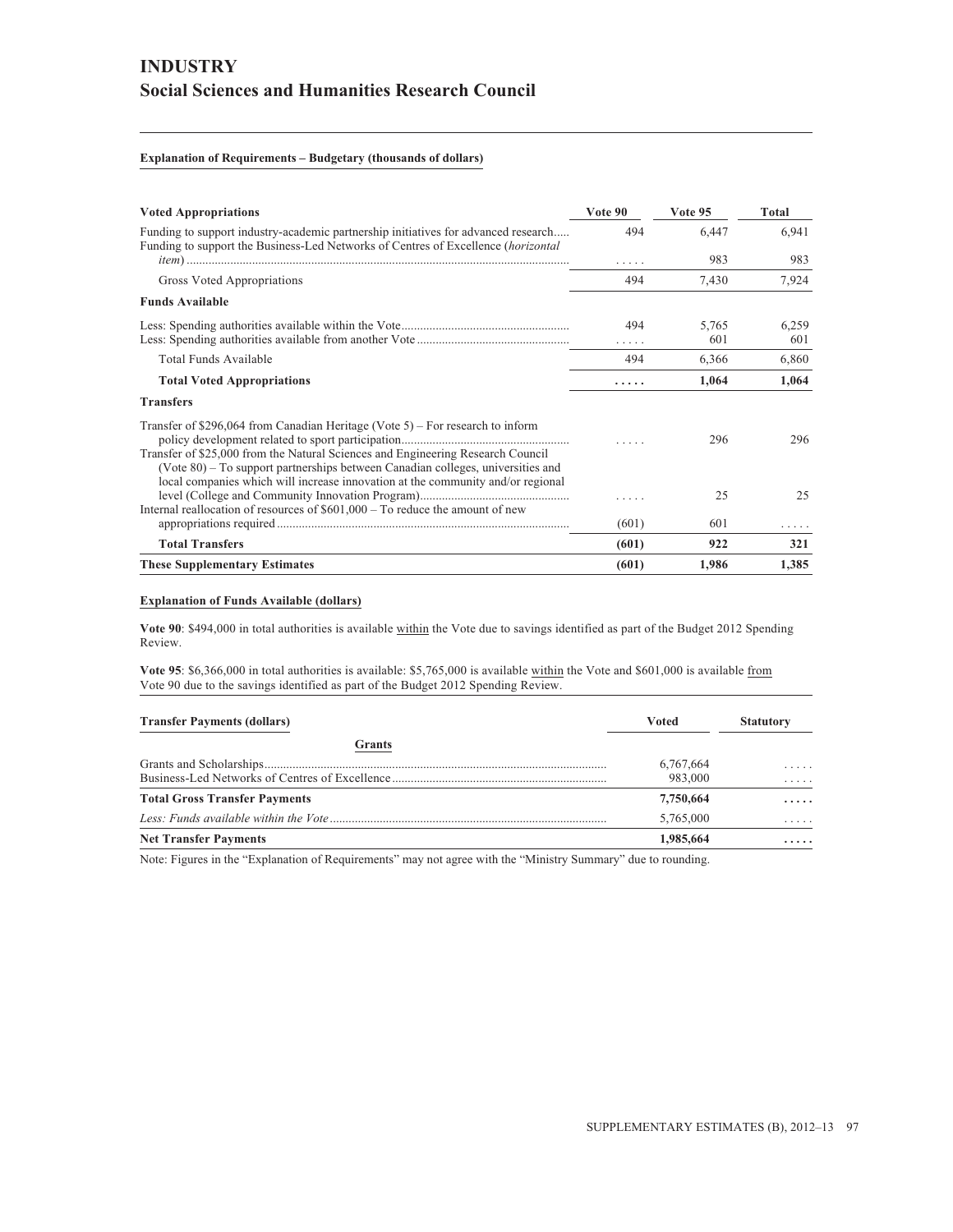|                        |                                                                                                                                                                                                                                                                                                                                                                                                                                                                                                                                                                                                                                                                                                                                                                                                                                                                                                                                                                                                                                                                             |                                          | These Supplementary Estimates |                              |                                          |
|------------------------|-----------------------------------------------------------------------------------------------------------------------------------------------------------------------------------------------------------------------------------------------------------------------------------------------------------------------------------------------------------------------------------------------------------------------------------------------------------------------------------------------------------------------------------------------------------------------------------------------------------------------------------------------------------------------------------------------------------------------------------------------------------------------------------------------------------------------------------------------------------------------------------------------------------------------------------------------------------------------------------------------------------------------------------------------------------------------------|------------------------------------------|-------------------------------|------------------------------|------------------------------------------|
|                        | Vote (dollars)                                                                                                                                                                                                                                                                                                                                                                                                                                                                                                                                                                                                                                                                                                                                                                                                                                                                                                                                                                                                                                                              | Authorities<br>to date                   | <b>Transfers</b>              | <b>Adjustments</b>           | <b>Total Estimates</b><br>to date        |
| 1b<br>5b<br>(S)        | Department<br>Operating expenditures and, pursuant to paragraph<br>$29.1(2)(a)$ of the Financial Administration Act,<br>authority to expend revenues received in a fiscal year,<br>and to offset expenditures incurred in the fiscal year,<br>arising from the provision of mandatory legal services<br>to Government departments and agencies and<br>optional services to Crown corporations, non-federal<br>organizations and international organizations<br>provided they are consistent with the Department's<br>mandate, and the provision of internal support<br>services to other organizations, and the payment to<br>each member of the Queen's Privy Council for<br>Canada who is a Minister without Portfolio or a<br>Minister of State who does not preside over a<br>Ministry of State of a salary not to exceed the salary<br>paid to Ministers of State who preside over Ministries<br>of State under the Salaries Act, as adjusted pursuant<br>to the Parliament of Canada Act and pro rata for any<br>The grants listed in the Estimates and contributions | 272,893,905<br>368,798,556<br>80,089,491 | (674, 295)<br>.               | 1,757,990<br>21,630,000<br>. | 273,977,600<br>390,428,556<br>80,089,491 |
| (S)                    | Minister of Justice and Attorney General of Canada -                                                                                                                                                                                                                                                                                                                                                                                                                                                                                                                                                                                                                                                                                                                                                                                                                                                                                                                                                                                                                        | 77,516                                   | .                             | .                            | 77,516                                   |
|                        |                                                                                                                                                                                                                                                                                                                                                                                                                                                                                                                                                                                                                                                                                                                                                                                                                                                                                                                                                                                                                                                                             | 721,859,468                              | (674, 295)                    | 23,387,990                   | 744,573,163                              |
| 10<br>(S)              | <b>Canadian Human Rights Commission</b><br>Program expenditures and, pursuant to paragraph<br>$29.1(2)(a)$ of the Financial Administration Act,<br>authority to expend revenues received in a fiscal year<br>through the provision of internal support services to<br>other organizations to offset associated expenditures                                                                                                                                                                                                                                                                                                                                                                                                                                                                                                                                                                                                                                                                                                                                                 | 21,460,516<br>2,649,295<br>24,109,811    | .<br>.<br>.                   | .<br>.                       | 21,460,516<br>2,649,295<br>24,109,811    |
|                        |                                                                                                                                                                                                                                                                                                                                                                                                                                                                                                                                                                                                                                                                                                                                                                                                                                                                                                                                                                                                                                                                             |                                          |                               |                              |                                          |
| 15<br>(S)              | <b>Canadian Human Rights Tribunal</b>                                                                                                                                                                                                                                                                                                                                                                                                                                                                                                                                                                                                                                                                                                                                                                                                                                                                                                                                                                                                                                       | 4,303,661<br>405,970                     | .                             | .                            | 4,303,661<br>405,970                     |
|                        |                                                                                                                                                                                                                                                                                                                                                                                                                                                                                                                                                                                                                                                                                                                                                                                                                                                                                                                                                                                                                                                                             | 4,709,631                                | .                             | .                            | 4,709,631                                |
| 20<br>25<br>(S)<br>(S) | <b>Commissioner for Federal Judicial Affairs</b><br>Operating expenditures, remuneration, allowances<br>and expenses for judges, including deputy judges of<br>the Supreme Court of Yukon, the Supreme Court of<br>the Northwest Territories and the Nunavut Court of<br>Justice, not provided for by the Judges Act, and<br>pursuant to paragraph $29.1(2)(a)$ of the <i>Financial</i><br>Administration Act, authority to spend revenues<br>received during the year arising from the provision of<br>administrative services and judicial training services<br>Canadian Judicial Council - Operating expenditures<br>Judges' salaries, allowances and annuities, annuities<br>to spouses and children of judges and lump sum<br>payments to spouses of judges who die while in office                                                                                                                                                                                                                                                                                    | 8,183,925<br>1,546,148<br>981,779        |                               | .<br>.                       | 8,183,925<br>1,546,148<br>981,779        |
|                        |                                                                                                                                                                                                                                                                                                                                                                                                                                                                                                                                                                                                                                                                                                                                                                                                                                                                                                                                                                                                                                                                             | 474,685,800                              |                               |                              | 474,685,800                              |
|                        |                                                                                                                                                                                                                                                                                                                                                                                                                                                                                                                                                                                                                                                                                                                                                                                                                                                                                                                                                                                                                                                                             | 485, 397, 652                            | .                             | .                            | 485,397,652                              |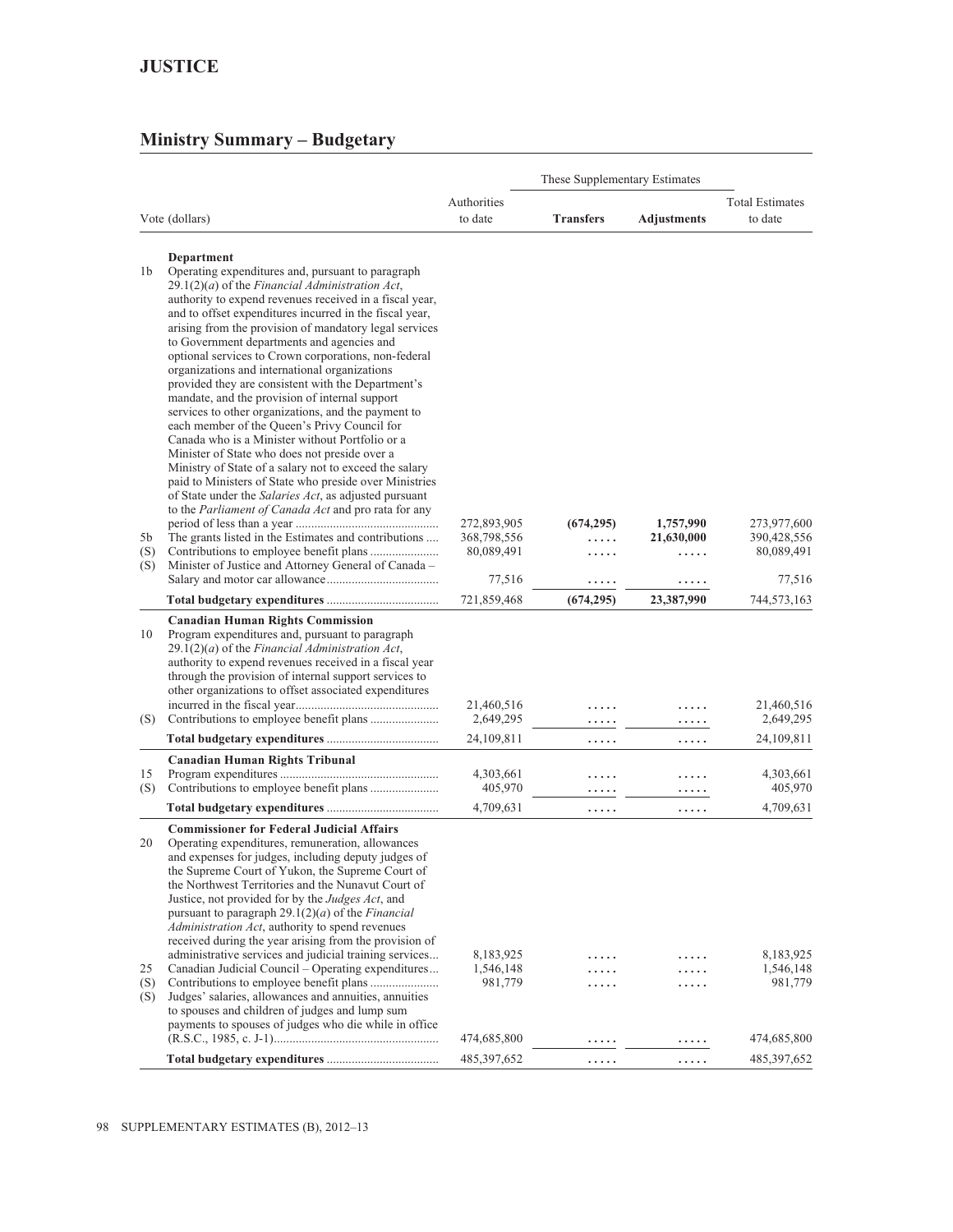## **JUSTICE**

|                  |                                                                                                                                                                                                                                                                                                                                                                                                                                                                                                                                                                                                                                                                                                                                    |                                       | These Supplementary Estimates |                    |                                       |
|------------------|------------------------------------------------------------------------------------------------------------------------------------------------------------------------------------------------------------------------------------------------------------------------------------------------------------------------------------------------------------------------------------------------------------------------------------------------------------------------------------------------------------------------------------------------------------------------------------------------------------------------------------------------------------------------------------------------------------------------------------|---------------------------------------|-------------------------------|--------------------|---------------------------------------|
|                  | Vote (dollars)                                                                                                                                                                                                                                                                                                                                                                                                                                                                                                                                                                                                                                                                                                                     | Authorities<br>to date                | <b>Transfers</b>              | <b>Adjustments</b> | <b>Total Estimates</b><br>to date     |
| (S)              | <b>Courts Administration Service</b>                                                                                                                                                                                                                                                                                                                                                                                                                                                                                                                                                                                                                                                                                               | 60,315,718<br>6,972,475               |                               | 3,028,012<br>.     | 63, 343, 730<br>6,972,475             |
|                  |                                                                                                                                                                                                                                                                                                                                                                                                                                                                                                                                                                                                                                                                                                                                    | 67,288,193                            | .                             | 3,028,012          | 70,316,205                            |
| (S)              | <b>Office of the Director of Public Prosecutions</b><br>35b Program expenditures and, pursuant to paragraph<br>$29.1(2)(a)$ of the Financial Administration Act,<br>authority to expend revenues received in a fiscal year,<br>and to offset expenditures incurred in the fiscal year,<br>arising from the provision of prosecution and<br>prosecution-related services and the provision of<br>internal support services to other organizations and<br>optional services to Crown corporations, non-federal<br>organizations and international organizations<br>provided they are consistent with the Office of the<br>Director of Public Prosecution's mandate – To<br>authorize the transfers of appropriations listed in these | 162,364,162<br>18,790,128             | 801,485<br>.                  | 1<br>.             | 163, 165, 648<br>18,790,128           |
|                  |                                                                                                                                                                                                                                                                                                                                                                                                                                                                                                                                                                                                                                                                                                                                    | 181,154,290                           | 801,485                       | $\mathbf{1}$       | 181,955,776                           |
| 40<br>45<br>(S)  | <b>Offices of the Information and Privacy</b><br><b>Commissioners of Canada</b><br>Office of the Information Commissioner of Canada -<br>Office of the Privacy Commissioner of Canada -                                                                                                                                                                                                                                                                                                                                                                                                                                                                                                                                            | 10,854,601<br>23,003,957<br>3,833,389 |                               | .                  | 10,854,601<br>23,003,957<br>3,833,389 |
|                  |                                                                                                                                                                                                                                                                                                                                                                                                                                                                                                                                                                                                                                                                                                                                    | 37,691,947                            | .                             | .                  | 37,691,947                            |
| 50<br>(S)<br>(S) | <b>Supreme Court of Canada</b><br>Judges' salaries, allowances and annuities, annuities<br>to spouses and children of judges and lump sum<br>payments to spouses of judges who die while in office                                                                                                                                                                                                                                                                                                                                                                                                                                                                                                                                 | 22,654,270<br>2,377,465<br>5,718,380  |                               |                    | 22,654,270<br>2,377,465<br>5,718,380  |
|                  |                                                                                                                                                                                                                                                                                                                                                                                                                                                                                                                                                                                                                                                                                                                                    | 30,750,115                            | .                             | .                  | 30,750,115                            |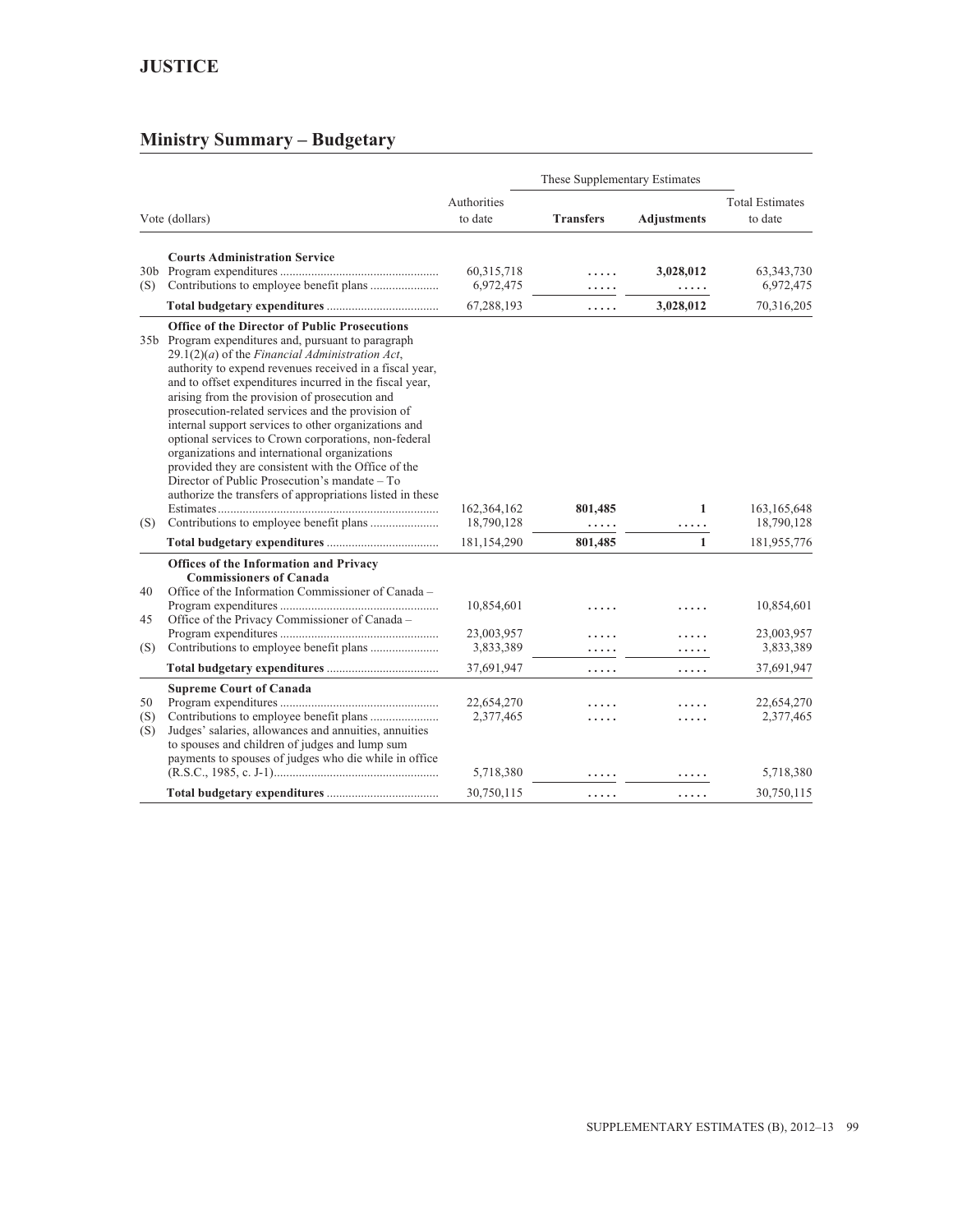### **Explanation of Requirements – Budgetary (thousands of dollars)**

| <b>Voted Appropriations</b>                                                                                                                                                                                                                             | Vote 1         | Vote 5          | Total            |
|---------------------------------------------------------------------------------------------------------------------------------------------------------------------------------------------------------------------------------------------------------|----------------|-----------------|------------------|
| Funding for the delivery of immigration and refugee legal aid in provinces and<br>territories and the management of court-ordered counsel in federal prosecutions<br>Funding to address challenges in the management of security inadmissibility cases, | 1,163<br>2,358 | 13,150<br>9,600 | 14,313<br>11,958 |
| protect classified information in immigration proceedings, and obtain assurances<br>Funding to enhance activities related to the cessation and vacation of refugee status                                                                               | 4,581          | 2,080           | 6,661            |
| pursuant to the Protecting Canada's Immigration System Act (horizontal item)                                                                                                                                                                            | 1,765          | .               | 1,765            |
| Gross Voted Appropriations                                                                                                                                                                                                                              | 9,867          | 24,830          | 34,697           |
| <b>Funds Available</b>                                                                                                                                                                                                                                  |                |                 |                  |
|                                                                                                                                                                                                                                                         | 8,109          | 3,200           | 11,309           |
| <b>Total Voted Appropriations</b>                                                                                                                                                                                                                       | 1,758          | 21,630          | 23,388           |
| <b>Transfers</b>                                                                                                                                                                                                                                        |                |                 |                  |
| Transfer to the Office of the Director of Public Prosecutions – For salary adjustments                                                                                                                                                                  | (161)          | .               | (161)            |
| Transfer to the Office of the Director of Public Prosecutions – To support the Crown<br>witness coordinators under Victims of Crime Initiatives to provide court-based                                                                                  | (513)          | .               | (513)            |
| <b>Total Transfers</b>                                                                                                                                                                                                                                  | (674)          | .               | (674)            |
| <b>These Supplementary Estimates</b>                                                                                                                                                                                                                    | 1,084          | 21,630          | 22,714           |

#### **Explanation of Funds Available (dollars)**

**Vote 1**: \$8,109,000 in total authorities is available within the Vote due to savings identified as part of the Budget 2012 Spending Review.

**Vote 5**: \$3,200,000 in total authorities is available within the Vote due to savings identified as part of the Budget 2012 Spending Review.

| <b>Transfer Payments (dollars)</b>                                             | <b>Voted</b> | <b>Statutory</b> |
|--------------------------------------------------------------------------------|--------------|------------------|
| Grants                                                                         |              |                  |
|                                                                                | 260,000      | .                |
| <b>Total Gross Grants</b>                                                      | 260,000      |                  |
| <b>Contributions</b>                                                           |              |                  |
| Contributions to the provinces to assist in the operation of legal aid systems | 11,500,000   |                  |
|                                                                                | 9,340,000    | .                |
|                                                                                | 1,650,000    | .                |
|                                                                                | 1,200,000    | .                |
| Contribution in support of Public Security and Anti-Terrorism – Legal Aid      | 880,000      | .                |
| <b>Total Gross Contributions</b>                                               | 24,570,000   | .                |
|                                                                                | .            | .                |
| <b>Total Gross Transfer Payments</b>                                           | 24,830,000   | .                |
|                                                                                | 3,200,000    | .                |
| <b>Net Transfer Payments</b>                                                   | 21,630,000   | .                |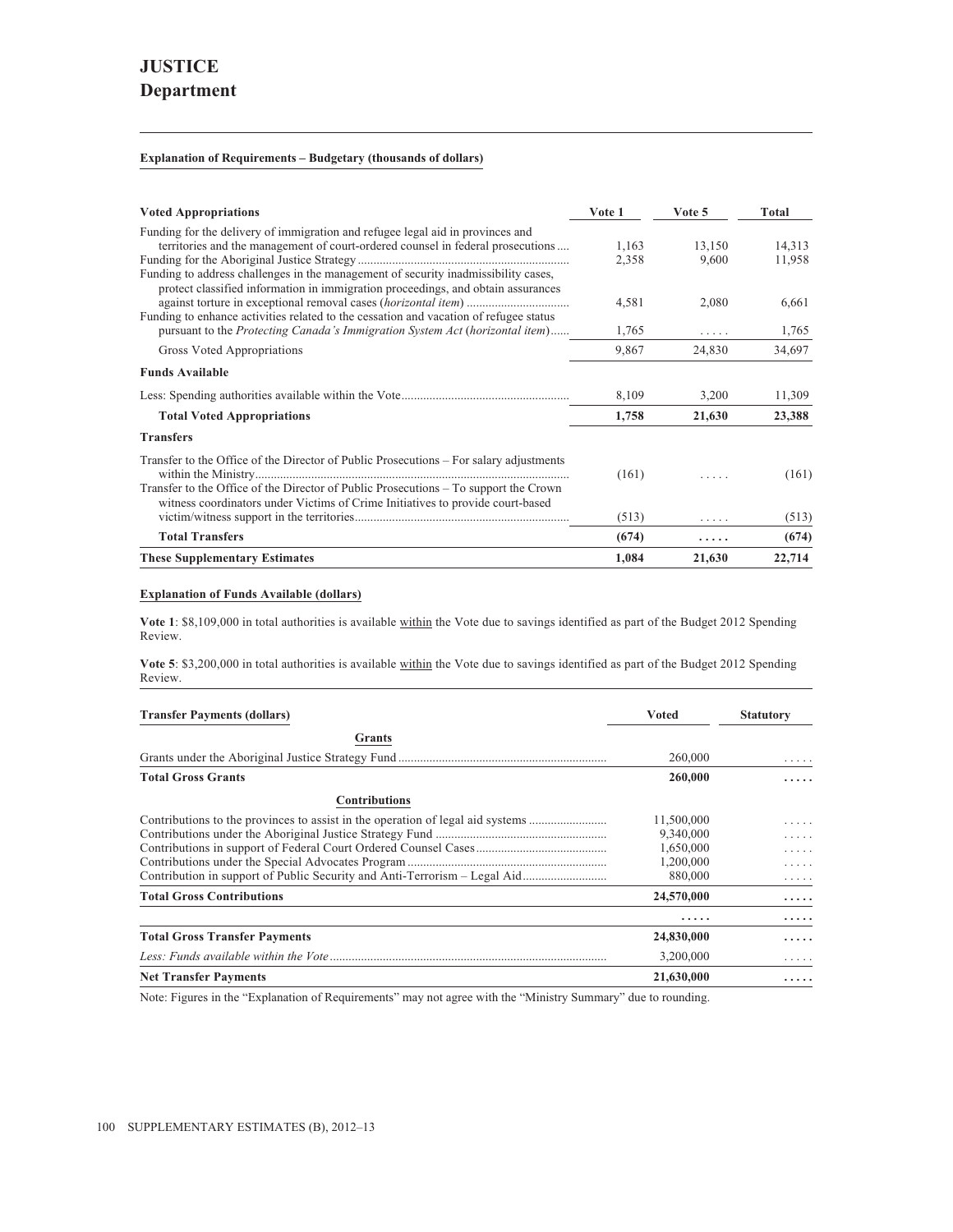### **JUSTICE Courts Administration Service**

#### **Explanation of Requirements – Budgetary (thousands of dollars)**

| <b>Voted Appropriations</b>                                                                                                                                                                                                           | Vote 30 |
|---------------------------------------------------------------------------------------------------------------------------------------------------------------------------------------------------------------------------------------|---------|
| Funding to address challenges in the management of security inadmissibility cases, protect classified information in<br>immigration proceedings, and obtain assurances against torture in exceptional removal cases (horizontal item) | 3.432   |
| <b>Funds Available</b>                                                                                                                                                                                                                |         |
|                                                                                                                                                                                                                                       | 404     |
| <b>These Supplementary Estimates</b>                                                                                                                                                                                                  | 3.028   |

#### **Explanation of Funds Available (dollars)**

**Vote 30**: \$404,000 in total authorities is available within the vote due to savings identified as part of the Budget 2012 Spending Review.

Note: Figures in the "Explanation of Requirements" may not agree with the "Ministry Summary" due to rounding.

### **Office of the Director of Public Prosecutions**

### **Explanation of Requirements – Budgetary (thousands of dollars)**

| <b>Voted Appropriations</b>                                                                                        | Vote 35 |
|--------------------------------------------------------------------------------------------------------------------|---------|
| Funding for the implementation of integrated cross-border law enforcement commitments under the Beyond the         | 230     |
| <b>Funds Available</b>                                                                                             |         |
|                                                                                                                    | 230     |
| <b>Total Voted Appropriations</b>                                                                                  |         |
| <b>Transfers</b>                                                                                                   |         |
| Transfer of \$513,432 from Justice (Vote $1$ ) – To support the Crown witness coordinators under Victims of Crimes | 513     |
|                                                                                                                    | 161     |
| Transfer of \$127,190 from Public Safety and Emergency Preparedness (Vote 1) - To support and implement            | 127     |
| <b>Total Transfers</b>                                                                                             | 801     |
| <b>These Supplementary Estimates</b>                                                                               | 801     |

#### **Explanation of Funds Available (dollars)**

**Vote 35**: \$230,272 in total authorities is available within the Vote due to savings identified as part of the Budget 2012 Spending Review.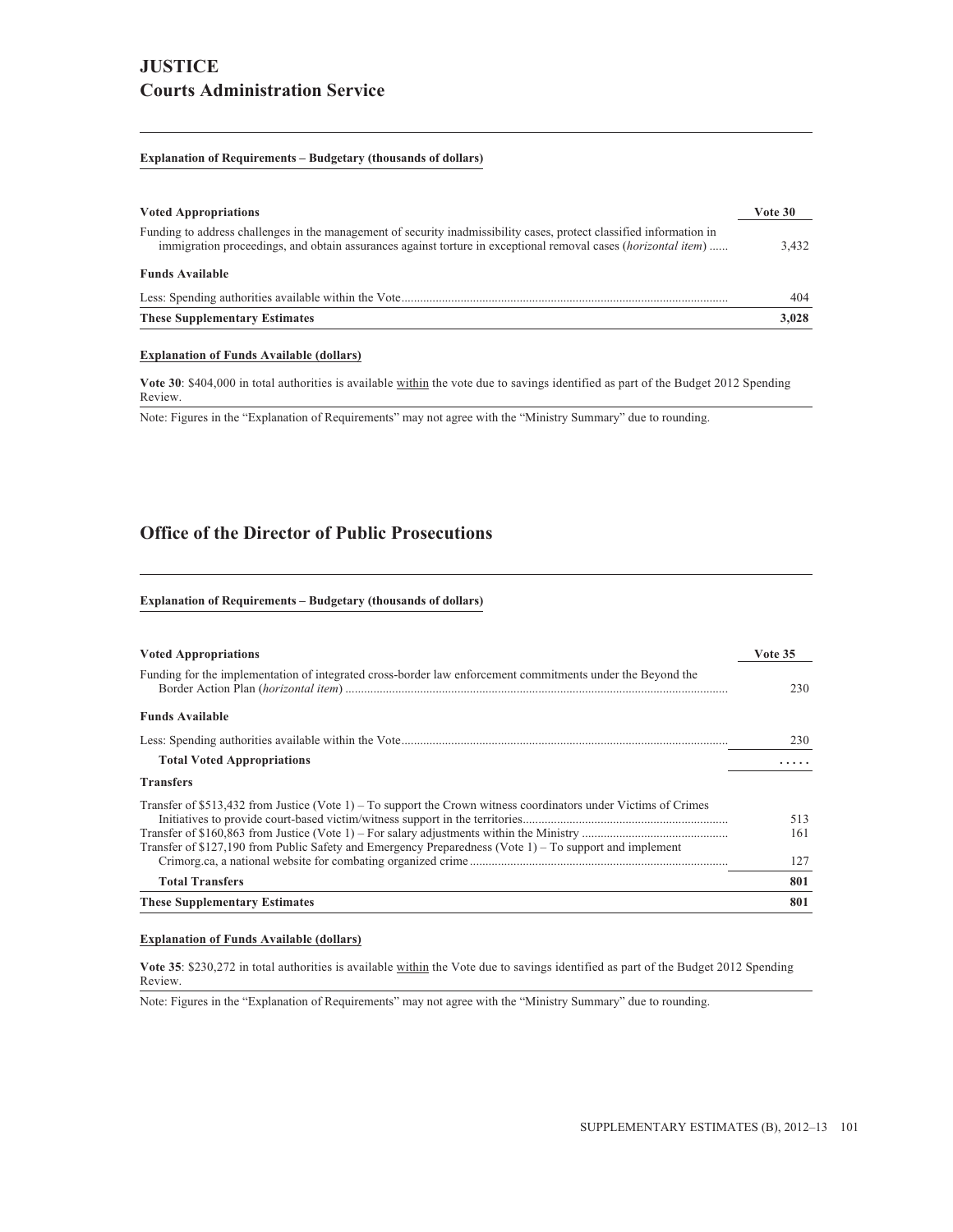### **NATIONAL DEFENCE**

|                |                                                                                                                         |                  | These Supplementary Estimates |                    |                        |  |
|----------------|-------------------------------------------------------------------------------------------------------------------------|------------------|-------------------------------|--------------------|------------------------|--|
|                |                                                                                                                         | Authorities      |                               |                    | <b>Total Estimates</b> |  |
|                | Vote (dollars)                                                                                                          | to date          | <b>Transfers</b>              | <b>Adjustments</b> | to date                |  |
|                |                                                                                                                         |                  |                               |                    |                        |  |
| 1 <sub>b</sub> | Department<br>Operating expenditures and authority for total                                                            |                  |                               |                    |                        |  |
|                | commitments, subject to allotment by the Treasury                                                                       |                  |                               |                    |                        |  |
|                | Board, of \$30,449,955,792 for the purposes of                                                                          |                  |                               |                    |                        |  |
|                | Votes 1, 5 and 10 of the Department regardless of the                                                                   |                  |                               |                    |                        |  |
|                | year in which the payment of those commitments                                                                          |                  |                               |                    |                        |  |
|                | comes due (of which it is estimated that                                                                                |                  |                               |                    |                        |  |
|                | \$11,653,559,000 will come due for payment in future                                                                    |                  |                               |                    |                        |  |
|                | years), authority to make payments from any of those                                                                    |                  |                               |                    |                        |  |
|                | Votes to provinces or municipalities as contributions<br>toward construction done by those bodies, authority,           |                  |                               |                    |                        |  |
|                | subject to the direction of the Treasury Board, to                                                                      |                  |                               |                    |                        |  |
|                | make recoverable expenditures or advances from any                                                                      |                  |                               |                    |                        |  |
|                | of those Votes in respect of materials supplied to or                                                                   |                  |                               |                    |                        |  |
|                | services performed on behalf of individuals,                                                                            |                  |                               |                    |                        |  |
|                | corporations, outside agencies, other government                                                                        |                  |                               |                    |                        |  |
|                | departments and agencies and other governments and                                                                      |                  |                               |                    |                        |  |
|                | authority to expend revenue, as authorized by the<br>Treasury Board, received during the fiscal year for the            |                  |                               |                    |                        |  |
|                | purposes of any of those Votes, including the                                                                           |                  |                               |                    |                        |  |
|                | provision of internal support services to other                                                                         |                  |                               |                    |                        |  |
|                | organizations, and authority to make payments, in                                                                       |                  |                               |                    |                        |  |
|                | respect of pension, insurance and social security                                                                       |                  |                               |                    |                        |  |
|                | programs or other arrangements for employees locally                                                                    |                  |                               |                    |                        |  |
|                | engaged outside of Canada, or in respect of the                                                                         |                  |                               |                    |                        |  |
|                | administration of such programs or arrangements,                                                                        |                  |                               |                    |                        |  |
|                | including premiums, contributions, benefits, fees and<br>other expenditures, made in respect of employees               |                  |                               |                    |                        |  |
|                | locally engaged outside of Canada and for such other                                                                    |                  |                               |                    |                        |  |
|                | persons, as Treasury Board determines, and the                                                                          |                  |                               |                    |                        |  |
|                | payment to each member of the Queen's Privy                                                                             |                  |                               |                    |                        |  |
|                | Council for Canada who is a Minister without                                                                            |                  |                               |                    |                        |  |
|                | Portfolio or a Minister of State who does not preside                                                                   |                  |                               |                    |                        |  |
|                | over a Ministry of State of a salary not to exceed the                                                                  |                  |                               |                    |                        |  |
|                | salary paid to Ministers of State who preside over                                                                      |                  |                               |                    |                        |  |
|                | Ministries of State under the Salaries Act, as adjusted                                                                 |                  |                               |                    |                        |  |
|                | pursuant to the <i>Parliament of Canada Act</i> and pro rata<br>for any period of less than a year $-$ To authorize the |                  |                               |                    |                        |  |
|                | transfers of appropriations listed in these Estimates 14,303,094,166                                                    |                  | 146,807,037                   | 1                  | 14,449,901,204         |  |
| 5b             | Capital expenditures – To authorize the transfers of                                                                    |                  |                               |                    |                        |  |
|                |                                                                                                                         | 4, 133, 291, 773 | (162, 524, 363)               | 1                  | 3,970,767,411          |  |
|                | 10a The grants listed in the Estimates and contributions,                                                               |                  |                               |                    |                        |  |
|                | which grants and contributions may include monetary                                                                     |                  |                               |                    |                        |  |
|                | payments or, in lieu of payment made to a recipient,                                                                    |                  |                               |                    |                        |  |
|                | the provision of goods or services or of the use of<br>facilities, and which may also include the                       |                  |                               |                    |                        |  |
|                | contributions that may be approved by the Governor                                                                      |                  |                               |                    |                        |  |
|                | in Council in accordance with section 3 of The                                                                          |                  |                               |                    |                        |  |
|                | Defence Appropriation Act, 1950, for provision or                                                                       |                  |                               |                    |                        |  |
|                | transfer of defence equipment or services or supplies                                                                   |                  |                               |                    |                        |  |
|                |                                                                                                                         | 265, 367, 761    |                               |                    | 265, 367, 761          |  |
| (S)            |                                                                                                                         | 306,931,127      |                               |                    | 306,931,127            |  |
| (S)            | Contributions to employee benefit plans - Members                                                                       | 1,057,036,145    |                               |                    | 1,057,036,145          |  |
| (S)            | Minister of National Defence - Salary and motor car                                                                     |                  | .                             | .                  |                        |  |
|                |                                                                                                                         | 77,516           | .                             | .                  | 77,516                 |  |
| (S)            | Associate Minister of National Defence and Minister                                                                     |                  |                               |                    |                        |  |
|                | of State (Atlantic Canada Opportunities Agency) (La                                                                     |                  |                               |                    |                        |  |
|                | Francophonie) – Salary and motor car allowance                                                                          | 77,516           |                               | .                  | 77,516                 |  |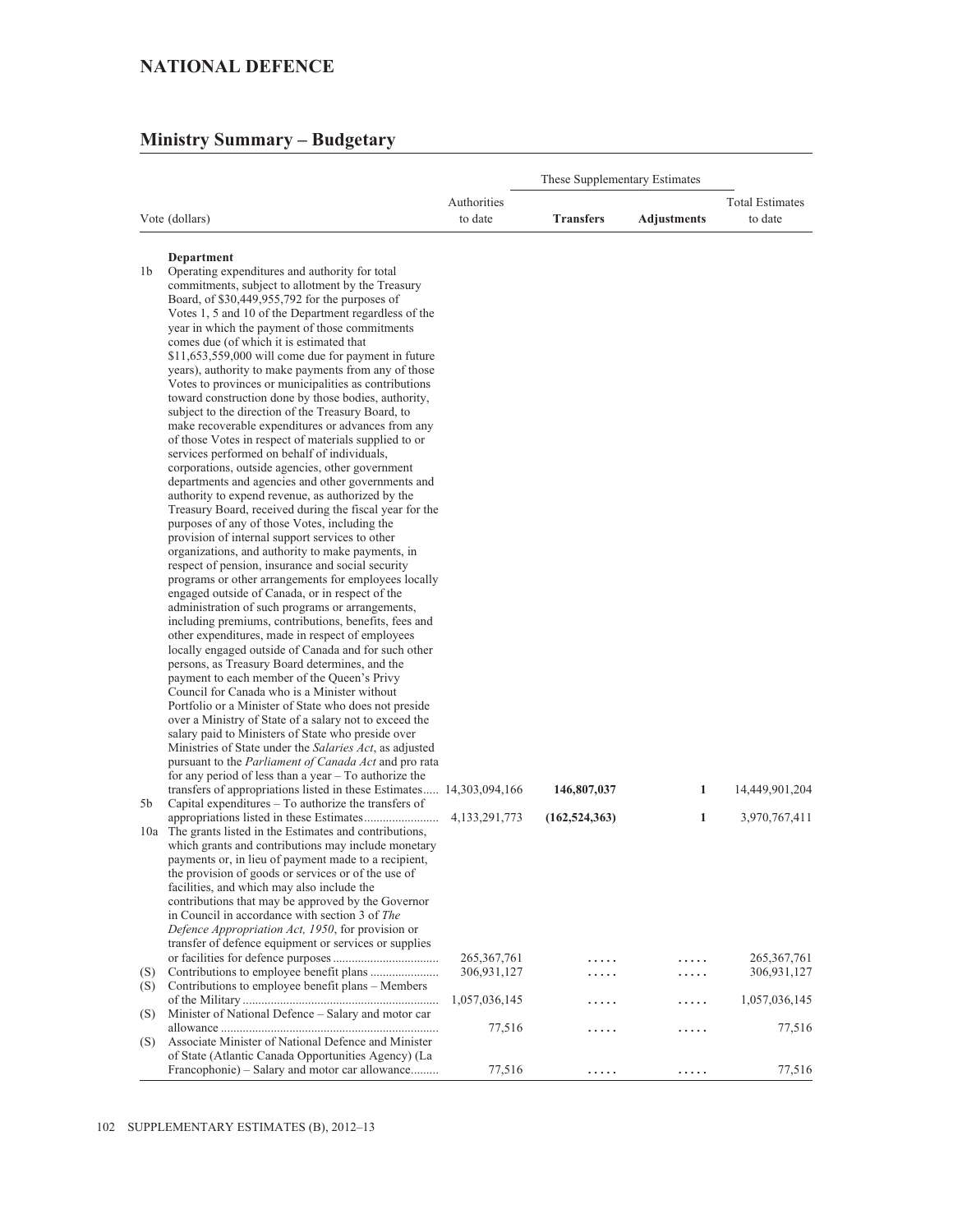## **NATIONAL DEFENCE**

|            |                                                                                                                                                                                                                                                                                                                                                                                                                                                                                                  |                           | These Supplementary Estimates |                    |                                   |
|------------|--------------------------------------------------------------------------------------------------------------------------------------------------------------------------------------------------------------------------------------------------------------------------------------------------------------------------------------------------------------------------------------------------------------------------------------------------------------------------------------------------|---------------------------|-------------------------------|--------------------|-----------------------------------|
|            | Vote (dollars)                                                                                                                                                                                                                                                                                                                                                                                                                                                                                   | Authorities<br>to date    | <b>Transfers</b>              | <b>Adjustments</b> | <b>Total Estimates</b><br>to date |
| (S)        | Payments under the Supplementary Retirement                                                                                                                                                                                                                                                                                                                                                                                                                                                      | 4,492,604                 |                               |                    | 4,492,604                         |
| (S)        | Payments under Parts I-IV of the Defence Services                                                                                                                                                                                                                                                                                                                                                                                                                                                |                           |                               |                    |                                   |
| (S)        | Pension Continuation Act (R.S.C., 1970, c. D-3)<br>Payments to dependants of certain members of the<br>Royal Canadian Air Force killed while serving as<br>instructors under the British Commonwealth Air                                                                                                                                                                                                                                                                                        | 929,668                   |                               |                    | 929,668                           |
|            | Training Plan ( <i>Appropriation Act No. 4, 1968</i> )                                                                                                                                                                                                                                                                                                                                                                                                                                           | 46,600                    |                               | .                  | 46,600                            |
|            |                                                                                                                                                                                                                                                                                                                                                                                                                                                                                                  |                           | (15,717,326)                  | $\overline{2}$     | 20,055,627,552                    |
| 15<br>(S)  | <b>Canadian Forces Grievance Board</b>                                                                                                                                                                                                                                                                                                                                                                                                                                                           | 6,365,057<br>610,029      |                               | .                  | 6,365,057<br>610,029              |
|            |                                                                                                                                                                                                                                                                                                                                                                                                                                                                                                  | 6,975,086                 | .                             | .                  | 6,975,086                         |
| (S)        | <b>Communications Security Establishment</b><br>20b Program expenditures and, pursuant to<br>paragraph $29.1(2)(a)$ of the <i>Financial Administration</i><br>Act, authority to expend revenues received during the<br>fiscal year arising from the operations of the<br>organization, including the provision of internal<br>support services to other organizations, to offset<br>expenditures incurred in the fiscal year $-$ To authorize<br>the transfers of appropriations listed in these | 386,426,067<br>30,717,720 | 10,300,000<br>.               | 1<br>.             | 396,726,068<br>30,717,720         |
|            |                                                                                                                                                                                                                                                                                                                                                                                                                                                                                                  | 417, 143, 787             | 10,300,000                    | 1                  | 427, 443, 788                     |
| 25b<br>(S) | <b>Military Police Complaints Commission</b>                                                                                                                                                                                                                                                                                                                                                                                                                                                     | 4,431,810<br>302,357      | .                             | 4,015,226<br>.     | 8,447,036<br>302,357              |
|            |                                                                                                                                                                                                                                                                                                                                                                                                                                                                                                  | 4,734,167                 | .                             | 4,015,226          | 8,749,393                         |
| 30<br>(S)  | <b>Office of the Communications Security</b><br><b>Establishment Commissioner</b>                                                                                                                                                                                                                                                                                                                                                                                                                | 2,069,045<br>134,077      | .                             |                    | 2,069,045<br>134,077              |
|            |                                                                                                                                                                                                                                                                                                                                                                                                                                                                                                  | 2,203,122                 | .                             | .                  | 2,203,122                         |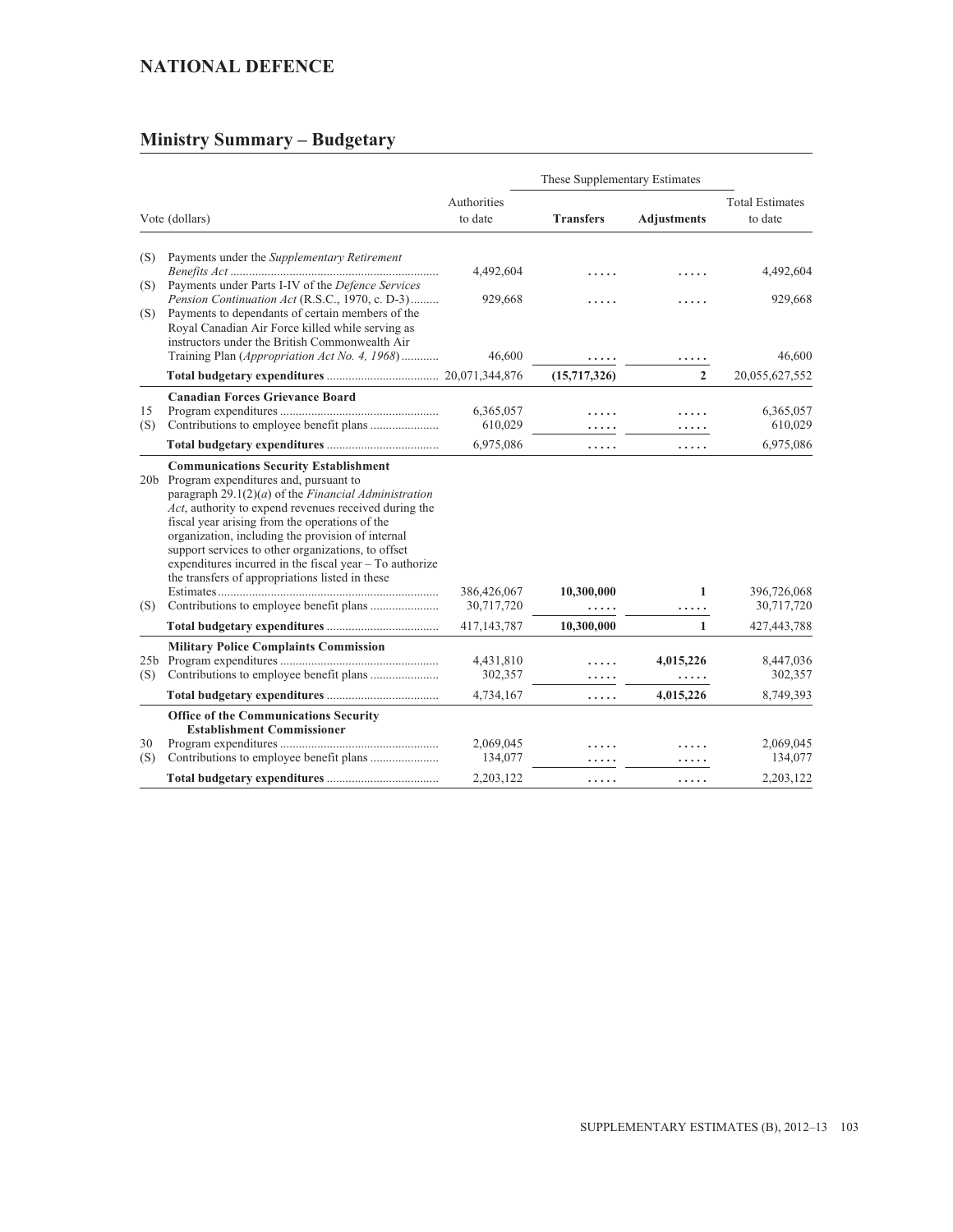## **NATIONAL DEFENCE**

## **Department**

### **Explanation of Requirements – Budgetary (thousands of dollars)**

| <b>Voted Appropriations</b>                                                                                                                                   | Vote 1                                     | Vote 5           | Total    |
|---------------------------------------------------------------------------------------------------------------------------------------------------------------|--------------------------------------------|------------------|----------|
| Funding for the Canadian Forces Service Income Security Insurance Plan as a result                                                                            | 205,560                                    |                  | 205,560  |
| Funding for the acquisition and long-term support of the Tactical Armoured Patrol                                                                             |                                            | 59,463           | 59,463   |
| Funding for the renewal and harmonization of the Public Safety and Security Science                                                                           | .<br>31,272                                | 6,000            | 37,272   |
| Funding for the Implementation of Phase 1 of the Force Mobility Enhancement                                                                                   |                                            |                  | 36,540   |
| Funding for the definition phase of the Canadian Surface Combatant project                                                                                    | .                                          | 36,540<br>22,216 | 22,216   |
| Funding for the definition phase of the Fixed-Wing Search and Rescue Aircraft                                                                                 |                                            | 7,160            | 7,160    |
|                                                                                                                                                               | .<br>2,515                                 | $\ldots$         | 2,515    |
| Gross Voted Appropriations                                                                                                                                    | 239,347                                    | 131,379          | 370,726  |
| <b>Funds Available</b>                                                                                                                                        |                                            |                  |          |
|                                                                                                                                                               | 90,890                                     | 131,379          | 222,269  |
|                                                                                                                                                               | 148,457                                    | .                | 148,457  |
| Total Funds Available                                                                                                                                         | 239,347                                    | 131,379          | 370,726  |
| <b>Total Voted Appropriations</b>                                                                                                                             | .                                          | .                | .        |
| <b>Transfers</b>                                                                                                                                              |                                            |                  |          |
| Transfer of \$1,400,000 from Fisheries and Oceans (Vote 5) – For renovations to the                                                                           |                                            |                  |          |
|                                                                                                                                                               |                                            | 1,400            | 1,400    |
| Transfer of \$402,550 from Foreign Affairs and International Trade (Vote 1) –                                                                                 |                                            |                  |          |
| Adjustment to funding previously provided to support departmental staff located                                                                               |                                            |                  |          |
|                                                                                                                                                               | 403                                        | .                | 403      |
| Internal reallocation of resources of $$148,456,901$ – To reduce the amount of new                                                                            |                                            |                  |          |
|                                                                                                                                                               | 148,457                                    | (148, 457)       | .        |
| Transfer to Foreign Affairs and International Trade – To provide support to                                                                                   |                                            |                  |          |
|                                                                                                                                                               | .                                          | (15)             | (15)     |
| Transfer to Indian Affairs and Northern Development – To pay the costs required for                                                                           |                                            |                  |          |
| the clearance, remediation and transfer of the former Camp Ipperwash to the                                                                                   |                                            |                  |          |
|                                                                                                                                                               | (587)                                      | .                | (587)    |
| Transfer to Natural Resources – For the construction of the Canadian Forces Arctic                                                                            |                                            |                  |          |
|                                                                                                                                                               | .                                          | (1,000)          | (1,000)  |
| Transfer to Atlantic Canada Opportunities $\text{Agency} - \text{To assist}$ in the organization and                                                          |                                            |                  |          |
|                                                                                                                                                               | (1,245)                                    | .                | (1,245)  |
| Transfer to Environment, Fisheries and Oceans, Parks Canada Agency, Transport and                                                                             |                                            |                  |          |
| Royal Canadian Mounted Police – For investments in search and rescue                                                                                          |                                            |                  |          |
|                                                                                                                                                               | (220)                                      | (1,044)          | (1,264)  |
| Transfer to Royal Canadian Mounted Police, Environment, Health, Public Health                                                                                 |                                            |                  |          |
| Agency of Canada, Canadian Food Inspection Agency, National Research                                                                                          |                                            |                  |          |
| Council of Canada, Atomic Energy of Canada Limited, and Natural Resources –                                                                                   |                                            |                  |          |
| For the Canadian Safety and Security Program created as a result of the renewal<br>and harmonization of the Public Safety and Security Science and Technology |                                            |                  |          |
| programs, which provides science and technology solutions, support and advice                                                                                 |                                            |                  |          |
| for responding to the Government of Canada's public safety and security policy                                                                                |                                            |                  |          |
|                                                                                                                                                               |                                            | (3,109)          | (3,109)  |
| Transfer to Communications Security Establishment – To support the newly                                                                                      |                                            |                  |          |
|                                                                                                                                                               | $\mathbb{Z}^2$ . The set of $\mathbb{Z}^2$ | (10,300)         | (10,300) |
| <b>Total Transfers</b>                                                                                                                                        | 146,808                                    | (162, 525)       | (15,717) |
| <b>These Supplementary Estimates</b>                                                                                                                          | 146,808                                    | (162, 525)       | (15,717) |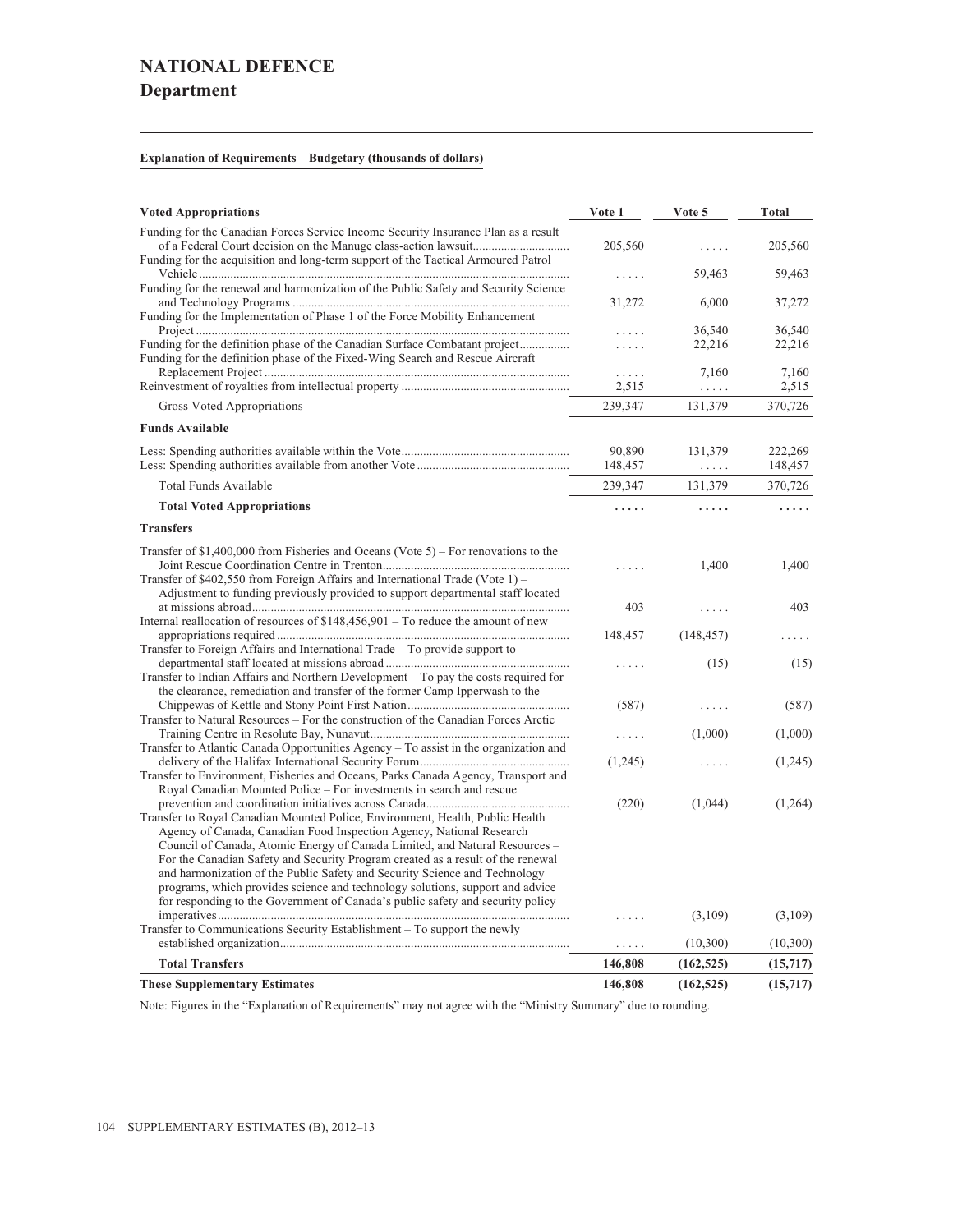## **NATIONAL DEFENCE Department**

#### **Explanation of Funds Available (dollars)**

**Vote 1**: \$239,346,807 in total authorities is available: \$90,889,906 within the Vote due to savings identified as part of the Budget 2012 Spending Review and \$148,456,901 is available from Vote 5 due to the reprofiling of previously approved capital resources.

**Vote 5**: \$131,379,060 in total authorities is available within the Vote due to the reprofiling of previously approved capital resources.

### **Communications Security Establishment**

#### **Explanation of Requirements – Budgetary (thousands of dollars)**

| <b>Voted Appropriations</b>                                                                                                                                                                                                    | Vote 20 |
|--------------------------------------------------------------------------------------------------------------------------------------------------------------------------------------------------------------------------------|---------|
| Funding for Mid-Term Accommodation Project Office related to an upgrade required to increase power capacity<br>Funding for the chiller designed to replace the temporary chillers/cooling mechanisms in the Sir Leonard Tilley | 5.500   |
|                                                                                                                                                                                                                                | 998     |
| Gross Voted Appropriations                                                                                                                                                                                                     | 6.498   |
| <b>Funds Available</b>                                                                                                                                                                                                         |         |
|                                                                                                                                                                                                                                | 6.498   |
| <b>Total Voted Appropriations</b>                                                                                                                                                                                              |         |
| <b>Transfers</b>                                                                                                                                                                                                               |         |
|                                                                                                                                                                                                                                | 10,300  |
| <b>These Supplementary Estimates</b>                                                                                                                                                                                           | 10,300  |

#### **Explanation of Funds Available (dollars)**

**Vote 20**: \$6,498,000 in total authorities is available within the Vote due to savings identified as part of the Budget 2012 Spending Review.

Note: Figures in the "Explanation of Requirements" may not agree with the "Ministry Summary" due to rounding.

### **Military Police Complaints Commission**

#### **Explanation of Requirements – Budgetary (thousands of dollars)**

| <b>Voted Appropriations</b>          | Vote 25 |
|--------------------------------------|---------|
|                                      | 2.065   |
|                                      | 1.441   |
|                                      | 509     |
| <b>These Supplementary Estimates</b> | 4.015   |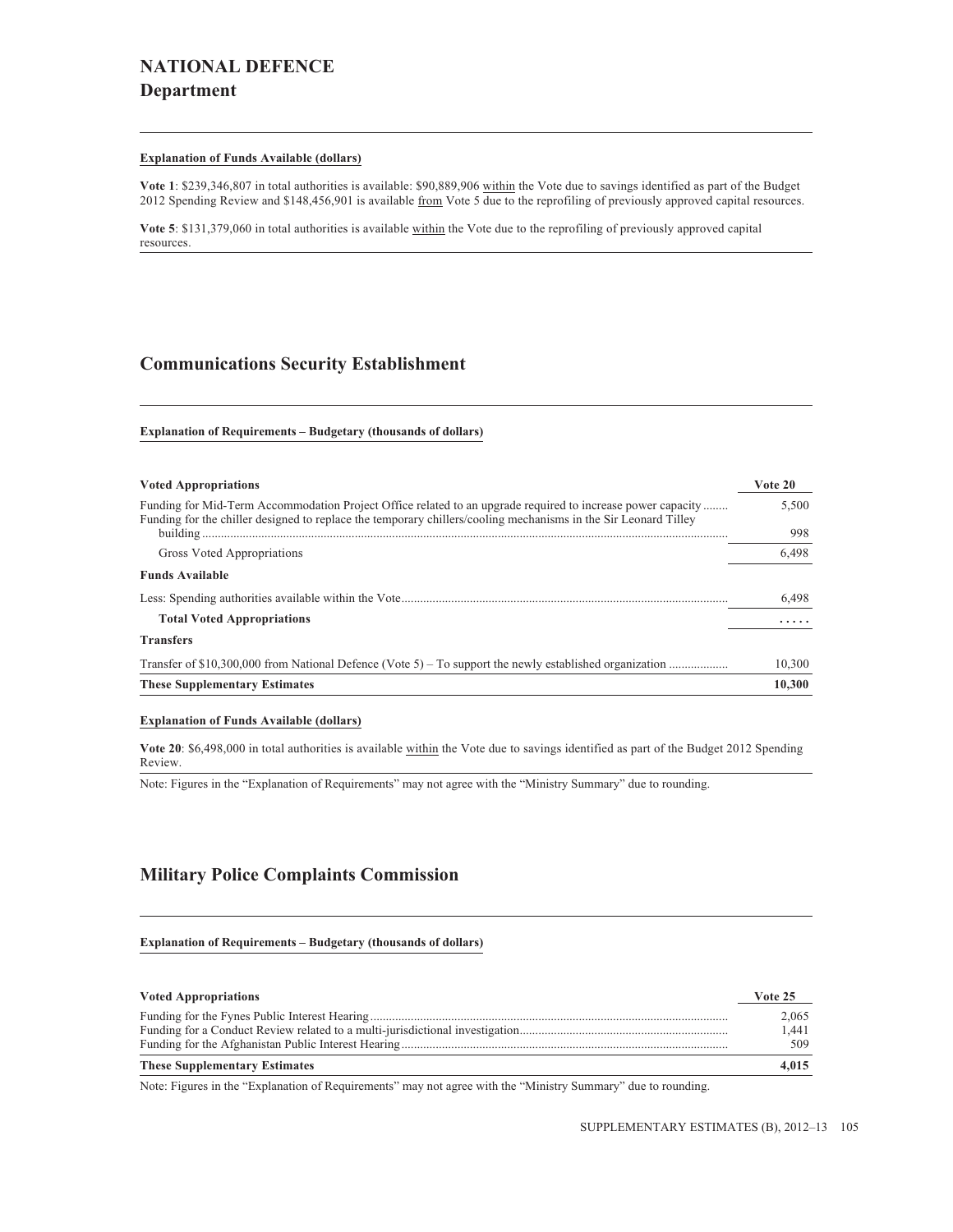### **NATURAL RESOURCES**

|  | <b>Ministry Summary - Budgetary</b> |  |
|--|-------------------------------------|--|
|--|-------------------------------------|--|

|                 | Vote (dollars)                                                                                                           | Authorities<br>to date    | <b>Transfers</b>          | <b>Adjustments</b> | <b>Total Estimates</b><br>to date |
|-----------------|--------------------------------------------------------------------------------------------------------------------------|---------------------------|---------------------------|--------------------|-----------------------------------|
| 1b              | Department<br>Operating expenditures and, pursuant to                                                                    |                           |                           |                    |                                   |
|                 | paragraph $29.1(2)(a)$ of the <i>Financial Administration</i>                                                            |                           |                           |                    |                                   |
|                 | Act, authority to expend revenues received during the                                                                    |                           |                           |                    |                                   |
|                 | fiscal year from the sale of forestry and information                                                                    |                           |                           |                    |                                   |
|                 | products; licensing, training and certification<br>activities related to the <i>Explosives Act</i> and <i>Explosives</i> |                           |                           |                    |                                   |
|                 | <i>Regulations</i> ; from research, consultation, testing,                                                               |                           |                           |                    |                                   |
|                 | analysis, and administration services as part of the                                                                     |                           |                           |                    |                                   |
|                 | departmental operations; and for the provision of                                                                        |                           |                           |                    |                                   |
|                 | internal support services to other organizations and<br>the payment to each member of the Queen's Privy                  |                           |                           |                    |                                   |
|                 | Council for Canada who is a Minister without                                                                             |                           |                           |                    |                                   |
|                 | Portfolio or a Minister of State who does not preside                                                                    |                           |                           |                    |                                   |
|                 | over a Ministry of State of a salary not to exceed the                                                                   |                           |                           |                    |                                   |
|                 | salary paid to Ministers of State who preside over<br>Ministries of State under the Salaries Act, as adjusted            |                           |                           |                    |                                   |
|                 | pursuant to the <i>Parliament of Canada Act</i> and pro rata                                                             |                           |                           |                    |                                   |
|                 | for any period of less than a year $-$ To authorize the                                                                  |                           |                           |                    |                                   |
|                 | transfers of appropriations listed in these Estimates                                                                    | 827,309,896               | (1,345,624)               | $\mathbf{1}$       | 825,964,273                       |
| 5b              | Capital expenditures – To authorize the transfers of                                                                     |                           |                           | 1                  |                                   |
| 10 <sub>b</sub> | The grants listed in the Estimates and contributions                                                                     | 18,941,315<br>751,918,920 | 12,415,896<br>(9,900,272) | .                  | 31, 357, 212<br>742,018,648       |
| (S)             |                                                                                                                          | 59,716,340                |                           |                    | 59,716,340                        |
| (S)             | Minister of Natural Resources - Salary and motor car                                                                     |                           |                           |                    |                                   |
|                 |                                                                                                                          | 77,516                    |                           |                    | 77,516                            |
| (S)             | Payments to the Newfoundland Offshore Petroleum                                                                          | 987,902,000               |                           |                    | 987,902,000                       |
| (S)             | Payments to the Nova Scotia Offshore Revenue                                                                             |                           |                           |                    |                                   |
|                 |                                                                                                                          | 135,846,000               |                           |                    | 135,846,000                       |
| (S)             | Grant to the Canada Foundation for Sustainable                                                                           |                           |                           |                    | 59,338,000                        |
| (S)             | Contribution to the Canada/Newfoundland Offshore                                                                         | 59,338,000                |                           |                    |                                   |
|                 |                                                                                                                          | 7,756,000                 |                           |                    | 7,756,000                         |
| (S)             | Contribution to the Canada/Nova Scotia Offshore                                                                          |                           |                           |                    |                                   |
|                 |                                                                                                                          | 3,450,000                 |                           |                    | 3,450,000                         |
| (S)             |                                                                                                                          |                           | .                         | .                  |                                   |
|                 |                                                                                                                          | 2,852,255,987             | 1,170,000                 | $\overline{2}$     | 2,853,425,989                     |
|                 | <b>Atomic Energy of Canada Limited</b>                                                                                   |                           |                           |                    |                                   |
|                 | 15b Payments to Atomic Energy of Canada Limited for<br>operating and capital expenditures – To authorize the             |                           |                           |                    |                                   |
|                 | transfers of appropriations listed in these Estimates                                                                    |                           |                           |                    |                                   |
|                 | and to provide a further amount of                                                                                       | 268, 343, 000             | 165,000                   | 76,800,000         | 345,308,000                       |
| (S)             | Pursuant to section 2146 of the Jobs and Economic<br>Growth Act, for the divestiture of Atomic Energy of                 |                           |                           |                    |                                   |
|                 |                                                                                                                          | 274,552,095               | .                         | .                  | 274,552,095                       |
|                 |                                                                                                                          | 542,895,095               | 165,000                   | 76,800,000         | 619,860,095                       |
|                 | <b>Canadian Nuclear Safety Commission</b>                                                                                |                           |                           |                    |                                   |
|                 | 20b Program expenditures, the grants listed in the                                                                       |                           |                           |                    |                                   |
|                 |                                                                                                                          | 31,050,541                | .                         | 8,604,751          | 39,655,292                        |
| (S)             |                                                                                                                          | 3,840,994                 | .                         | .                  | 3,840,994                         |
| (S)             | Expenditures pursuant to paragraph $29.1(1)$ of the                                                                      | 90,685,811                |                           |                    | 90,685,811                        |
|                 |                                                                                                                          |                           |                           | .                  |                                   |
|                 |                                                                                                                          | 125,577,346               | .                         | 8,604,751          | 134,182,097                       |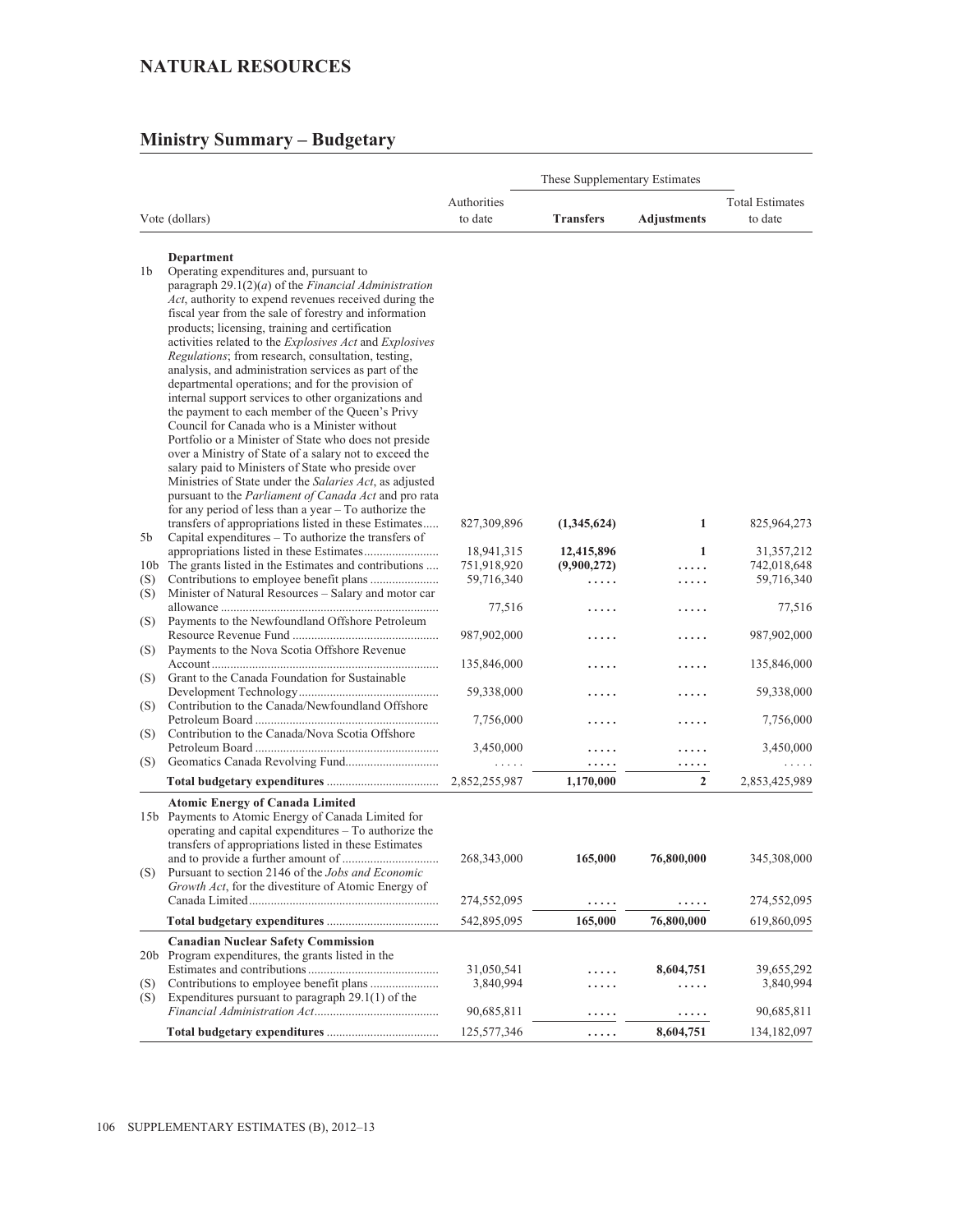## **NATURAL RESOURCES**

|                        |                                 |                         | These Supplementary Estimates          |                |                                   |
|------------------------|---------------------------------|-------------------------|----------------------------------------|----------------|-----------------------------------|
| Vote (dollars)         |                                 | Authorities<br>to date  | <b>Transfers</b><br><b>Adjustments</b> |                | <b>Total Estimates</b><br>to date |
| 25 <sub>b</sub><br>(S) | <b>National Energy Board</b>    | 55,828,344<br>6.494.511 | .<br>.                                 | 5,890,861<br>. | 61,719,205<br>6,494,511           |
|                        |                                 | 62,322,855              | .                                      | 5,890,861      | 68,213,716                        |
| 30<br>(S)              | <b>Northern Pipeline Agency</b> | 3,163,150<br>122,320    | .<br>.                                 | .<br>.         | 3,163,150<br>122,320              |
|                        |                                 | 3.285.470               | .                                      | .              | 3.285.470                         |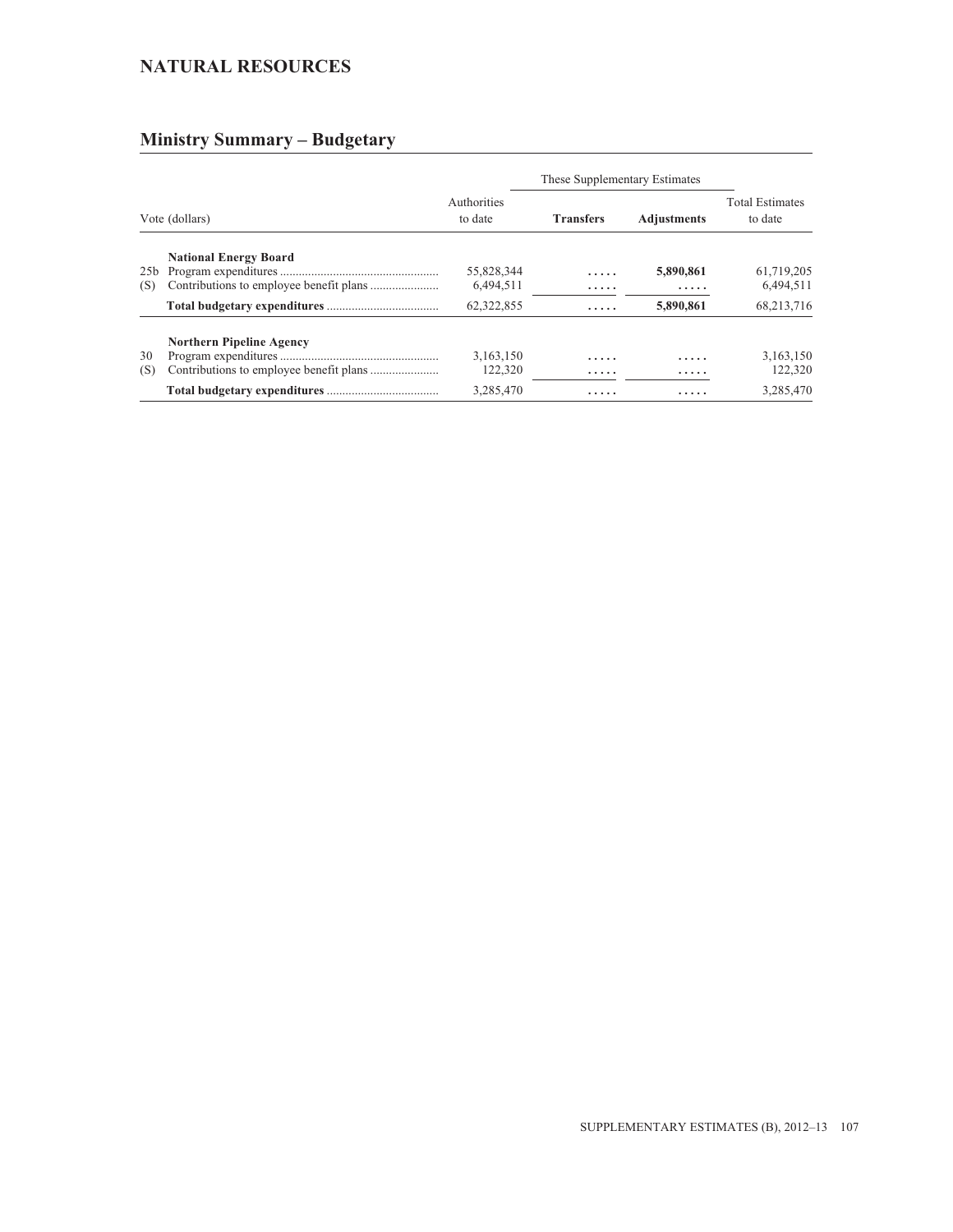# **NATURAL RESOURCES**

### **Department**

#### **Explanation of Requirements – Budgetary (thousands of dollars)**

| <b>Voted Appropriations</b>                                                                                                                                                                                                                                                                                                                                                                                                                                             | Vote 1          | Vote 5     | Vote 10     | <b>Total</b>    |
|-------------------------------------------------------------------------------------------------------------------------------------------------------------------------------------------------------------------------------------------------------------------------------------------------------------------------------------------------------------------------------------------------------------------------------------------------------------------------|-----------------|------------|-------------|-----------------|
| Funding to support the Canadian forestry sector by expanding<br>Funding to revitalize Natural Resources' satellite station facilities<br>Funding to support the Isotope Technology Acceleration Program to                                                                                                                                                                                                                                                              | 10,350<br>297   | .<br>7,393 | 43,800<br>. | 54,150<br>7,690 |
| advance the development of alternatives to existing medical                                                                                                                                                                                                                                                                                                                                                                                                             | 1,091           | .          | 5,780       | 6,871           |
| Funding related to government advertising programs (horizontal<br>Funding for workforce adjustment costs as a result of restructuring                                                                                                                                                                                                                                                                                                                                   | 4,000           | .          | .           | 4,000           |
|                                                                                                                                                                                                                                                                                                                                                                                                                                                                         | 2,529           | .          | .           | 2,529           |
| Gross Voted Appropriations                                                                                                                                                                                                                                                                                                                                                                                                                                              | 18,267          | 7,393      | 49,580      | 75,240          |
| <b>Funds Available</b>                                                                                                                                                                                                                                                                                                                                                                                                                                                  |                 |            |             |                 |
|                                                                                                                                                                                                                                                                                                                                                                                                                                                                         | 15,760<br>2,507 | .<br>7,393 | 49,580<br>. | 65,340<br>9,900 |
| Total Funds Available                                                                                                                                                                                                                                                                                                                                                                                                                                                   | 18,267          | 7,393      | 49,580      | 75,240          |
| <b>Total Voted Appropriations</b>                                                                                                                                                                                                                                                                                                                                                                                                                                       | .               | .          | .           | .               |
| <b>Transfers</b>                                                                                                                                                                                                                                                                                                                                                                                                                                                        |                 |            |             |                 |
| Transfer of \$1,000,000 from National Defence (Vote 5) – For the<br>construction of the Canadian Forces Arctic Training Centre in<br>Transfer of $$170,000$ from National Defence (Vote 5) – For the<br>Canadian Safety and Security Program created as a result of the<br>renewal and harmonization of the Public Safety and Security<br>Science and Technology programs, which provides science and<br>technology solutions, support and advice for responding to the |                 | 1,000      |             | 1,000           |
| Government of Canada's public safety and security policy                                                                                                                                                                                                                                                                                                                                                                                                                |                 | 170        | .           | 170             |
| Internal reallocation of resources of \$3,852,696 – To revitalize<br>Natural Resources' satellite station facilities<br>Internal reallocation of resources of $$9,900,272 - To$ reduce the                                                                                                                                                                                                                                                                              | (3,853)         | 3,853      | .           |                 |
|                                                                                                                                                                                                                                                                                                                                                                                                                                                                         | 2,507           | 7,393      | (9,900)     | .               |
| <b>Total Transfers</b>                                                                                                                                                                                                                                                                                                                                                                                                                                                  | (1,346)         | 12,416     | (9,900)     | 1,170           |
| <b>These Supplementary Estimates</b>                                                                                                                                                                                                                                                                                                                                                                                                                                    | (1,346)         | 12,416     | (9,900)     | 1,170           |

#### **Explanation of Funds Available (dollars)**

Vote 1: \$18,267,072 in total authorities is available: \$15,760,000 within the Vote and \$2,507,072 from Vote 10 due to savings identified as part of the Budget 2012 Spending Review.

Vote 5: \$7,393,200 in total authorities is available from Vote 10 due to savings identified as part of the Budget 2012 Spending Review.

**Vote 10**: \$49,580,000 in total authorities is available within the Vote due to the reprofiling of funds related to the Clean Energy Fund (\$40,341,900) and savings identified as part of the Budget 2012 Spending Review (\$9,238,100).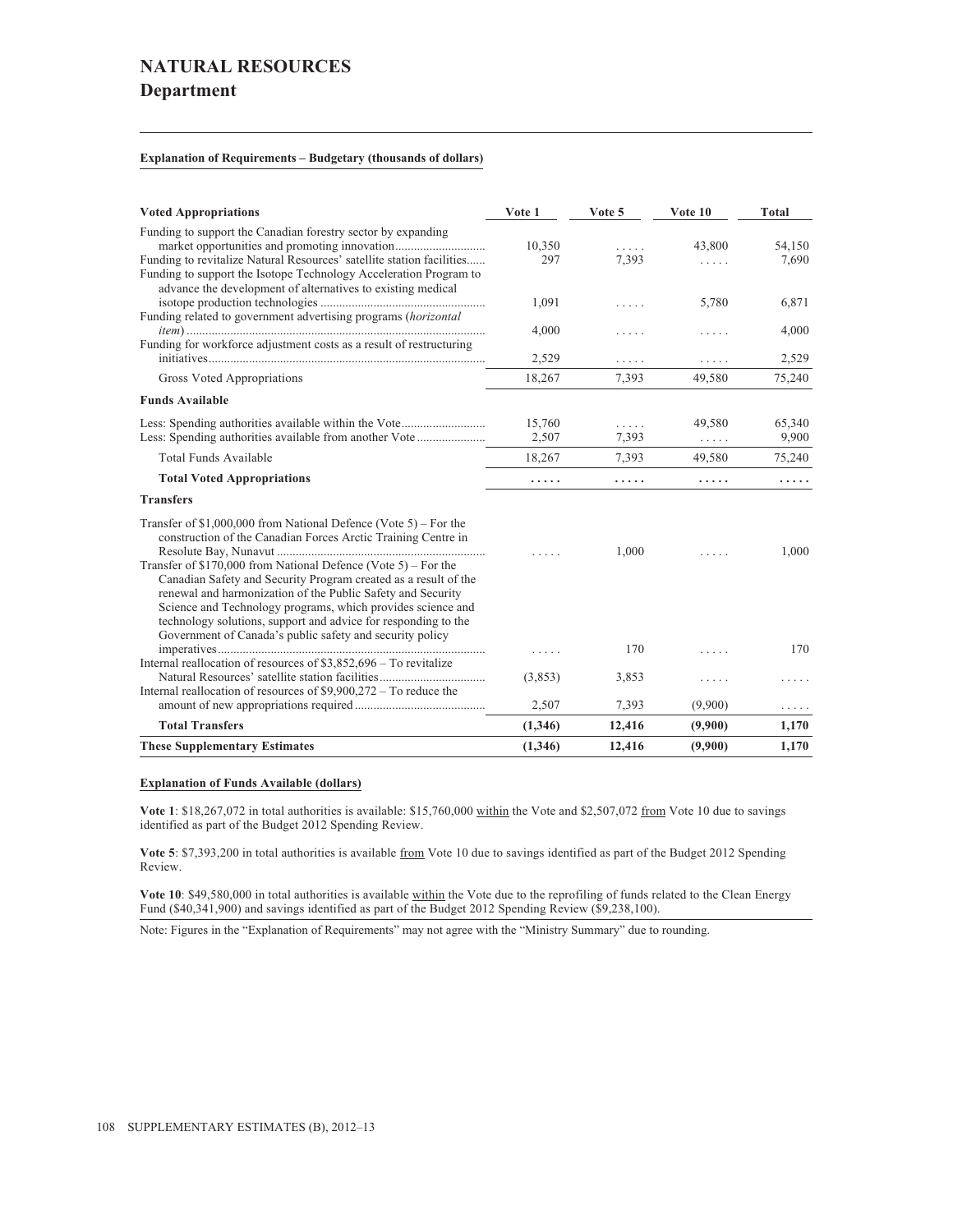### **NATURAL RESOURCES Department**

| <b>Transfer Payments (dollars)</b>                                                                                                                               | <b>Voted</b> | <b>Statutory</b> |
|------------------------------------------------------------------------------------------------------------------------------------------------------------------|--------------|------------------|
| <b>Contributions</b>                                                                                                                                             |              |                  |
|                                                                                                                                                                  | 26,600,000   | .                |
| Contributions in support of the Expanding Market Opportunities Program<br>Contributions in support of the Isotope Technology Acceleration Program to advance the | 17,200,000   | .                |
| development of alternatives to existing medical isotope production technologies                                                                                  | 5,780,000    | .                |
| <b>Total Gross Contributions</b>                                                                                                                                 | 49,580,000   | .                |
|                                                                                                                                                                  | 49,580,000   | .                |
|                                                                                                                                                                  | 9,900,272    | .                |
| <b>Net Transfer Payments</b>                                                                                                                                     | (9.900.272)  | .                |

### **Atomic Energy of Canada Limited**

#### **Explanation of Requirements – Budgetary (thousands of dollars)**

| <b>Voted Appropriations</b>                                                                                                                                                                                                                                                                                                               | Vote 15 |
|-------------------------------------------------------------------------------------------------------------------------------------------------------------------------------------------------------------------------------------------------------------------------------------------------------------------------------------------|---------|
| Funding to meet operational requirements and ongoing programs such as ensuring isotope production; addressing<br>legacy costs of the wind-down of the Dedicated Isotope Facilities; urgent health, safety, security and                                                                                                                   | 76,800  |
| <b>Transfers</b>                                                                                                                                                                                                                                                                                                                          |         |
| Transfer of \$165,000 from National Defence (Vote 5) – For the Canadian Safety and Security Program created as a<br>result of the renewal and harmonization of the Public Safety and Security Science and Technology programs,<br>which provides science and technology solutions, support and advice for responding to the Government of | 165     |
| <b>These Supplementary Estimates</b>                                                                                                                                                                                                                                                                                                      | 76,965  |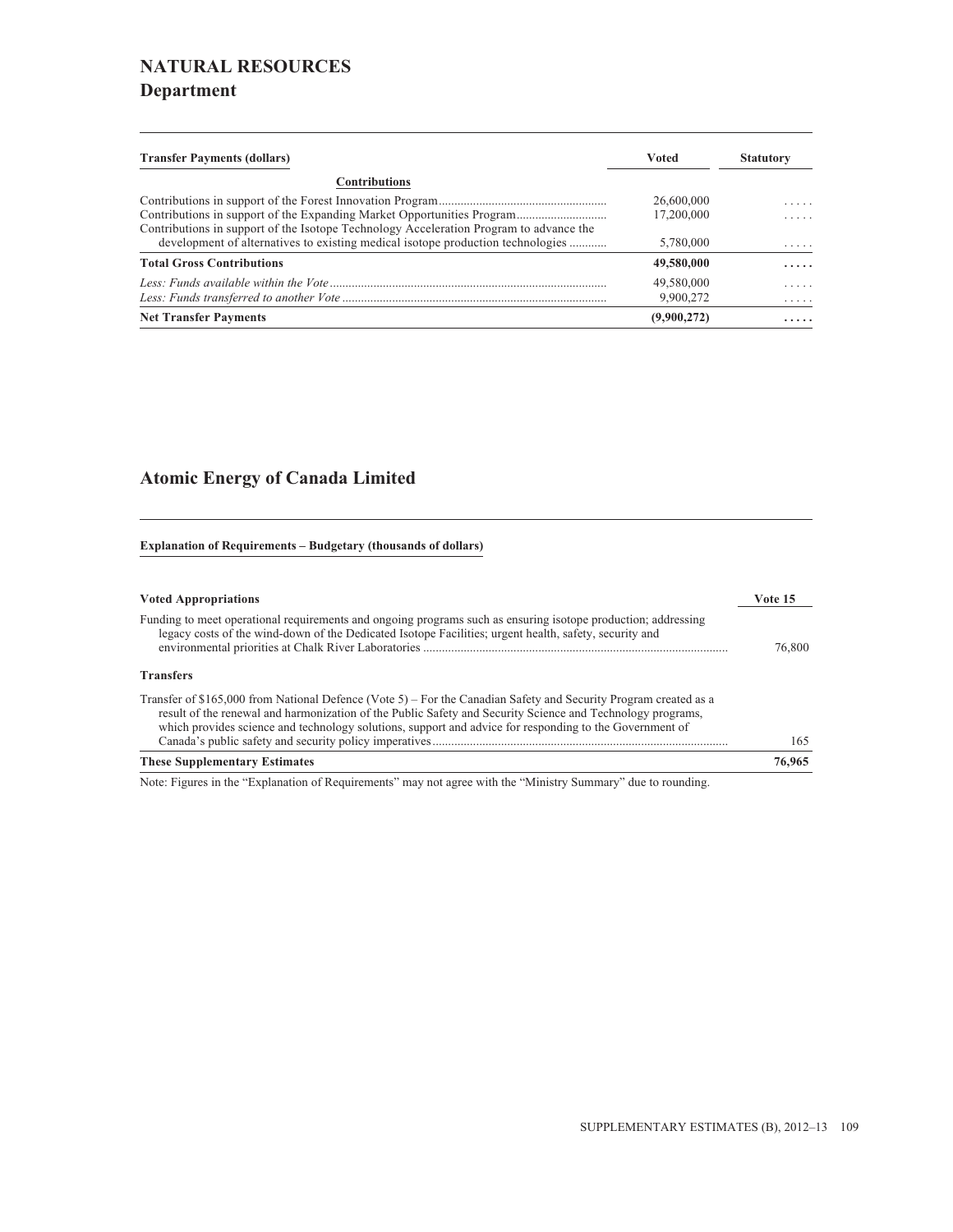### **NATURAL RESOURCES Canadian Nuclear Safety Commission**

#### **Explanation of Requirements – Budgetary (thousands of dollars)**

| <b>Voted Appropriations</b>                                                                                       | Vote 20        |
|-------------------------------------------------------------------------------------------------------------------|----------------|
| Funding to strengthen the ability to regulate and inspect fee-exempt licensees for the use of nuclear devices and | 6.780<br>2,270 |
| Gross Voted Appropriations                                                                                        | 9.050          |
| <b>Funds Available</b>                                                                                            |                |
|                                                                                                                   | 445            |
| <b>These Supplementary Estimates</b>                                                                              | 8.605          |

#### **Explanation of Funds Available (dollars)**

**Vote 20**: \$445,000 in total authorities is available within the Vote due to savings identified as part of the Budget 2012 Spending Review.

Note: Figures in the "Explanation of Requirements" may not agree with the "Ministry Summary" due to rounding.

#### **National Energy Board**

#### **Explanation of Requirements – Budgetary (thousands of dollars)**

| <b>Voted Appropriations</b>                                                                                            | Vote 25 |
|------------------------------------------------------------------------------------------------------------------------|---------|
| Funding to strengthen the capacity to inspect oil and gas pipelines, to promote safety performance and to take actions | 5.891   |
| Note: Figures in the "Evaluation of Requirements" may not garee with the "Ministry Summary" due to rounding            |         |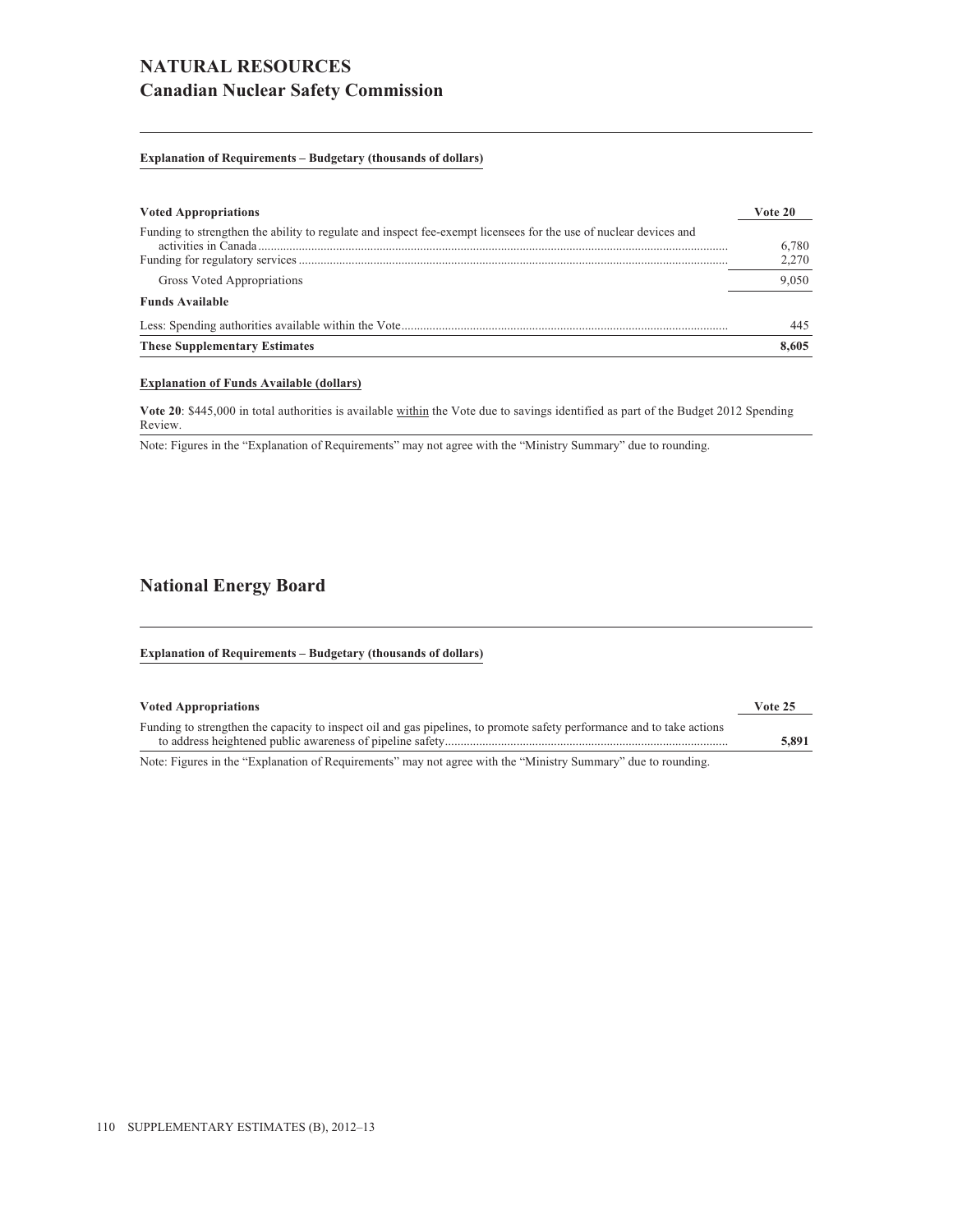### **PARLIAMENT**

|                            |                                                                                                                                                                                                                                                                                                                                                                                                                                                                                                                                                                                                                                                                                                                                  |                                          | These Supplementary Estimates |                     |                                          |
|----------------------------|----------------------------------------------------------------------------------------------------------------------------------------------------------------------------------------------------------------------------------------------------------------------------------------------------------------------------------------------------------------------------------------------------------------------------------------------------------------------------------------------------------------------------------------------------------------------------------------------------------------------------------------------------------------------------------------------------------------------------------|------------------------------------------|-------------------------------|---------------------|------------------------------------------|
|                            |                                                                                                                                                                                                                                                                                                                                                                                                                                                                                                                                                                                                                                                                                                                                  | Authorities                              |                               |                     | <b>Total Estimates</b>                   |
|                            | Vote (dollars)                                                                                                                                                                                                                                                                                                                                                                                                                                                                                                                                                                                                                                                                                                                   | to date                                  | <b>Transfers</b>              | <b>Adjustments</b>  | to date                                  |
| $\mathbf{1}$<br>(S)<br>(S) | <b>The Senate</b><br>Program expenditures, including an allowance in lieu<br>of residence to the Speaker of the Senate, payments in<br>respect of the cost of operating Senators' offices,<br>contributions and authority to expend in the fiscal<br>year revenues received during that fiscal year arising<br>Officers and Members of the Senate – Salaries,<br>allowances and other payments to the Speaker of the<br>Senate, Members and other officers of the Senate<br>under the <i>Parliament of Canada Act</i> ; contributions to<br>the Members of Parliament Retiring Allowances<br>Account and Members of Parliament Retirement                                                                                        | 57,933,343<br>7,592,303                  |                               |                     | 57,933,343<br>7,592,303                  |
|                            | <b>Compensation Arrangements Account</b>                                                                                                                                                                                                                                                                                                                                                                                                                                                                                                                                                                                                                                                                                         | 26,690,200                               |                               |                     | 26,690,200                               |
|                            |                                                                                                                                                                                                                                                                                                                                                                                                                                                                                                                                                                                                                                                                                                                                  | 92,215,846                               | .                             | .                   | 92,215,846                               |
| 5b<br>(S)<br>(S)           | <b>House of Commons</b><br>Program expenditures, including allowances in lieu of<br>residence to the Speaker of the House of Commons,<br>and in lieu of an apartment to the Deputy Speaker of<br>the House of Commons, payments in respect of the<br>cost of operating Members' constituency offices,<br>contributions and authority to expend revenues<br>received during the fiscal year arising from the<br>Members of the House of Commons – Salaries and<br>allowances of Officers and Members of the House of<br>Commons under the Parliament of Canada Act and<br>contributions to the Members of Parliament Retiring<br>Allowances Account and the Members of Parliament<br>Retirement Compensation Arrangements Account | 290,903,894<br>36,785,091<br>118,246,048 |                               | 1,586,114<br>.<br>. | 292,490,008<br>36,785,091<br>118,246,048 |
|                            |                                                                                                                                                                                                                                                                                                                                                                                                                                                                                                                                                                                                                                                                                                                                  | 445,935,033                              | .                             | 1,586,114           | 447,521,147                              |
| (S)                        | <b>Library of Parliament</b><br>10b Program expenditures, including authority to expend<br>revenues received during the fiscal year arising from<br>the activities of the Library of Parliament                                                                                                                                                                                                                                                                                                                                                                                                                                                                                                                                  | 37,496,080<br>5,134,976                  |                               | 885,000<br>.        | 38,381,080<br>5,134,976                  |
|                            |                                                                                                                                                                                                                                                                                                                                                                                                                                                                                                                                                                                                                                                                                                                                  | 42,631,056                               | .                             | 885,000             | 43,516,056                               |
| 15<br>(S)                  | <b>Office of the Conflict of Interest and Ethics</b><br>Commissioner                                                                                                                                                                                                                                                                                                                                                                                                                                                                                                                                                                                                                                                             | 6,338,000<br>794,288<br>7,132,288        | .<br>.                        | .<br>.              | 6,338,000<br>794,288<br>7,132,288        |
| 20<br>(S)                  | <b>Senate Ethics Officer</b>                                                                                                                                                                                                                                                                                                                                                                                                                                                                                                                                                                                                                                                                                                     | 701,697<br>105,600<br>807,297            | .<br>.<br>.                   | .<br>.<br>.         | 701,697<br>105,600<br>807,297            |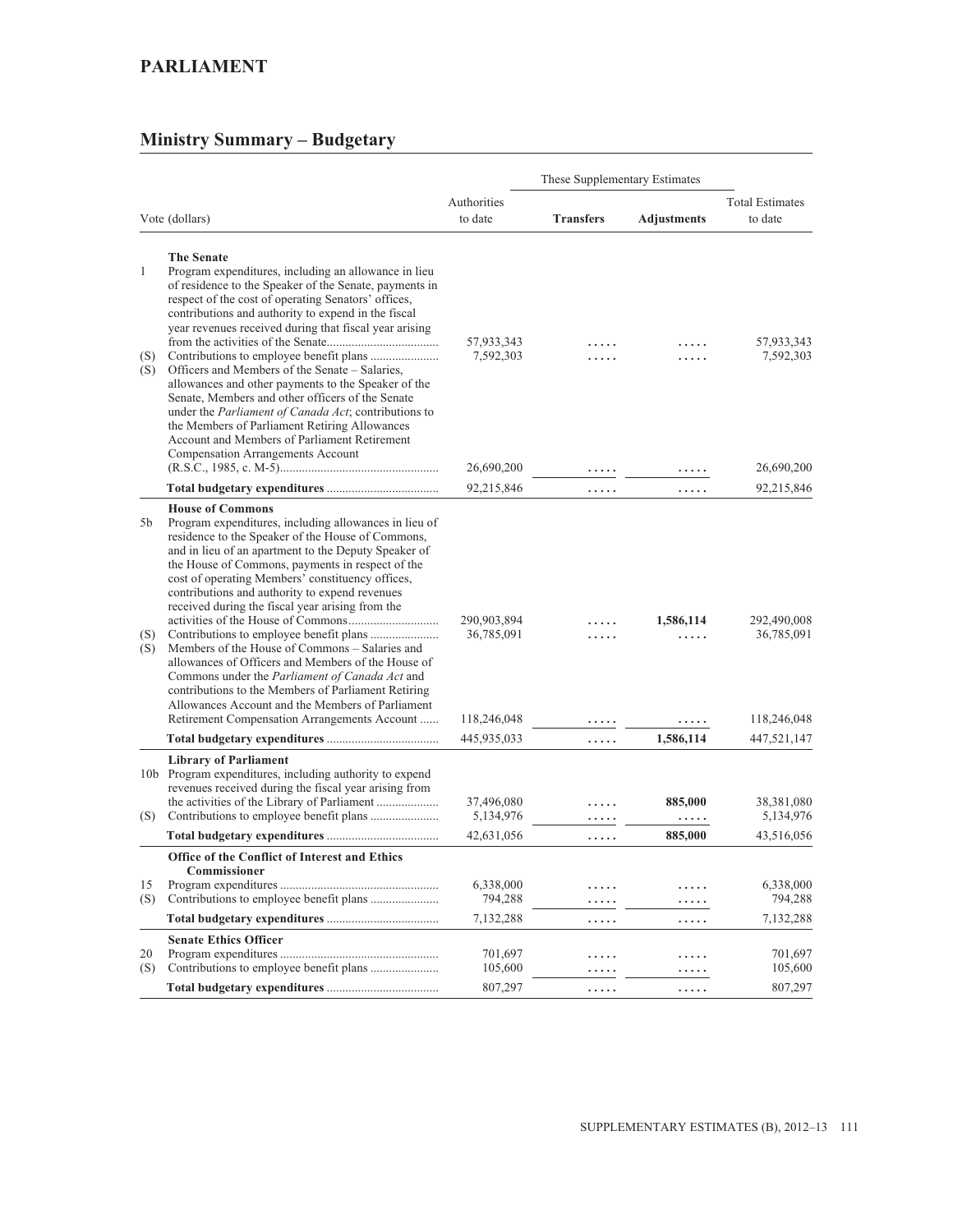### **PARLIAMENT House of Commons**

#### **Explanation of Requirements – Budgetary (thousands of dollars)**

| <b>Voted Appropriations</b> | Vote 5 |
|-----------------------------|--------|
|                             | 1.586  |

Note: Figures in the "Explanation of Requirements" may not agree with the "Ministry Summary" due to rounding.

#### **Library of Parliament**

**Explanation of Requirements – Budgetary (thousands of dollars)**

#### **Voted Appropriations Vote 10**

Funding for severance pay and parental leave payments.................................................................................................... **885** Note: Figures in the "Explanation of Requirements" may not agree with the "Ministry Summary" due to rounding.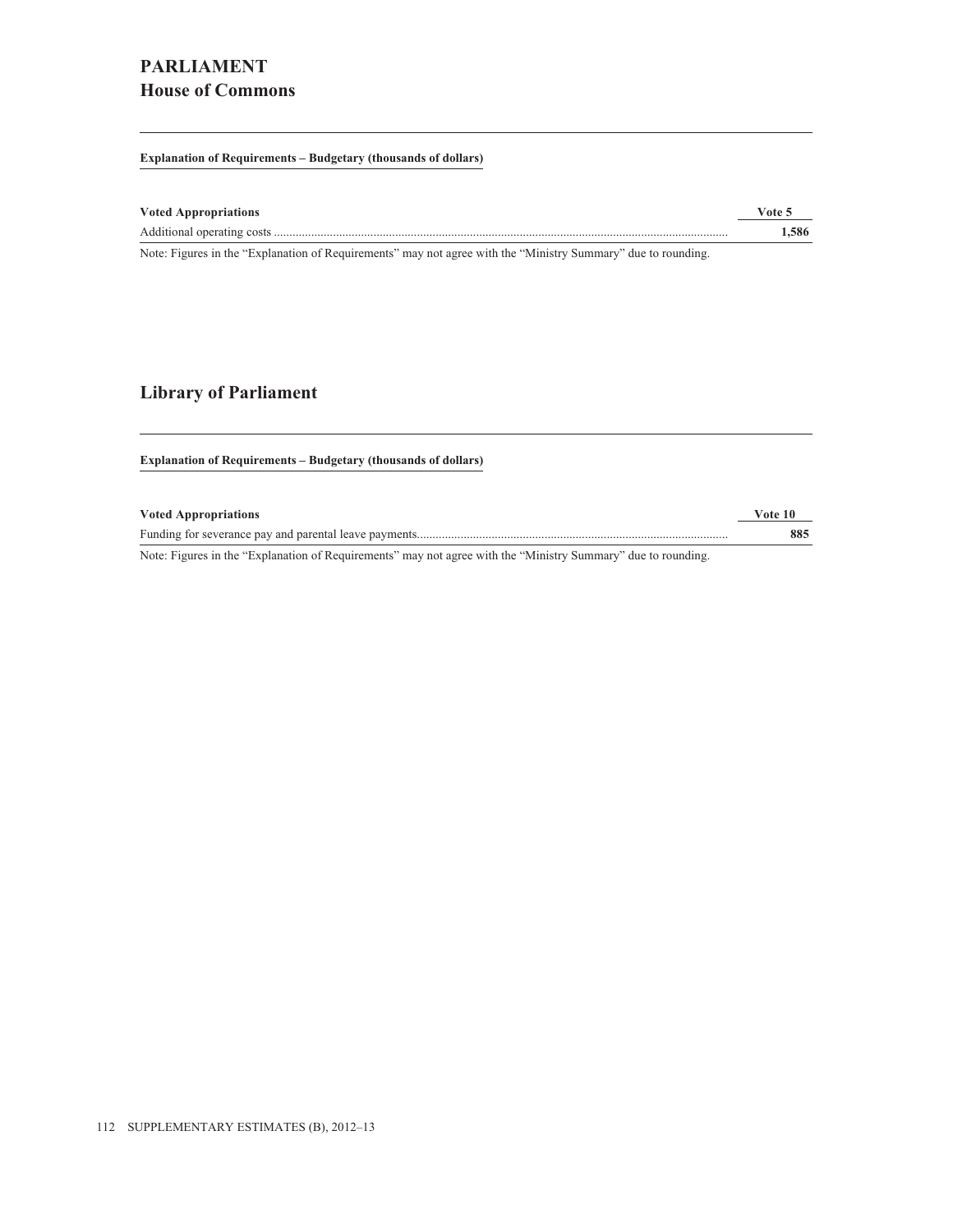### **PRIVY COUNCIL**

| <b>Ministry Summary - Budgetary</b> |  |
|-------------------------------------|--|
|                                     |  |

|            |                                                                                                                                                                                                                                                                                                                                                                                                                                                                                                                                                                                                                                                                                                                                                                                                                                                                                                                                                           |                        | These Supplementary Estimates |                    |                                   |
|------------|-----------------------------------------------------------------------------------------------------------------------------------------------------------------------------------------------------------------------------------------------------------------------------------------------------------------------------------------------------------------------------------------------------------------------------------------------------------------------------------------------------------------------------------------------------------------------------------------------------------------------------------------------------------------------------------------------------------------------------------------------------------------------------------------------------------------------------------------------------------------------------------------------------------------------------------------------------------|------------------------|-------------------------------|--------------------|-----------------------------------|
|            | Vote (dollars)                                                                                                                                                                                                                                                                                                                                                                                                                                                                                                                                                                                                                                                                                                                                                                                                                                                                                                                                            | Authorities<br>to date | <b>Transfers</b>              | <b>Adjustments</b> | <b>Total Estimates</b><br>to date |
| 1b         | Department<br>Program expenditures, including operating<br>expenditures of Commissions of inquiry not<br>otherwise provided for and the operation of the Prime<br>Minister's residence; and the payment to each<br>member of the Queen's Privy Council for Canada<br>who is a Minister without Portfolio or a Minister of<br>State who does not preside over a Ministry of State of<br>a salary not to exceed the salary paid to Ministers of<br>State who preside over Ministries of State under the<br>Salaries Act, as adjusted pursuant to the Parliament of<br>Canada Act and pro rata for any period of less than a<br>year and, pursuant to paragraph $29.1(2)(a)$ of the<br><i>Financial Administration Act</i> , authority to expend<br>revenues received in a fiscal year through the<br>provision of internal support services to other<br>departments to offset expenditures incurred in the<br>fiscal year $-$ To authorize the transfers of |                        |                               |                    |                                   |
|            | appropriations listed in these Estimates and to provide                                                                                                                                                                                                                                                                                                                                                                                                                                                                                                                                                                                                                                                                                                                                                                                                                                                                                                   | 119, 130, 476          | 2,205,228                     | 2,574,327          | 123,910,031                       |
| (S)        |                                                                                                                                                                                                                                                                                                                                                                                                                                                                                                                                                                                                                                                                                                                                                                                                                                                                                                                                                           | 14,578,036             |                               |                    | 14,578,036                        |
| (S)<br>(S) | Prime Minister – Salary and motor car allowance<br>Minister of Intergovernmental Affairs and President<br>of the Queen's Privy Council for Canada – Salary and                                                                                                                                                                                                                                                                                                                                                                                                                                                                                                                                                                                                                                                                                                                                                                                            | 159,731                |                               |                    | 159,731                           |
|            |                                                                                                                                                                                                                                                                                                                                                                                                                                                                                                                                                                                                                                                                                                                                                                                                                                                                                                                                                           | 77,516                 |                               | .                  | 77,516                            |
| (S)        | Leader of the Government in the Senate - Salary and                                                                                                                                                                                                                                                                                                                                                                                                                                                                                                                                                                                                                                                                                                                                                                                                                                                                                                       |                        |                               |                    | 77,516                            |
| (S)        | Leader of the Government in the House of Commons                                                                                                                                                                                                                                                                                                                                                                                                                                                                                                                                                                                                                                                                                                                                                                                                                                                                                                          | 77,516                 |                               |                    |                                   |
| (S)        | Minister of State (Democratic Reform) – Motor car                                                                                                                                                                                                                                                                                                                                                                                                                                                                                                                                                                                                                                                                                                                                                                                                                                                                                                         | 77,516                 |                               |                    | 77,516                            |
| (S)        | Minister of State and Chief Government Whip –                                                                                                                                                                                                                                                                                                                                                                                                                                                                                                                                                                                                                                                                                                                                                                                                                                                                                                             | 2,000<br>2,000         | .<br>.                        | .<br>.             | 2,000<br>2,000                    |
|            |                                                                                                                                                                                                                                                                                                                                                                                                                                                                                                                                                                                                                                                                                                                                                                                                                                                                                                                                                           | 134, 104, 791          | 2,205,228                     | 2,574,327          | 138,884,346                       |
|            | Canadian Intergovernmental Conference                                                                                                                                                                                                                                                                                                                                                                                                                                                                                                                                                                                                                                                                                                                                                                                                                                                                                                                     |                        |                               |                    |                                   |
|            | Secretariat                                                                                                                                                                                                                                                                                                                                                                                                                                                                                                                                                                                                                                                                                                                                                                                                                                                                                                                                               |                        |                               |                    |                                   |
| 5<br>(S)   |                                                                                                                                                                                                                                                                                                                                                                                                                                                                                                                                                                                                                                                                                                                                                                                                                                                                                                                                                           | 6,523,305<br>470,367   | .                             | .                  | 6,523,305<br>470,367              |
|            |                                                                                                                                                                                                                                                                                                                                                                                                                                                                                                                                                                                                                                                                                                                                                                                                                                                                                                                                                           | 6,993,672              | .                             | .                  | 6,993,672                         |
|            | <b>Canadian Transportation Accident Investigation</b>                                                                                                                                                                                                                                                                                                                                                                                                                                                                                                                                                                                                                                                                                                                                                                                                                                                                                                     |                        |                               |                    |                                   |
|            | and Safety Board                                                                                                                                                                                                                                                                                                                                                                                                                                                                                                                                                                                                                                                                                                                                                                                                                                                                                                                                          |                        |                               |                    |                                   |
| 10         | Program expenditures                                                                                                                                                                                                                                                                                                                                                                                                                                                                                                                                                                                                                                                                                                                                                                                                                                                                                                                                      | 28,004,597             |                               |                    | 28,004,597<br>3,574,920           |
| (S)        |                                                                                                                                                                                                                                                                                                                                                                                                                                                                                                                                                                                                                                                                                                                                                                                                                                                                                                                                                           | 3,574,920              | .                             | .                  |                                   |
|            |                                                                                                                                                                                                                                                                                                                                                                                                                                                                                                                                                                                                                                                                                                                                                                                                                                                                                                                                                           | 31,579,517             | .                             | .                  | 31,579,517                        |
| 15         | <b>Chief Electoral Officer</b>                                                                                                                                                                                                                                                                                                                                                                                                                                                                                                                                                                                                                                                                                                                                                                                                                                                                                                                            | 31,174,414             |                               |                    | 31,174,414                        |
| (S)        |                                                                                                                                                                                                                                                                                                                                                                                                                                                                                                                                                                                                                                                                                                                                                                                                                                                                                                                                                           | 5,192,150              | .                             | .                  | 5,192,150                         |
| (S)<br>(S) | Expenses under Electoral Boundaries Readjustment                                                                                                                                                                                                                                                                                                                                                                                                                                                                                                                                                                                                                                                                                                                                                                                                                                                                                                          | 94,361,611             |                               | .                  | 94, 361, 611                      |
|            |                                                                                                                                                                                                                                                                                                                                                                                                                                                                                                                                                                                                                                                                                                                                                                                                                                                                                                                                                           | 6,886,917<br>281,100   | .                             | .                  | 6,886,917                         |
| (S)        |                                                                                                                                                                                                                                                                                                                                                                                                                                                                                                                                                                                                                                                                                                                                                                                                                                                                                                                                                           | 137,896,192            | .                             | .                  | 281,100<br>137,896,192            |
|            |                                                                                                                                                                                                                                                                                                                                                                                                                                                                                                                                                                                                                                                                                                                                                                                                                                                                                                                                                           |                        | .                             | .                  |                                   |
| 20         | Office of the Commissioner of Official Languages                                                                                                                                                                                                                                                                                                                                                                                                                                                                                                                                                                                                                                                                                                                                                                                                                                                                                                          | 19,347,764             | .                             | .                  | 19,347,764                        |
| (S)        |                                                                                                                                                                                                                                                                                                                                                                                                                                                                                                                                                                                                                                                                                                                                                                                                                                                                                                                                                           | 2,250,457              | .                             | .                  | 2,250,457                         |
|            |                                                                                                                                                                                                                                                                                                                                                                                                                                                                                                                                                                                                                                                                                                                                                                                                                                                                                                                                                           | 21,598,221             | .                             | .                  | 21,598,221                        |

SUPPLEMENTARY ESTIMATES (B), 2012–13 113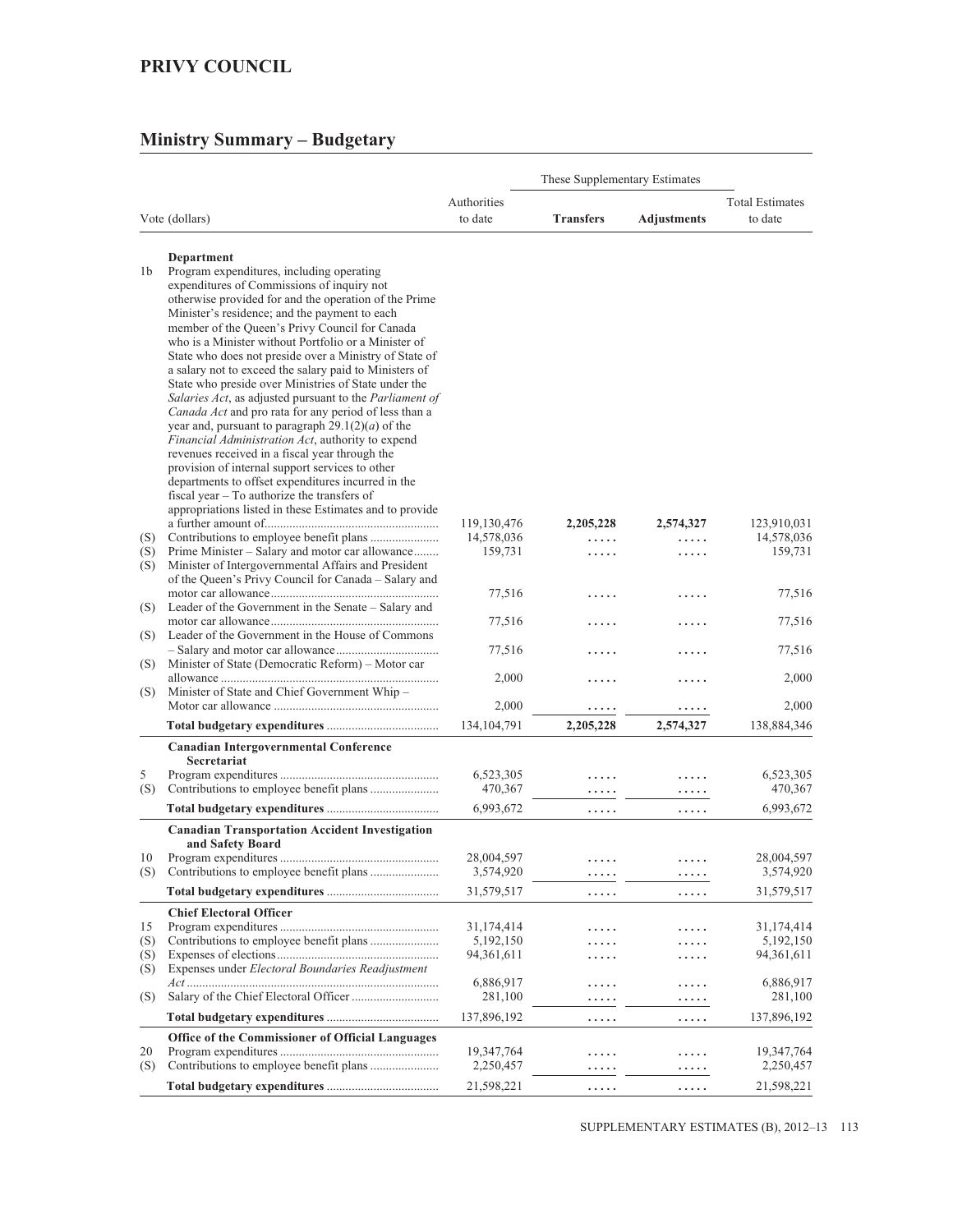### **PRIVY COUNCIL**

|                        |                                                                                                         |                        | These Supplementary Estimates |                    |                                   |
|------------------------|---------------------------------------------------------------------------------------------------------|------------------------|-------------------------------|--------------------|-----------------------------------|
|                        | Vote (dollars)                                                                                          | Authorities<br>to date | <b>Transfers</b>              | <b>Adjustments</b> | <b>Total Estimates</b><br>to date |
| 25<br>(S)              | <b>Public Appointments Commission Secretariat</b>                                                       | 992,250<br>122,672     | .<br>.                        | .<br>.             | 992,250<br>122,672                |
|                        |                                                                                                         | 1,114,922              | .                             | .                  | 1,114,922                         |
| 30 <sub>b</sub><br>(S) | <b>Security Intelligence Review Committee</b><br>Program expenditures $-$ To authorize the transfers of | 2,376,061<br>293,408   | 143,655<br>.                  | 1<br>.             | 2,519,717<br>293,408              |
|                        |                                                                                                         | 2.669.469              | 143,655                       |                    | 2.813.125                         |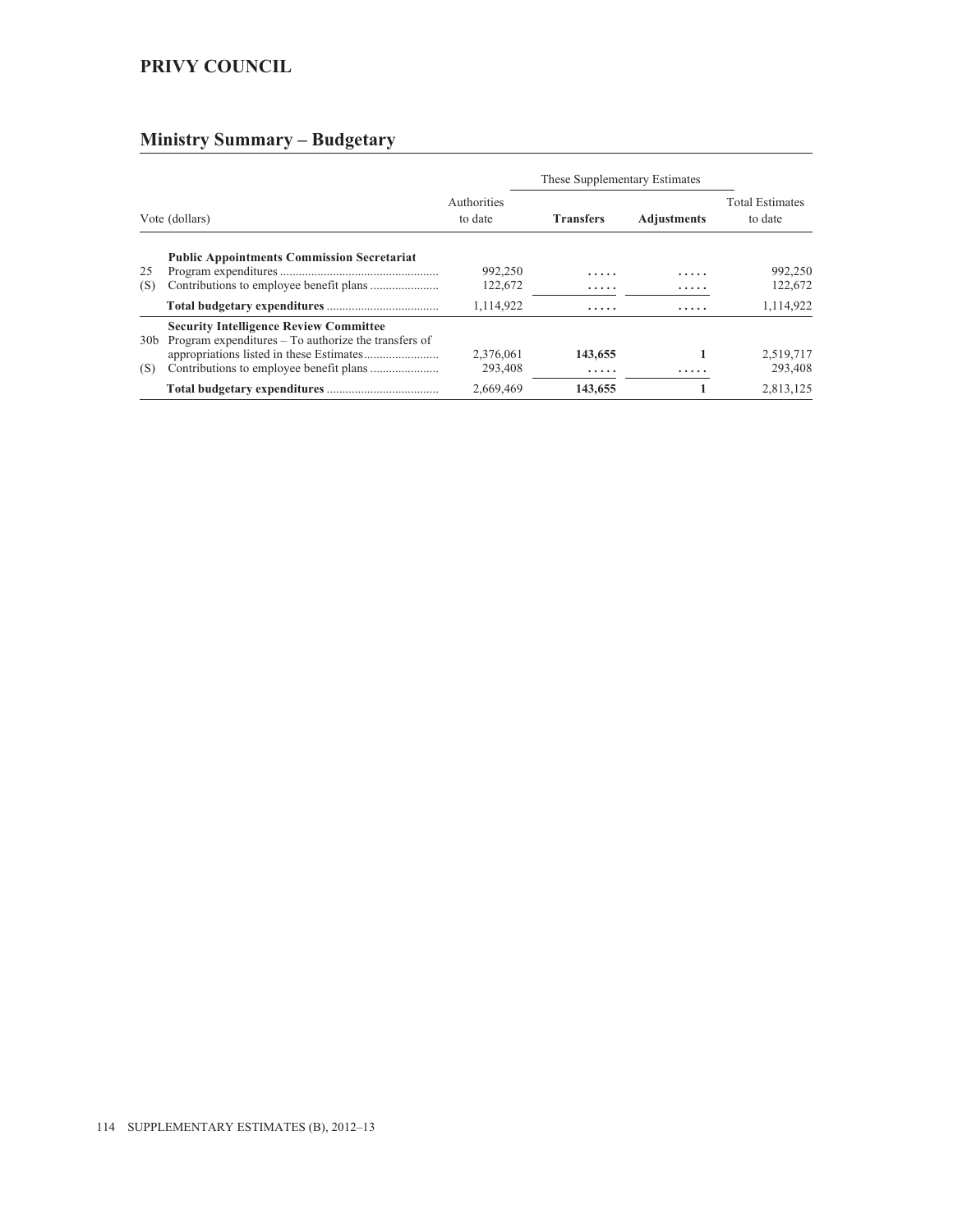# **PRIVY COUNCIL**

#### **Department**

#### **Explanation of Requirements – Budgetary (thousands of dollars)**

| <b>Voted Appropriations</b>                                                                                                                                                                                                          | Vote 1       |
|--------------------------------------------------------------------------------------------------------------------------------------------------------------------------------------------------------------------------------------|--------------|
| Funding to support operational activities of the Business Transformation and Renewal Secretariat in pursuing<br>Funding to continue to support the coordination of a government-wide communications strategy for Canada's            | 1,420        |
|                                                                                                                                                                                                                                      | 1,347        |
| Funding to support the government-wide coordination of implementation of the Perimeter Security and Economic<br>Funding for the operation of the Commission of Inquiry into the Decline of Sockeye Salmon in the Fraser River        | 1,250<br>307 |
| Gross Voted Appropriations                                                                                                                                                                                                           | 4,324        |
| <b>Funds Available</b>                                                                                                                                                                                                               |              |
|                                                                                                                                                                                                                                      | 1,750        |
| <b>Total Voted Appropriations</b>                                                                                                                                                                                                    | 2,574        |
| <b>Transfers</b>                                                                                                                                                                                                                     |              |
| Transfer of \$2,112,728 from Treasury Board Secretariat (Vote 1) – To support the Regulatory Cooperation Council<br>Transfer of \$92,500 from Foreign Affairs and International Trade (Vote $1$ ) – Adjustment to funding previously | 2.113        |
|                                                                                                                                                                                                                                      | 93           |
| <b>Total Transfers</b>                                                                                                                                                                                                               | 2,206        |
| <b>These Supplementary Estimates</b>                                                                                                                                                                                                 | 4,780        |

#### **Explanation of Funds Available (dollars)**

**Vote 1**: \$1,749,937 in total authorities is available within the Vote, \$1,264,634 in savings identified as part of the Budget 2012 Spending Review and \$485,303 due to savings identified in the day-to-day operations of the Prime Minister's Office in 2012–13.

| <b>Transfer Payments (dollars)</b>                                                                                  | Voted   | <b>Statutory</b> |
|---------------------------------------------------------------------------------------------------------------------|---------|------------------|
| <b>Contributions</b>                                                                                                |         |                  |
| Contribution program for the Commission of Inquiry into the Decline of Sockeye Salmon                               |         |                  |
|                                                                                                                     | 100.000 | .                |
| $\mathcal{M}$ , and an international contract and $\mathcal{M}$ . The contract of $\mathcal{M}$ , and $\mathcal{M}$ |         |                  |

Note: Figures in the "Explanation of Requirements" may not agree with the "Ministry Summary" due to rounding.

#### **Security Intelligence Review Committee**

|  | <b>Explanation of Requirements - Budgetary (thousands of dollars)</b> |  |  |  |
|--|-----------------------------------------------------------------------|--|--|--|
|--|-----------------------------------------------------------------------|--|--|--|

| Vote 30 |
|---------|
|         |
| 144     |
|         |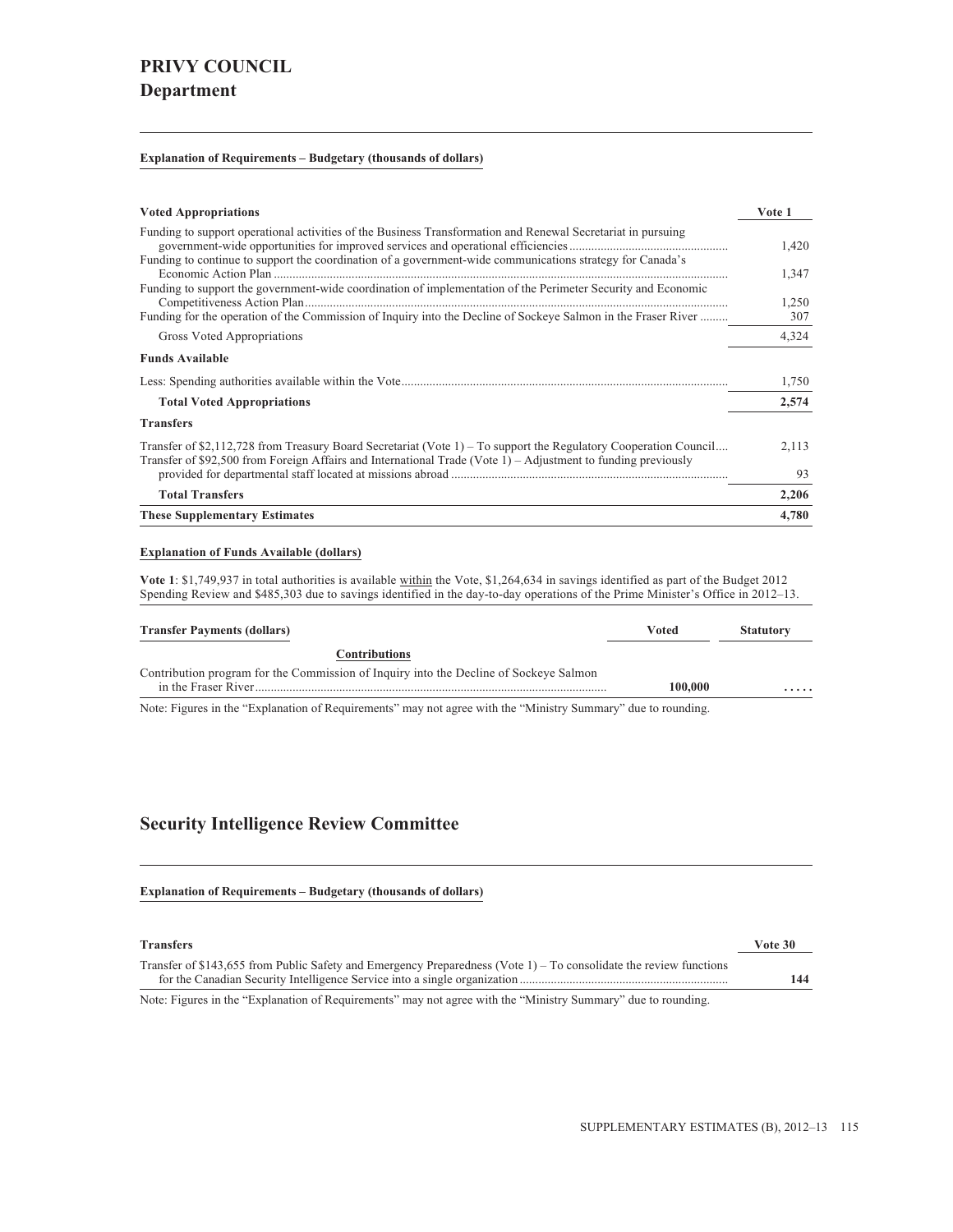### **PUBLIC SAFETY AND EMERGENCY PREPAREDNESS**

|                |                                                                                                                                                                                                                                                                                                                                                                                                                                                                                                                                                                                                                                                                                                                                                                                          |                                             | These Supplementary Estimates |                             |                                               |
|----------------|------------------------------------------------------------------------------------------------------------------------------------------------------------------------------------------------------------------------------------------------------------------------------------------------------------------------------------------------------------------------------------------------------------------------------------------------------------------------------------------------------------------------------------------------------------------------------------------------------------------------------------------------------------------------------------------------------------------------------------------------------------------------------------------|---------------------------------------------|-------------------------------|-----------------------------|-----------------------------------------------|
|                | Vote (dollars)                                                                                                                                                                                                                                                                                                                                                                                                                                                                                                                                                                                                                                                                                                                                                                           | Authorities<br>to date                      | <b>Transfers</b>              | <b>Adjustments</b>          | <b>Total Estimates</b><br>to date             |
| 1 <sub>b</sub> | Department<br>Operating expenditures and, pursuant to paragraph<br>$29.1(2)(a)$ of the Financial Administration Act,<br>authority to expend revenues received in a fiscal year<br>through the provision of internal support services to<br>other organizations to offset associated expenditures<br>incurred in the fiscal year, and the payment to each<br>member of the Queen's Privy Council for Canada<br>who is a Minister without Portfolio or a Minister of<br>State who does not preside over a Ministry of State of<br>a salary not to exceed the salary paid to Ministers of<br>State who preside over Ministries of State under the<br><i>Salaries Act</i> , as adjusted pursuant to the <i>Parliament of</i><br><i>Canada Act</i> and pro rata for any period of less than a |                                             |                               |                             |                                               |
| 5b             | $year - To authorize the transfers of approxiations$<br>The grants listed in the Estimates and contributions –<br>To authorize the transfers of appropriations listed in                                                                                                                                                                                                                                                                                                                                                                                                                                                                                                                                                                                                                 | 135,082,309                                 | 144,578                       | 1                           | 135,226,888                                   |
| (S)<br>(S)     | these Estimates and to provide a further amount of<br>Minister of Public Safety – Salary and motor car                                                                                                                                                                                                                                                                                                                                                                                                                                                                                                                                                                                                                                                                                   | 251,939,792<br>15,056,385                   | (1,747,863)<br>.              | 229,248,863                 | 479,440,792<br>15,056,385                     |
|                |                                                                                                                                                                                                                                                                                                                                                                                                                                                                                                                                                                                                                                                                                                                                                                                          | 77,516                                      | .                             | .                           | 77,516                                        |
|                |                                                                                                                                                                                                                                                                                                                                                                                                                                                                                                                                                                                                                                                                                                                                                                                          | 402,156,002                                 | (1,603,285)                   | 229,248,864                 | 629,801,581                                   |
| (S)            | <b>Canada Border Services Agency</b><br>10b Operating expenditures and, pursuant to paragraph<br>$29.1(2)(a)$ of the Financial Administration Act,<br>authority to expend in the current fiscal year revenues<br>received during the fiscal year related to the border<br>operations of the Canada Border Services Agency:<br>fees for the provision of a service or the use of a<br>facility or for a product, right or privilege; and<br>payments received under contracts entered into by the<br>Agency – To authorize the transfers of appropriations                                                                                                                                                                                                                                | 1,663,018,906<br>203,386,046<br>181,490,817 | 2,478,010<br>(1,224,460)<br>. | 1<br>$\cdots$<br>. <b>.</b> | 1,665,496,917<br>202, 161, 586<br>181,490,817 |
|                |                                                                                                                                                                                                                                                                                                                                                                                                                                                                                                                                                                                                                                                                                                                                                                                          | 2,047,895,769                               | 1,253,550                     | 1                           | 2,049,149,320                                 |
| (S)            | <b>Canadian Security Intelligence Service</b><br>Contributions to employee benefit plans                                                                                                                                                                                                                                                                                                                                                                                                                                                                                                                                                                                                                                                                                                 | 485,509,384<br>48,061,884                   | (2,121,250)                   |                             | 483,388,134<br>48,061,884                     |
|                |                                                                                                                                                                                                                                                                                                                                                                                                                                                                                                                                                                                                                                                                                                                                                                                          | 533,571,268                                 | (2,121,250)                   | .                           | 531,450,018                                   |

### **Ministry Summary – Budgetary**

Note: The "Authorities to date" amount for Canada Border Services Agency includes \$156,284,674 in Vote 10 and \$85,209,290 in Vote 15, which were appropriated in 2011–12 and will be spent in 2012–13.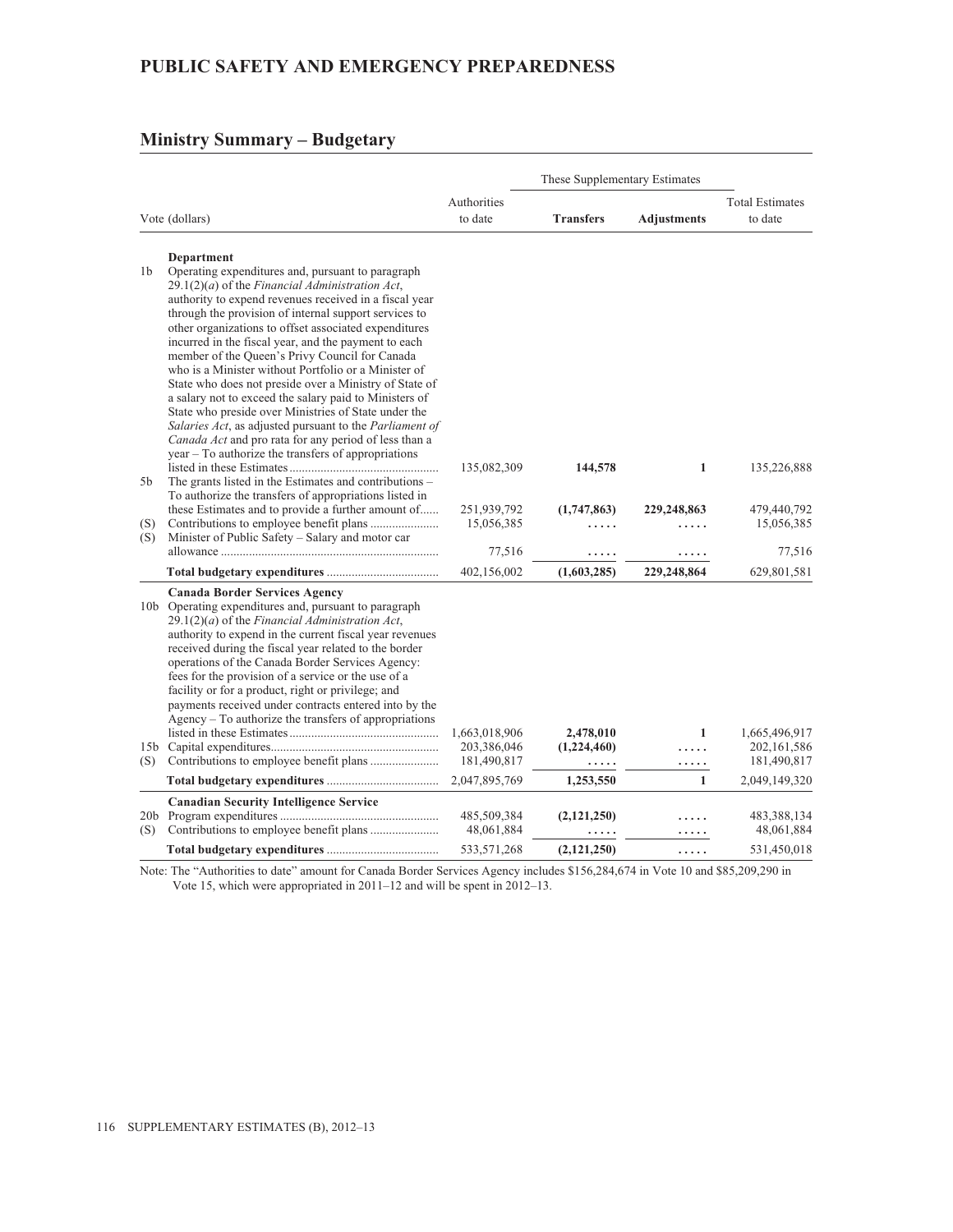### **PUBLIC SAFETY AND EMERGENCY PREPAREDNESS**

|  | <b>Ministry Summary - Budgetary</b> |  |
|--|-------------------------------------|--|
|--|-------------------------------------|--|

| These Supplementary Estimates |                                                                                                                                                                                                                                                                                                                                                                                                                                                                                                                                                                                                                                                                                                                                                                                                                                                                                                                                                                                                                                                                                                                                                                                                                                                                                                                                                |                              |                  |                    |                              |
|-------------------------------|------------------------------------------------------------------------------------------------------------------------------------------------------------------------------------------------------------------------------------------------------------------------------------------------------------------------------------------------------------------------------------------------------------------------------------------------------------------------------------------------------------------------------------------------------------------------------------------------------------------------------------------------------------------------------------------------------------------------------------------------------------------------------------------------------------------------------------------------------------------------------------------------------------------------------------------------------------------------------------------------------------------------------------------------------------------------------------------------------------------------------------------------------------------------------------------------------------------------------------------------------------------------------------------------------------------------------------------------|------------------------------|------------------|--------------------|------------------------------|
|                               |                                                                                                                                                                                                                                                                                                                                                                                                                                                                                                                                                                                                                                                                                                                                                                                                                                                                                                                                                                                                                                                                                                                                                                                                                                                                                                                                                | Authorities                  |                  |                    | <b>Total Estimates</b>       |
|                               | Vote (dollars)                                                                                                                                                                                                                                                                                                                                                                                                                                                                                                                                                                                                                                                                                                                                                                                                                                                                                                                                                                                                                                                                                                                                                                                                                                                                                                                                 | to date                      | <b>Transfers</b> | <b>Adjustments</b> | to date                      |
| 25                            | <b>Correctional Service of Canada</b><br>Operating expenditures, the grants listed in the<br>Estimates, contributions, and<br>(a) authority to pay into the Inmate Welfare Fund<br>revenue derived during the year from projects<br>operated by inmates and financed by that Fund;<br>$(b)$ authority to operate canteens in federal institutions<br>and to deposit revenue from sales into the Inmate                                                                                                                                                                                                                                                                                                                                                                                                                                                                                                                                                                                                                                                                                                                                                                                                                                                                                                                                         |                              |                  |                    |                              |
| 30                            | Welfare Fund:<br>$(c)$ payments, in accordance with terms and<br>conditions prescribed by the Governor in Council, to<br>or on behalf of discharged inmates who suffer<br>physical disability caused by participation in normal<br>program activity in federal institutions, and to<br>dependants of deceased inmates and ex-inmates<br>whose death resulted from participation in normal<br>program activity in federal institutions; and<br>(d) authority for the Minister of Public Safety and<br>Emergency Preparedness, subject to the approval of<br>the Governor in Council, to enter into an agreement<br>with any province for the confinement in institutions<br>of that province of any persons sentenced or<br>committed to a penitentiary, for compensation for the<br>maintenance of such persons and for payment in<br>respect of the construction and related costs of such<br>Capital expenditures, including payments as<br>contributions to<br>$(a)$ aboriginal communities as defined in section 79 of<br>the Corrections and Conditional Release Act in<br>connection with the provision of correctional services<br>pursuant to section 81 of that Act; and<br>$(b)$ non-profit organizations involved in community<br>corrections operations, provinces and municipalities<br>towards construction done by those bodies | 2,372,553,852<br>547,553,914 |                  |                    | 2,372,553,852<br>547,553,914 |
| (S)<br>(S)                    |                                                                                                                                                                                                                                                                                                                                                                                                                                                                                                                                                                                                                                                                                                                                                                                                                                                                                                                                                                                                                                                                                                                                                                                                                                                                                                                                                | 262,737,153<br>.             | .                | .                  | 262,737,153                  |
|                               |                                                                                                                                                                                                                                                                                                                                                                                                                                                                                                                                                                                                                                                                                                                                                                                                                                                                                                                                                                                                                                                                                                                                                                                                                                                                                                                                                | 3,182,844,919                | .                | .                  | 3,182,844,919                |
|                               | <b>National Parole Board</b><br>35a Program expenditures and, pursuant to<br>paragraph $29.1(2)(a)$ of the <i>Financial Administration</i><br>Act, authority to expend revenues received in a fiscal<br>year, and to offset expenditures incurred in the fiscal<br>year arising from the provision of services to process<br>pardon applications for persons convicted of offences                                                                                                                                                                                                                                                                                                                                                                                                                                                                                                                                                                                                                                                                                                                                                                                                                                                                                                                                                             | 47,606,853                   | .                | .                  | 47,606,853                   |
| (S)                           |                                                                                                                                                                                                                                                                                                                                                                                                                                                                                                                                                                                                                                                                                                                                                                                                                                                                                                                                                                                                                                                                                                                                                                                                                                                                                                                                                | 5,938,240                    | .                | .                  | 5,938,240                    |
|                               |                                                                                                                                                                                                                                                                                                                                                                                                                                                                                                                                                                                                                                                                                                                                                                                                                                                                                                                                                                                                                                                                                                                                                                                                                                                                                                                                                | 53,545,093                   | .                | .                  | 53, 545, 093                 |
| (S)                           | Office of the Correctional Investigator                                                                                                                                                                                                                                                                                                                                                                                                                                                                                                                                                                                                                                                                                                                                                                                                                                                                                                                                                                                                                                                                                                                                                                                                                                                                                                        | 4,179,922<br>570,098         | .<br>.           | .                  | 4,179,922<br>570,098         |
|                               |                                                                                                                                                                                                                                                                                                                                                                                                                                                                                                                                                                                                                                                                                                                                                                                                                                                                                                                                                                                                                                                                                                                                                                                                                                                                                                                                                | 4,750,020                    | .                | .                  | 4,750,020                    |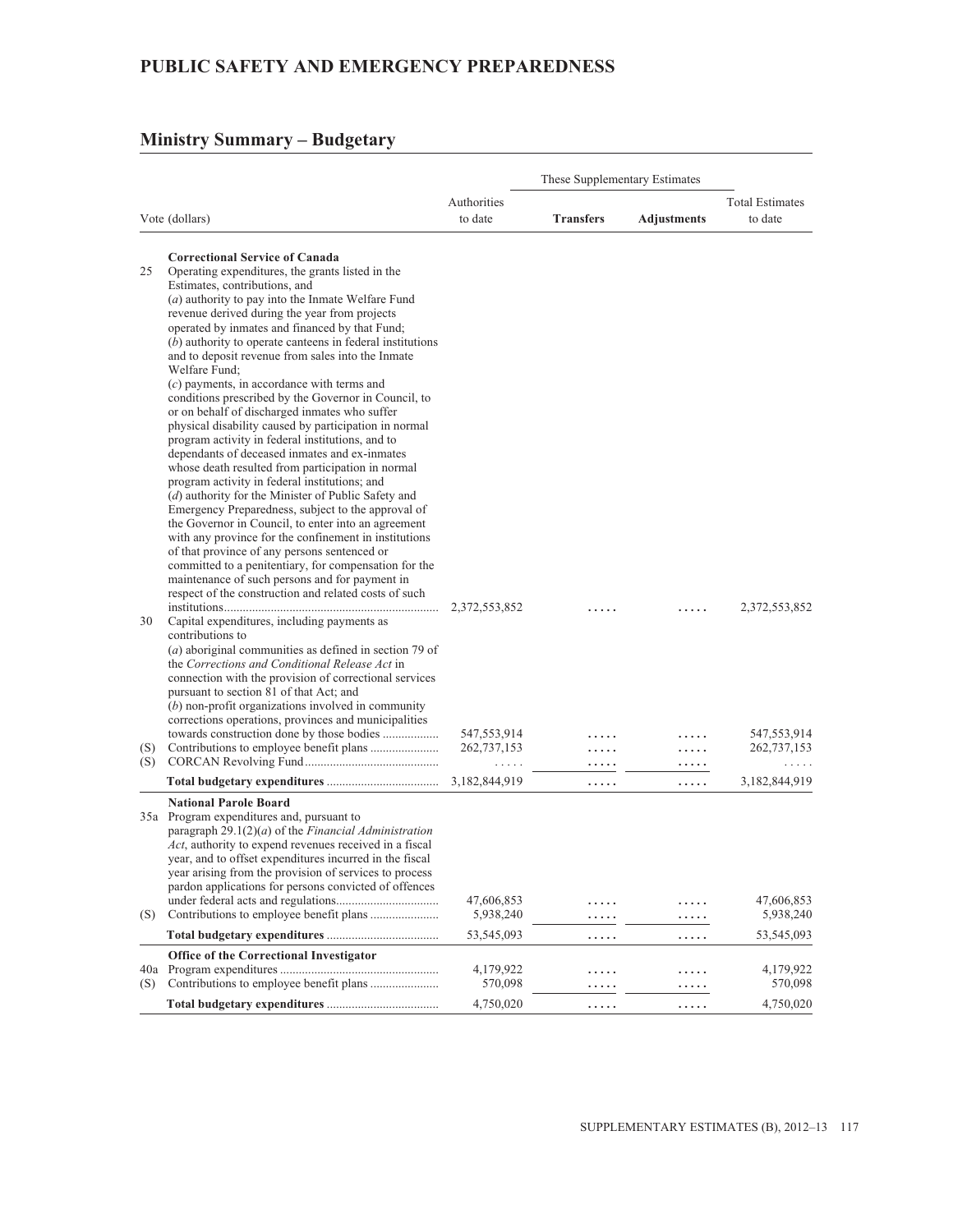### **PUBLIC SAFETY AND EMERGENCY PREPAREDNESS**

|  | <b>Ministry Summary - Budgetary</b> |  |
|--|-------------------------------------|--|
|--|-------------------------------------|--|

|            |                                                                                                                                                                                                                                                                                                                                                                                        |                        | These Supplementary Estimates |                    |                                   |
|------------|----------------------------------------------------------------------------------------------------------------------------------------------------------------------------------------------------------------------------------------------------------------------------------------------------------------------------------------------------------------------------------------|------------------------|-------------------------------|--------------------|-----------------------------------|
|            | Vote (dollars)                                                                                                                                                                                                                                                                                                                                                                         | Authorities<br>to date | <b>Transfers</b>              | <b>Adjustments</b> | <b>Total Estimates</b><br>to date |
|            | <b>Royal Canadian Mounted Police</b>                                                                                                                                                                                                                                                                                                                                                   |                        |                               |                    |                                   |
| 45b        | Operating expenditures and, pursuant to paragraph<br>$29.1(2)(a)$ of the Financial Administration Act,<br>authority to expend revenues received during a fiscal<br>year to offset associated expenditures, including<br>revenues from the provision of internal support<br>services to other organizations – To authorize the<br>transfers of appropriations listed in these Estimates |                        |                               |                    |                                   |
|            | 50b Capital expenditures – To authorize the transfers of<br>appropriations listed in these Estimates and to provide                                                                                                                                                                                                                                                                    | 1,896,077,251          | 4,109,920                     | 168,244,337        | 2,068,431,508                     |
| 55b        | The grants listed in the Estimates and contributions,<br>provided that the amount listed for any grant may be<br>increased or decreased subject to the approval of the                                                                                                                                                                                                                 | 300,051,091            | (633, 650)                    | 41,477,841         | 340,895,282                       |
|            |                                                                                                                                                                                                                                                                                                                                                                                        | 132,497,594            |                               | 7,956,031          | 140,453,625                       |
| (S)<br>(S) | Pensions and other employee benefits - Members of                                                                                                                                                                                                                                                                                                                                      | 83,197,756             |                               |                    | 83,197,756                        |
| (S)        | Pensions under the Royal Canadian Mounted Police                                                                                                                                                                                                                                                                                                                                       | 332,791,024            |                               |                    | 332,791,024                       |
|            | Pension Continuation Act (R.S.C., 1970, c. R-10)                                                                                                                                                                                                                                                                                                                                       | 17,500,000             | .                             | .                  | 17,500,000                        |
|            |                                                                                                                                                                                                                                                                                                                                                                                        | 2,762,114,716          | 3,476,270                     | 217,678,209        | 2,983,269,195                     |
|            | <b>Royal Canadian Mounted Police External Review</b><br>Committee                                                                                                                                                                                                                                                                                                                      |                        |                               |                    |                                   |
| 60a        |                                                                                                                                                                                                                                                                                                                                                                                        | 1,604,901              |                               |                    | 1,604,901                         |
| (S)        |                                                                                                                                                                                                                                                                                                                                                                                        | 105,170                |                               |                    | 105,170                           |
|            |                                                                                                                                                                                                                                                                                                                                                                                        | 1,710,071              | .                             | .                  | 1,710,071                         |
|            | <b>Royal Canadian Mounted Police Public</b><br><b>Complaints Commission</b>                                                                                                                                                                                                                                                                                                            |                        |                               |                    |                                   |
| (S)        |                                                                                                                                                                                                                                                                                                                                                                                        | 7,706,680<br>576,394   |                               |                    | 7,706,680<br>576,394              |
|            |                                                                                                                                                                                                                                                                                                                                                                                        | 8,283,074              | .                             | .                  | 8,283,074                         |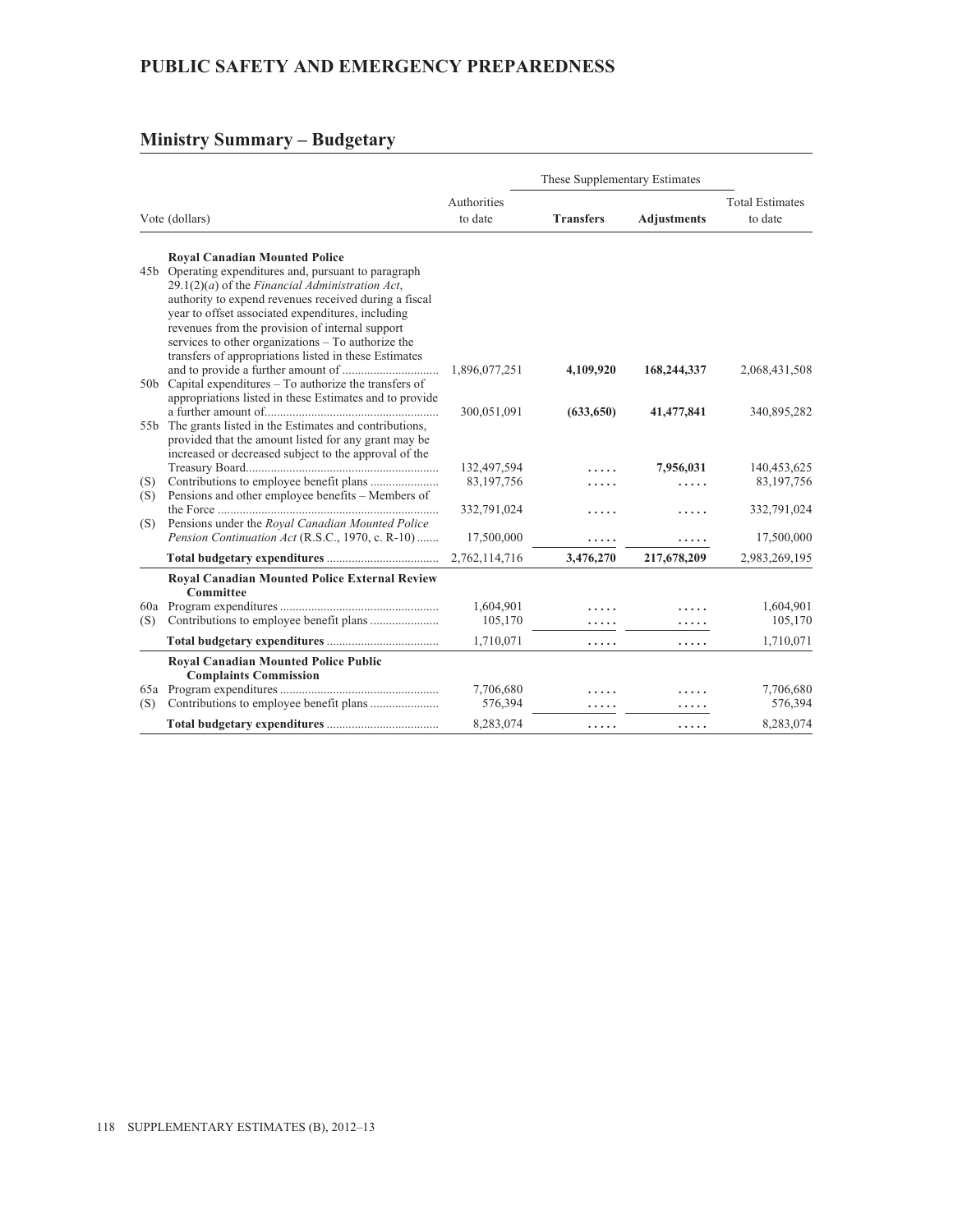### **PUBLIC SAFETY AND EMERGENCY PREPAREDNESS Department**

#### **Explanation of Requirements – Budgetary (thousands of dollars)**

| <b>Voted Appropriations</b>                                                                                                                                            | Vote 1 | Vote 5  | <b>Total</b> |
|------------------------------------------------------------------------------------------------------------------------------------------------------------------------|--------|---------|--------------|
|                                                                                                                                                                        |        | 180,000 | 180,000      |
| Funding for financial support to provinces and territories for 2011 flood mitigation                                                                                   | 200    |         |              |
| Funding for the implementation of national security and emergency management                                                                                           |        | 50,000  | 50,200       |
| initiatives under the Action Plan for Perimeter Security and Economic                                                                                                  |        |         |              |
|                                                                                                                                                                        | 1,372  |         | 1,372        |
| Funding to address challenges in the management of security inadmissibility cases,<br>protect classified information in immigration proceedings, and obtain assurances |        |         |              |
|                                                                                                                                                                        | 373    | .       | 373          |
| Funding for the renewal of the National Counterfeit Enforcement Strategy (horizontal                                                                                   |        |         |              |
|                                                                                                                                                                        | 109    | .       | 109          |
| Gross Voted Appropriations                                                                                                                                             | 2,054  | 230,000 | 232,054      |
| <b>Funds Available</b>                                                                                                                                                 |        |         |              |
|                                                                                                                                                                        | 2,054  | 749     | 2,803        |
|                                                                                                                                                                        |        | 2       | 2            |
| <b>Total Funds Available</b>                                                                                                                                           | 2,054  | 751     | 2,805        |
| <b>Total Voted Appropriations</b>                                                                                                                                      | .      | 229,249 | 229,249      |
| <b>Transfers</b>                                                                                                                                                       |        |         |              |
| Transfer of \$417,560 from Foreign Affairs and International Trade (Vote $1$ ) –                                                                                       |        |         |              |
| Adjustment to funding previously provided for departmental staff located at                                                                                            |        |         |              |
| Internal reallocation of resources of $$2,137 - To$ reduce the amount of new                                                                                           | 418    |         | 418          |
|                                                                                                                                                                        | (2)    | 2       |              |
| Transfer to the Office of the Director of Public Prosecutions - To support and                                                                                         |        |         |              |
| implement Crimorg.ca, a national website for combating organized crime<br>Transfer to Security Intelligence Review Committee – To consolidate the review               | (127)  |         | (127)        |
| functions for the Canadian Security Intelligence Service into a single organization                                                                                    | (144)  | .       | (144)        |
| Transfer to Royal Canadian Mounted Police – For First Nations community policing                                                                                       |        |         |              |
|                                                                                                                                                                        | .      | (1,750) | (1,750)      |
| <b>Total Transfers</b>                                                                                                                                                 | 145    | (1,748) | (1,603)      |
| <b>These Supplementary Estimates</b>                                                                                                                                   | 145    | 227,501 | 227,646      |

#### **Explanation of Funds Available (dollars)**

**Vote 1**: \$2,054,410 in total authorities is available within the Vote due to savings identified as part of the Budget 2012 Spending Review.

Vote 5: \$751,137 in total authorities is available: \$749,000 is available within the Vote and \$2,137 from Vote 1 due to savings identified as part of the Budget 2012 Spending Review.

| <b>Transfer Payments (dollars)</b>                                                   | Voted       | <b>Statutory</b> |
|--------------------------------------------------------------------------------------|-------------|------------------|
| <b>Contributions</b>                                                                 |             |                  |
| Contributions to the provinces for assistance related to natural disasters           | 180,000,000 | .                |
| Financial support to provinces and territories for 2011 flood mitigation investments | 50,000,000  | .                |
| <b>Total Gross Transfer Payments</b>                                                 | 230,000,000 | .                |
|                                                                                      | 749,000     | .                |
|                                                                                      | 1,750,000   | .                |
| <b>Net Transfer Payments</b>                                                         | 227,501,000 | .                |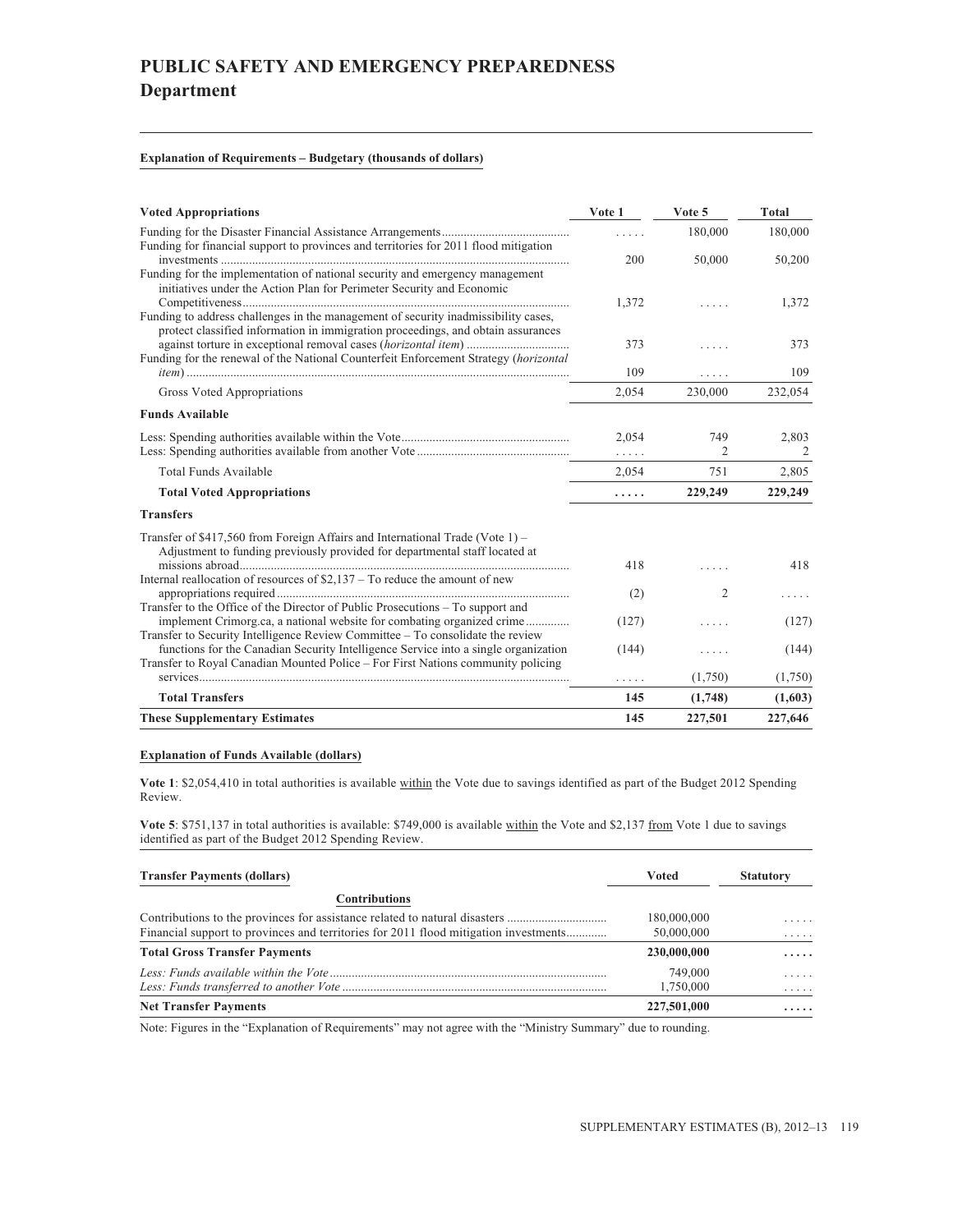### **PUBLIC SAFETY AND EMERGENCY PREPAREDNESS Canada Border Services Agency**

#### **Explanation of Requirements – Budgetary (thousands of dollars)**

| <b>Voted Appropriations</b>                                                                                                                                               | Vote 10 | Vote 15 | Total   |
|---------------------------------------------------------------------------------------------------------------------------------------------------------------------------|---------|---------|---------|
|                                                                                                                                                                           | 20,309  | .       | 20,309  |
| Funding to develop electronic applications for trusted travellers and traders and to<br>Funding to update and streamline processing of postal imports in mail centres and | 3,246   | 9,076   | 12,322  |
|                                                                                                                                                                           | 222     | 8,835   | 9,057   |
| Funding to support the sharing of immigration information with the United States                                                                                          | 2,312   | 4,937   | 7,249   |
| Funding to address challenges in the management of security inadmissibility cases,<br>protect classified information in immigration proceedings, and obtain assurances    |         |         |         |
| Funding to enhance activities related to the cessation and vacation of refugee status                                                                                     | 3,692   |         | 3,692   |
| pursuant to the Protecting Canada's Immigration System Act (horizontal item)                                                                                              | 2,807   | .       | 2,807   |
| Funding to implement an IT solution to facilitate data transmission with external                                                                                         | 182     | 2,100   | 2,282   |
| Funding to support the amendment to the <i>Immigration and Refugee Protection</i><br><i>Regulations</i> that removes visa exemptions for citizens of five countries       | 216     | .       | 216     |
| Gross Voted Appropriations                                                                                                                                                | 32,986  | 24,948  | 57,934  |
| <b>Funds Available</b>                                                                                                                                                    |         |         |         |
|                                                                                                                                                                           | 32,986  | 24,948  | 57,934  |
| <b>Total Voted Appropriations</b>                                                                                                                                         | .       |         |         |
| <b>Transfers</b>                                                                                                                                                          |         |         |         |
| Transfer of \$3,045,890 from Shared Services Canada (Vote 20) - To adjust amounts                                                                                         | 3,046   | .       | 3,046   |
| Transfer to Foreign Affairs and International Trade – To provide support to                                                                                               | (568)   | (1,224) | (1,792) |
| <b>Total Transfers</b>                                                                                                                                                    | 2,478   | (1,224) | 1,254   |
| <b>These Supplementary Estimates</b>                                                                                                                                      | 2,478   | (1,224) | 1,254   |
|                                                                                                                                                                           |         |         |         |

#### **Explanation of Funds Available (dollars)**

**Vote 10**: \$32,985,647 in total authorities is available within the Vote due to savings identified as part of the Budget 2012 Spending Review (\$28,247,800) and employee benefit plan costs resulting from the 2011–12 conversion of funds to salary dollars (\$4,737,847).

**Vote 15**: \$24,948,427 in total authorities is available within the Vote due to reprofiles from 2011–12 initiatives for Small Port Replacement (\$15,100,000) and Arming – Work Alone (\$9,848,427).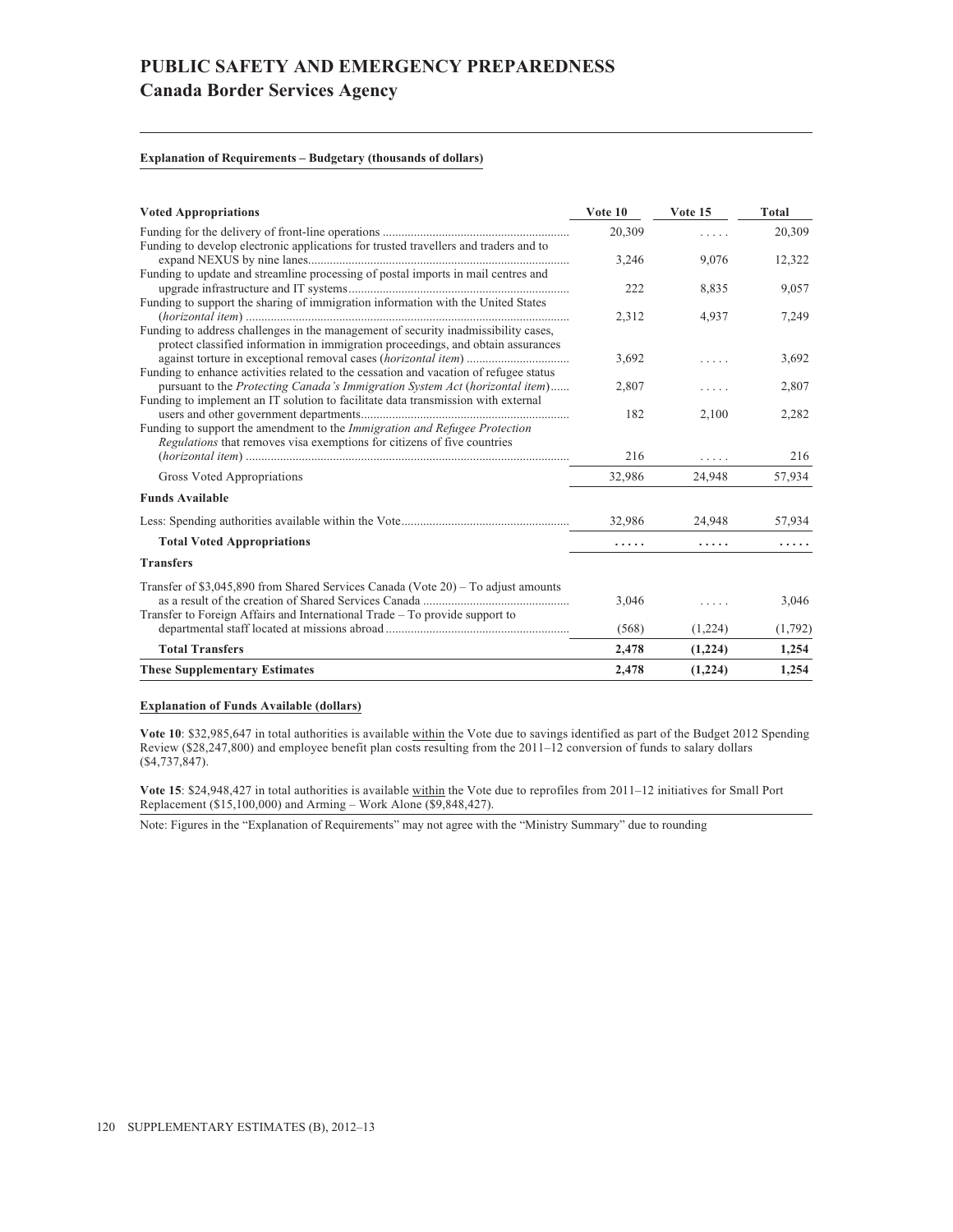### **PUBLIC SAFETY AND EMERGENCY PREPAREDNESS Canadian Security Intelligence Service**

#### **Explanation of Requirements – Budgetary (thousands of dollars)**

| <b>Voted Appropriations</b>                                                                                                                                                                                                                                                                                                                                      | Vote 20        |
|------------------------------------------------------------------------------------------------------------------------------------------------------------------------------------------------------------------------------------------------------------------------------------------------------------------------------------------------------------------|----------------|
| Funding to address challenges in the management of security inadmissibility cases, protect classified information in<br>immigration proceedings, and obtain assurances against torture in exceptional removal cases ( <i>horizontal item</i> )<br>Recovery of costs related to security screening of employees at nuclear power plants and provincial government | 4.711<br>1.508 |
|                                                                                                                                                                                                                                                                                                                                                                  | 1.120          |
|                                                                                                                                                                                                                                                                                                                                                                  | 733            |
| Gross Voted Appropriations                                                                                                                                                                                                                                                                                                                                       | 8.072          |
| <b>Funds Available</b>                                                                                                                                                                                                                                                                                                                                           |                |
|                                                                                                                                                                                                                                                                                                                                                                  | 8.072          |
| <b>Total Voted Appropriations</b>                                                                                                                                                                                                                                                                                                                                |                |
| <b>Transfers</b>                                                                                                                                                                                                                                                                                                                                                 |                |
| Transfer to Foreign Affairs and International Trade – To provide support to departmental staff located at missions                                                                                                                                                                                                                                               |                |
|                                                                                                                                                                                                                                                                                                                                                                  | (2,121)        |
| <b>These Supplementary Estimates</b>                                                                                                                                                                                                                                                                                                                             | (2,121)        |

#### **Explanation of Funds Available (dollars)**

**Vote 20**: \$8,072,186 in total authorities is available within the Vote due to savings identified as part of the Budget 2012 Spending Review.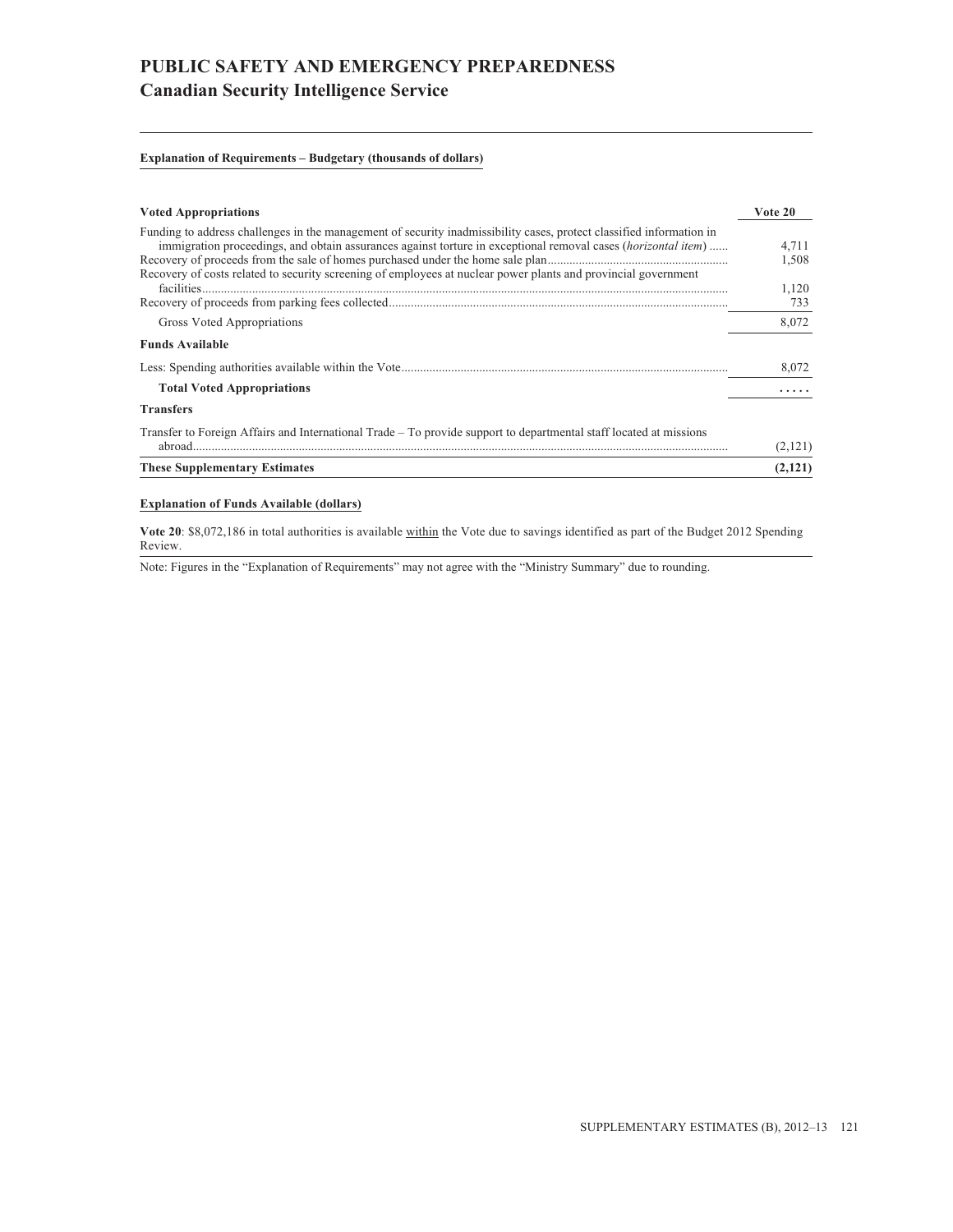### **PUBLIC SAFETY AND EMERGENCY PREPAREDNESS Royal Canadian Mounted Police**

#### **Explanation of Requirements – Budgetary (thousands of dollars)**

| <b>Voted Appropriations</b>                                                                                                                                                                                                                              | Vote 45 | Vote 50  | Vote 55  | Total   |
|----------------------------------------------------------------------------------------------------------------------------------------------------------------------------------------------------------------------------------------------------------|---------|----------|----------|---------|
| Funding for the federal costs of Contract Policing services for all<br>Funding for the implementation of integrated cross-border law                                                                                                                     | 204,691 | 37,692   | .        | 242,383 |
| enforcement commitments under the Beyond the Border Action                                                                                                                                                                                               | 6,424   | 2,444    | .        | 8,868   |
| Funding to compensate members of the Royal Canadian Mounted                                                                                                                                                                                              |         |          | 7,956    |         |
| Funding for the renewal of the National Counterfeit Enforcement                                                                                                                                                                                          | .       | .        |          | 7,956   |
|                                                                                                                                                                                                                                                          | 2,402   | 57       | .        | 2,459   |
| Reinvestment of revenues from the sale or transfer of real property<br>Funding to support the sharing of immigration information with the                                                                                                                | .       | 1,285    | .        | 1,285   |
| Funding for criminal record checks related to applications for                                                                                                                                                                                           | 943     | .        | .        | 943     |
|                                                                                                                                                                                                                                                          | 289     | .        | .        | 289     |
| Gross Voted Appropriations                                                                                                                                                                                                                               | 214,749 | 41,478   | 7,956    | 264,183 |
| <b>Funds Available</b>                                                                                                                                                                                                                                   |         |          |          |         |
| Less: Spending authorities available within the Vote                                                                                                                                                                                                     | 46,505  | $\cdots$ | .        | 46,505  |
| <b>Total Voted Appropriations</b>                                                                                                                                                                                                                        | 168,244 | 41,478   | 7,956    | 217,678 |
| <b>Transfers</b>                                                                                                                                                                                                                                         |         |          |          |         |
| Transfer of \$2,382,000 from Indian Affairs and Northern<br>Development (Vote $1$ ) – For document disclosure to the Truth                                                                                                                               | 2,382   |          |          | 2,382   |
| Transfer of \$1,750,000 from Public Safety and Emergency<br>Preparedness (Vote 5) – For First Nations community policing                                                                                                                                 |         | .        | $\cdots$ |         |
| Transfer of \$990,000 from National Defence (Vote 5) – For the<br>Canadian Safety and Security Program created as a result of the                                                                                                                        | 1,750   |          |          | 1,750   |
| renewal and harmonization of the Public Safety and Security<br>Science and Technology programs, which provides science and<br>technology solutions, support and advice for responding to the<br>Government of Canada's public safety and security policy |         |          |          |         |
| Transfer of $$20,000$ from National Defence (Vote 1) – For                                                                                                                                                                                               |         | 990      | 1.111    | 990     |
| investments in search and rescue prevention and coordination                                                                                                                                                                                             | 20      | .        |          | 20      |
| Transfer to Foreign Affairs and International Trade – To provide                                                                                                                                                                                         |         |          |          |         |
| support to departmental staff located at missions abroad                                                                                                                                                                                                 | (42)    | (1,624)  | .        | (1,666) |
| <b>Total Transfers</b>                                                                                                                                                                                                                                   | 4,110   | (634)    | .        | 3,476   |
| <b>These Supplementary Estimates</b>                                                                                                                                                                                                                     | 172,354 | 40,844   | 7,956    | 221,154 |

#### **Explanation of Funds Available (dollars)**

**Vote 45**: \$46,505,333 in total authorities is available within the Vote due to savings identified as part of the Budget 2012 Spending Review (\$43,185,643); cancellation of advertising initiatives (\$2,000,000); reprofile of Temporary Resident Biometrics Project funding (\$867,356); and reprofile of Refugee Reform funding (\$452,334).

| <b>Transfer Payments (dollars)</b>                                                                             | Voted     | <b>Statutory</b> |
|----------------------------------------------------------------------------------------------------------------|-----------|------------------|
| <b>Grants</b>                                                                                                  |           |                  |
| To compensate members of the Royal Canadian Mounted Police for injuries received in                            |           |                  |
|                                                                                                                | 7,956,031 | .                |
| Matay Figures in the "Funlangtion of Deguinements" movement agains with the "Minister Cumman"" due to nounding |           |                  |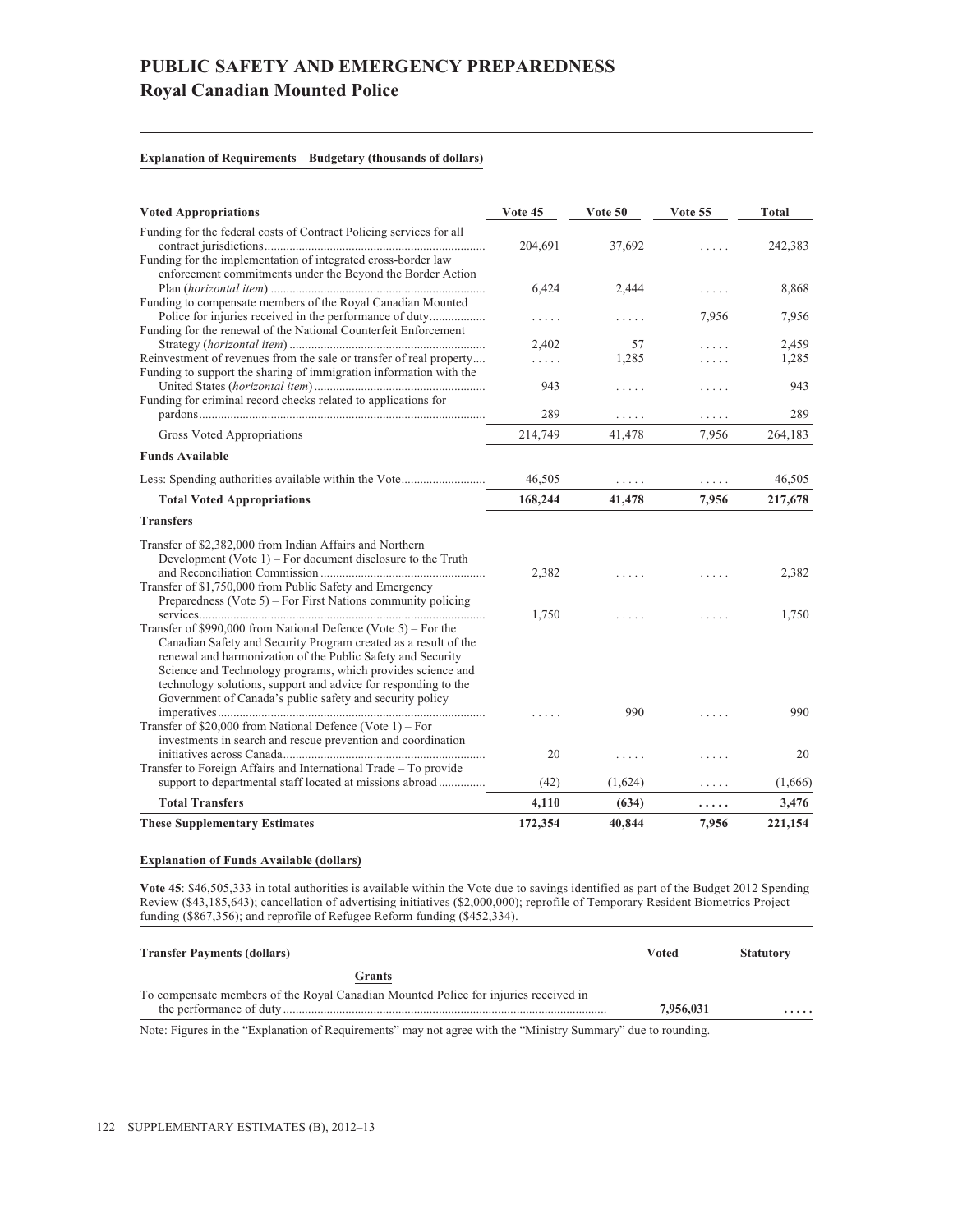### **PUBLIC WORKS AND GOVERNMENT SERVICES**

|            |                                                                                                                                                                                                                                                                                                                                                                                                                                                                                                                                                                                                                                                                                                                                         |                           | These Supplementary Estimates |                    |                           |
|------------|-----------------------------------------------------------------------------------------------------------------------------------------------------------------------------------------------------------------------------------------------------------------------------------------------------------------------------------------------------------------------------------------------------------------------------------------------------------------------------------------------------------------------------------------------------------------------------------------------------------------------------------------------------------------------------------------------------------------------------------------|---------------------------|-------------------------------|--------------------|---------------------------|
|            |                                                                                                                                                                                                                                                                                                                                                                                                                                                                                                                                                                                                                                                                                                                                         | Authorities               |                               |                    | <b>Total Estimates</b>    |
|            | Vote (dollars)                                                                                                                                                                                                                                                                                                                                                                                                                                                                                                                                                                                                                                                                                                                          | to date                   | <b>Transfers</b>              | <b>Adjustments</b> | to date                   |
|            |                                                                                                                                                                                                                                                                                                                                                                                                                                                                                                                                                                                                                                                                                                                                         |                           |                               |                    |                           |
| 1a         | Department<br>Operating expenditures for the provision of<br>accommodation, common and central services<br>including recoverable expenditures on behalf of the<br>Canada Pension Plan, the Employment Insurance Act<br>and the Seized Property Management Act; authority to<br>spend revenues received during the fiscal year arising<br>from accommodation and central and common<br>services in respect of these services and, pursuant to<br>paragraph $29.1(2)(a)$ of the <i>Financial Administration</i><br>Act, internal support services to other organizations;<br>and the payment to each member of the Queen's<br>Privy Council for Canada who is a Minister without<br>Portfolio or a Minister of State who does not preside |                           |                               |                    |                           |
|            | over a Ministry of State of a salary not to exceed the<br>salary paid to Ministers of State who preside over<br>Ministries of State under the Salaries Act, as adjusted<br>pursuant to the Parliament of Canada Act and pro rata                                                                                                                                                                                                                                                                                                                                                                                                                                                                                                        |                           |                               |                    |                           |
| 5a         | Capital expenditures including expenditures on works<br>other than federal property and authority to reimburse<br>tenants of federal property for improvements<br>authorized by the Minister of Public Works and                                                                                                                                                                                                                                                                                                                                                                                                                                                                                                                        | 2,036,048,637             |                               |                    | 2,036,048,637             |
|            |                                                                                                                                                                                                                                                                                                                                                                                                                                                                                                                                                                                                                                                                                                                                         | 518, 185, 225             |                               |                    | 518,185,225               |
| 10         |                                                                                                                                                                                                                                                                                                                                                                                                                                                                                                                                                                                                                                                                                                                                         | 5,497,037                 |                               |                    | 5,497,037                 |
| (S)<br>(S) | Minister of Public Works and Government Services –                                                                                                                                                                                                                                                                                                                                                                                                                                                                                                                                                                                                                                                                                      | 92,625,938                | .                             | .                  | 92,625,938                |
|            |                                                                                                                                                                                                                                                                                                                                                                                                                                                                                                                                                                                                                                                                                                                                         | 77,516                    |                               |                    | 77,516                    |
| (S)<br>(S) |                                                                                                                                                                                                                                                                                                                                                                                                                                                                                                                                                                                                                                                                                                                                         | 10,000,000<br>7,159,883   |                               |                    | 10,000,000<br>7,159,883   |
| (S)<br>(S) | Payment in lieu of taxes to municipalities and other                                                                                                                                                                                                                                                                                                                                                                                                                                                                                                                                                                                                                                                                                    | 5,000,000                 | .                             |                    | 5,000,000                 |
|            |                                                                                                                                                                                                                                                                                                                                                                                                                                                                                                                                                                                                                                                                                                                                         | .                         |                               |                    |                           |
| (S)        | Real Property Disposition Revolving Fund                                                                                                                                                                                                                                                                                                                                                                                                                                                                                                                                                                                                                                                                                                | (4,707,000)               | .                             | .                  | (4,707,000)               |
|            |                                                                                                                                                                                                                                                                                                                                                                                                                                                                                                                                                                                                                                                                                                                                         | 2,669,887,236             | .                             | .                  | 2,669,887,236             |
| 15         | <b>Old Port of Montreal Corporation Inc.</b><br>Payments to the Old Port of Montreal Corporation                                                                                                                                                                                                                                                                                                                                                                                                                                                                                                                                                                                                                                        |                           |                               |                    |                           |
|            |                                                                                                                                                                                                                                                                                                                                                                                                                                                                                                                                                                                                                                                                                                                                         | 25,173,000                |                               | .                  | 25,173,000                |
|            |                                                                                                                                                                                                                                                                                                                                                                                                                                                                                                                                                                                                                                                                                                                                         | 25,173,000                | .                             | .                  | 25,173,000                |
|            | <b>Shared Services Canada</b><br>20b Operating expenditures and, pursuant to paragraph<br>$29.1(2)(a)$ of the Financial Administration Act,<br>authority to expend revenues received in the fiscal<br>year to offset expenditures incurred in that fiscal year<br>arising from the provision of information technology                                                                                                                                                                                                                                                                                                                                                                                                                  |                           |                               |                    |                           |
|            | services – To authorize the transfers of appropriations<br>25b Capital expenditures – To authorize the transfers of                                                                                                                                                                                                                                                                                                                                                                                                                                                                                                                                                                                                                     | 1,372,550,023             | 650,886                       | $\mathbf{1}$       | 1,373,200,910             |
| (S)        | appropriations listed in these Estimates                                                                                                                                                                                                                                                                                                                                                                                                                                                                                                                                                                                                                                                                                                | 82,891,274<br>101,519,823 | 5,000,000                     | 1                  | 87,891,275<br>101,519,823 |
|            |                                                                                                                                                                                                                                                                                                                                                                                                                                                                                                                                                                                                                                                                                                                                         | 1,556,961,120             | 5,650,886                     | $\overline{2}$     | 1,562,612,008             |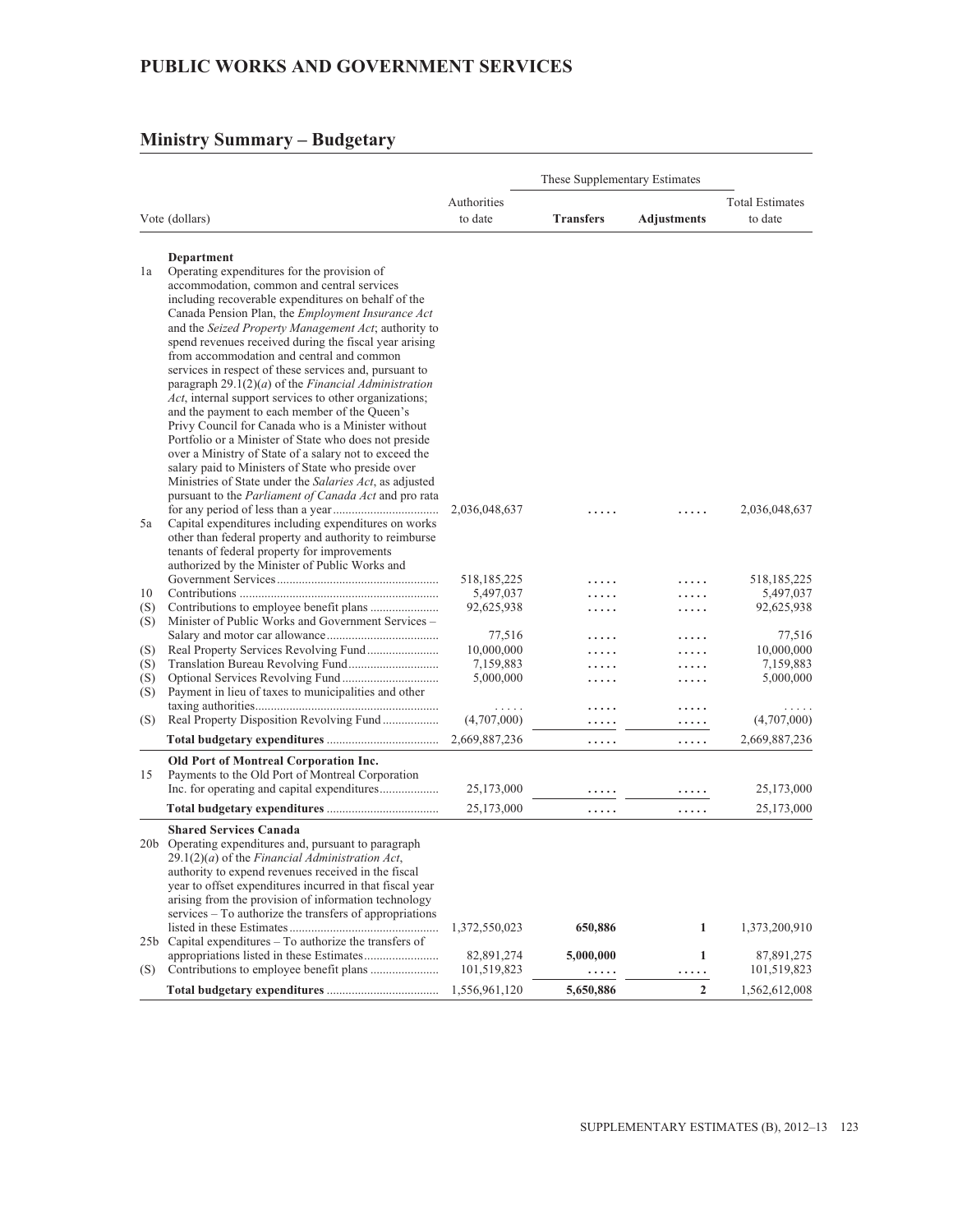# **PUBLIC WORKS AND GOVERNMENT SERVICES**

**Shared Services Canada**

#### **Explanation of Requirements – Budgetary (thousands of dollars)**

| <b>Transfers</b>                                                                    | Vote 20 | Vote 25 | Total   |
|-------------------------------------------------------------------------------------|---------|---------|---------|
| Transfer of \$5,000,000 from Foreign Affairs and International Trade (Vote 5),      |         |         |         |
| \$4,267,080 from Office of Infrastructure of Canada (Vote 40), \$1,047,052 from     |         |         |         |
| Fisheries and Oceans (Vote 1) and \$398,009 from Federal Economic                   |         |         |         |
| Development Agency for Southern Ontario (Vote $50$ ) – To adjust amounts as a       |         |         |         |
|                                                                                     | 5.712   | 5.000   | 10.712  |
| Transfer to Canada Border Services Agency, Foreign Affairs and International Trade, |         |         |         |
| Canadian Heritage, Public Service Commission and Parks Canada Agency – To           |         |         |         |
|                                                                                     | (5,061) | .       | (5,061) |
| <b>These Supplementary Estimates</b>                                                | 651     | 5,000   | 5,651   |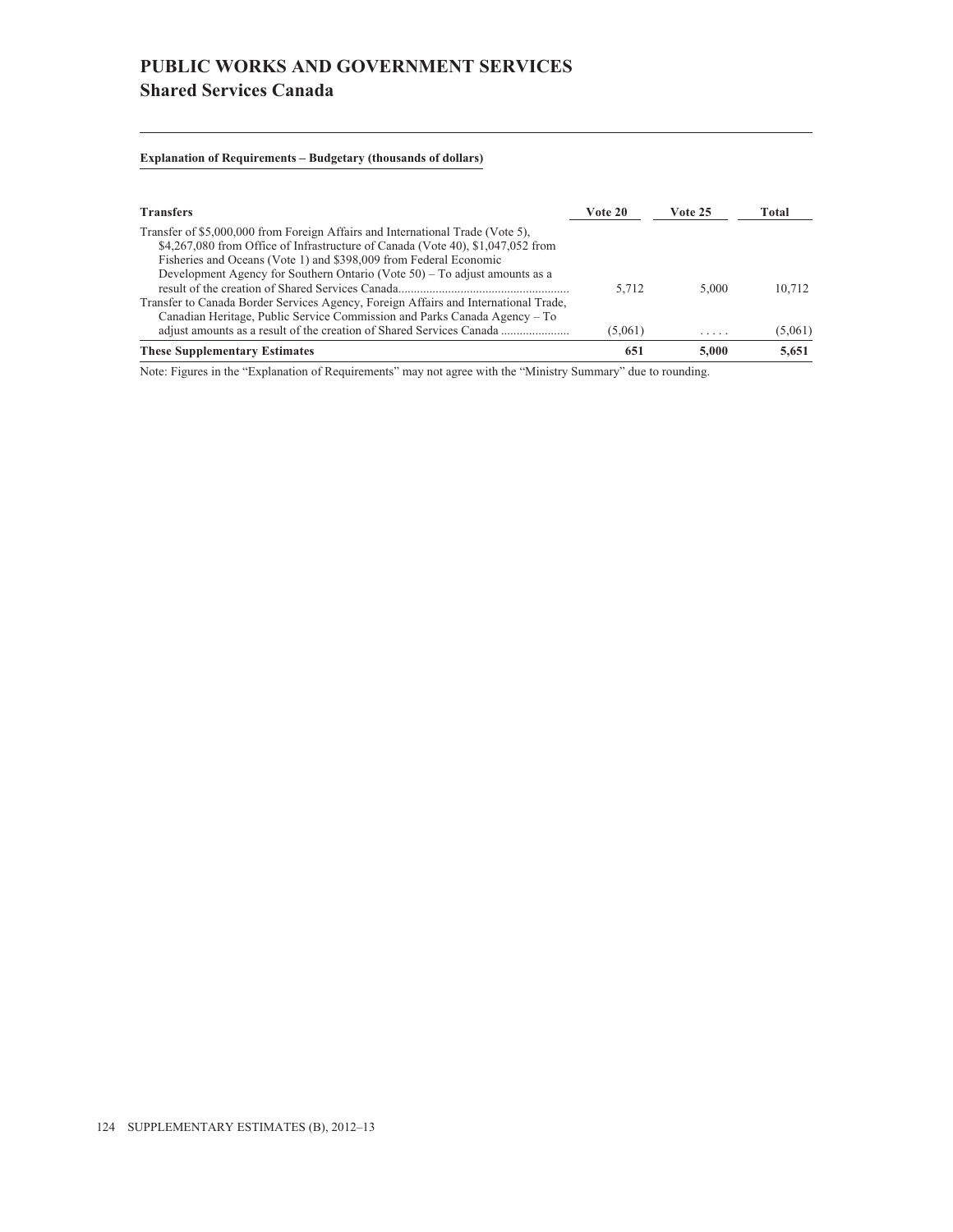|     |                                                                                                                  |               | These Supplementary Estimates |                    |                        |
|-----|------------------------------------------------------------------------------------------------------------------|---------------|-------------------------------|--------------------|------------------------|
|     |                                                                                                                  | Authorities   |                               |                    | <b>Total Estimates</b> |
|     | Vote (dollars)                                                                                                   | to date       | <b>Transfers</b>              | <b>Adjustments</b> | to date                |
|     | Department                                                                                                       |               |                               |                    |                        |
| 1b  | Operating expenditures and                                                                                       |               |                               |                    |                        |
|     | $(a)$ authority to make expenditures on other than                                                               |               |                               |                    |                        |
|     | federal property in the course of or arising out of the                                                          |               |                               |                    |                        |
|     | exercise of jurisdiction in aeronautics;                                                                         |               |                               |                    |                        |
|     | $(b)$ authority for the payment of commissions for                                                               |               |                               |                    |                        |
|     | revenue collection pursuant to the Aeronautics Act;                                                              |               |                               |                    |                        |
|     | (c) pursuant to paragraph $29.1(2)(a)$ of the <i>Financial</i>                                                   |               |                               |                    |                        |
|     | Administration Act, authority to expend revenue                                                                  |               |                               |                    |                        |
|     | received during the fiscal year including the provision<br>of internal support services to other organizations;  |               |                               |                    |                        |
|     | and                                                                                                              |               |                               |                    |                        |
|     | $(d)$ the payment to each member of the Queen's Privy                                                            |               |                               |                    |                        |
|     | Council for Canada who is a Minister without                                                                     |               |                               |                    |                        |
|     | Portfolio or a Minister of State who does not preside                                                            |               |                               |                    |                        |
|     | over a Ministry of State of a salary not to exceed the                                                           |               |                               |                    |                        |
|     | salary paid to Ministers of State who preside over                                                               |               |                               |                    |                        |
|     | Ministries of State under the Salaries Act, as adjusted                                                          |               |                               |                    |                        |
|     | pursuant to the Parliament of Canada Act and pro rata<br>for any period of less than a year $-$ To authorize the |               |                               |                    |                        |
|     | transfers of appropriations listed in these Estimates                                                            | 573,186,565   | 12,012,110                    | 1                  | 585,198,676            |
| 5b  | Capital expenditures including contributions to                                                                  |               |                               |                    |                        |
|     | provinces or municipalities or local or private                                                                  |               |                               |                    |                        |
|     | authorities towards construction done by those bodies                                                            |               |                               |                    |                        |
|     | - To authorize the transfers of appropriations listed in                                                         |               |                               |                    |                        |
|     |                                                                                                                  | 110,300,695   | 500,000                       | $\mathbf{1}$       | 110,800,696            |
|     | 10b The grants listed in the Estimates and contributions                                                         | 1,201,817,893 | (12,685,273)                  | .                  | 1,189,132,620          |
| (S) |                                                                                                                  | 73,816,408    | .                             | .                  | 73,816,408             |
| (S) | Minister of Transport, Infrastructure and<br>Communities and Minister of the Economic                            |               |                               |                    |                        |
|     | Development Agency of Canada for the Regions of                                                                  |               |                               |                    |                        |
|     |                                                                                                                  | 77,516        |                               |                    | 77,516                 |
| (S) |                                                                                                                  | 2,000         |                               |                    | 2,000                  |
| (S) | Payments in respect of St. Lawrence Seaway                                                                       |               |                               |                    |                        |
|     | agreements under the Canada Marine Act                                                                           |               |                               |                    |                        |
|     |                                                                                                                  | 83,372,000    |                               |                    | 83,372,000             |
| (S) | Northumberland Strait Crossing Subsidy Payment                                                                   |               |                               |                    |                        |
|     | under the <i>Northumberland Strait Crossing Act</i>                                                              | 60,328,877    |                               | 200,701            | 60,529,578             |
| (S) | Payments to the Canadian National Railway                                                                        |               |                               |                    |                        |
|     | Company in respect of the termination of the                                                                     |               |                               |                    |                        |
|     | collection of tolls on the Victoria Bridge, Montreal                                                             |               |                               |                    |                        |
|     | and for rehabilitation work on the roadway portion of                                                            |               |                               |                    |                        |
|     | the Bridge (Vote 107, Appropriation Act No. 5, 1963,                                                             |               |                               |                    |                        |
|     |                                                                                                                  | 3,300,000     | .                             | .                  | 3,300,000              |
|     |                                                                                                                  | 2,106,201,954 | (173, 163)                    | 200,703            | 2,106,229,494          |
|     | <b>Canada Post Corporation</b>                                                                                   |               |                               |                    |                        |
| 15  | Payments to the Canada Post Corporation for special                                                              | 22,210,000    |                               |                    | 22,210,000             |
|     |                                                                                                                  | 22,210,000    | .                             | .                  | 22,210,000             |
|     | <b>Canadian Air Transport Security Authority</b>                                                                 |               |                               |                    |                        |
| 20  | Payments to the Canadian Air Transport Security                                                                  |               |                               |                    |                        |
|     | Authority for operating and capital expenditures                                                                 | 576, 397, 810 |                               |                    | 576,397,810            |
|     |                                                                                                                  | 576,397,810   |                               |                    | 576,397,810            |
|     |                                                                                                                  |               | .                             | .                  |                        |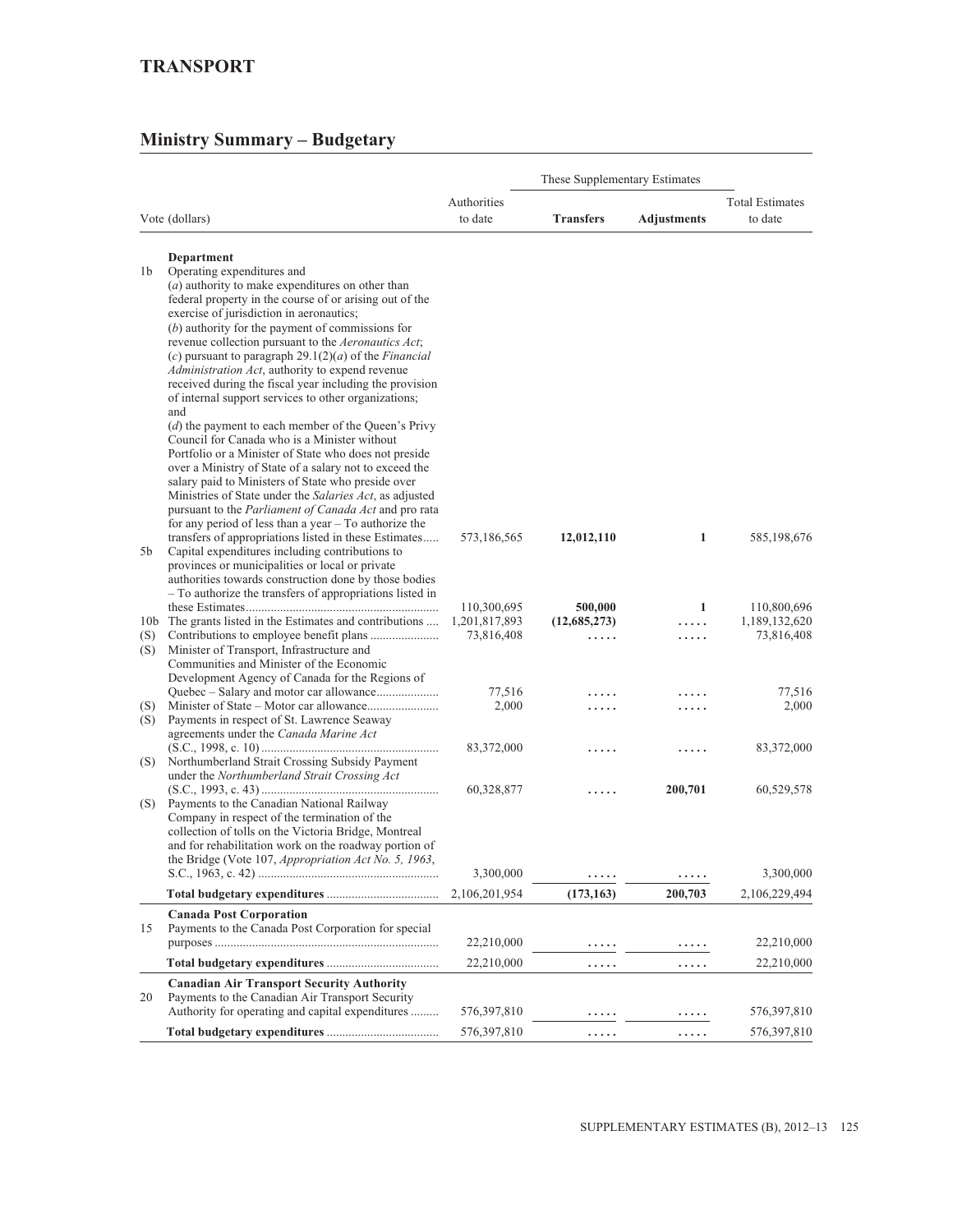### **TRANSPORT**

|            |                                                                                                                                                                                                                                                                                                                                                                                                                                                                                         |                                               | These Supplementary Estimates |                                     |                                                        |
|------------|-----------------------------------------------------------------------------------------------------------------------------------------------------------------------------------------------------------------------------------------------------------------------------------------------------------------------------------------------------------------------------------------------------------------------------------------------------------------------------------------|-----------------------------------------------|-------------------------------|-------------------------------------|--------------------------------------------------------|
|            |                                                                                                                                                                                                                                                                                                                                                                                                                                                                                         | Authorities                                   |                               |                                     | <b>Total Estimates</b>                                 |
|            | Vote (dollars)                                                                                                                                                                                                                                                                                                                                                                                                                                                                          | to date                                       | <b>Transfers</b>              | <b>Adjustments</b>                  | to date                                                |
|            |                                                                                                                                                                                                                                                                                                                                                                                                                                                                                         |                                               |                               |                                     |                                                        |
| 25         | <b>Canadian Transportation Agency</b>                                                                                                                                                                                                                                                                                                                                                                                                                                                   | 25,198,991                                    | .                             | .                                   | 25,198,991                                             |
| (S)        |                                                                                                                                                                                                                                                                                                                                                                                                                                                                                         | 3,484,437                                     | .                             | .                                   | 3,484,437                                              |
|            |                                                                                                                                                                                                                                                                                                                                                                                                                                                                                         | 28,683,428                                    | .                             | .                                   | 28,683,428                                             |
|            | The Federal Bridge Corporation Limited                                                                                                                                                                                                                                                                                                                                                                                                                                                  |                                               |                               |                                     |                                                        |
|            | 30b Payments to The Federal Bridge Corporation Limited.                                                                                                                                                                                                                                                                                                                                                                                                                                 | 14,983,000                                    | .                             | 11,241,693                          | 26,224,693                                             |
|            |                                                                                                                                                                                                                                                                                                                                                                                                                                                                                         | 14,983,000                                    | .                             | 11,241,693                          | 26,224,693                                             |
| 35         | Marine Atlantic Inc.<br>Payments to Marine Atlantic Inc. in respect of<br>(a) the costs of the management of the Company,<br>payments for capital purposes and for transportation<br>activities including the following water transportation<br>services pursuant to contracts with Her Majesty:                                                                                                                                                                                        | 185,376,000                                   |                               |                                     | 185,376,000                                            |
|            |                                                                                                                                                                                                                                                                                                                                                                                                                                                                                         | 185,376,000                                   | .                             | .                                   | 185,376,000                                            |
| (S)<br>(S) | <b>Office of Infrastructure of Canada</b>                                                                                                                                                                                                                                                                                                                                                                                                                                               | 58,091,594<br>5,045,584,632<br>4,973,028<br>. | (4,267,080)<br>.<br>.<br>.    | .<br>108,366,300<br>.<br>99,418,105 | 53,824,514<br>5,153,950,932<br>4,973,028<br>99,418,105 |
|            |                                                                                                                                                                                                                                                                                                                                                                                                                                                                                         | 5,108,649,254                                 | (4,267,080)                   | 207,784,405                         | 5,312,166,579                                          |
|            | The Jacques Cartier and Champlain Bridges Inc.<br>50b Payments to The Jacques Cartier and Champlain<br>Bridges Inc. to be applied in payment of the excess of<br>the expenditures over the revenues of the Corporation<br>(exclusive of depreciation on capital structures and<br>reserves) in the operation of the Jacques Cartier,<br>Champlain and Honoré Mercier Bridges, a portion of<br>the Bonaventure Autoroute, the Pont-Champlain<br>Jetty, and Melocheville Tunnel, Montreal | 142,458,000                                   | .                             | 40,475,000                          | 182,933,000                                            |
|            |                                                                                                                                                                                                                                                                                                                                                                                                                                                                                         | 142,458,000                                   | .                             | 40,475,000                          | 182,933,000                                            |
| 55<br>(S)  | <b>Transportation Appeal Tribunal of Canada</b>                                                                                                                                                                                                                                                                                                                                                                                                                                         | 1,284,898<br>126,878                          | .<br>.                        | .                                   | 1,284,898<br>126,878                                   |
|            |                                                                                                                                                                                                                                                                                                                                                                                                                                                                                         | 1,411,776                                     | .                             | .                                   | 1,411,776                                              |
|            | VIA Rail Canada Inc.<br>60b Payments to VIA Rail Canada Inc. in respect of the<br>costs of the management of the Company, payments<br>for capital purposes and payments for the provision of<br>rail passenger services in Canada in accordance with<br>contracts entered into pursuant to subparagraph $(c)(i)$<br>of Transport Vote 52d, <i>Appropriation Act No. 1</i> ,                                                                                                             | 395,990,000                                   | .                             | 79,661,000                          | 475,651,000                                            |
|            |                                                                                                                                                                                                                                                                                                                                                                                                                                                                                         | 395,990,000                                   | .                             | 79,661,000                          | 475,651,000                                            |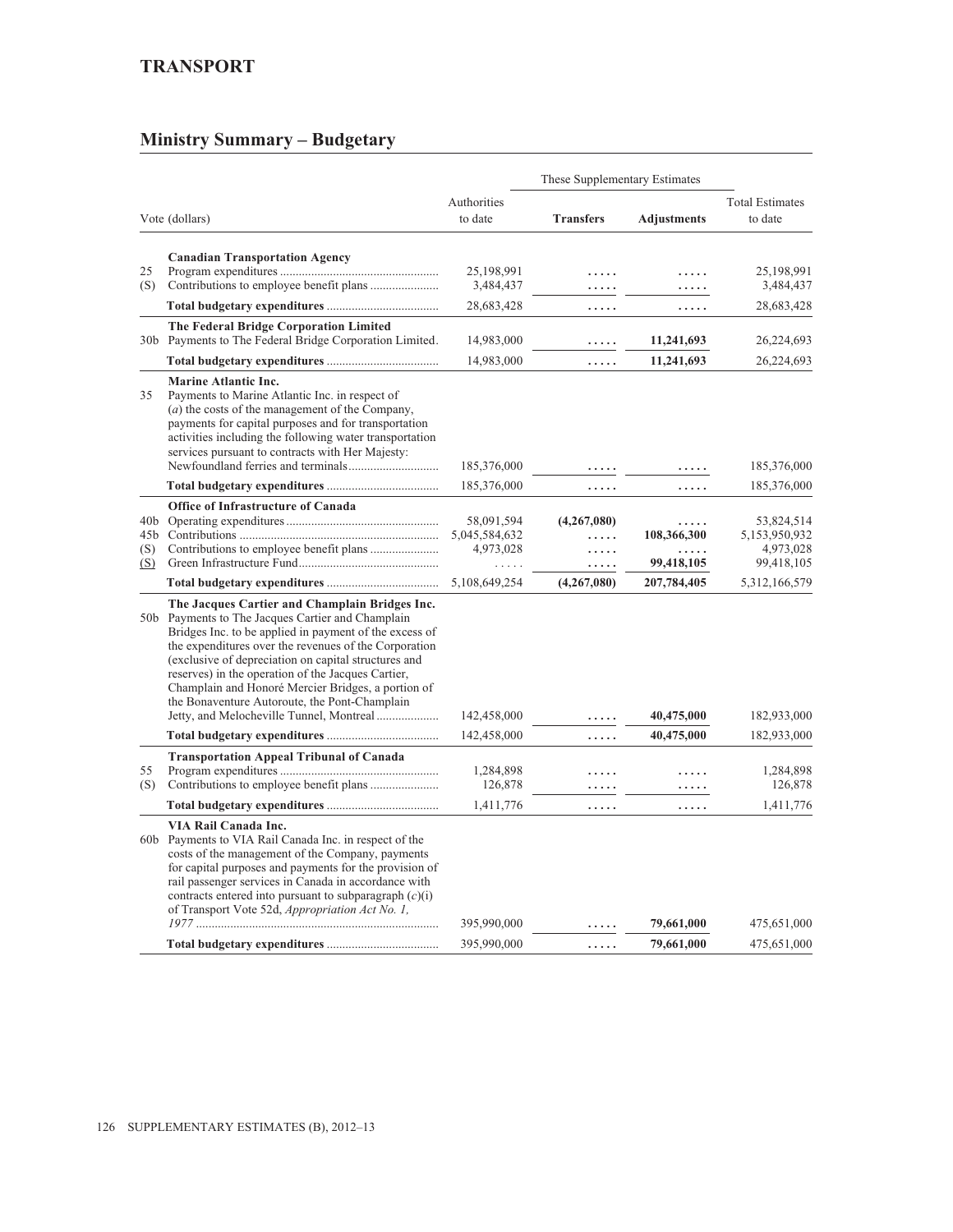### **TRANSPORT Department**

#### **Explanation of Requirements – Budgetary (thousands of dollars)**

| <b>Voted Appropriations</b>                                                                                                         | Vote 1 | Vote 5 | Vote 10   | <b>Total</b> |
|-------------------------------------------------------------------------------------------------------------------------------------|--------|--------|-----------|--------------|
| Funding to protect fragile marine environments, counter pollution                                                                   | 6,300  | .      | 10,000    | 16,300       |
| and strengthen preventive measures (Health of the Oceans                                                                            | 4,192  | 500    | .         | 4,692        |
| Funding for the Asia-Pacific Gateway and Corridor Transportation                                                                    | 1,618  | .      | .         | 1,618        |
| Funding for the Grant to the Province of British Columbia in respect<br>of the provision of ferry and coastal freight and passenger |        |        |           |              |
|                                                                                                                                     | .      | .      | 50        | 50           |
| Gross Voted Appropriations                                                                                                          | 12,110 | 500    | 10,050    | 22,660       |
| <b>Funds Available</b>                                                                                                              |        |        |           |              |
|                                                                                                                                     | .      | .      | 10,050    | 10,050       |
| Less: Spending authorities available from another Vote                                                                              | 12,110 | 500    | $\ldots$  | 12,610       |
| <b>Total Funds Available</b>                                                                                                        | 12,110 | 500    | 10,050    | 22,660       |
| <b>Total Voted Appropriations</b>                                                                                                   | .      | .      | .         | .            |
| <b>Statutory Appropriations</b>                                                                                                     |        |        |           |              |
| Funding related to Northumberland Strait Crossing Subsidy Payment                                                                   |        |        |           | 201          |
| <b>Total Adjustments to Appropriations</b>                                                                                          |        |        |           | 201          |
| <b>Transfers</b>                                                                                                                    |        |        |           |              |
| Transfer of $$51,837$ from National Defence (Vote 5) – For                                                                          |        |        |           |              |
| investment in search and rescue prevention and coordination                                                                         | 52     |        |           | 52           |
| Internal reallocation of resources of $$12,610,273 - To$ reduce the                                                                 | 12,110 | 500    | (12,610)  |              |
| Transfer to Environment – For the World Maritime University to                                                                      |        |        |           |              |
|                                                                                                                                     | .      | .      | (75)      | (75)         |
| Transfer to Natural Sciences and Engineering Research Council –                                                                     |        |        |           |              |
| For the Canadian Aquatic Invasive Species Research Network II.                                                                      | (150)  | .      | .         | (150)        |
| <b>Total Transfers</b>                                                                                                              | 12,012 | 500    | (12,685)  | (173)        |
| <b>These Supplementary Estimates</b>                                                                                                | 12,012 | 500    | (12, 685) | 28           |

#### **Explanation of Funds Available (dollars)**

**Vote 1**: \$12,110,273 in total authorities is available from Vote 10 due to reprofiling of funds for the Gateways and Border Crossings Fund.

Vote 5: \$500,000 in total authorities is available from Vote 10 due to reprofiling of funds for the Gateways and Border Crossings Fund.

**Vote 10**: \$10,049,609 in total authorities is available within the Vote due to reprofiling of funds for the Gateways and Border Crossings Fund.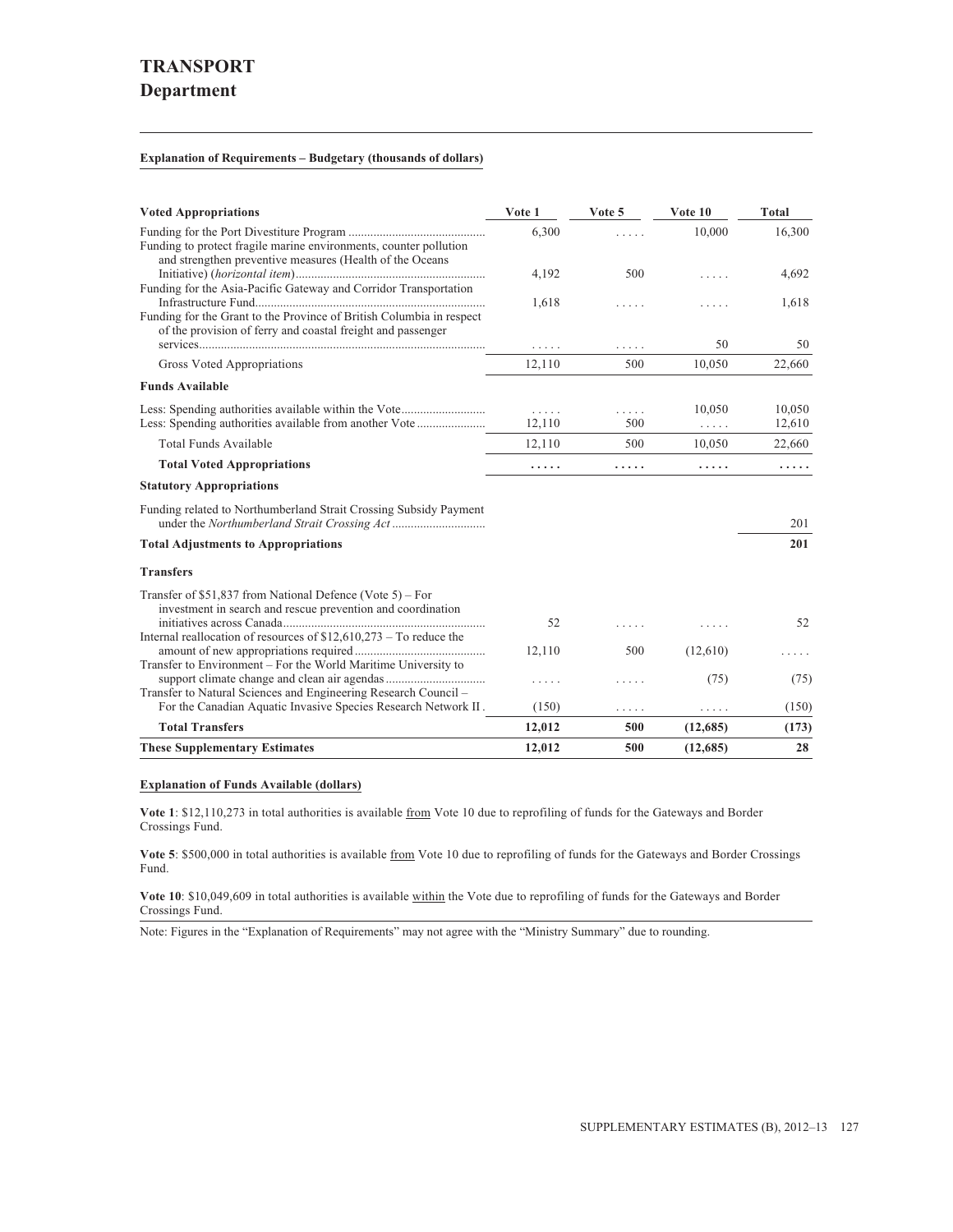### **TRANSPORT Department**

| <b>Transfer Payments (dollars)</b>                                                         | <b>Voted</b>             | <b>Statutory</b> |
|--------------------------------------------------------------------------------------------|--------------------------|------------------|
| <b>Grants</b>                                                                              |                          |                  |
| Grant to the Province of British Columbia in respect of the provision of ferry and coastal | 49,609                   |                  |
| <b>Total Gross Grants</b>                                                                  | 49,609                   |                  |
| <b>Contributions</b>                                                                       |                          |                  |
| (S) Northumberland Strait Crossing Subsidy Payment under the <i>Northumberland Strait</i>  | .<br>10,000,000          | 200,701<br>.     |
| <b>Total Gross Contributions</b>                                                           | 10,000,000               | 200,701          |
| <b>Total Gross Transfer Payments</b>                                                       | 10,049,609               | 200,701          |
|                                                                                            | 10,049,609<br>12,685,273 | .                |
| <b>Net Transfer Payments</b>                                                               | (12,685,273)             | 200,701          |

### **The Federal Bridge Corporation Limited**

#### **Explanation of Requirements – Budgetary (thousands of dollars)**

| <b>Voted Appropriations</b> | Vote 30 |
|-----------------------------|---------|
|                             | 11.242  |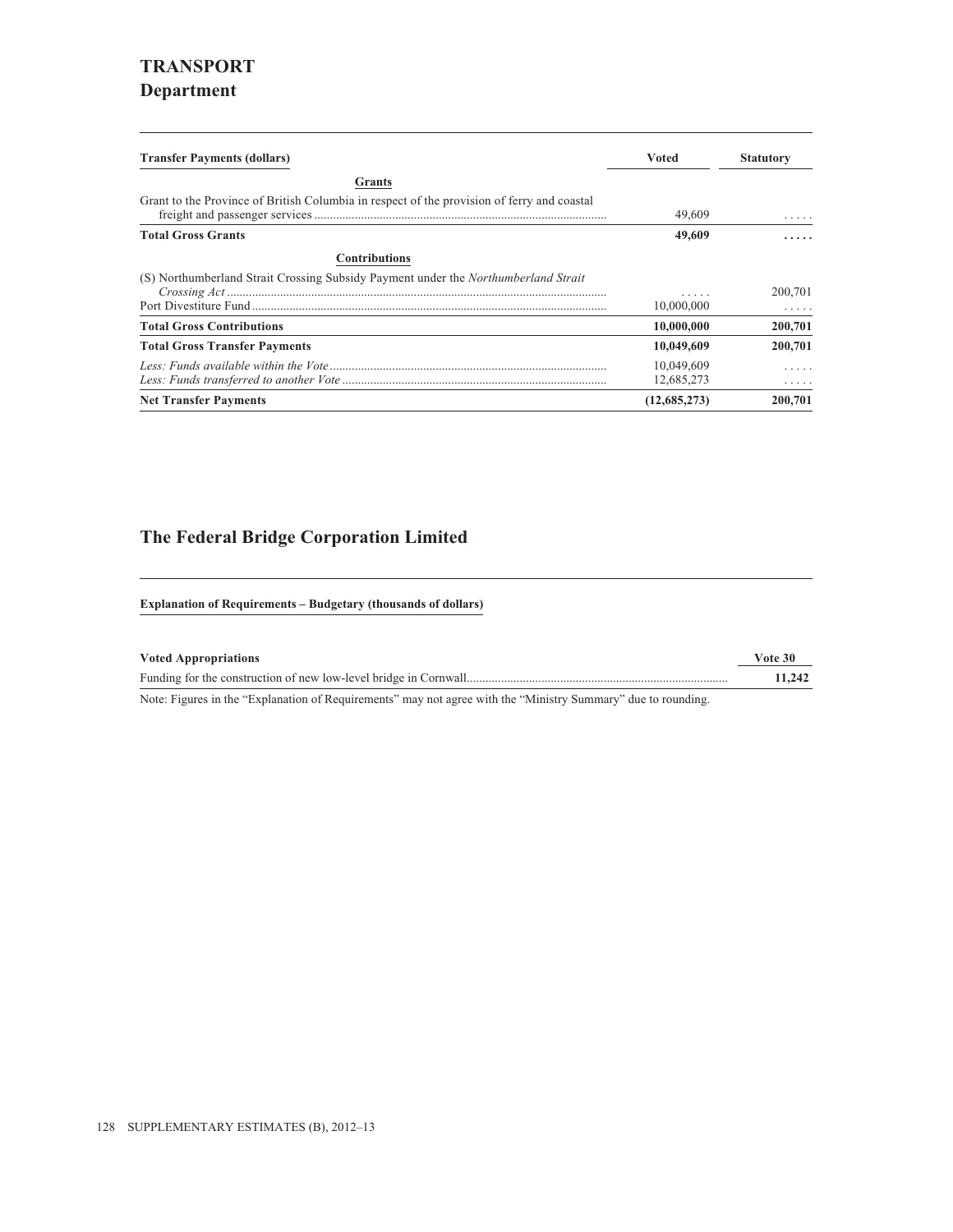### **TRANSPORT Office of Infrastructure of Canada**

#### **Explanation of Requirements – Budgetary (thousands of dollars)**

| <b>Voted Appropriations</b>                                                                                                                                                                                                                                                                                                   | Vote 40 | Vote 45 | Total   |
|-------------------------------------------------------------------------------------------------------------------------------------------------------------------------------------------------------------------------------------------------------------------------------------------------------------------------------|---------|---------|---------|
| Funding to meet the government's commitments to the Gas Tax Fund to support<br>environmentally sustainable municipal infrastructure projects that contribute to<br>Funding to meet the government's commitments to the Provincial-Territorial<br>Infrastructure Base Funding Program to help restore the fiscal balance while | 1.1.1.1 | 122,000 | 122,000 |
|                                                                                                                                                                                                                                                                                                                               |         | 114,615 | 114,615 |
| Funding to meet the government's commitments to the Building Canada Fund –<br>Major Infrastructure Component relating to larger and strategic projects of                                                                                                                                                                     | .       | 2,001   | 2,001   |
| Gross Voted Appropriations                                                                                                                                                                                                                                                                                                    | .       | 238,616 | 238,616 |
| <b>Funds Available</b>                                                                                                                                                                                                                                                                                                        |         |         |         |
|                                                                                                                                                                                                                                                                                                                               |         | 130,250 | 130,250 |
| <b>Total Voted Appropriations</b>                                                                                                                                                                                                                                                                                             | .       | 108,366 | 108,366 |
| <b>Statutory Appropriations</b>                                                                                                                                                                                                                                                                                               |         |         |         |
| Funding to meet the government's commitments to the Green Infrastructure Fund to<br>support projects that will improve the environment and lead to a more sustainable                                                                                                                                                         |         |         | 99,418  |
| <b>Total Adjustments to Appropriations</b>                                                                                                                                                                                                                                                                                    |         |         | 207,784 |
| <b>Transfers</b>                                                                                                                                                                                                                                                                                                              |         |         |         |
| Transfer to Shared Services Canada – To adjust amounts as a result of the creation of                                                                                                                                                                                                                                         | (4,267) | .       | (4,267) |
| <b>These Supplementary Estimates</b>                                                                                                                                                                                                                                                                                          | (4,267) | 108,366 | 203,517 |

#### **Explanation of Funds Available (dollars)**

**Vote 45**: \$130,250,288 in total authorities is available within the Vote due to reprofiling of funds for the Municipal Rural Infrastructure Fund (\$37,981,245), the Canada Strategic Infrastructure Fund (\$36,106,938), the Green Infrastructure Fund (\$23,601,217), the Building Canada Fund – Communities Component (\$19,206,555) and the Border Infrastructure Fund (\$13,354,333).

| <b>Transfer Payments (dollars)</b>                                          | Voted       | <b>Statutory</b> |
|-----------------------------------------------------------------------------|-------------|------------------|
| <b>Contributions</b>                                                        |             |                  |
|                                                                             | 121,999,931 | .                |
|                                                                             | 114,615,200 | .                |
|                                                                             | .           | 99,418,105       |
| Contributions under the Building Canada Fund Major Infrastructure Component | 2,001,457   | .                |
| <b>Total Gross Contributions</b>                                            | 238,616,588 | 99,418,105       |
|                                                                             | 130,250,288 | .                |
| <b>Net Transfer Payment</b>                                                 | 108,366,300 | 99,418,105       |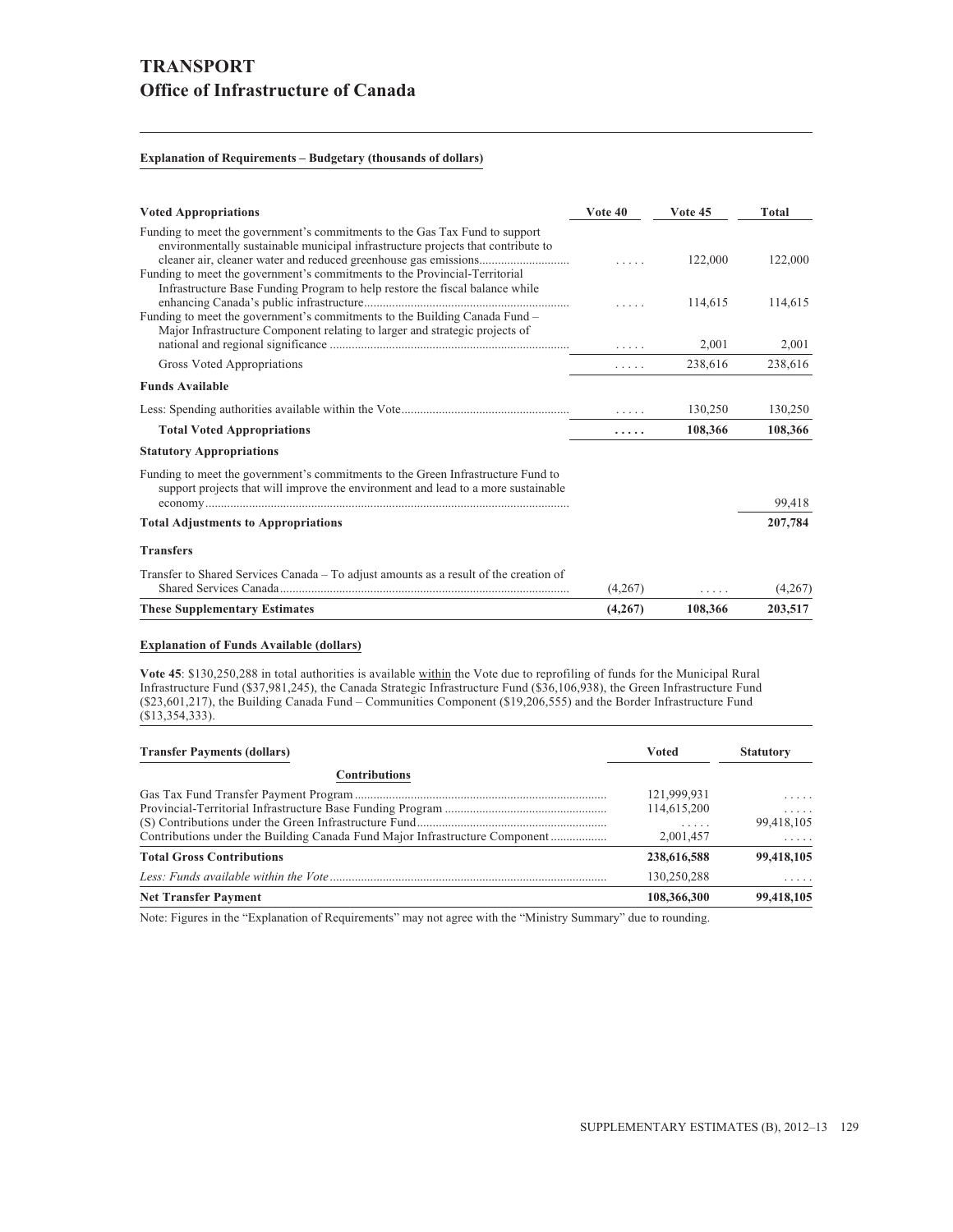### **TRANSPORT The Jacques Cartier and Champlain Bridges Inc.**

#### **Explanation of Requirements – Budgetary (thousands of dollars)**

| <b>Voted Appropriations</b>          | Vote 50         |
|--------------------------------------|-----------------|
|                                      | 39,120<br>1.355 |
| <b>These Supplementary Estimates</b> | 40,475          |

Note: Figures in the "Explanation of Requirements" may not agree with the "Ministry Summary" due to rounding.

#### **VIA Rail Canada Inc.**

#### **Explanation of Requirements – Budgetary (thousands of dollars)**

| <b>Voted Appropriations</b>          | Vote 60 |
|--------------------------------------|---------|
|                                      | 84,800  |
| <b>Funds Available</b>               |         |
|                                      | 5.139   |
| <b>These Supplementary Estimates</b> | 79.661  |

#### **Explanation of Funds Available (dollars)**

**Vote 60**: \$5,139,000 in total authorities is available within the Vote due to savings identified as part of the Budget 2012 Spending Review.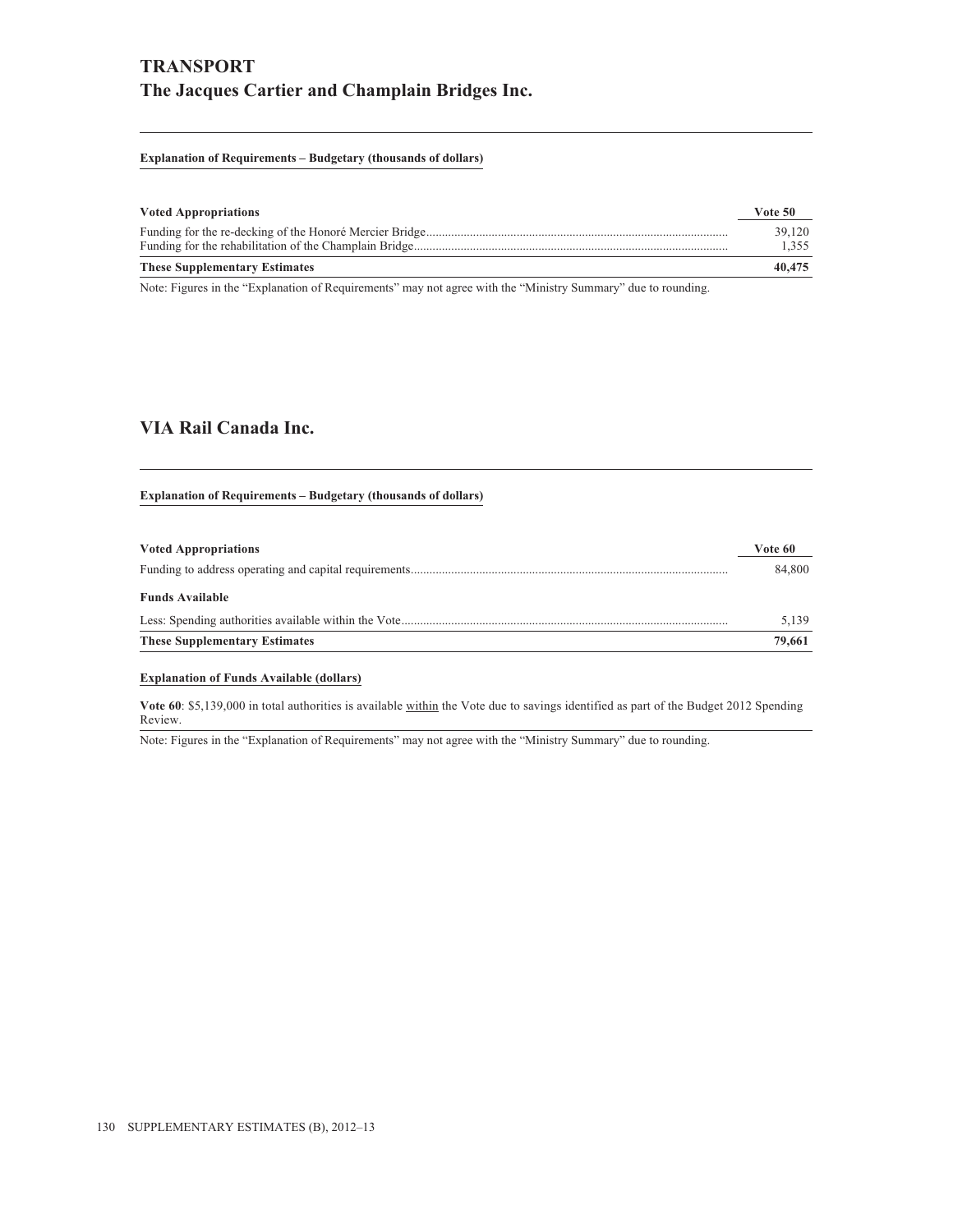### **TREASURY BOARD**

|    |                                                                                                                                                                                                                                                                                                                                                                                                                                                                                                                                                                                                                                                                                                                                                                                                              |                        | These Supplementary Estimates |                 |                                   |  |
|----|--------------------------------------------------------------------------------------------------------------------------------------------------------------------------------------------------------------------------------------------------------------------------------------------------------------------------------------------------------------------------------------------------------------------------------------------------------------------------------------------------------------------------------------------------------------------------------------------------------------------------------------------------------------------------------------------------------------------------------------------------------------------------------------------------------------|------------------------|-------------------------------|-----------------|-----------------------------------|--|
|    | Vote (dollars)                                                                                                                                                                                                                                                                                                                                                                                                                                                                                                                                                                                                                                                                                                                                                                                               | Authorities<br>to date | <b>Transfers</b>              | Adjustments     | <b>Total Estimates</b><br>to date |  |
| 1b | Secretariat<br>Program expenditures and the payment to each<br>member of the Queen's Privy Council for Canada<br>who is a Minister without Portfolio or a Minister of<br>State who does not preside over a Ministry of State of<br>a salary not to exceed the salary paid to Ministers of<br>State who preside over Ministries of State under the<br>Salaries Act, as adjusted pursuant to the Parliament of<br>Canada Act and pro rata for any period of less than a<br>year and, pursuant to paragraph $29.1(2)(a)$ of the<br>Financial Administration Act, authority to expend<br>revenues received in a fiscal year, and to offset<br>expenditures incurred in the fiscal year, arising from<br>the provision of internal support services to other<br>organizations and from activities of the Treasury |                        |                               |                 |                                   |  |
| 5  | Board Secretariat - To authorize the transfers of<br>Government Contingencies – Subject to the approval<br>of the Treasury Board, to supplement other<br>appropriations and to provide for miscellaneous,<br>urgent or unforeseen expenditures not otherwise<br>provided for, including grants and contributions not<br>listed in the Estimates and the increase of the amount<br>of grants listed in these, where those expenditures are<br>within the legal mandate of a government<br>organization, and authority to re-use any sums                                                                                                                                                                                                                                                                      | 250,866,115            | (1,499,140)                   | $\mathbf{1}$    | 249,366,976                       |  |
| 10 | allotted and repaid to this appropriation from other<br>Government-Wide Initiatives – Subject to the<br>approval of the Treasury Board, to supplement other<br>appropriations in support of the implementation of                                                                                                                                                                                                                                                                                                                                                                                                                                                                                                                                                                                            | 750,000,000            |                               |                 | 750,000,000                       |  |
|    | strategic management initiatives in the public service<br>15b Compensation Adjustments – Subject to the approval<br>of the Treasury Board, to supplement other<br>appropriations that may need to be partially or fully<br>funded as a result of adjustments made to terms and<br>conditions of service or employment of the federal<br>public administration, including members of the<br>Royal Canadian Mounted Police and the Canadian<br>Forces, Governor in Council appointees and Crown<br>corporations as defined in section 83 of the Financial                                                                                                                                                                                                                                                      | 3,193,000              |                               |                 | 3,193,000                         |  |
| 20 | Public Service Insurance - Payments, in respect of<br>insurance, pension or benefit programs or other<br>arrangements, or in respect of the administration of<br>such programs, or arrangements, including premiums,<br>contributions, benefits, fees and other expenditures,<br>made in respect of the public service or any part<br>thereof and for such other persons, as Treasury Board<br>determines, and authority to expend any revenues or<br>other amounts received in respect of such programs or<br>arrangements to offset any such expenditures in<br>respect of such programs or arrangements and to<br>provide for the return to certain employees of their<br>share of the premium reduction under<br>subsection 96(3) of the <i>Employment Insurance Act</i>                                 | .<br>2,277,219,568     | .                             | 83,059,327<br>. | 83,059,327<br>2,277,219,568       |  |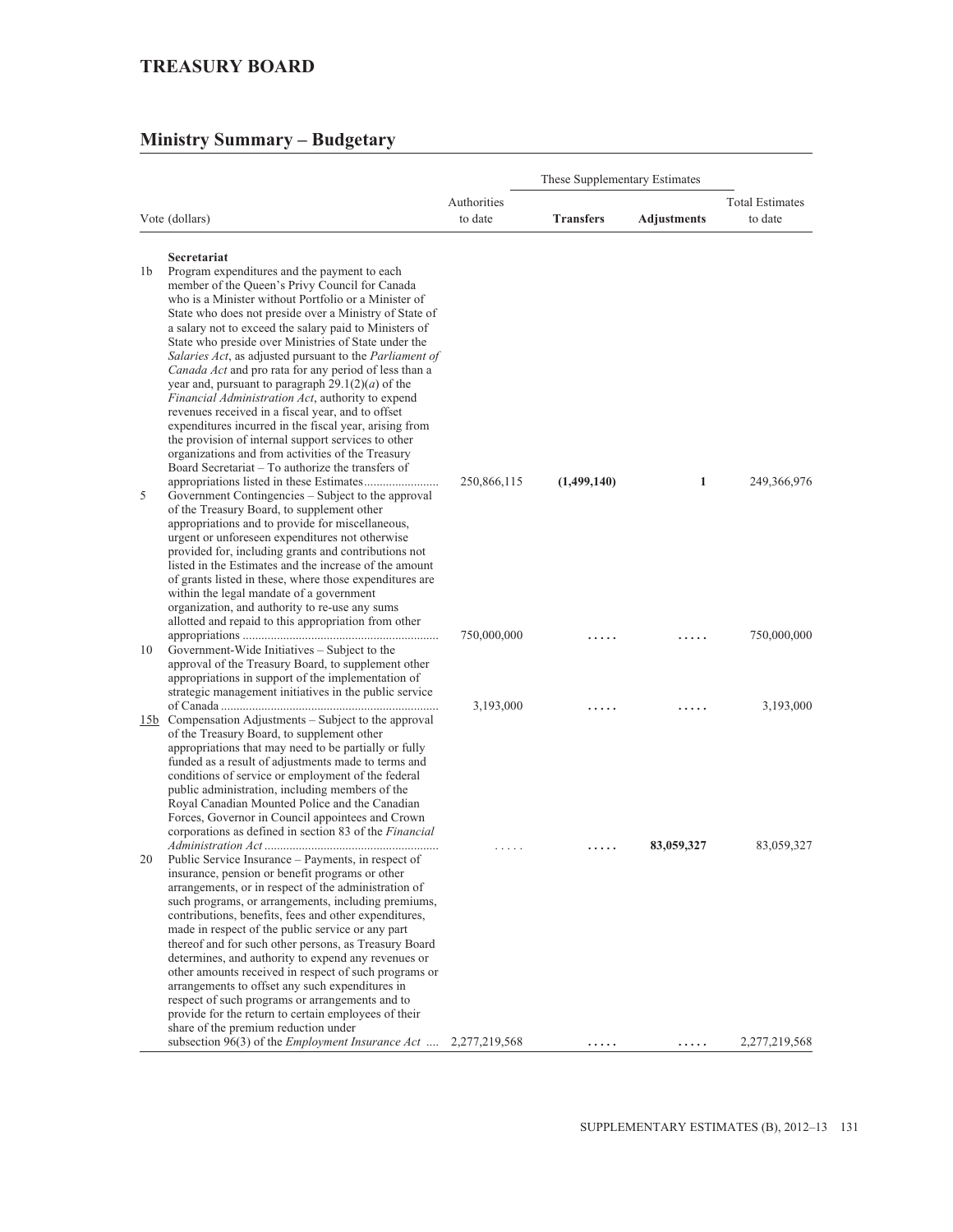### **TREASURY BOARD**

|            |                                                                                                                                                                                                                                                                                                                                                                                                                                                                                                    |                        | These Supplementary Estimates |                    |                                   |
|------------|----------------------------------------------------------------------------------------------------------------------------------------------------------------------------------------------------------------------------------------------------------------------------------------------------------------------------------------------------------------------------------------------------------------------------------------------------------------------------------------------------|------------------------|-------------------------------|--------------------|-----------------------------------|
|            | Vote (dollars)                                                                                                                                                                                                                                                                                                                                                                                                                                                                                     | Authorities<br>to date | <b>Transfers</b>              | <b>Adjustments</b> | <b>Total Estimates</b><br>to date |
|            |                                                                                                                                                                                                                                                                                                                                                                                                                                                                                                    |                        |                               |                    |                                   |
| 25         | Operating Budget Carry Forward – Subject to the<br>approval of the Treasury Board, to supplement other<br>appropriations for the operating budget carry forward                                                                                                                                                                                                                                                                                                                                    |                        |                               |                    |                                   |
|            | 30a Paylist Requirements – Subject to the approval of the<br>Treasury Board, to supplement other appropriations<br>for requirements related to parental and maternity<br>allowances, entitlements on cessation of service or<br>employment and adjustments made to terms and<br>conditions of service or employment of the federal<br>public administration including members of the Royal<br>Canadian Mounted Police and the Canadian Forces,<br>where these have not been provided from Vote 15, |                        |                               |                    |                                   |
| 33         | Capital Budget Carry Forward – Subject to the<br>approval of the Treasury Board, to supplement other<br>appropriations for purposes of the capital budget carry                                                                                                                                                                                                                                                                                                                                    | 1,384,004,471          |                               |                    | 1,384,004,471                     |
|            | forward allowance from the previous fiscal year                                                                                                                                                                                                                                                                                                                                                                                                                                                    | 219,655,751            |                               |                    | 219,655,751                       |
| (S)<br>(S) | President of the Treasury Board and Minister for the<br>Federal Economic Development Initiative for                                                                                                                                                                                                                                                                                                                                                                                                | 30,481,520             | .                             | .                  | 30,481,520                        |
| (S)        | Northern Ontario - Salary and motor car allowance<br>Payments under the <i>Public Service Pension</i>                                                                                                                                                                                                                                                                                                                                                                                              | 77,516                 |                               |                    | 77,516                            |
|            |                                                                                                                                                                                                                                                                                                                                                                                                                                                                                                    | 20,000                 |                               |                    | 20,000                            |
|            |                                                                                                                                                                                                                                                                                                                                                                                                                                                                                                    | 4,915,517,941          | (1,499,140)                   | 83,059,328         | 4,997,078,129                     |
|            | <b>Canada School of Public Service</b>                                                                                                                                                                                                                                                                                                                                                                                                                                                             |                        |                               |                    |                                   |
| 40         |                                                                                                                                                                                                                                                                                                                                                                                                                                                                                                    | 45,159,193             |                               |                    | 45,159,193                        |
| (S)<br>(S) | Spending of revenues pursuant to subsection $18(2)$ of                                                                                                                                                                                                                                                                                                                                                                                                                                             | 6,445,583              | .                             |                    | 6,445,583                         |
|            |                                                                                                                                                                                                                                                                                                                                                                                                                                                                                                    | 50,000,000             | .                             | .                  | 50,000,000                        |
|            |                                                                                                                                                                                                                                                                                                                                                                                                                                                                                                    | 101,604,776            | .                             | .                  | 101,604,776                       |
|            | <b>Office of the Commissioner of Lobbying</b>                                                                                                                                                                                                                                                                                                                                                                                                                                                      |                        |                               |                    |                                   |
| 45         |                                                                                                                                                                                                                                                                                                                                                                                                                                                                                                    | 4,402,688              |                               |                    | 4,402,688                         |
| (S)        |                                                                                                                                                                                                                                                                                                                                                                                                                                                                                                    | 435,266                | .                             | .                  | 435,266                           |
|            |                                                                                                                                                                                                                                                                                                                                                                                                                                                                                                    | 4,837,954              | .                             | .                  | 4,837,954                         |
|            | <b>Office of the Public Sector Integrity</b>                                                                                                                                                                                                                                                                                                                                                                                                                                                       |                        |                               |                    |                                   |
|            | Commissioner                                                                                                                                                                                                                                                                                                                                                                                                                                                                                       |                        |                               |                    |                                   |
| 50         |                                                                                                                                                                                                                                                                                                                                                                                                                                                                                                    | 5,449,650              |                               |                    | 5,449,650                         |
| (S)        |                                                                                                                                                                                                                                                                                                                                                                                                                                                                                                    | 523,072                |                               |                    | 523,072                           |
|            |                                                                                                                                                                                                                                                                                                                                                                                                                                                                                                    | 5,972,722              | .                             | .                  | 5,972,722                         |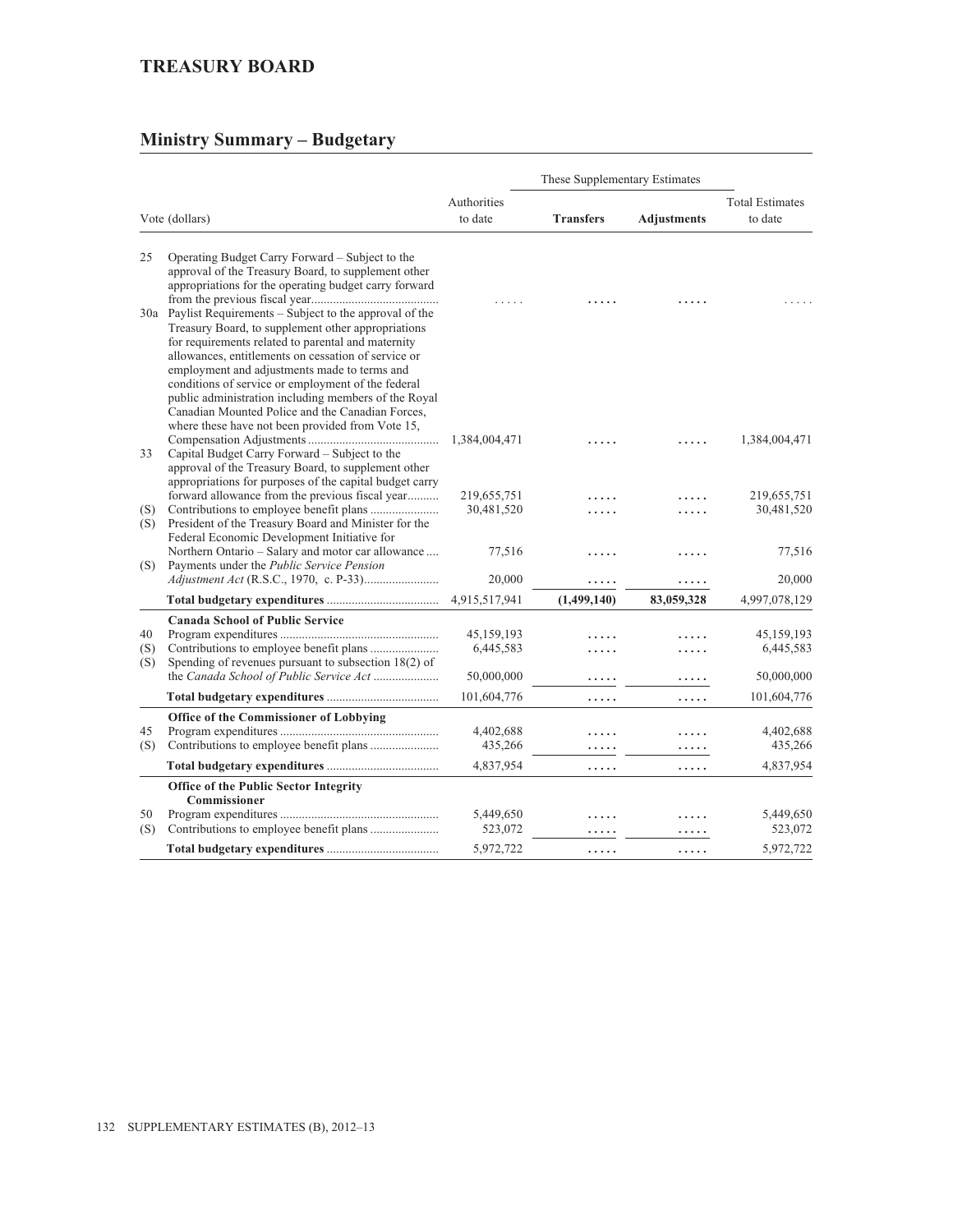# **TREASURY BOARD**

### **Secretariat**

#### **Explanation of Requirements – Budgetary (thousands of dollars)**

|                                                                                                                                                                                                                                                                                                                                                                                                     |            | Centrally-<br>managed |                 |
|-----------------------------------------------------------------------------------------------------------------------------------------------------------------------------------------------------------------------------------------------------------------------------------------------------------------------------------------------------------------------------------------------------|------------|-----------------------|-----------------|
| <b>Voted Appropriations</b>                                                                                                                                                                                                                                                                                                                                                                         | Vote 1     | Vote 15               | <b>Total</b>    |
| Compensation adjustments – Transfers to departments and agencies for salary<br>Funding to modernize human resources services in departments and agencies                                                                                                                                                                                                                                            | .<br>1,927 | 83,059<br>$\ldots$    | 83,059<br>1,927 |
| Gross Voted Appropriations                                                                                                                                                                                                                                                                                                                                                                          | 1,927      | 83,059                | 84,986          |
| <b>Funds Available</b>                                                                                                                                                                                                                                                                                                                                                                              |            |                       |                 |
|                                                                                                                                                                                                                                                                                                                                                                                                     | 1,927      | .                     | 1,927           |
| <b>Total Voted Appropriations</b>                                                                                                                                                                                                                                                                                                                                                                   | .          | 83,059                | 83,059          |
| <b>Transfers</b>                                                                                                                                                                                                                                                                                                                                                                                    |            |                       |                 |
| Transfer of \$150,000 from Federal Economic Development Agency for Southern<br>Ontario (Vote 50), of \$150,000 from Atlantic Canada Opportunities Agency<br>(Vote 1), of \$150,000 from Economic Development Agency of Canada for the<br>Regions of Quebec (Vote 1) and of \$150,000 from Western Economic<br>Diversification (Vote $1$ ) – For the provision of horizontal and core control audits |            |                       |                 |
|                                                                                                                                                                                                                                                                                                                                                                                                     | 600        |                       | 600             |
| Transfer of \$13,588 from the Public Service Commission (Vote $95$ ) – To support the<br>Transfer to the Privy Council Office – To support the Regulatory Cooperation                                                                                                                                                                                                                               | 14         |                       | 14              |
|                                                                                                                                                                                                                                                                                                                                                                                                     | (2,113)    |                       | (2,113)         |
| <b>Total Transfers</b>                                                                                                                                                                                                                                                                                                                                                                              | (1, 499)   | .                     | (1, 499)        |
| <b>These Supplementary Estimates</b>                                                                                                                                                                                                                                                                                                                                                                | (1, 499)   | 83,059                | 81,560          |

#### **Explanation of Funds Available (dollars)**

**Vote 1**: \$1,927,026 in total authorities is available within the Vote due to savings identified as part of the Budget 2012 Spending Review.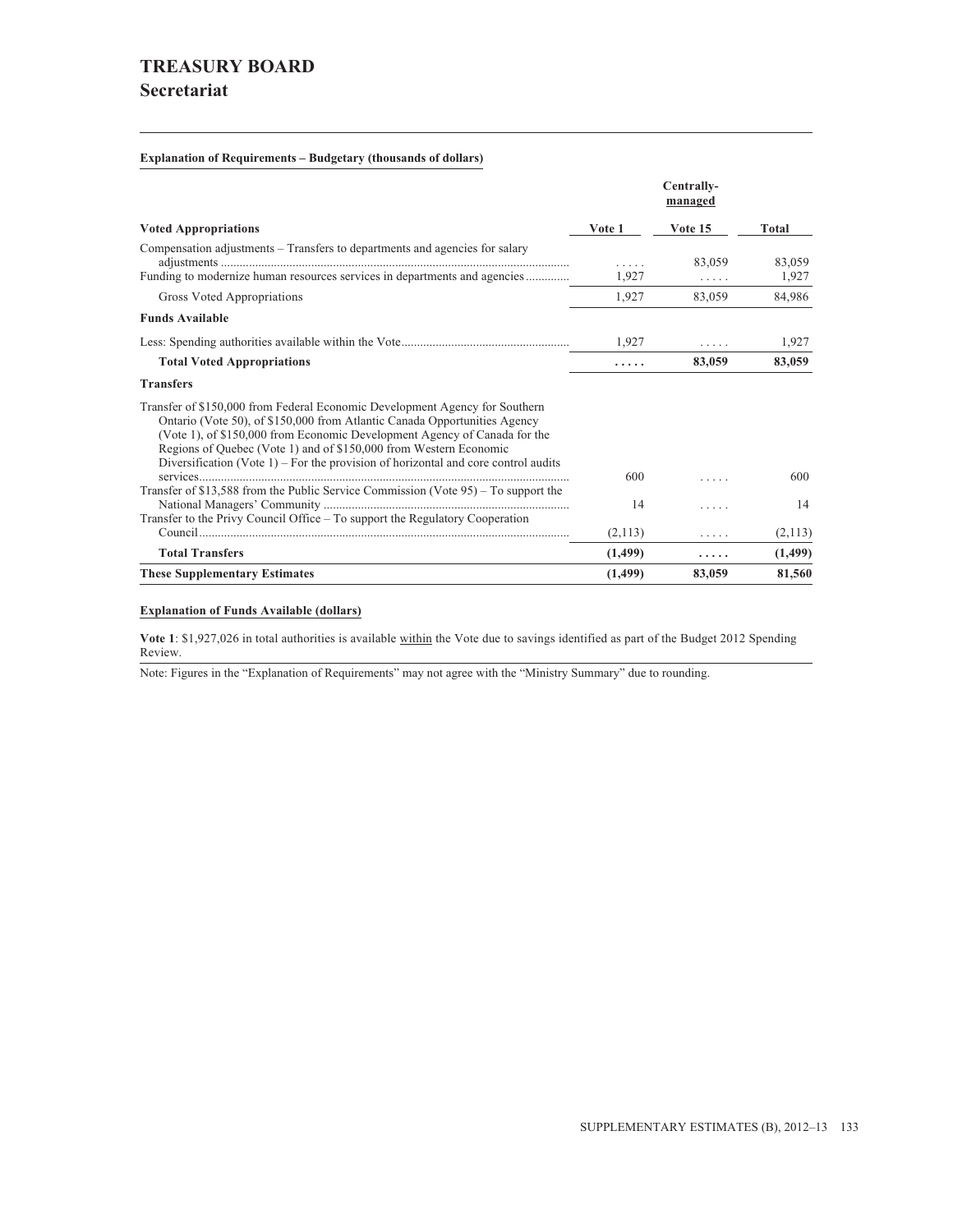## **VETERANS AFFAIRS**

|  | <b>Ministry Summary - Budgetary</b> |  |
|--|-------------------------------------|--|
|--|-------------------------------------|--|

|                |                                                                                                                                                                                                                                                                                                                                                                                                                                                                                                                                                                                                                                                                                                                                                                                                                                                                                                                                                                                                                                                                                                                                                    |               | These Supplementary Estimates |                    |                        |
|----------------|----------------------------------------------------------------------------------------------------------------------------------------------------------------------------------------------------------------------------------------------------------------------------------------------------------------------------------------------------------------------------------------------------------------------------------------------------------------------------------------------------------------------------------------------------------------------------------------------------------------------------------------------------------------------------------------------------------------------------------------------------------------------------------------------------------------------------------------------------------------------------------------------------------------------------------------------------------------------------------------------------------------------------------------------------------------------------------------------------------------------------------------------------|---------------|-------------------------------|--------------------|------------------------|
|                |                                                                                                                                                                                                                                                                                                                                                                                                                                                                                                                                                                                                                                                                                                                                                                                                                                                                                                                                                                                                                                                                                                                                                    | Authorities   |                               |                    | <b>Total Estimates</b> |
|                | Vote (dollars)                                                                                                                                                                                                                                                                                                                                                                                                                                                                                                                                                                                                                                                                                                                                                                                                                                                                                                                                                                                                                                                                                                                                     | to date       | <b>Transfers</b>              | <b>Adjustments</b> | to date                |
|                |                                                                                                                                                                                                                                                                                                                                                                                                                                                                                                                                                                                                                                                                                                                                                                                                                                                                                                                                                                                                                                                                                                                                                    |               |                               |                    |                        |
| 1 <sub>b</sub> | Department<br>Operating expenditures, upkeep of property, including<br>engineering and other investigatory planning<br>expenses that do not add tangible value to real<br>property, taxes, insurance and maintenance of public<br>utilities; to authorize, subject to the approval of the<br>Governor in Council, necessary remedial work on<br>properties constructed under individual firm price<br>contracts and sold under the Veterans' Land Act<br>(R.S.C., 1970, c. V-4), to correct defects for which<br>neither the Veteran nor the contractor can be held<br>financially responsible, and such other work on other<br>properties as may be required to protect the interest of<br>the Director therein and the payment to each member<br>of the Queen's Privy Council for Canada who is a<br>Minister without Portfolio or a Minister of State who<br>does not preside over a Ministry of State of a salary<br>not to exceed the salary paid to Ministers of State<br>who preside over Ministries of State under the<br>Salaries Act, as adjusted pursuant to the Parliament of<br>Canada Act and pro rata for any period of less than a |               |                               |                    |                        |
| 5b             | The grants listed in the Estimates and contributions,<br>provided that the amount listed for any grant may be<br>increased or decreased subject to the approval of the<br>Treasury Board – To authorize the transfers of<br>appropriations listed in these Estimates and to provide                                                                                                                                                                                                                                                                                                                                                                                                                                                                                                                                                                                                                                                                                                                                                                                                                                                                | 894, 543, 768 | (138, 800)                    | 2,890,963          | 897,295,931            |
|                |                                                                                                                                                                                                                                                                                                                                                                                                                                                                                                                                                                                                                                                                                                                                                                                                                                                                                                                                                                                                                                                                                                                                                    | 2,644,593,000 | 238,800                       | 15,855,400         | 2,660,687,200          |
| (S)<br>(S)     | Minister of Veterans Affairs – Salary and motor car                                                                                                                                                                                                                                                                                                                                                                                                                                                                                                                                                                                                                                                                                                                                                                                                                                                                                                                                                                                                                                                                                                | 40,386,708    | .                             |                    | 40,386,708             |
|                |                                                                                                                                                                                                                                                                                                                                                                                                                                                                                                                                                                                                                                                                                                                                                                                                                                                                                                                                                                                                                                                                                                                                                    | 77,516        |                               |                    | 77,516                 |
| (S)<br>(S)     | Veterans Insurance Actuarial Liability Adjustment<br>Repayments under section 15 of the War Service<br><i>Grants Act</i> of compensating adjustments made in<br>accordance with the terms of the Veterans' Land Act                                                                                                                                                                                                                                                                                                                                                                                                                                                                                                                                                                                                                                                                                                                                                                                                                                                                                                                                | 175,000       |                               |                    | 175,000                |
| (S)            | Returned Soldiers Insurance Actuarial Liability                                                                                                                                                                                                                                                                                                                                                                                                                                                                                                                                                                                                                                                                                                                                                                                                                                                                                                                                                                                                                                                                                                    | 10,000        |                               |                    | 10,000                 |
| (S)            | Re-Establishment Credits under section 8 of the War                                                                                                                                                                                                                                                                                                                                                                                                                                                                                                                                                                                                                                                                                                                                                                                                                                                                                                                                                                                                                                                                                                | 10,000        | .                             |                    | 10,000                 |
|                |                                                                                                                                                                                                                                                                                                                                                                                                                                                                                                                                                                                                                                                                                                                                                                                                                                                                                                                                                                                                                                                                                                                                                    | 2,000         | .                             | .                  | 2,000                  |
|                |                                                                                                                                                                                                                                                                                                                                                                                                                                                                                                                                                                                                                                                                                                                                                                                                                                                                                                                                                                                                                                                                                                                                                    | 3,579,797,992 | 100,000                       | 18,746,363         | 3,598,644,355          |
|                | <b>Veterans Review and Appeal Board</b>                                                                                                                                                                                                                                                                                                                                                                                                                                                                                                                                                                                                                                                                                                                                                                                                                                                                                                                                                                                                                                                                                                            |               |                               |                    |                        |
| 10<br>(S)      |                                                                                                                                                                                                                                                                                                                                                                                                                                                                                                                                                                                                                                                                                                                                                                                                                                                                                                                                                                                                                                                                                                                                                    | 10,223,635    |                               |                    | 10,223,635             |
|                |                                                                                                                                                                                                                                                                                                                                                                                                                                                                                                                                                                                                                                                                                                                                                                                                                                                                                                                                                                                                                                                                                                                                                    | 1,568,649     | .                             |                    | 1,568,649              |
|                |                                                                                                                                                                                                                                                                                                                                                                                                                                                                                                                                                                                                                                                                                                                                                                                                                                                                                                                                                                                                                                                                                                                                                    | 11,792,284    | .                             | .                  | 11,792,284             |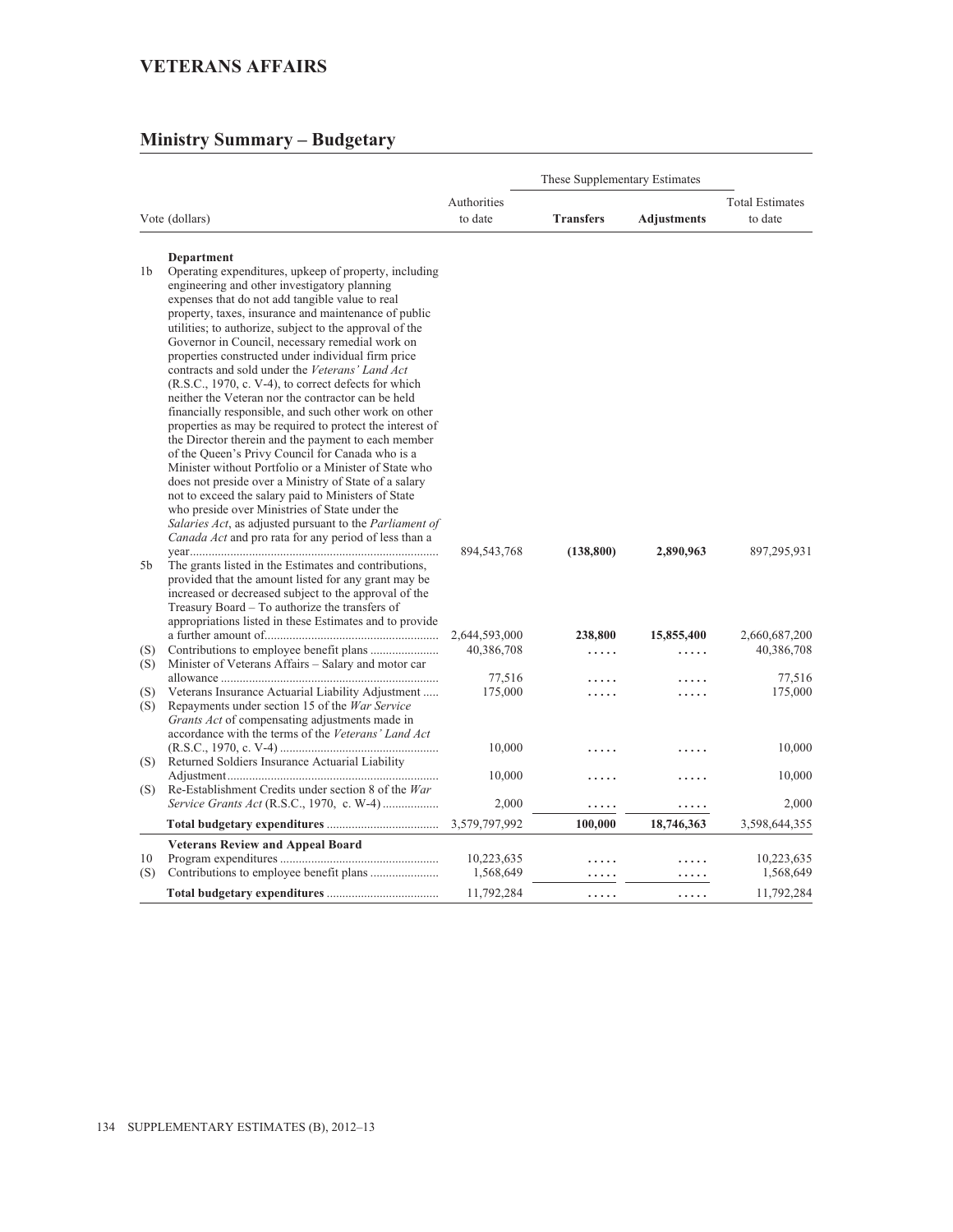### **VETERANS AFFAIRS**

#### **Department**

#### **Explanation of Requirements – Budgetary (thousands of dollars)**

| <b>Voted Appropriations</b>                                                                                                                                | Vote 1 | Vote 5 | Total  |
|------------------------------------------------------------------------------------------------------------------------------------------------------------|--------|--------|--------|
| Funding for benefits under the Earnings Loss and Supplementary Retirement Benefits                                                                         | .      | 36,328 | 36,328 |
|                                                                                                                                                            | .      | 16,444 | 16,444 |
|                                                                                                                                                            | 2,219  | .      | 2,219  |
|                                                                                                                                                            | 672    | .      | 672    |
| Funding for benefits under the Canadian Forces Income Support Allowance Program.                                                                           | .      | 5      |        |
| Gross Voted Appropriations                                                                                                                                 | 2,891  | 52,777 | 55,668 |
| <b>Funds Available</b>                                                                                                                                     |        |        |        |
|                                                                                                                                                            |        | 36,922 | 36,922 |
| <b>Total Voted Appropriations</b>                                                                                                                          | 2,891  | 15,855 | 18,746 |
| <b>Transfers</b>                                                                                                                                           |        |        |        |
| Transfer of \$100,000 from Canadian Heritage (Vote $1$ ) – To support the<br>Historica-Dominion Institute's Memory Project and help educate Canadian youth |        | 100    | 100    |
| Internal reallocation of resources of \$138,800 – Realignment of funding from New                                                                          |        |        |        |
|                                                                                                                                                            | (139)  | 139    | .      |
| <b>Total Transfers</b>                                                                                                                                     | (139)  | 239    | 100    |
| <b>These Supplementary Estimates</b>                                                                                                                       | 2,752  | 16,094 | 18,846 |

#### **Explanation of Funds Available (dollars)**

**Vote 5**: \$36,922,000 in total authorities is available within the Vote due to a conversion of a contribution to a new grant (\$36,328,000) and due to savings identified as part of the Budget 2012 Spending Review (\$594,000).

| <b>Transfer Payments (dollars)</b>   | Voted      | <b>Statutory</b> |
|--------------------------------------|------------|------------------|
| Grants                               |            |                  |
|                                      | 36,328,000 | .                |
|                                      | 16,444,000 | .                |
|                                      | 138,800    | .                |
|                                      | 5,400      | .                |
| <b>Total Gross Grants</b>            | 52,916,200 | .                |
| <b>Contributions</b>                 |            |                  |
|                                      | 100,000    | .                |
| <b>Total Gross Contributions</b>     | 100,000    | .                |
| <b>Total Gross Transfer Payments</b> | 53,016,200 | .                |
|                                      | 36,922,000 |                  |
| <b>Net Transfer Payments</b>         | 16,094,200 | .                |
|                                      |            |                  |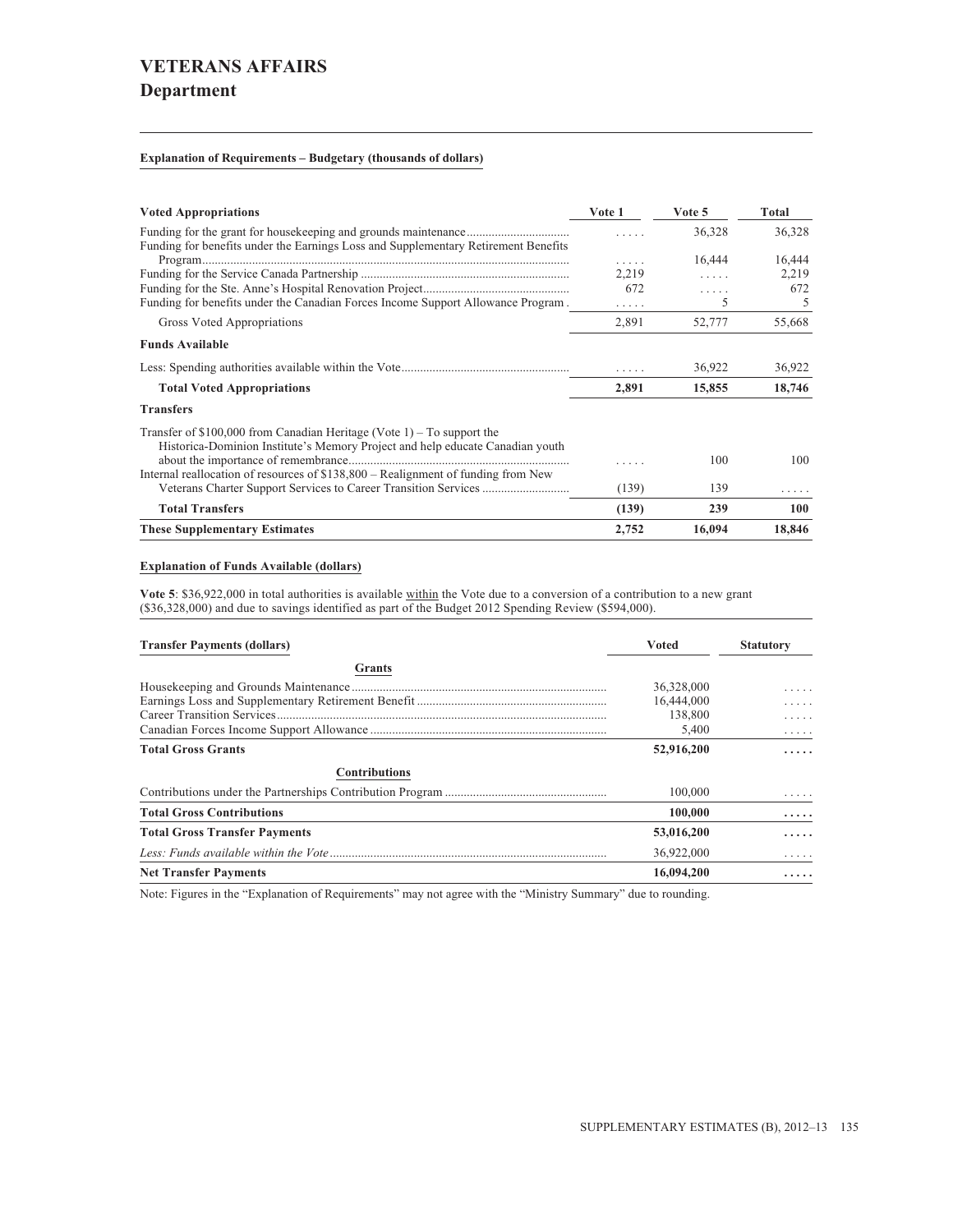### **WESTERN ECONOMIC DIVERSIFICATION**

|                |                                                                                                                                                                                                                                                                                                                                                                                                                                                                                |                        | These Supplementary Estimates |                    |                                   |
|----------------|--------------------------------------------------------------------------------------------------------------------------------------------------------------------------------------------------------------------------------------------------------------------------------------------------------------------------------------------------------------------------------------------------------------------------------------------------------------------------------|------------------------|-------------------------------|--------------------|-----------------------------------|
| Vote (dollars) |                                                                                                                                                                                                                                                                                                                                                                                                                                                                                | Authorities<br>to date | <b>Transfers</b>              | <b>Adjustments</b> | <b>Total Estimates</b><br>to date |
| 1 <sub>b</sub> | Operating expenditures and the payment to each<br>member of the Queen's Privy Council for Canada<br>who is a Minister without Portfolio or a Minister of<br>State who does not preside over a Ministry of State of<br>a salary not to exceed the salary paid to Ministers of<br>State who preside over Ministries of State under the<br><i>Salaries Act</i> , as adjusted pursuant to the <i>Parliament of</i><br><i>Canada Act</i> and pro rata for any period of less than a |                        |                               |                    |                                   |
| 5b             | The grants listed in the Estimates and contributions –<br>To authorize the transfers of appropriations listed in                                                                                                                                                                                                                                                                                                                                                               | 45, 423, 265           | (548, 136)                    |                    | 44,875,129                        |
|                | these Estimates and to provide a further amount of                                                                                                                                                                                                                                                                                                                                                                                                                             | 123,496,250            | 398,136                       | 18,253,361         | 142, 147, 747                     |
| (S)            |                                                                                                                                                                                                                                                                                                                                                                                                                                                                                | 5,085,764              | .                             | .                  | 5,085,764                         |
| (S)            |                                                                                                                                                                                                                                                                                                                                                                                                                                                                                | 2,000                  | .                             | .                  | 2,000                             |
| (S)            |                                                                                                                                                                                                                                                                                                                                                                                                                                                                                | 4,500,000              | .                             | .                  | 4,500,000                         |
|                |                                                                                                                                                                                                                                                                                                                                                                                                                                                                                | 178,507,279            | (150,000)                     | 18,253,361         | 196,610,640                       |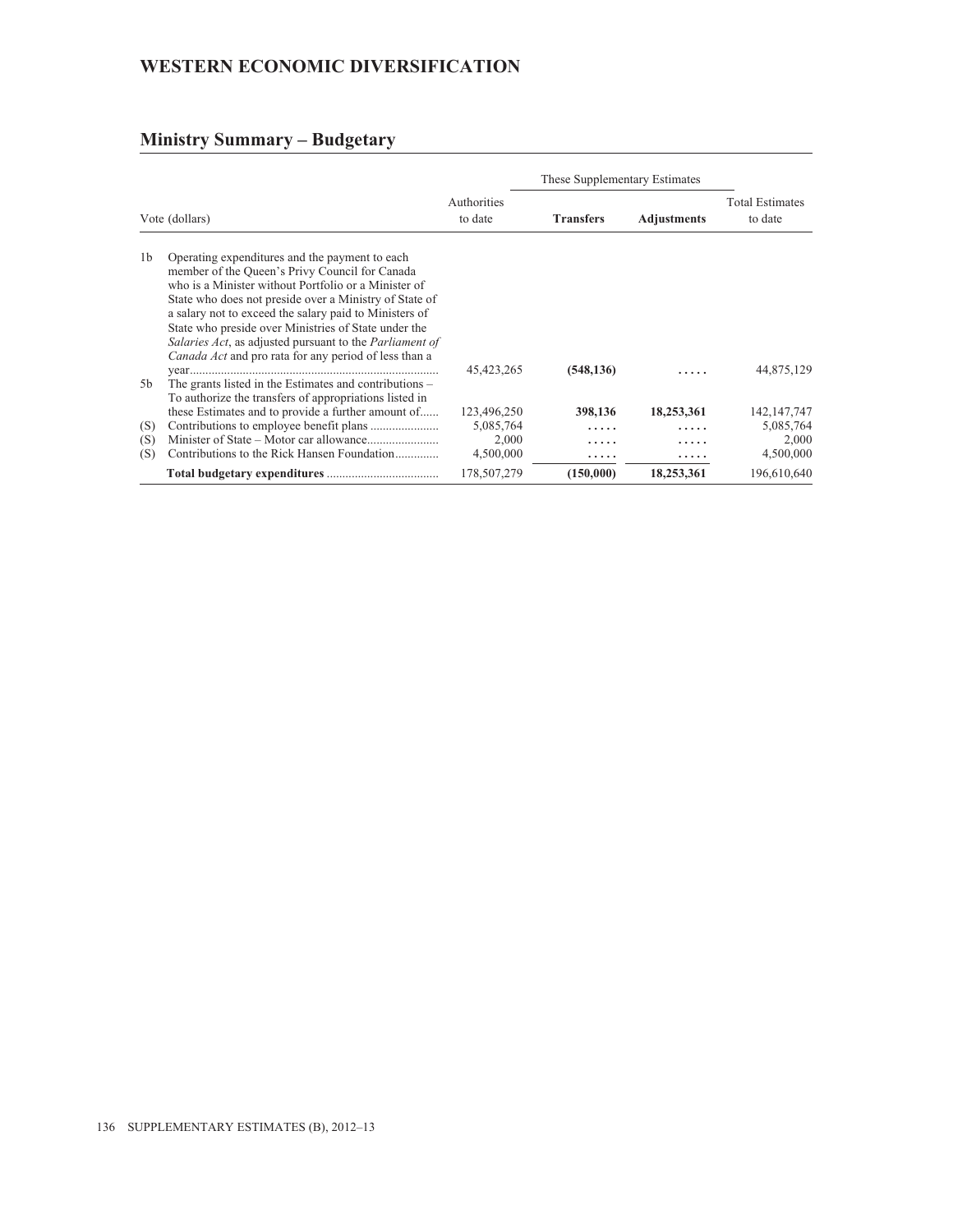#### **WESTERN ECONOMIC DIVERSIFICATION**

#### **Explanation of Requirements – Budgetary (thousands of dollars)**

| <b>Voted Appropriations</b>                                                                                                                                             | Vote 1       | Vote 5       | Total        |
|-------------------------------------------------------------------------------------------------------------------------------------------------------------------------|--------------|--------------|--------------|
| Funding which supports the rehabilitation and improvement of existing community<br>Reinvestment of receipts from repayable contributions to increase economic           |              | 23,100       | 23,100       |
|                                                                                                                                                                         | .            | 3,381        | 3,381        |
| Gross Voted Appropriations                                                                                                                                              | .            | 26,481       | 26,481       |
| <b>Funds Available</b>                                                                                                                                                  |              |              |              |
|                                                                                                                                                                         | 1.1.1.1<br>. | 7,830<br>398 | 7,830<br>398 |
| <b>Total Voted Appropriations</b>                                                                                                                                       | .            | 18,253       | 18,253       |
| <b>Transfers</b>                                                                                                                                                        |              |              |              |
| Internal reallocation of resources of $$398,136 - To$ reduce the amount of new<br>Transfer to the Treasury Board Secretariat - For the provision of horizontal and core | (398)        | 398          |              |
|                                                                                                                                                                         | (150)        | .            | (150)        |
| <b>Total Transfers</b>                                                                                                                                                  | (548)        | 398          | (150)        |
| <b>These Supplementary Estimates</b>                                                                                                                                    | (548)        | 18,651       | 18,103       |

#### **Explanation of Funds Available (dollars)**

**Vote 5**: \$8,228,000 in total authorities is available: \$7,830,000 is available within the Vote due to savings identified as part of the Budget 2012 Spending Review (\$6,150,000) and the reprofiling of funds under the Royal Alberta Museum due to delays in the overall project schedule (\$1,680,000); and \$398,136 is available from Vote 1 due to savings identified as part of the Budget 2012 Spending Review.

| <b>Transfer Payments (dollars)</b> | Voted                   | <b>Statutory</b> |
|------------------------------------|-------------------------|------------------|
| <b>Contributions</b>               |                         |                  |
|                                    | 23,100,000<br>3.381.497 | .<br>.           |
| <b>Total Gross Contributions</b>   | 26,481,497              | .                |
|                                    | 7.830,000               | .                |
| <b>Net Transfer Payments</b>       | 18,651,497              | .                |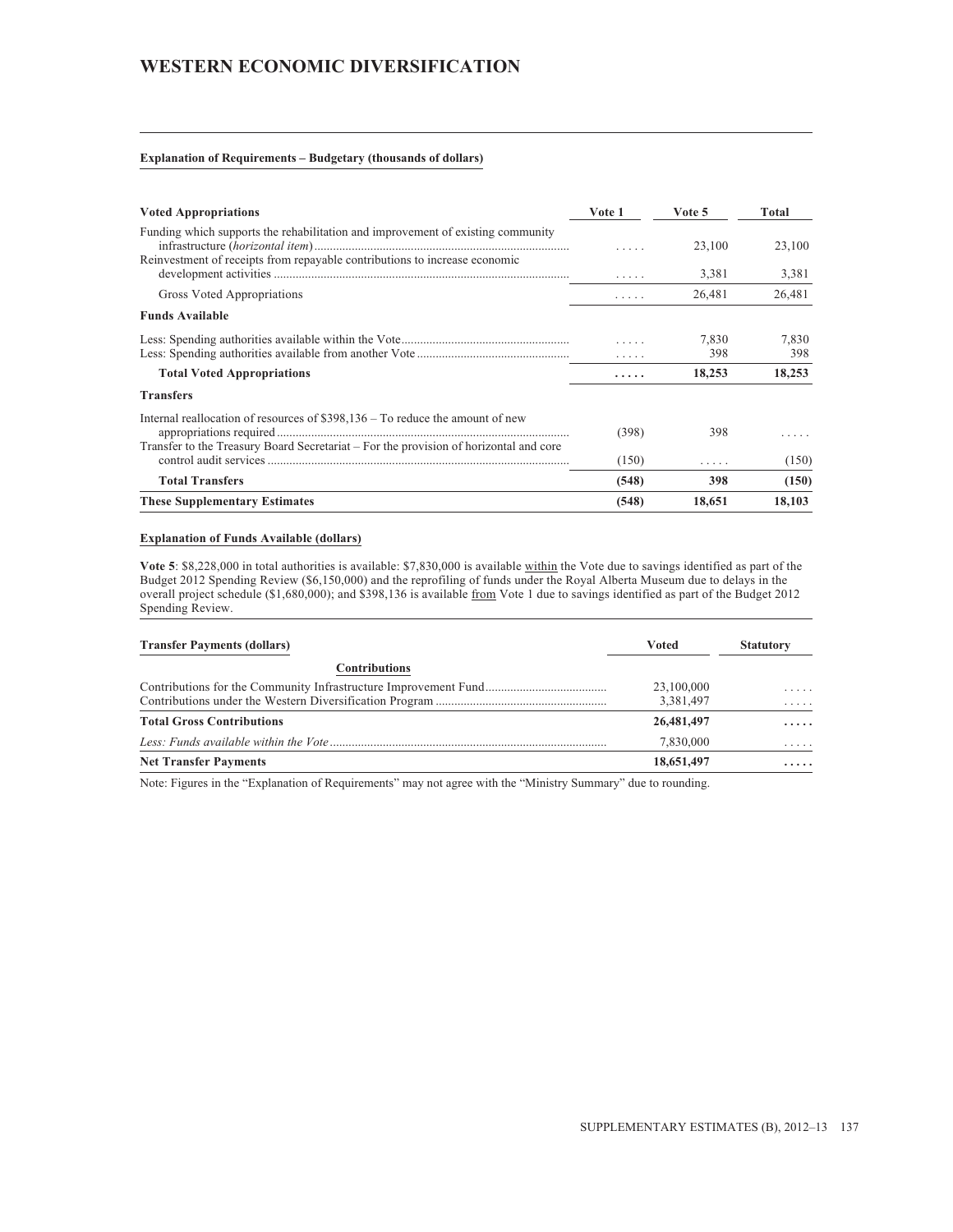138 SUPPLEMENTARY ESTIMATES (B), 2012–13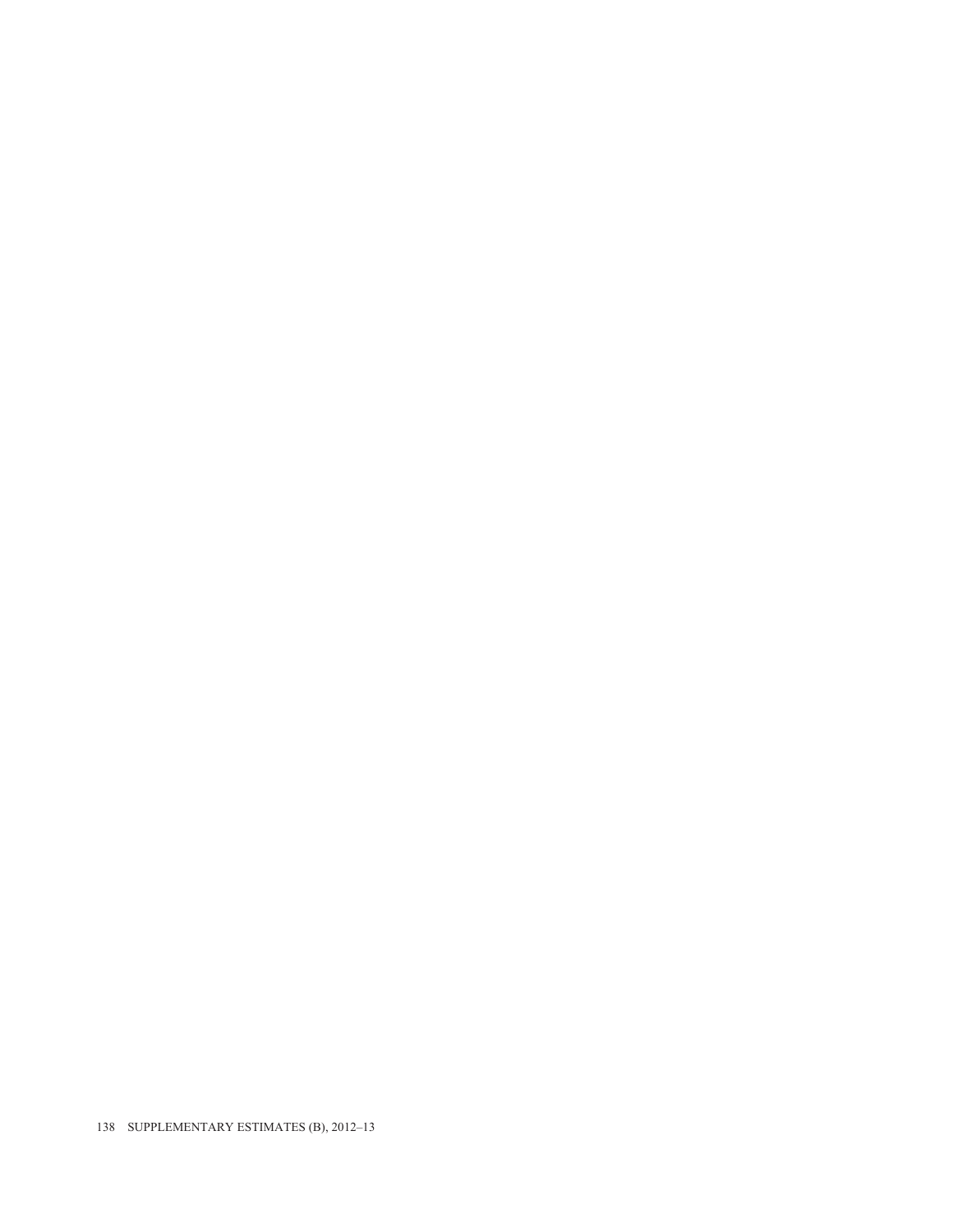#### **ANNEX**

**Items for Inclusion in the Proposed Schedules to the Appropriation Bill** 

**The following documents will be posted on the Treasury Board Secretariat website (http://www.tbs-sct.gc.ca/ems-sgd /index-eng.asp):** 

**Statutory Forecasts Summary of Changes to Voted Appropriations Budgetary Supplementary Estimates by Standard Object of Expenditure Allocations from the Treasury Board Central Votes \$1 Items included in these Supplementary Estimates**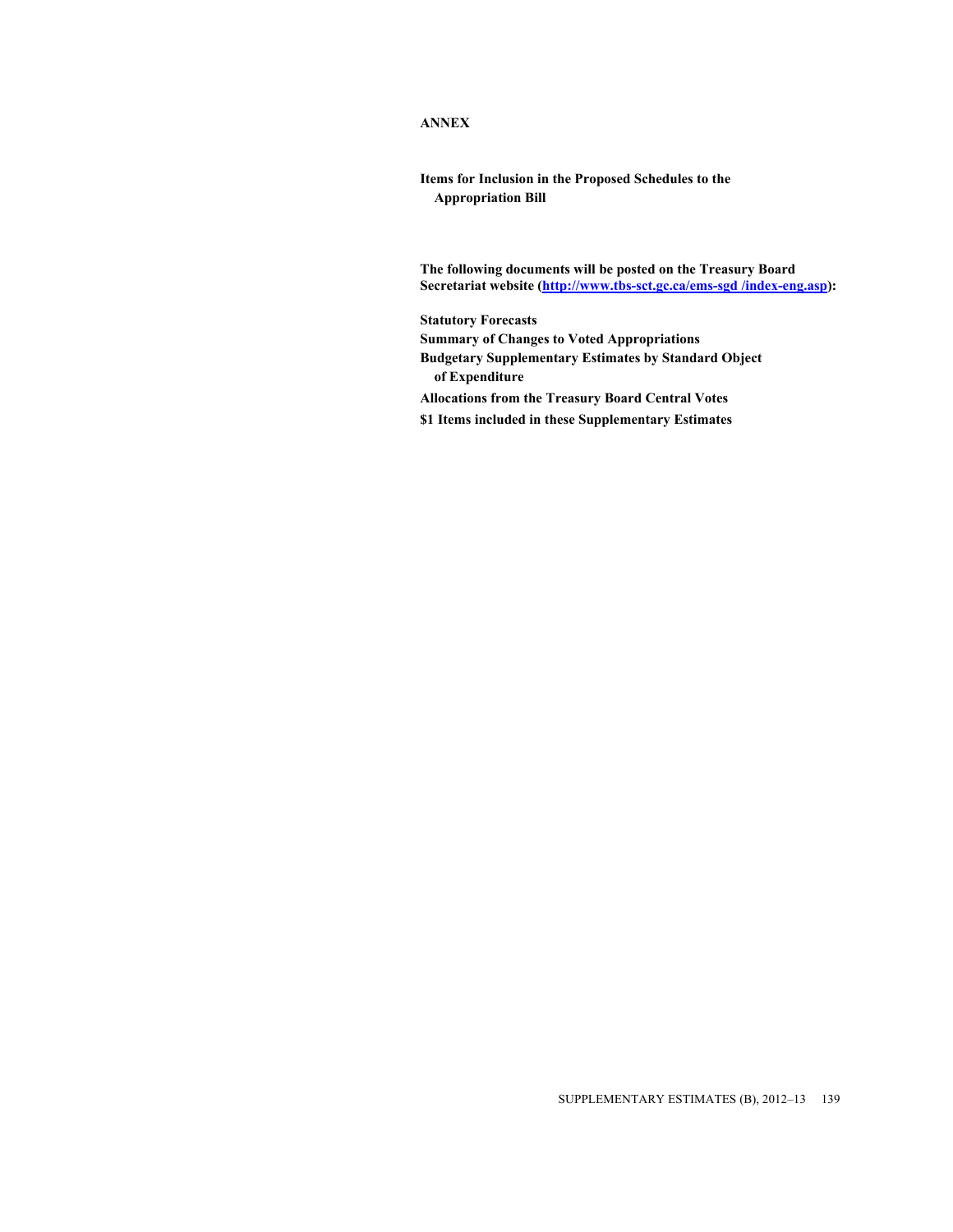This table provides the reader with a preview of the Appropriation Bill. As noted previously, Supplementary Estimates directly supports the Bill. This table provides a list of Vote numbers, Vote wording and the requested funds that will be proposed to Parliament for approval. There are two schedules to the Appropriation Bill in Supplementary Estimates: Schedule 1 identifies those items for the fiscal year ending March 31, 2013 whereas Schedule 2 identifies those items for the fiscal year ending March 31, 2014.

Only positive adjustments to appropriations are included in a Proposed Schedule to the Appropriation Bill. Where funding for a Vote has netted to zero or has a negative amount displayed in these Supplementary Estimates, no change is required to existing spending authority and is not requested of Parliament. Therefore, they are not included in these schedules.

Once the Appropriation Bill is approved, the Vote wording becomes the governing conditions under which expenditures may be made. The following kinds of Votes can appear in Supplementary Estimates:

- a. Program expenditures Votes This type of Vote is used when there is no requirement for either a separate "Capital expenditures" Vote or "Grants and contributions" Vote because neither equals or exceeds \$5 million. In this case, all expenditures are charged to the one Vote.
- b. Operating expenditures Votes This type of Vote is used when there is a requirement for either a "Capital expenditures" Vote or a "Grants and contributions" Vote or both; that is, when expenditures of either type equals or exceeds \$5 million.
- c. Capital expenditures Votes This type of Vote is used when capital expenditures equal or exceed \$5 million. Expenditure items in a "Capital expenditures" Vote could include individual items expected to exceed \$10,000 for the acquisition of land, buildings and works (Standard Object 8), as well as the acquisition of machinery and equipment (Standard Object 9), or for purposes of constructing or creating assets where an organization expects to draw upon its own labour and materials or employs consultants or other services or goods (Standard objects 1 to 9). Different threshold limits may be applied for different capital expenditure classes.
- d. Grants and contributions Votes This type of Vote is used when the total of grants and contributions expenditures equals or exceeds \$5 million. It should be noted that the inclusion of a grant, contribution or other transfer payment item in Supplementary Estimates imposes no requirement to make a payment, nor does it give a prospective recipient any right to the funds. It should also be noted that in the Vote wording, the meaning of the word "contributions" is considered to include "other transfer payments" because of the similar characteristics of each.
- e. Non-budgetary Votes This type of Vote is identified by the letter "L", and provides authority for spending in the form of loans or advances to, and investments in, Crown corporations and loans or advances for specific purposes to other governments, international organizations or persons or corporations in the private sector.
- f. Special Votes: Crown Corporation Deficits and Separate Legal Entities Where it is necessary to appropriate funds for a payment to a Crown corporation or for the expenditures of a legal entity, a separate Vote is established. A legal entity for these purposes is defined as a unit of government operating under an Act of Parliament and is responsible directly to a Minister.
- g. Treasury Board centrally-managed Votes To support the Treasury Board in performing its statutory responsibilities for managing the government's financial, human and materiel resources, a number of special authorities are required as outlined below.
	- Government Contingencies Vote This Vote serves to supplement other appropriations and to provide for miscellaneous, urgent or unforeseen expenditures not otherwise provided for, including grants and contributions not listed in the Estimates and the increase of the amount of grants listed in these Supplementary Estimates. This authority to supplement other appropriations is provided until parliamentary approval can be obtained and as long as the expenditures are within the legal mandate of the organization.
	- ii. Government-Wide Initiatives Vote This Vote supplements other appropriations in support of the implementation of strategic management initiatives in the Public Service of Canada.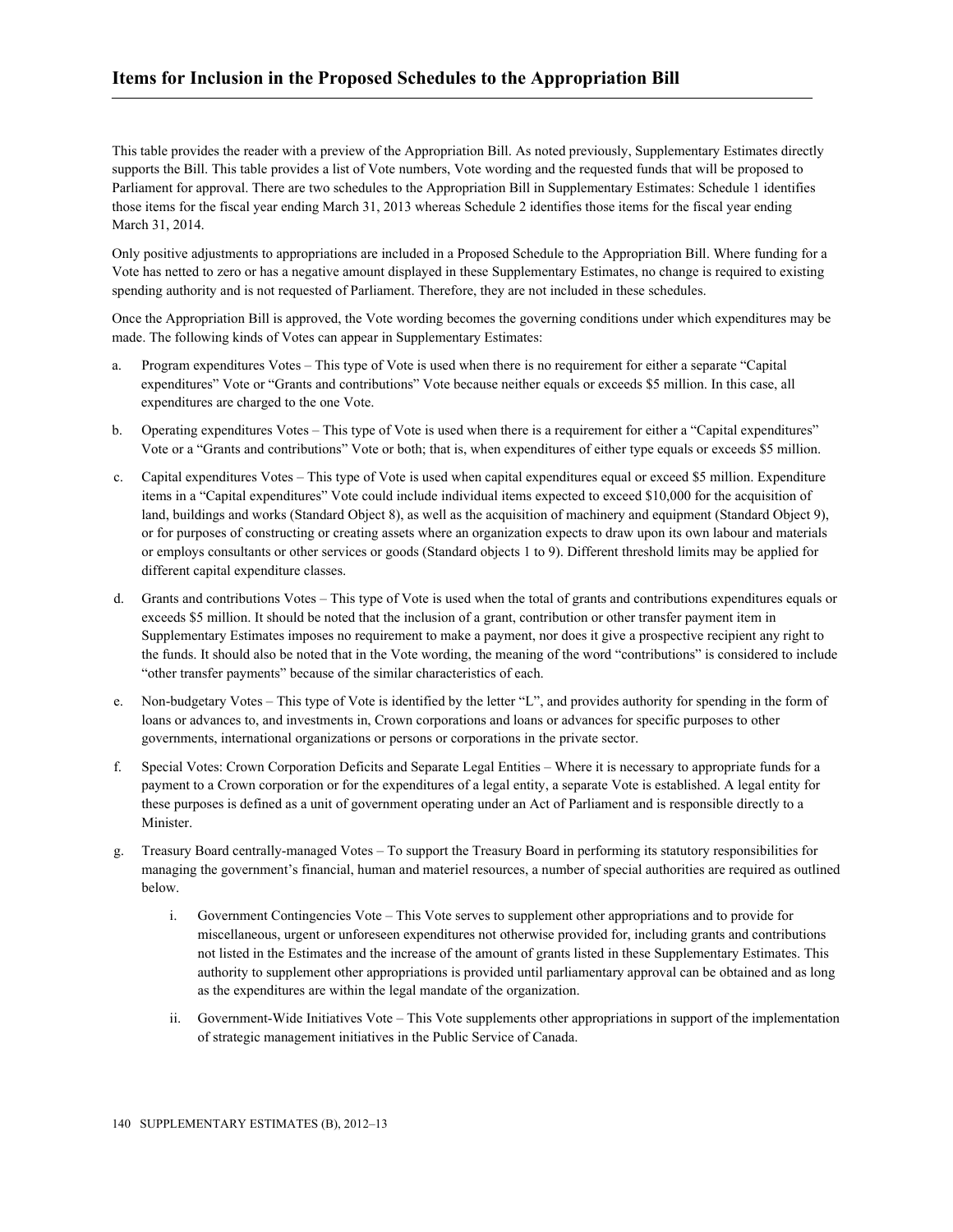- iii. Compensation Adjustments Vote This Vote supplements other appropriations to provide funding for the increased personnel costs of collective agreements between the Treasury Board and collective bargaining units representing public servants, as well as collective agreements signed by separate employers, including members of the Royal Canadian Mounted Police and the Canadian Forces, Governor in Council appointees and Crown corporations as defined in section 83 of the *Financial Administration Act*.
- iv. Public Service Insurance Vote This Vote provides for the payment, in respect of insurance, pension or benefit programs or other arrangements, or in respect of the administration of such programs, or arrangements, including premiums, contributions, benefits, fees and other expenditures, made in respect of the public service or any part thereof and for such other persons, as Treasury Board determines, and authority to expend any revenues or other amounts received in respect of such programs or arrangements to offset any such expenditures in respect of such programs or arrangements and to provide for the return to certain employees of their share of the premium reduction under subsection 96(3) of the *Employment Insurance Act* .
- v. Operating Budget Carry Forward Vote This Vote supplements other appropriations for the operating budget carry forward from the previous fiscal year.
- vi. Paylist Requirements Vote This Vote supplements other appropriations for requirements related to parental and maternity allowances, entitlements on cessation of service or employment and adjustments made to terms and conditions of service or employment of the federal public administration including members of the Royal Canadian Mounted Police and the Canadian Forces, where these have not been provided from the Compensation Adjustments Vote.
- vii. Capital Budget Carry Forward Vote This Vote supplements other appropriations for the capital budget carry forward from the previous year.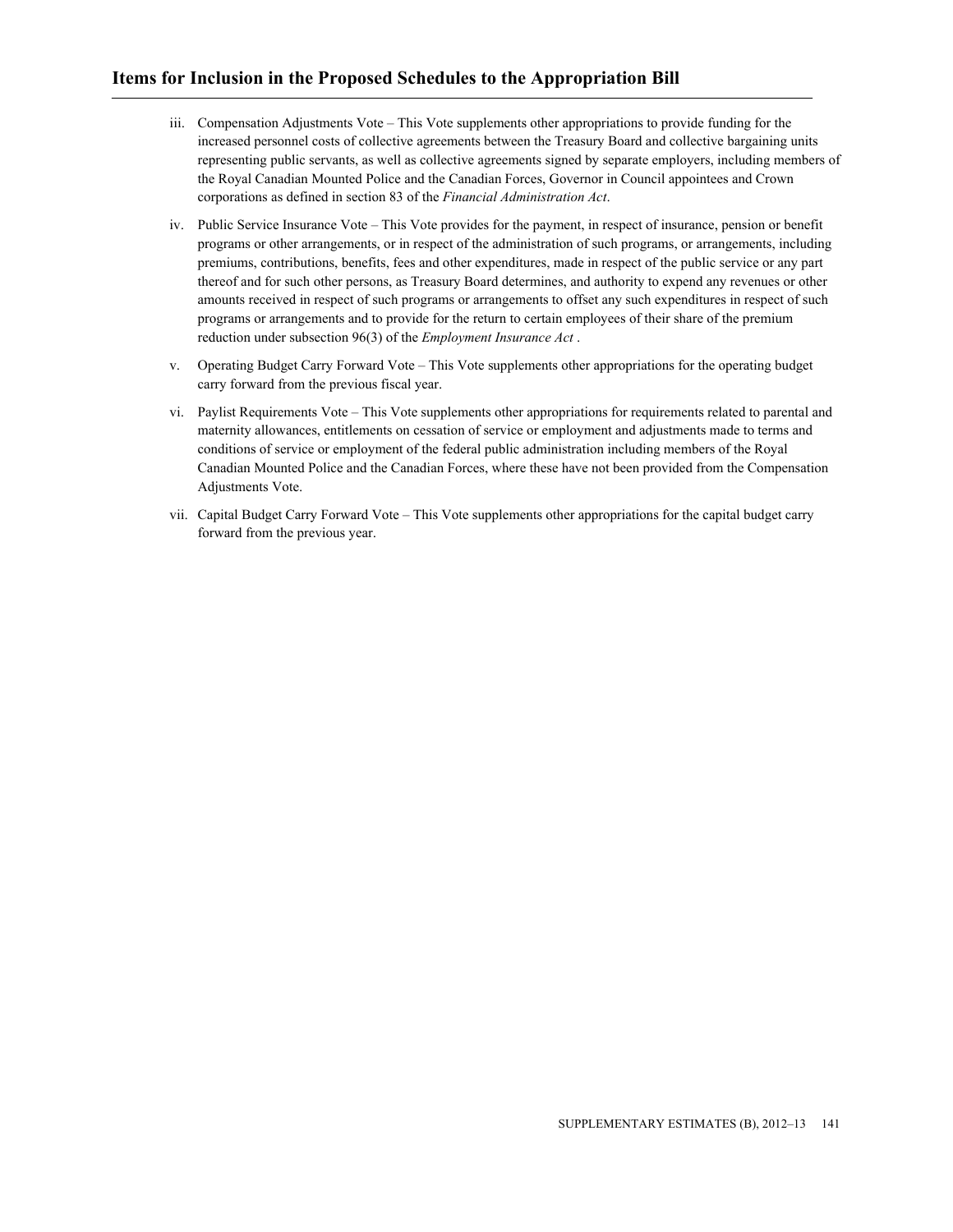# **Items for inclusion in the Proposed Schedule 1 to the Appropriation Bill**

(Appropriations for the fiscal year ending March 31, 2013)

| Vote<br>No.                      | Items                                                                                                                                                                                                                                                                                                                                                                                                                                                                                                                                                                                                                                                                                                                                                                                                                                                                                                                                                                                                                                                                                                        | Amount (\$)    | Total $(\$)$ |
|----------------------------------|--------------------------------------------------------------------------------------------------------------------------------------------------------------------------------------------------------------------------------------------------------------------------------------------------------------------------------------------------------------------------------------------------------------------------------------------------------------------------------------------------------------------------------------------------------------------------------------------------------------------------------------------------------------------------------------------------------------------------------------------------------------------------------------------------------------------------------------------------------------------------------------------------------------------------------------------------------------------------------------------------------------------------------------------------------------------------------------------------------------|----------------|--------------|
|                                  | <b>AGRICULTURE AND AGRI-FOOD</b>                                                                                                                                                                                                                                                                                                                                                                                                                                                                                                                                                                                                                                                                                                                                                                                                                                                                                                                                                                                                                                                                             |                |              |
|                                  | <b>DEPARTMENT</b>                                                                                                                                                                                                                                                                                                                                                                                                                                                                                                                                                                                                                                                                                                                                                                                                                                                                                                                                                                                                                                                                                            |                |              |
| 1 <sub>b</sub><br>5 <sub>b</sub> | Agriculture and Agri-Food - Operating expenditures and, pursuant to<br>paragraph $29.1(2)(a)$ of the <i>Financial Administration Act</i> , authority to expend<br>revenues received from, and to offset expenditures incurred in the fiscal year for,<br>collaborative research agreements and research services, the grazing and<br>breeding activities of the Community Pasture Program, the administration of the<br>AgriStability program, and the provision of internal support services to other<br>organizations; and the payment to each member of the Queen's Privy Council for<br>Canada who is a Minister without Portfolio or a Minister of State who does not<br>preside over a Ministry of State of a salary not to exceed the salary paid to<br>Ministers of State who preside over Ministries of State under the Salaries Act, as<br>adjusted pursuant to the Parliament of Canada Act and pro rata for any period of<br>less than a year - To authorize the transfers of appropriations listed in these<br>Agriculture and Agri-Food - Capital expenditures - To authorize the transfers of | 8,590,619<br>1 |              |
| 10 <sub>b</sub>                  | Agriculture and Agri-Food - The grants listed in the Estimates and contributions                                                                                                                                                                                                                                                                                                                                                                                                                                                                                                                                                                                                                                                                                                                                                                                                                                                                                                                                                                                                                             | 206,053,947    |              |
|                                  | CANADIAN FOOD INSPECTION AGENCY                                                                                                                                                                                                                                                                                                                                                                                                                                                                                                                                                                                                                                                                                                                                                                                                                                                                                                                                                                                                                                                                              |                | 214,644,567  |
| 25 <sub>b</sub>                  | Canadian Food Inspection Agency - Capital expenditures - To authorize the transfers                                                                                                                                                                                                                                                                                                                                                                                                                                                                                                                                                                                                                                                                                                                                                                                                                                                                                                                                                                                                                          |                | $\mathbf{1}$ |
|                                  | ATLANTIC CANADA OPPORTUNITIES AGENCY                                                                                                                                                                                                                                                                                                                                                                                                                                                                                                                                                                                                                                                                                                                                                                                                                                                                                                                                                                                                                                                                         |                |              |
|                                  | <b>DEPARTMENT</b>                                                                                                                                                                                                                                                                                                                                                                                                                                                                                                                                                                                                                                                                                                                                                                                                                                                                                                                                                                                                                                                                                            |                |              |
| 5 <sub>b</sub>                   | Atlantic Canada Opportunities Agency - The grants listed in the Estimates and<br>contributions - To authorize the transfers of appropriations listed in these                                                                                                                                                                                                                                                                                                                                                                                                                                                                                                                                                                                                                                                                                                                                                                                                                                                                                                                                                |                | 13,778,950   |
|                                  | ENTERPRISE CAPE BRETON CORPORATION                                                                                                                                                                                                                                                                                                                                                                                                                                                                                                                                                                                                                                                                                                                                                                                                                                                                                                                                                                                                                                                                           |                |              |
| 10 <sub>b</sub>                  | Payments to the Enterprise Cape Breton Corporation pursuant to the Enterprise Cape                                                                                                                                                                                                                                                                                                                                                                                                                                                                                                                                                                                                                                                                                                                                                                                                                                                                                                                                                                                                                           |                | 3.399,000    |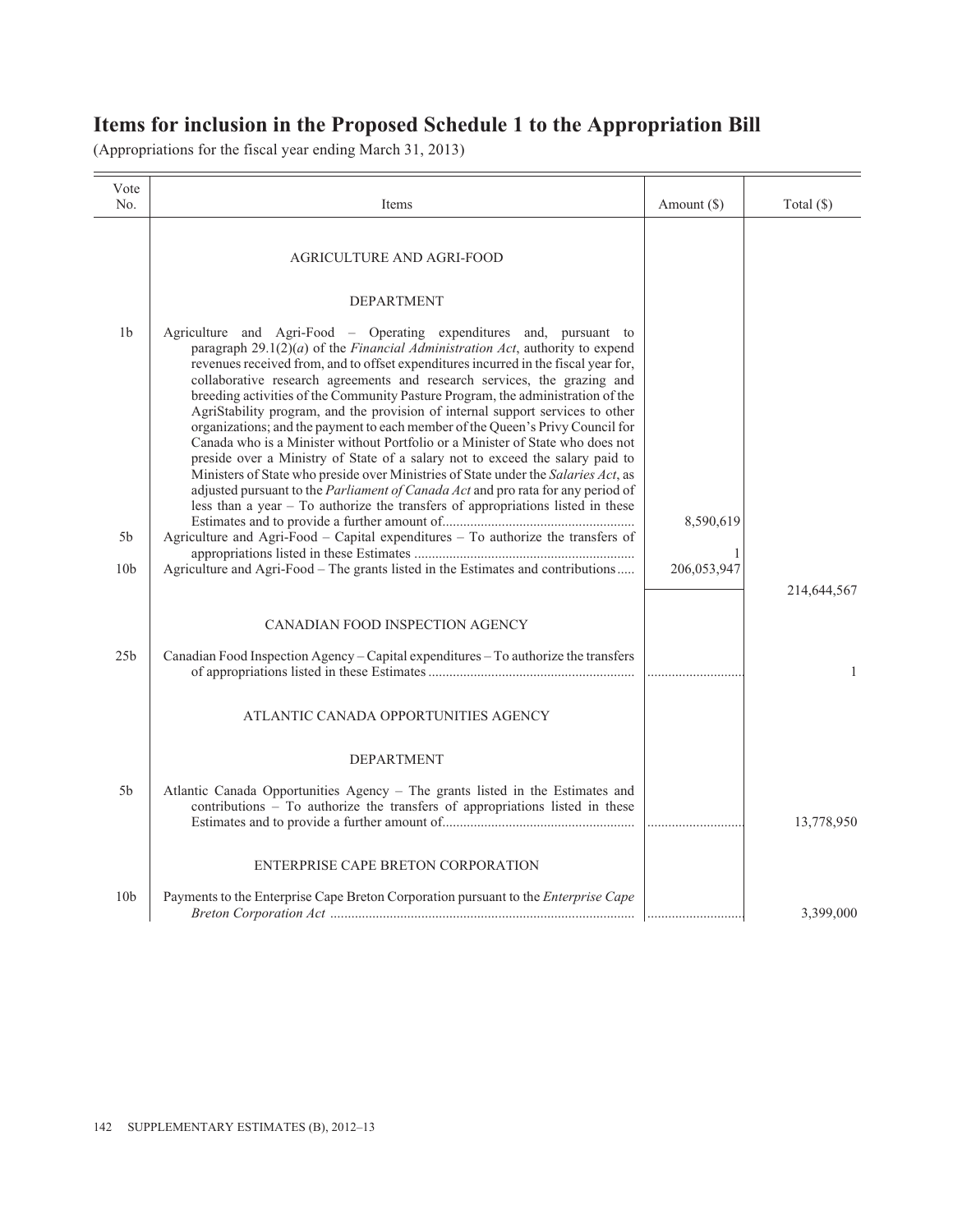# **Items for inclusion in the Proposed Schedule 1 to the Appropriation Bill**

(Appropriations for the fiscal year ending March 31, 2013)

| Vote<br>No.     | Items                                                                                                                                                                                                                                                                                                                                                                                                                                                                                                                                                                                                                                                                                                                                                                   | Amount $(\$)$ | Total $(\$)$ |
|-----------------|-------------------------------------------------------------------------------------------------------------------------------------------------------------------------------------------------------------------------------------------------------------------------------------------------------------------------------------------------------------------------------------------------------------------------------------------------------------------------------------------------------------------------------------------------------------------------------------------------------------------------------------------------------------------------------------------------------------------------------------------------------------------------|---------------|--------------|
|                 | <b>CANADIAN HERITAGE</b>                                                                                                                                                                                                                                                                                                                                                                                                                                                                                                                                                                                                                                                                                                                                                |               |              |
|                 | <b>DEPARTMENT</b>                                                                                                                                                                                                                                                                                                                                                                                                                                                                                                                                                                                                                                                                                                                                                       |               |              |
| 1 <sub>b</sub>  | Canadian Heritage – Operating expenditures and, pursuant to paragraph $29.1(2)(a)$ of<br>the Financial Administration Act, authority to expend revenues received during<br>the fiscal year by the Canadian Conservation Institute, the Canadian Heritage<br>Information Network and the Canadian Audio-visual Certification Office, and<br>from the provision of internal support services to other organizations, and the<br>payment to each member of the Queen's Privy Council for Canada who is a<br>Minister without Portfolio or a Minister of State who does not preside over a<br>Ministry of State of a salary not to exceed the salary paid to Ministers of State who<br>preside over Ministries of State under the Salaries Act, as adjusted pursuant to the |               |              |
| 5 <sub>b</sub>  | Parliament of Canada Act and pro rata for any period of less than a year - To<br>authorize the transfers of appropriations listed in these Estimates<br>Canadian Heritage - The grants listed in the Estimates and contributions - To                                                                                                                                                                                                                                                                                                                                                                                                                                                                                                                                   | 1             |              |
|                 | authorize the transfers of appropriations listed in these Estimates and to provide a                                                                                                                                                                                                                                                                                                                                                                                                                                                                                                                                                                                                                                                                                    | 7,545,519     |              |
|                 |                                                                                                                                                                                                                                                                                                                                                                                                                                                                                                                                                                                                                                                                                                                                                                         |               | 7,545,520    |
|                 | CANADIAN BROADCASTING CORPORATION                                                                                                                                                                                                                                                                                                                                                                                                                                                                                                                                                                                                                                                                                                                                       |               |              |
| 15 <sub>b</sub> | Payments to the Canadian Broadcasting Corporation for operating expenditures                                                                                                                                                                                                                                                                                                                                                                                                                                                                                                                                                                                                                                                                                            |               | 32,200,000   |
|                 | CANADIAN MUSEUM FOR HUMAN RIGHTS                                                                                                                                                                                                                                                                                                                                                                                                                                                                                                                                                                                                                                                                                                                                        |               |              |
| 30 <sub>b</sub> | Payments to the Canadian Museum for Human Rights for operating and capital                                                                                                                                                                                                                                                                                                                                                                                                                                                                                                                                                                                                                                                                                              |               | 46,700,000   |
|                 | CANADIAN RADIO-TELEVISION AND<br>TELECOMMUNICATIONS COMMISSION                                                                                                                                                                                                                                                                                                                                                                                                                                                                                                                                                                                                                                                                                                          |               |              |
| 50 <sub>b</sub> | Canadian Radio-television and Telecommunications Commission - Program<br>expenditures and, pursuant to paragraph $29.1(2)(a)$ of the <i>Financial</i><br>Administration Act, authority to expend revenues received during the fiscal year<br>pursuant to the Telecommunications Fees Regulations, 2010, Broadcasting<br>Licence Fee Regulations, 1997, and other activities related to the conduct of its                                                                                                                                                                                                                                                                                                                                                               |               | 2,553,902    |
|                 | NATIONAL MUSEUM OF SCIENCE AND TECHNOLOGY                                                                                                                                                                                                                                                                                                                                                                                                                                                                                                                                                                                                                                                                                                                               |               |              |
| 90 <sub>b</sub> | Payments to the National Museum of Science and Technology for operating and<br>capital expenditures - To authorize the transfers of appropriations listed in these                                                                                                                                                                                                                                                                                                                                                                                                                                                                                                                                                                                                      |               |              |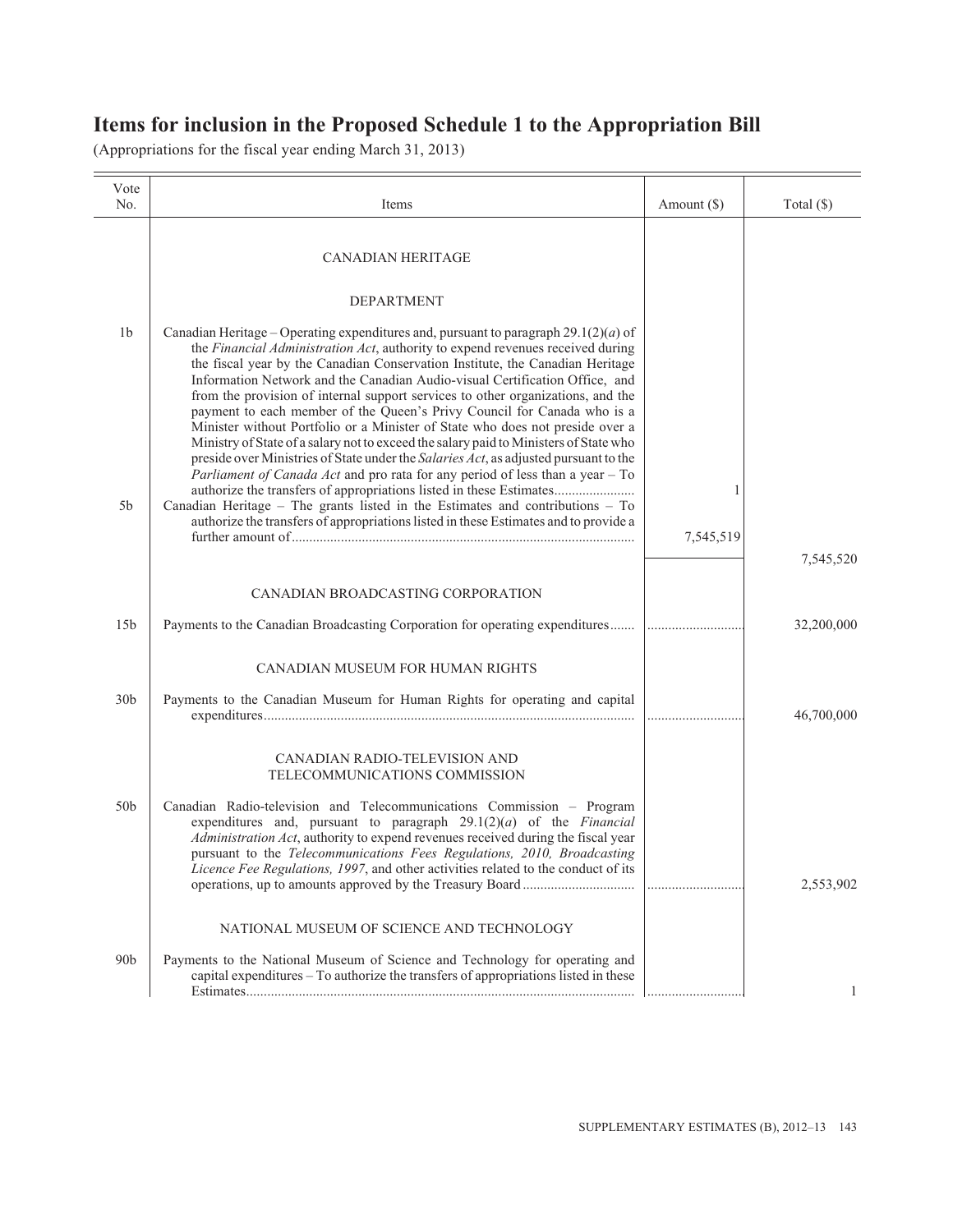# **Items for inclusion in the Proposed Schedule 1 to the Appropriation Bill**

(Appropriations for the fiscal year ending March 31, 2013)

| Vote<br>No.     | Items                                                                                                                                                                                                                                                                                                                                                                                                                                                                                                      | Amount $(\$)$ | Total $(\$)$ |
|-----------------|------------------------------------------------------------------------------------------------------------------------------------------------------------------------------------------------------------------------------------------------------------------------------------------------------------------------------------------------------------------------------------------------------------------------------------------------------------------------------------------------------------|---------------|--------------|
|                 | CANADIAN HERITAGE - Concluded                                                                                                                                                                                                                                                                                                                                                                                                                                                                              |               |              |
|                 | PUBLIC SERVICE COMMISSION                                                                                                                                                                                                                                                                                                                                                                                                                                                                                  |               |              |
| 95 <sub>b</sub> | Public Service Commission - Program expenditures and, pursuant to<br>paragraph $29.1(2)(a)$ of the <i>Financial Administration Act</i> , authority to expend<br>revenues received in a fiscal year to offset expenditures incurred in that fiscal<br>year arising from the provision of assessment and counselling services and<br>products and the provision of internal support services to other organizations - To<br>authorize the transfers of appropriations listed in these Estimates              |               | $\mathbf{1}$ |
|                 | CITIZENSHIP AND IMMIGRATION                                                                                                                                                                                                                                                                                                                                                                                                                                                                                |               |              |
|                 | <b>DEPARTMENT</b>                                                                                                                                                                                                                                                                                                                                                                                                                                                                                          |               |              |
| 1 <sub>b</sub>  | Citizenship and Immigration – Operating expenditures and the payment to each<br>member of the Queen's Privy Council for Canada who is a Minister without<br>Portfolio or a Minister of State who does not preside over a Ministry of State of a<br>salary not to exceed the salary paid to Ministers of State who preside over<br>Ministries of State under the Salaries Act, as adjusted pursuant to the Parliament<br>of Canada Act and pro rata for any period of less than a year $-$ To authorize the |               |              |
|                 | transfers of appropriations listed in these Estimates and to provide a further                                                                                                                                                                                                                                                                                                                                                                                                                             | 1,220,428     |              |
| 7b              | Pursuant to section 25(2) of the Financial Administration Act, to write-off from the<br>Accounts of Canada 2,031 debts due to Her Majesty in right of Canada                                                                                                                                                                                                                                                                                                                                               |               |              |
|                 |                                                                                                                                                                                                                                                                                                                                                                                                                                                                                                            | 442,013       | 1,662,441    |
|                 | ECONOMIC DEVELOPMENT AGENCY OF CANADA<br>FOR THE REGIONS OF QUEBEC                                                                                                                                                                                                                                                                                                                                                                                                                                         |               |              |
| 5 <sub>b</sub>  | Economic Development Agency of Canada for the Regions of Quebec - The grants<br>listed in the Estimates and contributions – To authorize the transfers of                                                                                                                                                                                                                                                                                                                                                  |               | 8,304,575    |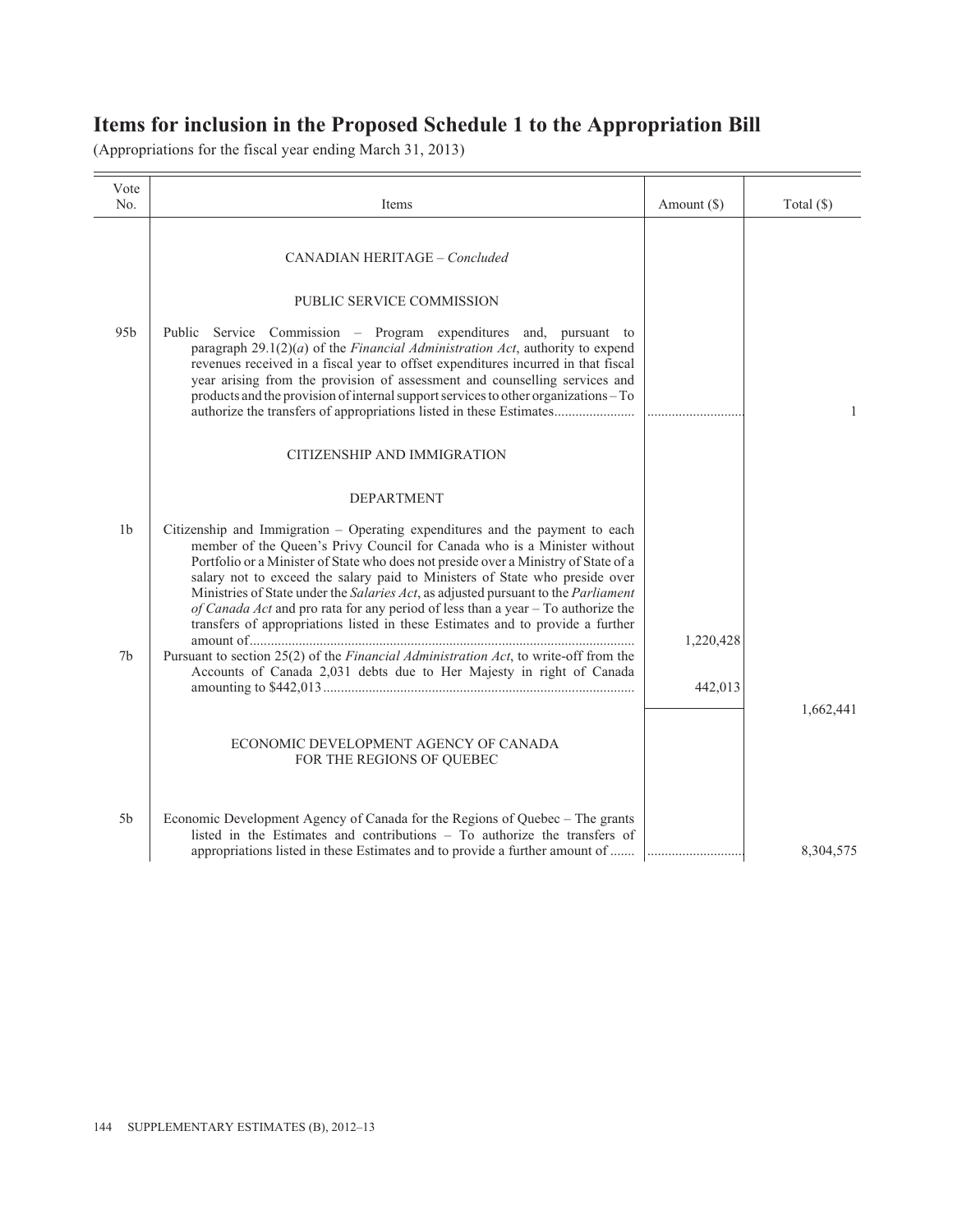| Vote<br>No.     | Items                                                                                                                                                                                                                                                                                                                                                                                                                                                                                                                                                                                                                                                                                                                                                                                                                                                                                                                                                                                                                                                                                                                                                                                                                                                                                                                                                                                                                                                                                                                                                                                                                                                                                                                                                                     | Amount $(\$)$ | Total $(\$)$ |
|-----------------|---------------------------------------------------------------------------------------------------------------------------------------------------------------------------------------------------------------------------------------------------------------------------------------------------------------------------------------------------------------------------------------------------------------------------------------------------------------------------------------------------------------------------------------------------------------------------------------------------------------------------------------------------------------------------------------------------------------------------------------------------------------------------------------------------------------------------------------------------------------------------------------------------------------------------------------------------------------------------------------------------------------------------------------------------------------------------------------------------------------------------------------------------------------------------------------------------------------------------------------------------------------------------------------------------------------------------------------------------------------------------------------------------------------------------------------------------------------------------------------------------------------------------------------------------------------------------------------------------------------------------------------------------------------------------------------------------------------------------------------------------------------------------|---------------|--------------|
|                 | <b>ENVIRONMENT</b>                                                                                                                                                                                                                                                                                                                                                                                                                                                                                                                                                                                                                                                                                                                                                                                                                                                                                                                                                                                                                                                                                                                                                                                                                                                                                                                                                                                                                                                                                                                                                                                                                                                                                                                                                        |               |              |
|                 | <b>DEPARTMENT</b>                                                                                                                                                                                                                                                                                                                                                                                                                                                                                                                                                                                                                                                                                                                                                                                                                                                                                                                                                                                                                                                                                                                                                                                                                                                                                                                                                                                                                                                                                                                                                                                                                                                                                                                                                         |               |              |
| 1 <sub>b</sub>  | Environment – Operating expenditures and<br>(a) recoverable expenditures incurred in respect of the Prairie Provinces Water<br>Board, the Qu'Appelle Basin Study Board and the St. John River Basin Study<br>Board;<br>$(b)$ authority for the Minister of the Environment to engage such consultants as<br>may be required by the Boards identified in paragraph $(a)$ , at such remuneration<br>as those Boards may determine;<br>$(c)$ recoverable expenditures incurred in respect of Regional Water Resources<br>Planning Investigations and Water Resources Inventories;<br>$(d)$ authority to make recoverable advances not exceeding the aggregate of the<br>amount of the shares of the Provinces of Manitoba and Ontario of the cost of<br>regulating the levels of Lake of the Woods and Lac Seul;<br>(e) authority to make recoverable advances not exceeding the aggregate of the<br>amount of the shares of provincial and outside agencies of the cost of hydrometric<br>surveys;<br>(f) pursuant to paragraph $29.1(2)(a)$ of the Financial Administration Act,<br>authority to expend in the current fiscal year revenues received during the fiscal<br>year arising from the operations of the department funded from this Vote and for<br>the provision of internal support services to other organizations; and<br>(g) the payment to each member of the Queen's Privy Council for Canada who is<br>a Minister without Portfolio or a Minister of State who does not preside over a<br>Ministry of State of a salary not to exceed the salary paid to Ministers of State who<br>preside over Ministries of State under the Salaries Act, as adjusted pursuant to the<br>Parliament of Canada Act and pro rata for any period of less than a year - To |               |              |
| 5b              | authorize the transfers of appropriations listed in these Estimates and to provide a<br>Environment – Capital expenditures and authority to make payments to provinces or                                                                                                                                                                                                                                                                                                                                                                                                                                                                                                                                                                                                                                                                                                                                                                                                                                                                                                                                                                                                                                                                                                                                                                                                                                                                                                                                                                                                                                                                                                                                                                                                 | 1,207,095     |              |
| 10 <sub>b</sub> | municipalities as contributions towards construction done by those bodies and<br>authority to make recoverable advances not exceeding the amount of the shares of<br>provincial and outside agencies of the cost of joint projects including<br>expenditures on other than federal property $-$ To authorize the transfers of<br>appropriations listed in these Estimates and to provide a further amount of<br>Environment – The grants listed in the Estimates and contributions, and contributions<br>to developing countries in accordance with the Multilateral Fund for the<br>Implementation of the Montreal Protocol taking the form of monetary payments<br>or the provision of goods, equipment or services - To authorize the transfers of                                                                                                                                                                                                                                                                                                                                                                                                                                                                                                                                                                                                                                                                                                                                                                                                                                                                                                                                                                                                                     | 192,500       |              |
|                 | appropriations listed in these Estimates and to provide a further amount of                                                                                                                                                                                                                                                                                                                                                                                                                                                                                                                                                                                                                                                                                                                                                                                                                                                                                                                                                                                                                                                                                                                                                                                                                                                                                                                                                                                                                                                                                                                                                                                                                                                                                               | 2,995,000     | 4,394,595    |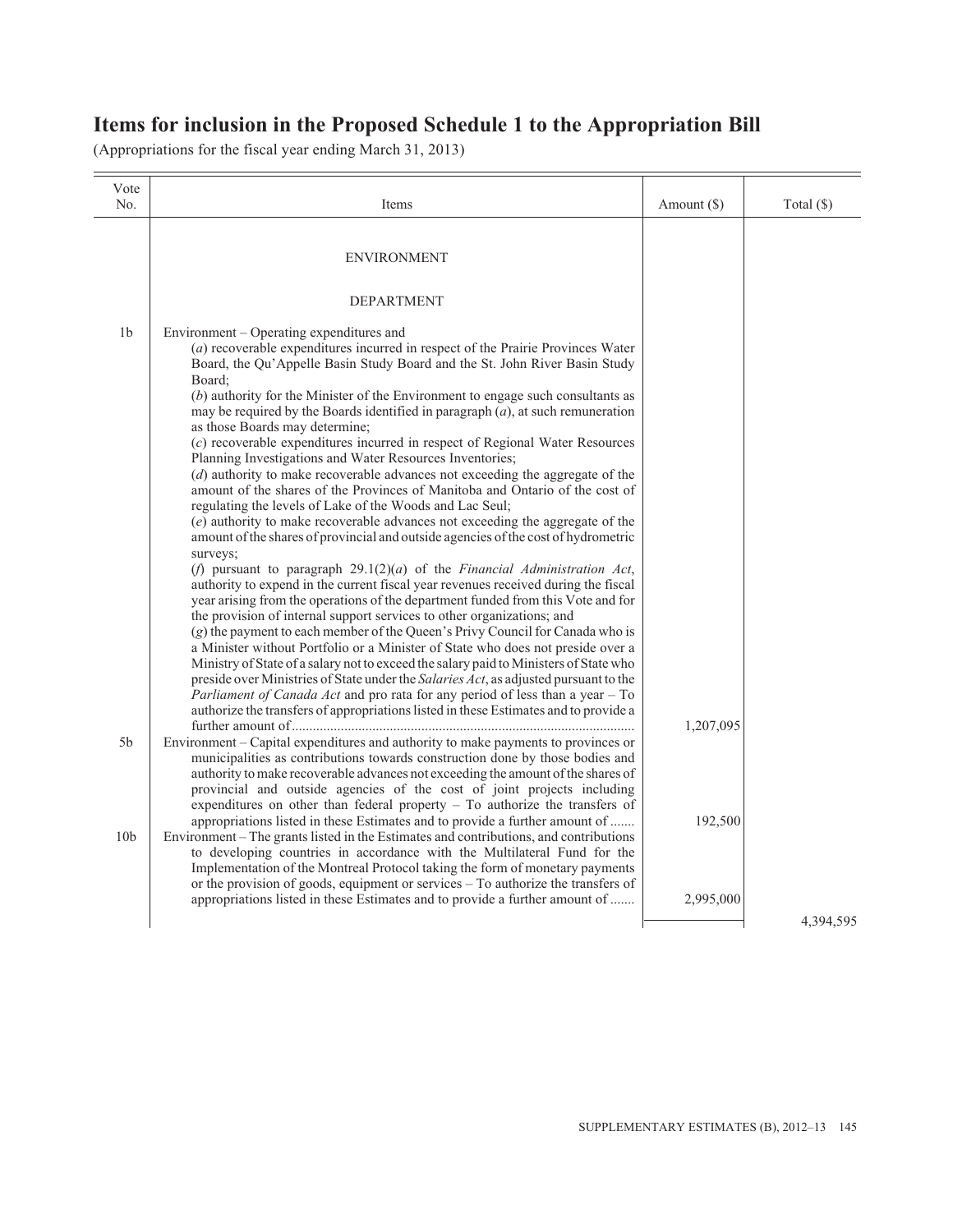| Vote<br>No.     | Items                                                                                                                                                                                                                                                                                                                                                                                                                                                                                                                                                                                                                                                                                                                                                                                                                                                                                                                                                                                                                                                                                                                                                                                                                                                                                                                                                                                                                                                                                                                                                        | Amount $(\$)$ | Total $(\$)$ |
|-----------------|--------------------------------------------------------------------------------------------------------------------------------------------------------------------------------------------------------------------------------------------------------------------------------------------------------------------------------------------------------------------------------------------------------------------------------------------------------------------------------------------------------------------------------------------------------------------------------------------------------------------------------------------------------------------------------------------------------------------------------------------------------------------------------------------------------------------------------------------------------------------------------------------------------------------------------------------------------------------------------------------------------------------------------------------------------------------------------------------------------------------------------------------------------------------------------------------------------------------------------------------------------------------------------------------------------------------------------------------------------------------------------------------------------------------------------------------------------------------------------------------------------------------------------------------------------------|---------------|--------------|
|                 | <b>FINANCE</b>                                                                                                                                                                                                                                                                                                                                                                                                                                                                                                                                                                                                                                                                                                                                                                                                                                                                                                                                                                                                                                                                                                                                                                                                                                                                                                                                                                                                                                                                                                                                               |               |              |
|                 | <b>DEPARTMENT</b>                                                                                                                                                                                                                                                                                                                                                                                                                                                                                                                                                                                                                                                                                                                                                                                                                                                                                                                                                                                                                                                                                                                                                                                                                                                                                                                                                                                                                                                                                                                                            |               |              |
| 5 <sub>b</sub>  | Finance – The grants listed in the Estimates and contributions – To authorize the<br>transfers of appropriations listed in these Estimates and to provide a further                                                                                                                                                                                                                                                                                                                                                                                                                                                                                                                                                                                                                                                                                                                                                                                                                                                                                                                                                                                                                                                                                                                                                                                                                                                                                                                                                                                          |               | 8,582,614    |
|                 | CANADIAN INTERNATIONAL TRADE TRIBUNAL                                                                                                                                                                                                                                                                                                                                                                                                                                                                                                                                                                                                                                                                                                                                                                                                                                                                                                                                                                                                                                                                                                                                                                                                                                                                                                                                                                                                                                                                                                                        |               |              |
| 25 <sub>b</sub> |                                                                                                                                                                                                                                                                                                                                                                                                                                                                                                                                                                                                                                                                                                                                                                                                                                                                                                                                                                                                                                                                                                                                                                                                                                                                                                                                                                                                                                                                                                                                                              |               | 1,300,000    |
|                 | <b>FISHERIES AND OCEANS</b>                                                                                                                                                                                                                                                                                                                                                                                                                                                                                                                                                                                                                                                                                                                                                                                                                                                                                                                                                                                                                                                                                                                                                                                                                                                                                                                                                                                                                                                                                                                                  |               |              |
| 1 <sub>b</sub>  | Fisheries and Oceans – Operating expenditures and<br>(a) Canada's share of expenses of the International Fisheries Commissions,<br>authority to provide free accommodation for the International Fisheries<br>Commissions and authority to make recoverable advances in the amounts of the<br>shares of the International Fisheries Commissions of joint cost projects;<br>$(b)$ authority to make recoverable advances for transportation, stevedoring and<br>other shipping services performed on behalf of individuals, outside agencies and<br>other governments in the course of, or arising out of, the exercise of jurisdiction in<br>navigation, including aids to navigation and shipping;<br>(c) pursuant to paragraph $29.1(2)(a)$ of the <i>Financial Administration Act</i> ,<br>authority to expend revenue received during the fiscal year in the course of, or<br>arising from, the activities of the Canadian Coast Guard and for the provision of<br>internal support services to other organizations; and<br>$(d)$ the payment to each member of the Queen's Privy Council for Canada who is<br>a Minister without Portfolio or a Minister of State who does not preside over a<br>Ministry of State of a salary not to exceed the salary paid to Ministers of State who<br>preside over Ministries of State under the Salaries Act, as adjusted pursuant to the<br>Parliament of Canada Act and pro rata for any period of less than a year - To<br>authorize the transfers of appropriations listed in these Estimates and to provide a |               |              |
| 5 <sub>b</sub>  | Fisheries and Oceans - Capital expenditures and authority to make payments to<br>provinces, municipalities and local or private authorities as contributions                                                                                                                                                                                                                                                                                                                                                                                                                                                                                                                                                                                                                                                                                                                                                                                                                                                                                                                                                                                                                                                                                                                                                                                                                                                                                                                                                                                                 | 32,901,259    |              |
| 10 <sub>b</sub> | towards construction done by those bodies and authority for the purchase and<br>Fisheries and Oceans - The grants listed in the Estimates and contributions - To                                                                                                                                                                                                                                                                                                                                                                                                                                                                                                                                                                                                                                                                                                                                                                                                                                                                                                                                                                                                                                                                                                                                                                                                                                                                                                                                                                                             | 25,025,637    |              |
|                 | authorize the transfers of appropriations listed in these Estimates and to provide a                                                                                                                                                                                                                                                                                                                                                                                                                                                                                                                                                                                                                                                                                                                                                                                                                                                                                                                                                                                                                                                                                                                                                                                                                                                                                                                                                                                                                                                                         | 26,389,874    |              |
|                 |                                                                                                                                                                                                                                                                                                                                                                                                                                                                                                                                                                                                                                                                                                                                                                                                                                                                                                                                                                                                                                                                                                                                                                                                                                                                                                                                                                                                                                                                                                                                                              |               | 84.316.770   |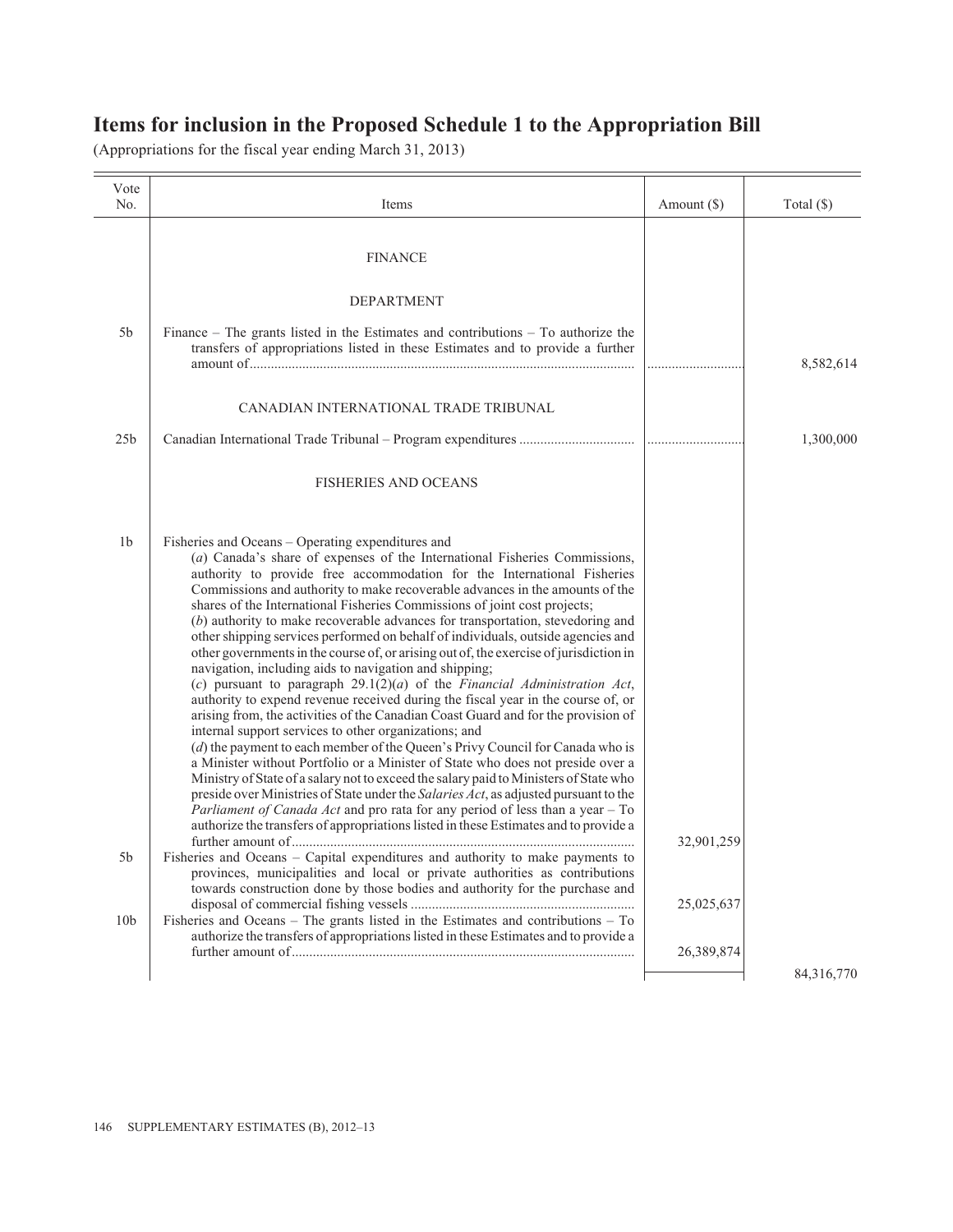| Vote<br>No.    | Items                                                                                                                                                                                                                                                                                                                                                                                                                                                                                                                                                                                                                                                                                                                                                                                                                                                                                                                                                                                                                                                                                                                                                                                                                                                                                                                                                                                                                                                                                                                                                                                                                                                                                                                                                                                                                                                                                                                                                                                                                                                                                                                                                                                                                                                                                                          | Amount $(\$)$                | Total $(\$)$ |
|----------------|----------------------------------------------------------------------------------------------------------------------------------------------------------------------------------------------------------------------------------------------------------------------------------------------------------------------------------------------------------------------------------------------------------------------------------------------------------------------------------------------------------------------------------------------------------------------------------------------------------------------------------------------------------------------------------------------------------------------------------------------------------------------------------------------------------------------------------------------------------------------------------------------------------------------------------------------------------------------------------------------------------------------------------------------------------------------------------------------------------------------------------------------------------------------------------------------------------------------------------------------------------------------------------------------------------------------------------------------------------------------------------------------------------------------------------------------------------------------------------------------------------------------------------------------------------------------------------------------------------------------------------------------------------------------------------------------------------------------------------------------------------------------------------------------------------------------------------------------------------------------------------------------------------------------------------------------------------------------------------------------------------------------------------------------------------------------------------------------------------------------------------------------------------------------------------------------------------------------------------------------------------------------------------------------------------------|------------------------------|--------------|
|                | FOREIGN AFFAIRS AND INTERNATIONAL TRADE                                                                                                                                                                                                                                                                                                                                                                                                                                                                                                                                                                                                                                                                                                                                                                                                                                                                                                                                                                                                                                                                                                                                                                                                                                                                                                                                                                                                                                                                                                                                                                                                                                                                                                                                                                                                                                                                                                                                                                                                                                                                                                                                                                                                                                                                        |                              |              |
|                | <b>DEPARTMENT</b>                                                                                                                                                                                                                                                                                                                                                                                                                                                                                                                                                                                                                                                                                                                                                                                                                                                                                                                                                                                                                                                                                                                                                                                                                                                                                                                                                                                                                                                                                                                                                                                                                                                                                                                                                                                                                                                                                                                                                                                                                                                                                                                                                                                                                                                                                              |                              |              |
| 1 <sub>b</sub> | Foreign Affairs and International Trade – Operating expenditures, including the<br>payment of remuneration and other expenditures subject to the approval of the<br>Governor in Council in connection with the assignment by the Canadian<br>Government of Canadians to the staffs of international organizations and<br>authority to make recoverable advances in amounts not exceeding the amounts of<br>the shares of such organizations of such expenses; authority for the appointment<br>and fixing of salaries by the Governor in Council of High Commissioners,<br>Ambassadors, Ministers Plenipotentiary, Consuls, Representatives on<br>International Commissions, the staff of such officials and other persons to<br>represent Canada in another country; expenditures in respect of the provision of<br>office accommodation for the International Civil Aviation Organization;<br>recoverable expenditures for assistance to and repatriation of distressed<br>Canadian citizens and Canadian residents living abroad, including their<br>dependants; cultural relations and academic exchange programs with other<br>countries; and, pursuant to paragraph $29.1(2)(a)$ of the <i>Financial Administration</i><br>Act, authority to expend revenues received in a fiscal year from, and to offset<br>related expenditures incurred in the fiscal year arising from the provision of<br>services related to: training services provided by the Canadian Foreign Service<br>Institute; trade fairs, missions and other international business development<br>services; investment development services; international telecommunication<br>services; departmental publications; other services provided abroad to other<br>government departments, agencies, Crown corporations and other non-federal<br>organizations; specialized consular services; and international youth<br>employment exchange programs; and the payment to each member of the<br>Queen's Privy Council for Canada who is a Minister without Portfolio or a<br>Minister of State who does not preside over a Ministry of State of a salary not to<br>exceed the salary paid to Ministers of State who preside over Ministries of State<br>under the Salaries Act, as adjusted pursuant to the Parliament of Canada Act and |                              |              |
| 5 <sub>b</sub> | pro rata for any period of less than a year $-$ To authorize the transfers of<br>Foreign Affairs and International Trade - Capital expenditures - To authorize the                                                                                                                                                                                                                                                                                                                                                                                                                                                                                                                                                                                                                                                                                                                                                                                                                                                                                                                                                                                                                                                                                                                                                                                                                                                                                                                                                                                                                                                                                                                                                                                                                                                                                                                                                                                                                                                                                                                                                                                                                                                                                                                                             | $\mathbf{1}$<br>$\mathbf{1}$ |              |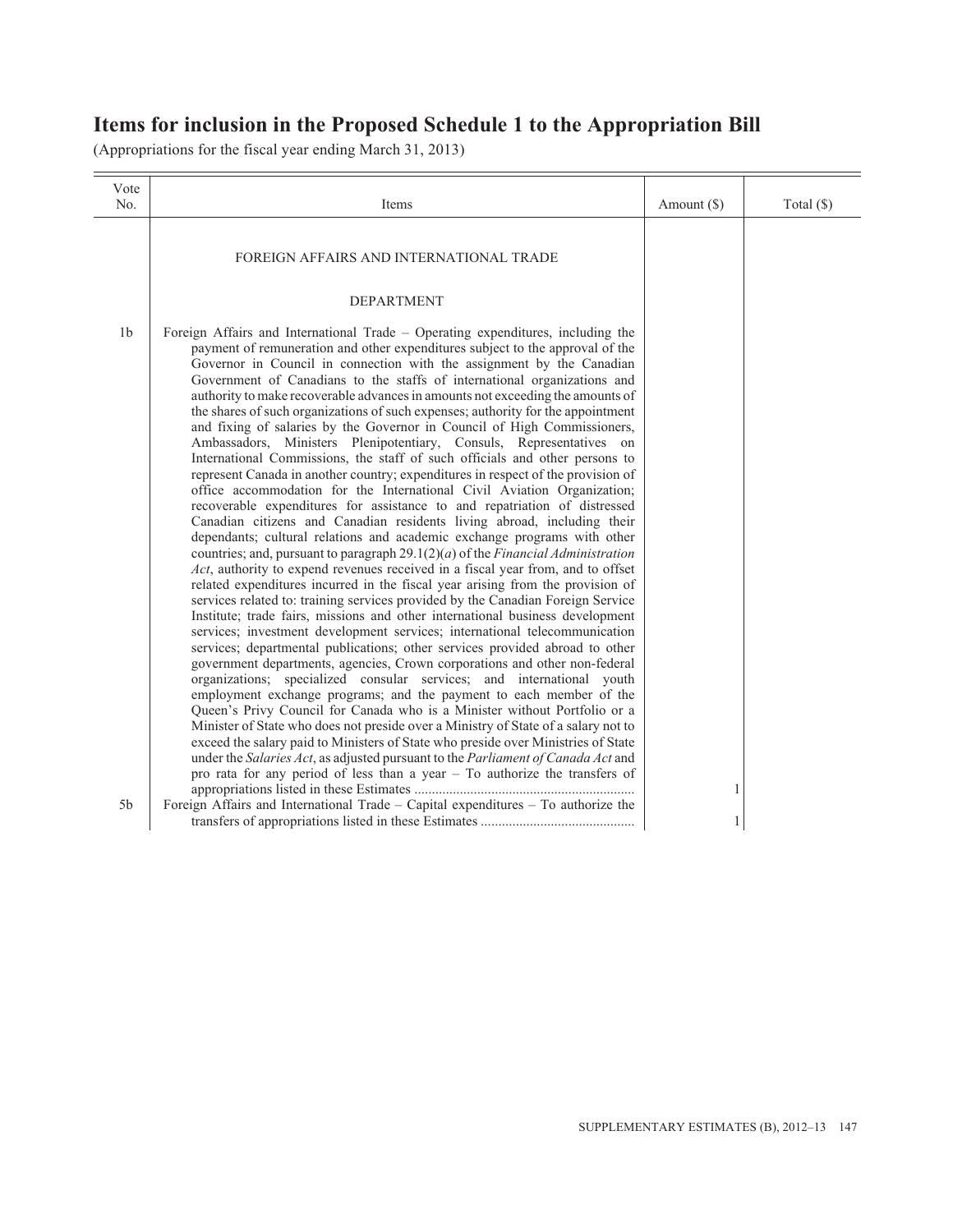| Vote<br>No.      | Items                                                                                                                                                                                                                                                                                                                                                                                                                                                                                                                                                                                                                                                                                                                                                                                                                      | Amount $(\$)$ | Total $(\$)$ |
|------------------|----------------------------------------------------------------------------------------------------------------------------------------------------------------------------------------------------------------------------------------------------------------------------------------------------------------------------------------------------------------------------------------------------------------------------------------------------------------------------------------------------------------------------------------------------------------------------------------------------------------------------------------------------------------------------------------------------------------------------------------------------------------------------------------------------------------------------|---------------|--------------|
|                  | <b>FOREIGN AFFAIRS AND INTERNATIONAL TRADE – Continued</b>                                                                                                                                                                                                                                                                                                                                                                                                                                                                                                                                                                                                                                                                                                                                                                 |               |              |
|                  | DEPARTMENT - Concluded                                                                                                                                                                                                                                                                                                                                                                                                                                                                                                                                                                                                                                                                                                                                                                                                     |               |              |
| 10 <sub>b</sub>  | Foreign Affairs and International Trade – The grants listed in the Estimates and<br>contributions, which may include: with respect to Canada's Global Partnership<br>Program (under the G8 Global Partnership), Canada's Counter-Terrorism<br>Capacity Building Program, the Anti-Crime Capacity Building Program, the<br>Afghanistan Counter-Narcotics Program, the Global Peace and Security<br>Program, Global Peace Operations Program and Glyn Berry Program, in the form<br>of monetary payments or the provision of goods or services; authority to make<br>commitments for the current fiscal year not exceeding \$30,000,000, in respect of<br>contributions to persons, groups of persons, councils and associations to promote<br>the development of Canadian export sales; and authority to pay assessments in |               |              |
|                  | the amounts and in the currencies in which they are levied as well as the authority<br>to pay other amounts specified in the currencies of the countries indicated,<br>notwithstanding that the total of such payments may exceed the equivalent in                                                                                                                                                                                                                                                                                                                                                                                                                                                                                                                                                                        | 1             |              |
| 15 <sub>b</sub>  | Payments, in respect of pension, insurance and social security programs or other<br>arrangements for employees locally engaged outside of Canada, or in respect of<br>the administration of such programs or arrangements, including premiums,<br>contributions, benefit payments, fees and other expenditures made in respect of<br>employees locally engaged outside Canada and for such other persons, as<br>Treasury Board determines - To authorize the transfers of appropriations listed in                                                                                                                                                                                                                                                                                                                         | 1             | 4            |
|                  | CANADIAN INTERNATIONAL DEVELOPMENT AGENCY                                                                                                                                                                                                                                                                                                                                                                                                                                                                                                                                                                                                                                                                                                                                                                                  |               |              |
| 30 <sub>b</sub>  | Canadian International Development Agency – The grants listed in the Estimates and<br>contributions<br>for international development<br>assistance,<br>international<br>humanitarian assistance and other specified purposes, in the form of monetary<br>payments or the provision of goods or services - To authorize the transfers of                                                                                                                                                                                                                                                                                                                                                                                                                                                                                    | 1             |              |
| L35b             | Canadian International Development Agency, Vote L35, Appropriation Act No. 2,<br>$2012-13$ , is replaced by the following: Pursuant to subsection 12(2) of the<br>International Development (Financial Institutions) Assistance Act, the amount<br>of financial assistance provided by the Minister of Foreign Affairs, in<br>consultation with the Minister of Finance, for the issuance and payment of<br>non-interest bearing, non-negotiable demand notes may not exceed<br>\$246,114,000 for the purpose of contributions to the international financial<br>institutions over a period commencing on April 1, 2012 and ending on                                                                                                                                                                                      |               |              |
| L40 <sub>b</sub> | Canadian International Development Agency, Vote L40, Appropriation Act No. 2,<br>$2012-13$ , is replaced by the following: Pursuant to subsection 12(2) of the<br>International Development (Financial Institutions) Assistance Act, the amount<br>of financial assistance provided by the Minister of Foreign Affairs, in<br>consultation with the Minister of Finance, for the purchase of shares of<br>international financial institutions, may not exceed an amount of \$82,176,248 in<br>United States dollars over a period commencing on April 1, 2012 and ending on<br>March 31, 2013 which amount is estimated in Canadian dollars at \$83,307,437                                                                                                                                                               | 1<br>1        |              |
|                  |                                                                                                                                                                                                                                                                                                                                                                                                                                                                                                                                                                                                                                                                                                                                                                                                                            |               | 3            |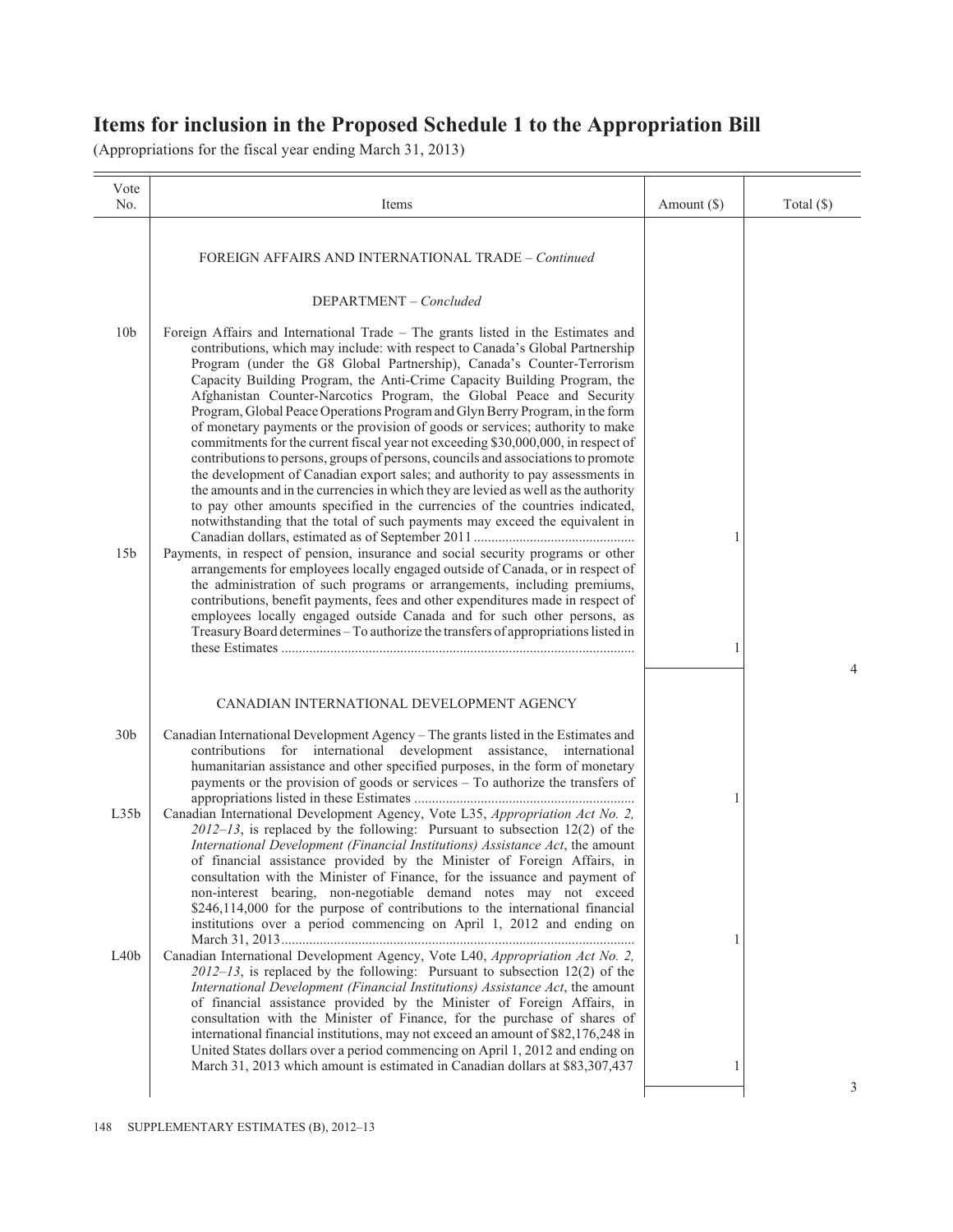| Vote            |                                                                                                                                                                                                                                                                                                                                                                                                                                                                                                                                                                                                                                                                                                                                                                                                                                                                                                                                                       |               |              |
|-----------------|-------------------------------------------------------------------------------------------------------------------------------------------------------------------------------------------------------------------------------------------------------------------------------------------------------------------------------------------------------------------------------------------------------------------------------------------------------------------------------------------------------------------------------------------------------------------------------------------------------------------------------------------------------------------------------------------------------------------------------------------------------------------------------------------------------------------------------------------------------------------------------------------------------------------------------------------------------|---------------|--------------|
| No.             | Items                                                                                                                                                                                                                                                                                                                                                                                                                                                                                                                                                                                                                                                                                                                                                                                                                                                                                                                                                 | Amount $(\$)$ | Total $(\$)$ |
|                 | FOREIGN AFFAIRS AND INTERNATIONAL TRADE – Concluded                                                                                                                                                                                                                                                                                                                                                                                                                                                                                                                                                                                                                                                                                                                                                                                                                                                                                                   |               |              |
|                 | INTERNATIONAL DEVELOPMENT RESEARCH CENTRE                                                                                                                                                                                                                                                                                                                                                                                                                                                                                                                                                                                                                                                                                                                                                                                                                                                                                                             |               |              |
| 45 <sub>b</sub> | Payments to the International Development Research Centre - To authorize the                                                                                                                                                                                                                                                                                                                                                                                                                                                                                                                                                                                                                                                                                                                                                                                                                                                                          | .             | 1            |
|                 | NATIONAL CAPITAL COMMISSION                                                                                                                                                                                                                                                                                                                                                                                                                                                                                                                                                                                                                                                                                                                                                                                                                                                                                                                           |               |              |
| 60 <sub>b</sub> | Payments to the National Capital Commission for capital expenditures – To authorize                                                                                                                                                                                                                                                                                                                                                                                                                                                                                                                                                                                                                                                                                                                                                                                                                                                                   |               | 1            |
|                 | <b>HEALTH</b>                                                                                                                                                                                                                                                                                                                                                                                                                                                                                                                                                                                                                                                                                                                                                                                                                                                                                                                                         |               |              |
|                 | <b>DEPARTMENT</b>                                                                                                                                                                                                                                                                                                                                                                                                                                                                                                                                                                                                                                                                                                                                                                                                                                                                                                                                     |               |              |
| 1 <sub>b</sub>  | Health – Operating expenditures and, pursuant to paragraph $29.1(2)(a)$ of the<br>Financial Administration Act, authority to spend revenues to offset expenditures<br>incurred in the fiscal year arising from the provision of services or the sale of<br>products related to health protection, regulatory activities and medical services,<br>and the provision of internal support services to other organizations, and the<br>payment to each member of the Queen's Privy Council for Canada who is a<br>Minister without Portfolio or a Minister of State who does not preside over a<br>Ministry of State of a salary not to exceed the salary paid to Ministers of State who<br>preside over Ministries of State under the Salaries Act, as adjusted pursuant to the<br>Parliament of Canada Act and pro rata for any period of less than a year - To<br>authorize the transfers of appropriations listed in these Estimates and to provide a | 194,938,496   |              |
| 5 <sub>b</sub>  | Health – Capital expenditures – To authorize the transfers of appropriations listed in                                                                                                                                                                                                                                                                                                                                                                                                                                                                                                                                                                                                                                                                                                                                                                                                                                                                | 1             |              |
| 10 <sub>b</sub> | Health – The grants listed in the Estimates and contributions, in the form of monetary<br>payments or the provision of goods or services - To authorize the transfers of<br>appropriations listed in these Estimates and to provide a further amount of                                                                                                                                                                                                                                                                                                                                                                                                                                                                                                                                                                                                                                                                                               | 42,150,191    | 237,088,688  |
|                 | CANADIAN INSTITUTES OF HEALTH RESEARCH                                                                                                                                                                                                                                                                                                                                                                                                                                                                                                                                                                                                                                                                                                                                                                                                                                                                                                                |               |              |
| 25 <sub>b</sub> | Canadian Institutes of Health Research $-$ The grants listed in the Estimates $-$ To<br>authorize the transfers of appropriations listed in these Estimates and to provide a                                                                                                                                                                                                                                                                                                                                                                                                                                                                                                                                                                                                                                                                                                                                                                          |               | 2,287,600    |
|                 | CANADIAN NORTHERN ECONOMIC DEVELOPMENT AGENCY                                                                                                                                                                                                                                                                                                                                                                                                                                                                                                                                                                                                                                                                                                                                                                                                                                                                                                         |               |              |
| 35 <sub>b</sub> | Canadian Northern Economic Development Agency - Contributions - To authorize<br>the transfers of appropriations listed in these Estimates and to provide a further                                                                                                                                                                                                                                                                                                                                                                                                                                                                                                                                                                                                                                                                                                                                                                                    |               | 3,000,000    |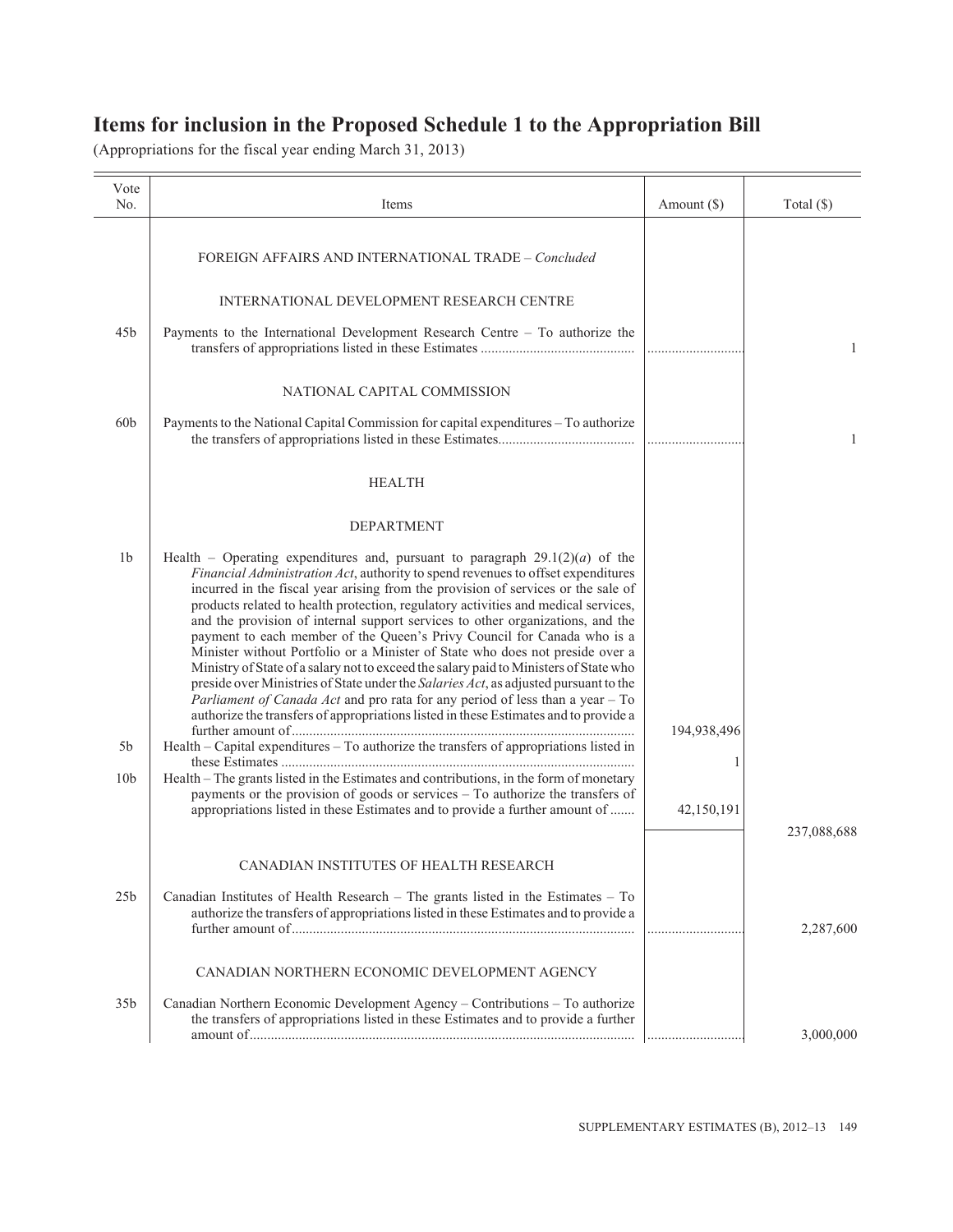(Appropriations for the fiscal year ending March 31, 2013)

| Vote<br>No.     | Items                                                                                                                                                                                                                                                                                                                                                                                                                                                                                                                                                                                                                                                                                                                                                                                                                                                                                                                                                                                                                                                                                                                                                                                                                                                                                                                                                                                                                                                                                                                                                                                                                                                                                                             | Amount $(\$)$ | Total $(\$)$ |
|-----------------|-------------------------------------------------------------------------------------------------------------------------------------------------------------------------------------------------------------------------------------------------------------------------------------------------------------------------------------------------------------------------------------------------------------------------------------------------------------------------------------------------------------------------------------------------------------------------------------------------------------------------------------------------------------------------------------------------------------------------------------------------------------------------------------------------------------------------------------------------------------------------------------------------------------------------------------------------------------------------------------------------------------------------------------------------------------------------------------------------------------------------------------------------------------------------------------------------------------------------------------------------------------------------------------------------------------------------------------------------------------------------------------------------------------------------------------------------------------------------------------------------------------------------------------------------------------------------------------------------------------------------------------------------------------------------------------------------------------------|---------------|--------------|
|                 | HEALTH - Concluded                                                                                                                                                                                                                                                                                                                                                                                                                                                                                                                                                                                                                                                                                                                                                                                                                                                                                                                                                                                                                                                                                                                                                                                                                                                                                                                                                                                                                                                                                                                                                                                                                                                                                                |               |              |
|                 | PUBLIC HEALTH AGENCY OF CANADA                                                                                                                                                                                                                                                                                                                                                                                                                                                                                                                                                                                                                                                                                                                                                                                                                                                                                                                                                                                                                                                                                                                                                                                                                                                                                                                                                                                                                                                                                                                                                                                                                                                                                    |               |              |
| 50 <sub>b</sub> | Public Health Agency of Canada – Operating expenditures and, pursuant to<br>paragraph $29.1(2)(a)$ of the <i>Financial Administration Act</i> , authority to spend<br>revenues to offset expenditures incurred in the fiscal year arising from the sale of<br>products and the provision of internal support services to other organizations – To                                                                                                                                                                                                                                                                                                                                                                                                                                                                                                                                                                                                                                                                                                                                                                                                                                                                                                                                                                                                                                                                                                                                                                                                                                                                                                                                                                 | 1             |              |
| 55 <sub>b</sub> | Public Health Agency of Canada - Capital expenditures - To authorize the transfers of                                                                                                                                                                                                                                                                                                                                                                                                                                                                                                                                                                                                                                                                                                                                                                                                                                                                                                                                                                                                                                                                                                                                                                                                                                                                                                                                                                                                                                                                                                                                                                                                                             | $\mathbf{1}$  |              |
| 60 <sub>b</sub> | Public Health Agency of Canada - The grants listed in the Estimates and contributions<br>- To authorize the transfers of appropriations listed in these Estimates                                                                                                                                                                                                                                                                                                                                                                                                                                                                                                                                                                                                                                                                                                                                                                                                                                                                                                                                                                                                                                                                                                                                                                                                                                                                                                                                                                                                                                                                                                                                                 | 1             | 3            |
|                 | HUMAN RESOURCES AND SKILLS DEVELOPMENT                                                                                                                                                                                                                                                                                                                                                                                                                                                                                                                                                                                                                                                                                                                                                                                                                                                                                                                                                                                                                                                                                                                                                                                                                                                                                                                                                                                                                                                                                                                                                                                                                                                                            |               |              |
|                 | <b>DEPARTMENT</b>                                                                                                                                                                                                                                                                                                                                                                                                                                                                                                                                                                                                                                                                                                                                                                                                                                                                                                                                                                                                                                                                                                                                                                                                                                                                                                                                                                                                                                                                                                                                                                                                                                                                                                 |               |              |
| 1 <sub>b</sub>  | Human Resources and Skills Development – Operating expenditures and<br>( $a$ ) authority to make recoverable expenditures on behalf of the Canada Pension<br>Plan, the Employment Insurance Operating Account and the Specified Purpose<br>Account for the administration of the Millennium Excellence Awards;<br>(b) pursuant to paragraph $29.1(2)(a)$ of the <i>Financial Administration Act</i> ,<br>authority to spend, to offset related expenditures incurred in the fiscal year,<br>revenues received in the fiscal year arising from<br>(i) the provision of Public Access Programs Sector services,<br>(ii) services to assist provinces in the administration of provincial programs<br>funded under Labour Market Development Agreements,<br>(iii) services offered on behalf of other federal government departments and/or<br>federal government departmental corporations,<br>(iv) the amount charged to any Crown Corporation under paragraph $14(b)$ of the<br>Government Employees Compensation Act in relation to the litigation costs for<br>subrogated claims for Crown Corporations, and<br>(v) the portion of the Government Employees Compensation Act departmental or<br>agency subrogated claim settlements related to litigation costs; and<br>$(c)$ the payment to each member of the Queen's Privy Council for Canada who is a<br>Minister without Portfolio or a Minister of State who does not preside over a<br>Ministry of State of a salary not to exceed the salary paid to Ministers of State who<br>preside over Ministries of State under the <i>Salaries Act</i> , as adjusted pursuant to the<br>Parliament of Canada Act and pro rata for any period of less than a year | 22,460,861    |              |
| 5b              | Human Resources and Skills Development – The grants listed in the Estimates and                                                                                                                                                                                                                                                                                                                                                                                                                                                                                                                                                                                                                                                                                                                                                                                                                                                                                                                                                                                                                                                                                                                                                                                                                                                                                                                                                                                                                                                                                                                                                                                                                                   | 92,232,118    |              |
|                 |                                                                                                                                                                                                                                                                                                                                                                                                                                                                                                                                                                                                                                                                                                                                                                                                                                                                                                                                                                                                                                                                                                                                                                                                                                                                                                                                                                                                                                                                                                                                                                                                                                                                                                                   |               | 114,692,979  |

150 SUPPLEMENTARY ESTIMATES (B), 2012–13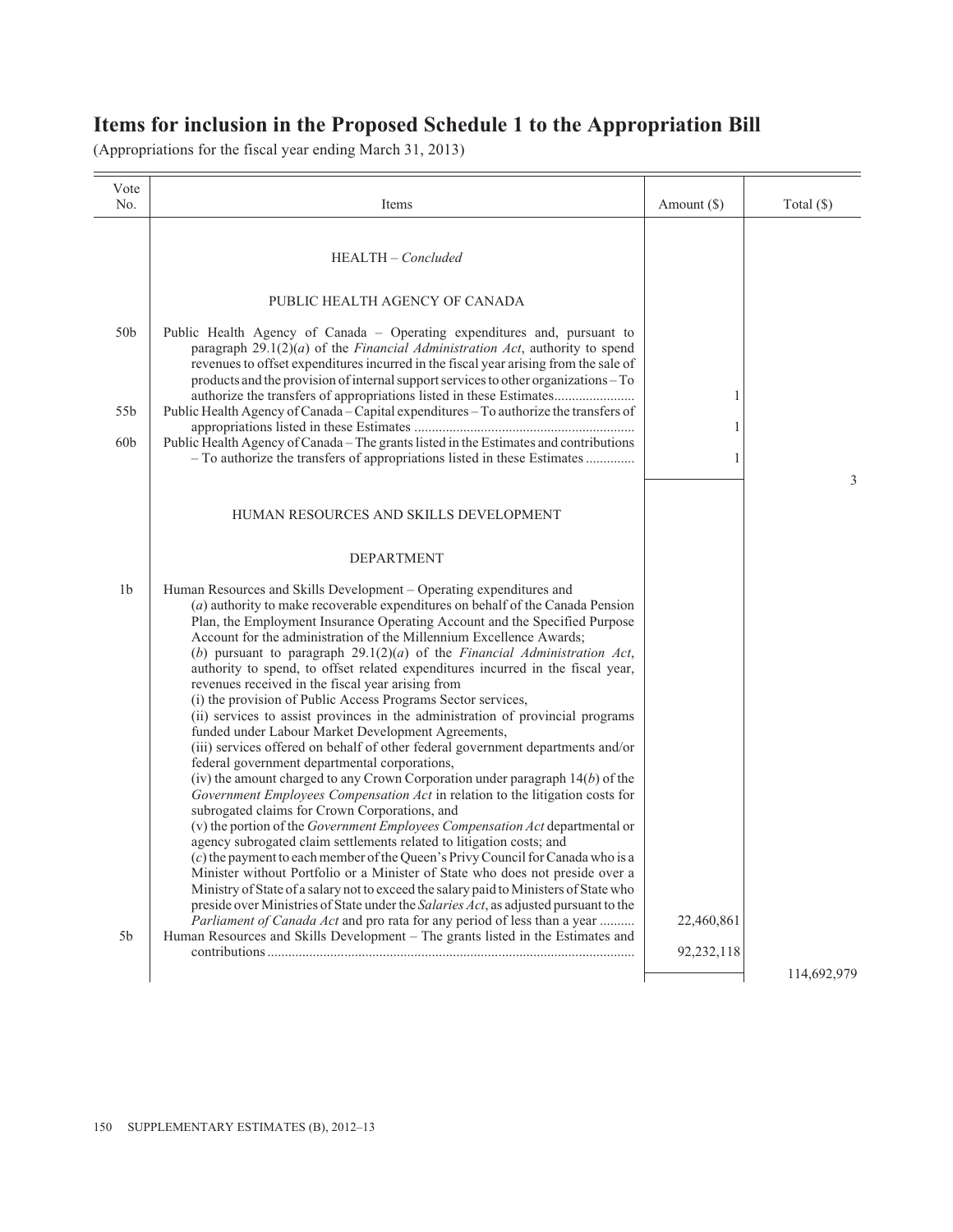| Vote<br>No.     | Items                                                                                                                                                                                                                                                                                                                                                                                                                                                                                                                                                                                                                                                                                                                                                                                                                                                                                                                                                                                                                                                                                                                                                                                                                                                                                                                                                                                                                                                                                                                                         | Amount $(\$)$ | Total $(\$)$ |
|-----------------|-----------------------------------------------------------------------------------------------------------------------------------------------------------------------------------------------------------------------------------------------------------------------------------------------------------------------------------------------------------------------------------------------------------------------------------------------------------------------------------------------------------------------------------------------------------------------------------------------------------------------------------------------------------------------------------------------------------------------------------------------------------------------------------------------------------------------------------------------------------------------------------------------------------------------------------------------------------------------------------------------------------------------------------------------------------------------------------------------------------------------------------------------------------------------------------------------------------------------------------------------------------------------------------------------------------------------------------------------------------------------------------------------------------------------------------------------------------------------------------------------------------------------------------------------|---------------|--------------|
|                 | INDIAN AFFAIRS AND NORTHERN DEVELOPMENT                                                                                                                                                                                                                                                                                                                                                                                                                                                                                                                                                                                                                                                                                                                                                                                                                                                                                                                                                                                                                                                                                                                                                                                                                                                                                                                                                                                                                                                                                                       |               |              |
|                 | <b>DEPARTMENT</b>                                                                                                                                                                                                                                                                                                                                                                                                                                                                                                                                                                                                                                                                                                                                                                                                                                                                                                                                                                                                                                                                                                                                                                                                                                                                                                                                                                                                                                                                                                                             |               |              |
| 1 <sub>b</sub>  | Indian Affairs and Northern Development – Operating expenditures and<br>(a) pursuant to paragraph $29.1(2)(a)$ of the <i>Financial Administration Act</i> ,<br>authority to expend revenues received in a fiscal year through the provision of<br>internal support services to other organizations to offset associated expenditures<br>incurred in the fiscal year;<br>$(b)$ expenditures on works, buildings and equipment and expenditures and<br>recoverable expenditures in respect of services provided and work performed on<br>other than federal property;<br>$(c)$ authority to provide, in respect of Indian and Inuit economic development<br>activities, for the capacity development for Indian and Inuit and the furnishing of<br>materials and equipment;<br>$(d)$ authority to sell electric power to private consumers in remote locations when<br>alternative local sources of supply are not available, in accordance with terms and<br>conditions approved by the Governor in Council; and<br>(e) the payment to each member of the Queen's Privy Council for Canada who is a<br>Minister without Portfolio or a Minister of State who does not preside over a<br>Ministry of State of a salary not to exceed the salary paid to Ministers of State who<br>preside over Ministries of State under the Salaries Act, as adjusted pursuant to the<br>Parliament of Canada Act and pro rata for any period of less than a year - To<br>authorize the transfers of appropriations listed in these Estimates and to provide a |               |              |
| 10 <sub>b</sub> | Indian Affairs and Northern Development - The grants listed in the Estimates and<br>contributions - To authorize the transfers of appropriations listed in these                                                                                                                                                                                                                                                                                                                                                                                                                                                                                                                                                                                                                                                                                                                                                                                                                                                                                                                                                                                                                                                                                                                                                                                                                                                                                                                                                                              | 248,444,500   |              |
|                 |                                                                                                                                                                                                                                                                                                                                                                                                                                                                                                                                                                                                                                                                                                                                                                                                                                                                                                                                                                                                                                                                                                                                                                                                                                                                                                                                                                                                                                                                                                                                               | 222,352,170   | 470,796,670  |
|                 | <b>CANADIAN POLAR COMMISSION</b>                                                                                                                                                                                                                                                                                                                                                                                                                                                                                                                                                                                                                                                                                                                                                                                                                                                                                                                                                                                                                                                                                                                                                                                                                                                                                                                                                                                                                                                                                                              |               |              |
|                 |                                                                                                                                                                                                                                                                                                                                                                                                                                                                                                                                                                                                                                                                                                                                                                                                                                                                                                                                                                                                                                                                                                                                                                                                                                                                                                                                                                                                                                                                                                                                               |               |              |
| 25 <sub>b</sub> | Canadian Polar Commission – Program expenditures, the grants listed in the Estimates<br>and contributions – To authorize the transfers of appropriations listed in these                                                                                                                                                                                                                                                                                                                                                                                                                                                                                                                                                                                                                                                                                                                                                                                                                                                                                                                                                                                                                                                                                                                                                                                                                                                                                                                                                                      |               | 1            |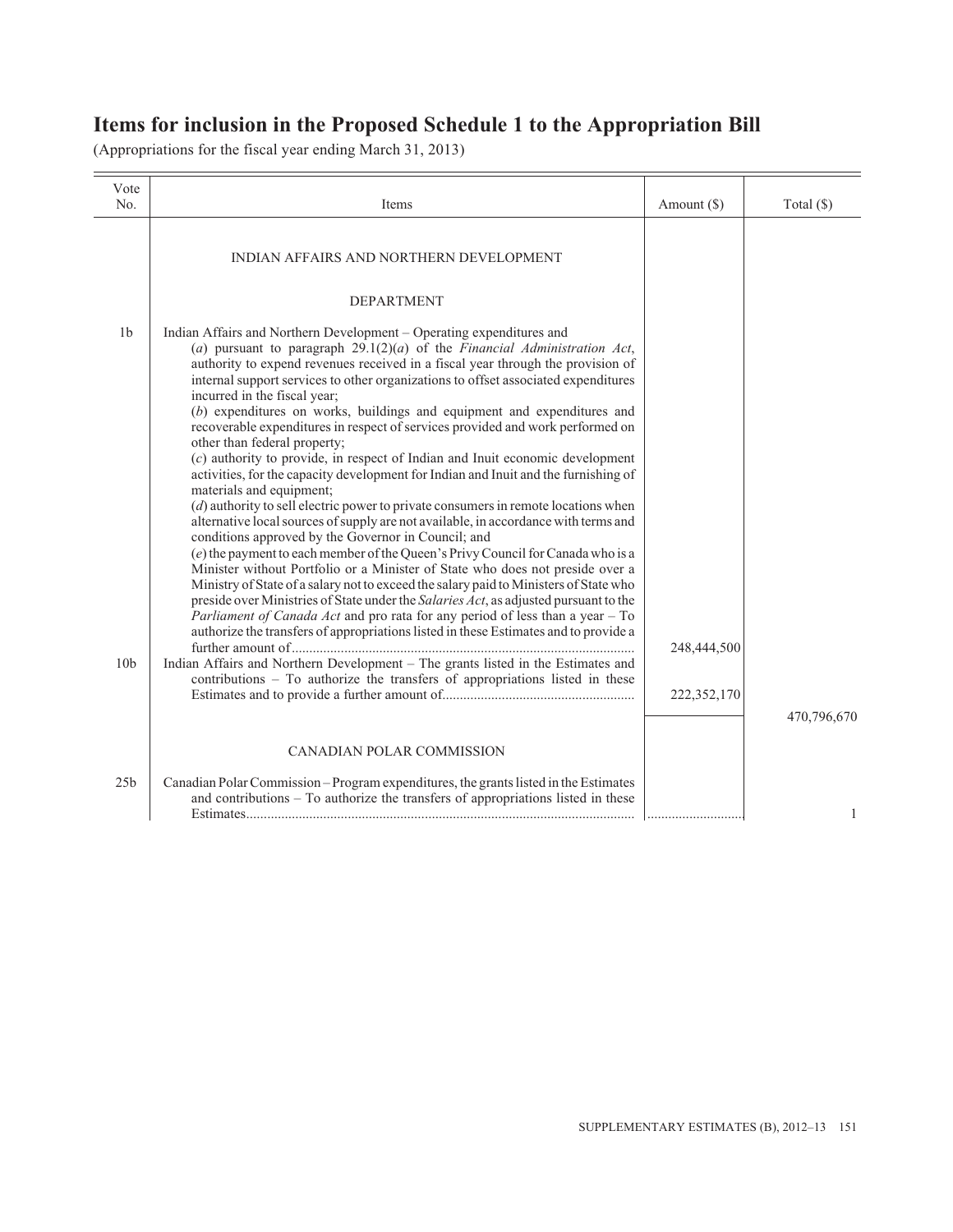| Vote<br>No.            | Items                                                                                                                                                                                                                                                                                                                                                                                                                                                                                                                                                                                                                                                                                                                                                                                                                                                                                                                                                                                                                   | Amount (\$)     | Total $(\$)$ |
|------------------------|-------------------------------------------------------------------------------------------------------------------------------------------------------------------------------------------------------------------------------------------------------------------------------------------------------------------------------------------------------------------------------------------------------------------------------------------------------------------------------------------------------------------------------------------------------------------------------------------------------------------------------------------------------------------------------------------------------------------------------------------------------------------------------------------------------------------------------------------------------------------------------------------------------------------------------------------------------------------------------------------------------------------------|-----------------|--------------|
|                        | <b>INDUSTRY</b>                                                                                                                                                                                                                                                                                                                                                                                                                                                                                                                                                                                                                                                                                                                                                                                                                                                                                                                                                                                                         |                 |              |
|                        | <b>DEPARTMENT</b>                                                                                                                                                                                                                                                                                                                                                                                                                                                                                                                                                                                                                                                                                                                                                                                                                                                                                                                                                                                                       |                 |              |
| 1 <sub>b</sub>         | Industry – Operating expenditures and, pursuant to paragraph $29.1(2)(a)$ of the<br>Financial Administration Act, authority to expend revenue received during the<br>fiscal year, to offset expenditures incurred in the fiscal year, arising from the<br>provision of internal support services to other organizations, communications<br>research, bankruptcy and corporations and from services and regulatory<br>processes, specifically pre-merger notification filings, advance ruling<br>certificates, advisory opinions and photocopies, provided under the Competition<br>Act, and the payment to each member of the Queen's Privy Council for Canada<br>who is a Minister without Portfolio or a Minister of State who does not preside<br>over a Ministry of State of a salary not to exceed the salary paid to Ministers of<br>State who preside over Ministries of State under the Salaries Act, as adjusted<br>pursuant to the <i>Parliament of Canada Act</i> and pro rata for any period of less than a |                 |              |
| 5 <sub>b</sub>         | year - To authorize the transfers of appropriations listed in these Estimates and to<br>Industry - Capital expenditures - To authorize the transfers of appropriations listed in                                                                                                                                                                                                                                                                                                                                                                                                                                                                                                                                                                                                                                                                                                                                                                                                                                        | 44,383,035      |              |
| 10 <sub>b</sub>        | Industry – The grants listed in the Estimates and contributions – To authorize the                                                                                                                                                                                                                                                                                                                                                                                                                                                                                                                                                                                                                                                                                                                                                                                                                                                                                                                                      | 1               |              |
|                        | transfers of appropriations listed in these Estimates and to provide a further                                                                                                                                                                                                                                                                                                                                                                                                                                                                                                                                                                                                                                                                                                                                                                                                                                                                                                                                          | 20,942,000      |              |
|                        | <b>CANADIAN SPACE AGENCY</b>                                                                                                                                                                                                                                                                                                                                                                                                                                                                                                                                                                                                                                                                                                                                                                                                                                                                                                                                                                                            |                 | 65,325,036   |
| 35 <sub>b</sub>        | Canadian Space Agency – The grants listed in the Estimates and contributions – To<br>authorize the transfers of appropriations listed in these Estimates                                                                                                                                                                                                                                                                                                                                                                                                                                                                                                                                                                                                                                                                                                                                                                                                                                                                |                 | 1            |
|                        | FEDERAL ECONOMIC DEVELOPMENT AGENCY<br><b>FOR SOUTHERN ONTARIO</b>                                                                                                                                                                                                                                                                                                                                                                                                                                                                                                                                                                                                                                                                                                                                                                                                                                                                                                                                                      |                 |              |
| 55 <sub>b</sub>        | Federal Economic Development Agency for Southern Ontario - The grants listed in<br>the Estimates and contributions $-$ To authorize the transfers of appropriations                                                                                                                                                                                                                                                                                                                                                                                                                                                                                                                                                                                                                                                                                                                                                                                                                                                     |                 | 37,894,000   |
|                        | NATIONAL RESEARCH COUNCIL OF CANADA                                                                                                                                                                                                                                                                                                                                                                                                                                                                                                                                                                                                                                                                                                                                                                                                                                                                                                                                                                                     |                 |              |
| 60 <sub>b</sub><br>65b | National Research Council of Canada - Capital expenditures - To authorize the                                                                                                                                                                                                                                                                                                                                                                                                                                                                                                                                                                                                                                                                                                                                                                                                                                                                                                                                           | 61,151,173<br>1 |              |
| 70 <sub>b</sub>        | National Research Council of Canada - The grants listed in the Estimates and<br>contributions - To authorize the transfers of appropriations listed in these                                                                                                                                                                                                                                                                                                                                                                                                                                                                                                                                                                                                                                                                                                                                                                                                                                                            | 90,000,000      |              |
|                        |                                                                                                                                                                                                                                                                                                                                                                                                                                                                                                                                                                                                                                                                                                                                                                                                                                                                                                                                                                                                                         |                 | 151,151,174  |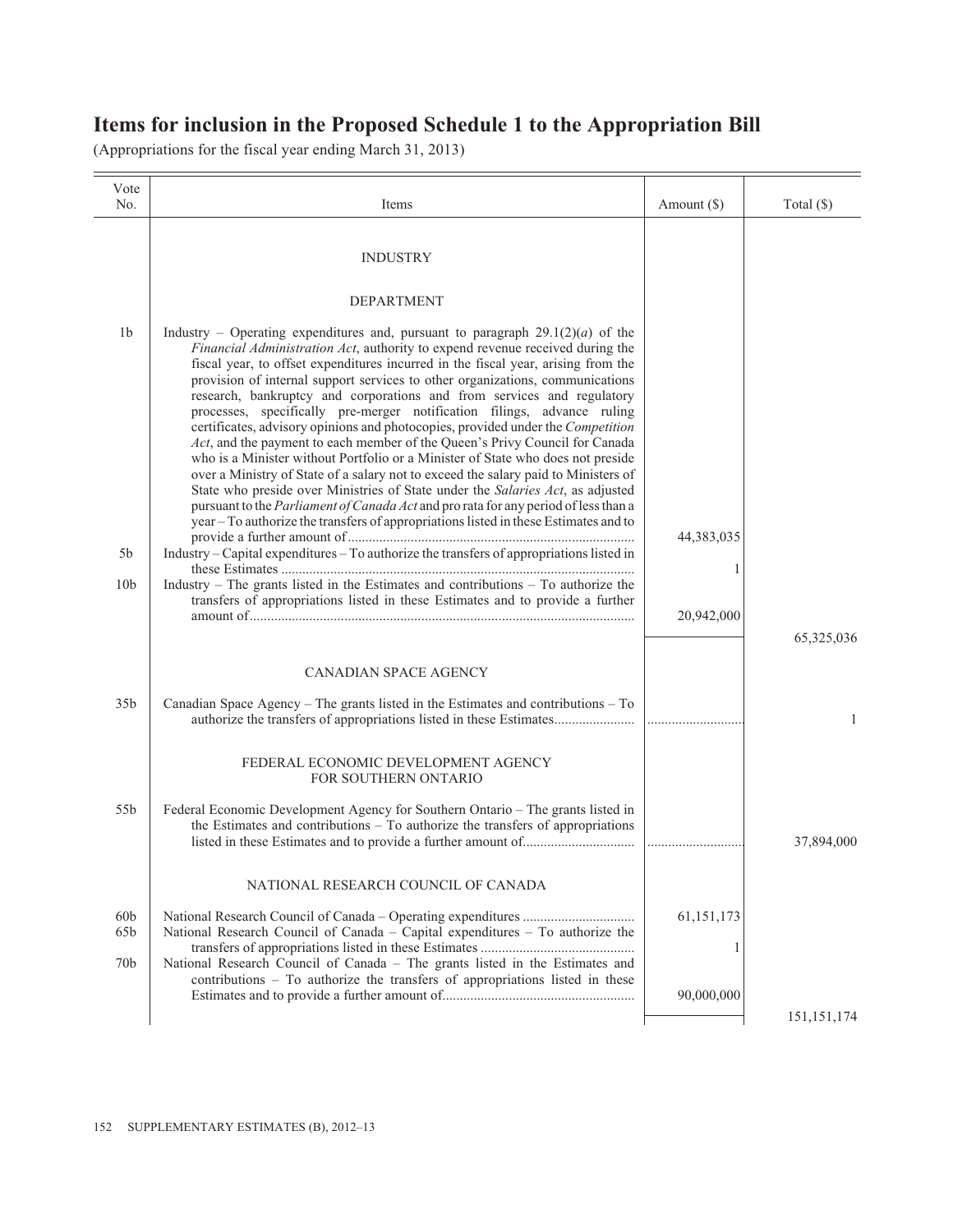| Vote<br>No.                      | Items                                                                                                                                                                                                                                                                                                                                                                                                                                                                                                                                                                                                                                                                                                                                                                                                                                                                                                                                                                                                                    | Amount (\$)             | Total $(\$)$ |
|----------------------------------|--------------------------------------------------------------------------------------------------------------------------------------------------------------------------------------------------------------------------------------------------------------------------------------------------------------------------------------------------------------------------------------------------------------------------------------------------------------------------------------------------------------------------------------------------------------------------------------------------------------------------------------------------------------------------------------------------------------------------------------------------------------------------------------------------------------------------------------------------------------------------------------------------------------------------------------------------------------------------------------------------------------------------|-------------------------|--------------|
|                                  | INDUSTRY – Concluded                                                                                                                                                                                                                                                                                                                                                                                                                                                                                                                                                                                                                                                                                                                                                                                                                                                                                                                                                                                                     |                         |              |
|                                  | NATURAL SCIENCES AND ENGINEERING RESEARCH COUNCIL                                                                                                                                                                                                                                                                                                                                                                                                                                                                                                                                                                                                                                                                                                                                                                                                                                                                                                                                                                        |                         |              |
| 80 <sub>b</sub>                  | Natural Sciences and Engineering Research Council - The grants listed in the<br>Estimates - To authorize the transfers of appropriations listed in these Estimates                                                                                                                                                                                                                                                                                                                                                                                                                                                                                                                                                                                                                                                                                                                                                                                                                                                       |                         | 16,315,305   |
|                                  | SOCIAL SCIENCES AND HUMANITIES RESEARCH COUNCIL                                                                                                                                                                                                                                                                                                                                                                                                                                                                                                                                                                                                                                                                                                                                                                                                                                                                                                                                                                          |                         |              |
| 95b                              | Social Sciences and Humanities Research Council – The grants listed in the Estimates<br>- To authorize the transfers of appropriations listed in these Estimates and to                                                                                                                                                                                                                                                                                                                                                                                                                                                                                                                                                                                                                                                                                                                                                                                                                                                  |                         | 1,063,600    |
|                                  | <b>JUSTICE</b>                                                                                                                                                                                                                                                                                                                                                                                                                                                                                                                                                                                                                                                                                                                                                                                                                                                                                                                                                                                                           |                         |              |
|                                  | <b>DEPARTMENT</b>                                                                                                                                                                                                                                                                                                                                                                                                                                                                                                                                                                                                                                                                                                                                                                                                                                                                                                                                                                                                        |                         |              |
| 1 <sub>b</sub><br>5 <sub>b</sub> | Justice – Operating expenditures and, pursuant to paragraph $29.1(2)(a)$ of the<br>Financial Administration Act, authority to expend revenues received in a fiscal<br>year, and to offset expenditures incurred in the fiscal year, arising from the<br>provision of mandatory legal services to Government departments and agencies<br>and optional services to Crown corporations, non-federal organizations and<br>international organizations provided they are consistent with the Department's<br>mandate, and the provision of internal support services to other organizations,<br>and the payment to each member of the Queen's Privy Council for Canada who is<br>a Minister without Portfolio or a Minister of State who does not preside over a<br>Ministry of State of a salary not to exceed the salary paid to Ministers of State who<br>preside over Ministries of State under the Salaries Act, as adjusted pursuant to the<br>Parliament of Canada Act and pro rata for any period of less than a year | 1,757,990<br>21,630,000 |              |
|                                  |                                                                                                                                                                                                                                                                                                                                                                                                                                                                                                                                                                                                                                                                                                                                                                                                                                                                                                                                                                                                                          |                         | 23,387,990   |
|                                  | <b>COURTS ADMINISTRATION SERVICE</b>                                                                                                                                                                                                                                                                                                                                                                                                                                                                                                                                                                                                                                                                                                                                                                                                                                                                                                                                                                                     |                         |              |
| 30 <sub>b</sub>                  |                                                                                                                                                                                                                                                                                                                                                                                                                                                                                                                                                                                                                                                                                                                                                                                                                                                                                                                                                                                                                          |                         | 3,028,012    |
|                                  | OFFICE OF THE DIRECTOR OF PUBLIC PROSECUTIONS                                                                                                                                                                                                                                                                                                                                                                                                                                                                                                                                                                                                                                                                                                                                                                                                                                                                                                                                                                            |                         |              |
| 35 <sub>b</sub>                  | Office of the Director of Public Prosecutions - Program expenditures and, pursuant to<br>paragraph $29.1(2)(a)$ of the <i>Financial Administration Act</i> , authority to expend<br>revenues received in a fiscal year, and to offset expenditures incurred in the fiscal<br>year, arising from the provision of prosecution and prosecution-related services<br>and the provision of internal support services to other organizations and optional<br>services to Crown corporations, non-federal organizations and international<br>organizations provided they are consistent with the Office of the Director of<br>Public Prosecution's mandate - To authorize the transfers of appropriations listed                                                                                                                                                                                                                                                                                                                |                         |              |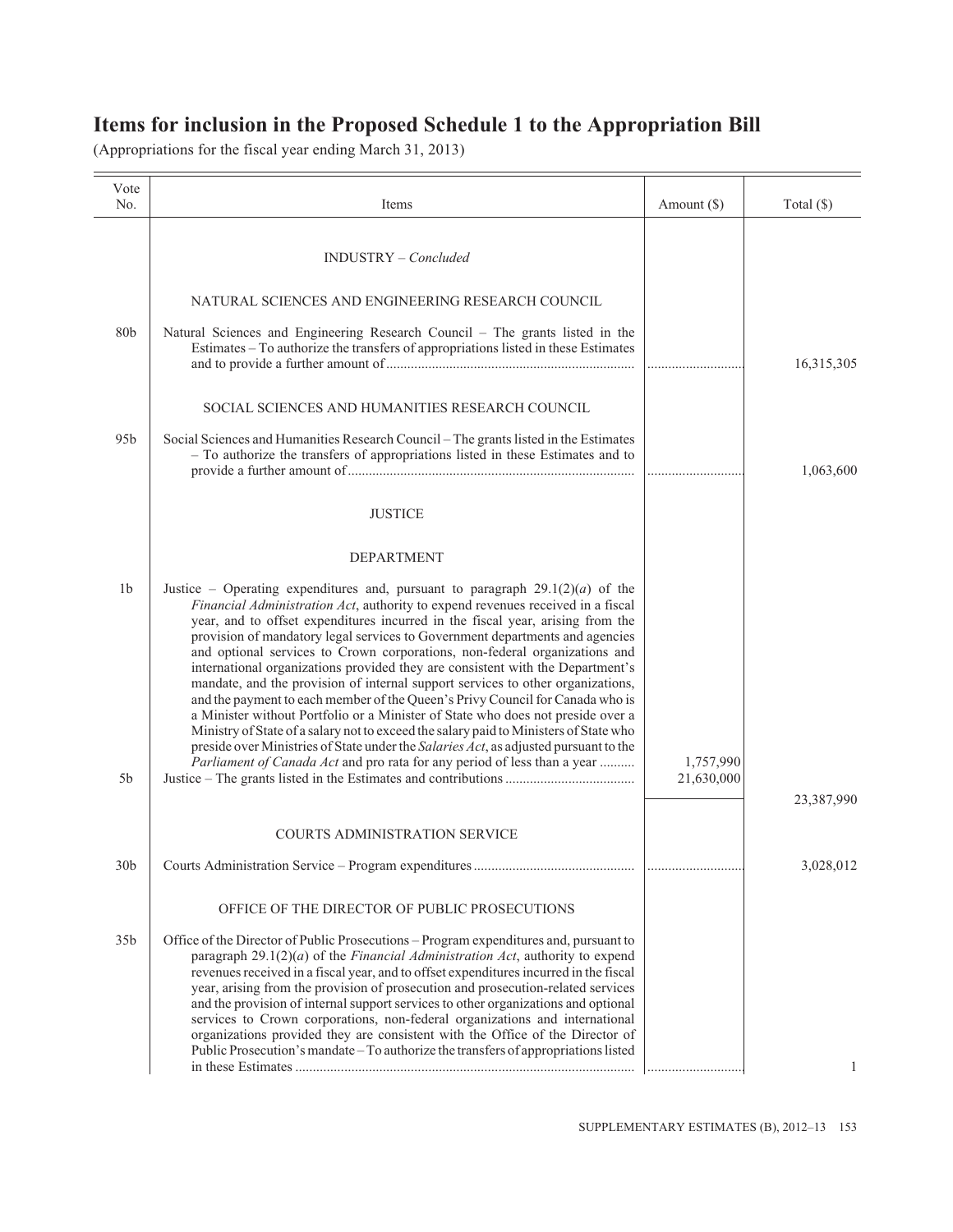| Vote<br>No.          | Items                                                                                                                                                                                                                                                                                                                                                                                                                                                                                                                                                                                                                                                                                                                                                                                                                                                                                                                                                                                                                                                                                                                                                                                                                                                                                                                                                                                                                                                                                                                                                                                                                                                                                                                                                                                                                                                                                                                                                                                                                                                                                                                         | Amount $(\$)$ | Total $(\$)$ |
|----------------------|-------------------------------------------------------------------------------------------------------------------------------------------------------------------------------------------------------------------------------------------------------------------------------------------------------------------------------------------------------------------------------------------------------------------------------------------------------------------------------------------------------------------------------------------------------------------------------------------------------------------------------------------------------------------------------------------------------------------------------------------------------------------------------------------------------------------------------------------------------------------------------------------------------------------------------------------------------------------------------------------------------------------------------------------------------------------------------------------------------------------------------------------------------------------------------------------------------------------------------------------------------------------------------------------------------------------------------------------------------------------------------------------------------------------------------------------------------------------------------------------------------------------------------------------------------------------------------------------------------------------------------------------------------------------------------------------------------------------------------------------------------------------------------------------------------------------------------------------------------------------------------------------------------------------------------------------------------------------------------------------------------------------------------------------------------------------------------------------------------------------------------|---------------|--------------|
|                      | NATIONAL DEFENCE                                                                                                                                                                                                                                                                                                                                                                                                                                                                                                                                                                                                                                                                                                                                                                                                                                                                                                                                                                                                                                                                                                                                                                                                                                                                                                                                                                                                                                                                                                                                                                                                                                                                                                                                                                                                                                                                                                                                                                                                                                                                                                              |               |              |
|                      | DEPARTMENT                                                                                                                                                                                                                                                                                                                                                                                                                                                                                                                                                                                                                                                                                                                                                                                                                                                                                                                                                                                                                                                                                                                                                                                                                                                                                                                                                                                                                                                                                                                                                                                                                                                                                                                                                                                                                                                                                                                                                                                                                                                                                                                    |               |              |
| 1 <sub>b</sub><br>5b | National Defence – Operating expenditures and authority for total commitments,<br>subject to allotment by the Treasury Board, of \$30,449,955,792 for the purposes<br>of Votes 1, 5 and 10 of the Department regardless of the year in which the<br>payment of those commitments comes due (of which it is estimated that<br>\$11,653,559,000 will come due for payment in future years), authority to make<br>payments from any of those Votes to provinces or municipalities as contributions<br>toward construction done by those bodies, authority, subject to the direction of<br>the Treasury Board, to make recoverable expenditures or advances from any of<br>those Votes in respect of materials supplied to or services performed on behalf of<br>individuals, corporations, outside agencies, other government departments and<br>agencies and other governments and authority to expend revenue, as authorized<br>by the Treasury Board, received during the fiscal year for the purposes of any of<br>those Votes, including the provision of internal support services to other<br>organizations, and authority to make payments, in respect of pension, insurance<br>and social security programs or other arrangements for employees locally<br>engaged outside of Canada, or in respect of the administration of such programs<br>or arrangements, including premiums, contributions, benefits, fees and other<br>expenditures, made in respect of employees locally engaged outside of Canada<br>and for such other persons, as Treasury Board determines, and the payment to<br>each member of the Queen's Privy Council for Canada who is a Minister without<br>Portfolio or a Minister of State who does not preside over a Ministry of State of a<br>salary not to exceed the salary paid to Ministers of State who preside over<br>Ministries of State under the Salaries Act, as adjusted pursuant to the Parliament<br>of Canada Act and pro rata for any period of less than a year $-$ To authorize the<br>National Defence - Capital expenditures - To authorize the transfers of appropriations | 1<br>1        |              |
|                      |                                                                                                                                                                                                                                                                                                                                                                                                                                                                                                                                                                                                                                                                                                                                                                                                                                                                                                                                                                                                                                                                                                                                                                                                                                                                                                                                                                                                                                                                                                                                                                                                                                                                                                                                                                                                                                                                                                                                                                                                                                                                                                                               |               | 2            |
|                      | COMMUNICATIONS SECURITY ESTABLISHMENT                                                                                                                                                                                                                                                                                                                                                                                                                                                                                                                                                                                                                                                                                                                                                                                                                                                                                                                                                                                                                                                                                                                                                                                                                                                                                                                                                                                                                                                                                                                                                                                                                                                                                                                                                                                                                                                                                                                                                                                                                                                                                         |               |              |
| 20 <sub>b</sub>      | Communications Security Establishment - Program expenditures and, pursuant to<br>paragraph $29.1(2)(a)$ of the <i>Financial Administration Act</i> , authority to expend<br>revenues received during the fiscal year arising from the operations of the<br>organization, including the provision of internal support services to other<br>organizations, to offset expenditures incurred in the fiscal year - To authorize the                                                                                                                                                                                                                                                                                                                                                                                                                                                                                                                                                                                                                                                                                                                                                                                                                                                                                                                                                                                                                                                                                                                                                                                                                                                                                                                                                                                                                                                                                                                                                                                                                                                                                                |               | $\mathbf{1}$ |
|                      | MILITARY POLICE COMPLAINTS COMMISSION                                                                                                                                                                                                                                                                                                                                                                                                                                                                                                                                                                                                                                                                                                                                                                                                                                                                                                                                                                                                                                                                                                                                                                                                                                                                                                                                                                                                                                                                                                                                                                                                                                                                                                                                                                                                                                                                                                                                                                                                                                                                                         |               |              |
| 25 <sub>b</sub>      |                                                                                                                                                                                                                                                                                                                                                                                                                                                                                                                                                                                                                                                                                                                                                                                                                                                                                                                                                                                                                                                                                                                                                                                                                                                                                                                                                                                                                                                                                                                                                                                                                                                                                                                                                                                                                                                                                                                                                                                                                                                                                                                               |               | 4,015,226    |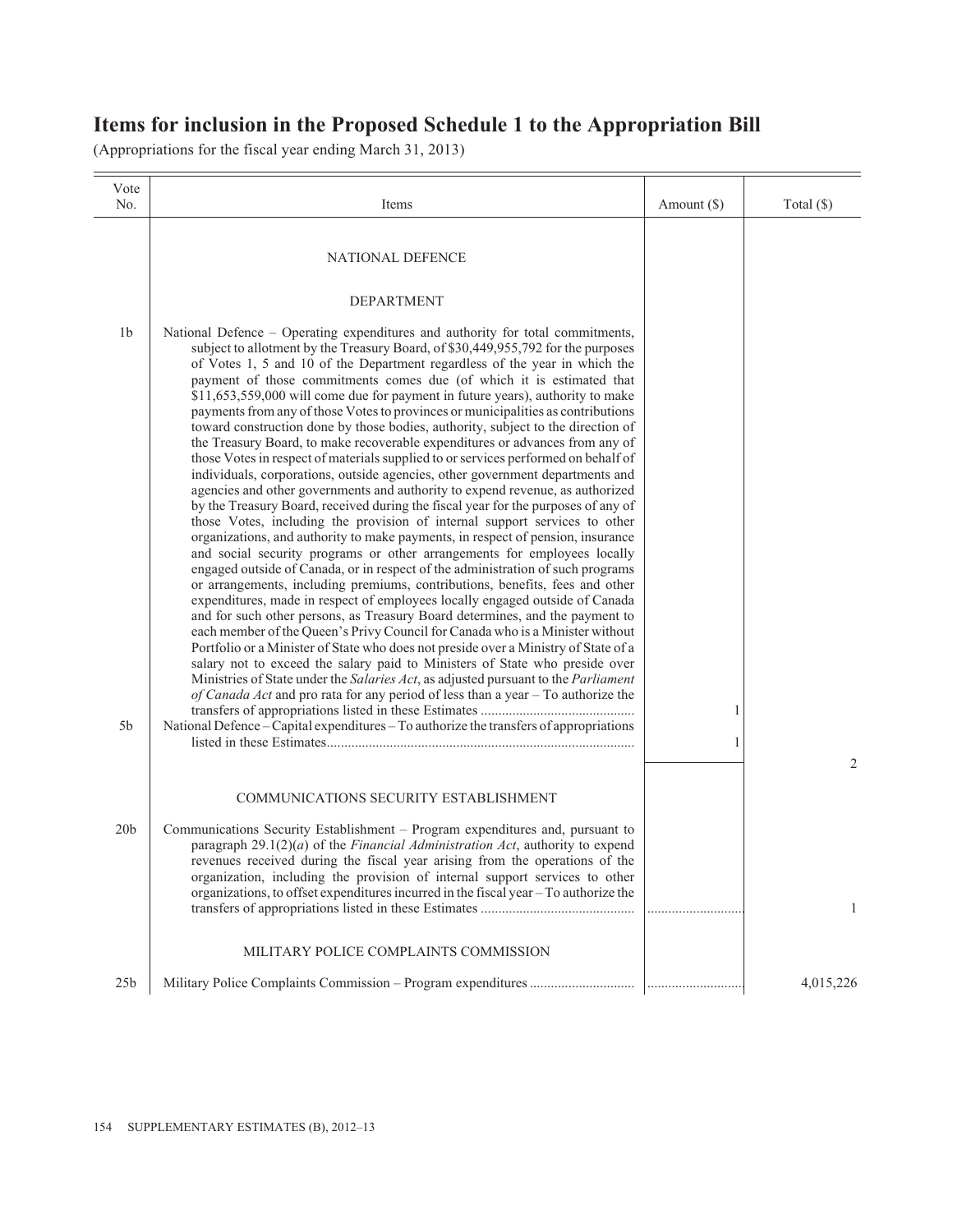| Vote<br>No.                      | Items                                                                                                                                                                                                                                                                                                                                                                                                                                                                                                                                                                                                                                                                                                                                                                                                                                                                                                                                                                                                                                                                                                              | Amount (\$) | Total $(\$)$ |
|----------------------------------|--------------------------------------------------------------------------------------------------------------------------------------------------------------------------------------------------------------------------------------------------------------------------------------------------------------------------------------------------------------------------------------------------------------------------------------------------------------------------------------------------------------------------------------------------------------------------------------------------------------------------------------------------------------------------------------------------------------------------------------------------------------------------------------------------------------------------------------------------------------------------------------------------------------------------------------------------------------------------------------------------------------------------------------------------------------------------------------------------------------------|-------------|--------------|
|                                  | <b>NATURAL RESOURCES</b>                                                                                                                                                                                                                                                                                                                                                                                                                                                                                                                                                                                                                                                                                                                                                                                                                                                                                                                                                                                                                                                                                           |             |              |
|                                  | <b>DEPARTMENT</b>                                                                                                                                                                                                                                                                                                                                                                                                                                                                                                                                                                                                                                                                                                                                                                                                                                                                                                                                                                                                                                                                                                  |             |              |
| 1 <sub>b</sub><br>5 <sub>b</sub> | Natural Resources – Operating expenditures and, pursuant to paragraph $29.1(2)(a)$ of<br>the Financial Administration Act, authority to expend revenues received during<br>the fiscal year from the sale of forestry and information products; licensing,<br>training and certification activities related to the Explosives Act and Explosives<br>Regulations; from research, consultation, testing, analysis, and administration<br>services as part of the departmental operations; and for the provision of internal<br>support services to other organizations and the payment to each member of the<br>Queen's Privy Council for Canada who is a Minister without Portfolio or a<br>Minister of State who does not preside over a Ministry of State of a salary not to<br>exceed the salary paid to Ministers of State who preside over Ministries of State<br>under the Salaries Act, as adjusted pursuant to the Parliament of Canada Act and<br>pro rata for any period of less than a year $-$ To authorize the transfers of<br>Natural Resources - Capital expenditures - To authorize the transfers of | 1<br>1      |              |
|                                  | ATOMIC ENERGY OF CANADA LIMITED                                                                                                                                                                                                                                                                                                                                                                                                                                                                                                                                                                                                                                                                                                                                                                                                                                                                                                                                                                                                                                                                                    |             | 2            |
| 15 <sub>b</sub>                  | Payments to Atomic Energy of Canada Limited for operating and capital expenditures<br>- To authorize the transfers of appropriations listed in these Estimates and to                                                                                                                                                                                                                                                                                                                                                                                                                                                                                                                                                                                                                                                                                                                                                                                                                                                                                                                                              |             | 76,800,000   |
|                                  | CANADIAN NUCLEAR SAFETY COMMISSION                                                                                                                                                                                                                                                                                                                                                                                                                                                                                                                                                                                                                                                                                                                                                                                                                                                                                                                                                                                                                                                                                 |             |              |
| 20 <sub>b</sub>                  | Canadian Nuclear Safety Commission - Program expenditures, the grants listed in the                                                                                                                                                                                                                                                                                                                                                                                                                                                                                                                                                                                                                                                                                                                                                                                                                                                                                                                                                                                                                                |             | 8,604,751    |
|                                  | NATIONAL ENERGY BOARD                                                                                                                                                                                                                                                                                                                                                                                                                                                                                                                                                                                                                                                                                                                                                                                                                                                                                                                                                                                                                                                                                              |             |              |
| 25 <sub>b</sub>                  |                                                                                                                                                                                                                                                                                                                                                                                                                                                                                                                                                                                                                                                                                                                                                                                                                                                                                                                                                                                                                                                                                                                    |             | 5,890,861    |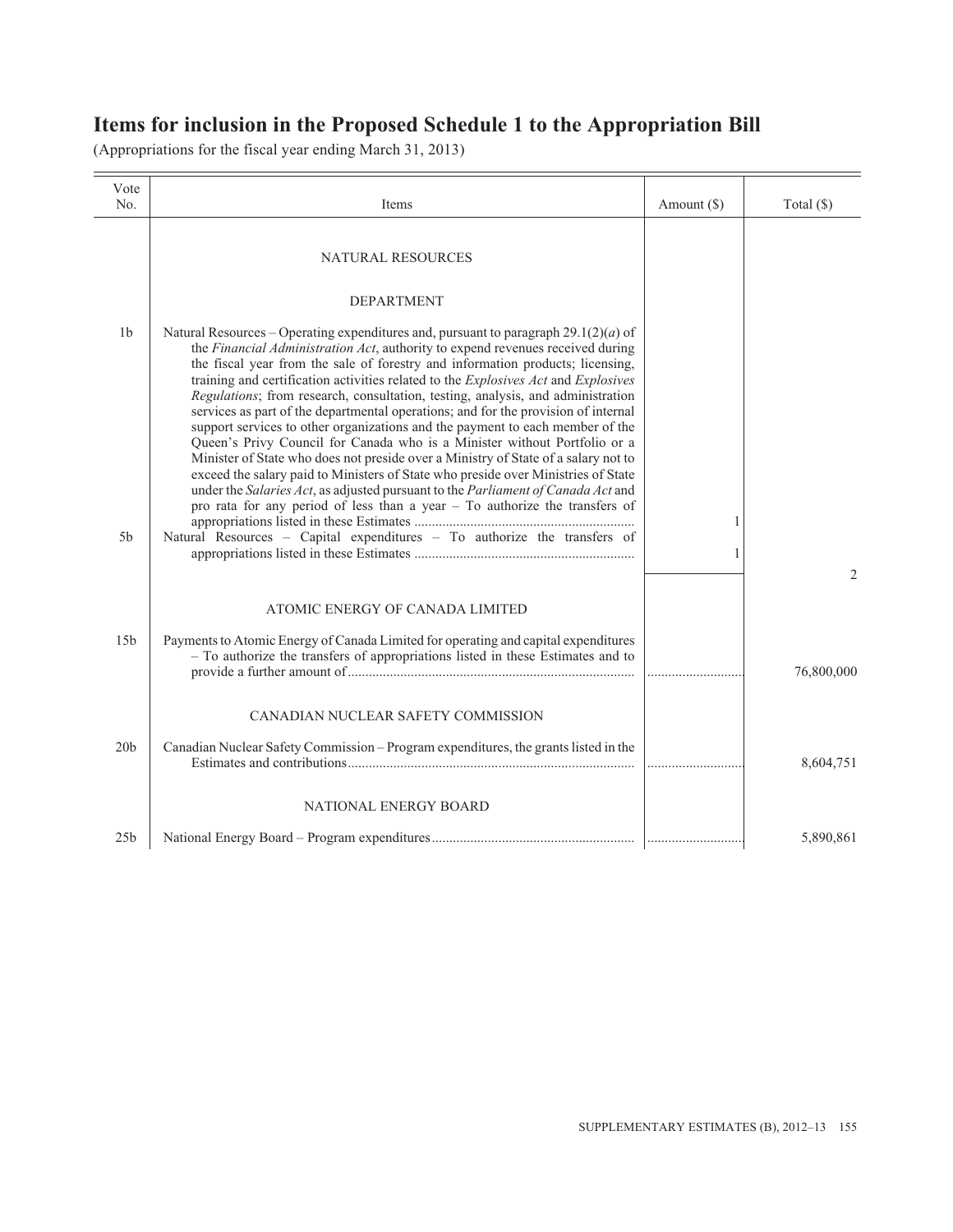| Vote            |                                                                                                                                                                                                                                                                                                                                                                                                                                                                                                                                                                                                                                                                                                                                                                                                                                                                                                                                                                                                                  |               |              |
|-----------------|------------------------------------------------------------------------------------------------------------------------------------------------------------------------------------------------------------------------------------------------------------------------------------------------------------------------------------------------------------------------------------------------------------------------------------------------------------------------------------------------------------------------------------------------------------------------------------------------------------------------------------------------------------------------------------------------------------------------------------------------------------------------------------------------------------------------------------------------------------------------------------------------------------------------------------------------------------------------------------------------------------------|---------------|--------------|
| No.             | Items                                                                                                                                                                                                                                                                                                                                                                                                                                                                                                                                                                                                                                                                                                                                                                                                                                                                                                                                                                                                            | Amount $(\$)$ | Total $(\$)$ |
|                 | PARLIAMENT                                                                                                                                                                                                                                                                                                                                                                                                                                                                                                                                                                                                                                                                                                                                                                                                                                                                                                                                                                                                       |               |              |
|                 | <b>HOUSE OF COMMONS</b>                                                                                                                                                                                                                                                                                                                                                                                                                                                                                                                                                                                                                                                                                                                                                                                                                                                                                                                                                                                          |               |              |
| 5 <sub>b</sub>  | House of Commons – Program expenditures, including allowances in lieu of residence<br>to the Speaker of the House of Commons, and in lieu of an apartment to the<br>Deputy Speaker of the House of Commons, payments in respect of the cost of<br>operating Members' constituency offices, contributions and authority to expend<br>revenues received during the fiscal year arising from the activities of the House of                                                                                                                                                                                                                                                                                                                                                                                                                                                                                                                                                                                         |               | 1,586,114    |
|                 | <b>LIBRARY OF PARLIAMENT</b>                                                                                                                                                                                                                                                                                                                                                                                                                                                                                                                                                                                                                                                                                                                                                                                                                                                                                                                                                                                     |               |              |
| 10 <sub>b</sub> | Library of Parliament-Program expenditures, including authority to expend revenues<br>received during the fiscal year arising from the activities of the Library of                                                                                                                                                                                                                                                                                                                                                                                                                                                                                                                                                                                                                                                                                                                                                                                                                                              |               | 885,000      |
|                 | PRIVY COUNCIL                                                                                                                                                                                                                                                                                                                                                                                                                                                                                                                                                                                                                                                                                                                                                                                                                                                                                                                                                                                                    |               |              |
|                 | <b>DEPARTMENT</b>                                                                                                                                                                                                                                                                                                                                                                                                                                                                                                                                                                                                                                                                                                                                                                                                                                                                                                                                                                                                |               |              |
| 1 <sub>b</sub>  | Privy Council - Program expenditures, including operating expenditures of<br>Commissions of inquiry not otherwise provided for and the operation of the<br>Prime Minister's residence; and the payment to each member of the Queen's<br>Privy Council for Canada who is a Minister without Portfolio or a Minister of<br>State who does not preside over a Ministry of State of a salary not to exceed the<br>salary paid to Ministers of State who preside over Ministries of State under the<br>Salaries Act, as adjusted pursuant to the Parliament of Canada Act and pro rata<br>for any period of less than a year and, pursuant to paragraph $29.1(2)(a)$ of the<br>Financial Administration Act, authority to expend revenues received in a fiscal<br>year through the provision of internal support services to other departments to<br>offset expenditures incurred in the fiscal year $-$ To authorize the transfers of<br>appropriations listed in these Estimates and to provide a further amount of |               | 2,574,327    |
|                 | <b>SECURITY INTELLIGENCE REVIEW COMMITTEE</b>                                                                                                                                                                                                                                                                                                                                                                                                                                                                                                                                                                                                                                                                                                                                                                                                                                                                                                                                                                    |               |              |
| 30 <sub>b</sub> | Security Intelligence Review Committee - Program expenditures - To authorize the                                                                                                                                                                                                                                                                                                                                                                                                                                                                                                                                                                                                                                                                                                                                                                                                                                                                                                                                 |               | 1            |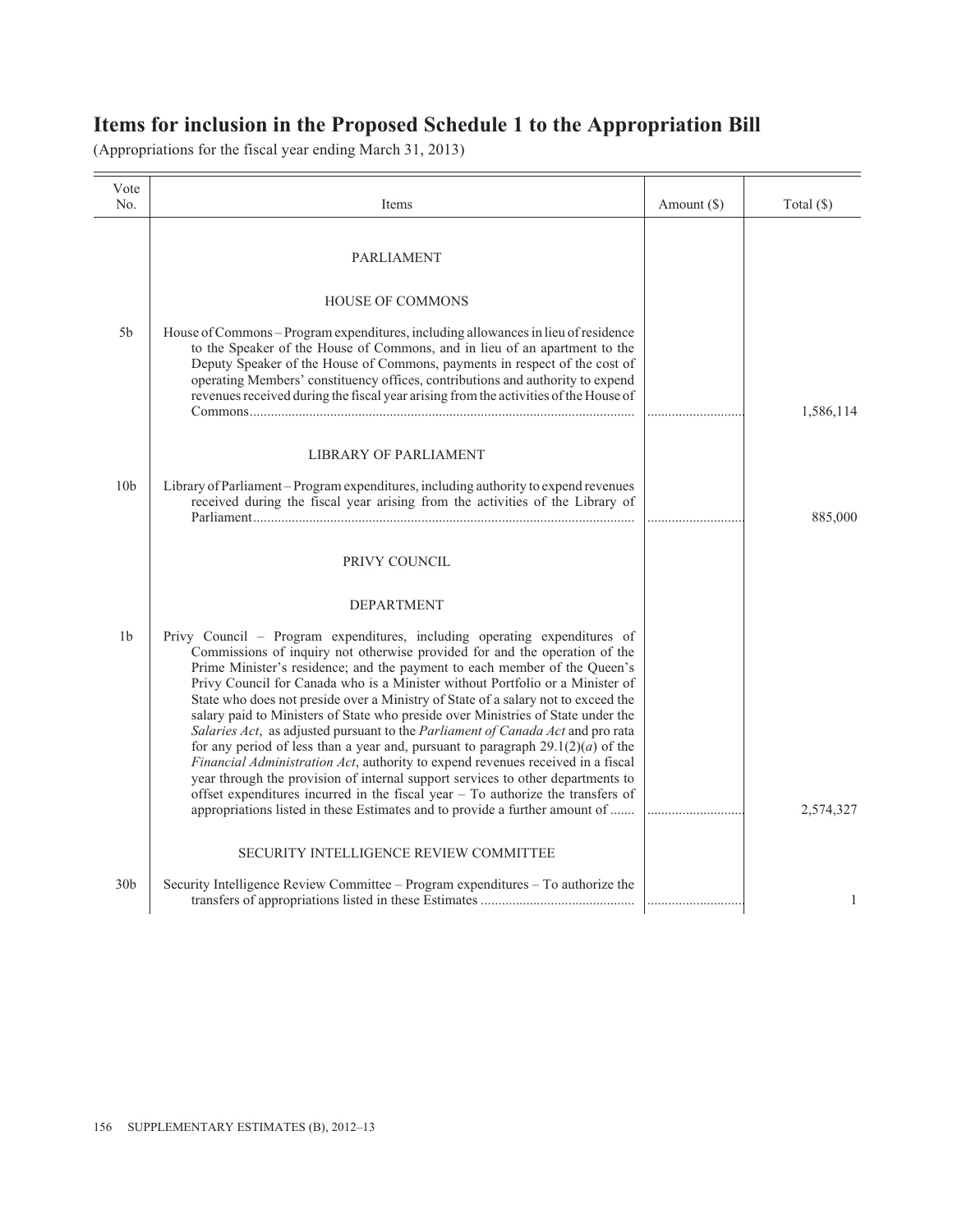| PUBLIC SAFETY AND EMERGENCY PREPAREDNESS<br><b>DEPARTMENT</b><br>1 <sub>b</sub><br>Public Safety and Emergency Preparedness – Operating expenditures and, pursuant to<br>paragraph $29.1(2)(a)$ of the <i>Financial Administration Act</i> , authority to expend<br>revenues received in a fiscal year through the provision of internal support<br>services to other organizations to offset associated expenditures incurred in the<br>fiscal year, and the payment to each member of the Queen's Privy Council for<br>Canada who is a Minister without Portfolio or a Minister of State who does not<br>preside over a Ministry of State of a salary not to exceed the salary paid to<br>Ministers of State who preside over Ministries of State under the Salaries Act, as<br>adjusted pursuant to the <i>Parliament of Canada Act</i> and pro rata for any period of<br>less than a year $-$ To authorize the transfers of appropriations listed in these<br>1<br>5 <sub>b</sub><br>Public Safety and Emergency Preparedness - The grants listed in the Estimates and<br>contributions - To authorize the transfers of appropriations listed in these<br>229,248,863<br>ROYAL CANADIAN MOUNTED POLICE<br>45 <sub>b</sub><br>Royal Canadian Mounted Police – Operating expenditures and, pursuant to paragraph<br>$29.1(2)(a)$ of the <i>Financial Administration Act</i> , authority to expend revenues<br>received during a fiscal year to offset associated expenditures, including<br>revenues from the provision of internal support services to other organizations -<br>To authorize the transfers of appropriations listed in these Estimates and to<br>168,244,337<br>50 <sub>b</sub><br>Royal Canadian Mounted Police - Capital expenditures - To authorize the transfers of<br>appropriations listed in these Estimates and to provide a further amount of<br>41,477,841<br>55b<br>Royal Canadian Mounted Police - The grants listed in the Estimates and contributions,<br>provided that the amount listed for any grant may be increased or decreased<br>7,956,031<br>PUBLIC WORKS AND GOVERNMENT SERVICES<br><b>SHARED SERVICES CANADA</b><br>20 <sub>b</sub><br>Shared<br>Services Canada – Operating expenditures and, pursuant to<br>paragraph $29.1(2)(a)$ of the <i>Financial Administration Act</i> , authority to expend<br>revenues received in the fiscal year to offset expenditures incurred in that fiscal<br>year arising from the provision of information technology services - To authorize<br>1<br>Shared Services Canada - Capital expenditures - To authorize the transfers of<br>25 <sub>b</sub><br>1 | Vote<br>No. | Items | Amount $(\$)$ | Total $(\$)$ |
|---------------------------------------------------------------------------------------------------------------------------------------------------------------------------------------------------------------------------------------------------------------------------------------------------------------------------------------------------------------------------------------------------------------------------------------------------------------------------------------------------------------------------------------------------------------------------------------------------------------------------------------------------------------------------------------------------------------------------------------------------------------------------------------------------------------------------------------------------------------------------------------------------------------------------------------------------------------------------------------------------------------------------------------------------------------------------------------------------------------------------------------------------------------------------------------------------------------------------------------------------------------------------------------------------------------------------------------------------------------------------------------------------------------------------------------------------------------------------------------------------------------------------------------------------------------------------------------------------------------------------------------------------------------------------------------------------------------------------------------------------------------------------------------------------------------------------------------------------------------------------------------------------------------------------------------------------------------------------------------------------------------------------------------------------------------------------------------------------------------------------------------------------------------------------------------------------------------------------------------------------------------------------------------------------------------------------------------------------------------------------------------------------------------------------------------------------------------------------------------------------------------------------------------------------------------------------------------------------------------------------------------------|-------------|-------|---------------|--------------|
|                                                                                                                                                                                                                                                                                                                                                                                                                                                                                                                                                                                                                                                                                                                                                                                                                                                                                                                                                                                                                                                                                                                                                                                                                                                                                                                                                                                                                                                                                                                                                                                                                                                                                                                                                                                                                                                                                                                                                                                                                                                                                                                                                                                                                                                                                                                                                                                                                                                                                                                                                                                                                                             |             |       |               |              |
|                                                                                                                                                                                                                                                                                                                                                                                                                                                                                                                                                                                                                                                                                                                                                                                                                                                                                                                                                                                                                                                                                                                                                                                                                                                                                                                                                                                                                                                                                                                                                                                                                                                                                                                                                                                                                                                                                                                                                                                                                                                                                                                                                                                                                                                                                                                                                                                                                                                                                                                                                                                                                                             |             |       |               |              |
|                                                                                                                                                                                                                                                                                                                                                                                                                                                                                                                                                                                                                                                                                                                                                                                                                                                                                                                                                                                                                                                                                                                                                                                                                                                                                                                                                                                                                                                                                                                                                                                                                                                                                                                                                                                                                                                                                                                                                                                                                                                                                                                                                                                                                                                                                                                                                                                                                                                                                                                                                                                                                                             |             |       |               |              |
|                                                                                                                                                                                                                                                                                                                                                                                                                                                                                                                                                                                                                                                                                                                                                                                                                                                                                                                                                                                                                                                                                                                                                                                                                                                                                                                                                                                                                                                                                                                                                                                                                                                                                                                                                                                                                                                                                                                                                                                                                                                                                                                                                                                                                                                                                                                                                                                                                                                                                                                                                                                                                                             |             |       |               |              |
|                                                                                                                                                                                                                                                                                                                                                                                                                                                                                                                                                                                                                                                                                                                                                                                                                                                                                                                                                                                                                                                                                                                                                                                                                                                                                                                                                                                                                                                                                                                                                                                                                                                                                                                                                                                                                                                                                                                                                                                                                                                                                                                                                                                                                                                                                                                                                                                                                                                                                                                                                                                                                                             |             |       |               | 229,248,864  |
|                                                                                                                                                                                                                                                                                                                                                                                                                                                                                                                                                                                                                                                                                                                                                                                                                                                                                                                                                                                                                                                                                                                                                                                                                                                                                                                                                                                                                                                                                                                                                                                                                                                                                                                                                                                                                                                                                                                                                                                                                                                                                                                                                                                                                                                                                                                                                                                                                                                                                                                                                                                                                                             |             |       |               |              |
|                                                                                                                                                                                                                                                                                                                                                                                                                                                                                                                                                                                                                                                                                                                                                                                                                                                                                                                                                                                                                                                                                                                                                                                                                                                                                                                                                                                                                                                                                                                                                                                                                                                                                                                                                                                                                                                                                                                                                                                                                                                                                                                                                                                                                                                                                                                                                                                                                                                                                                                                                                                                                                             |             |       |               |              |
|                                                                                                                                                                                                                                                                                                                                                                                                                                                                                                                                                                                                                                                                                                                                                                                                                                                                                                                                                                                                                                                                                                                                                                                                                                                                                                                                                                                                                                                                                                                                                                                                                                                                                                                                                                                                                                                                                                                                                                                                                                                                                                                                                                                                                                                                                                                                                                                                                                                                                                                                                                                                                                             |             |       |               |              |
|                                                                                                                                                                                                                                                                                                                                                                                                                                                                                                                                                                                                                                                                                                                                                                                                                                                                                                                                                                                                                                                                                                                                                                                                                                                                                                                                                                                                                                                                                                                                                                                                                                                                                                                                                                                                                                                                                                                                                                                                                                                                                                                                                                                                                                                                                                                                                                                                                                                                                                                                                                                                                                             |             |       |               |              |
|                                                                                                                                                                                                                                                                                                                                                                                                                                                                                                                                                                                                                                                                                                                                                                                                                                                                                                                                                                                                                                                                                                                                                                                                                                                                                                                                                                                                                                                                                                                                                                                                                                                                                                                                                                                                                                                                                                                                                                                                                                                                                                                                                                                                                                                                                                                                                                                                                                                                                                                                                                                                                                             |             |       |               |              |
|                                                                                                                                                                                                                                                                                                                                                                                                                                                                                                                                                                                                                                                                                                                                                                                                                                                                                                                                                                                                                                                                                                                                                                                                                                                                                                                                                                                                                                                                                                                                                                                                                                                                                                                                                                                                                                                                                                                                                                                                                                                                                                                                                                                                                                                                                                                                                                                                                                                                                                                                                                                                                                             |             |       |               | 217,678,209  |
|                                                                                                                                                                                                                                                                                                                                                                                                                                                                                                                                                                                                                                                                                                                                                                                                                                                                                                                                                                                                                                                                                                                                                                                                                                                                                                                                                                                                                                                                                                                                                                                                                                                                                                                                                                                                                                                                                                                                                                                                                                                                                                                                                                                                                                                                                                                                                                                                                                                                                                                                                                                                                                             |             |       |               |              |
|                                                                                                                                                                                                                                                                                                                                                                                                                                                                                                                                                                                                                                                                                                                                                                                                                                                                                                                                                                                                                                                                                                                                                                                                                                                                                                                                                                                                                                                                                                                                                                                                                                                                                                                                                                                                                                                                                                                                                                                                                                                                                                                                                                                                                                                                                                                                                                                                                                                                                                                                                                                                                                             |             |       |               |              |
|                                                                                                                                                                                                                                                                                                                                                                                                                                                                                                                                                                                                                                                                                                                                                                                                                                                                                                                                                                                                                                                                                                                                                                                                                                                                                                                                                                                                                                                                                                                                                                                                                                                                                                                                                                                                                                                                                                                                                                                                                                                                                                                                                                                                                                                                                                                                                                                                                                                                                                                                                                                                                                             |             |       |               |              |
|                                                                                                                                                                                                                                                                                                                                                                                                                                                                                                                                                                                                                                                                                                                                                                                                                                                                                                                                                                                                                                                                                                                                                                                                                                                                                                                                                                                                                                                                                                                                                                                                                                                                                                                                                                                                                                                                                                                                                                                                                                                                                                                                                                                                                                                                                                                                                                                                                                                                                                                                                                                                                                             |             |       |               | 2            |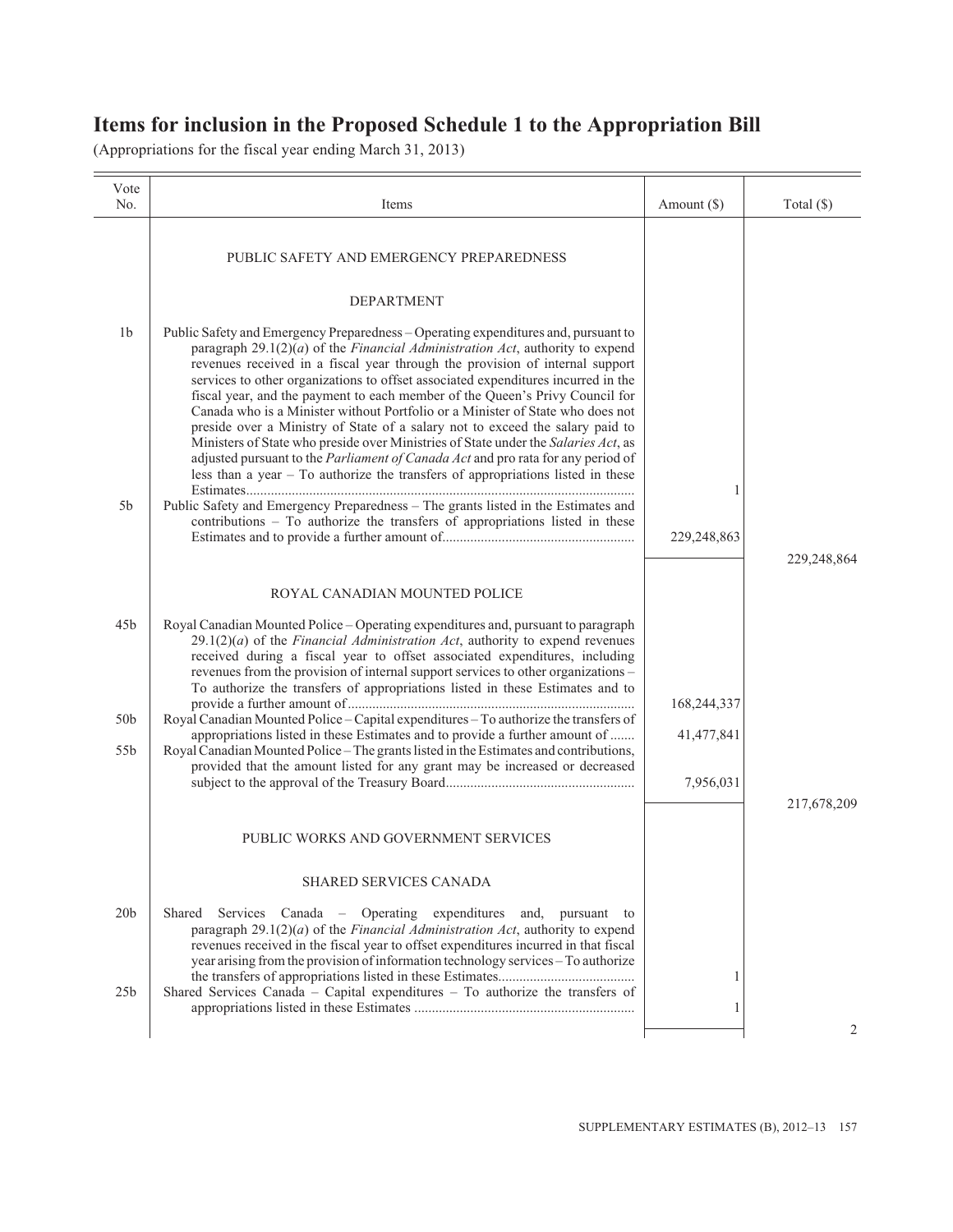| Vote<br>No.     | Items                                                                                                                                                                                                                                                                                                                                                                                                                                                                                                                                                                                                                                                                                                                                                                                                                                                                                                                                                                                 | Amount $(\$)$ | Total $(\$)$ |
|-----------------|---------------------------------------------------------------------------------------------------------------------------------------------------------------------------------------------------------------------------------------------------------------------------------------------------------------------------------------------------------------------------------------------------------------------------------------------------------------------------------------------------------------------------------------------------------------------------------------------------------------------------------------------------------------------------------------------------------------------------------------------------------------------------------------------------------------------------------------------------------------------------------------------------------------------------------------------------------------------------------------|---------------|--------------|
|                 | <b>TRANSPORT</b>                                                                                                                                                                                                                                                                                                                                                                                                                                                                                                                                                                                                                                                                                                                                                                                                                                                                                                                                                                      |               |              |
|                 | <b>DEPARTMENT</b>                                                                                                                                                                                                                                                                                                                                                                                                                                                                                                                                                                                                                                                                                                                                                                                                                                                                                                                                                                     |               |              |
| 1 <sub>b</sub>  | Transport – Operating expenditures and<br>$(a)$ authority to make expenditures on other than federal property in the course of<br>or arising out of the exercise of jurisdiction in aeronautics;<br>$(b)$ authority for the payment of commissions for revenue collection pursuant to<br>the Aeronautics Act;<br>(c) pursuant to paragraph $29.1(2)(a)$ of the Financial Administration Act,<br>authority to expend revenue received during the fiscal year including the<br>provision of internal support services to other organizations; and<br>(d) the payment to each member of the Queen's Privy Council for Canada who is<br>a Minister without Portfolio or a Minister of State who does not preside over a<br>Ministry of State of a salary not to exceed the salary paid to Ministers of State who<br>preside over Ministries of State under the Salaries Act, as adjusted pursuant to the<br>Parliament of Canada Act and pro rata for any period of less than a year - To |               |              |
| 5b              | authorize the transfers of appropriations listed in these Estimates<br>Transport - Capital expenditures including contributions to provinces or<br>municipalities or local or private authorities towards construction done by those<br>bodies - To authorize the transfers of appropriations listed in these Estimates                                                                                                                                                                                                                                                                                                                                                                                                                                                                                                                                                                                                                                                               | 1             | 2            |
|                 | THE FEDERAL BRIDGE CORPORATION LIMITED                                                                                                                                                                                                                                                                                                                                                                                                                                                                                                                                                                                                                                                                                                                                                                                                                                                                                                                                                |               |              |
| 30 <sub>b</sub> |                                                                                                                                                                                                                                                                                                                                                                                                                                                                                                                                                                                                                                                                                                                                                                                                                                                                                                                                                                                       |               | 11,241,693   |
|                 | OFFICE OF INFRASTRUCTURE OF CANADA                                                                                                                                                                                                                                                                                                                                                                                                                                                                                                                                                                                                                                                                                                                                                                                                                                                                                                                                                    |               |              |
| 45 <sub>b</sub> |                                                                                                                                                                                                                                                                                                                                                                                                                                                                                                                                                                                                                                                                                                                                                                                                                                                                                                                                                                                       |               | 108,366,300  |
|                 | THE JACQUES CARTIER AND CHAMPLAIN BRIDGES INC.                                                                                                                                                                                                                                                                                                                                                                                                                                                                                                                                                                                                                                                                                                                                                                                                                                                                                                                                        |               |              |
| 50 <sub>b</sub> | Payments to The Jacques Cartier and Champlain Bridges Inc. to be applied in payment<br>of the excess of the expenditures over the revenues of the Corporation (exclusive<br>of depreciation on capital structures and reserves) in the operation of the Jacques<br>Cartier, Champlain and Honoré Mercier Bridges, a portion of the Bonaventure                                                                                                                                                                                                                                                                                                                                                                                                                                                                                                                                                                                                                                        |               | 40,475,000   |
|                 | VIA RAIL CANADA INC.                                                                                                                                                                                                                                                                                                                                                                                                                                                                                                                                                                                                                                                                                                                                                                                                                                                                                                                                                                  |               |              |
| 60b             | Payments to VIA Rail Canada Inc. in respect of the costs of the management of the<br>Company, payments for capital purposes and payments for the provision of rail<br>passenger services in Canada in accordance with contracts entered into pursuant<br>to subparagraph (c)(i) of Transport Vote 52d, Appropriation Act No. 1, 1977                                                                                                                                                                                                                                                                                                                                                                                                                                                                                                                                                                                                                                                  |               | 79,661,000   |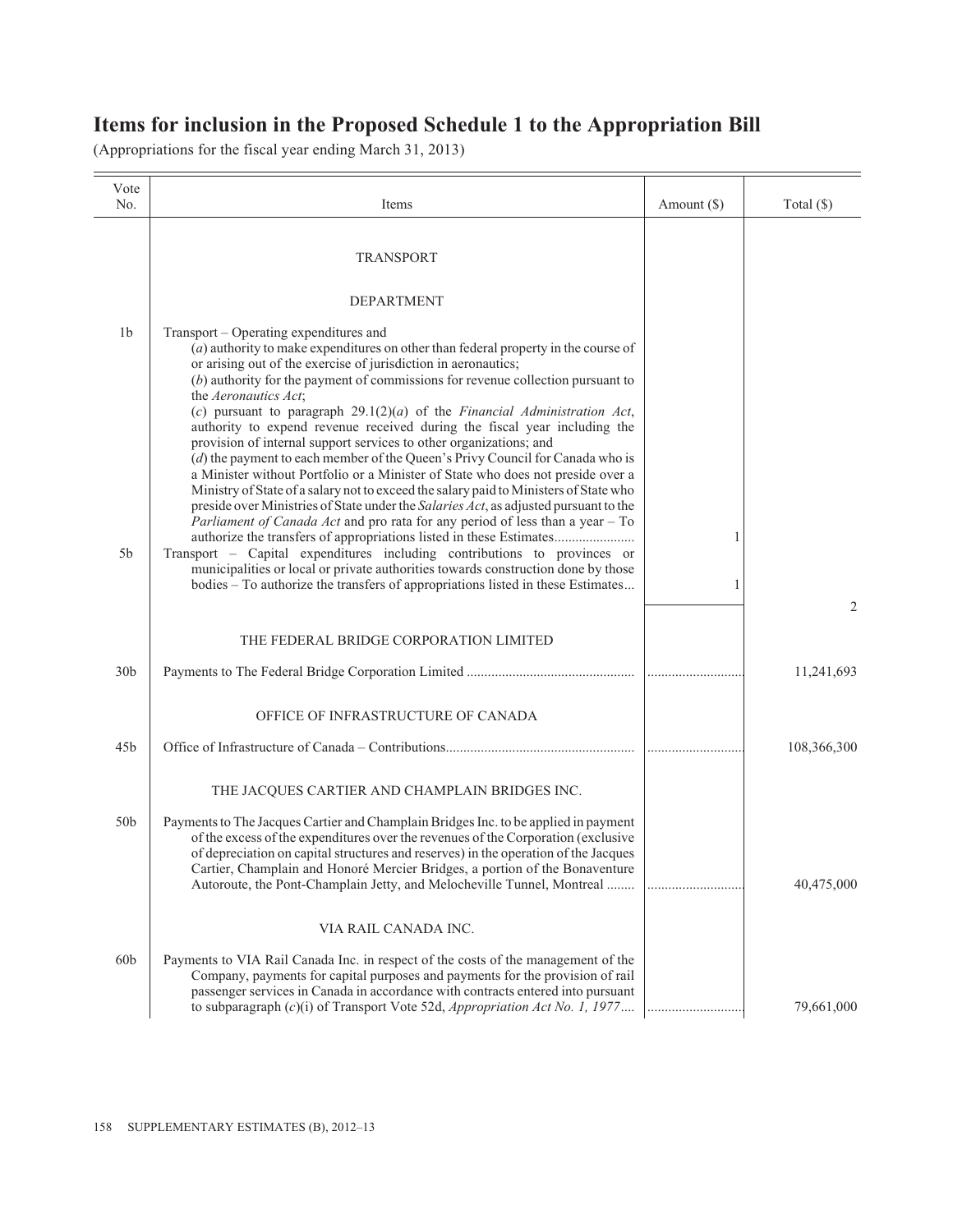| Vote<br>No.                      | Items                                                                                                                                                                                                                                                                                                                                                                                                                                                                                                                                                                                                                                                                                                                                                                                                                                                                                                                                                                                                                                                                                                                                                                                                                                      | Amount $(\$)$   | Total $(\$)$ |
|----------------------------------|--------------------------------------------------------------------------------------------------------------------------------------------------------------------------------------------------------------------------------------------------------------------------------------------------------------------------------------------------------------------------------------------------------------------------------------------------------------------------------------------------------------------------------------------------------------------------------------------------------------------------------------------------------------------------------------------------------------------------------------------------------------------------------------------------------------------------------------------------------------------------------------------------------------------------------------------------------------------------------------------------------------------------------------------------------------------------------------------------------------------------------------------------------------------------------------------------------------------------------------------|-----------------|--------------|
|                                  | <b>TREASURY BOARD</b>                                                                                                                                                                                                                                                                                                                                                                                                                                                                                                                                                                                                                                                                                                                                                                                                                                                                                                                                                                                                                                                                                                                                                                                                                      |                 |              |
|                                  | <b>SECRETARIAT</b>                                                                                                                                                                                                                                                                                                                                                                                                                                                                                                                                                                                                                                                                                                                                                                                                                                                                                                                                                                                                                                                                                                                                                                                                                         |                 |              |
| 1 <sub>b</sub>                   | Treasury Board Secretariat – Program expenditures and the payment to each member<br>of the Queen's Privy Council for Canada who is a Minister without Portfolio or a<br>Minister of State who does not preside over a Ministry of State of a salary not to<br>exceed the salary paid to Ministers of State who preside over Ministries of State<br>under the Salaries Act, as adjusted pursuant to the Parliament of Canada Act and<br>pro rata for any period of less than a year and, pursuant to paragraph 29.1(2)( <i>a</i> ) of<br>the Financial Administration Act, authority to expend revenues received in a<br>fiscal year, and to offset expenditures incurred in the fiscal year, arising from the<br>provision of internal support services to other organizations and from activities of<br>the Treasury Board Secretariat - To authorize the transfers of appropriations                                                                                                                                                                                                                                                                                                                                                     |                 |              |
| 15 <sub>b</sub>                  | Compensation Adjustments - Subject to the approval of the Treasury Board, to<br>supplement other appropriations that may need to be partially or fully funded as a<br>result of adjustments made to terms and conditions of service or employment of<br>the federal public administration, including members of the Royal Canadian<br>Mounted Police and the Canadian Forces, Governor in Council appointees and<br>Crown corporations as defined in section 83 of the Financial Administration Act                                                                                                                                                                                                                                                                                                                                                                                                                                                                                                                                                                                                                                                                                                                                        | 1<br>83,059,327 |              |
|                                  |                                                                                                                                                                                                                                                                                                                                                                                                                                                                                                                                                                                                                                                                                                                                                                                                                                                                                                                                                                                                                                                                                                                                                                                                                                            |                 | 83,059,328   |
|                                  | <b>VETERANS AFFAIRS</b>                                                                                                                                                                                                                                                                                                                                                                                                                                                                                                                                                                                                                                                                                                                                                                                                                                                                                                                                                                                                                                                                                                                                                                                                                    |                 |              |
|                                  | <b>DEPARTMENT</b>                                                                                                                                                                                                                                                                                                                                                                                                                                                                                                                                                                                                                                                                                                                                                                                                                                                                                                                                                                                                                                                                                                                                                                                                                          |                 |              |
| 1 <sub>b</sub><br>5 <sub>b</sub> | Veterans Affairs - Operating expenditures, upkeep of property, including engineering<br>and other investigatory planning expenses that do not add tangible value to real<br>property, taxes, insurance and maintenance of public utilities; to authorize,<br>subject to the approval of the Governor in Council, necessary remedial work on<br>properties constructed under individual firm price contracts and sold under the<br><i>Veterans' Land Act</i> (R.S.C., 1970, c. V-4), to correct defects for which neither the<br>Veteran nor the contractor can be held financially responsible, and such other<br>work on other properties as may be required to protect the interest of the Director<br>therein and the payment to each member of the Queen's Privy Council for Canada<br>who is a Minister without Portfolio or a Minister of State who does not preside<br>over a Ministry of State of a salary not to exceed the salary paid to Ministers of<br>State who preside over Ministries of State under the Salaries Act, as adjusted<br>pursuant to the <i>Parliament of Canada Act</i> and pro rata for any period of less than a<br>Veterans Affairs - The grants listed in the Estimates and contributions, provided that | 2,890,963       |              |
|                                  | the amount listed for any grant may be increased or decreased subject to the<br>approval of the Treasury Board $-$ To authorize the transfers of appropriations                                                                                                                                                                                                                                                                                                                                                                                                                                                                                                                                                                                                                                                                                                                                                                                                                                                                                                                                                                                                                                                                            | 15,855,400      |              |
|                                  |                                                                                                                                                                                                                                                                                                                                                                                                                                                                                                                                                                                                                                                                                                                                                                                                                                                                                                                                                                                                                                                                                                                                                                                                                                            |                 | 18,746,363   |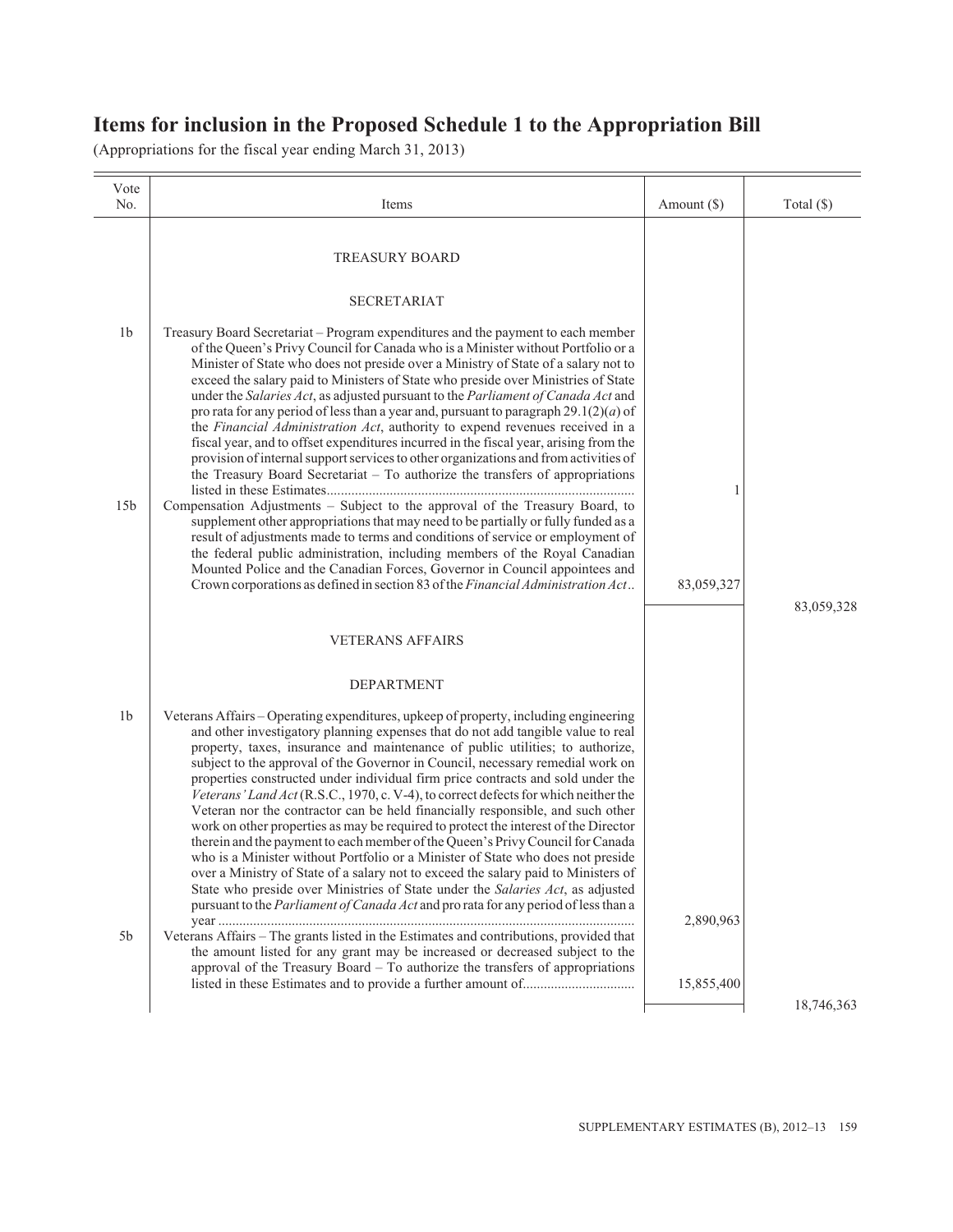| Vote<br>No.    | Items                                                                                                                                                     | Amount (\$) | Total (\$)    |
|----------------|-----------------------------------------------------------------------------------------------------------------------------------------------------------|-------------|---------------|
|                | WESTERN ECONOMIC DIVERSIFICATION                                                                                                                          |             |               |
| 5 <sub>b</sub> | Western Economic Diversification – The grants listed in the Estimates and<br>contributions - To authorize the transfers of appropriations listed in these |             | 18,253,361    |
|                |                                                                                                                                                           |             | 2,462,500,413 |